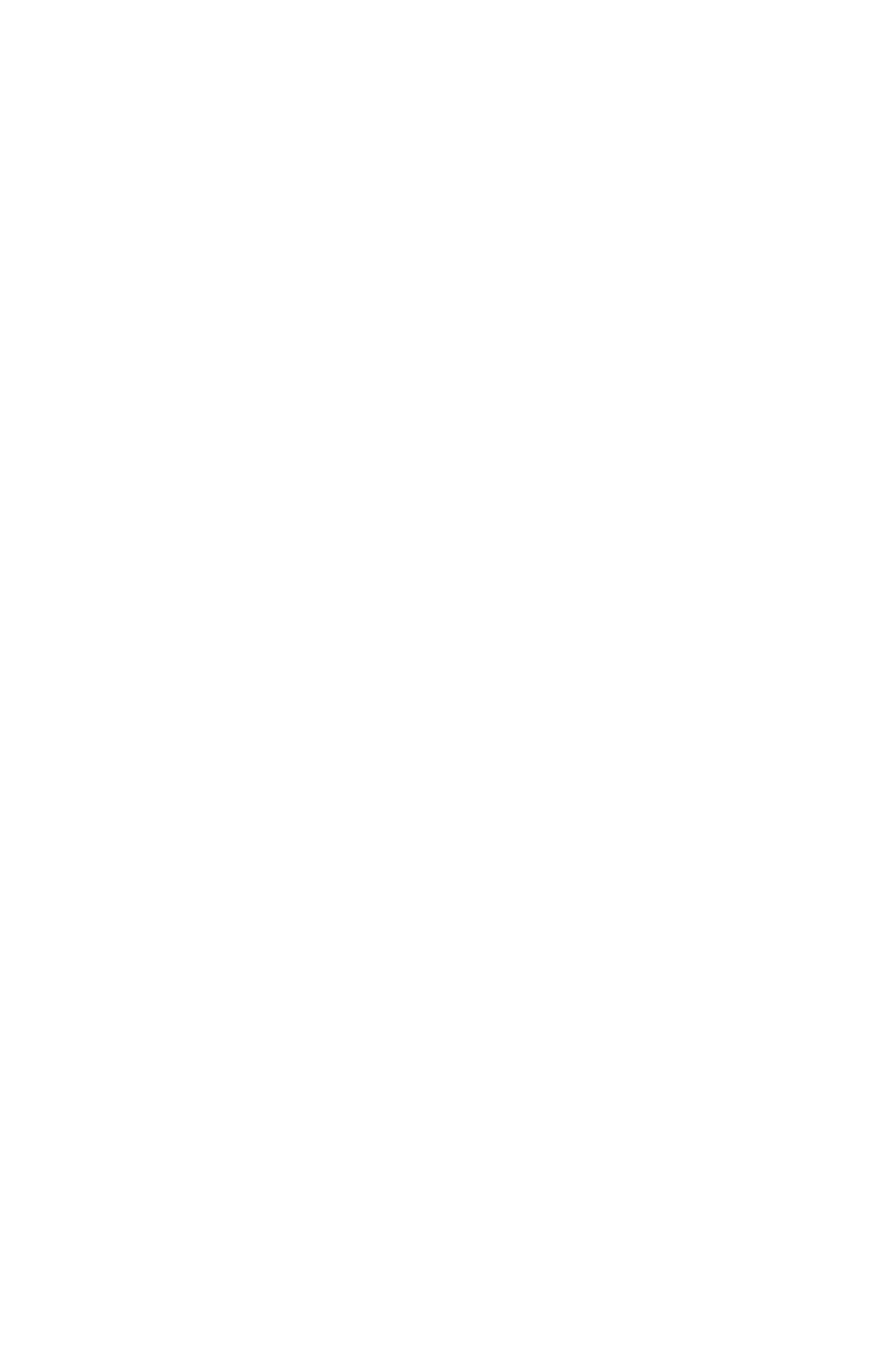### Their Eyes Were Watching God

*ZORA NEALE HURSTON* 

RYERSON UNIVERSITY TORONTO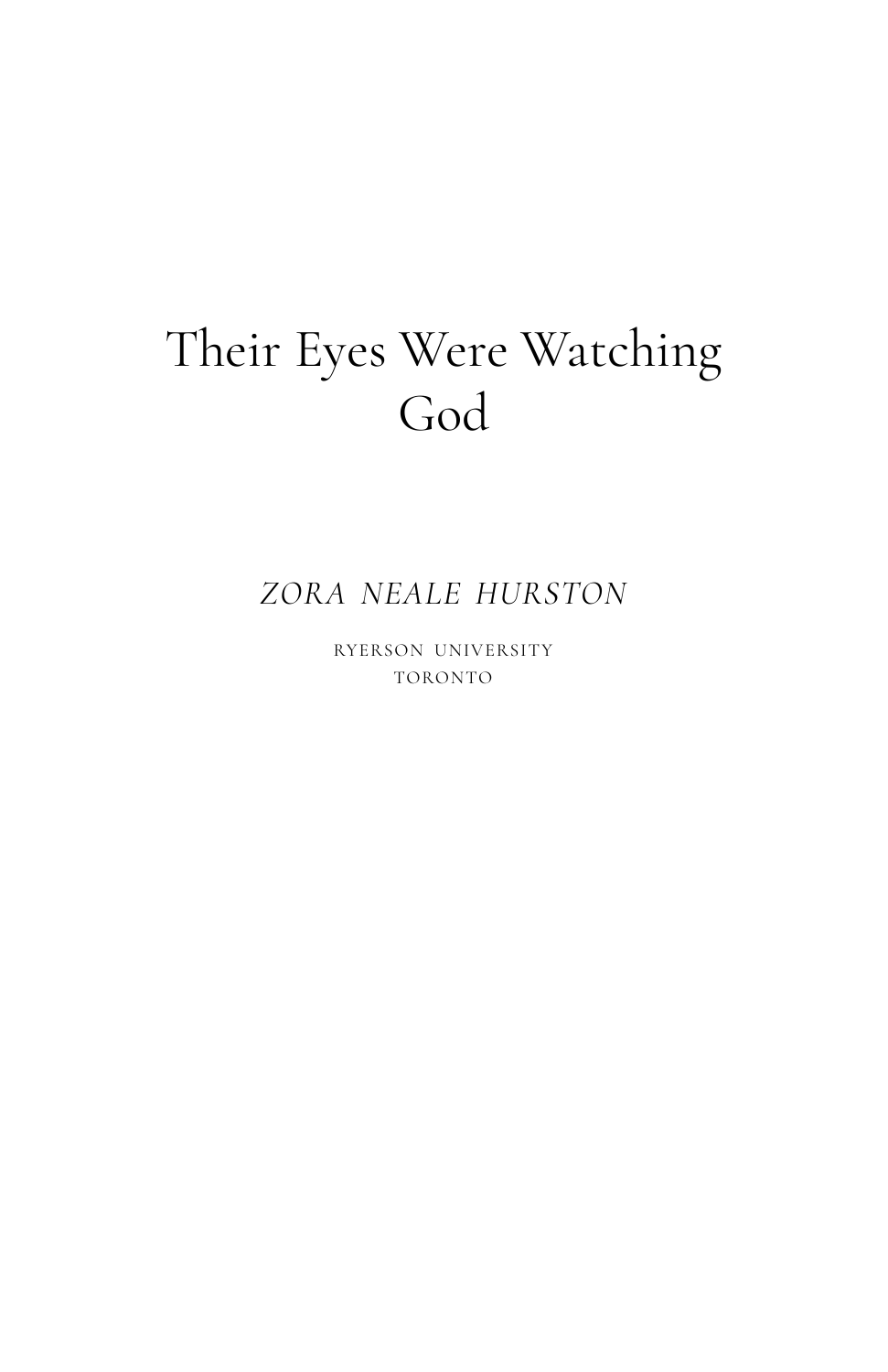

*This work [\(Their Eyes Were Watching God](https://pressbooks.library.ryerson.ca/theireyeswerewatchinggod) by Zora Neale Hurston) is free of known copyright restrictions.* 

Front and back matter is licensed under a **Creative Commons Attribution** [\(CC BY\) 4.0 license](https://creativecommons.org/licenses/by/4.0/) unless otherwise noted.

Cover image, [Portrait of Zora Neale Hurston](https://commons.wikimedia.org/wiki/File:Portrait_of_Zora_Neale_Hurston_LCCN2004663047.jpg) by Carl van Vechten, Public Domain, from [Wikimedia Commons](https://commons.wikimedia.org/wiki/Main_Page).

This book was produced with Pressbooks (https://pressbooks.com) and rendered with Prince.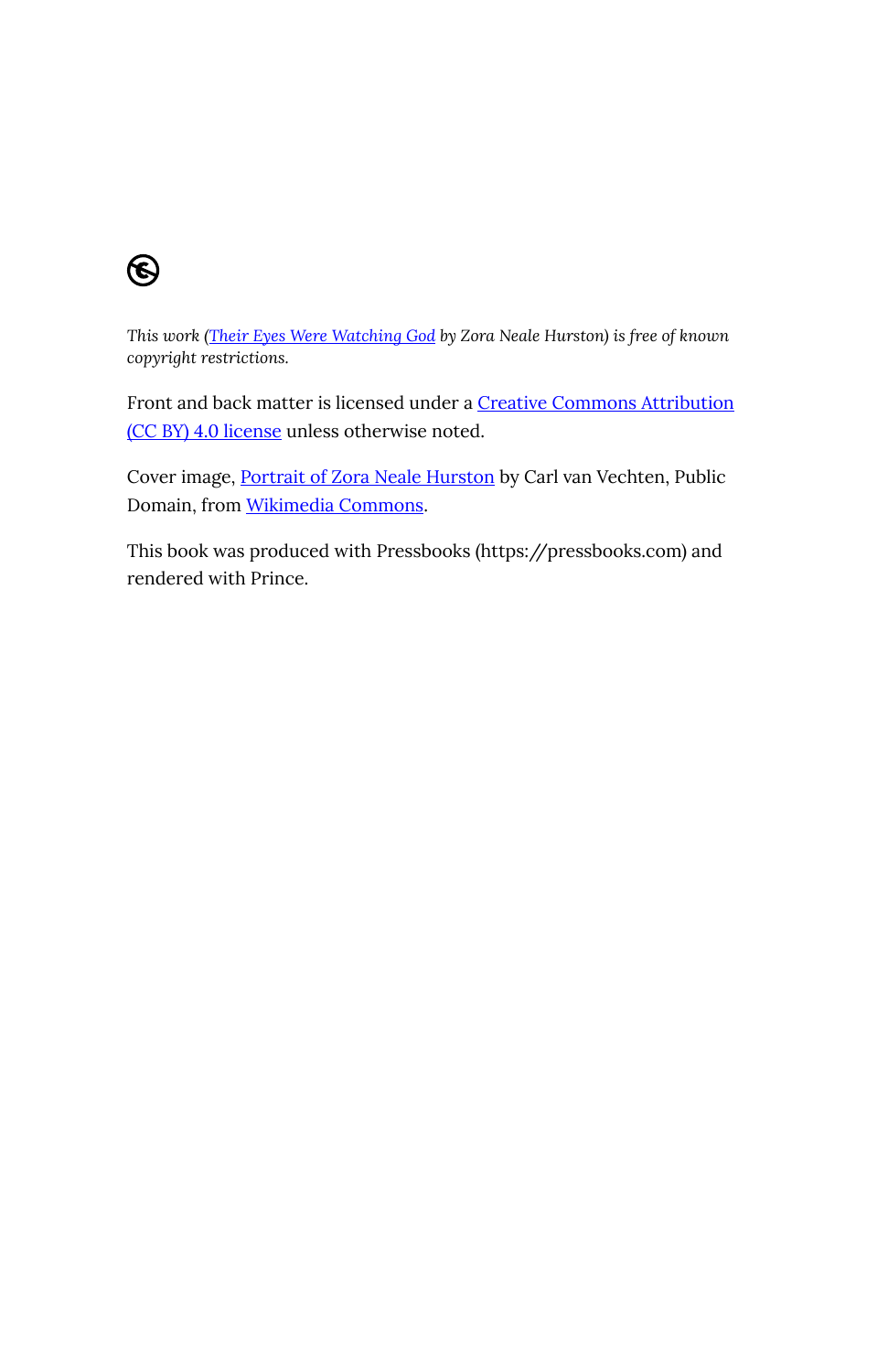## Series Introduction

#### **PUBLIC DOMAIN CORE COLLECTION TEAM**

The [Public Domain Core Collection](https://pressbooks.library.ryerson.ca/catalog/openryerson) consists of over 50 titles of public domain works that have been created using Pressbooks and made available in online, epub, pdf and editable formats. Although the primary audience for this collection is students and faculty members in the post-secondary education sector in Ontario, the titles are freely available on the web to anyone who wants to read or adapt them for their own use.

Titles were chosen for this collection based on the following criteria:

- Relevance to post-secondary courses taught in Ontario
- Frequency of appearance on syllabi listed in the [Open Syllabus](https://opensyllabus.org/) [Project](https://opensyllabus.org/)
- Proposed usage in open assignments in courses at Ryerson and Brock universities during the Fall 2021 semester
- Inclusion of underrepresented voices (including titles by BIPOC authors)
- In the public domain

All texts are in the public domain (50 years after the death of the author) in Canada as of 2021. If you are accessing these texts from another country, please be aware that some of these works may not be in the public domain in your country. Supplementary materials (introductions, acknowledgements, etc.) are licensed under a [Creative Commons CC BY 4.0](https://creativecommons.org/licenses/by/4.0/) license.

#### **Credit Statement**

Adaptations of public domain texts do not require attribution; however, we would appreciate acknowledgement of the source of the work as follows: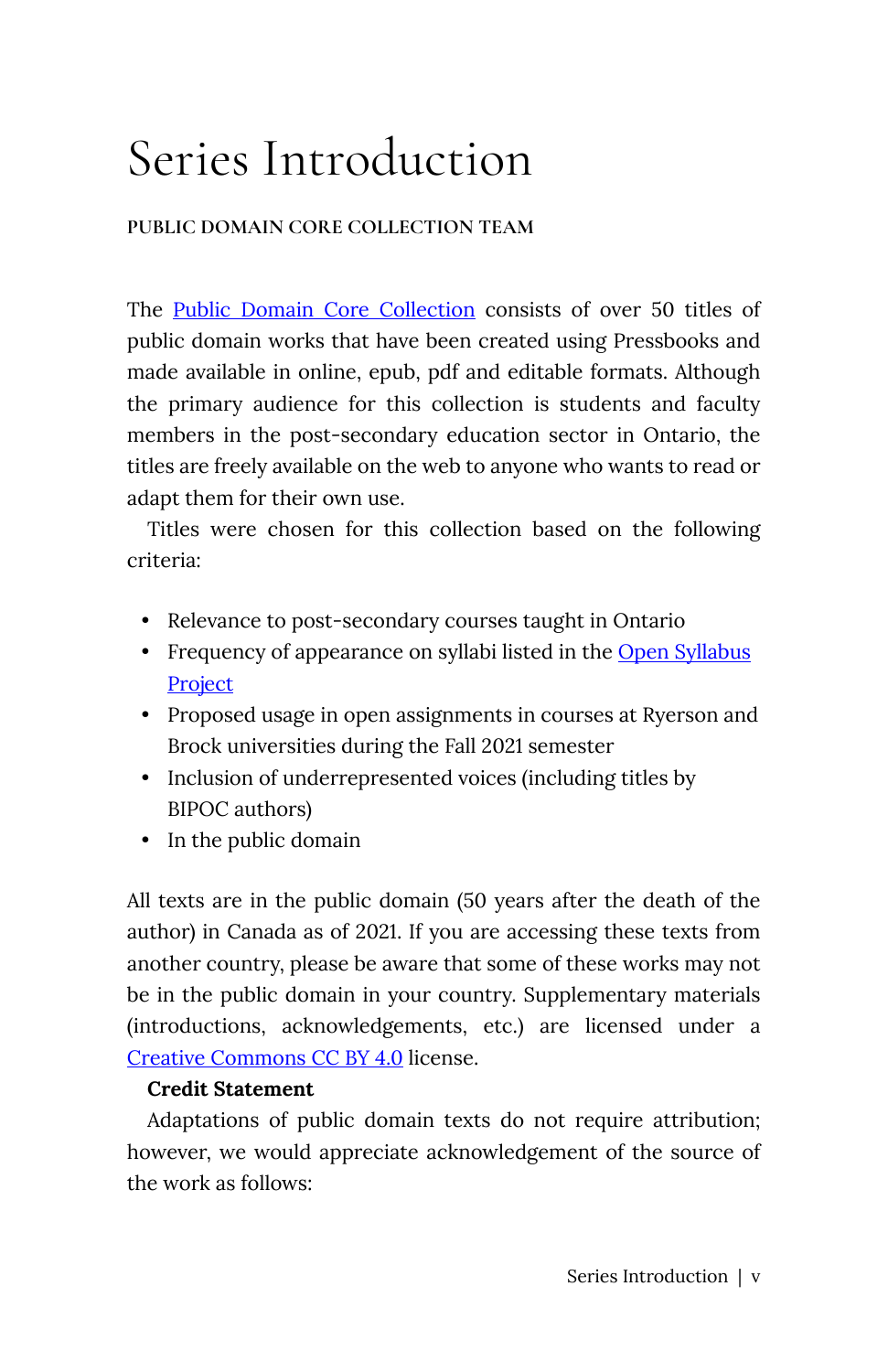This work has been adapted from *[Their Eyes Were Watching](https://pressbooks.library.ryerson.ca/theireyeswerewatchinggod/) [God](https://pressbooks.library.ryerson.ca/theireyeswerewatchinggod/)*, a title from the eCampusOntario [Public Domain Core](https://pressbooks.library.ryerson.ca/catalog/openryerson) [Collection.](https://pressbooks.library.ryerson.ca/catalog/openryerson) This work is in the Public Domain.

Content from the front and back matter is licensed under CC BY 4.0, and should be attributed according to **[Creative Commons best](https://wiki.creativecommons.org/wiki/Best_practices_for_attribution)** [practices](https://wiki.creativecommons.org/wiki/Best_practices_for_attribution).

If you have suggestions for additional public domain titles that you would like to see in this collection, please complete this [suggestion form](https://forms.gle/sioViC7bcRgmgBFD9).

This project is made possible with funding by the Government of Ontario and the Virtual Learning Strategy. To learn more about the Virtual Learning Strategy visit: [https://vls.ecampusontario.ca/.](https://vls.ecampusontario.ca/)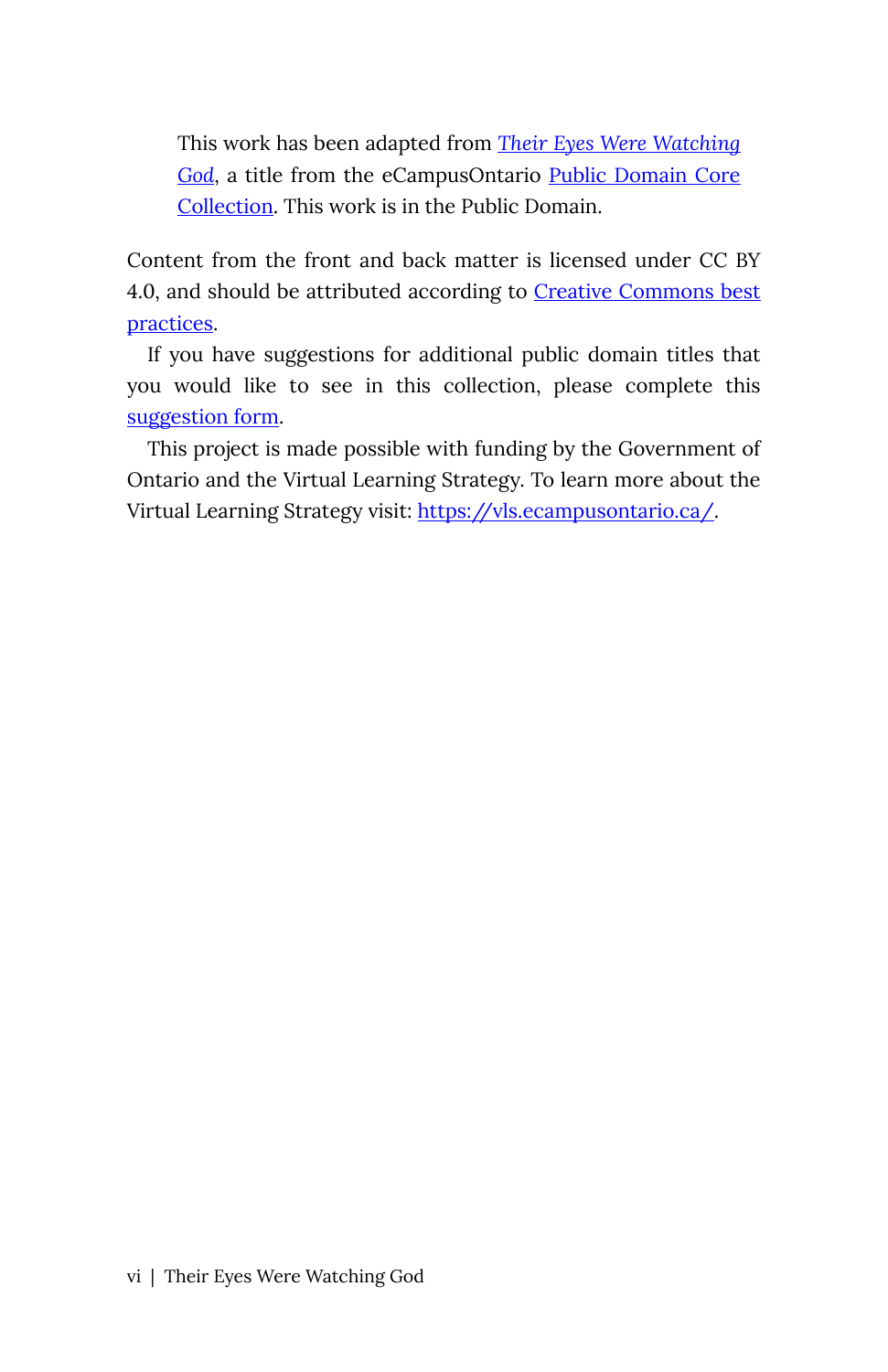# Introduction to the Book

#### **PUBLIC DOMAIN CORE COLLECTION TEAM**

This Public Domain Core Collection book was created using the [1937](https://www.fadedpage.com/showbook.php?pid=20200240) [edition](https://www.fadedpage.com/showbook.php?pid=20200240) of *Their Eyes Were Watching God* by Zora Neale Hurston courtesy of **Faded Page**.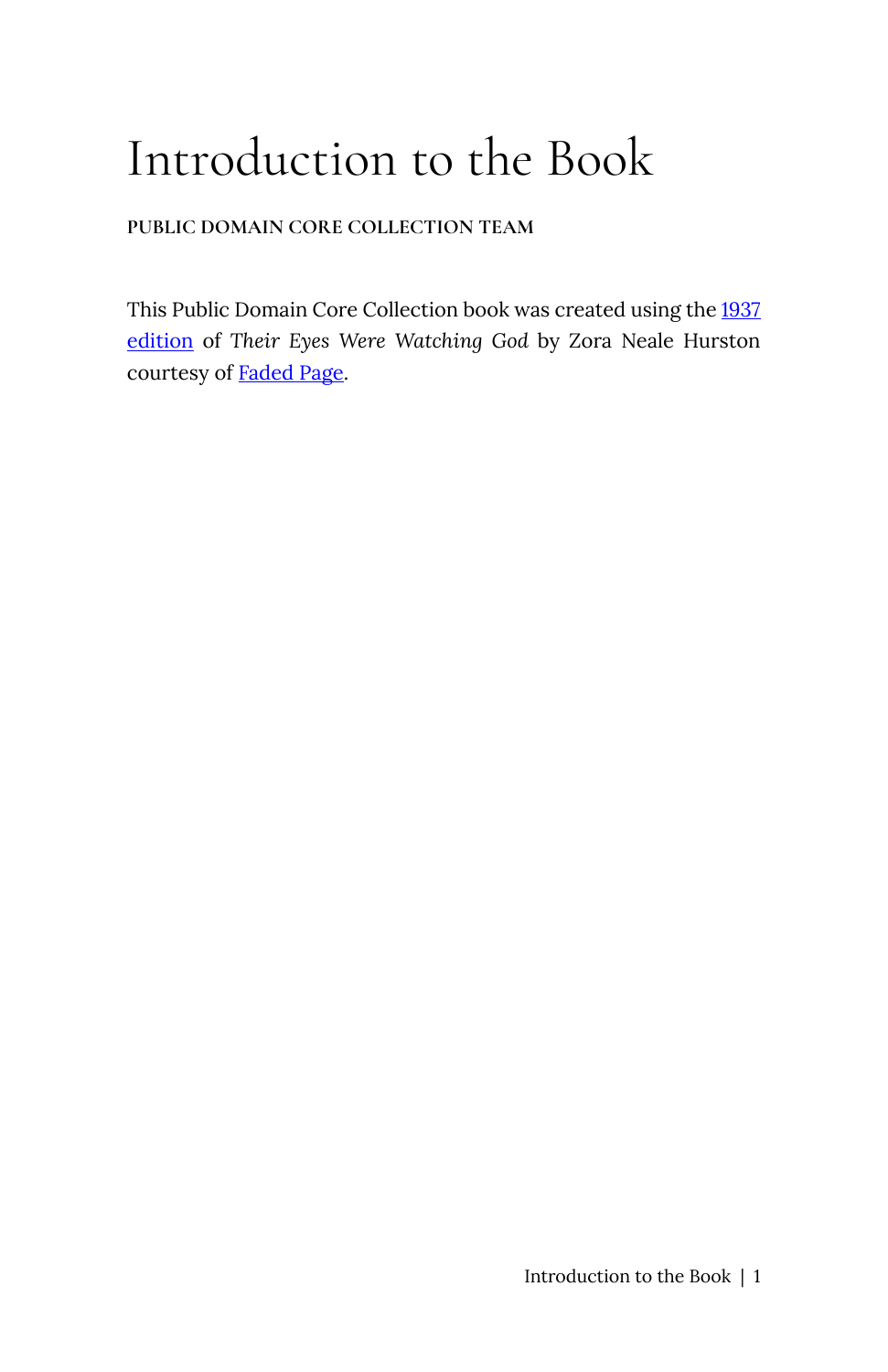## Accessibility Statement

**PUBLIC DOMAIN CORE COLLECTION TEAM** 

### **Accessibility Features of the Web Version of this Resource**

The web version of *[Their Eyes Were Watching God](https://pressbooks.library.ryerson.ca/theireyeswerewatchinggod/)* has been optimized for people who use screen-reading technology and includes the following features:

- All content can be navigated using a keyboard,
- Links, headings, and tables use proper markup, and
- All images have text descriptions.

### Other Formats Available

In addition to the web version, this book is available in a number of file formats including digital PDF, epub (for eReaders) and LibriVox audio recordings (where available). You can [download these](https://pressbooks.library.ryerson.ca/theireyeswerewatchinggod/) [alternative formats](https://pressbooks.library.ryerson.ca/theireyeswerewatchinggod/) from the book's home page.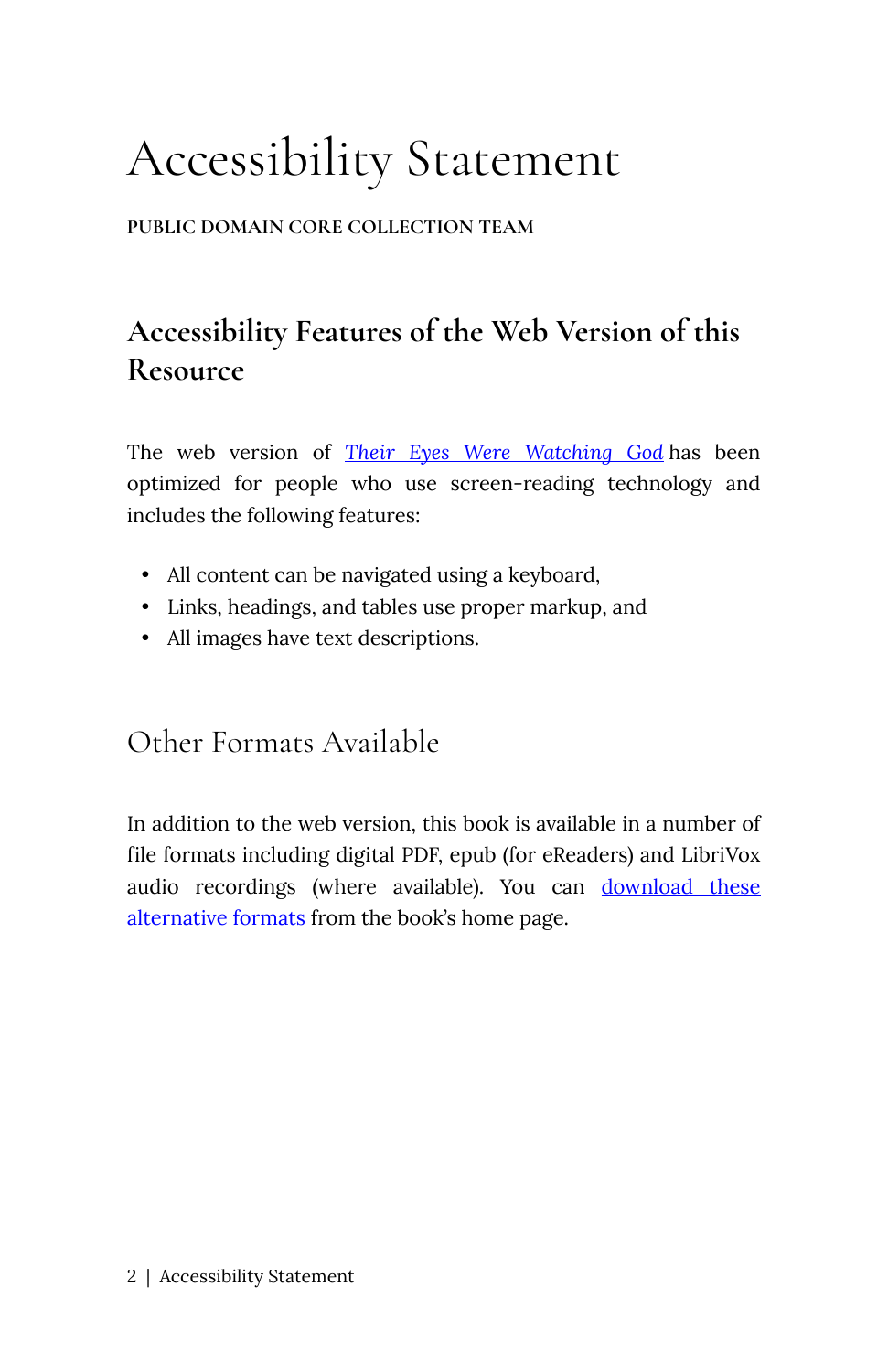### Known Accessibility Issues and Areas for Improvement

There are no known accessibility issues at this time.

#### **Let us know if you are having problems accessing this book.**

If accessibility issues are stopping you from accessing the information in this book, please contact us at [pressbooks@ryerson.ca](mailto:pressbooks@ryerson.ca) to let us know and we will get it fixed. If you discover any other issues, please let us know of those as well.

Please include the following information:

- The location of the problem by providing a web address or page description
- A description of the problem
- The computer, software, browser, and any assistive technology you are using that can help us diagnose and solve your issue e.g., Windows 10, Google Chrome (Version 65.0.3325.181), NVDA screen reader

This statement was last updated on February 15, 2022.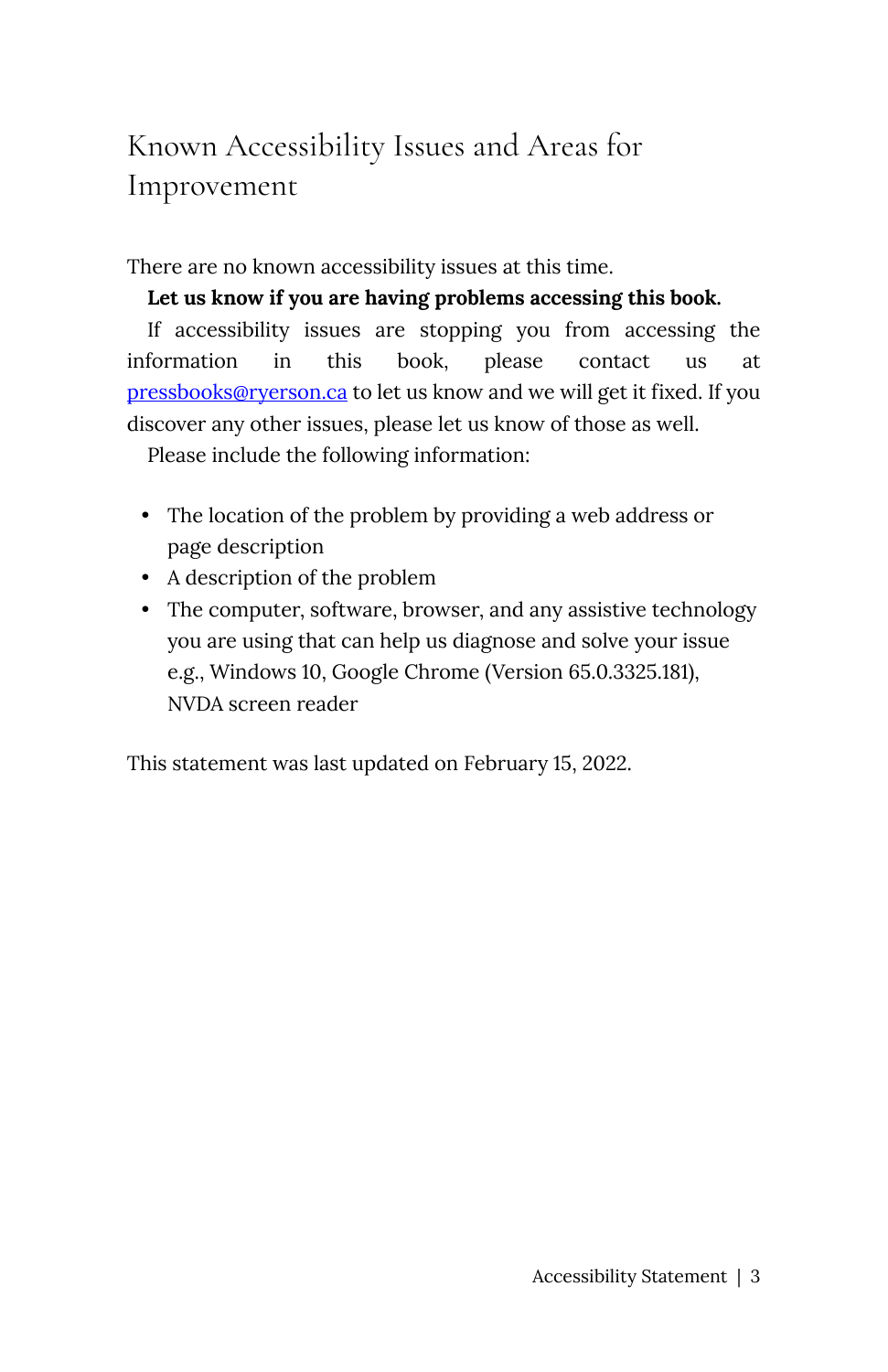# Acknowledgements

**PUBLIC DOMAIN CORE COLLECTION TEAM** 

The Public Domain Core Collection Project would not have been possible without the enthusiastic collaboration between staff, faculty members and students at Ryerson and Brock universities. We came together with a shared desire to make commonly used public domain texts more accessible to instructors and students in our institutions, Ontario and beyond. We also wanted to encourage instructors to use the texts as a basis for open pedagogy assignments with the aim of empowering students to become knowledge creators rather than just knowledge consumers.

### **Core Project Team**

### Ryerson University

- Payton Flood, Digital Publication Coordinator
- Nipuni Kuruppu, 4th year, Creative Industries student
- Val Lem, Collections Lead, Faculty of Arts
- Ann Ludbrook, Research Lead, Copyright and Scholarly Engagement Librarian
- Emma Seston, 4th year, New Media student
- Sally Wilson, Web Services Librarian, Project Lead

### Brock University

- Giulia Forsythe, Associate Director, Centre for Pedagogical
- 4 | Acknowledgements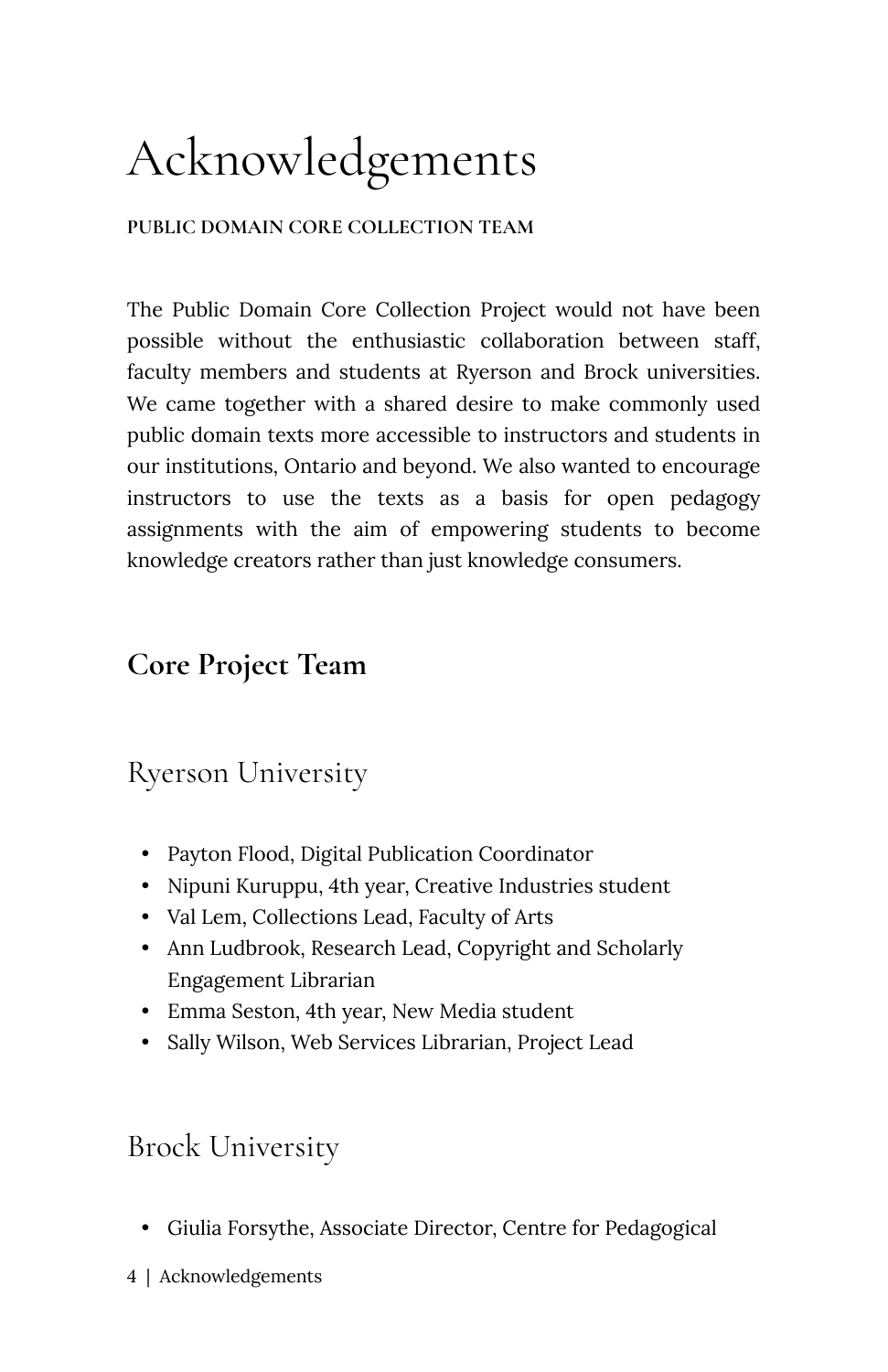Innovation

- Cal Murgu, Liaison and Instructional Design Librarian
- Jennifer Thiessen, Head, Liaison Services

This project is made possible with funding by the Government of Ontario and through eCampusOntario's support of the Virtual Learning Strategy. To learn more about the Virtual Learning Strategy visit: [https://vls.ecampusontario.ca.](https://vls.ecampusontario.ca/)"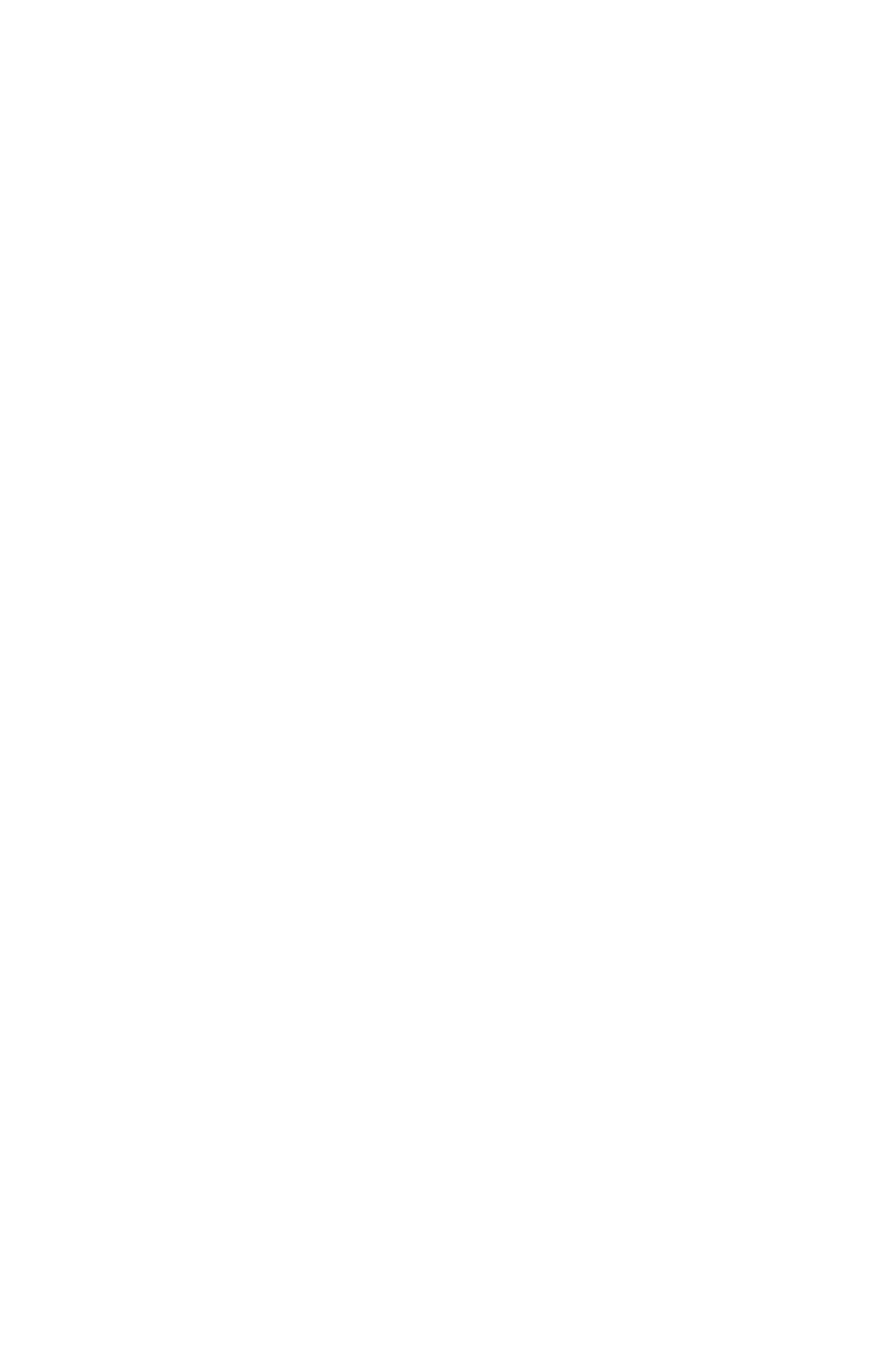## Chapter 1

Ships at a distance have every man's wish on board. For some they come in with the tide. For others they sail forever on the horizon, never out of sight, never landing until the Watcher turns his eyes away in resignation, his dreams mocked to death by Time. That is the life of men.

Now, women forget all those things they don't want to remember, and remember everything they don't want to forget. The dream is the truth. Then they act and do things accordingly.

So the beginning of this was a woman and she had come back from burying the dead. Not the dead of sick and ailing with friends at the pillow and the feet. She had come back from the sodden and the bloated; the sudden dead, their eyes flung wide open in judgment.

The people all saw her come because it was sundown. The sun was gone, but he had left his footprints in the sky. It was the time for sitting on porches beside the road. It was the time to hear things and talk. These sitters had been tongueless, earless, eyeless conveniences all day long. Mules and other brutes had occupied their skins. But now, the sun and the bossman were gone, so the skins felt powerful and human. They became lords of sounds and lesser things. They passed nations through their mouths. They sat in judgment.

Seeing the woman as she was made them remember the envy they had stored up from other times. So they chewed up the back parts of their minds and swallowed with relish. They made burning statements with questions, and killing tools out of laughs. It was mass cruelty. A mood come alive. Words walking without masters; walking altogether like harmony in a song.

"What she doin' coming back here in dem overhalls? Can't she find no dress to put on?—Where's dat blue satin dress she left here in?—Where all dat money her husband took and died and left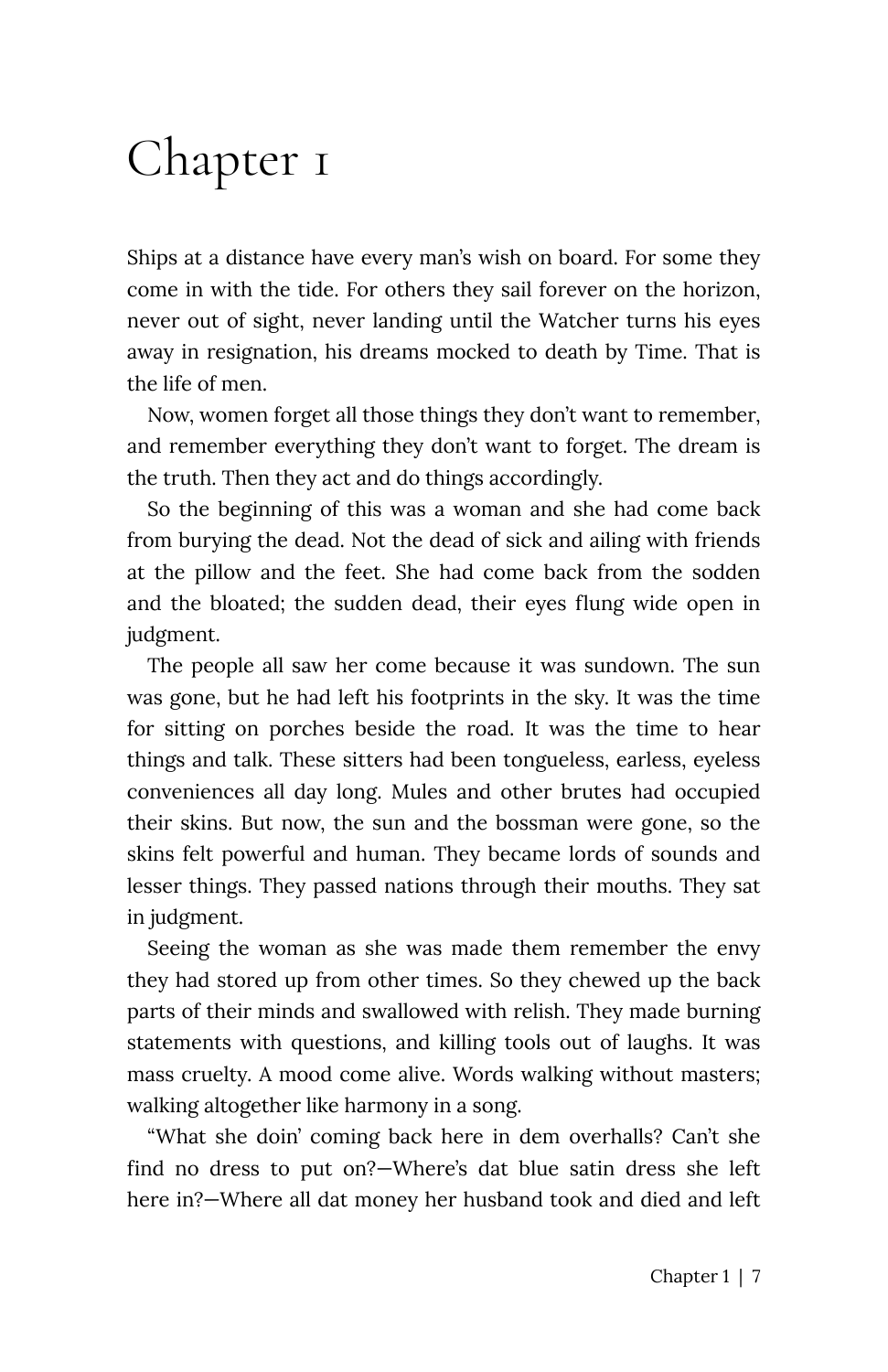her?—What dat ole forty year ole 'oman doin' wid her hair swingin' down her back lak some young gal?—Where she left dat young lad of a boy she went off here wid?—Thought she was going to marry?—Where he left her?—What he done wid all her money?—Betcha he off wid some gal so young she ain't even got no hairs—why she don't stay in her class?—"

When she got to where they were she turned her face on the bander log and spoke. They scrambled a noisy "good evenin'" and left their mouths setting open and their ears full of hope. Her speech was pleasant enough, but she kept walking straight on to her gate. The porch couldn't talk for looking.

The men noticed her firm buttocks like she had grape fruits in her hip pockets; the great rope of black hair swinging to her waist and unraveling in the wind like a plume; then her pugnacious breasts trying to bore holes in her shirt. They, the men, were saving with the mind what they lost with the eye. The women took the faded shirt and muddy overalls and laid them away for remembrance. It was a weapon against her strength and if it turned out of no significance, still it was a hope that she might fall to their level some day.

But nobody moved, nobody spoke, nobody even thought to swallow spit until after her gate slammed behind her.

Pearl Stone opened her mouth and laughed real hard because she didn't know what else to do. She fell all over Mrs. Sumpkins while she laughed. Mrs. Sumpkins snorted violently and sucked her teeth.

"Humph! Y'all let her worry yuh. You ain't like me. Ah ain't got her to study 'bout. If she ain't got manners enough to stop and let folks know how she been makin' out, let her g'wan!"

"She ain't even worth talkin' after," Lulu Moss drawled through her nose. "She sits high, but she looks low. Dat's what Ah say 'bout dese ole women runnin' after young boys."

Pheoby Watson hitched her rocking chair forward before she spoke. "Well, nobody don't know if it's anything to tell or not. Me, Ah'm her best friend, and Ah don't know."

"Maybe us don't know into things lak you do, but we all know how she went 'way from here and us sho seen her come back. 'Tain't no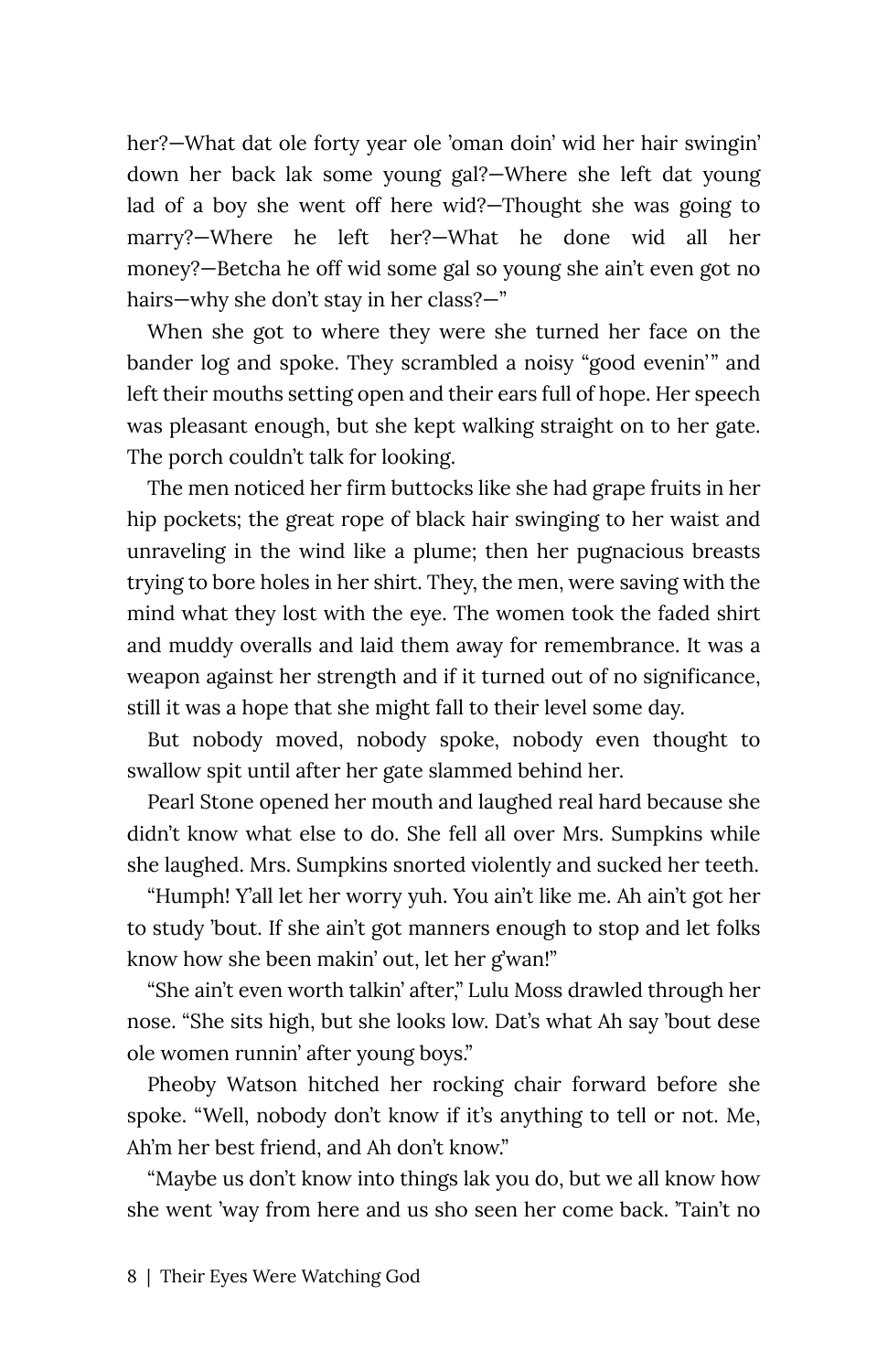use in your tryin' to cloak no ole woman lak Janie Starks, Pheoby, friend or no friend."

"At dat she ain't so ole as some of y'all dat's talking."

"She's way past forty to my knowledge, Pheoby."

"No more'n forty at de outside."

"She's 'way too old for a boy like Tea Cake."

"Tea Cake ain't been no boy for some time. He's round thirty his ownself."

"Don't keer what it was, she could stop and say a few words with us. She act like we done done something to her," Pearl Stone complained. "She de one been doin' wrong."

"You mean, you mad 'cause she didn't stop and tell us all her business. Anyhow, what you ever know her to do so bad as y'all make out? The worst thing Ah ever knowed her to do was taking a few years offa her age and dat ain't never harmed nobody. Y'all makes me tired. De way you talkin' you'd think de folks in dis town didn't do nothin' in de bed 'cept praise de Lawd. You have to 'scuse me, 'cause Ah'm bound to go take her some supper." Pheoby stood up sharply.

"Don't mind us," Lulu smiled, "just go right ahead, us can mind yo' house for you till you git back. Mah supper is done. You bettah go see how she feel. You kin let de rest of us know."

"Lawd," Pearl agreed, "Ah done scorched-up dat lil meat and bread too long to talk about. Ah kin stay 'way from home long as Ah please. Mah husband ain't fussy."

"Oh, er, Pheoby, if youse ready to go, Ah could walk over dere wid you," Mrs. Sumpkins volunteered. "It's sort of duskin' down dark. De boogerman might ketch yuh."

"Naw, Ah thank yuh. Nothin' couldn't ketch me dese few steps Ah'm goin'. Anyhow mah husband tell me say no first class booger would have me. If she got anything to tell yuh, you'll hear it."

Pheoby hurried on off with a covered bowl in her hands. She left the porch pelting her back with unasked questions. They hoped the answers were cruel and strange. When she arrived at the place, Pheoby Watson didn't go in by the front gate and down the palm walk to the front door. She walked around the fence corner and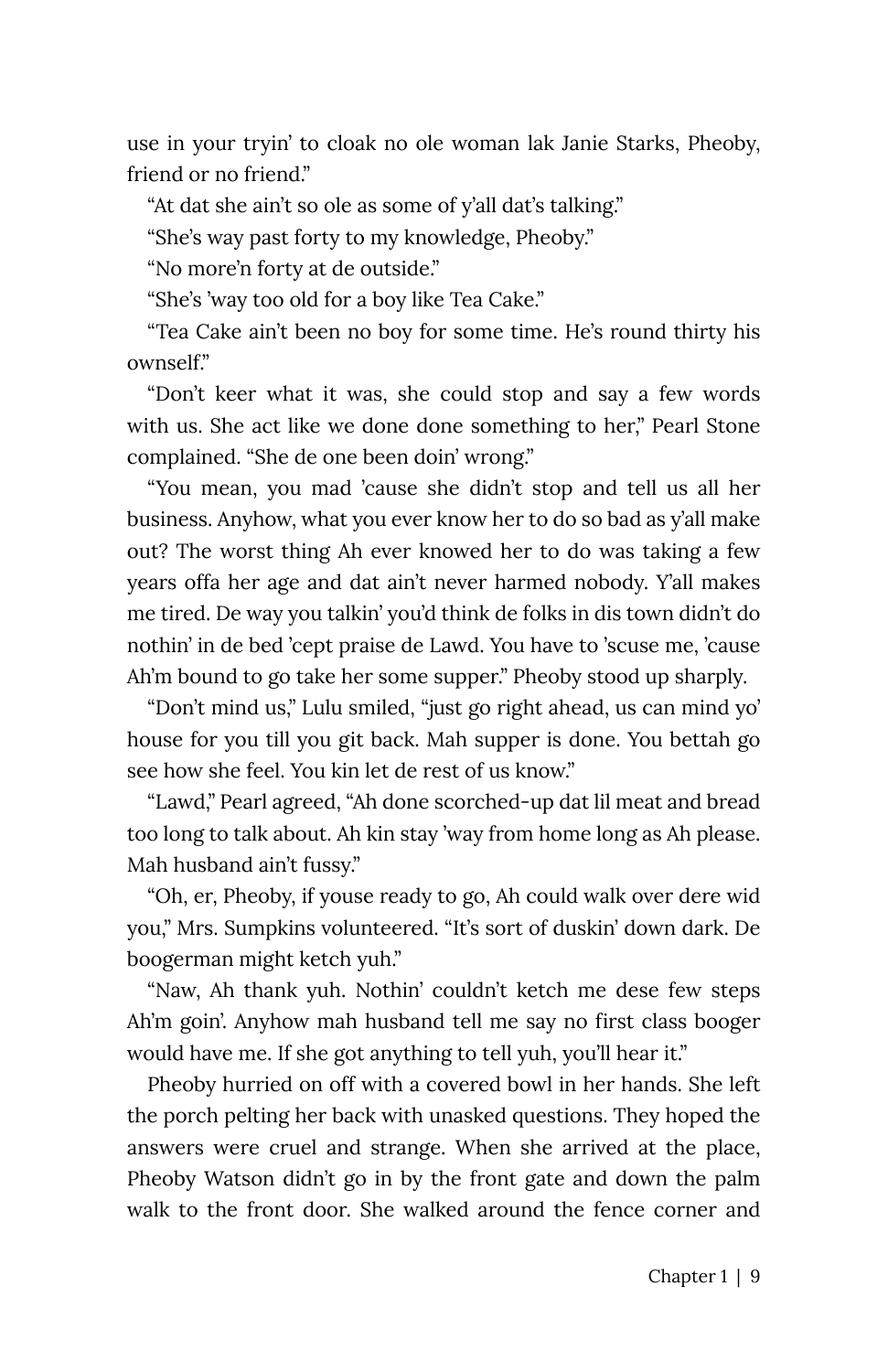went in the intimate gate with her heaping plate of mulatto rice. Janie must be round that side.

She found her sitting on the steps of the back porch with the lamps all filled and the chimneys cleaned.

"Hello, Janie, how you comin'?"

"Aw, pretty good, Ah'm tryin' to soak some uh de tiredness and de dirt outa mah feet." She laughed a little.

"Ah see you is. Gal, you sho looks good. You looks like youse yo' own daughter." They both laughed. "Even wid dem overhalls on, you shows yo' womanhood."

"G'wan! G'wan! You must think Ah brought yuh somethin'. When Ah ain't brought home a thing but mahself."

"Dat's a gracious plenty. Yo' friends wouldn't want nothin' better."

"Ah takes dat flattery offa you, Pheoby, 'cause Ah know it's from de heart." Janie extended her hand. "Good Lawd, Pheoby! ain't you never goin' tuh gimme dat lil rations you brought me? Ah ain't had a thing on mah stomach today exceptin' mah hand." They both laughed easily. "Give it here and have a seat."

"Ah knowed you'd be hongry. No time to be huntin' stove wood after dark. Mah mulatto rice ain't so good dis time. Not enough bacon grease, but Ah reckon it'll kill hongry."

"Ah'll tell you in a minute," Janie said, lifting the cover. "Gal, it's too good! you switches a mean fanny round in a kitchen."

"Aw, dat ain't much to eat, Janie. But Ah'm liable to have something sho nuff good tomorrow, 'cause you done come."

Janie ate heartily and said nothing. The varicolored cloud dust that the sun had stirred up in the sky was settling by slow degrees.

"Here, Pheoby, take yo' ole plate. Ah ain't got a bit of use for a empty dish. Dat grub sho come in handy."

Pheoby laughed at her friend's rough joke. "Youse just as crazy as you ever was."

"Hand me dat wash-rag on dat chair by you, honey. Lemme scrub mah feet." She took the cloth and rubbed vigorously. Laughter came to her from the big road.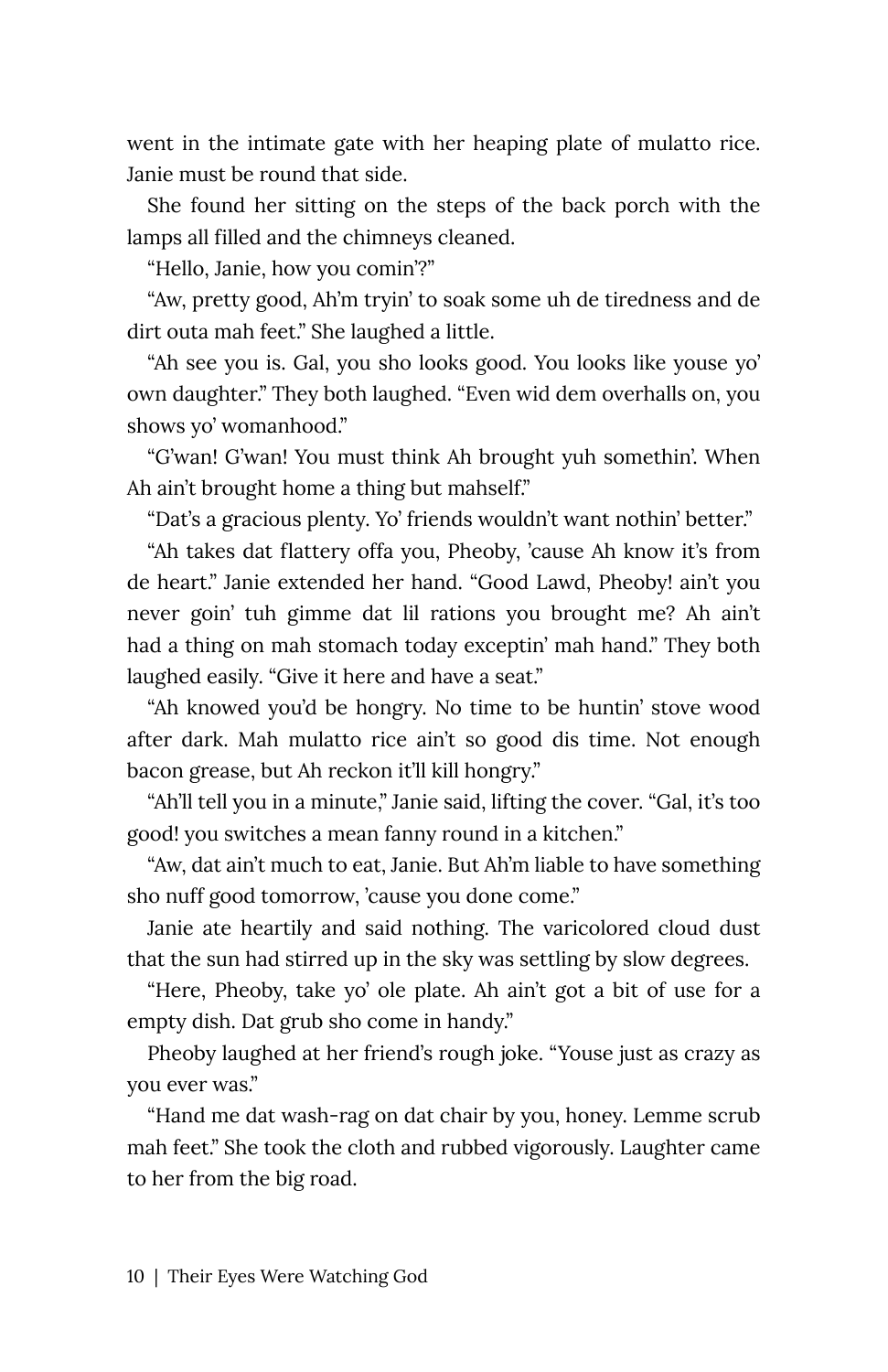"Well, Ah see Mouth-Almighty is still sittin' in de same place. And Ah reckon they got me up in they mouth now."

"Yes indeed. You know if you pass some people and don't speak tuh suit 'em dey got tuh go way back in yo' life and see whut you ever done. They know mo' 'bout yuh than you do yo' self. An envious heart makes a treacherous ear. They done 'heard' 'bout you just what they hope done happened."

"If God don't think no mo' 'bout 'em then Ah do, they's a lost ball in de high grass."

"Ah hears what they say 'cause they just will collect round mah porch 'cause it's on de big road. Mah husband git so sick of 'em sometime he makes 'em all git for home."

"Sam is right too. They just wearin' out yo' sittin' chairs."

"Yeah, Sam say most of 'em goes to church so they'll be sure to rise in Judgment. Dat's de day dat every secret is s'posed to be made known. They wants to be there and hear it all."

"Sam is too crazy! You can't stop laughin' when youse round him."

"Uuh hunh. He says he aims to be there hisself so he can find out who stole his corn-cob pipe."

"Pheoby, dat Sam of yourn just won't quit! Crazy thing!"

"Most of dese ziggaboos is so het up over yo' business till they liable to hurry theyself to Judgment to find out about you if they don't soon know. You better make haste and tell 'em 'bout you and Tea Cake gittin' married, and if he taken all yo' money and went off wid some young gal, and where at he is now and where at is all yo' clothes dat you got to come back here in overhalls."

"Ah don't mean to bother wid tellin' 'em nothin', Pheoby. 'Tain't worth de trouble. You can tell 'em what Ah say if you wants to. Dat's just de same as me 'cause mah tongue is in mah friend's mouf."

"If you so desire Ah'll tell 'em what you tell me to tell 'em."

"To start off wid, people like dem wastes up too much time puttin' they mouf on things they don't know nothin' about. Now they got to look into me loving Tea Cake and see whether it was done right or not! They don't know if life is a mess of cornmeal dumplings, and if love is a bed-quilt!"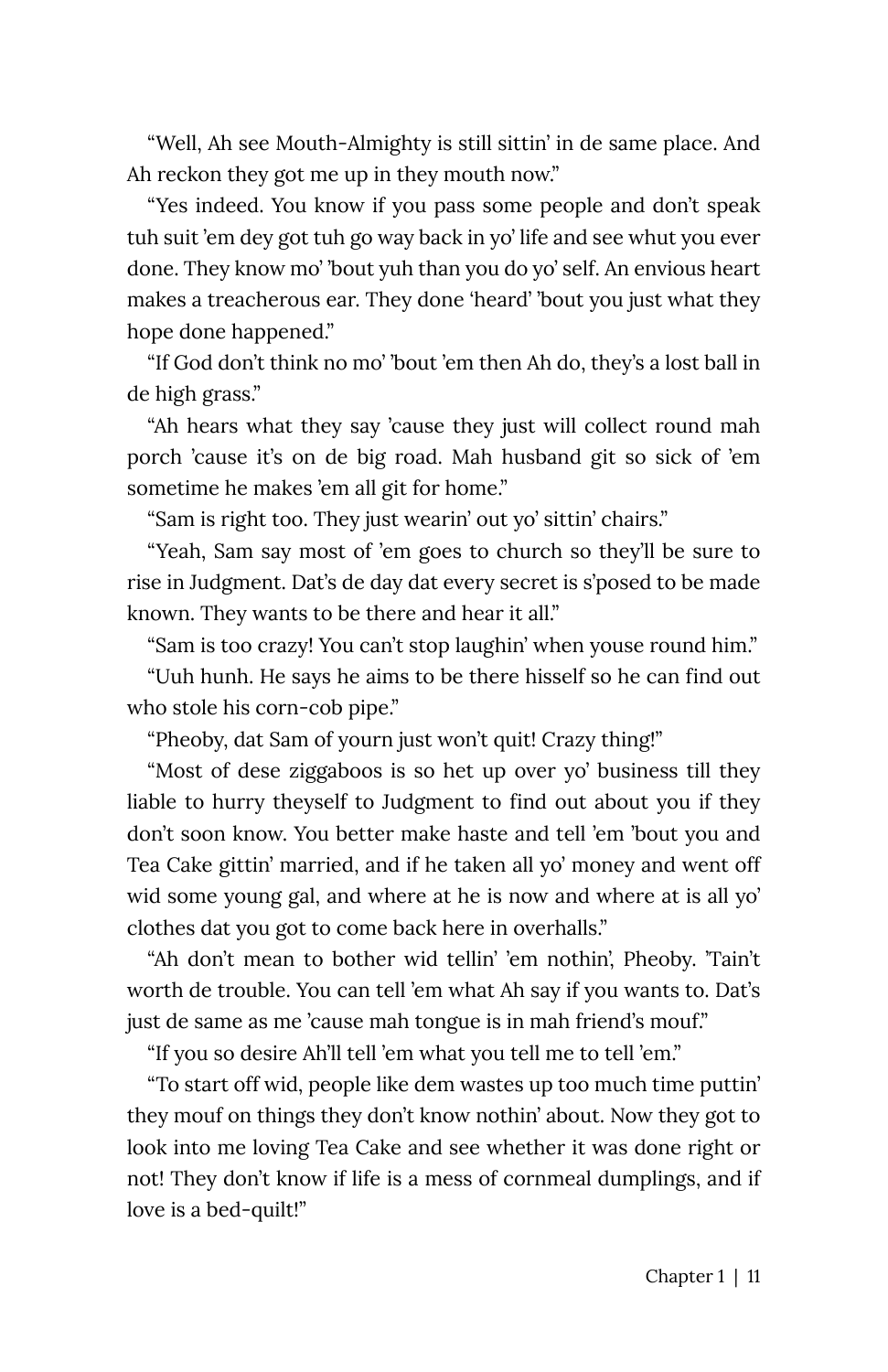"So long as they get a name to gnaw on they don't care whose it is, and what about, 'specially if they can make it sound like evil."

"If they wants to see and know, why they don't come kiss and be kissed? Ah could then sit down and tell 'em things. Ah been a delegate to de big 'ssociation of life. Yessuh! De Grand Lodge, de big convention of livin' is just where Ah been dis year and a half y'all ain't seen me."

They sat there in the fresh young darkness close together. Pheoby eager to feel and do through Janie, but hating to show her zest for fear it might be thought mere curiosity. Janie full of that oldest human longing—self revelation. Pheoby held her tongue for a long time, but she couldn't help moving her feet. So Janie spoke.

"They don't need to worry about me and my overhalls long as Ah still got nine hundred dollars in de bank. Tea Cake got me into wearing 'em—following behind him. Tea Cake ain't wasted up no money of mine, and he ain't left me for no young gal, neither. He give me every consolation in de world. He'd tell 'em so too, if he was here. If he wasn't gone."

Pheoby dilated all over with eagerness, "Tea Cake gone?"

"Yeah, Pheoby, Tea Cake is gone. And dat's de only reason you see me back here—cause Ah ain't got nothing to make me happy no more where Ah was at. Down in the Everglades there, down on the muck."

"It's hard for me to understand what you mean, de way you tell it. And then again Ah'm hard of understandin' at times."

"Naw, 'tain't nothin' lak you might think. So 'tain't no use in me telling you somethin' unless Ah give you de understandin' to go 'long wid it. Unless you see de fur, a mink skin ain't no different from a coon hide. Looka heah, Pheoby, is Sam waitin' on you for his supper?"

"It's all ready and waitin'. If he ain't got sense enough to eat it, dat's his hard luck."

"Well then, we can set right where we is and talk. Ah got the house all opened up to let dis breeze get a little catchin'.

"Pheoby, we been kissin'-friends for twenty years, so Ah depend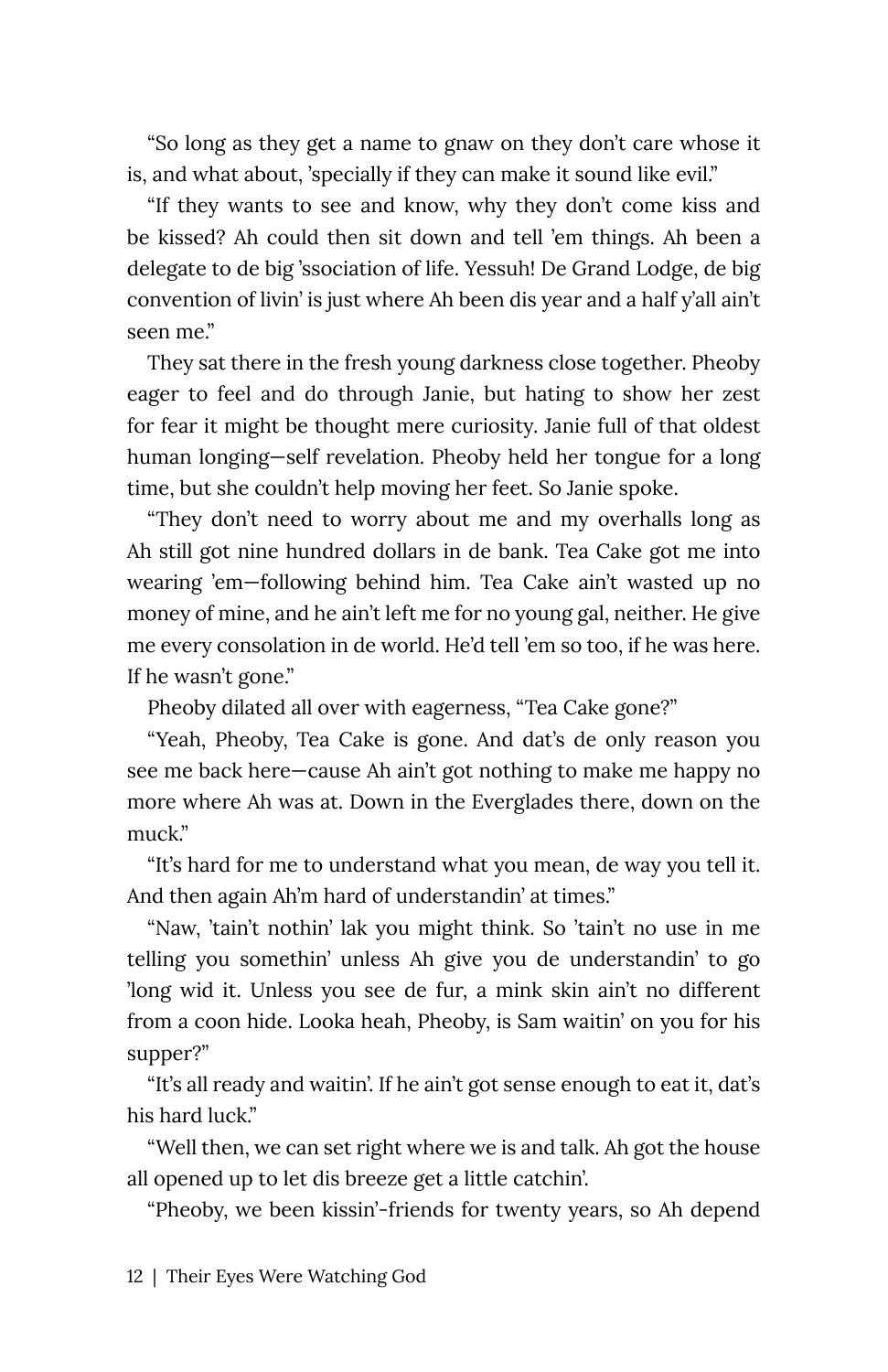on you for a good thought. And Ah'm talking to you from dat standpoint."

Time makes everything old so the kissing, young darkness became a monstropolous old thing while Janie talked.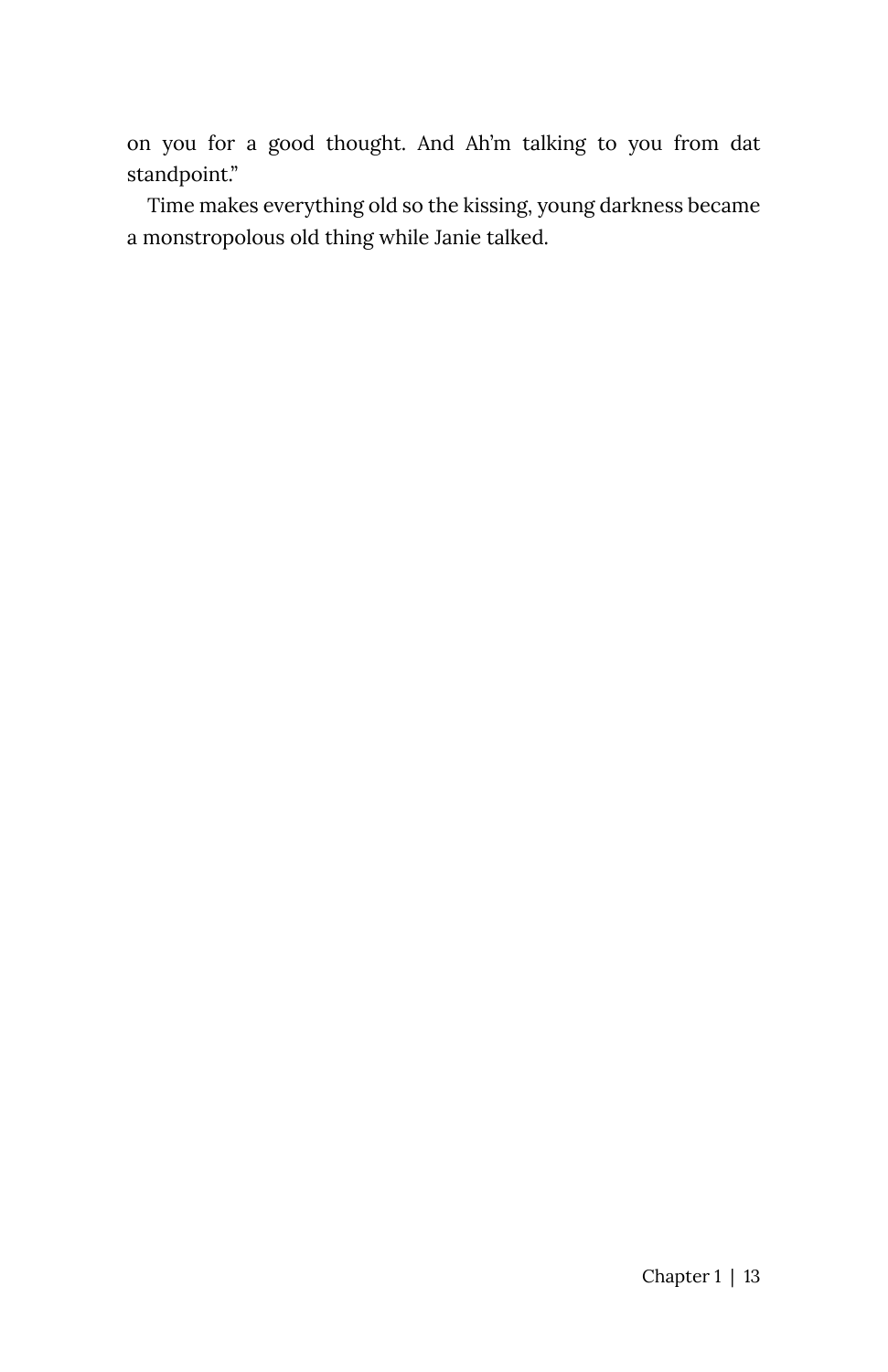### Chapter 2

Janie saw her life like a great tree in leaf with the things suffered, things enjoyed, things done and undone. Dawn and doom was in the branches.

"Ah know exactly what Ah got to tell yuh, but it's hard to know where to start at.

"Ah ain't never seen mah papa. And Ah didn't know 'im if Ah did. Mah mama neither. She was gone from round dere long before Ah wuz big enough tuh know. Mah grandma raised me. Mah grandma and de white folks she worked wid. She had a house out in de backyard and dat's where Ah wuz born. They was quality white folks up dere in West Florida. Named Washburn. She had four gran'chillun on de place and all of us played together and dat's how come Ah never called mah Grandma nothin' but Nanny, 'cause dat's what everybody on de place called her. Nanny used to ketch us in our devilment and lick every youngun on de place and Mis' Washburn did de same. Ah reckon dey never hit us ah lick amiss 'cause dem three boys and us two girls wuz pretty aggravatin', Ah speck.

"Ah was wid dem white chillun so much till Ah didn't know Ah wuzn't white till Ah was round six years old. Wouldn't have found it out then, but a man come long takin' pictures and without askin' anybody, Shelby, dat was de oldest boy, he told him to take us. Round a week later de man brought de picture for Mis' Washburn to see and pay him which she did, then give us all a good lickin'.

"So when we looked at de picture and everybody got pointed out there wasn't nobody left except a real dark little girl with long hair standing by Eleanor. Dat's where Ah wuz s'posed to be, but Ah couldn't recognize dat dark chile as me. So Ah ast, 'where is me? Ah don't see me.'

"Everybody laughed, even Mr. Washburn. Miss Nellie, de Mama of de chillun who come back home after her husband dead, she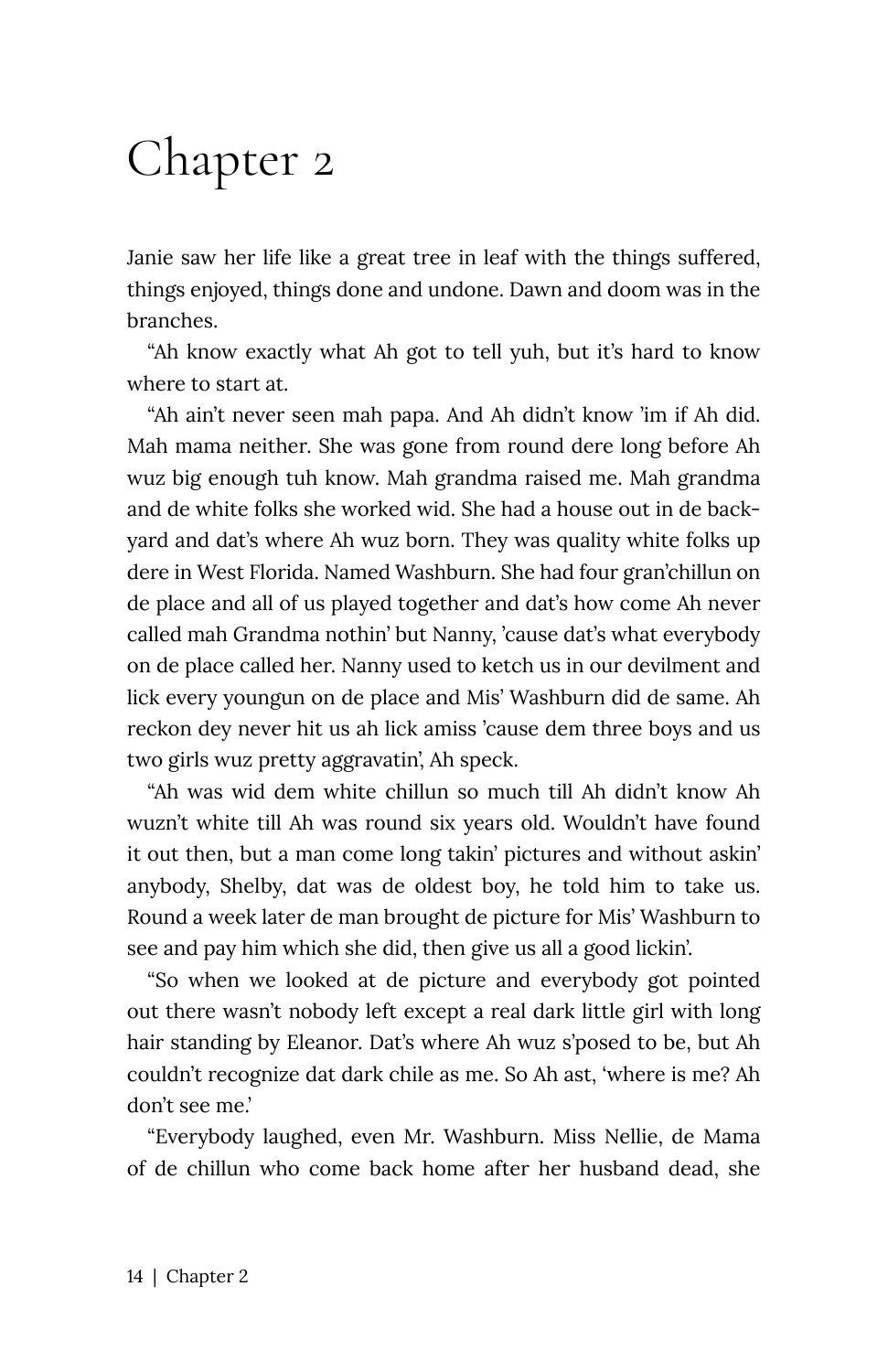pointed to de dark one and said, 'Dat's you, Alphabet, don't you know yo' ownself?'

"Dey all useter call me Alphabet 'cause so many people had done named me different names. Ah looked at de picture a long time and seen it was mah dress and mah hair so Ah said:

" 'Aw, aw! Ah'm colored!'

"Den dey all laughed real hard. But before Ah seen de picture Ah thought Ah wuz just like de rest.

"Us lived dere havin' fun till de chillun at school got to teasin' me 'bout livin' in de white folks' back-yard. Dere wuz uh knotty head gal name Mayrella dat useter git mad every time she look at me. Mis' Washburn useter dress me up in all de clothes her gran'chillun didn't need no mo' which still wuz better'n whut de rest uh de colored chillun had. And then she useter put hair ribbon on mah head fuh me tuh wear. Dat useter rile Mayrella uh lot. So she would pick at me all de time and put some others up tuh do de same. They'd push me 'way from de ring plays and make out they couldn't play wid nobody dat lived on premises. Den they'd tell me not to be takin' on over mah looks 'cause they mama told 'em 'bout de hound dawgs huntin' mah papa all night long. 'Bout Mr. Washburn and de sheriff puttin' de bloodhounds on de trail tuh ketch mah papa for whut he done tuh mah mama. Dey didn't tell about how he wuz seen tryin' tuh git in touch wid mah mama later on so he could marry her. Naw, dey didn't talk dat part of it atall. Dey made it sound real bad so as tuh crumple mah feathers. None of 'em didn't even remember whut his name wuz, but dey all knowed de bloodhound part by heart. Nanny didn't love tuh see me wid mah head hung down, so she figgered it would be mo' better fuh me if us had uh house. She got de land and everything and then Mis' Washburn helped out uh whole heap wid things."

Pheoby's hungry listening helped Janie to tell her story. So she went on thinking back to her young years and explaining them to her friend in soft, easy phrases while all around the house, the night time put on flesh and blackness.

She thought awhile and decided that her conscious life had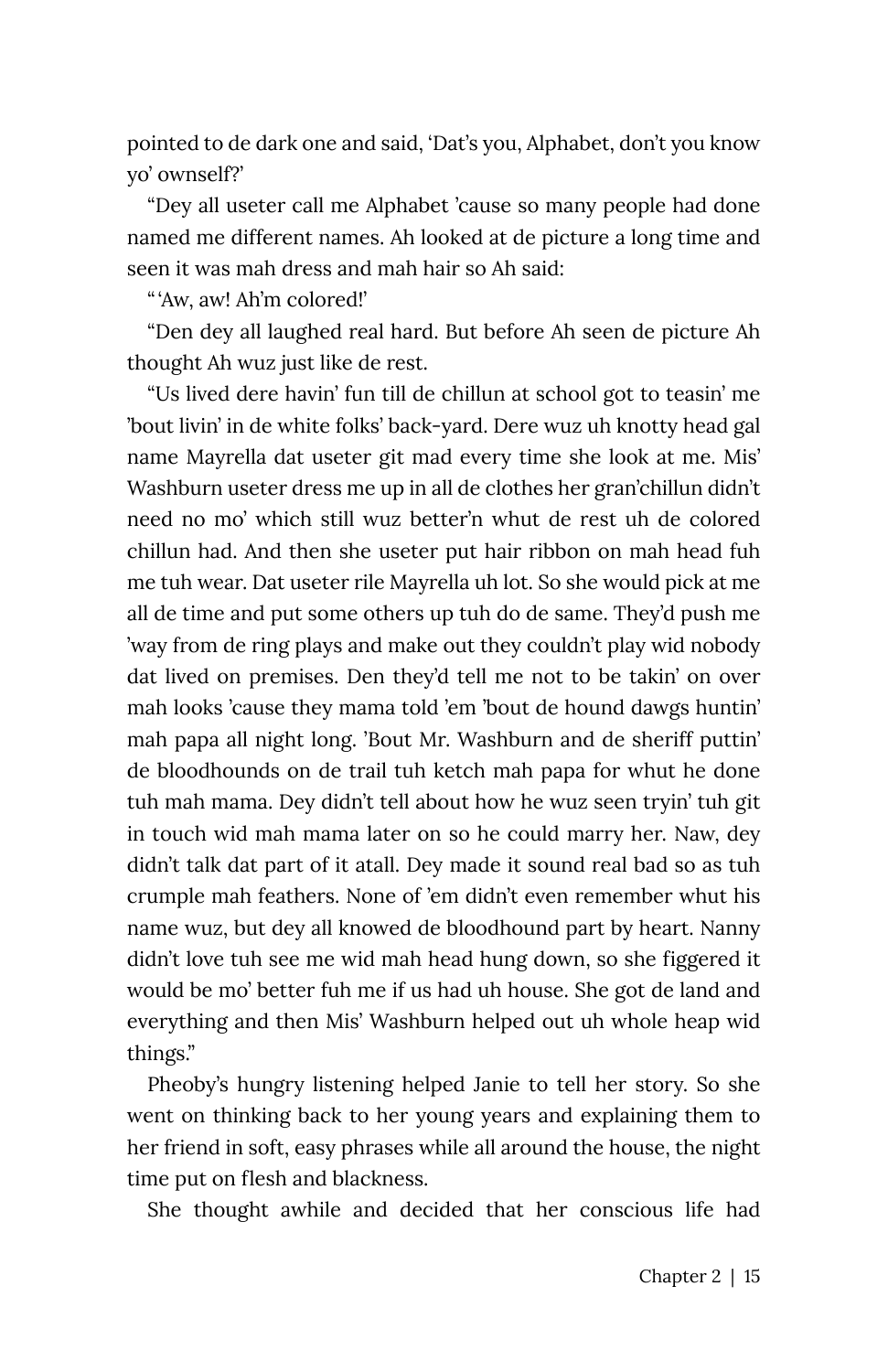commenced at Nanny's gate. On a late afternoon Nanny had called her to come inside the house because she had spied Janie letting Johnny Taylor kiss her over the gatepost.

It was a spring afternoon in West Florida. Janie had spent most of the day under a blossoming pear tree in the back-yard. She had been spending every minute that she could steal from her chores under that tree for the last three days. That was to say, ever since the first tiny bloom had opened. It had called her to come and gaze on a mystery. From barren brown stems to glistening leaf-buds; from the leaf-buds to snowy virginity of bloom. It stirred her tremendously. How? Why? It was like a flute song forgotten in another existence and remembered again. What? How? Why? This singing she heard that had nothing to do with her ears. The rose of the world was breathing out smell. It followed her through all her waking moments and caressed her in her sleep. It connected itself with other vaguely felt matters that had struck her outside observation and buried themselves in her flesh. Now they emerged and quested about her consciousness.

She was stretched on her back beneath the pear tree soaking in the alto chant of the visiting bees, the gold of the sun and the panting breath of the breeze when the inaudible voice of it all came to her. She saw a dust-bearing bee sink into the sanctum of a bloom; the thousand sister-calyxes arch to meet the love embrace and the ecstatic shiver of the tree from root to tiniest branch creaming in every blossom and frothing with delight. So this was a marriage! She had been summoned to behold a revelation. Then Janie felt a pain remorseless sweet that left her limp and languid.

After a while she got up from where she was and went over the little garden field entire. She was seeking confirmation of the voice and vision, and everywhere she found and acknowledged answers. A personal answer for all other creations except herself. She felt an answer seeking her, but where? When? How? She found herself at the kitchen door and stumbled inside. In the air of the room were flies tumbling and singing, marrying and giving in marriage. When she reached the narrow hallway she was reminded that her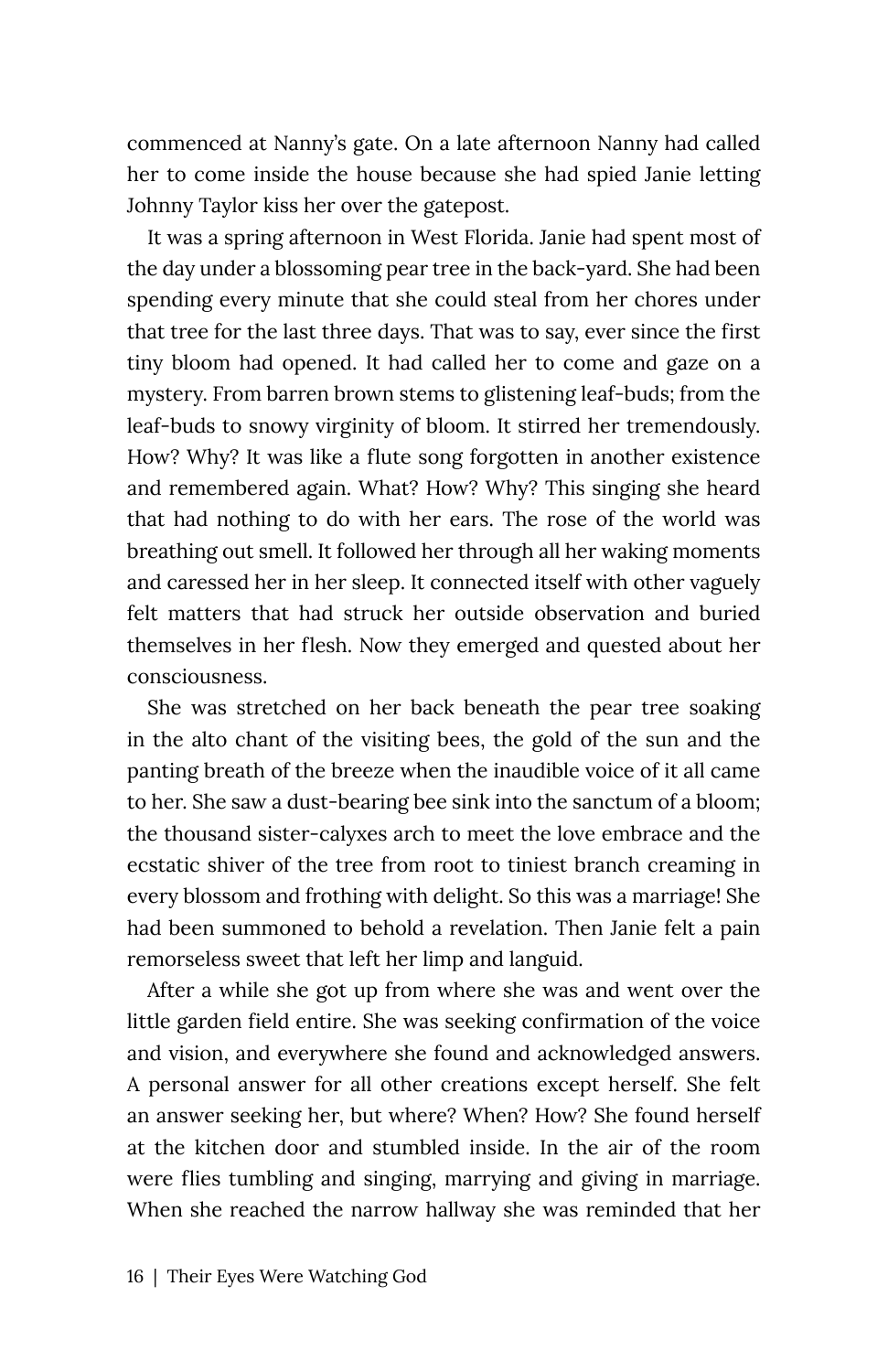grandmother was home with a sick headache. She was lying across the bed asleep so Janie tipped on out of the front door. Oh to be a pear tree—any tree in bloom! With kissing bees singing of the beginning of the world! She was sixteen. She had glossy leaves and bursting buds and she wanted to struggle with life but it seemed to elude her. Where were the singing bees for her? Nothing on the place nor in her grandma's house answered her. She searched as much of the world as she could from the top of the front steps and then went on down to the front gate and leaned over to gaze up and down the road. Looking, waiting, breathing short with impatience. Waiting for the world to be made.

Through pollinated air she saw a glorious being coming up the road. In her former blindness she had known him as shiftless Johnny Taylor, tall and lean. That was before the golden dust of pollen had beglamored his rags and her eyes.

In the last stages of Nanny's sleep, she dreamed of voices. Voices far-off but persistent, and gradually coming nearer. Janie's voice. Janie talking in whispery snatches with a male voice she couldn't quite place. That brought her wide awake. She bolted upright and peered out of the window and saw Johnny Taylor lacerating her Janie with a kiss.

"Janie!"

The old woman's voice was so lacking in command and reproof, so full of crumbling dissolution,—that Janie half believed that Nanny had not seen her. So she extended herself outside of her dream and went inside of the house. That was the end of her childhood.

Nanny's head and face looked like the standing roots of some old tree that had been torn away by storm. Foundation of ancient power that no longer mattered. The cooling palma christi leaves that Janie had bound about her grandma's head with a white rag had wilted down and become part and parcel of the woman. Her eyes didn't bore and pierce. They diffused and melted Janie, the room and the world into one comprehension.

"Janie, youse uh 'oman, now, so—"

"Naw, Nanny, naw Ah ain't no real 'oman yet."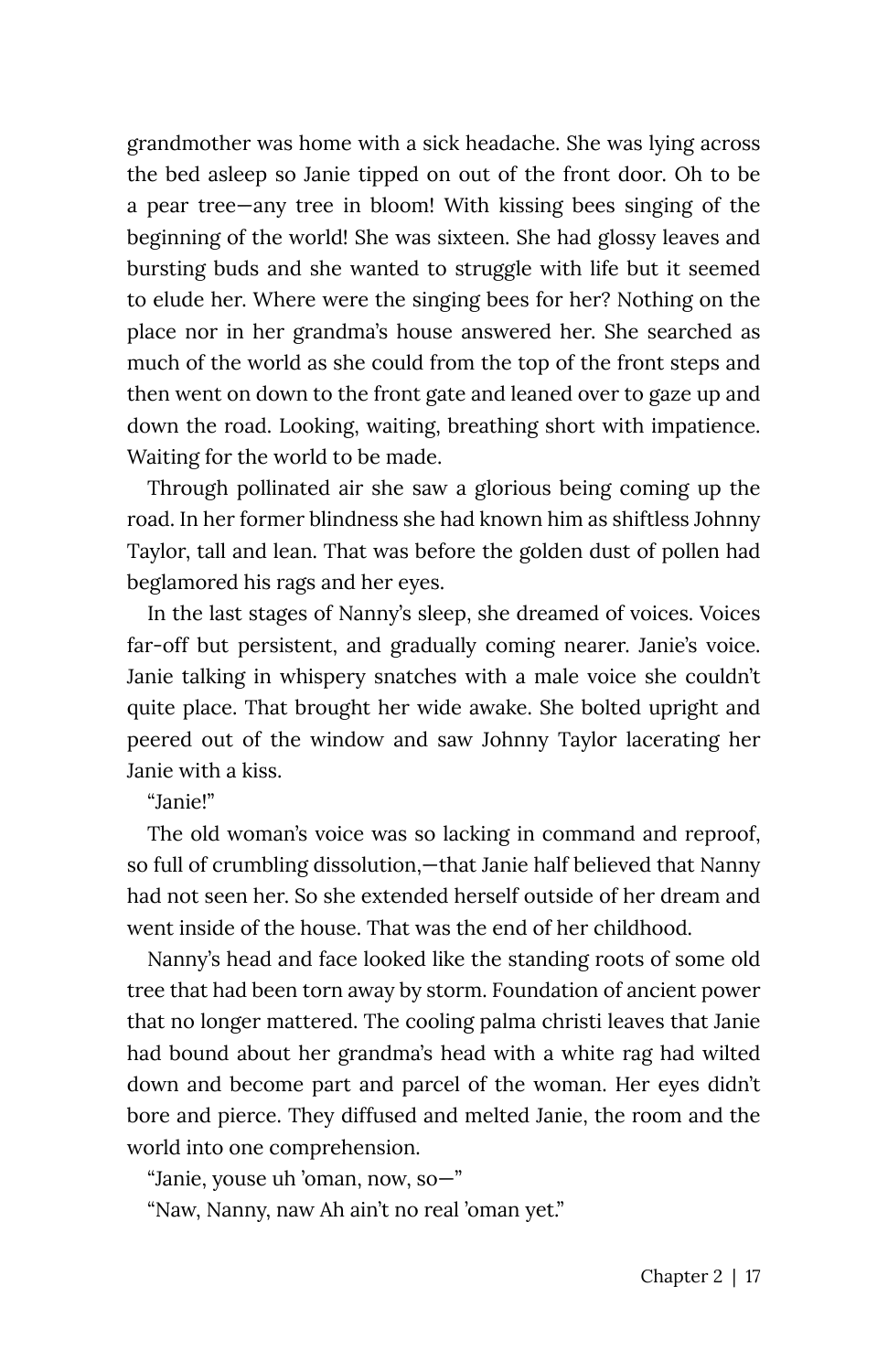The thought was too new and heavy for Janie. She fought it away.

Nanny closed her eyes and nodded a slow, weary affirmation many times before she gave it voice.

"Yeah, Janie, youse got yo' womanhood on yuh. So Ah mout ez well tell yuh whut Ah been savin' up for uh spell. Ah wants to see you married right away."

"Me, married? Naw, Nanny, no ma'am! Whut Ah know 'bout uh husband?"

"Whut Ah seen just now is plenty for me, honey, Ah don't want no trashy nigger, no breath-and-britches, lak Johnny Taylor usin' yo' body to wipe his foots on."

Nanny's words made Janie's kiss across the gatepost seem like a manure pile after a rain.

"Look at me, Janie. Don't set dere wid yo' head hung down. Look at yo' ole grandma!" Her voice began snagging on the prongs of her feelings. "Ah don't want to be talkin' to you lak dis. Fact is Ah done been on mah knees to mah Maker many's de time askin' please—for Him not to make de burden too heavy for me to bear."

"Nanny, Ah just—Ah didn't mean nothin' bad."

"Dat's what makes me skeered. You don't mean no harm. You don't even know where harm is at. Ah'm ole now. Ah can't be always guidin' yo' feet from harm and danger. Ah wants to see you married right away."

"Who Ah'm goin' tuh marry off-hand lak dat? Ah don't know nobody."

"De Lawd will provide. He know Ah done bore de burden in de heat uh de day. Somebody done spoke to me 'bout you long time ago. Ah ain't said nothin' 'cause dat wasn't de way Ah placed you. Ah wanted yuh to school out and pick from a higher bush and a sweeter berry. But dat ain't yo' idea, Ah see."

"Nanny, who—who dat been askin' you for me?"

"Brother Logan Killicks. He's a good man, too."

"Naw, Nanny, no ma'am! Is dat whut he been hangin' round here for? He look like some ole skullhead in de grave yard."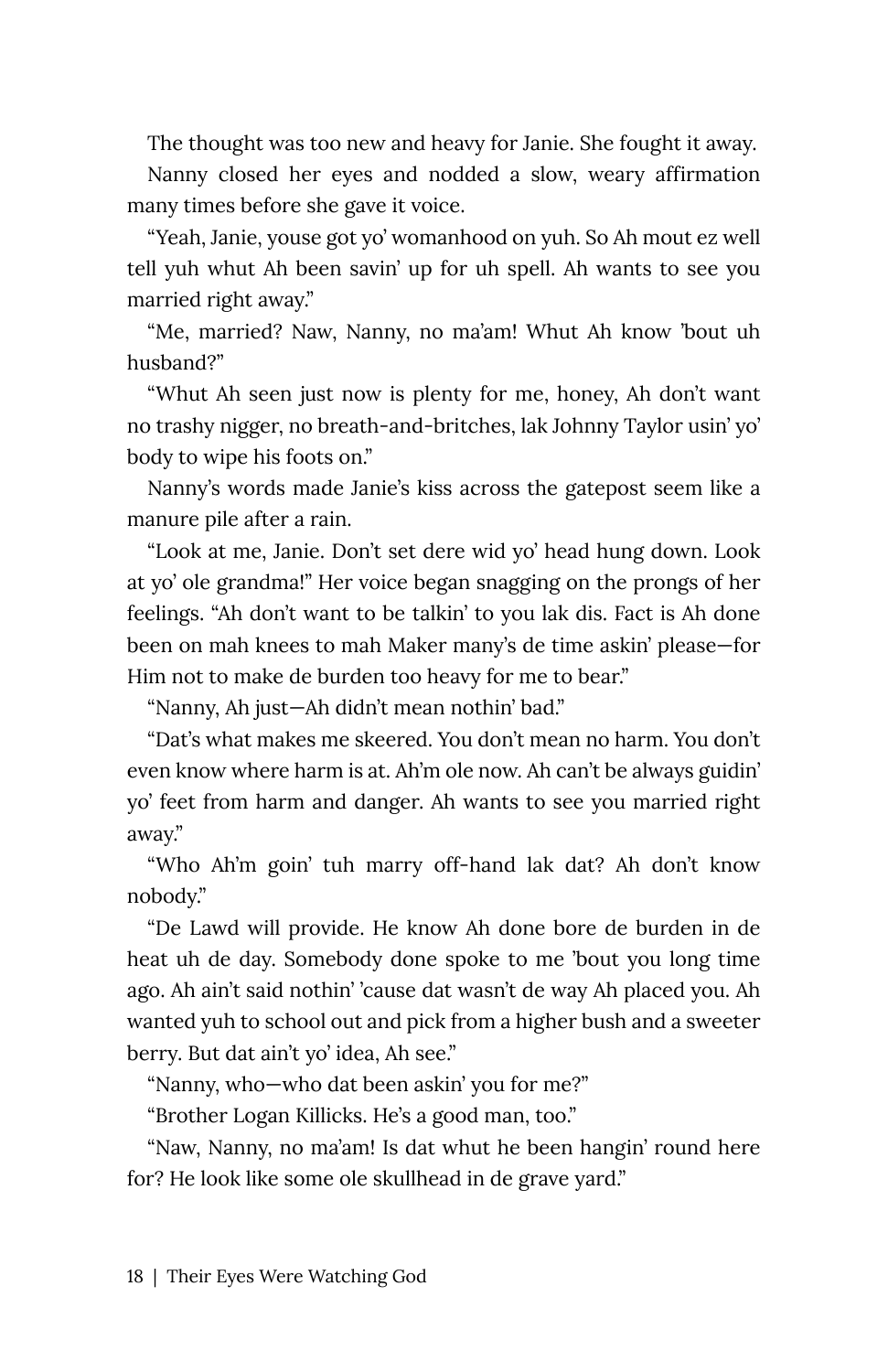The older woman sat bolt upright and put her feet to the floor, and thrust back the leaves from her face.

"So you don't want to marry off decent like, do yuh? You just wants to hug and kiss and feel around with first one man and then another, huh? You wants to make me suck de same sorrow yo' mama did, eh? Mah ole head ain't gray enough. Mah back ain't bowed enough to suit yuh!"

The vision of Logan Killicks was desecrating the pear tree, but Janie didn't know how to tell Nanny that. She merely hunched over and pouted at the floor.

"Janie."

"Yes, ma'am."

"You answer me when Ah speak. Don't you set dere poutin' wid me after all Ah done went through for you!"

She slapped the girl's face violently, and forced her head back so that their eyes met in struggle. With her hand uplifted for the second blow she saw the huge tear that welled up from Janie's heart and stood in each eye. She saw the terrible agony and the lips tightened down to hold back the cry and desisted. Instead she brushed back the heavy hair from Janie's face and stood there suffering and loving and weeping internally for both of them.

"Come to yo' Grandma, honey. Set in her lap lak yo' use tuh. Yo' Nanny wouldn't harm a hair uh yo' head. She don't want nobody else to do it neither if she kin help it. Honey, de white man is de ruler of everything as fur as Ah been able tuh find out. Maybe it's some place way off in de ocean where de black man is in power, but we don't know nothin' but what we see. So de white man throw down de load and tell de nigger man tuh pick it up. He pick it up because he have to, but he don't tote it. He hand it to his womenfolks. De nigger woman is de mule uh de world so fur as Ah can see. Ah been prayin' fuh it tuh be different wid you. Lawd, Lawd, Lawd!"

For a long time she sat rocking with the girl held tightly to her sunken breast. Janie's long legs dangled over one arm of the chair and the long braids of her hair swung low on the other side. Nanny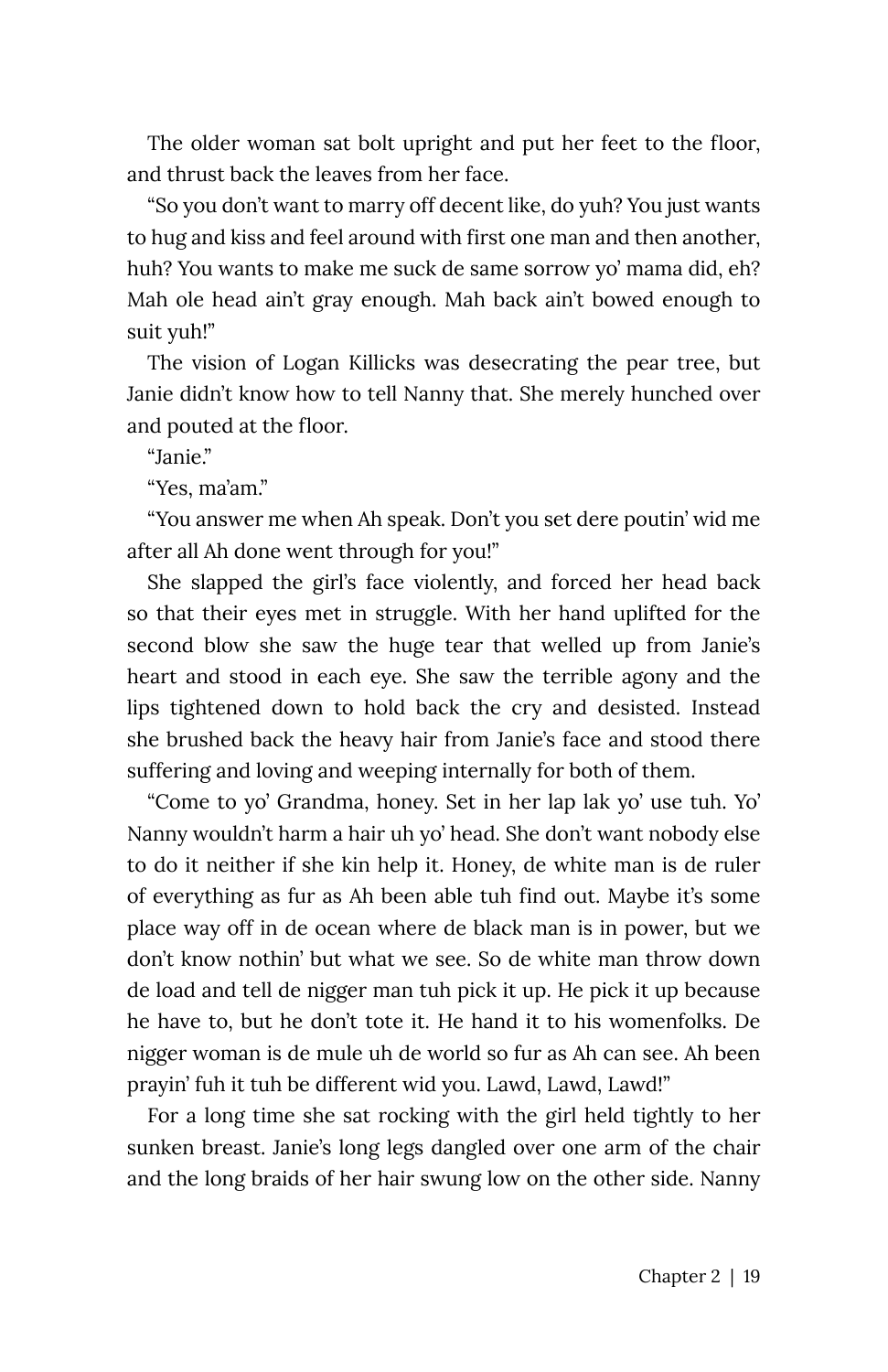half sung, half sobbed a running chantprayer over the head of the weeping girl.

"Lawd have mercy! It was a long time on de way but Ah reckon it had to come. Oh Jesus! Do, Jesus! Ah done de best Ah could."

Finally, they both grew calm.

"Janie, how long you been 'lowin' Johnny Taylor to kiss you?"

"Only dis one time, Nanny. Ah don't love him at all. Whut made me do it is—oh, Ah don't know."

"Thank yuh, Massa Jesus."

"Ah ain't gointuh do it no mo', Nanny. Please don't make me marry Mr. Killicks."

" 'Tain't Logan Killicks Ah wants you to have, baby, it's protection. Ah ain't gittin' ole, honey. Ah'm done ole. One mornin' soon, now, de angel wid de sword is gointuh stop by here. De day and de hour is hid from me, but it won't be long. Ah ast de Lawd when you was uh infant in mah arms to let me stay here till you got grown. He done spared me to see de day. Mah daily prayer now is tuh let dese golden moments rolls on a few days longer till Ah see you safe in life."

"Lemme wait, Nanny, please, jus' a lil bit mo'."

"Don't think Ah don't feel wid you, Janie, 'cause Ah do. Ah couldn't love yuh no more if Ah had uh felt yo' birth pains mahself. Fact uh de matter, Ah loves yuh a whole heap more'n Ah do yo' mama, de one Ah did birth. But you got to take in consideration you ain't no everyday chile like most of 'em. You ain't got no papa, you might jus' as well say no mama, for de good she do yuh. You ain't got nobody but me. And mah head is ole and tilted towards de grave. Neither can you stand alone by yo'self. De thought uh you bein' kicked around from pillar tuh post is uh hurtin' thing. Every tear you drop squeezes a cup uh blood outa mah heart. Ah got tuh try and do for you befo' mah head is cold."

A sobbing sigh burst out of Janie. The old woman answered her with little soothing pats of the hand.

"You know, honey, us colored folks is branches without roots and that makes things come round in queer ways. You in particular. Ah was born back due in slavery so it wasn't for me to fulfill my dreams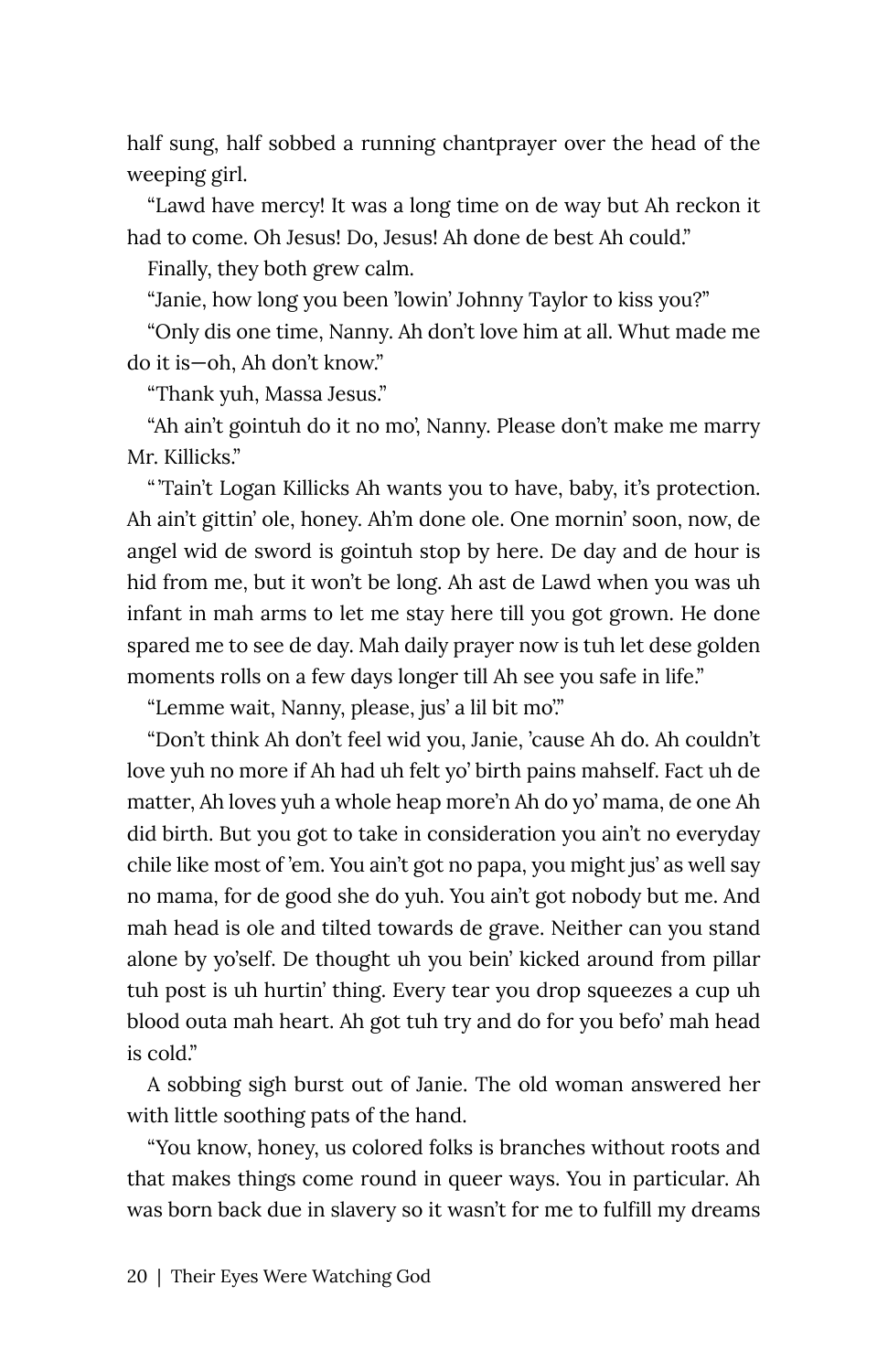of whut a woman oughta be and to do. Dat's one of de hold-backs of slavery. But nothing can't stop you from wishin'. You can't beat nobody down so low till you can rob 'em of they will. Ah didn't want to be used for a work-ox and a brood-sow and Ah didn't want mah daughter used dat way neither. It sho wasn't mah will for things to happen lak they did. Ah even hated de way you was born. But, all de same Ah said thank God, Ah got another chance. Ah wanted to preach a great sermon about colored women sittin' on high, but they wasn't no pulpit for me. Freedom found me wid a baby daughter in mah arms, so Ah said Ah'd take a broom and a cook-pot and throw up a highway through de wilderness for her. She would expound what Ah felt. But somehow she got lost offa de highway and next thing Ah knowed here you was in de world. So whilst Ah was tendin' you of nights Ah said Ah'd save de text for you. Ah been waitin' a long time, Janie, but nothin' Ah been through ain't too much if you just take a stand on high ground lak Ah dreamed."

Old Nanny sat there rocking Janie like an infant and thinking back and back. Mind-pictures brought feelings, and feelings dragged out dramas from the hollows of her heart.

"Dat mornin' on de big plantation close to Savannah, a rider come in a gallop tellin' 'bout Sherman takin' Atlanta. Marse Robert's son had done been kilt at Chickamauga. So he grabbed his gun and straddled his best horse and went off wid de rest of de gray-headed men and young boys to drive de Yankees back into Tennessee.

"They was all cheerin' and cryin' and shoutin' for de men dat was ridin' off. Ah couldn't see nothin' cause yo' mama wasn't but a week old, and Ah was flat uh mah back. But pretty soon he let on he forgot somethin' and run into mah cabin and made me let down mah hair for de last time. He sorta wropped his hand in it, pulled mah big toe, lak he always done, and was gone after de rest lak lightnin'. Ah heard 'em give one last whoop for him. Then de big house and de quarters got sober and silent.

"It was de cool of de evenin' when Mistis come walkin' in mah door. She throwed de door wide open and stood dere lookin' at me outa her eyes and her face. Look lak she been livin' through uh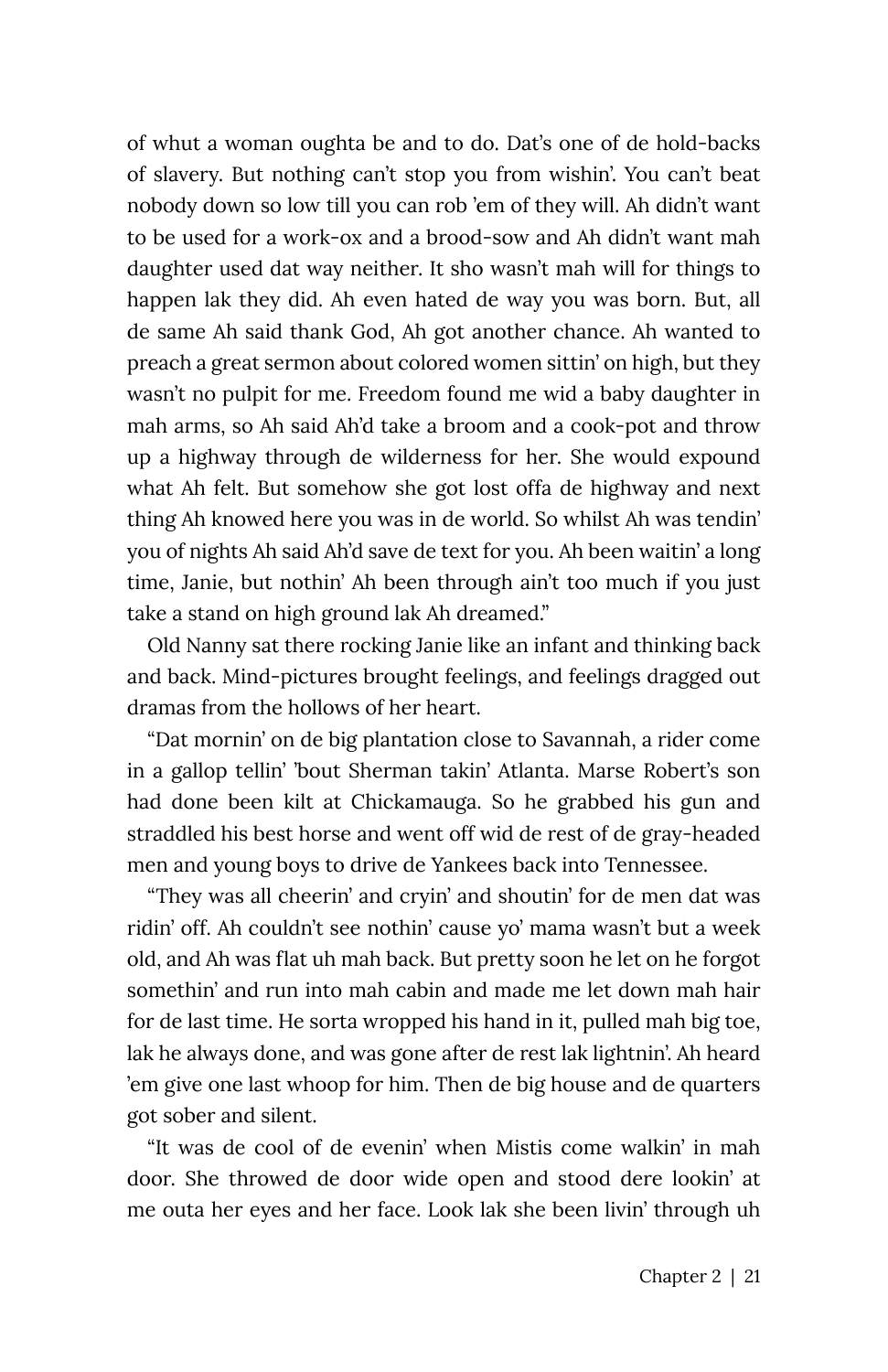hundred years in January without one day of spring. She come stood over me in de bed.

" 'Nanny, Ah come to see that baby uh yourn.'

"Ah tried not to feel de breeze off her face, but it got so cold in dere dat Ah was freezin' to death under the kivvers. So Ah couldn't move right away lak Ah aimed to. But Ah knowed Ah had to make haste and do it.

" 'You better git dat kivver offa dat youngun and dat quick!' she clashed at me. 'Look lak you don't know who is Mistis on dis plantation, Madam. But Ah aims to show you.'

"By dat time I had done managed tuh unkivver mah baby enough for her to see de head and face.

" 'Nigger, whut's yo' baby doin' wid gray eyes and yaller hair?' She begin tuh slap mah jaws ever which a'way. Ah never felt the fust ones 'cause Ah wuz too busy gittin' de kivver back over mah chile. But dem last lick burnt me lak fire. Ah had too many feelin's tuh tell which one tuh follow so Ah didn't cry and Ah didn't do nothin' else. But then she kept on astin me how come mah baby look white. She asted me dat maybe twenty-five or thirty times, lak she got tuh sayin' dat and couldn't help herself. So Ah told her, 'Ah don't know nothin' but what Ah'm told tuh do, 'cause Ah ain't nothin' but uh nigger and uh slave.'

"Instead of pacifyin' her lak Ah thought, look lak she got madder. But Ah reckon she was tired and wore out 'cause she didn't hit me no more. She went to de foot of de bed and wiped her hands on her handksher. 'Ah wouldn't dirty mah hands on yuh. But first thing in de mornin' de overseer will take you to de whippin' post and tie you down on yo' knees and cut de hide offa yo' yaller back. One hundred lashes wid a raw-hide on yo' bare back. Ah'll have you whipped till de blood run down to yo' heels! Ah mean to count de licks mahself. Ahd if it kills you Ah'll stand de loss. Ahyhow, as soon as dat brat is a month old Ah'm going to sell it offa dis place.'

"She flounced on off and let her wintertime wid me. Ah knowed mah body wasn't healed, but Ah couldn't consider dat. In de black dark Ah wrapped mah baby de best Ah knowed how and made it to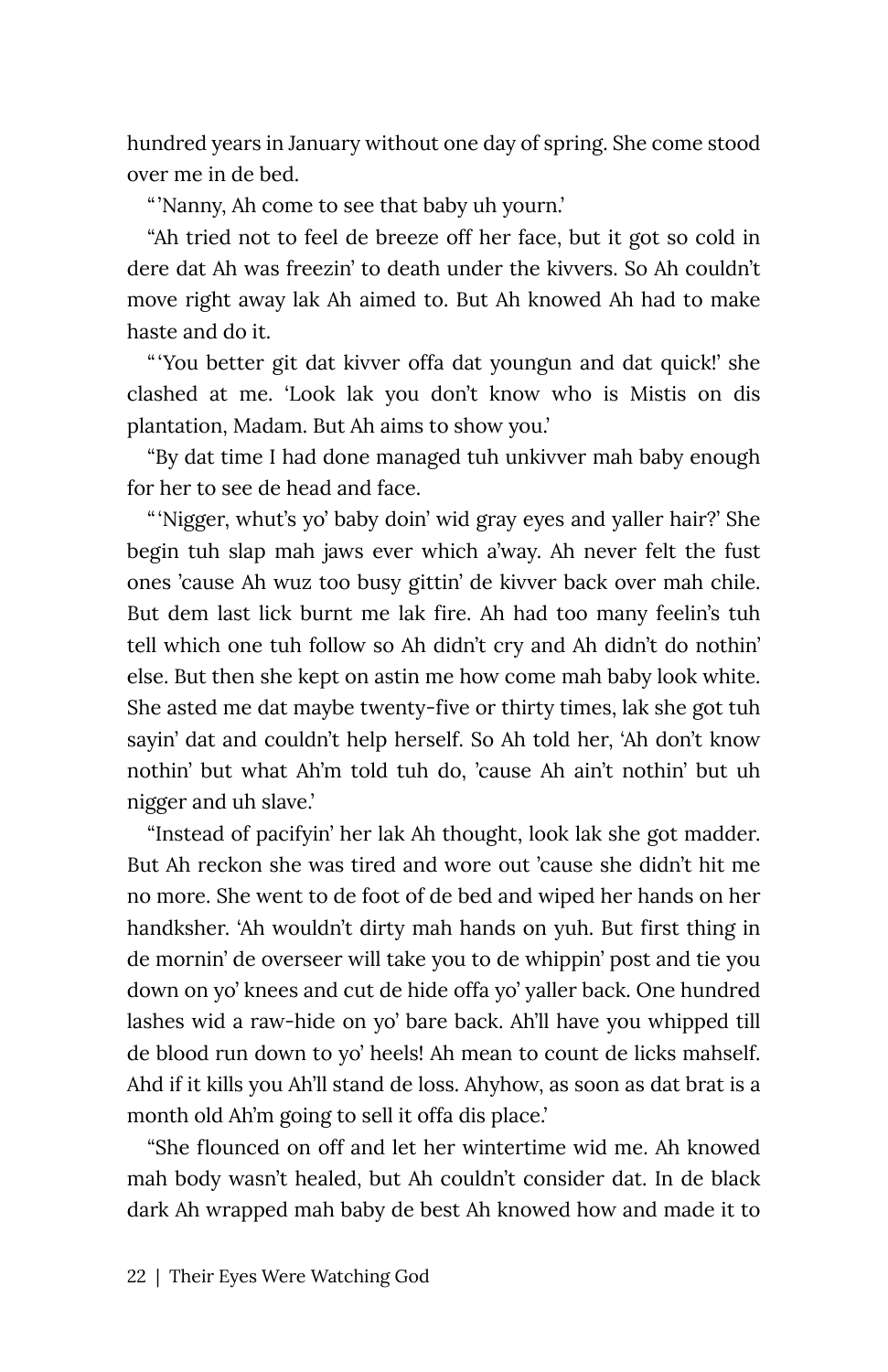de swamp by de river. Ah knowed de place was full uh moccasins and other bitin' snakes, but Ah was more skeered uh whut was behind me. Ah hide in dere day and night and suckled de baby every time she start to cry, for fear somebody might hear her and Ah'd git found. Ah ain't sayin' uh friend or two didn't feel mah care. And den de Good Lawd seen to it dat Ah wasn't taken. Ah don't see how come mah milk didn't kill mah chile, wid me so skeered and worried all de time. De noise uh de owls skeered me; de limbs of dem cypress trees took to crawlin' and movin' round after dark, and two three times Ah heered panthers prowlin' round. But nothin' never hurt me 'cause de Lawd knowed how it was.

"Den, one night Ah heard de big guns boomin' lak thunder. It kept up all night long. Ahd de next mornin' Ah could see uh big ship at a distance and a great stirrin' round. So Ah wrapped Leafy up in moss and fixed her good in a tree and picked mah way on down to de landin'. The men was all in blue, and Ah heard people say Sherman was comin' to meet de boats in Savannah, and all of us slaves was free. So Ah run got mah baby and got in quotation wid people and found a place Ah could stay.

"But it was a long time after dat befo' de Big Surrender at Richmond. Den de big bell ring in Atlanta and all de men in gray uniforms had to go to Moultrie, and bury their swords in de ground to show they was never to fight about slavery no mo'. So den we knowed we was free.

"Ah wouldn't marry nobody, though Ah could have uh heap uh times, cause Ah didn't want nobody mistreating mah baby. So Ah got with some good white people and come down here in West Florida to work and make de sun shine on both sides of de street for Leafy.

"Mah Madam help me wid her just lak she been doin' wid you. Ah put her in school when it got so it was a school to put her in. Ah was 'spectin' to make a school teacher outa her.

"But one day she didn't come home at de usual time and Ah waited and waited, but she never come all dat night. Ah took a lantern and went round askin' everybody but nobody ain't seen her. De next mornin' she come crawlin' in on her hands and knees. A sight to see.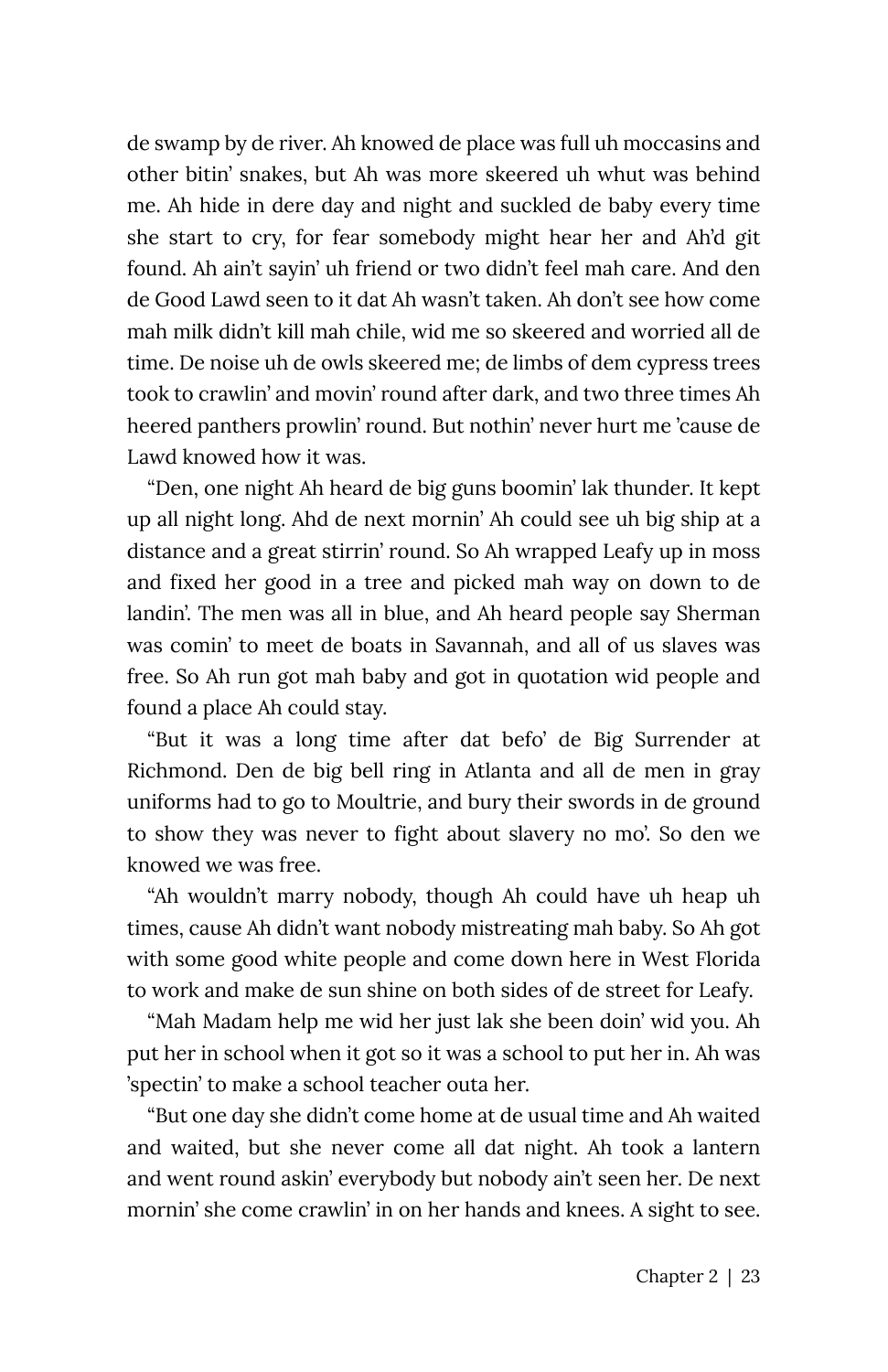Dat school teacher had done hid her in de woods all night long, and he had done raped mah baby and run on off just before day.

"She was only seventeen, and somethin' lak dat to happen! Lawd a'mussy! Look lak Ah kin see it all over again. It was a long time before she was well, and by dat time we knowed you was on de way. And after you was born she took to drinkin' likker and stayin' out nights. Couldn't git her to stay here and nowhere else. Lawd knows where she is right now. She ain't dead, 'cause Ah'd know it by mah feelings, but sometimes Ah wish she was at rest.

"And, Janie, maybe it wasn't much, but Ah done de best Ah kin by you. Ah raked and scraped and bought dis lil piece uh land so you wouldn't have to stay in de white folks' yard and tuck yo' head befo' other chillun at school. Dat was all right when you was little. But when you got big enough to understand things, Ah wanted you to look upon yo'self. Ah don't want yo' feathers always crumpled by folks throwin' up things in yo' face. And Ah can't die easy thinkin' maybe de menfolks white or black is makin' a spit-cup outa you: Have some sympathy fuh me. Put me down easy, Janie, Ah'm a cracked plate."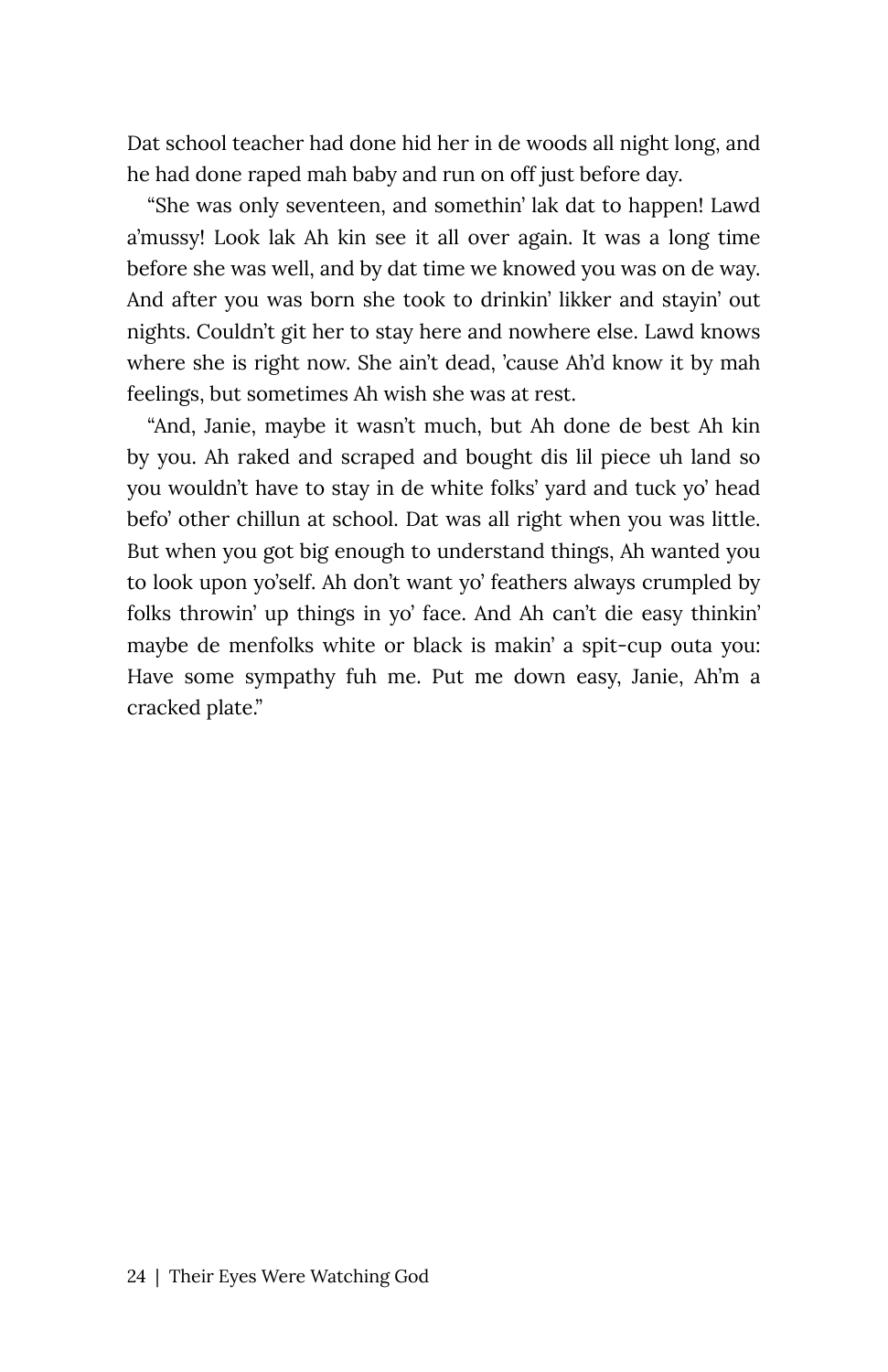## Chapter 3

There are years that ask questions and years that answer. Janie had had no chance to know things, so she had to ask. Did marriage end the cosmic loneliness of the unmated? Did marriage compel love like the sun the day?

In the few days to live before she went to Logan Killicks and his often-mentioned sixty acres, Janie asked inside of herself and out. She was back and forth to the pear tree continuously wondering and thinking. Finally out of Nanny's talk and her own conjectures she made a sort of comfort for herself. Yes, she would love Logan after they were married. She could see no way for it to come about, but Nanny and the old folks had said it, so it must be so. Husbands and wives always loved each other, and that was what marriage meant. It was just so. Janie felt glad of the thought, for then it wouldn't seem so destructive and mouldy. She wouldn't be lonely anymore.

Janie and Logan got married in Nanny's parlor of a Saturday evening with three cakes and big platters of fried rabbit and chicken. Everything to eat in abundance. Nanny and Mrs. Washburn had seen to that. But nobody put anything on the seat of Logan's wagon to make it ride glorious on the way to his house. It was a lonesome place like a stump in the middle of the woods where nobody had ever been. The house was absent of flavor, too. But anyhow Janie went on inside to wait for love to begin. The new moon had been up and down three times before she got worried in mind. Then she went to see Nanny in Mrs. Washburn's kitchen on the day for beaten biscuits.

Nanny beamed all out with gladness and made her come up to the bread board so she could kiss her.

"Lawd a'mussy, honey, Ah sho is glad tuh see mah chile! G'wan inside and let Mis' Washburn know youse heah. Umph! Umph! Umph! How is dat husband uh yourn?"

Janie didn't go in where Mrs. Washburn was. She didn't say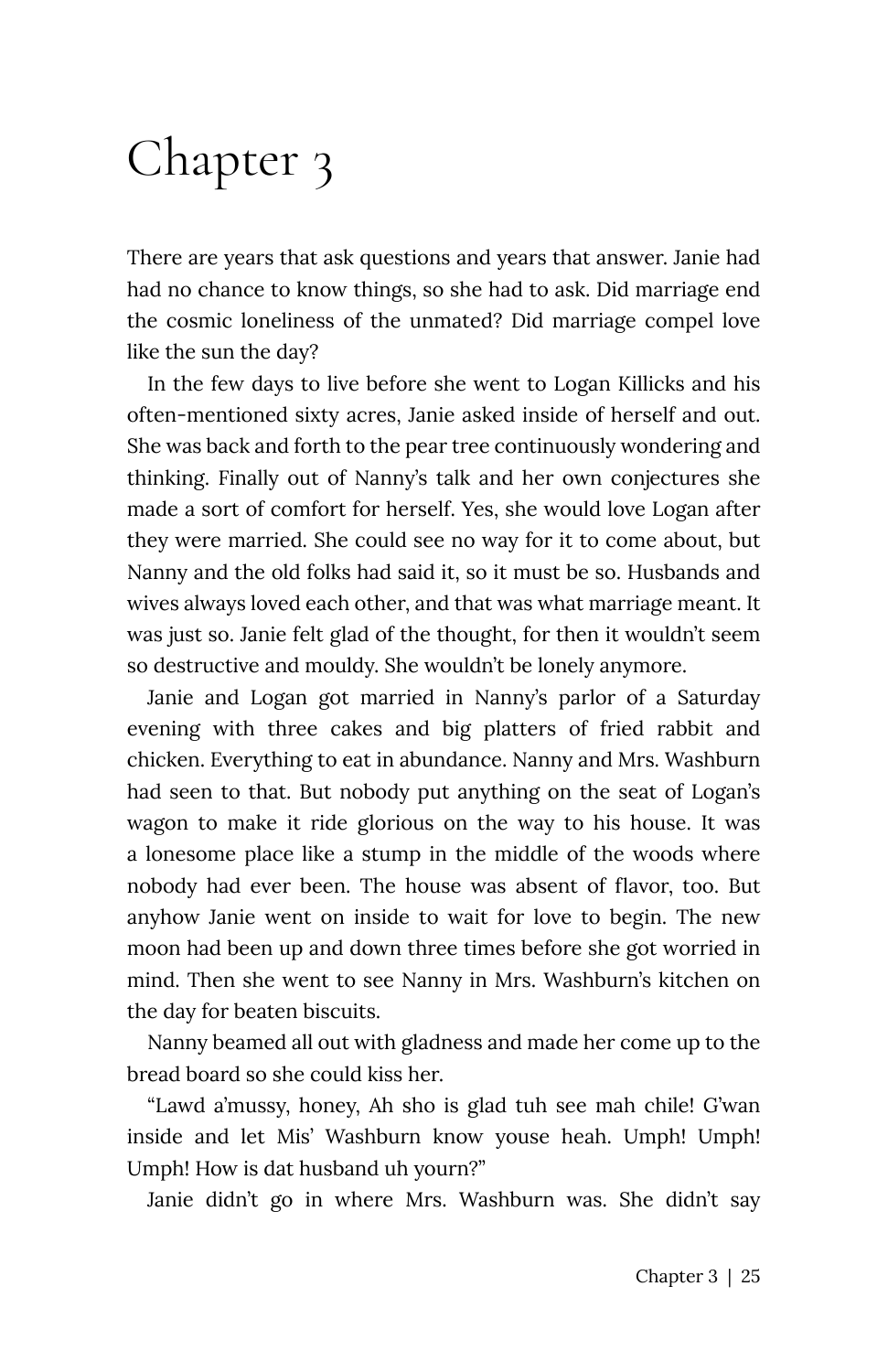anything to match up with Nanny's gladness either. She just fell on a chair with her hips and sat there. Between the biscuits and her beaming pride Nanny didn't notice for a minute. But after a while she found the conversation getting lonesome so she looked up at Janie.

"Whut's de matter, sugar? You ain't none too spry dis mornin'."

"Oh, nothin' much, Ah reckon. Ah come to get a lil information from you."

The old woman looked amazed, then gave a big clatter of laughter. "Don't tell me you done got knocked up already, less see—dis Saturday it's two month and two weeks."

"No'm, Ah don't think so anyhow." Janie blushed a little.

"You ain't got nothin' to be shamed of, honey, youse uh married 'oman. You got yo' lawful husband same as Mis' Washburn or anybody else!"

"Ah'm all right dat way. Ah know 'tain't nothin' dere."

"You and Logan been fussin'? Lawd, Ah know dat grassgut, liverlipted nigger ain't done took and beat mah baby already! Ah'll take a stick and salivate 'im!"

"No'm, he ain't even talked 'bout hittin' me. He says he never mean to lay de weight uh his hand on me in malice. He chops all de wood he think Ah wants and den he totes it inside de kitchen for me. Keeps both water buckets full."

"Humph! don't 'spect all dat tuh keep up. He ain't kissin' yo' mouf when he carry on over yuh lak dat. He's kissin' yo' foot and 'tain't in uh man tuh kiss foot long. Mouf kissin' is on uh equal and dat's natural but when dey got to bow down tuh love, dey soon straightens up."

"Yes'm."

"Well, if he do all dat whut you come in heah wid uh face long as mah arm for?"

" 'Cause you told me Ah mus gointer love him, and, and Ah don't. Maybe if somebody was to tell me how, Ah could do it."

"You come heah wid yo' mouf full uh foolishness on uh busy day. Heah you got uh prop tuh lean on all yo' bawn days, and big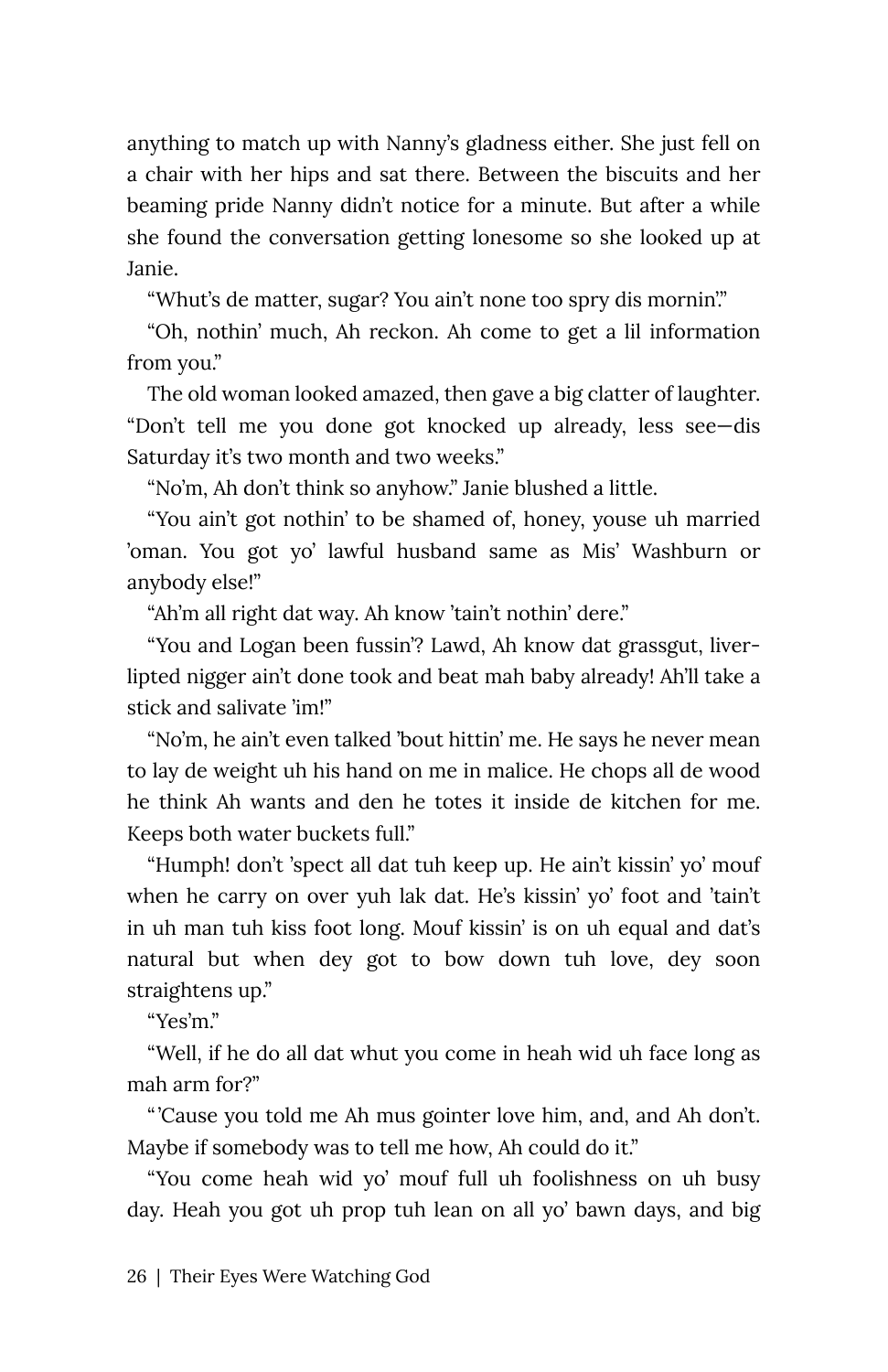protection, and everybody got tuh tip dey hat tuh you and call you Mis' Killicks, and you come worryin' me 'bout love."

"But Nanny, Ah wants to want him sometimes. Ah don't want him to do all de wantin'."

"If you don't want him, you sho oughta. Heah you is wid de onliest organ in town, amongst colored folks, in yo' parlor. Got a house bought and paid for and sixty acres uh land right on de big road and. . . . Lawd have mussy! Dat's de very prong all us black women gits hung on. Dis love! Dat's just whut's got us uh pullin' and uh haulin' and sweatin' and doin' from can't see in de mornin' till can't see at night. Dat's how come de ole folks say dat bein' uh fool don't kill nobody. It jus' makes you sweat. Ah betcha you wants some dressed up dude dat got to look at de sole of his shoe everytime he cross de street tuh see whether he got enough leather dere tuh make it across. You can buy and sell such as dem wid what you got. In fact you can buy 'em and give 'em away."

"Ah ain't studyin' 'bout none of 'em. At de same time Ah ain't takin' dat ole land tuh heart neither. Ah could throw ten acres of it over de fence every day and never look back to see where it fell. Ah feel de same way 'bout Mr. Killicks too. Some folks never was meant to be loved and he's one of 'em."

"How come?"

" 'Cause Ah hates de way his head is so long one way and so flat on de sides and dat pone uh fat back uh his neck."

"He never made his own head. You talk so silly."

"Ah don't keer who made it, Ah don't like de job. His belly is too big too, now, and his toe-nails look lak mule foots. And 'tain't nothin' in de way of him washin' his feet every evenin' before he comes tuh bed. 'Tain't nothin' tuh hinder him 'cause Ah places de water for him. Ah'd ruther be shot wid tacks than tuh turn over in de bed and stir up de air whilst he is in dere. He don't even never mention nothin' pretty."

She began to cry.

"Ah wants things sweet wid mah marriage lak when you sit under a pear tree and think. Ah. . . ."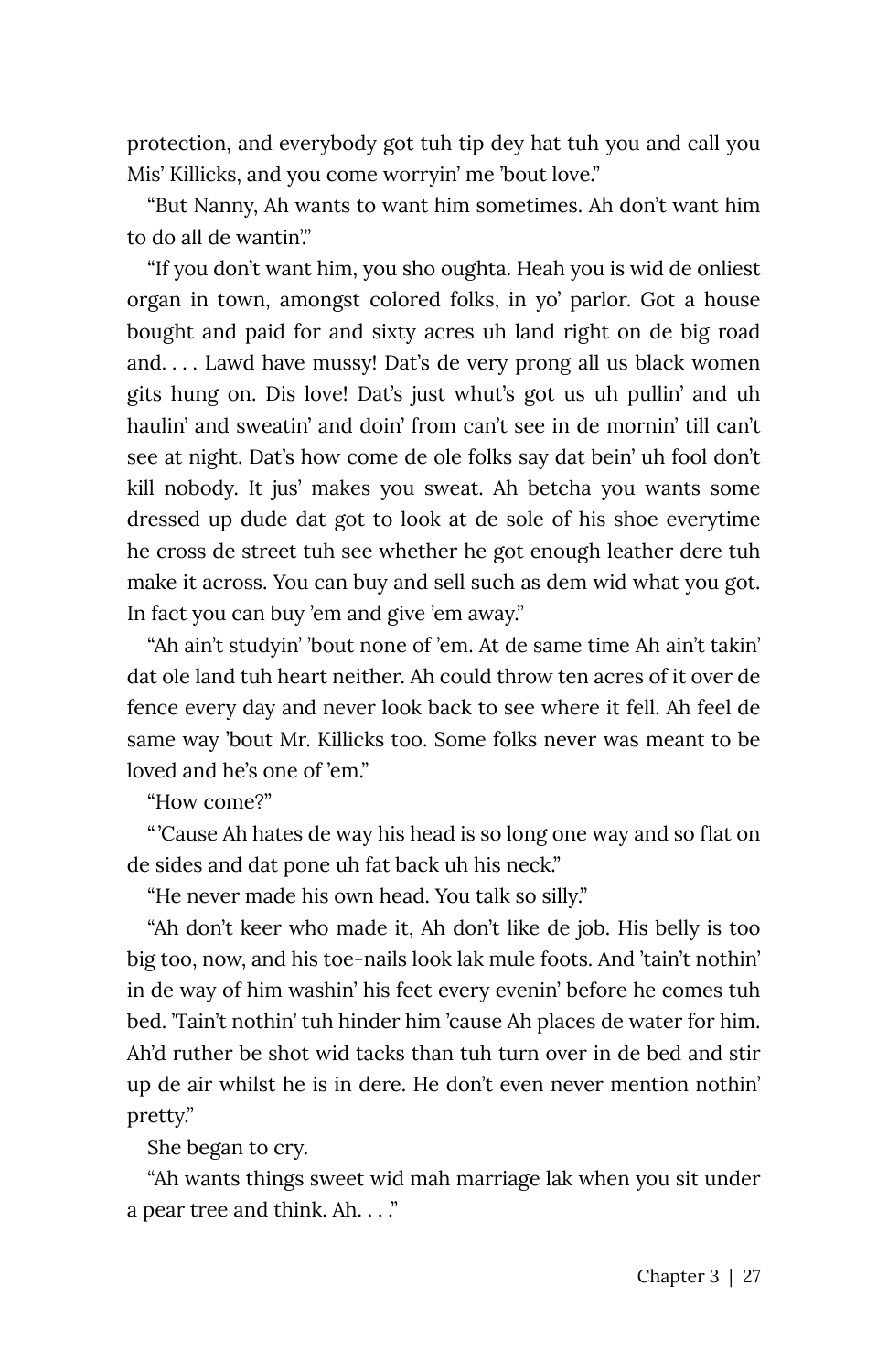" 'Tain't no use in you cryin', Janie. Grandma done been long uh few roads herself. But folks is meant to cry 'bout somethin' or other. Better leave things de way dey is. Youse young yet. No tellin' whut mout happen befo' you die. Wait awhile, baby. Yo' mind will change."

Nanny sent Janie along with a stern mien, but she dwindled all the rest of the day as she worked. And when she gained the privacy of her own little shack she stayed on her knees so long she forgot she was there herself. There is a basin in the mind where words float around on thought and thought on sound and sight. Then there is a depth of thought untouched by words, and deeper still a gulf of formless feelings untouched by thought. Nanny entered this infinity of conscious pain again on her old knees. Towards morning she muttered, "Lawd, you know mah heart. Ah done de best Ah could do. De rest is left to you." She scuffled up from her knees and fell heavily across the bed. A month later she was dead.

So Janie waited a bloom time, and a green time and an orange time. But when the pollen again gilded the sun and sifted down on the world she began to stand around the gate and expect things. What things? She didn't know exactly. Her breath was gusty and short. She knew things that nobody had ever told her. For instance, the words of the trees and the wind. She often spoke to falling seeds and said, "Ah hope you fall on soft ground," because she had heard seeds saying that to each other as they passed. She knew the world was a stallion rolling in the blue pasture of ether. She knew that God tore down the old world every evening and built a new one by sunup. It was wonderful to see it take form with the sun and emerge from the gray dust of its making. The familiar people and things had failed her so she hung over the gate and looked up the road towards way off. She knew now that marriage did not make love. Janie's first dream was dead, so she became a woman.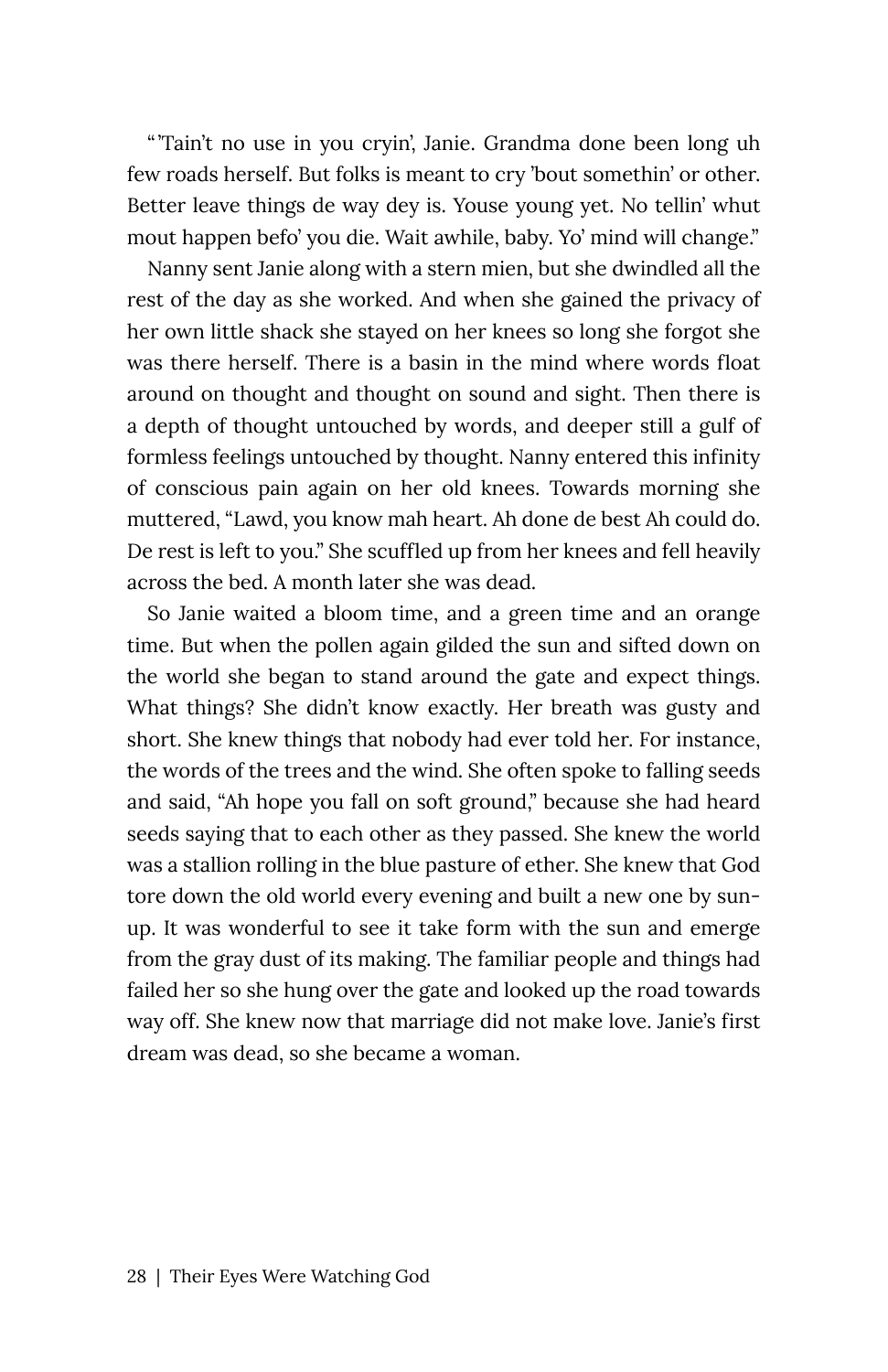## Chapter 4

Long before the year was up, Janie noticed that her husband had stopped talking in rhymes to her. He had ceased to wonder at her long black hair and finger it. Six months back he had told her, "If Ah kin haul de wood heah and chop it fuh yuh, look lak you oughta be able tuh tote it inside. Mah fust wife never bothered me 'bout choppin' no wood nohow. She'd grab dat ax and sling chips lak uh man. You done been spoilt rotten."

So Janie had told him, "Ah'm just as stiff as you is stout. If you can stand not to chop and tote wood Ah reckon you can stand not to git no dinner. 'Scuse mah freezolity, Mist' Killicks, but Ah don't mean to chop de first chip."

"Aw you know Ah'm gwine chop de wood fuh yuh. Even if you is stingy as you can be wid me. Yo' Grandma and me myself done spoilt yuh now, and Ah reckon Ah have tuh keep on wid it."

One morning soon he called her out of the kitchen to the barn. He had the mule all saddled at the gate.

"Looka heah, LilBit, help me out some. Cut up dese seed taters fuh me. Ah got tuh go step off a piece."

"Where you goin'?"

"Over tuh Lake City tuh see uh man about uh mule."

"Whut you need two mules fuh? Lessen you aims to swap off dis one."

"Naw, Ah needs two mules dis yeah. Taters is goin' tuh be taters in de fall. Bringin' big prices. Ah aims tuh run two plows, and dis man Ah'm talkin' 'bout is got uh mule all gentled up so even uh woman kin handle 'im."

Logan held his wad of tobacco real still in his jaw like a thermometer of his feelings while he studied Janie's face and waited for her to say something.

"So Ah thought Ah mout as well go see." He tagged on and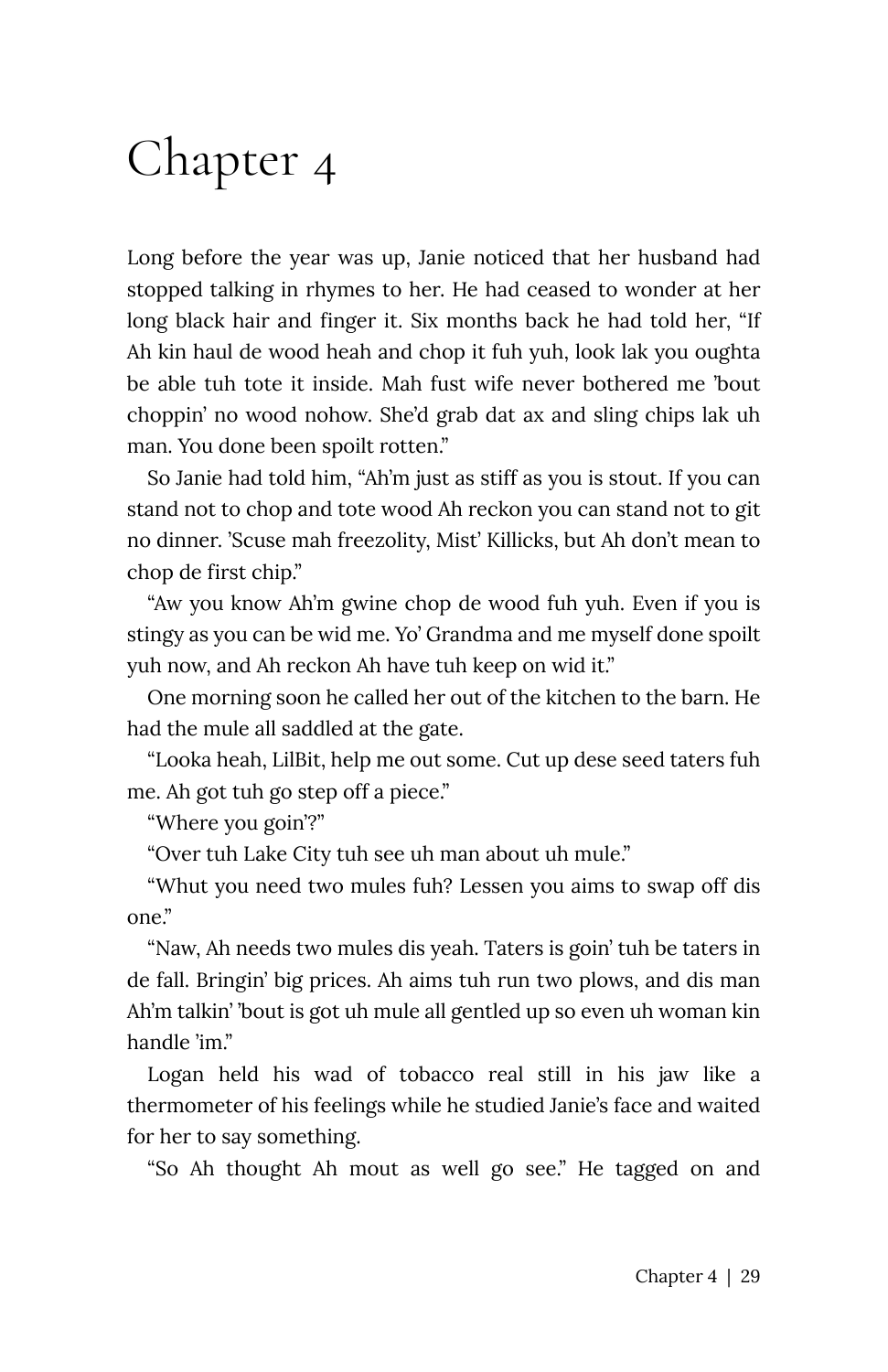swallowed to kill time but Janie said nothing except, "Ah'll cut de p'taters fuh yuh. When yuh comin' back?"

"Don't know exactly. Round dust dark Ah reckon. It's uh sorta long trip—specially if Ah hafter lead one on de way back."

When Janie had finished indoors she sat down in the barn with the potatoes. But springtime reached her in there so she moved everything to a place in the yard where she could see the road. The noon sun filtered through the leaves of the fine oak tree where she sat and made lacy patterns on the ground. She had been there a long time when she heard whistling coming down the road.

It was a cityfied, stylish dressed man with his hat set at an angle that didn't belong in these parts. His coat was over his arm, but he didn't need it to represent his clothes. The shirt with the silk sleeveholders was dazzling enough for the world. He whistled, mopped his face and walked like he knew where he was going. He was a seal-brown color but he acted like Mr. Washburn or somebody like that to Janie. Where would such a man be coming from and where was he going? He didn't look her way nor no other way except straight ahead, so Janie ran to the pump and jerked the handle hard while she pumped. It made a loud noise and also made her heavy hair fall down. So he stopped and looked hard, and then he asked her for a cool drink of water.

Janie pumped it off until she got a good look at the man. He talked friendly while he drank.

Joe Starks was the name, yeah Joe Starks from in and through Georgy. Been workin' for white folks all his life. Saved up some money—round three hundred dollars, yes indeed, right here in his pocket. Kept hearin' 'bout them buildin' a new state down heah in Floridy and sort of wanted to come. But he was makin' money where he was. But when he heard all about 'em makin' a town all outa colored folks, he knowed dat was de place he wanted to be. He had always wanted to be a big voice, but de white folks had all de sayso where he come from and everywhere else, exceptin' dis place dat colored folks was buildin' theirselves. Dat was right too. De man dat built things oughta boss it. Let colored folks build things too if dey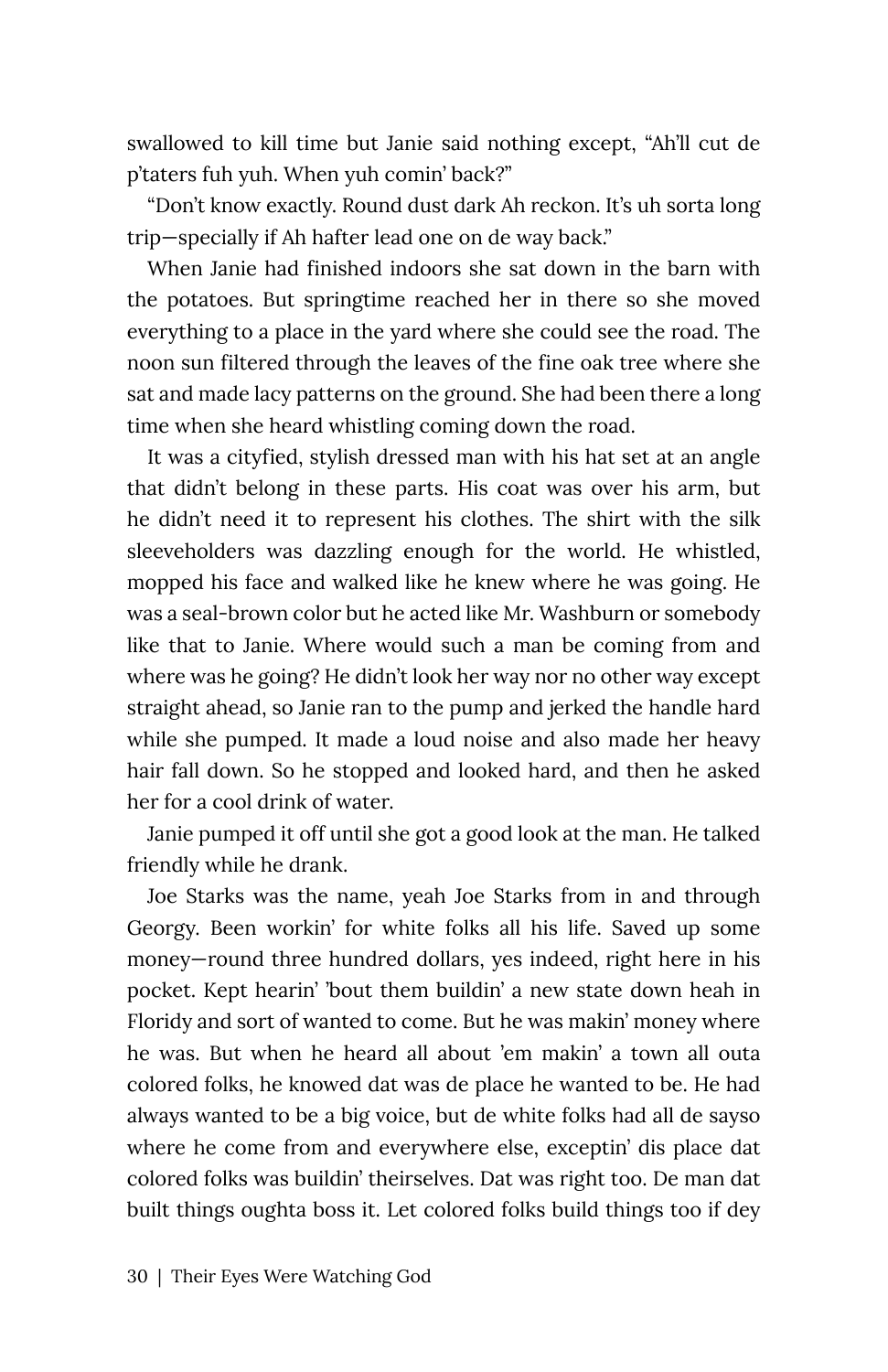wants to crow over somethin'. He was glad he had his money all saved up. He meant to git dere whilst de town wuz yet a baby. He meant to buy in big. It had always been his wish and desire to be a big voice and he had to live nearly thirty years to find a chance. Where was Janie's papa and mama?

"Dey dead, Ah reckon. Ah wouldn't know 'bout 'em 'cause mah Grandma raised me. She dead too."

"She dead too! Well, who's lookin' after a lil girl-chile lak you?" "Ah'm married."

"You married? You ain't hardly old enough to be weaned. Ah betcha you still craves sugar-tits, doncher?"

"Yeah, and Ah makes and sucks 'em when de notion strikes me. Drinks sweeten' water too."

"Ah loves dat mahself. Never specks to get too old to enjoy syrup sweeten' water when it's cools and nice."

"Us got plenty syrup in de barn. Ribbon-cane syrup. If you so desires—"

"Where yo' husband at, Mis' er-er."

"Mah name is Janie Mae Killicks since Ah got married. Useter be name Janie Mae Crawford. Mah husband is gone tuh buy a mule fuh me tuh plow. He left me cuttin' up seed p'taters."

"You behind a plow! You ain't got no mo' business wid uh plow than uh hog is got wid uh holiday! You ain't got no business cuttin' up no seed p'taters neither. A pretty doll-baby lak you is made to sit on de front porch and rock and fan yo'self and eat p'taters dat other folks plant just special for you."

Janie laughed and drew two quarts of syrup from the barrel and Joe Starks pumped the water bucket full of cool water. They sat under the tree and talked. He was going on down to the new part of Florida, but no harm to stop and chat. He later decided he needed a rest anyway. It would do him good to rest a week or two.

Every day after that they managed to meet in the scrub oaks across the road and talk about when he would be a big ruler of things with her reaping the benefits. Janie pulled back a long time because he did not represent sun-up and pollen and blooming trees,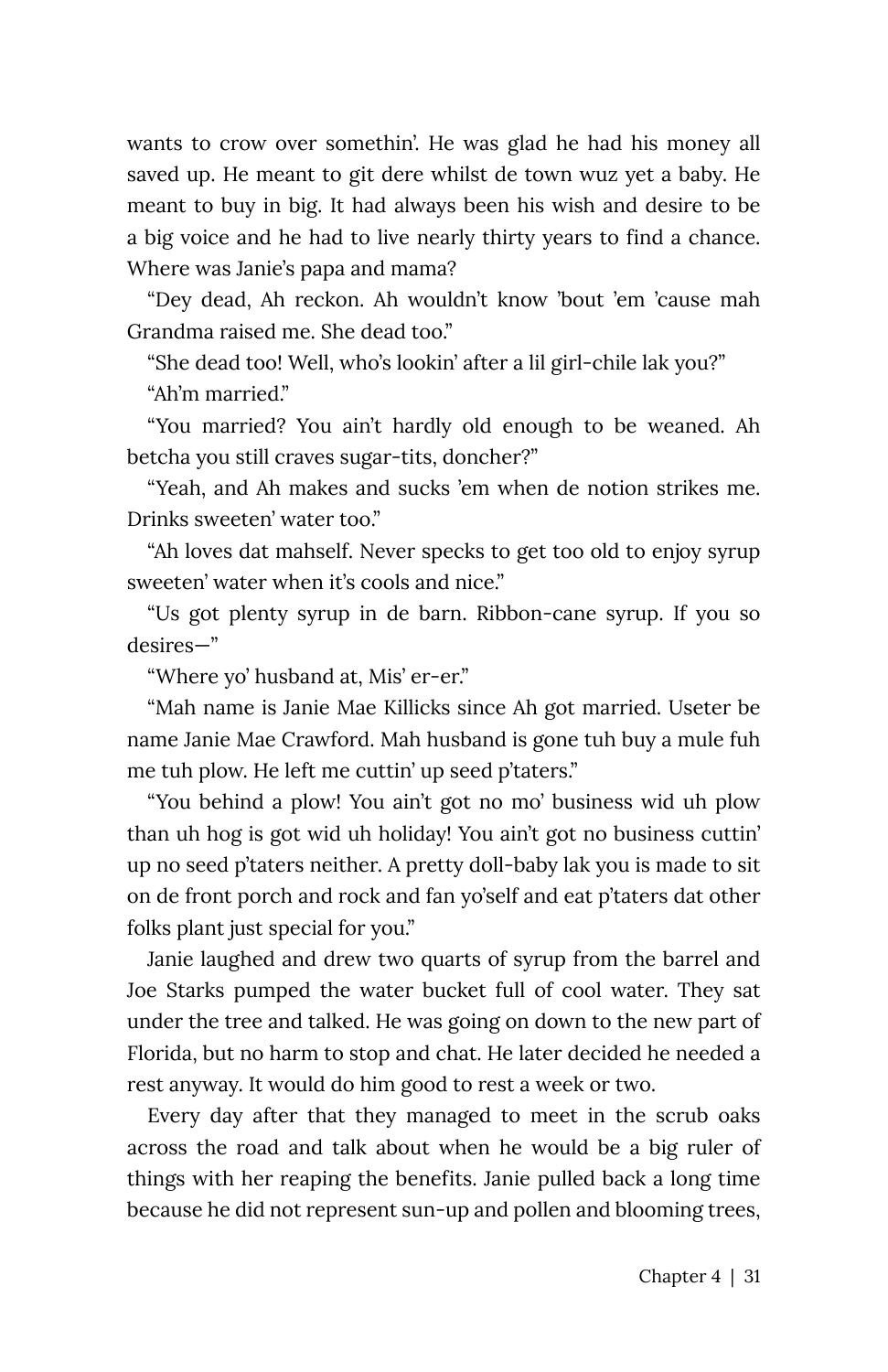but he spoke for far horizon. He spoke for change and chance. Still she hung back. The memory of Nanny was still powerful and strong.

"Janie, if you think Ah aims to tole you off and make a dog outa you, youse wrong. Ah wants to make a wife outa you."

"You mean dat, Joe?"

"De day you puts yo' hand in mine, Ah wouldn't let de sun go down on us single. Ah'm uh man wid principles. You ain't never knowed what it was to be treated lak a lady and Ah wants to be de one tuh show yuh. Call me Jody lak you do sometime."

"Jody," she smiled up at him, "but s'posin'—"

"Leave de s'posin' and everything else to me. Ah'll be down dis road uh little after sun-up tomorrow mornin' to wait for you. You come go wid me. Den all de rest of yo' natural life you kin live lak you oughta. Kiss me and shake yo' head. When you do dat, yo' plentiful hair breaks lak day."

Janie debated the matter that night in bed.

"Logan, you 'sleep?"

"If Ah wuz, you'd be done woke me up callin' me."

"Ah wuz thinkin' real hard about us; about you and me."

"It's about time. Youse powerful independent around here sometime considerin'."

"Considerin' whut for instance?"

"Considerin' youse born in a carriage 'thout no top to it, and yo' mama and you bein' born and raised in de white folks back-yard."

"You didn't say all dat when you wuz begging Nanny for me to marry you."

"Ah thought you would 'preciate good treatment. Thought Ah'd take and make somethin' outa yuh. You think youse white folks by de way you act."

"S'posin' Ah wuz to run off and leave yuh sometime."

There! Janie had put words in his held-in fears. She might run off sure enough. The thought put a terrible ache in Logan's body, but he thought it best to put on scorn.

"Ah'm gettin' sleepy, Janie. Let's don't talk no mo'. 'Tain't too many mens would trust yuh, knowin' yo' folks lak dey do."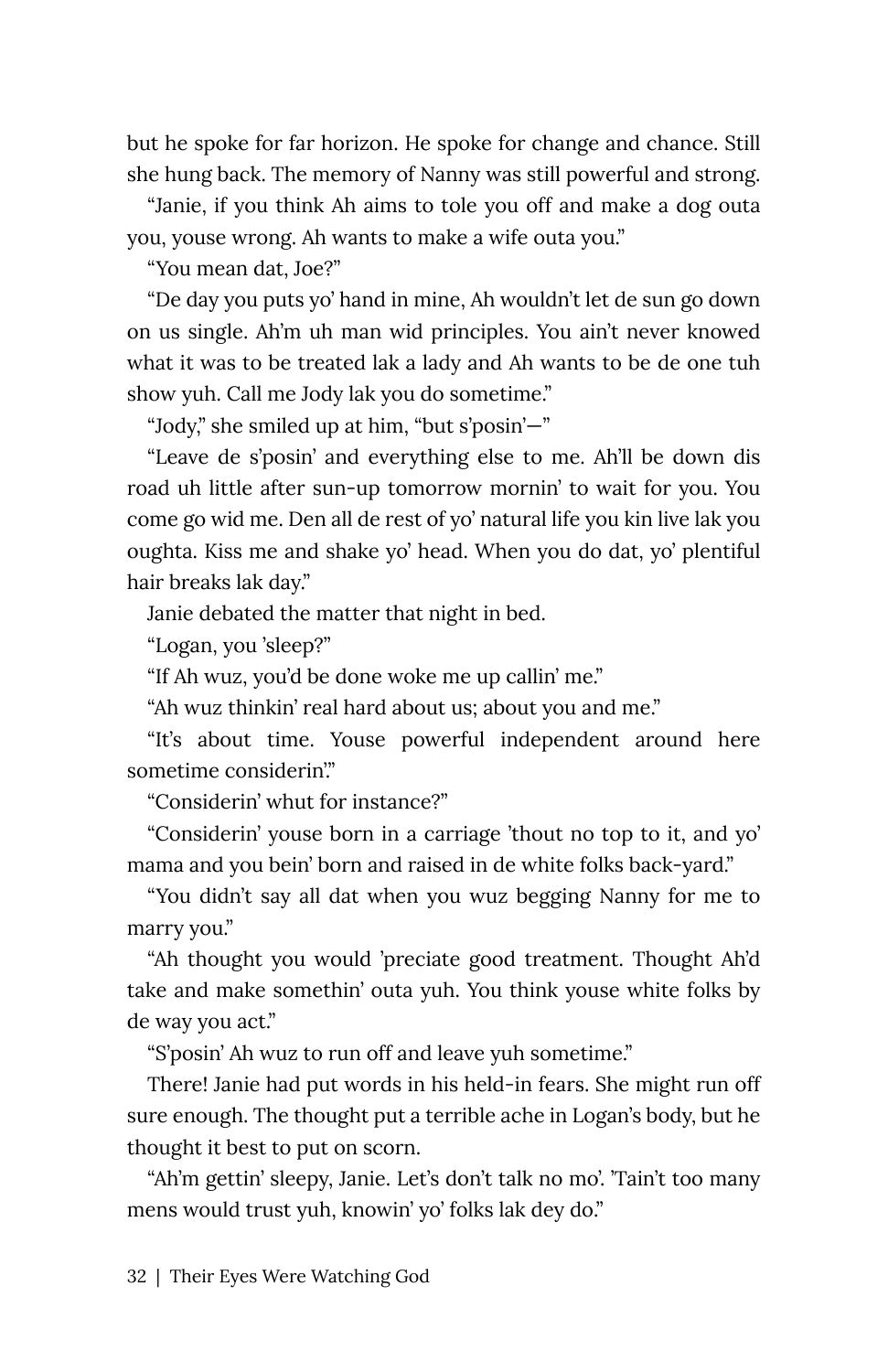"Ah might take and find somebody dat did trust me and leave yuh."

"Shucks! 'Tain't no mo' fools lak me. A whole lot of mens will grin in yo' face, but dey ain't gwine tuh work and feed yuh. You won't git far and you won't be long, when dat big gut reach over and grab dat little one, you'll be too glad to come back here."

"You don't take nothin' to count but sow-belly and cornbread."

"Ah'm sleepy. Ah don't aim to worry mah gut into a fiddle-string wid no s'posin'." He flopped over resentful in his agony and pretended sleep. He hoped that he had hurt her as she had hurt him.

Janie got up with him the next morning and had the breakfast halfway done when he bellowed from the barn.

"Janie!" Logan called harshly. "Come help me move dis manure pile befo' de sun gits hot. You don't take a bit of interest in dis place. 'Tain't no use in foolin' round in dat kitchen all day long."

Janie walked to the door with the pan in her hand still stirring the cornmeal dough and looked towards the barn. The sun from ambush was threatening the world with red daggers, but the shadows were gray and solid-looking around the barn. Logan with his shovel looked like a black bear doing some clumsy dance on his hind legs.

"You don't need mah help out dere, Logan. Youse in yo' place and Ah'm in mine."

"You ain't got no particular place. It's wherever Ah need yuh. Git uh move on yuh, and dat quick."

"Mah mamma didn't tell me Ah wuz born in no hurry. So whut business Ah got rushin' now? Anyhow dat ain't whut youse mad about. Youse mad 'cause Ah don't fall down and wash-up dese sixty acres uh ground yuh got. You ain't done me no favor by marryin' me. And if dat's what you call yo'self doin', Ah don't thank yuh for it. Youse mad 'cause Ah'm tellin' yuh whut you already knowed."

Logan dropped his shovel and made two or three clumsy steps towards the house, then stopped abruptly.

"Don't you change too many words wid me dis mawnin', Janie, do Ah'll take and change ends wid yuh! Heah, Ah just as good as take you out de white folks' kitchen and set you down on yo' royal diasticutis and you take and low-rate me! Ah'll take holt uh dat ax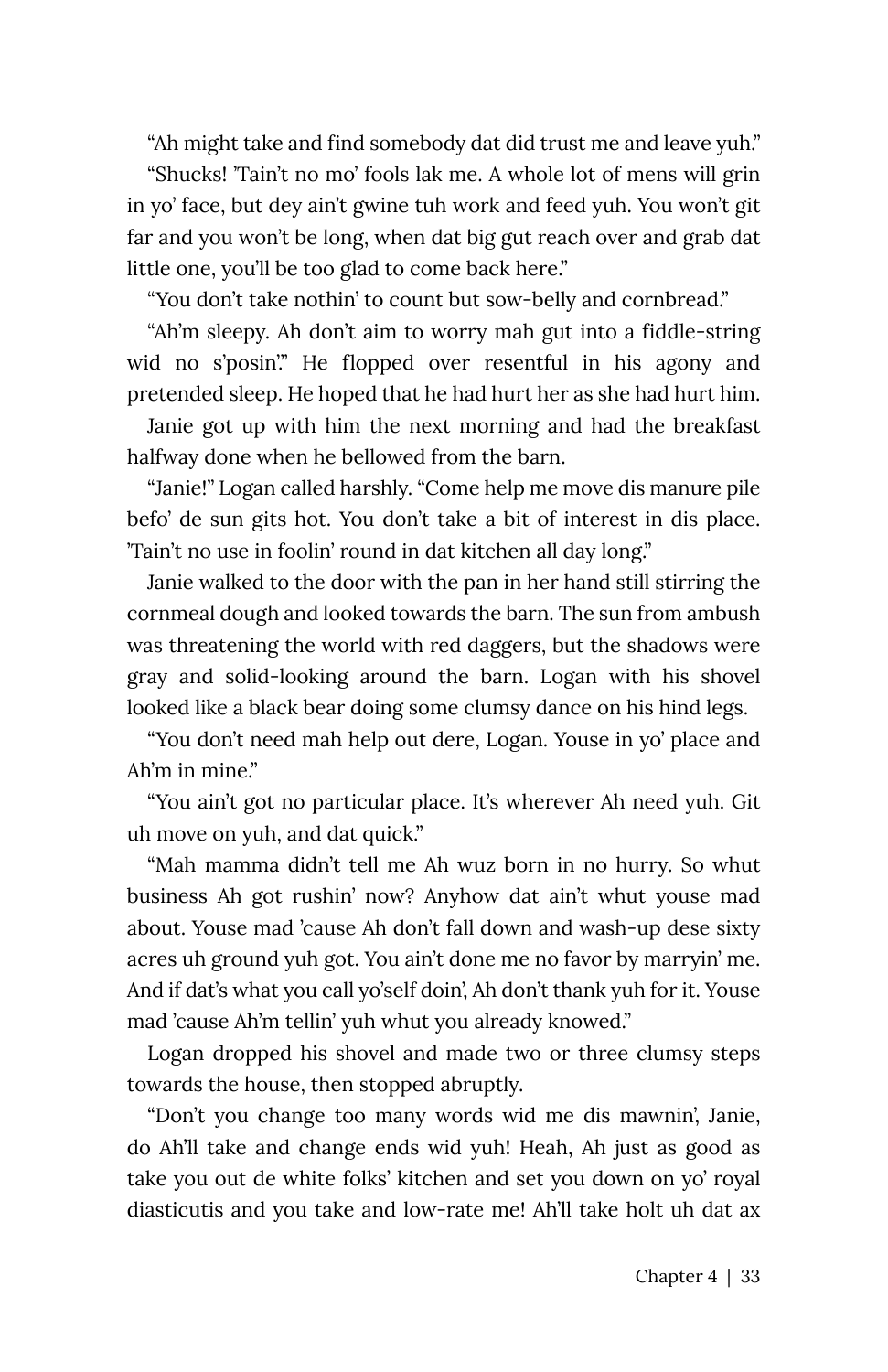and come in dere and kill yuh! You better dry up in dere! Ah'm too honest and hard-workin' for anybody in yo' family, dat's de reason you don't want me!" The last sentence was half a sob and half a cry. "Ah guess some low-lifed nigger is grinnin' in yo' face and lyin' tuh yuh. God damn yo' hide!"

Janie turned from the door without answering, and stood still in the middle of the floor without knowing it. She turned wrongside out just standing there and feeling. When the throbbing calmed a little she gave Logan's speech a hard thought and placed it beside other things she had seen and heard. When she had finished with that she dumped the dough on the skillet and smoothed it over with her hand. She wasn't even angry. Logan was accusing her of her mamma, her grandmama and her feelings, and she couldn't do a thing about any of it. The sow-belly in the pan needed turning. She flipped it over and shoved it back. A little cold water in the coffee pot to settle it. Turned the hoe-cake with a plate and then made a little laugh. What was she losing so much time for? A feeling of sudden newness and change came over her. Janie hurried out of the front gate and turned south. Even if Joe was not there waiting for her, the change was bound to do her good.

The morning road air was like a new dress. That made her feel the apron tied around her waist. She untied it and flung it on a low bush beside the road and walked on, picking flowers and making a bouquet. After that she came to where Joe Starks was waiting for her with a hired rig. He was very solemn and helped her to the seat beside him. With him on it, it sat like some high, ruling chair. From now on until death she was going to have flower dust and springtime sprinkled over everything. A bee for her bloom. Her old thoughts were going to come in handy now, but new words would have to be made and said to fit them.

"Green Cove Springs," he told the driver. So they were married there before sundown, just like Joe had said. With new clothes of silk and wool.

They sat on the boarding house porch and saw the sun plunge into the same crack in the earth from which the night emerged.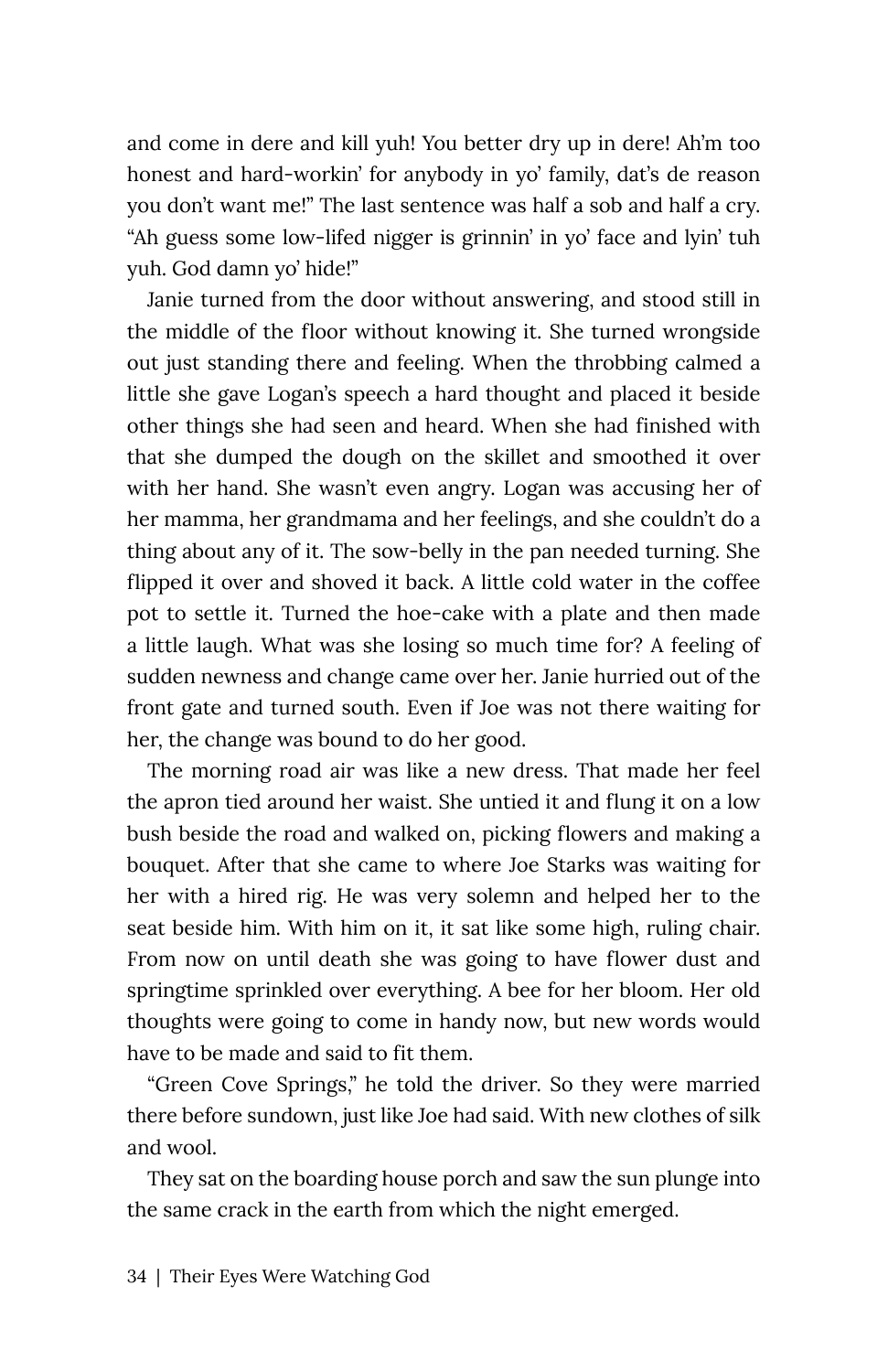## Chapter 5

On the train the next day, Joe didn't make many speeches with rhymes to her, but he bought her the best things the butcher had, like apples and a glass lantern full of candies. Mostly he talked about plans for the town when he got there. They were bound to need somebody like him. Janie took a lot of looks at him and she was proud of what she saw. Kind of portly like rich white folks. Strange trains, and people and places didn't scare him neither. Where they got off the train at Maitland he found a buggy to carry them over to the colored town right away.

It was early in the afternoon when they got there, so Joe said they must walk over the place and look around. They locked arms and strolled from end to end of the town. Joe noted the scant dozen of shame-faced houses scattered in the sand and palmetto roots and said, "God, they call this a town? Why, 'tain't nothing but a raw place in de woods."

"It is a whole heap littler than Ah thought." Janie admitted her disappointment.

"Just like Ah thought," Joe said. "A whole heap uh talk and nobody doin' nothin'. I god, where's de Mayor?" he asked somebody. "Ah want tuh speak wid de Mayor."

Two men who were sitting on their shoulderblades under a huge live oak tree almost sat upright at the tone of his voice. They stared at Joe's face, his clothes and his wife.

"Where y'all come from in sich uh big haste?" Lee Coker asked.

"Middle Georgy," Starks answered briskly. "Joe Starks is mah name, from in and through Georgy."

"You and yo' daughter goin' tuh join wid us in fellowship?" the other reclining figure asked. "Mighty glad tuh have yuh. Hicks is the name. Guv'nor Amos Hicks from Buford, South Carolina. Free, single, disengaged."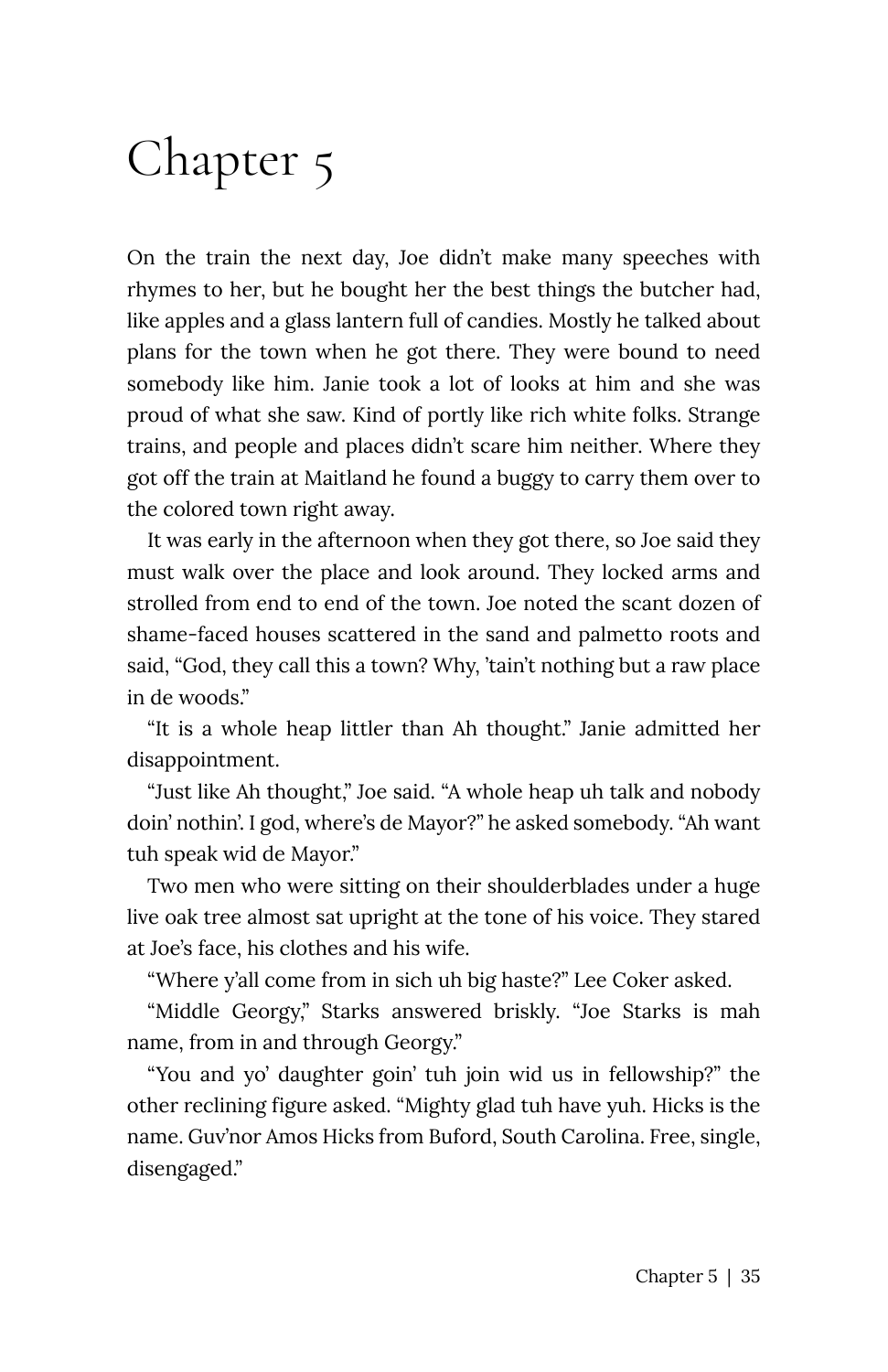"I god, Ah ain't nowhere near old enough to have no grown daughter. This here is mah wife."

Hicks sank back and lost interest at once.

"Where is de Mayor?" Starks persisted. "Ah wants tuh talk wid him."

"Youse uh mite too previous for dat," Coker told him. "Us ain't got none yit."

"Ain't got no Mayor! Well, who tells y'all what to do?"

"Nobody. Everybody's grown. And then agin, Ah reckon us just ain't thought about it. Ah know Ah ain't."

"Ah did think about it one day," Hicks said dreamily, "but then Ah forgot it and ain't thought about it since then."

"No wonder things ain't no better," Joe commented. "Ah'm buyin' in here, and buyin' in big. Soon's we find some place to sleep tonight us menfolks got to call people together and form a committee. Then we can get things movin' round here."

"Ah kin point yuh where yuh kin sleep," Hicks offered. "Man got his house done built and his wife ain't come yet."

Starks and Janie moved on off in the direction indicated with Hicks and Coker boring into their backs with looks.

"Dat man talks like a section foreman," Coker commented. "He's mighty compellment."

"Shucks!" said Hicks. "Mah britches is just as long as his. But dat wife uh hisn! Ah'm uh son of uh Combunction if Ah don't go tuh Georgy and git me one just like her."

"Whut wid?"

"Wid mah talk, man."

"It takes money tuh feed pretty women. Dey gits uh lavish uh talk." "Not lak mine. Dey loves to hear me talk because dey can't

understand it. Mah co-talkin' is too deep. Too much co to it."

"Umph!"

"You don't believe me, do yuh? You don't know de women Ah kin git to mah command."

"Umph!"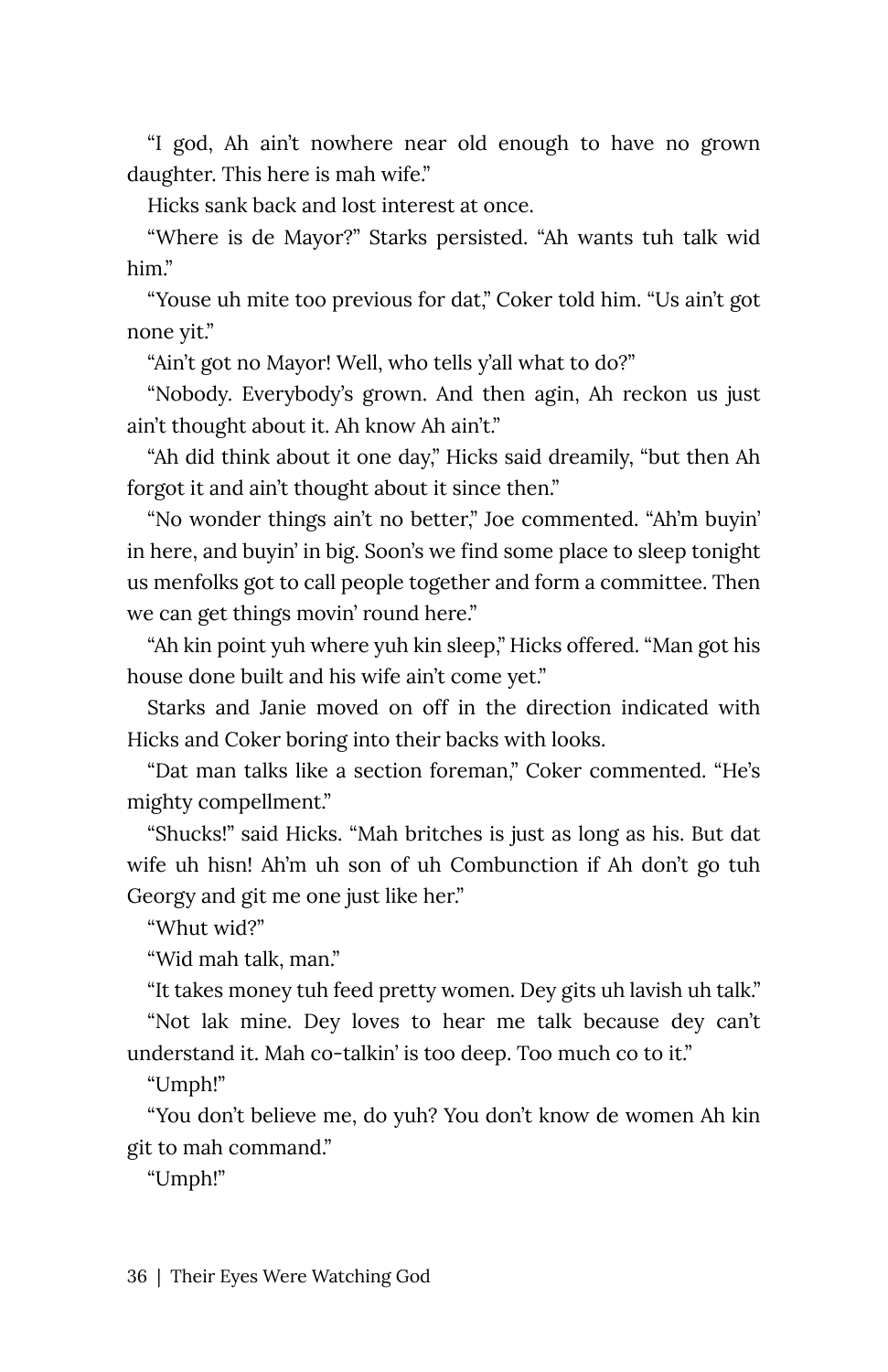"You ain't never seen me when Ah'm out pleasurin' and givin' pleasure."

"Umph!"

"It's uh good thing he married her befo' she seen me. Ah kin be some trouble when Ah take uh notion."

"Umph!"

"Ah'm uh bitch's baby round lady people."

"Ah's much ruther see all dat than to hear 'bout it. Come on less go see whut he gointuh do 'bout dis town."

They got up and sauntered over to where Starks was living for the present. Already the town had found the strangers. Joe was on the porch talking to a small group of men. Janie could be seen through the bedroom window getting settled. Joe had rented the house for a month. The men were all around him, and he was talking to them by asking questions.

"Whut is de real name of de place?"

"Some say West Maitland and some say Eatonville. Dat's 'cause Cap'n Eaton give us some land along wid Mr. Laurence. But Cap'n Eaton give de first piece."

"How much did they give?"

"Oh 'bout fifty acres."

"How much is y'all got now?"

"Oh 'bout de same."

"Dat ain't near enough. Who owns de land joining on to whut yuh got?"

"Cap'n Eaton."

"Where is dis Cap'n Eaton?"

"Over dere in Maitland, 'ceptin' when he go visitin' or somethin'."

"Lemme speak to mah wife a minute and Ah'm goin' see de man. You cannot have no town without some land to build it on. Y'all ain't got enough here to cuss a cat on without gittin' yo' mouf full of hair."

"He ain't got no mo' land tuh give away. Yuh needs plenty money if yuh wants any mo'."

"Ah specks to pay him."

The idea was funny to them and they wanted to laugh. They tried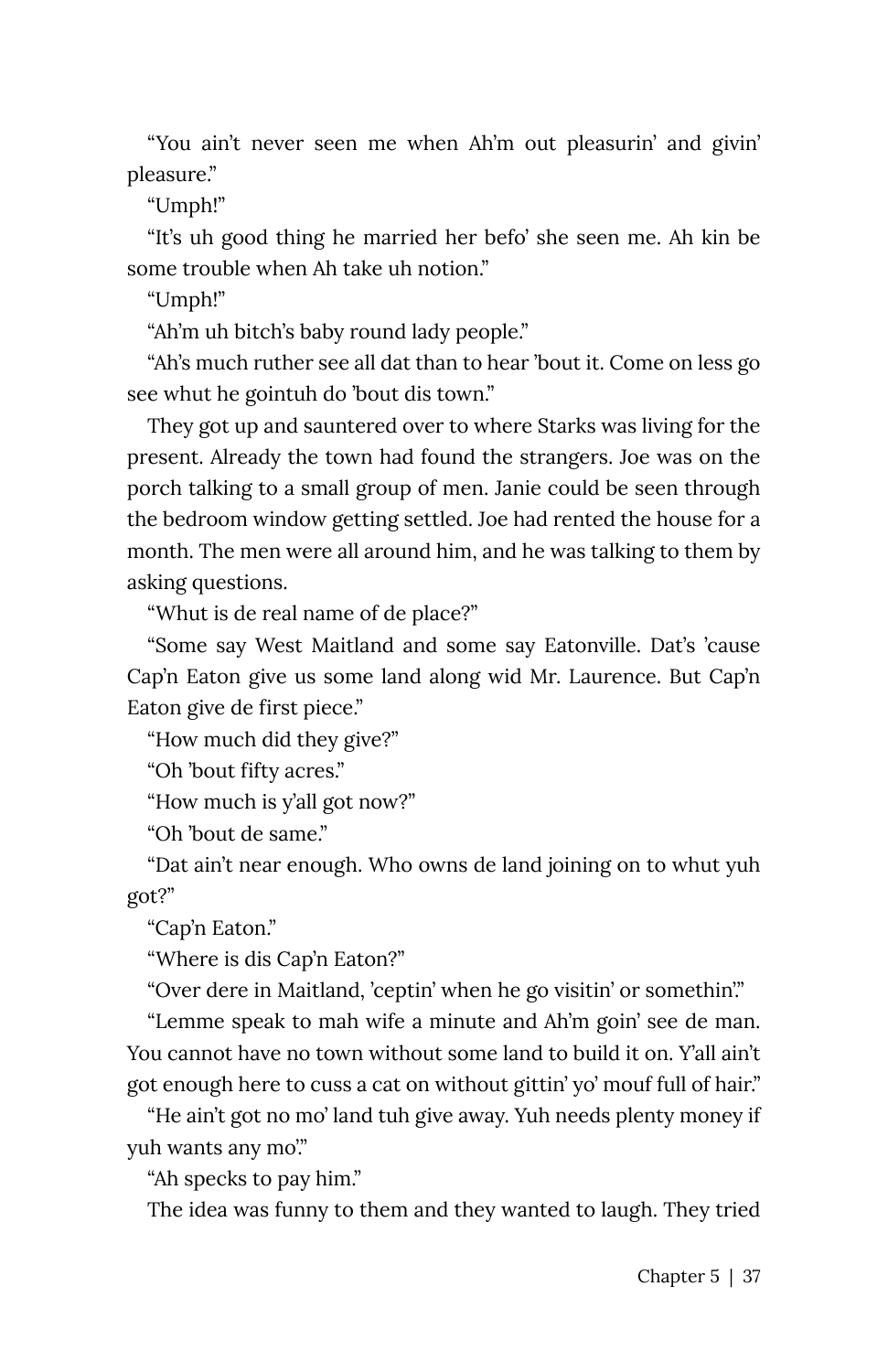hard to hold it in, but enough incredulous laughter burst out of their eyes and leaked from the corners of their mouths to inform anyone of their thoughts. So Joe walked off abruptly. Most of them went along to show him the way and to be there when his bluff was called.

Hicks didn't go far. He turned back to the house as soon as he felt he wouldn't be missed from the crowd and mounted the porch.

"Evenin', Miz Starks."

"Good evenin'."

"You reckon you gointuh like round here?"

"Ah reckon so."

"Anything Ah kin do tuh help out, why you kin call on me."

"Much obliged."

There was a long dead pause. Janie was not jumping at her chance like she ought to. Look like she didn't hardly know he was there. She needed waking up.

"Folks must be mighty close-mouthed where you come from."

"Dat's right. But it must be different at yo' home."

He was a long time thinking but finally he saw and stumbled down the steps with a surly " 'Bye."

"Good bye."

That night Coker asked him about it.

"Ah saw yuh when yuh ducked back tuh Starks' house. Well, how didja make out?"

"Who, me? Ah ain't been near de place, man. Ah been down tuh de lake tryin' tuh ketch me uh fish."

"Umph!"

"Dat 'oman ain't so awfully pretty no how when yuh take de second look at her. Ah had to sorta pass by de house on de way back and seen her good. 'Tain't nothin' to her 'ceptin' dat long hair."

"Umph!"

"And anyhow, Ah done took uhlikin' tuh de man. Ah wouldn't harm him at all. She ain't half ez pretty ez uh gal Ah run off and left up in South Cal'lina."

"Hicks, Ah'd git mad and say you wuz lyin' if Ah didn't know yuh so good. You just talkin' to consolate yo'self by word of mouth. You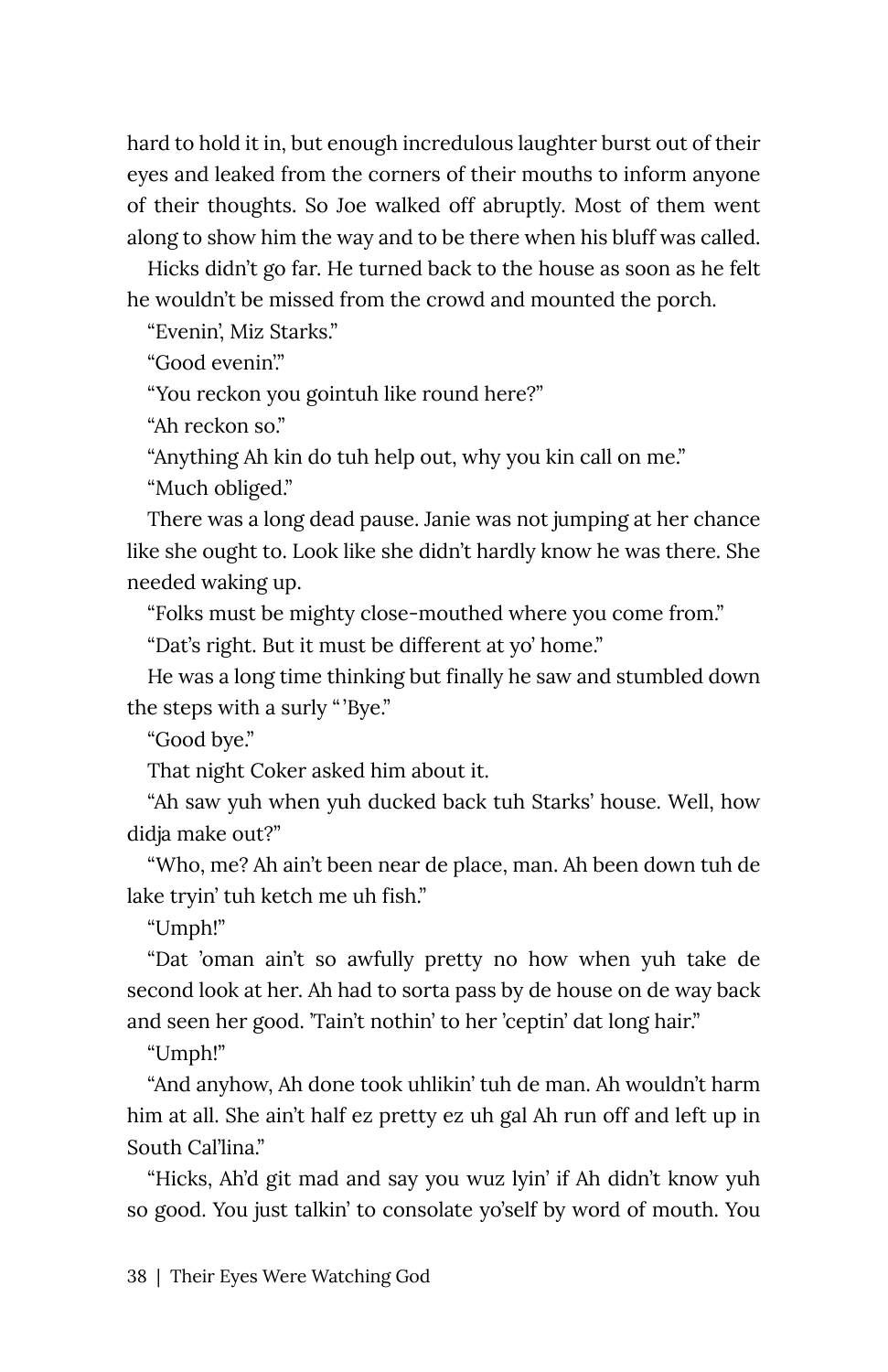got uh willin' mind, but youse too light behind. A whole heap uh men seen de same thing you seen but they got better sense than you. You oughta know you can't take no 'oman lak dat from no man lak him. A man dat ups and buys two hundred acres uh land at one whack and pays cash for it."

"Naw! He didn't buy it sho nuff?"

"He sho did. Come off wid de papers in his pocket. He done called a meetin' on his porch tomorrow. Ain't never seen no sich uh colored man befo' in all mah bawn days. He's gointuh put up uh store and git uh post office from de Goven'ment."

That irritated Hicks and he didn't know why. He was the average mortal. It troubled him to get used to the world one way and then suddenly have it turn different. He wasn't ready to think of colored people in post offices yet. He laughed boisterously.

"Y'all let dat stray darky tell y'all any ole lie! Uh colored man sittin' up in uh post office!" He made an obscene sound.

"He's liable tuh do it too, Hicks. Ah hope so anyhow. Us colored folks is too envious of one 'nother. Dat's how come us don't git no further than us do. Us talks about de white man keepin' us down! Shucks! He don't have tuh. Us keeps our own selves down."

"Now who said Ah didn't want de man tuh git us uh post office? He kin be de king uh Jerusalem fuh all Ah keer. Still and all, 'tain't no use in telling lies just 'cause uh heap uh folks don't know no better. Yo' common sense oughta tell yuh de white folks ain't goin' tuh 'low him tuh run no post office."

"Dat we don't know, Hicks. He say he kin and Ah b'lieve he know whut he's talkin' 'bout. Ah reckon if colored folks got they own town they kin have post offices and whatsoever they please, regardless. And then agin, Ah don't speck de white folks way off yonder give uh damn. Less us wait and see."

"Oh, Ah'm waitin' all right. Specks tuh keep on waitin' till hell freeze over."

"Aw, git reconciled! Dat woman don't want you. You got tuh learn dat all de women in de world ain't been brought up on no teppentine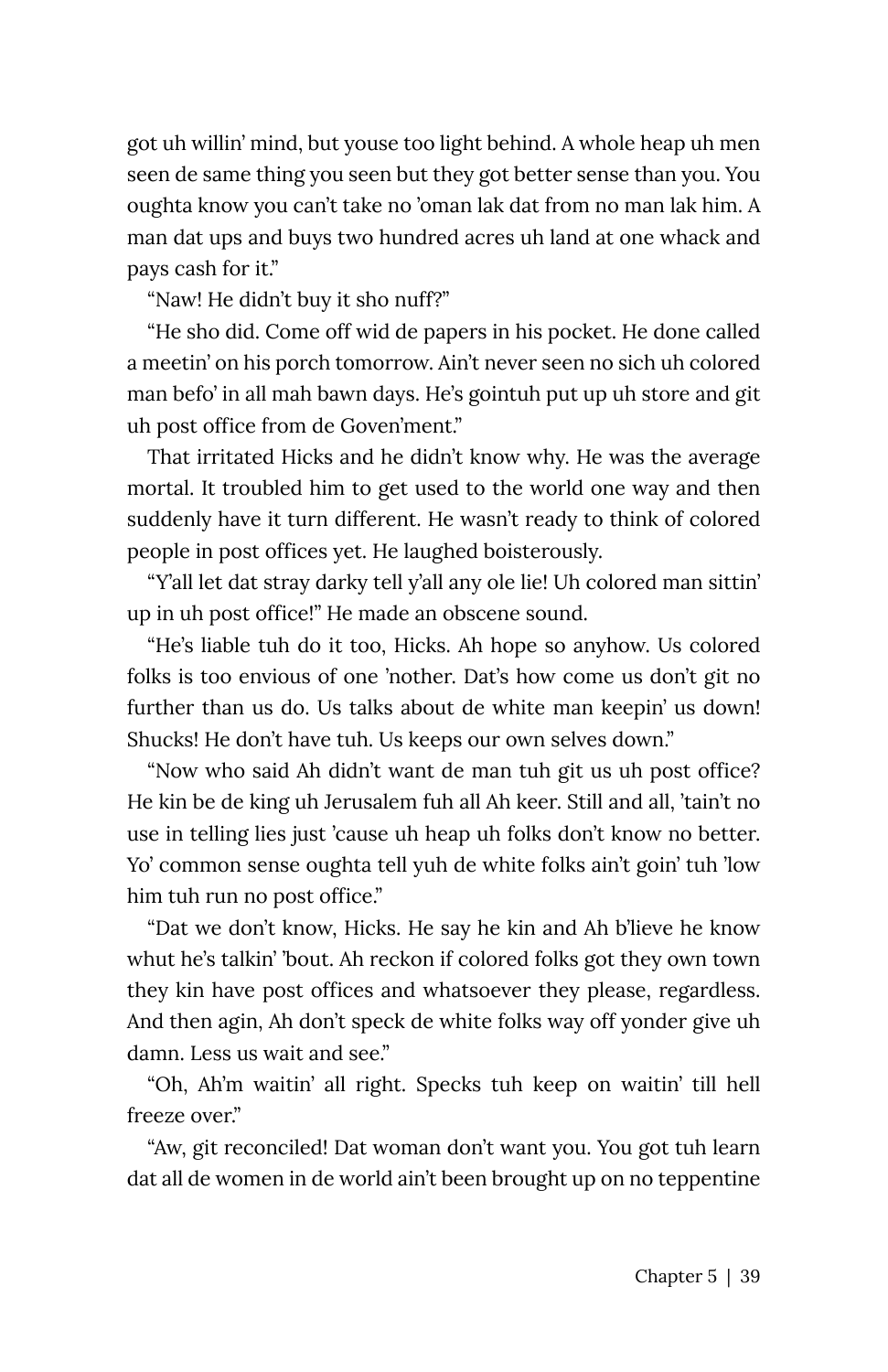still, and no saw-mill camp. There's some women dat jus' ain't for you tuh broach. You can't git her wid no fish sandwich."

They argued a bit more then went on to the house where Joe was and found him in his shirt-sleeves, standing with his legs wide apart, asking questions and smoking a cigar.

"Where's de closest saw-mill?" He was asking Tony Taylor.

" 'Bout seben miles goin' t'wards Apopka," Tony told him. "Thinkin' 'bout buildin' right away?"

"I god, yeah. But not de house Ah specks tuh live in. Dat kin wait till Ah make up mah mind where Ah wants it located. Ah figgers we all needs uh store in uh big hurry."

"Uh store?" Tony shouted in surprise.

"Yeah, uh store right heah in town wid everything in it you needs. 'Tain't uh bit uh use in everybody proagin' way over tuh Maitland tuh buy uh little meal and flour when they could git it right heah."

"Dat would be kinda nice, Brother Starks, since you mention it."

"I god, course it would! And then agin uh store is good in other ways. Ah got tuh have a place tuh be at when folks comes tuh buy land. And furthermo' everything is got tuh have uh center and uh heart tuh it, and uh town ain't no different from nowhere else. It would be natural fuh de store tuh be meetin' place fuh de town."

"Dat sho is de truth, now."

"Oh, we'll have dis town all fixed up tereckly. Don't miss bein' at de meetin' tuhmorrow."

Just about time for the committee meeting called to meet on his porch next day, the first wagon load of lumber drove up and Jody went to show them where to put it. Told Janie to hold the committee there until he got back, he didn't want to miss them, but he meant to count every foot of that lumber before it touched the ground. He could have saved his breath and Janie could have kept right on with what she was doing. In the first place everybody was late in coming; then the next thing as soon as they heard where Jody was, they kept right on up there where the new lumber was rattling off the wagon and being piled under the big live oak tree. So that's where the meeting was held with Tony Taylor acting as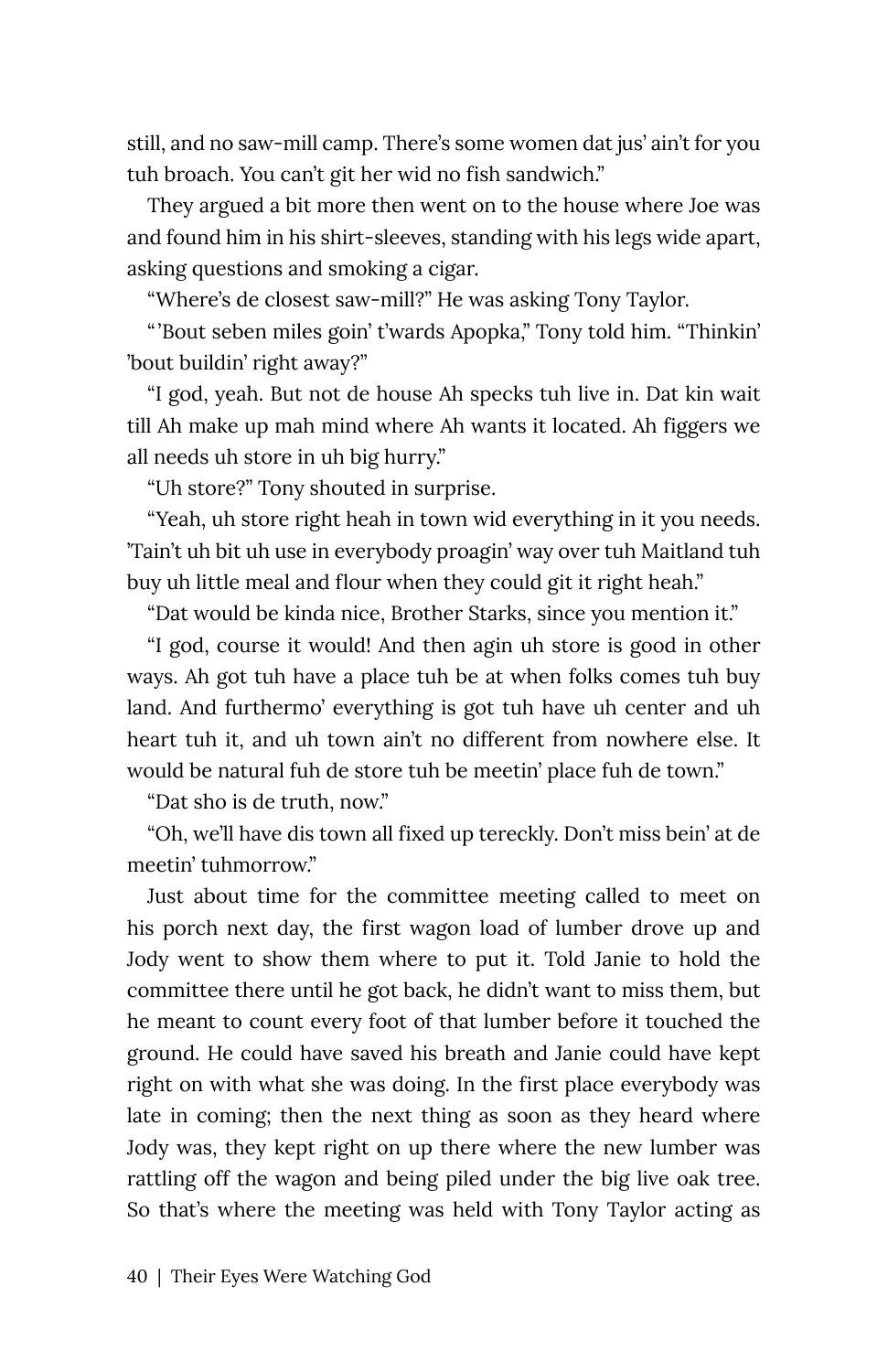chairman and Jody doing all the talking. A day was named for roads and they all agreed to bring axes and things like that and chop out two roads running each way. That applied to everybody except Tony and Coker. They could carpenter, so Jody hired them to go to work on his store bright and soon the next morning. Jody himself would be busy driving around from town to town telling people about Eatonville and drumming up citizens to move there.

Janie was astonished to see the money Jody had spent for the land come back to him so fast. Ten new families bought lots and moved to town in six weeks. It all looked too big and rushing for her to keep track of. Before the store had a complete roof, Jody had canned goods piled on the floor and was selling so much he didn't have time to go off on his talking tours. She had her first taste of presiding over it the day it was complete and finished. Jody told her to dress up and stand in the store all that evening. Everybody was coming sort of fixed up, and he didn't mean for nobody else's wife to rank with her. She must look on herself as the bell-cow, the other women were the gang. So she put on one of her bought dresses and went up the new-cut road all dressed in wine-colored red. Her silken ruffles rustled and muttered about her. The other women had on percale and calico with here and there a headrag among the older ones.

Nobody was buying anything that night. They didn't come there for that. They had come to make a welcome. So Joe knocked in the head of a barrel of soda crackers and cut some cheese.

"Everybody come right forward and make merry. I god, it's mah treat." Jody gave one of his big heh heh laughs and stood back. Janie dipped up the lemonade like he told her. A big tin cup full for everybody. Tony Taylor felt so good when it was all gone that he felt to make a speech.

"Ladies and gent'men, we'se come tuhgether and gethered heah tuh welcome tuh our midst one who has seen fit tuh cast in his lot amongst us. He didn't just come hisself neither. He have seen fit tuh bring his, er, er, de light uh his home, dat is his wife amongst us also. She couldn't look no mo' better and no nobler if she wuz de queen uh England. It's uh pledger fuh her tuh be heah amongst us.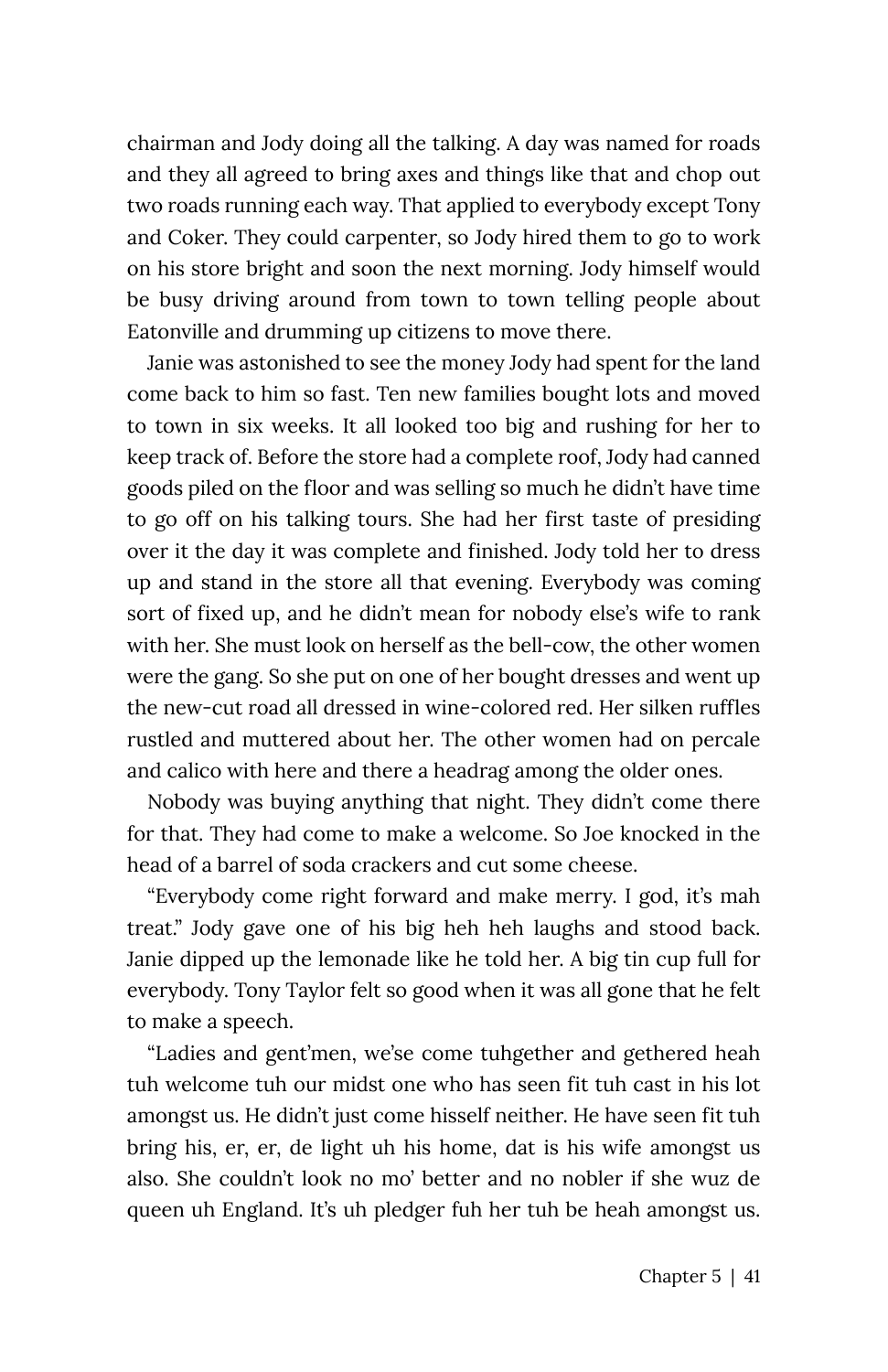Brother Starks, we welcomes you and all dat you have seen fit tuh bring amongst us—yo' beloved wife, yo' store, yo' land—"

A big-mouthed burst of laughter cut him short.

"Dat'll do, Tony," Lige Moss yelled out. "Mist' Starks is uh smart man, we'se all willin' tuh acknowledge tuh dat, but de day he comes waggin' down de road wid two hund'ed acres uf land over his shoulder, Ah wants tuh be dere tuh see it."

Another big blow-out of a laugh. Tony was a little peeved at having the one speech of his lifetime ruined like that.

"All y'all know whut wuz meant. Ah don't see how come—"

" 'Cause you jump up tuh make speeches and don't know how," Lige said.

"Ah wuz speakin' jus' all right befo' you stuck yo' bill in."

"Naw, you wuzn't, Tony. Youse way outa jurisdiction. You can't welcome uh man and his wife 'thout you make comparison about Isaac and Rebecca at de well, else it don't show de love between 'em if you don't."

Everybody agreed that that was right. It was sort of pitiful for Tony not to know he couldn't make a speech without saying that. Some tittered at his ignorance. So Tony said testily, "If all them dat's gointuh cut de monkey is done cut it and through wid, we'll thank Brother Starks fuh a respond."

So Joe Starks and his cigar took the center of the floor.

"Ah thanks you all for yo' kind welcome and for extendin' tuh me de right hand uh fellowship. Ah kin see dat dis town is full uh union and love. Ah means tuh put mah hands tuh de plow heah, and strain every nerve tuh make dis our town de metropolis uh de state. So maybe Ah better tell yuh in case you don't know dat if we expect tuh move on, us got tuh incorporate lak every other town. Us got tuh incorporate, and us got tuh have uh mayor, if things is tuh be done and done right. Ah welcome you all on behalf uh me and mah wife tuh dis store and tuh de other things tuh come. Amen."

Tony led the loud hand-clapping and was out in the center of the floor when it stopped.

"Brothers and sisters, since us can't never expect tuh better our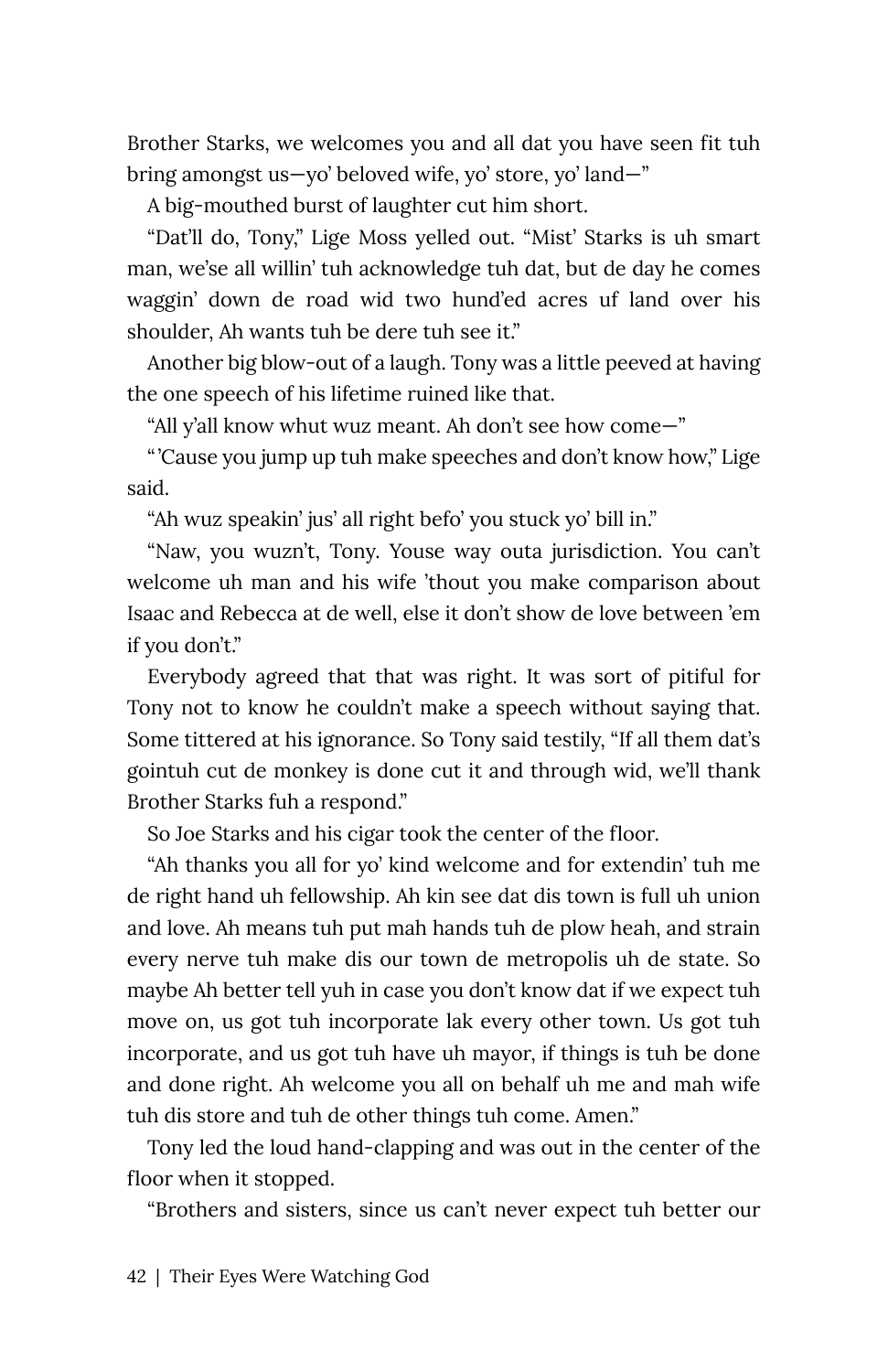choice, Ah move dat we make Brother Starks our Mayor until we kin see further."

"Second dat motion!!!" It was everybody talking at once, so it was no need of putting it to a vote.

"And now we'll listen tuh uh few words uh encouragement from Mrs. Mayor Starks."

The burst of applause was cut short by Joe taking the floor himself.

"Thank yuh fuh yo' compliments, but mah wife don't know nothin' 'bout no speech-makin'. Ah never married her for nothin' lak dat. She's uh woman and her place is in de home."

Janie made her face laugh after a short pause, but it wasn't too easy. She had never thought of making a speech, and didn't know if she cared to make one at all. It must have been the way Joe spoke out without giving her a chance to say anything one way or another that took the bloom off of things. But anyway, she went down the road behind him that night feeling cold. He strode along invested with his new dignity, thought and planned out loud, unconscious of her thoughts.

"De mayor of uh town lak dis can't lay round home too much. De place needs buildin' up. Janie, Ah'll git hold uh somebody tuh help out in de store and you kin look after things whilst Ah drum up things otherwise."

"Oh Jody, Ah can't do nothin' wid no store lessen youse there. Ah could maybe come in and help you when things git rushed, but—"

"I god, Ah don't see how come yuh can't. 'Tain't nothin' atall tuh hinder yuh if yuh got uh thimble full uh sense. You got tuh. Ah got too much else on mah hands as Mayor. Dis town needs some light right now."

"Unhhunh, it is uh little dark right long heah."

" 'Course it is. 'Tain't no use in scufflin' over all dese stumps and roots in de dark. Ah'll call uh meetin' bout de dark and de roots right away. Ah'll sit on dis case first thing."

The very next day with money out of his own pocket he sent off to Sears, Roebuck and Company for the street lamp and told the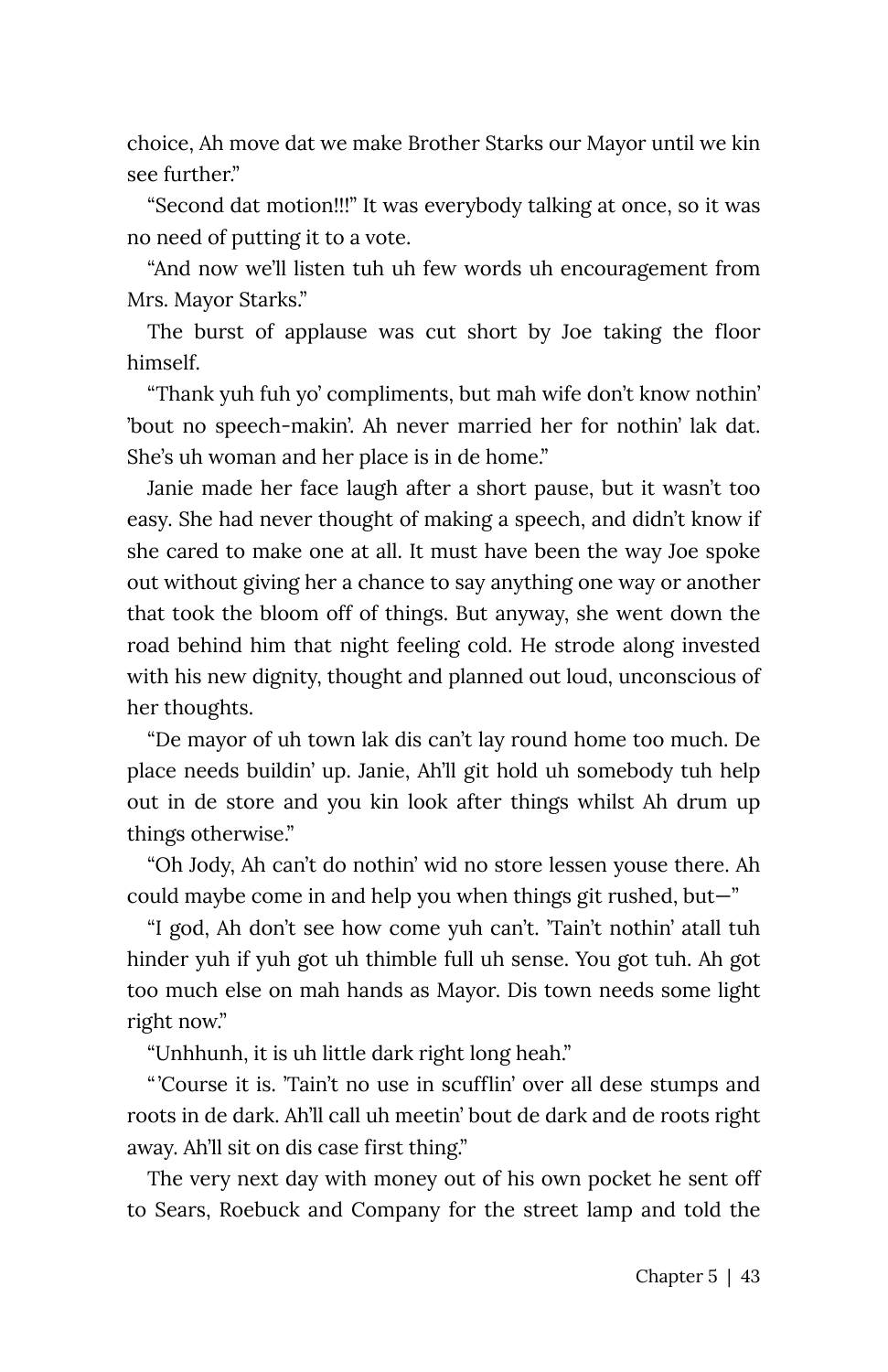town to meet the following Thursday night to vote on it. Nobody had ever thought of street lamps and some of them said it was a useless notion. They went so far as to vote against it, but the majority ruled.

But the whole town got vain over it after it came. That was because the Mayor didn't just take it out of the crate and stick it up on a post. He unwrapped it and had it wiped off carefully and put it up on a showcase for a week for everybody to see. Then he set a time for the lighting and sent word all around Orange County for one and all to come to the lamplighting. He sent men out to the swamp to cut the finest and the straightest cypress post they could find, and kept on sending them back to hunt another one until they found one that pleased him. He had talked to the people already about the hospitality of the occasion.

"Y'all know we can't invite people to our town just dry long so. I god, naw. We got tuh feed 'em something, and 'tain't nothin' people laks better'n barbecue. Ah'll give one whole hawg mah ownself. Seem lak all de rest uh y'all put tuhgether oughta be able tuh scrape up two mo'. Tell yo' womenfolks tuh do 'round 'bout some pies and cakes and sweet p'tater pone."

That's the way it went, too. The women got together the sweets and the men looked after the meats. The day before the lighting, they dug a big hole in back of the store and filled it full of oak wood and burned it down to a glowing bed of coals. It took them the whole night to barbecue the three hogs. Hambo and Pearson had full charge while the others helped out with turning the meat now and then while Hambo swabbed it all over with the sauce. In between times they told stories, laughed and told more stories and sung songs. They cut all sorts of capers and whiffed the meat as it slowly came to perfection with the seasoning penetrating to the bone. The younger boys had to rig up the saw-horses with boards for the women to use as tables. Then it was after sun-up and everybody not needed went home to rest up for the feast.

By five o'clock the town was full of every kind of a vehicle and swarming with people. They wanted to see that lamp lit at dusk.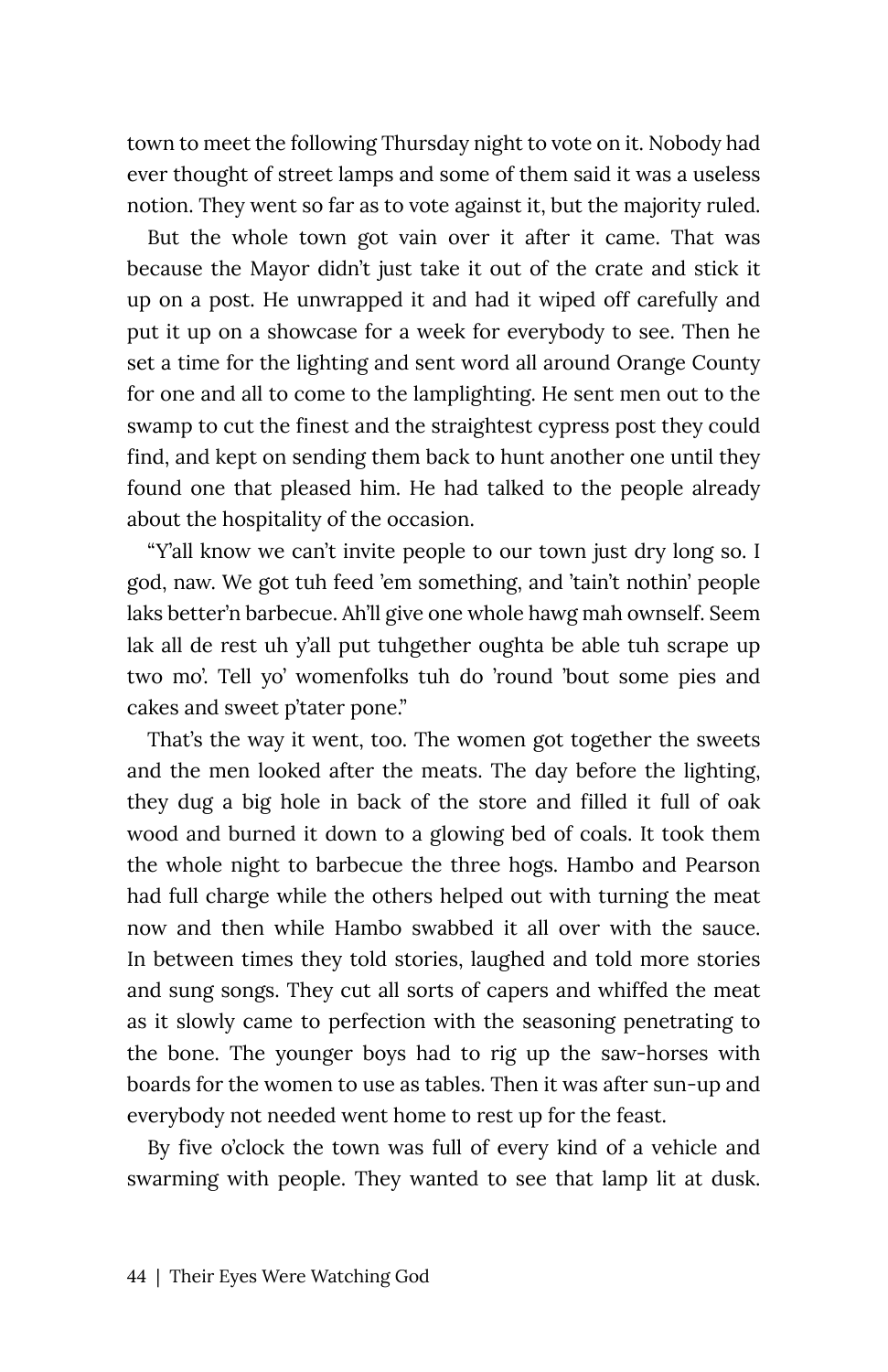Near the time, Joe assembled everybody in the street before the store and made a speech.

"Folkses, de sun is goin' down. De Sun-maker brings it up in de mornin', and de Sun-maker sends it tuh bed at night. Us poor weak humans can't do nothin' tuh hurry it up nor to slow it down. All we can do, if we want any light after de settin' or befo' de risin', is tuh make some light ourselves. So dat's how come lamps was made. Dis evenin' we'se all assembled heah tuh light uh lamp. Dis occasion is something for us all tuh remember tuh our dyin' day. De first street lamp in uh colored town. Lift yo' eyes and gaze on it. And when Ah touch de match tuh dat lampwick let de light penetrate inside of yuh, and let it shine, let it shine, let it shine. Brother Davis, lead us in a word uh prayer. Ask uh blessin' on dis town in uh most particular manner."

While Davis chanted a traditional prayer-poem with his own variations, Joe mounted the box that had been placed for the purpose and opened the brazen door of the lamp. As the word Amen was said, he touched the lighted match to the wick, and Mrs. Bogle's alto burst out in:

 $\leq$  – rend=':' –>

We'll walk in de light, de beautiful light

Come where the dew drops of mercy shine bright Shine all around us by day and by night Jesus, the light of the world.

<!– end poetry block –><!– end rend –>

They, all of them, all of the people took it up and sung it over and over until it was wrung dry, and no further innovations of tone and tempo were conceivable. Then they hushed and ate barbecue.

When it was all over that night in bed Jody asked Janie, "Well, honey, how yuh lak bein' Mrs. Mayor?"

"It's all right Ah reckon, but don't yuh think it keeps us in uh kinda strain?"

"Strain? You mean de cookin' and waitin' on folks?"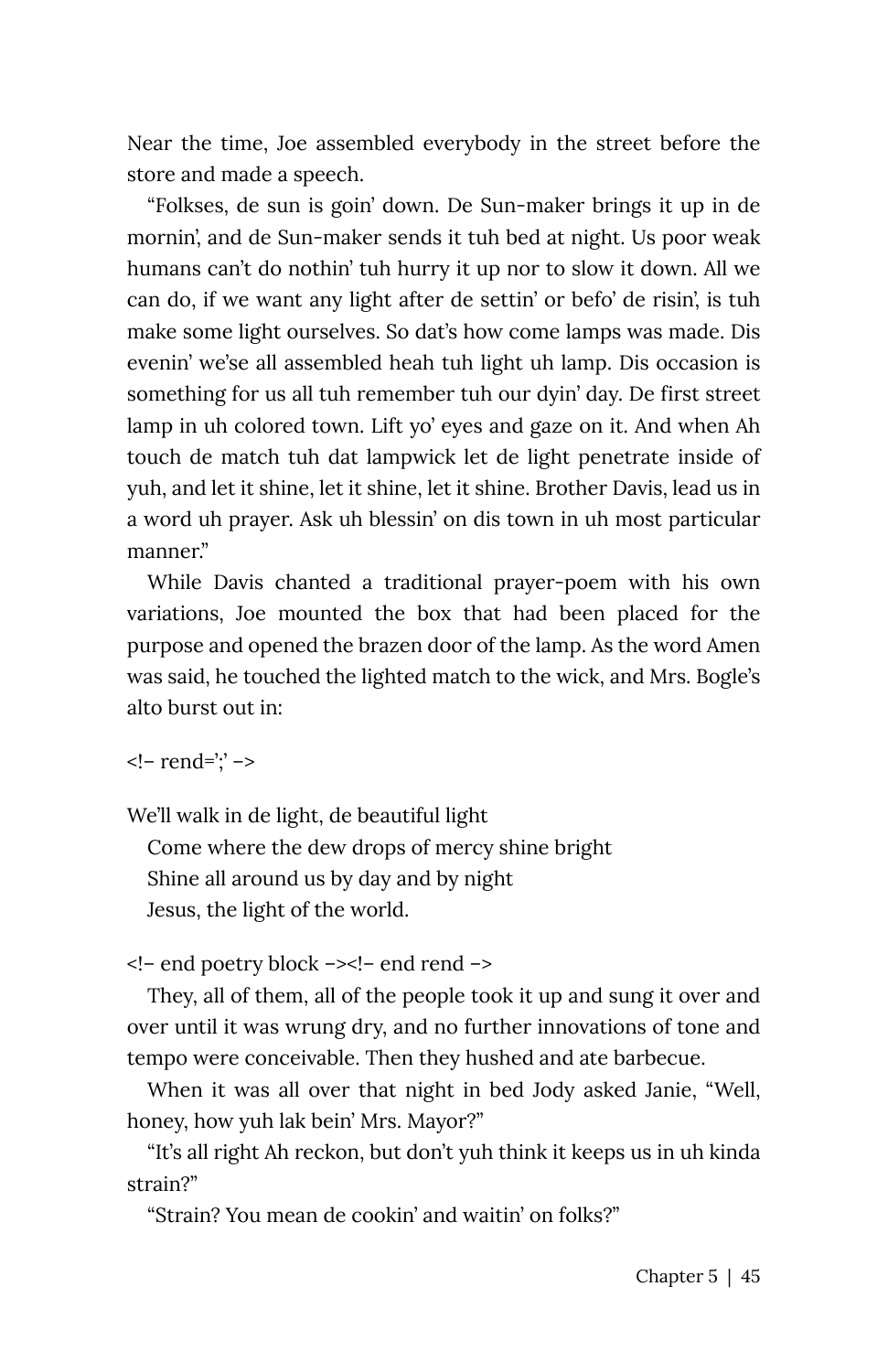"Naw, Jody, it jus' looks lak it keeps us in some way we ain't natural wid one 'nother. You'se always off talkin' and fixin' things, and Ah feels lak Ah'm jus' markin' time. Hope it soon gits over."

"Over, Janie? I god, Ah ain't even started good. Ah told you in de very first beginnin' dat Ah aimed tuh be uh big voice. You oughta be glad, 'cause dat makes uh big woman outa you."

A feeling of coldness and fear took hold of her. She felt far away from things and lonely.

Janie soon began to feel the impact of awe and envy against her sensibilities. The wife of the Mayor was not just another woman as she had supposed. She slept with authority and so she was part of it in the town mind. She couldn't get but so close to most of them in spirit. It was especially noticeable after Joe had forced through a town ditch to drain the street in front of the store. They had murmured hotly about slavery being over, but every man filled his assignment.

There was something about Joe Starks that cowed the town. It was not because of physical fear. He was no fist fighter. His bulk was not even imposing as men go. Neither was it because he was more literate than the rest. Something else made men give way before him. He had a bow-down command in his face, and every step he took made the thing more tangible.

Take for instance that new house of his. It had two stories with porches, with bannisters and such things. The rest of the town looked like servants' quarters surrounding the "big house." And different from everybody else in the town he put off moving in until it had been painted, in and out. And look at the way he painted it—a gloaty, sparkly white. The kind of promenading white that the houses of Bishop Whipple, W. B. Jackson and the Vanderpool's wore. It made the village feel funny talking to him—just like he was anybody else. Then there was the matter of the spittoons. No sooner was he all set as the Mayor—post master—landlord—storekeeper,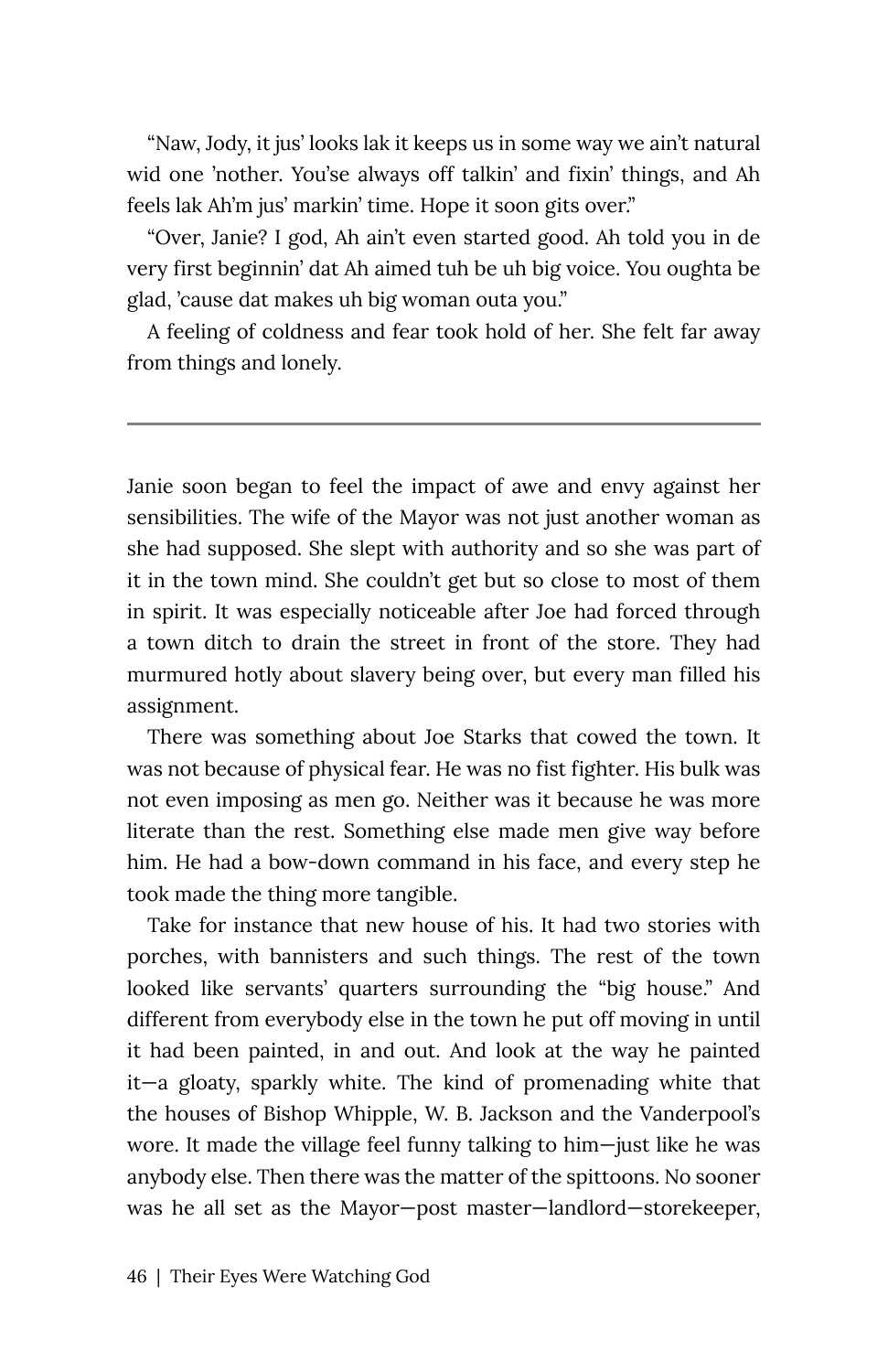than he bought a desk like Mr. Hill or Mr. Galloway over in Maitland with one of those swing-around chairs to it. What with him biting down on cigars and saving his breath on talk and swinging round in that chair, it weakened people. And then he spit in that gold-looking vase that anybody else would have been glad to put on their frontroom table. Said it was a spittoon just like his used-to-be bossman used to have in his bank up there in Atlanta. Didn't have to get up and go to the door every time he had to spit. Didn't spit on his floor neither. Had that golded-up spitting pot right handy. But he went further than that. He bought a little lady-size spitting pot for Janie to spit in. Had it right in the parlor with little sprigs of flowers painted all around the sides. It took people by surprise because most of the women dipped snuff and of course had a spit-cup in the house. But how could they know up-to-date folks was spitting in flowery little things like that? It sort of made the rest of them feel that they had been taken advantage of. Like things had been kept from them. Maybe more things in the world besides spitting pots had been hid from them, when they wasn't told no better than to spit in tomato cans. It was bad enough for white people, but when one of your own color could be so different it put you on a wonder. It was like seeing your sister turn into a 'gator. A familiar strangeness. You keep seeing your sister in the 'gator and the 'gator in your sister, and you'd rather not. There was no doubt that the town respected him and even admired him in a way. But any man who walks in the way of power and property is bound to meet hate. So when speakers stood up when the occasion demanded and said "Our beloved Mayor," it was one of those statements that everybody says but nobody actually believes like "God is everywhere." It was just a handle to wind up the tongue with. As time went on and the benefits he had conferred upon the town receded in time they sat on his store porch while he was busy inside and discussed him. Like one day after he caught Henry Pitts with a wagon load of his ribbon cane and took the cane away from Pitts and made him leave town. Some of them thought Starks ought not to have done that. He had so much cane and everything else. But they didn't say that while Joe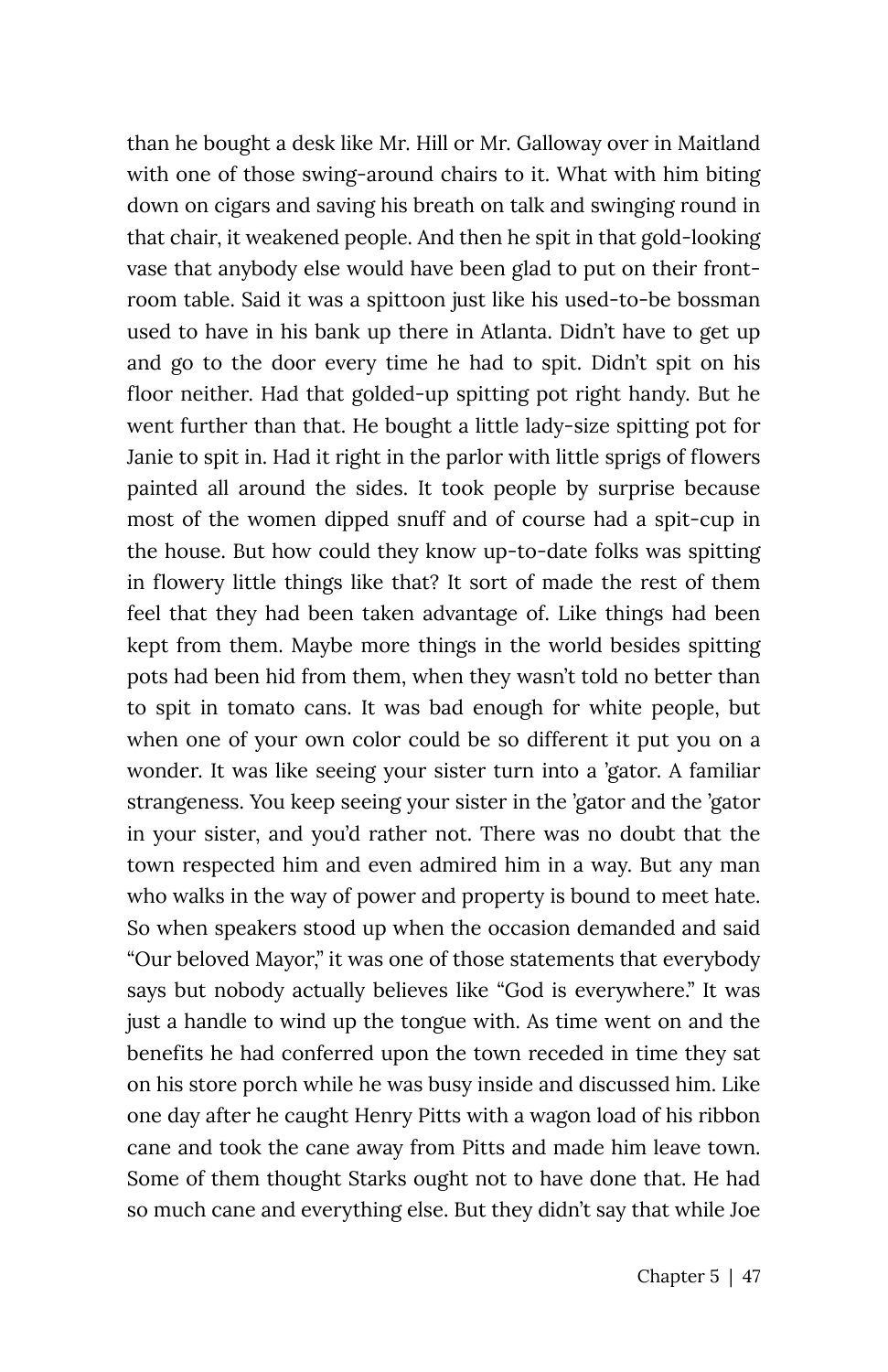Starks was on the porch. When the mail came from Maitland and he went inside to sort it out everybody had their say.

Sim Jones started off as soon as he was sure that Starks couldn't hear him.

"It's uh sin and uh shame runnin' dat po' man way from here lak dat. Colored folks oughtn't tuh be so hard on one 'nother."

"Ah don't see it dat way atall," Sam Watson said shortly. "Let colored folks learn to work for what dey git lak everybody else. Nobody ain't stopped Pitts from plantin' de cane he wanted tuh. Starks give him uh job, what mo' do he want?"

"Ah know dat too," Jones said, "but, Sam, Joe Starks is too exact wid folks. All he got he done made it offa de rest of us. He didn't have all dat when he come here"

"Yeah, but none uh all dis you see and you'se settin' on wasn't here neither, when he come. Give de devil his due."

"But now, Sam, you know dat all he do is big-belly round and tell other folks what tuh do. He loves obedience out of everybody under de sound of his voice."

"You kin feel a switch in his hand when he's talkin' to yuh," Oscar Scott complained. "Dat chastisin' feelin' he totes sorter gives yuh de protolapsis uh de cutinary linin'."

"He's uh whirlwind among breezes," Jeff Bruce threw in.

"Speakin' of winds, he's de wind and we'se de grass. We bend which ever way he blows," Sam Watson agreed, "but at dat us needs him. De town wouldn't be nothin' if it wasn't for him. He can't help bein' sorta bossy. Some folks needs thrones, and ruling-chairs and crowns tuh make they influence felt. He don't. He's got uh throne in de seat of his pants."

"Whut Ah don't lak 'bout de man is, he talks tuh unlettered folks wid books in his jaws," Hicks complained. "Showin' off his learnin'. To look at me you wouldn't think it, but Ah got uh brother pastorin' up round Ocala dat got good learnin'. If he wuz here, Joe Starks wouldn't make no fool outa him lak he do de rest uh y'all."

"Ah often wonder how dat lil wife uh hisn makes out wid him,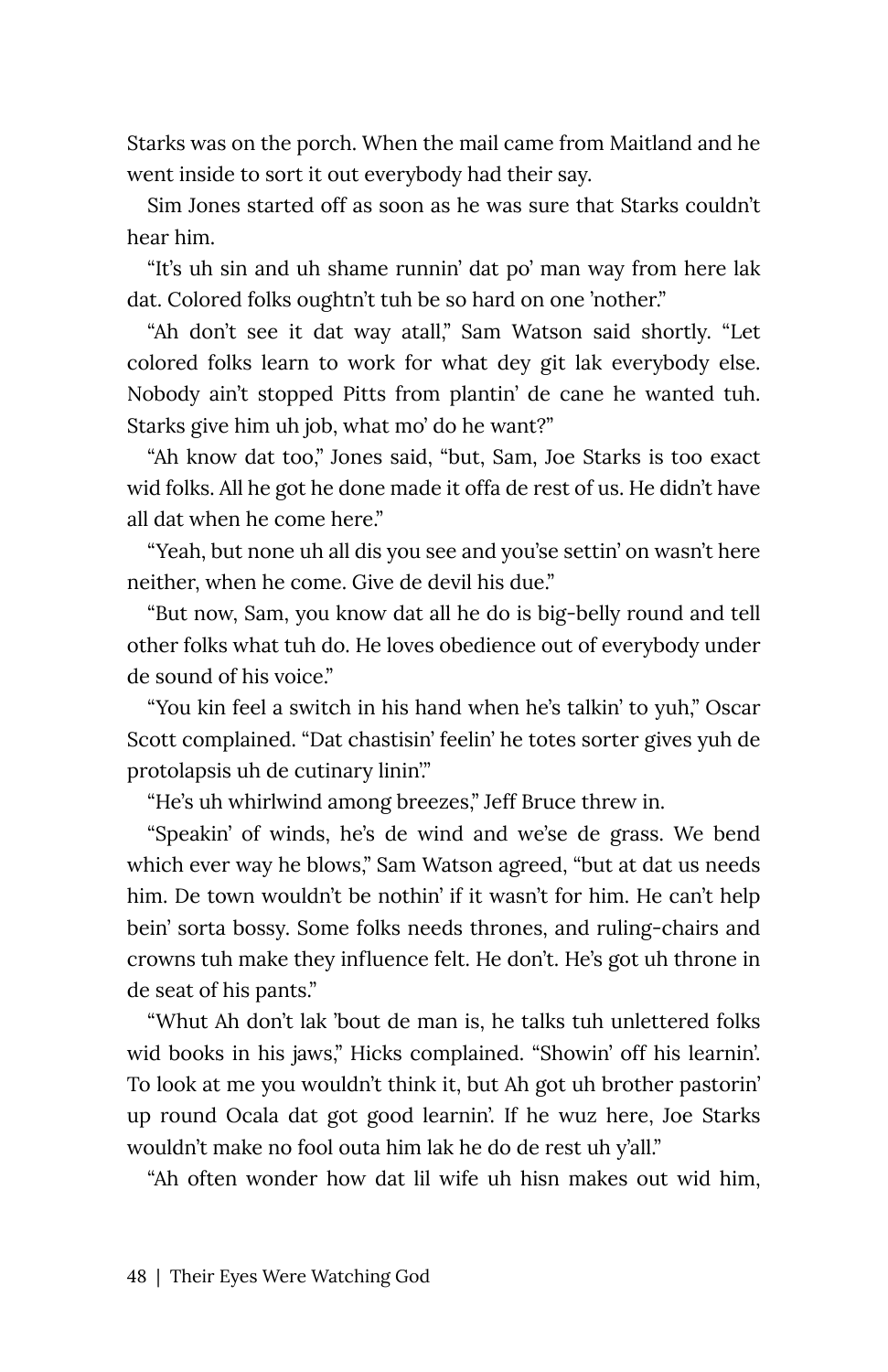'cause he's uh man dat changes everything, but nothin' don't change him."

"You know many's de time Ah done thought about dat mahself. He gits on her ever now and then when she make little mistakes round de store."

"Whut make her keep her head tied up lak some ole 'oman round de store? Nobody couldn't git me tuh tie no rag on mah head if Ah had hair lak dat"

"Maybe he make her do it. Maybe he skeered some de rest of us mens might touch it round dat store. It sho is uh hidden mystery tuh me."

"She sho don't talk much. De way he rears and pitches in de store sometimes when she make uh mistake is sort of ungodly, but she don't seem to mind at all. Reckon dey understand one 'nother."

The town had a basketful of feelings good and bad about Joe's positions and possessions, but none had the temerity to challenge him. They bowed down to him rather, because he was all of these things, and then again he was all of these things because the town bowed down.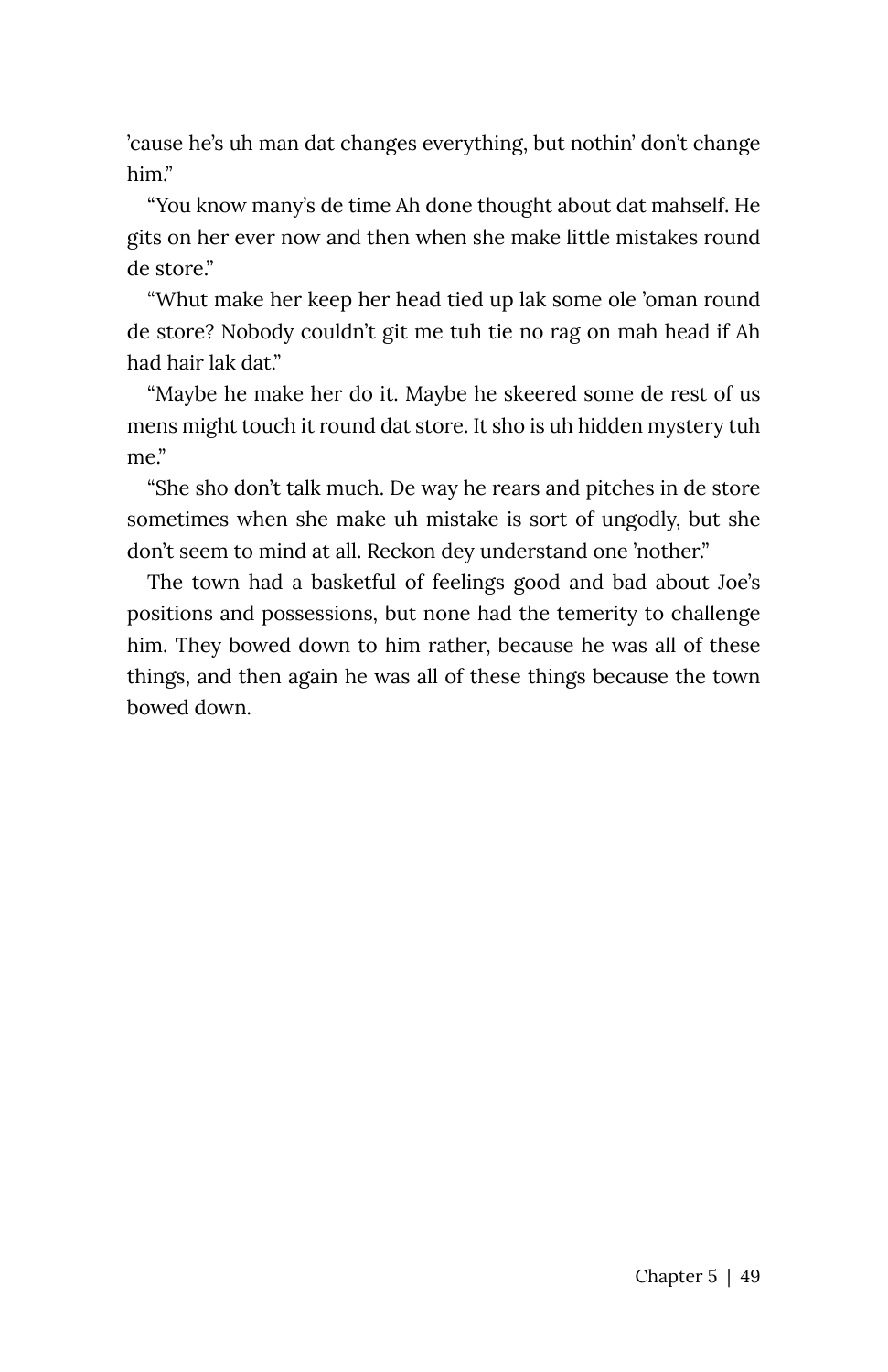## Chapter 6

Every morning the world flung itself over and exposed the town to the sun. So Janie had another day. And every day had a store in it, except Sundays. The store itself was a pleasant place if only she didn't have to sell things. When the people sat around on the porch and passed around the pictures of their thoughts for the others to look at and see, it was nice. The fact that the thought pictures were always crayon enlargements of life made it even nicer to listen to.

Take for instance the case of Matt Bonner's yellow mule. They had him up for conversation every day the Lord sent. Most especial if Matt was there himself to listen. Sam and Lige and Walter were the ringleaders of the mule-talkers. The others threw in whatever they could chance upon, but it seemed as if Sam and Lige and Walter could hear and see more about that mule than the whole county put together. All they needed was to see Matt's long spare shape coming down the street and by the time he got to the porch they were ready for him.

"Hello, Matt."

"Evenin', Sam."

"Mighty glad you come 'long right now, Matt. Me and some others wuz jus' about tuh come hunt yuh."

"Whut fuh, Sam?"

"Mighty serious matter, man. Serious!!"

"Yeah man," Lige would cut in, dolefully. "It needs yo' strict attention. You ought not tuh lose no time."

"Whut is it then? You oughta hurry up and tell me."

"Reckon we better not tell yuh heah at de store. It's too fur off tuh do any good. We better all walk on down by Lake Sabelia."

"Whut's wrong, man? Ah ain't after none uh y'alls foolishness now." "Dat mule uh yourn, Matt. You better go see 'bout him. He's bad  $\alpha$ ff"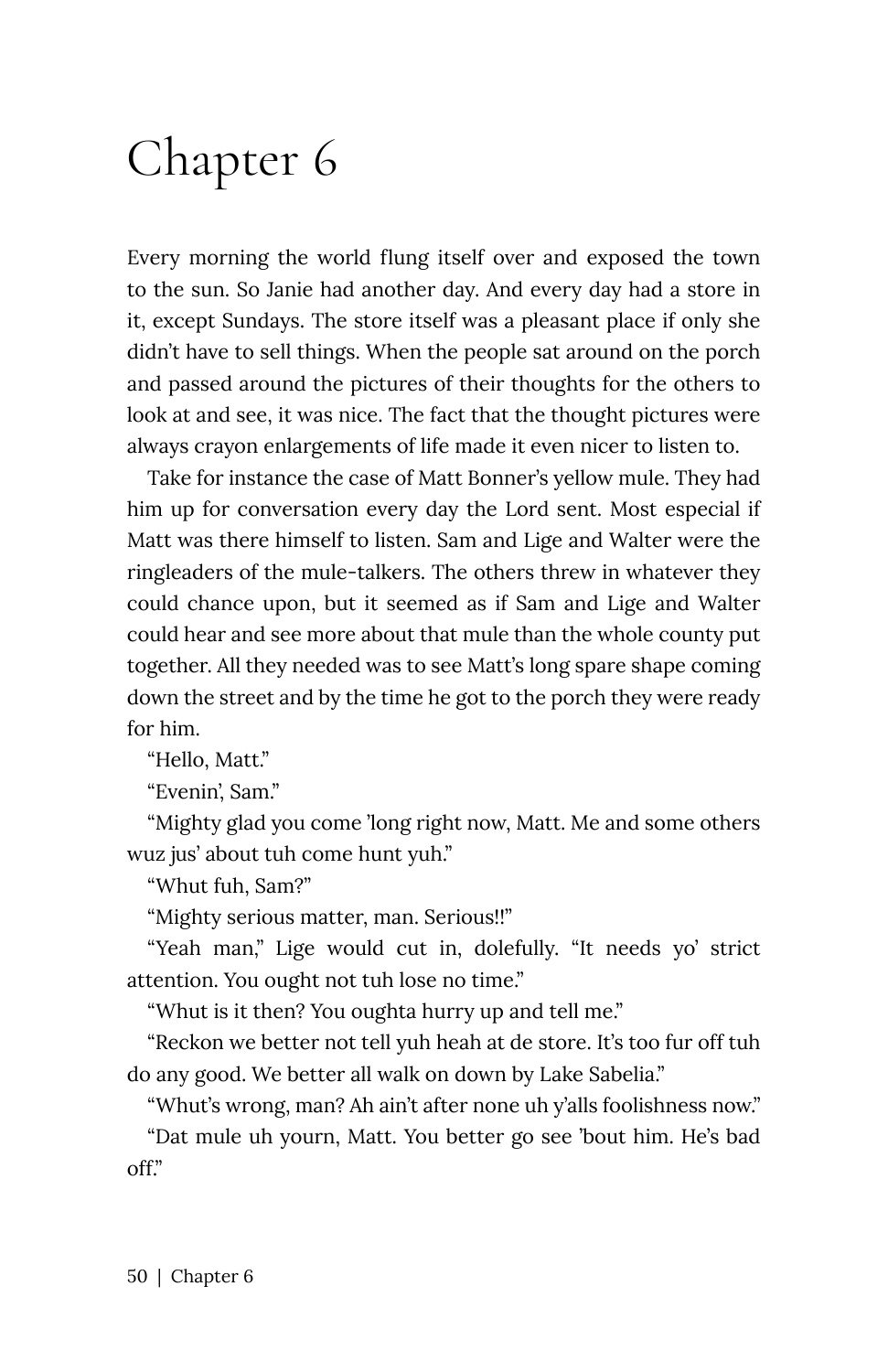"Where 'bouts? Did he wade in de lake and uh alligator ketch him?"

"Worser'n dat. De womenfolks got yo' mule. When Ah come round de lake 'bout noontime mah wife and some others had 'im flat on de ground usin' his sides fuh uh wash board."

The great clap of laughter that they have been holding in, bursts out. Sam never cracks a smile. "Yeah, Matt, dat mule so skinny till de women is usin' his rib bones fuh uh rub-board, and hangin' things out on his hock-bones tuh dry."

Matt realizes that they have tricked him again and the laughter makes him mad and when he gets mad he stammers.

"You'se uh stinkin' lie, Sam, and yo' feet ain't mates. Y-y-y-you!"

"Aw, man, 'tain't no use in you gittin' mad. Yuh know yuh don't feed de mule. How he gointuh git fat?"

"Ah-ah-ah d-d-does feed 'im! Ah g-g-gived 'im uh full cup uh cawn every feedin'."

"Lige knows all about dat cup uh cawn. He hid round yo' barn and watched yuh. 'Tain't no feed cup you measures dat cawn outa. It's uh tea cup."

"Ah does feed 'im. He's jus' too mean tuh git fat. He stay poor and rawbony jus' fuh spite. Skeered he'll hafta work some."

"Yeah, you feeds 'im. Feeds 'im offa 'come up' and seasons it wid raw-hide."

"Does feed de ornery varmint! Don't keer whut Ah do Ah can't git long wid 'im. He fights every inch in front uh de plow, and even lay back his ears tuh kick and bite when Ah go in de stall tuh feed 'im."

"Git reconciled, Matt," Lige soothed. "Us all knows he's mean. Ah seen 'im when he took after one uh dem Roberts chillun in de street and woulda caught 'im and maybe trompled 'im tuh death if de wind hadn't of changed all of a sudden. Yuh see de youngun wuz tryin' tuh make it tuh de fence uh Starks' onion patch and de mule wuz dead in behind 'im and gainin' on 'im every jump, when all of a sudden de wind changed and blowed de mule way off his course, him bein' so poor and everything, and before de ornery varmint could tack, de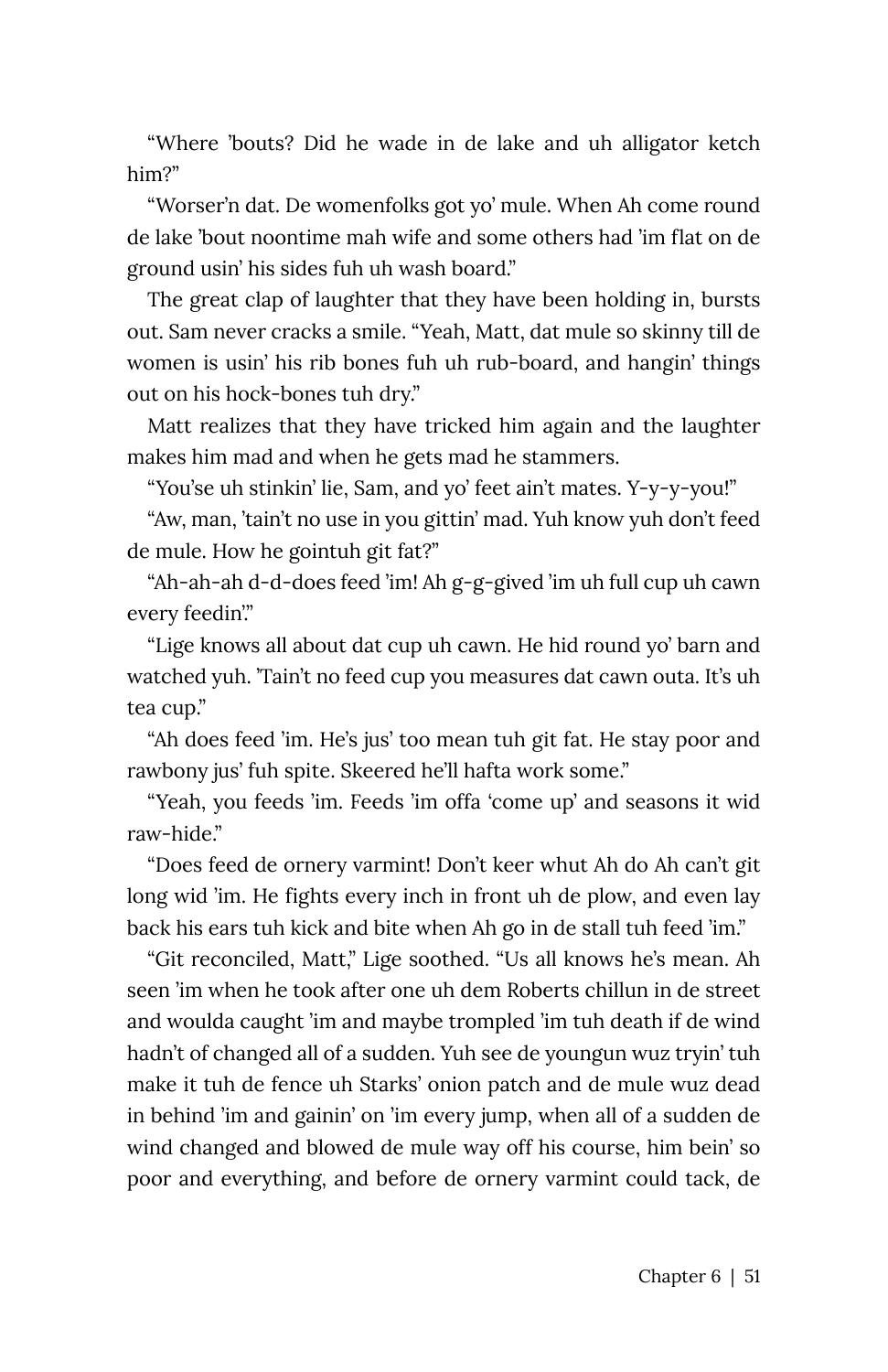youngun had done got over de fence." The porch laughed and Matt got mad again.

"Maybe de mule takes out after everybody," Sam said, " 'cause he thinks everybody he hear comin' is Matt Bonner comin' tuh work 'im on uh empty stomach."

"Aw, naw, aw, naw. You stop dat right now," Walter objected. "Dat mule don't think Ah look lak no Matt Bonner. He ain't dat dumb. If Ah thought he didn't know no better Ah'd have mah picture took and give it tuh dat mule so's he could learn better. Ah ain't gointuh 'low 'im tuh hold nothin' lak dat against me."

Matt struggled to say something but his tongue failed him so he jumped down off the porch and walked away as mad as he could be. But that never halted the mule talk. There would be more stories about how poor the brute was; his age; his evil disposition and his latest caper. Everybody indulged in mule talk. He was next to the Mayor in prominence, and made better talking.

Janie loved the conversation and sometimes she thought up good stories on the mule, but Joe had forbidden her to indulge. He didn't want her talking after such trashy people. "You'se Mrs. Mayor Starks, Janie. I god, Ah can't see what uh woman uh yo' stability would want tuh be treasurin' all dat gum-grease from folks dat don't even own de house dey sleep in. 'Tain't no earthly use. They's jus' some puny humans playin' round de toes uh Time."

Janie noted that while he didn't talk the mule himself, he sat and laughed at it. Laughed his big heh, heh laugh too. But then when Lige or Sam or Walter or some of the other big picture talkers were using a side of the world for a canvas, Joe would hustle her off inside the store to sell something. Look like he took pleasure in doing it. Why couldn't he go himself sometimes? She had come to hate the inside of that store anyway. That Post Office too. People always coming and asking for mail at the wrong time. Just when she was trying to count up something or write in an account book. Get her so hackled she'd make the wrong change for stamps. Then too, she couldn't read everybody's writing. Some folks wrote so funny and spelt things different from what she knew about. As a rule, Joe put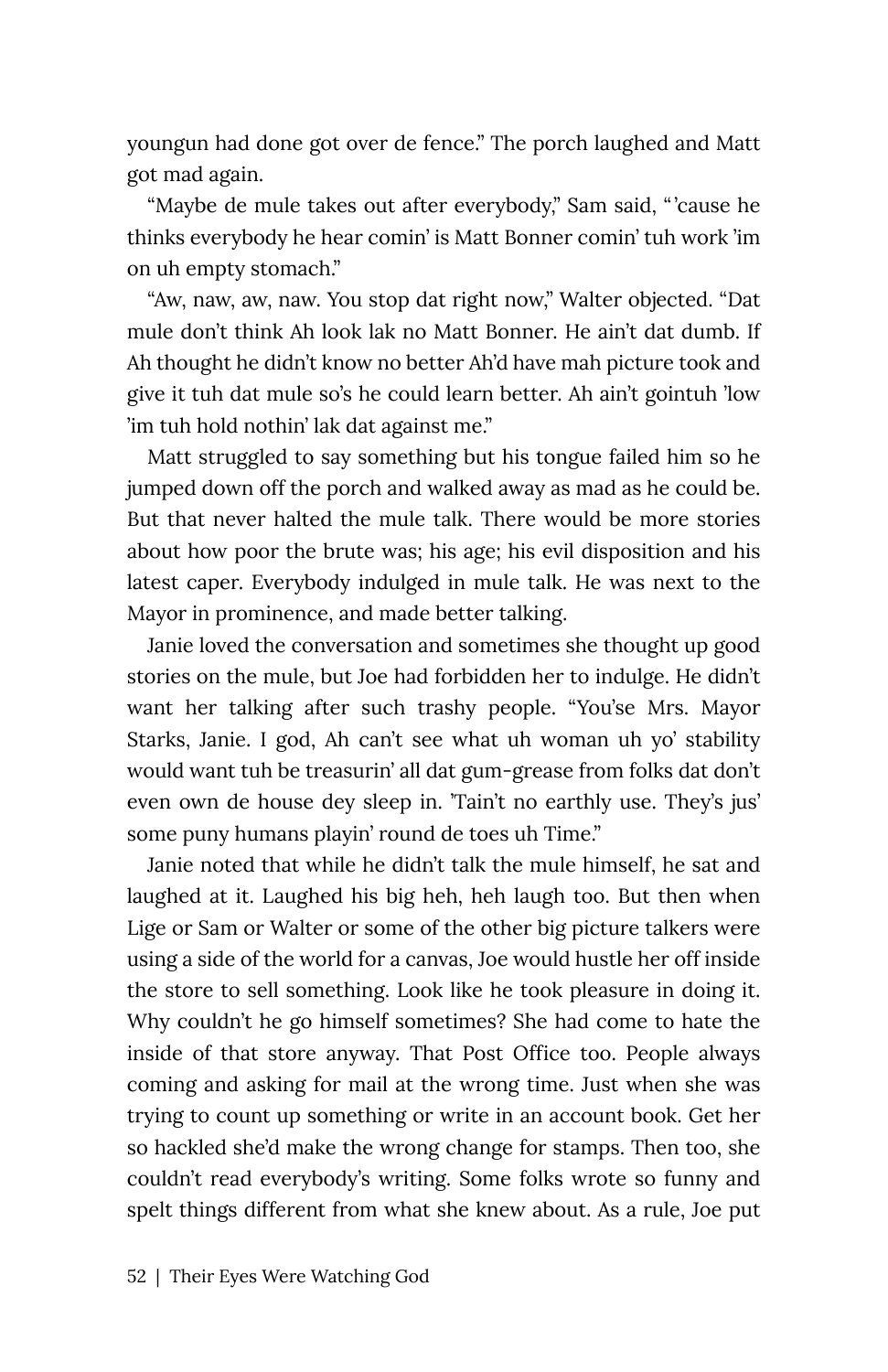up the mail himself, but sometimes when he was off she had to do it herself and it always ended up in a fuss.

The store itself kept her with a sick headache. The labor of getting things down off of a shelf or out of a barrel was nothing. And so long as people wanted only a can of tomatoes or a pound of rice it was all right. But supposing they went on and said a pound and a half of bacon and a half pound of lard? The whole thing changed from a little walking and stretching to a mathematical dilemma. Or maybe cheese was thirty-seven cents a pound and somebody came and asked for a dime's worth. She went through many silent rebellions over things like that. Such a waste of life and time. But Joe kept saying that she could do it if she wanted to and he wanted her to use her privileges. That was the rock she was battered against.

This business of the headrag irked her endlessly. But Jody was set on it. Her hair was NOT going to show in the store. It didn't seem sensible at all. That was because Joe never told Janie how jealous he was. He never told her how often he had seen the other men figuratively wallowing in it as she went about things in the store. And one night he had caught Walter standing behind Janie and brushing the back of his hand back and forth across the loose end of her braid ever so lightly so as to enjoy the feel of it without Janie knowing what he was doing. Joe was at the back of the store and Walter didn't see him. He felt like rushing forth with the meat knife and chopping off the offending hand. That night he ordered Janie to tie up her hair around the store. That was all. She was there in the store for him to look at, not those others. But he never said things like that. It just wasn't in him. Take the matter of the yellow mule, for instance.

Late one afternoon Matt came from the west with a halter in his hand. "Been huntin' fuh mah mule. Anybody seen 'im?" he asked.

"Seen 'im soon dis mornin' over behind de schoolhouse," Lum said. " 'Bout ten o'clock or so. He musta been out all night tuh be way over dere dat early."

"He wuz," Matt answered. "Seen 'im last night but Ah couldn't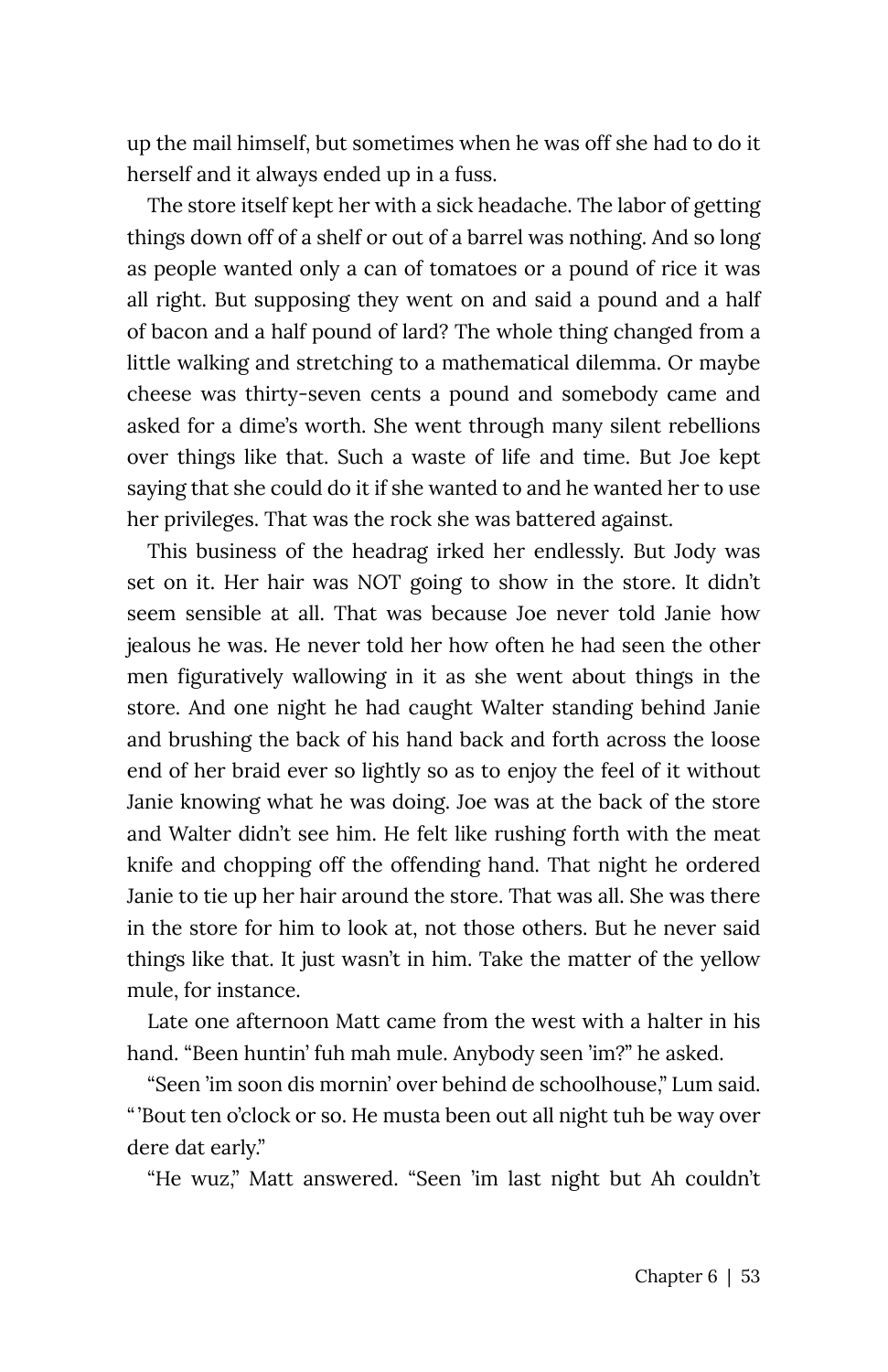ketch 'im. Ah'm 'bliged tuh git 'im in tuhnight 'cause Ah got some plowin' fuh tuhmorrow. Done promised tuh plow Thompson's grove."

"Reckon you'll ever git through de job wid dat mule-frame?" Lige asked.

"Aw dat mule is plenty strong. Jus' evil and don't want tuh be led."

"Dat's right. Dey tell me he brought you heah tuh dis town. Say you started tuh Miccanopy but de mule had better sense and brung yuh on heah."

"It's uh l-l-lie! Ah set out fuh dis town when Ah left West Floridy."

"You mean tuh tell me you rode dat mule all de way from West Floridy down heah?"

"Sho he did, Lige. But he didn't mean tuh. He wuz satisfied up dere, but de mule wuzn't. So one mornin' he got straddle uh de mule and he took and brought 'im on off. Mule had sense. Folks up dat way don't eat biscuit bread but once uh week."

There was always a little seriousness behind the teasing of Matt, so when he got huffed and walked on off nobody minded. He was known to buy side-meat by the slice. Carried home little bags of meal and flour in his hand. He didn't seem to mind too much so long as it didn't cost him anything.

About half an hour after he left they heard the braying of the mule at the edge of the woods. He was coming past the store very soon.

"Less ketch Matt's mule fuh 'im and have some fun."

"Now, Lum, you know dat mule ain't aimin' tuh let hisself be caught. Less watch you do it."

When the mule was in front of the store, Lum went out and tackled him. The brute jerked up his head, laid back his ears and rushed to the attack. Lum had to run for safety. Five or six more men left the porch and surrounded the fractious beast, goosing him in the sides and making him show his temper. But he had more spirit left than body. He was soon panting and heaving from the effort of spinning his old carcass about. Everybody was having fun at the mule-baiting. All but Janie.

She snatched her head away from the spectacle and began muttering to herself. "They oughta be shamed uh theyselves! Teasin'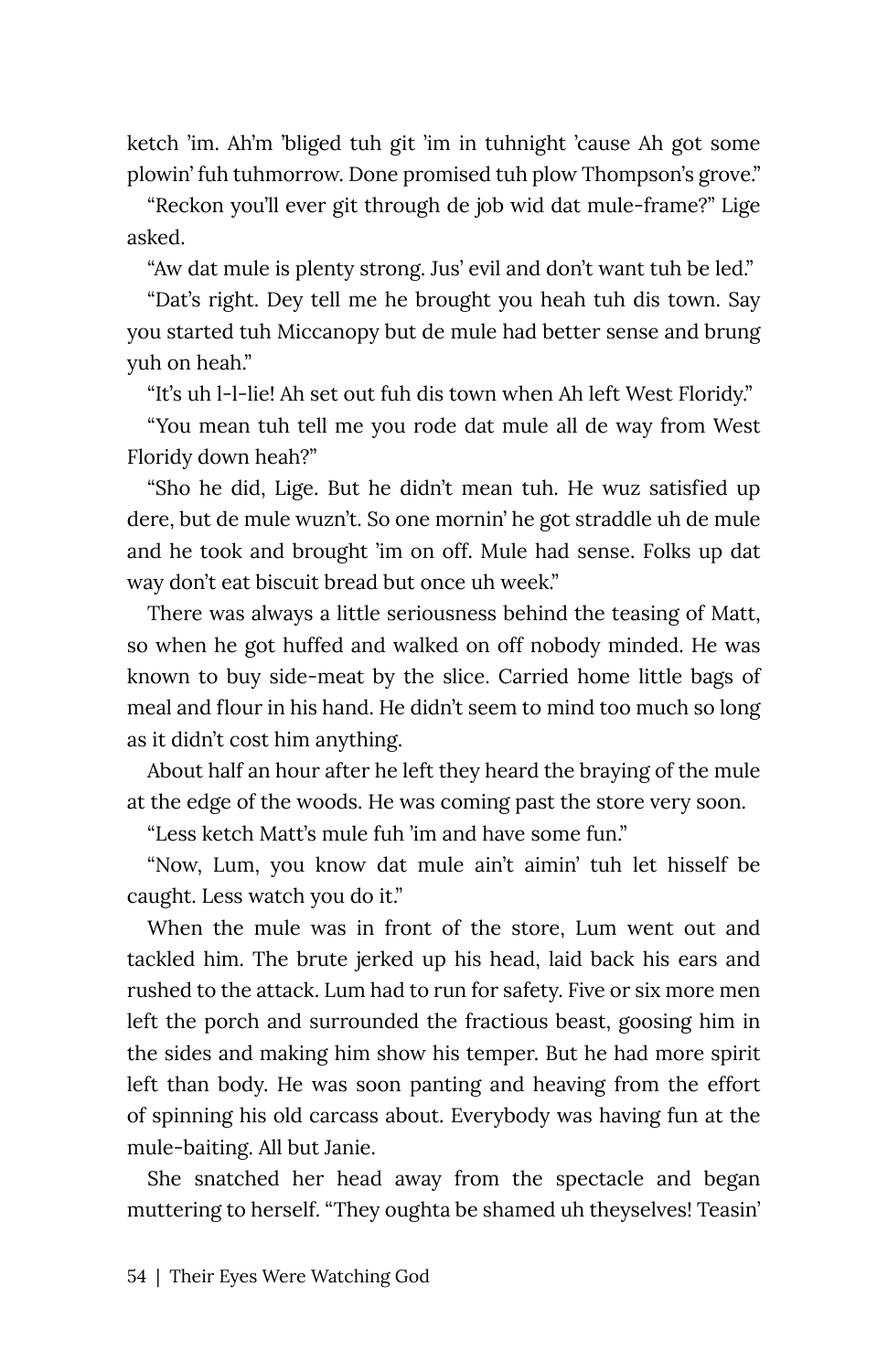dat poor brute beast lak they is! Done been worked tuh death; done had his disposition ruint wid mistreatment, and now they got tuh finish devilin' 'im tuh death. Wisht Ah had mah way wid 'em all."

She walked away from the porch and found something to busy herself with in the back of the store so she did not hear Jody when he stopped laughing. She didn't know that he had heard her, but she did hear him yell out, "Lum, I god, dat's enough! Y'all done had yo' fun now. Stop yo' foolishness and go tell Matt Bonner Ah wants tuh have uh talk wid him right away."

Janie came back out front and sat down. She didn't say anything and neither did Joe. But after a while he looked down at his feet and said, "Janie, Ah reckon you better go fetch me dem old black gaiters. Dese tan shoes sets mah feet on fire. Plenty room in 'em, but they hurts regardless."

She got up without a word and went off for the shoes. A little war of defense for helpless things was going on inside her. People ought to have some regard for helpless things. She wanted to fight about it. "But Ah hates disagreement and confusion, so Ah better not talk. It makes it hard tuh git along." She didn't hurry back. She fumbled around long enough to get her face straight. When she got back, Joe was talking with Matt.

"Fifteen dollars? I god you'se as crazy as uh betsy bug! Five dollars."

"L-l-less we strack uh compermise, Brother Mayor. Less m-make it ten."

"Five dollars." Joe rolled his cigar in his mouth and rolled his eyes away indifferently.

"If dat mule is wuth somethin' tuh you, Brother Mayor, he's wuth mo' tuh me. More special when Ah got uh job uh work tuhmorrow."

"Five dollars."

"All right, Brother Mayor. If you wants tuh rob uh poor man lak me uh everything he got tuh make uh livin' wid, Ah'll take de five dollars. Dat mule been wid me twenty-three years. It's mighty hard."

Mayor Starks deliberately changed his shoes before he reached into his pocket for the money. By that time Matt was wringing and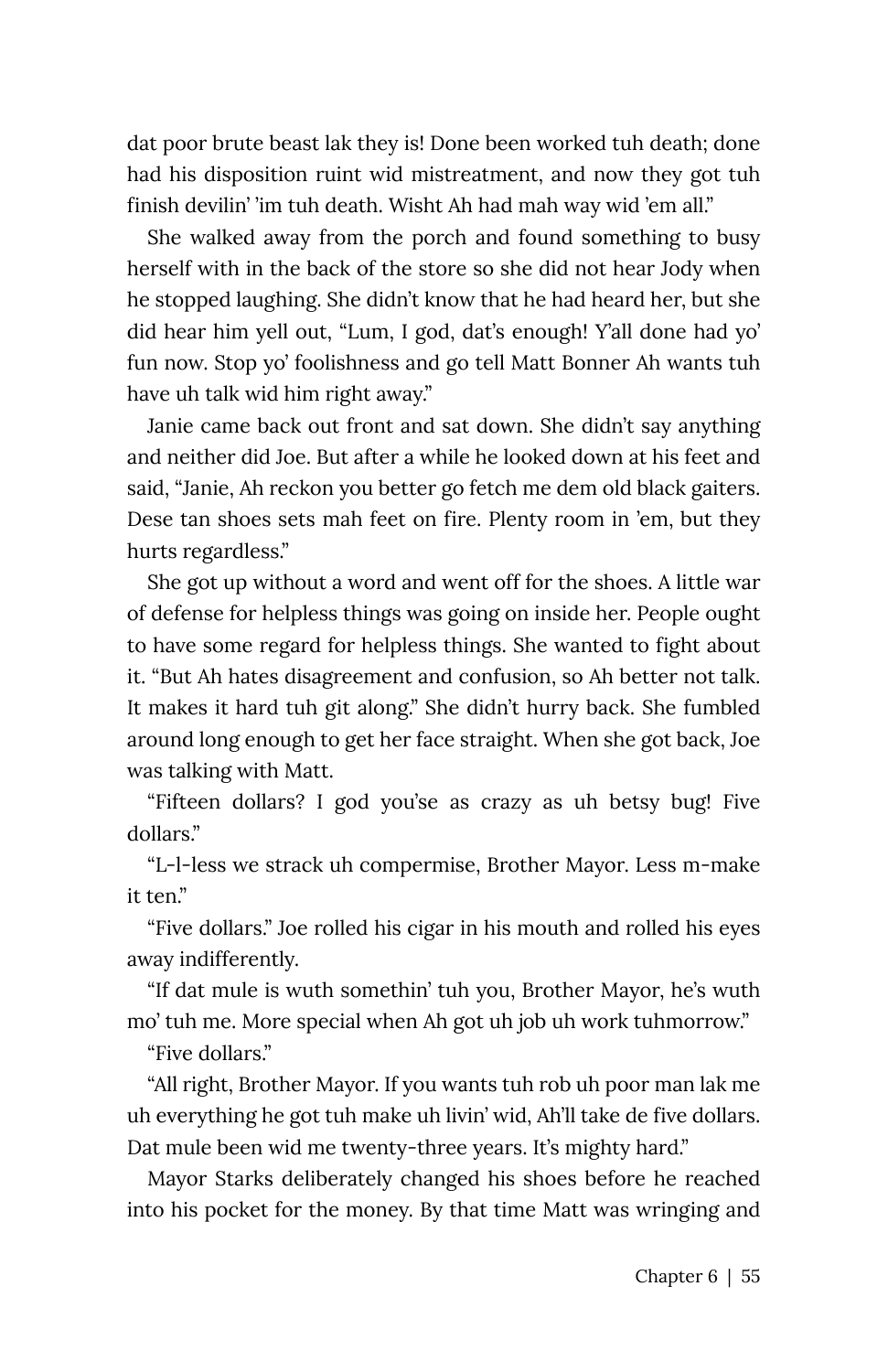twisting like a hen on a hot brick. But as soon as his hand closed on the money his face broke into a grin.

"Beatyuh tradin' dat time, Starks! Dat mule is liable tuh be dead befo' de week is out. You won't git no work outa him."

"Didn't buy 'im fuh no work. I god, Ah bought dat varmint tuh let 'im rest. You didn't have gumption enough tuh do it."

A respectful silence fell on the place. Sam looked at Joe and said, "Dat's uh new idea 'bout varmints, Mayor Starks. But Ah laks it mah ownself. It's uh noble thing you done." Everybody agreed with that.

Janie stood still while they all made comments. When it was all done she stood in front of Joe and said, "Jody, dat wuz uh mighty fine thing fuh you tuh do. 'Tain't everybody would have thought of it, 'cause it ain't no everyday thought. Freein' dat mule makes uh mighty big man outa you. Something like George Washington and Lincoln. Abraham Lincoln, he had de whole United States tuh rule so he freed de Negroes. You got uh town so you freed uh mule. You have tuh have power tuh free things and dat makes you lak uh king uh something."

Hambo said, "Yo' wife is uh born orator, Starks. Us never knowed dat befo'. She put jus' de right words tuh our thoughts."

Joe bit down hard on his cigar and beamed all around, but he never said a word. The town talked it for three days and said that's just what they would have done if they had been rich men like Joe Starks. Anyhow a free-mule in town was something new to talk about. Starks piled fodder under the big tree near the porch and the mule was usually around the store like the other citizens. Nearly everybody took the habit of fetching along a handful of fodder to throw on the pile. He almost got fat and they took a great pride in him. New lies sprung up about his free-mule doings. How he pushed open Lindsay's kitchen door and slept in the place one night and fought until they made coffee for his breakfast; how he stuck his head in the Pearsons' window while the family was at the table and Mrs. Pearson mistook him for Rev. Pearson and handed him a plate; he ran Mrs. Tully off of the croquet ground for having such an ugly shape; he ran and caught up with Becky Anderson on the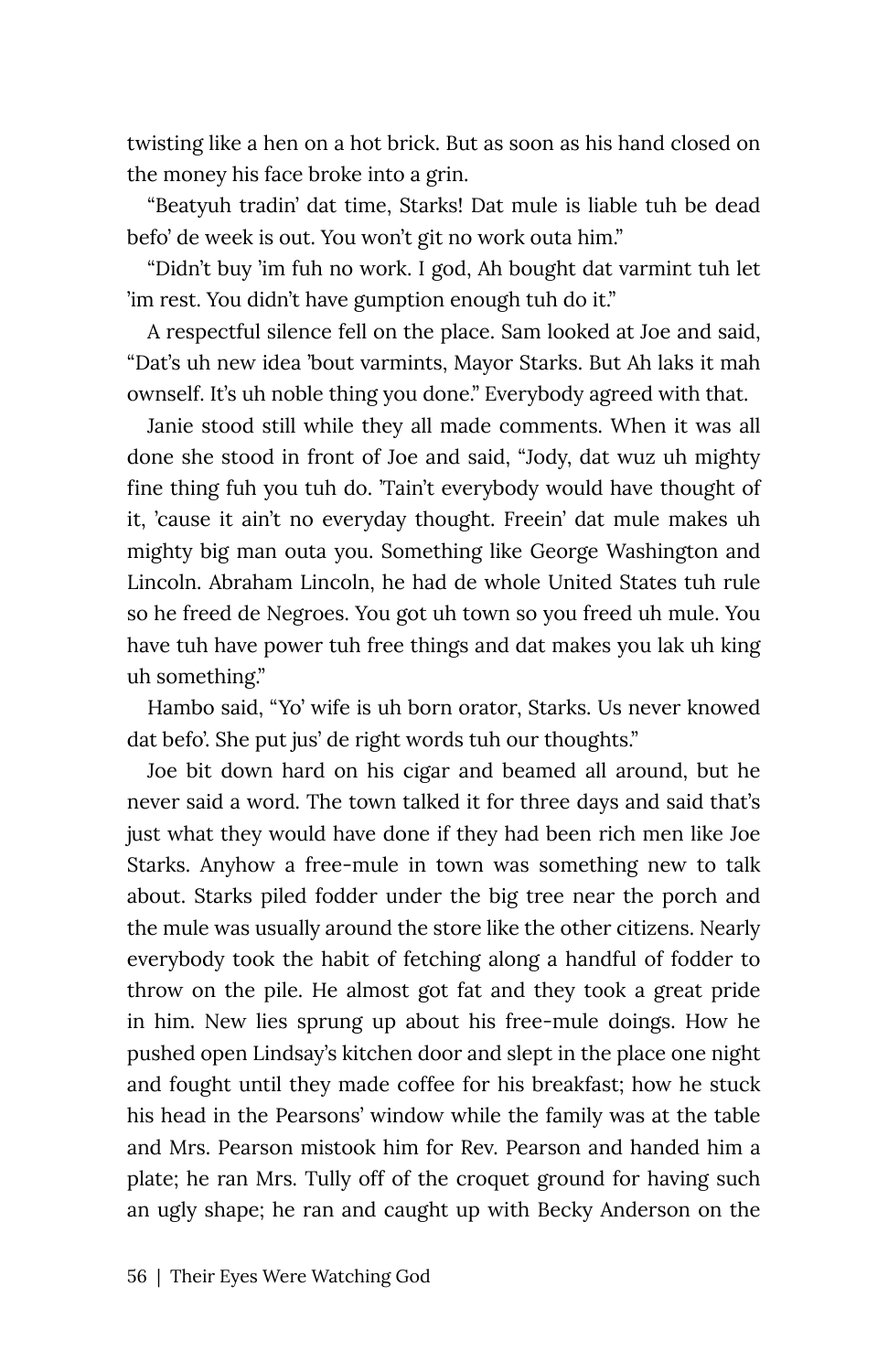way to Maitland so as to keep his head out of the sun under her umbrella; he got tired of listening to Redmond's long-winded prayer, and went inside the Baptist church and broke up the meeting. He did everything but let himself be bridled and visit Matt Bonner.

But way after a while he died. Lum found him under the big tree on his rawbony back with all four feet up in the air. That wasn't natural and it didn't look right, but Sam said it would have been more unnatural for him to have laid down on his side and died like any other beast. He had seen Death coming and had stood his ground and fought it like a natural man. He had fought it to the last breath. Naturally he didn't have time to straighten himself out. Death had to take him like it found him.

When the news got around, it was like the end of a war or something like that. Everybody that could knocked off from work to stand around and talk. But finally there was nothing to do but drag him out like all other dead brutes. Drag him out to the edge of the hammock which was far enough off to satisfy sanitary conditions in the town. The rest was up to the buzzards. Everybody was going to the dragging-out. The news had got Mayor Starks out of bed before time. His pair of gray horses was out under the tree and the men were fooling with the gear when Janie arrived at the store with Joe's breakfast.

"I god, Lum, you fasten up dis store good befo' you leave, you hear me?" He was eating fast and talking with one eye out of the door on the operations.

"Whut you tellin' 'im tuh fasten up for, Jody?" Janie asked, surprised.

" 'Cause it won't be nobody heah tuh look after de store. Ah'm goin' tuh de draggin'-out mahself."

" 'Tain't nothin' so important Ah got tuh do tuhday, Jody. How come Ah can't go long wid you tuh de draggin'-out?"

Joe was struck speechless for a minute. "Why, Janie! You wouldn't be seen at uh draggin'-out, wouldja? Wid any and everybody in uh passle pushin' and shovin' wid they no-manners selves? Naw, naw!"

"You would be dere wid me, wouldn't yuh?"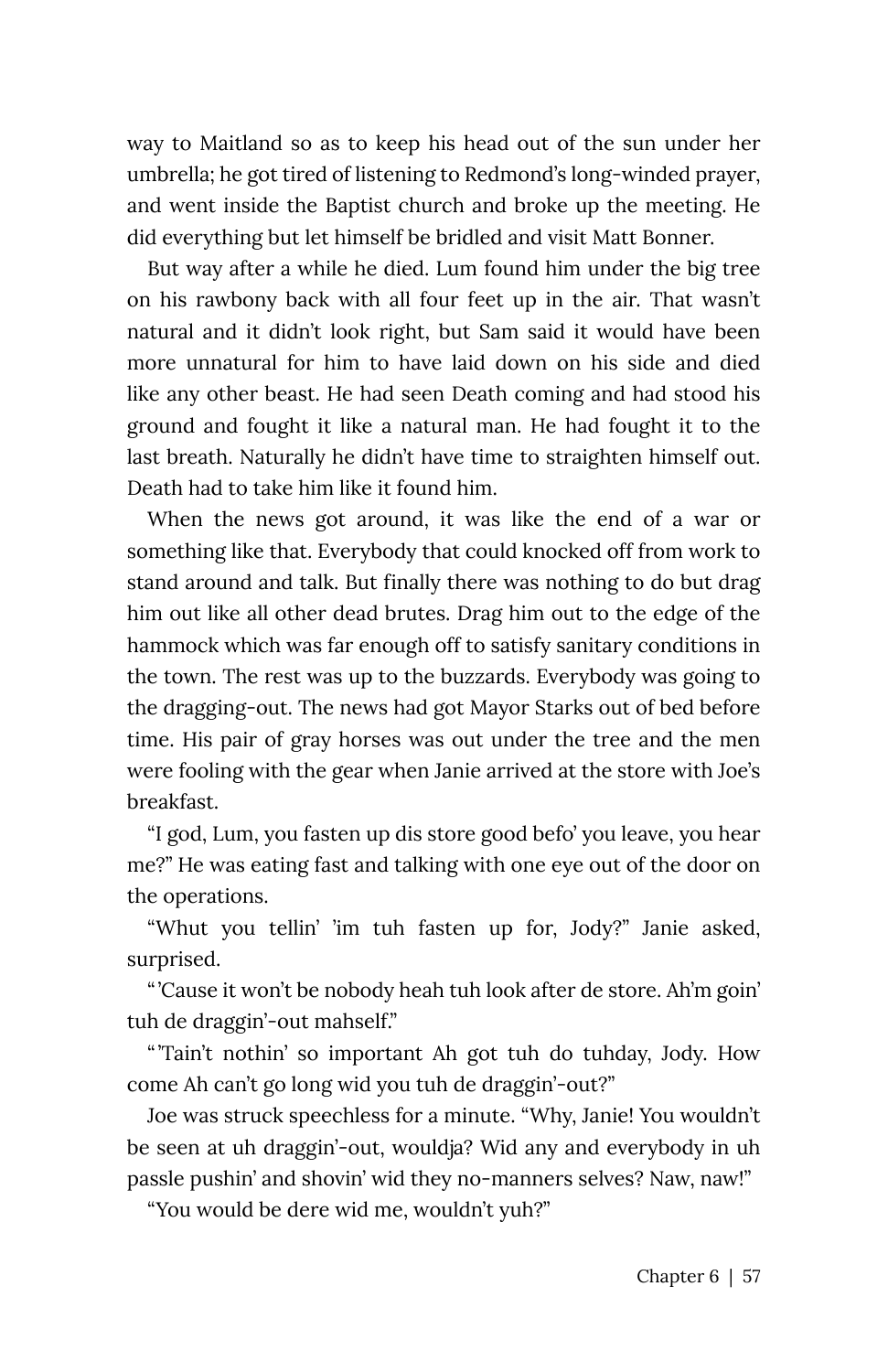"Dat's right, but Ah'm uh man even if Ah is de Mayor. But de mayor's wife is somethin' different again. Anyhow they's liable tuh need me tuh say uh few words over de carcass, dis bein' uh special case. But you ain't goin' off in all dat mess uh commonness. Ah'm surprised at yuh fuh askin'."

He wiped his lips of ham gravy and put on his hat. "Shet de door behind yuh, Janie. Lum is too busy wid de hawses."

After more shouting of advice and orders and useless comments, the town escorted the carcass off. No, the carcass moved off with the town, and left Janie standing in the doorway.

Out in the swamp they made great ceremony over the mule. They mocked everything human in death. Starks led off with a great eulogy on our departed citizen, our most distinguished citizen and the grief he left behind him, and the people loved the speech. It made him more solid than building the schoolhouse had done. He stood on the distended belly of the mule for a platform and made gestures. When he stepped down, they hoisted Sam up and he talked about the mule as a school teacher first. Then he set his hat like John Pearson and imitated his preaching. He spoke of the joys of mule-heaven to which the dear brother had departed this valley of sorrow; the mule-angels flying around; the miles of green corn and cool water, a pasture of pure bran with a river of molasses running through it; and most glorious of all, No Matt Bonner with plow lines and halters to come in and corrupt. Up there, muleangels would have people to ride on and from his place beside the glittering throne, the dear departed brother would look down into hell and see the devil plowing Matt Bonner all day long in a hell-hot sun and laying the raw-hide to his back.

With that the sisters got mock-happy and shouted and had to be held up by the menfolks. Everybody enjoyed themselves to the highest and then finally the mule was left to the already impatient buzzards. They were holding a great flying-meet way up over the heads of the mourners and some of the nearby trees were already peopled with the stoop-shouldered forms.

As soon as the crowd was out of sight they closed in circles. The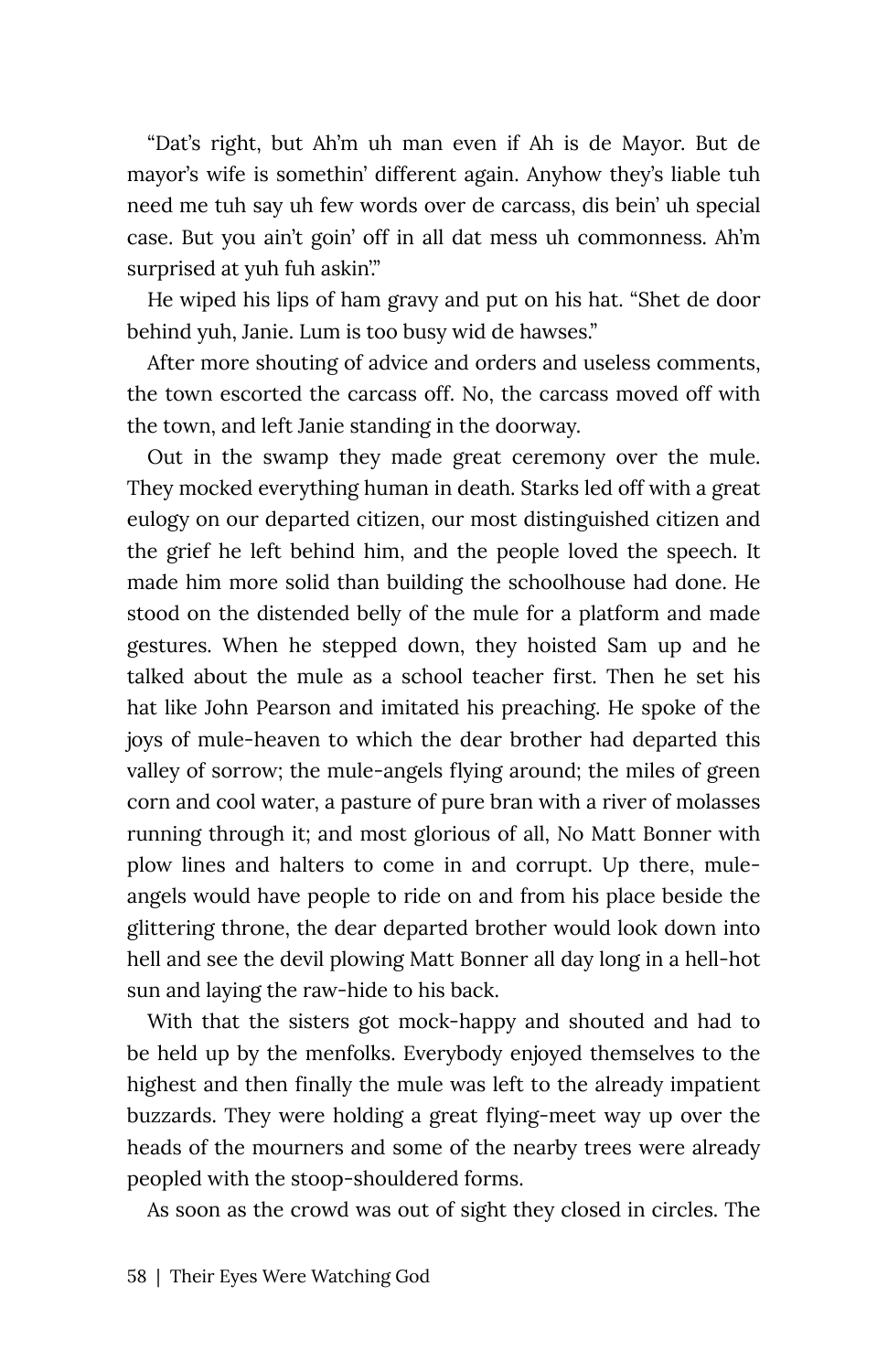near ones got nearer and the far ones got near. A circle, a swoop and a hop with spread-out wings. Close in, close in till some of the more hungry or daring perched on the carcass. They wanted to begin, but the Parson wasn't there, so a messenger was sent to the ruler in a tree where he sat.

The flock had to wait for the white-headed leader, but it was hard. They jostled each other and pecked at heads in hungry irritation. Some walked up and down the beast from head to tail, tail to head. The Parson sat motionless in a dead pine tree about two miles off. He had scented the matter as quickly as any of the rest, but decorum demanded that he sit oblivious until he was notified. Then he took off with ponderous flight and circled and lowered, circled and lowered until the others danced in joy and hunger at his approach.

He finally lit on the ground and walked around the body to see if it were really dead. Peered into its nose and mouth. Examined it well from end to end and leaped upon it and bowed, and the others danced a response. That being over, he balanced and asked:

"What killed this man?"

The chorus answered, "Bare, bare fat."

"What killed this man?"

"Bare, bare fat."

"What killed this man?"

"Bare, bare fat."

"Who'll stand his funeral?"

"We!!!!!"

"Well, all right now."

So he picked out the eyes in the ceremonial way and the feast went on. The yaller mule was gone from the town except for the porch talk, and for the children visiting his bleaching bones now and then in the spirit of adventure.

Joe returned to the store full of pleasure and good humor but he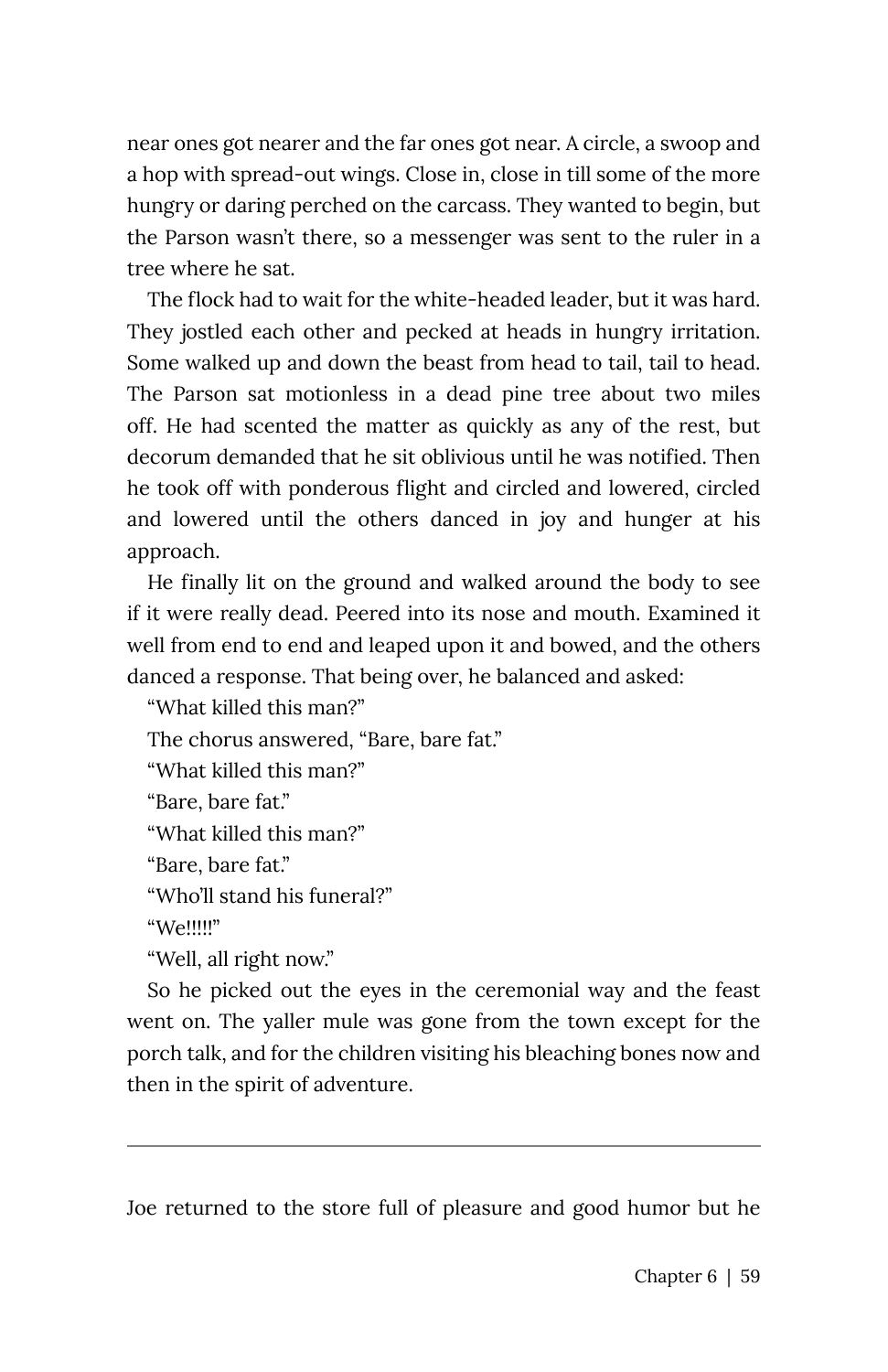didn't want Janie to notice it because he saw that she was sullen and he resented that. She had no right to be, the way he thought things out. She wasn't even appreciative of his efforts and she had plenty cause to be. Here he was just pouring honor all over her; building a high chair for her to sit in and overlook the world and she here pouting over it! Not that he wanted anybody else, but just too many women would be glad to be in her place. He ought to box her jaws! But he didn't feel like fighting today, so he made an attack upon her position backhand.

"Ah had tuh laugh at de people out dere in de woods dis mornin', Janie. You can't help but laugh at de capers they cuts. But all the same, Ah wish mah people would git mo' business in 'em and not spend so much time on foolishness."

"Everybody can't be lak you, Jody. Somebody is bound tuh want tuh laugh and play."

"Who don't love tuh laugh and play?"

"You make out like you don't, anyhow."

"I god, Ah don't make out no such uh lie! But it's uh time fuh all things. But it's awful tuh see so many people don't want nothin' but uh full belly and uh place tuh lay down and sleep afterwards. It makes me sad sometimes and then agin it makes me mad. They say things sometimes that tickles me nearly tuh death, but Ah won't laugh jus' tuh dis-incourage 'em." Janie took the easy way away from a fuss. She didn't change her mind but she agreed with her mouth. Her heart said, "Even so, but you don't have to cry about it."

But sometimes Sam Watson and Lige Moss forced a belly laugh out of Joe himself with their eternal arguments. It never ended because there was no end to reach. It was a contest in hyperbole and carried on for no other reason.

Maybe Sam would be sitting on the porch when Lige walked up. If nobody was there to speak of, nothing happened. But if the town was there like on Saturday night, Lige would come up with a very grave air. Couldn't even pass the time of day, for being so busy thinking. Then when he was asked what was the matter in order to start him off, he'd say, "Dis question done 'bout drove me crazy. And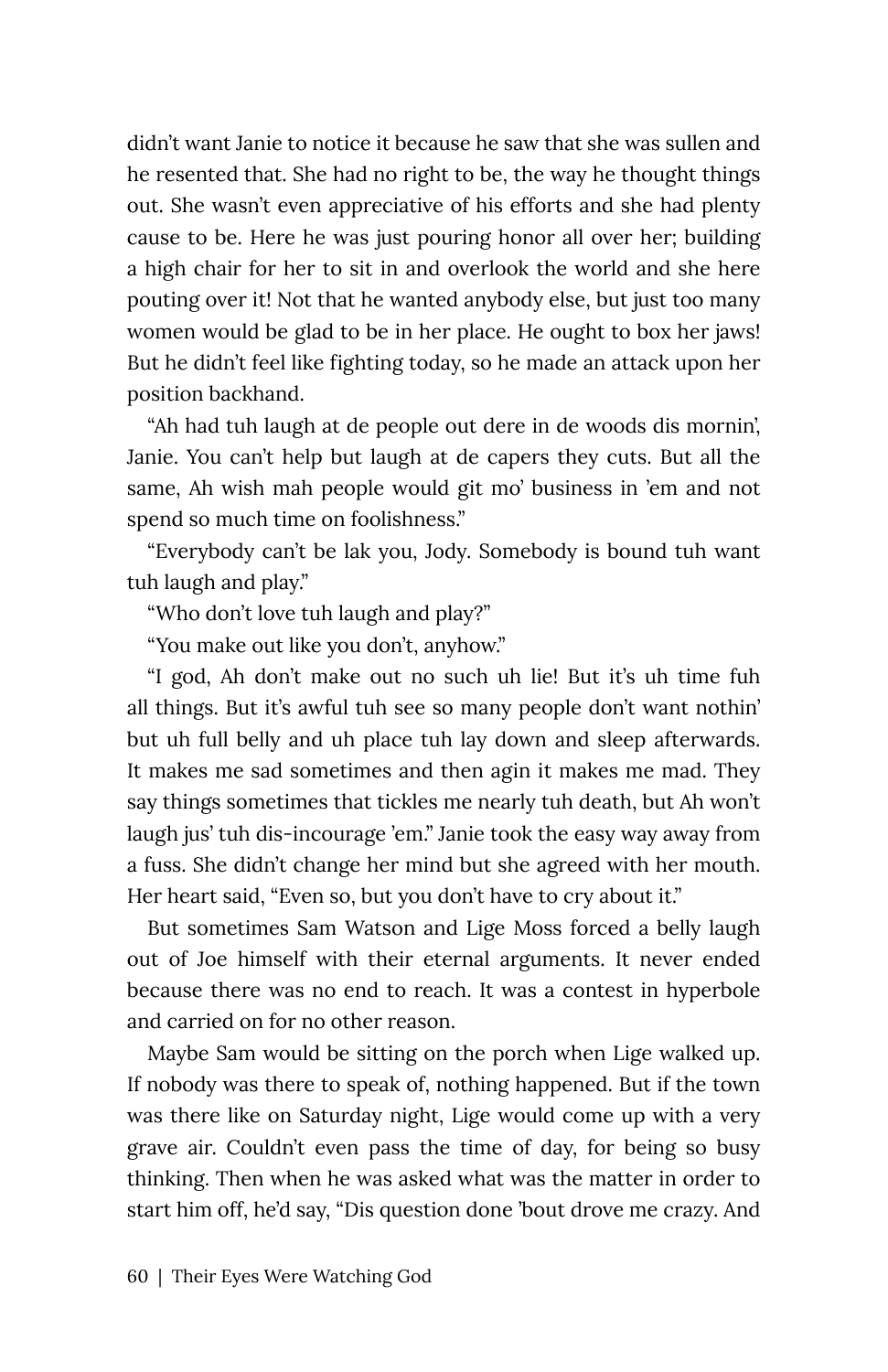Sam, he know so much into things, Ah wants some information on de subject."

Walter Thomas was due to speak up and egg the matter on. "Yeah, Sam always got more information than he know what to do wid. He's bound to tell yuh whatever it is you wants tuh know."

Sam begins an elaborate show of avoiding the struggle. That draws everybody on the porch into it.

"How come you want me tuh tell yuh? You always claim God done met you round de corner and talked His inside business wid yuh. 'Tain't no use in you askin' me nothin'. Ah'm questionizin' you."

"How you gointuh do dat, Sam, when Ah arrived dis conversation mahself? Ah'm askin' you."

"Askin' me what? You ain't told me de subjick yit."

"Don't aim tuh tell yuh! Ah aims tuh keep yuh in de dark all de time. If you'se smart lak you let on you is, you kin find out."

"Yuh skeered to lemme know whut it is, 'cause yuh know Ah'll tear it tuh pieces. You got to have a subjick tuh talk from, do yuh can't talk. If uh man ain't got no bounds, he ain't got no place tuh stop."

By this time, they are the center of the world.

"Well all right then. Since you own up you ain't smart enough tuh find out whut Ah'm talkin' 'bout, Ah'll tell you. Whut is it dat keeps uh man from gettin' burnt on uh red-hot stove—caution or nature?"

"Shucks! Ah thought you had somethin' hard tuh ast me. Walter kin tell yuh dat."

"If de conversation is too deep for yuh, how come yuh don't tell me so, and hush up? Walter can't tell me nothin' uh de kind. Ah'm uh educated man, Ah keeps mah arrangements in mah hands, and if it kept me up all night long studyin' 'bout it, Walter ain't liable tuh be no help to me. Ah needs uh man lak you."

"And then agin, Lige, Ah'm gointuh tell yuh. Ah'm gointuh run dis conversation from uh gnat heel to uh lice. It's nature dat keeps uh man off of uh red-hot stove."

"Uuh huuh! Ah knowed you would going tuh crawl up in dat holler! But Ah aims tuh smoke yuh right out. 'Tain't no nature at all, it's caution, Sam."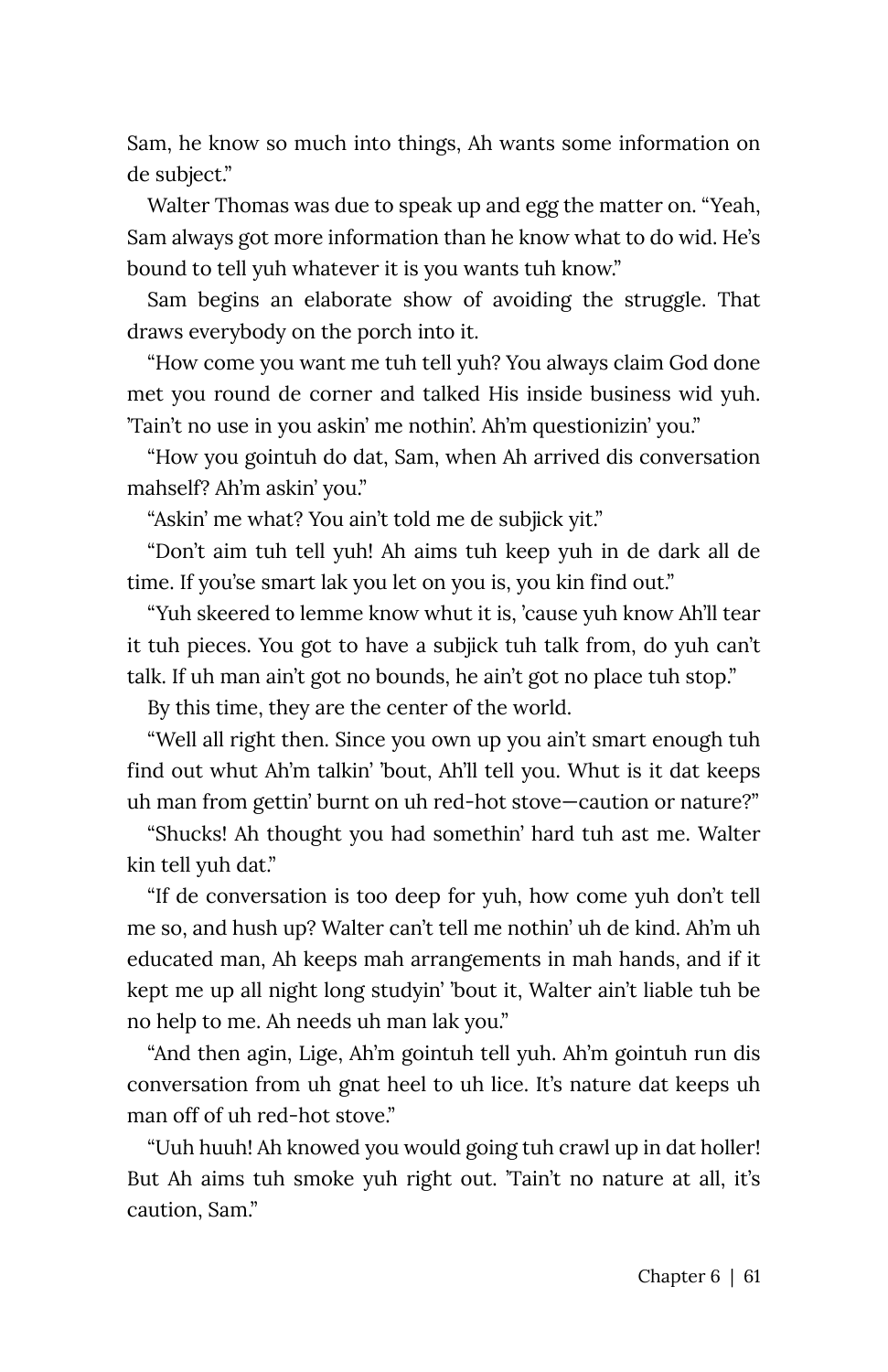" 'Tain't no sich uh thing! Nature tells yuh not tuh fool wid no redhot stove, and you don't do it neither."

"Listen, Sam, if it was nature, nobody wouldn't have tuh look out for babies touchin' stoves, would they? 'Cause dey just naturally wouldn't touch it. But dey sho will. So it's caution."

"Naw it ain't, it's nature, cause nature makes caution. It's de strongest thing dat God ever made, now. Fact is it's de onliest thing God ever made. He made nature and nature made everything else."

"Naw nature didn't neither. A whole heap of things ain't even been made yit."

"Tell me somethin' you know of dat nature ain't made."

"She ain't made it so you kin ride uh butt-headed cow and hold on tuh de horns"

"Yeah, but dat ain't yo' point."

"Yeah it is too."

"Naw it ain't neither"

"Well what is mah point?"

"You ain't got none, so far."

"Yeah he is too," Walter cut in. "De red-hot stove is his point."

"He know mighty much, but he ain't proved it yit."

"Sam, Ah say it's caution, not nature dat keeps folks off uh red-hot stove"

"How is de son gointuh be before his paw? Nature is de first of everything. Ever since self was self, nature been keepin' folks off of red-hot stoves. Dat caution you talkin' 'bout ain't nothin' but uh humbug. He's uh inseck dat nothin' he got belongs to him. He got eyes, lak somethin' else; wings lak somethin' else—everything! Even his hum is de sound of somebody else."

"Man, whut you talkin' 'bout? Caution is de greatest thing in de world. If it wasn't for caution—"

"Show me somethin' dat caution ever made! Look whut nature took and done. Nature got so high in uh black hen she got tuh lay uh white egg. Now you tell me, how come, whut got intuh man dat he got tuh have hair round his mouth? Nature!"

"Dat ain't—"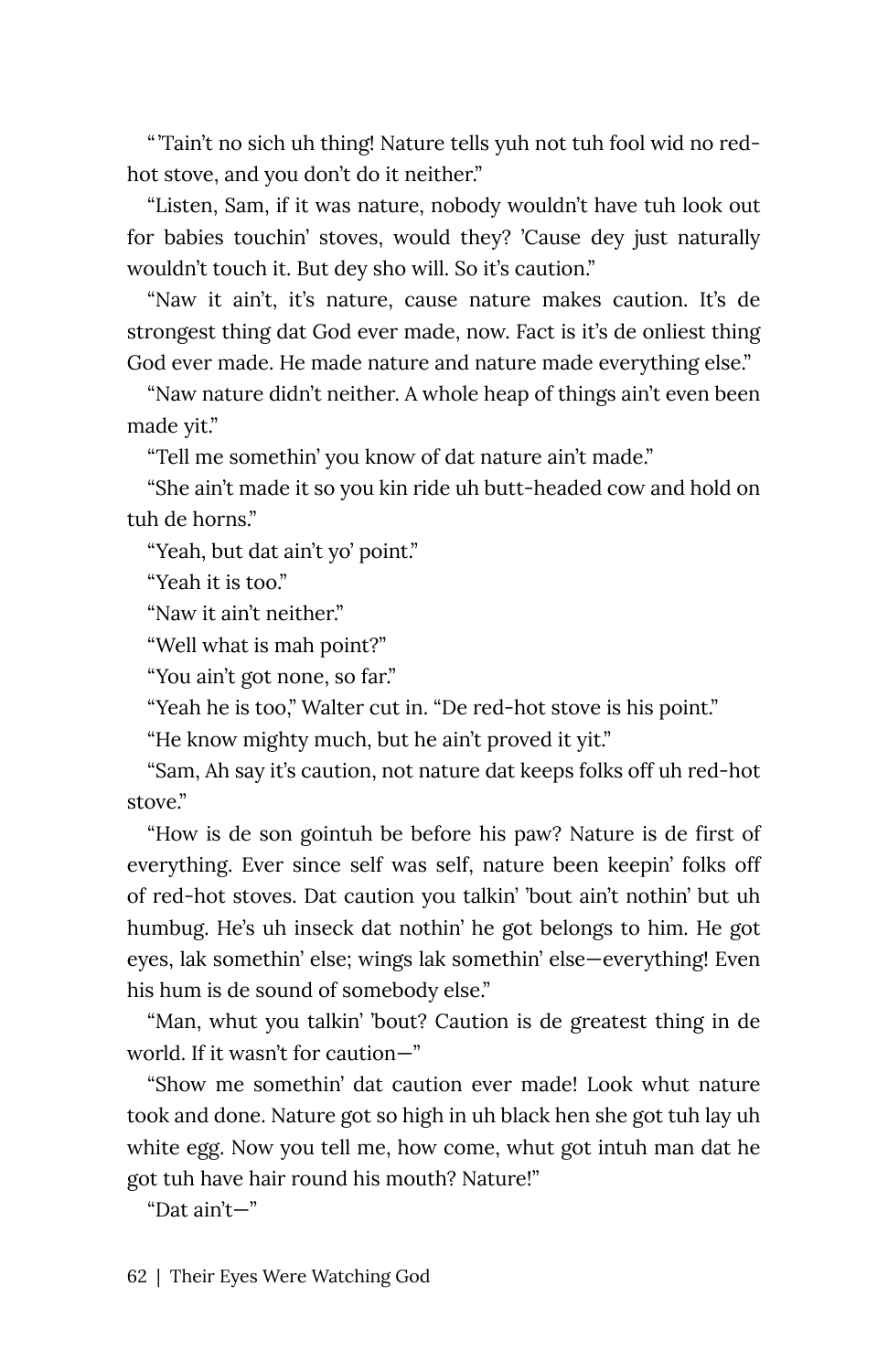The porch was boiling now. Starks left the store to Hezekiah Potts, the delivery boy, and come took a seat in his high chair.

"Look at dat great big ole scoundrel-beast up dere at Hall's fillin' station—uh great big old scoundrel. He eats up all de folks outa de house and den eat de house."

"Aw 'tain't no sich a varmint nowhere dat kin eat no house! Dat's uh lie. Ah wuz dere yiste'ddy and Ah ain't seen nothin' lak dat. Where is he?"

"Ah didn't see him but Ah reckon he is in de back-yard some place. But dey got his picture out front dere. They was nailin' it up when Ah come pass dere dis evenin'."

"Well all right now, if he eats up houses how come he don't eat up de fillin' station?"

"Dat's 'cause dey got him tied up so he can't. Dey got uh great big picture tellin' how many gallons of dat Sinclair high-compression gas he drink at one time and how he's more'n uh million years old."

" 'Tain't nothin' no million years old!"

"De picture is right up dere where anybody kin see it. Dey can't make de picture till dey see de thing, kin dey?"

"How dey goin' to tell he's uh million years old? Nobody wasn't born dat fur back."

"By de rings on his tail Ah reckon. Man, dese white folks got ways for tellin' anything dey wants tuh know."

"Well, where he been at all dis time, then?"

"Dey caught him over dere in Egypt. Seem lak he used tuh hang round dere and eat up dem Pharaohs' tombstones. Dey got de picture of him doin' it. Nature is high in uh varmint lak dat. Nature and salt. Dat's whut makes up strong man lak Big John de Conquer. He was uh man wid salt in him. He could give uh flavor to anything."

"Yeah, but he was uh man dat wuz more'n man. 'Tain't no mo' lak him. He wouldn't dig potatoes, and he wouldn't rake hay: He wouldn't take a whipping, and he wouldn't run away."

"Oh yeah, somebody else could if dey tried hard enough. Me mahself, Ah got salt in me. If Ah like man flesh, Ah could eat some man every day, some of 'em is so trashy they'd let me eat 'em."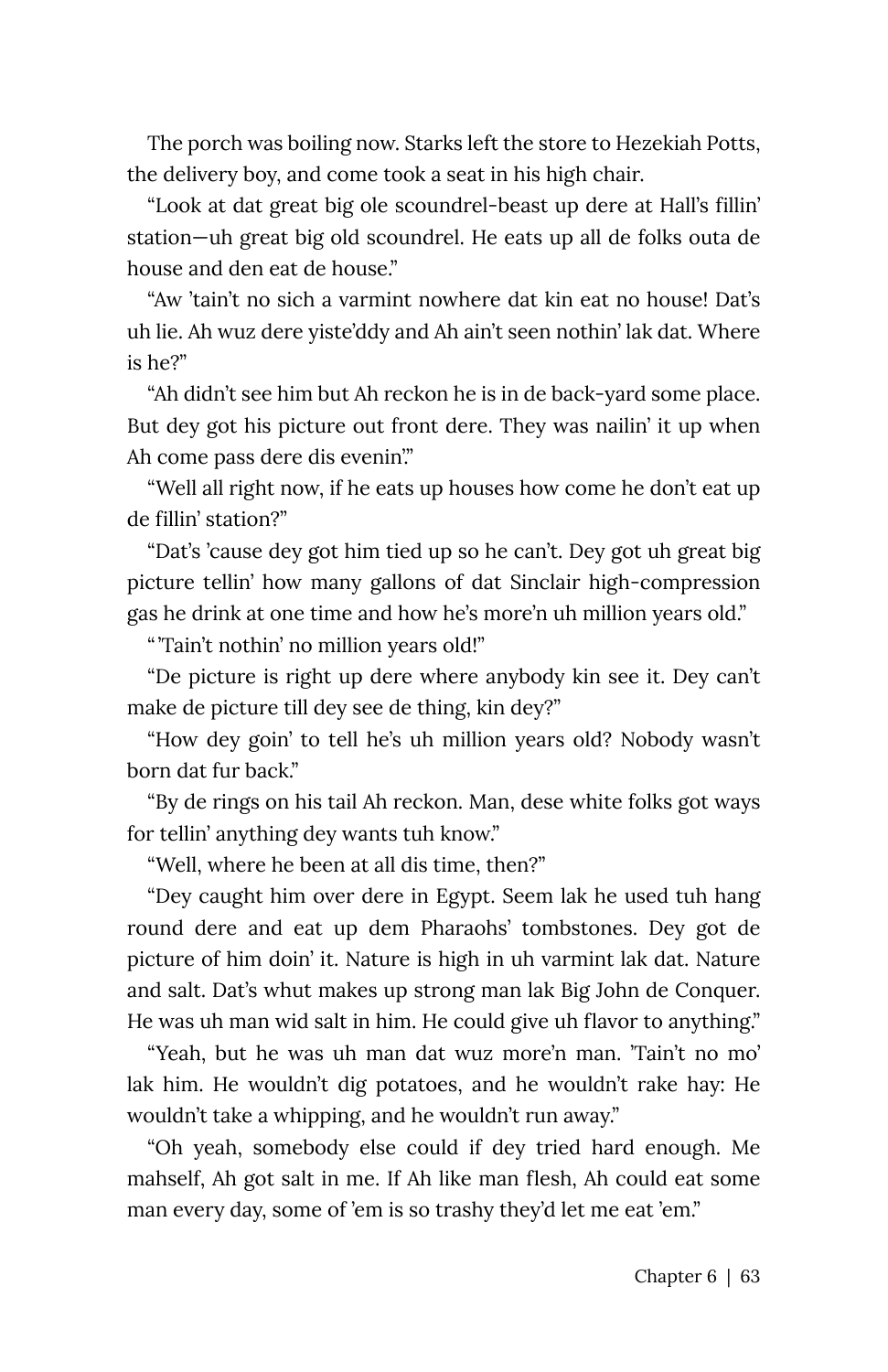"Lawd, Ah loves to talk about Big John. Less we tell lies on Ole John."

But here come Bootsie, and Teadi and Big 'oman down the street making out they are pretty by the way they walk. They have got that fresh, new taste about them like young mustard greens in the spring, and the young men on the porch are just bound to tell them about it and buy them some treats.

"Heah come mah order right now," Charlie Jones announces and scrambles off the porch to meet them. But he has plenty of competition. A pushing, shoving show of gallantry. They all beg the girls to just buy anything they can think of. Please let them pay for it. Joe is begged to wrap up all the candy in the store and order more. All the peanuts and soda water—everything!

"Gal, Ah'm crazy 'bout you," Charlie goes on to the entertainment of everybody. "Ah'll do anything in the world except work for you and give you mah money."

The girls and everybody else help laugh. They know it's not courtship. It's acting-out courtship and everybody is in the play. The three girls hold the center of the stage till Daisy Blunt comes walking down the street in the moonlight.

Daisy is walking a drum tune. You can almost hear it by looking at the way she walks. She is black and she knows that white clothes look good on her, so she wears them for dress up. She's got those big black eyes with plenty shiny white in them that makes them shine like brand new money and she knows what God gave women eyelashes for, too. Her hair is not what you might call straight. It's negro hair, but it's got a kind of white flavor. Like the piece of string out of a ham. It's not ham at all, but it's been around ham and got the flavor. It was spread down thick and heavy over her shoulders and looked just right under a big white hat.

"Lawd, Lawd, Lawd," that same Charlie Jones exclaims rushing over to Daisy. "It must be uh recess in heben if St. Peter is lettin' his angels out lak dis. You got three men already layin' at de point uh death 'bout yuh, and heah's uhnother fool dat's willin' tuh make time on yo' gang."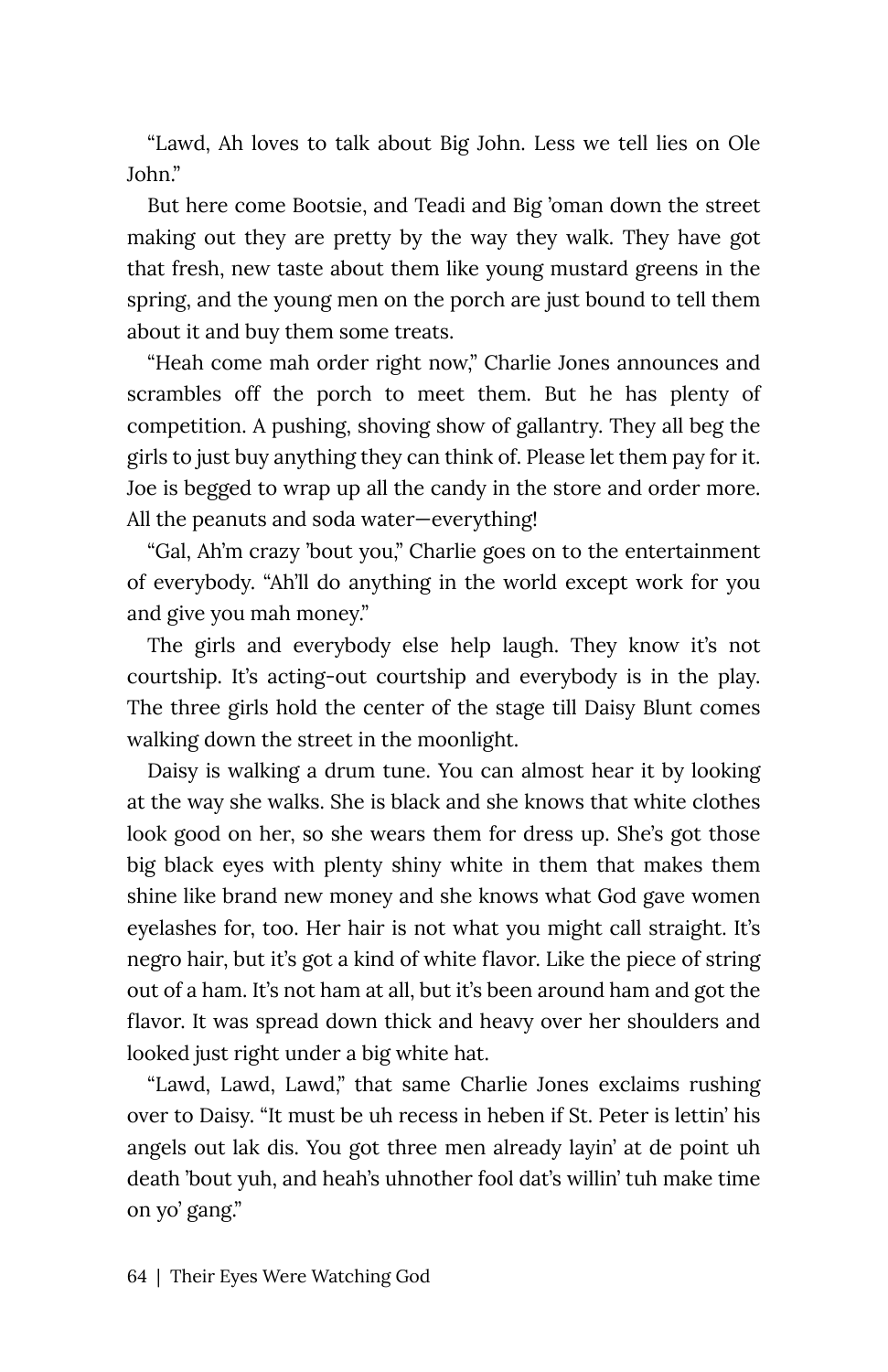All the rest of the single men have crowded around Daisy by this time. She is parading and blushing at the same time.

"If you know anybody dat's 'bout tuh die 'bout me, yuh know more'n Ah do," Daisy bridled. "Wisht Ah knowed who it is."

"Now, Daisy, you know Jim, and Dave and Lum is 'bout tuh kill one 'nother 'bout you. Don't stand up here and tell dat big ole got-datwrong."

"Dey a mighty hush-mouf about it if dey is. Dey ain't never told me nothin'."

"Unhhunh, you talked too fast. Heah, Jim and Dave is right upon de porch and Lum is inside de store."

A big burst of laughter at Daisy's discomfiture. The boys had to act out their rivalry too. Only this time, everybody knew they meant some of it. But all the same the porch enjoyed the play and helped out whenever extras were needed.

David said, "Jim don't love Daisy. He don't love yuh lak Ah do."

Jim bellowed indignantly, "Who don't love Daisy? Ah know you ain't talkin' 'bout me."

Dave: "Well all right, less prove dis thing right now. We'll prove right now who love dis gal de best. How much time is you willin' tuh make fuh Daisy?"

Jim: "Twenty yeahs!"

Dave: "See? Ah told yuh dat nigger didn't love yuh. Me, Ah'll beg de Judge tuh hang me, and wouldn't take nothin' less than life."

There was a big long laugh from the porch. Then Jim had to demand a test.

"Dave, how much would you be willin' tuh do for Daisy if she was to turn fool enough tuh marry yuh?"

"Me and Daisy done talked dat over, but if you just got tuh know, Ah'd buy Daisy uh passenger train and give it tuh her."

"Humph! Is dat all? Ah'd buy her uh steamship and then Ah'd hire some mens tuh run it fur her."

"Daisy, don't let Jim fool you wid his talk. He don't aim tuh do nothin' fuh yuh. Uh lil ole steamship! Daisy, Ah'll take uh job cleanin'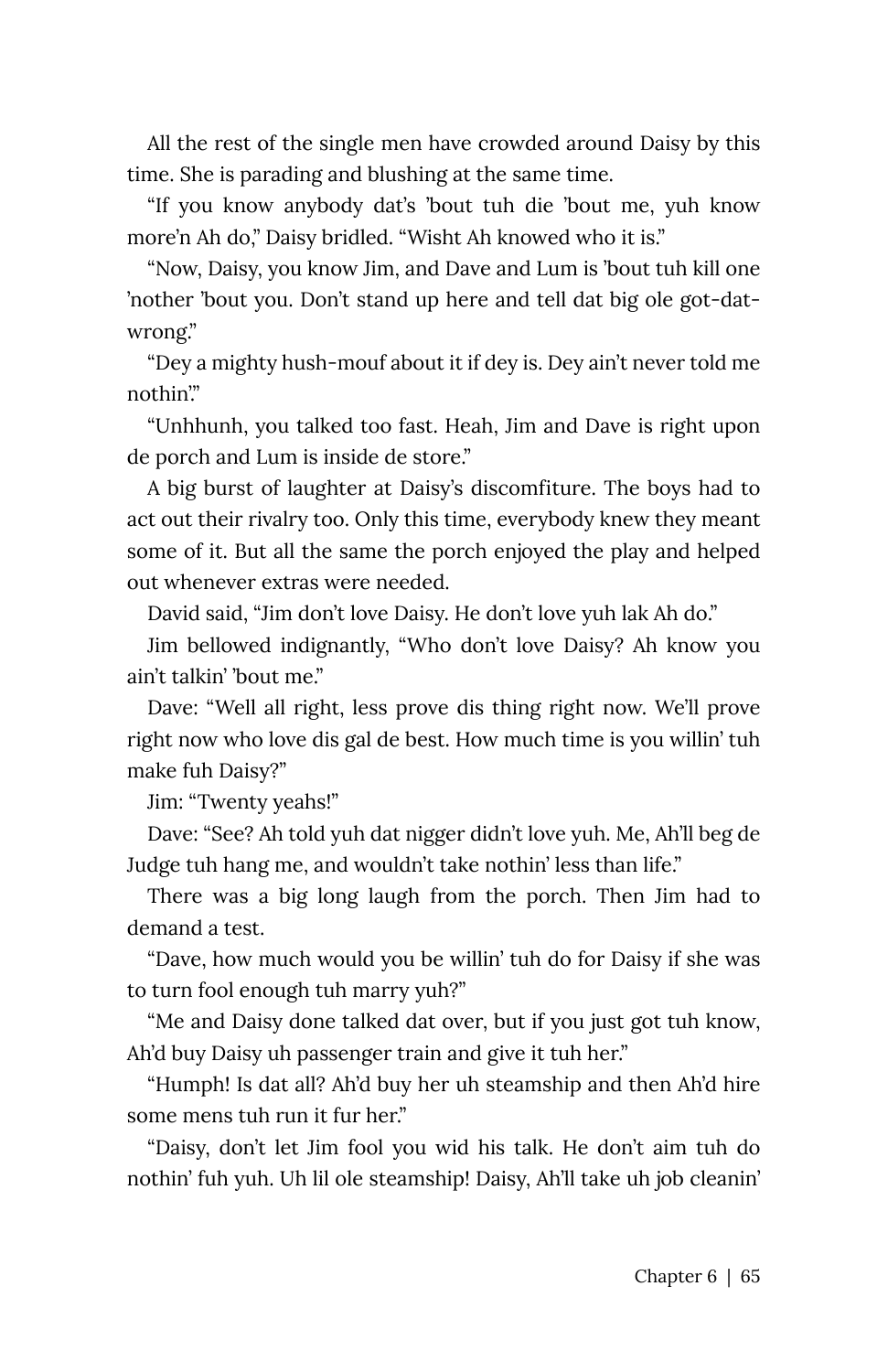out de Atlantic Ocean fuh you any time you say you so desire." There was a great laugh and then they hushed to listen.

"Daisy," Jim began, "you know mah heart and all de ranges uh mah mind. And you know if Ah wuz ridin' up in uh earoplane way up in de sky and Ah looked down and seen you walkin' and knowed you'd have tuh walk ten miles tuh git home, Ah'd step backward offa dat earoplane just to walk home wid you."

There was one of those big blow-out laughs and Janie was wallowing in it. Then Jody ruined it all for her.

Mrs. Bogle came walking down the street towards the porch. Mrs. Bogle who was many times a grandmother, but had a blushing air of coquetry about her that cloaked her sunken cheeks. You saw a fluttering fan before her face and magnolia blooms and sleepy lakes under the moonlight when she walked. There was no obvious reason for it, it was just so. Her first husband had been a coachman but "studied jury" to win her. He had finally become a preacher to hold her till his death. Her second husband worked in Fohnes orange grove—but tried to preach when he caught her eye. He never got any further than a class leader, but that was something to offer her. It proved his love and pride. She was a wind on the ocean. She moved men, but the helm determined the port. Now, this night she mounted the steps and the men noticed her until she passed inside the door.

"I god, Janie," Starks said impatiently, "why don't you go on and see whut Mrs. Bogle want? Whut you waitin' on?"

Janie wanted to hear the rest of the play-acting and how it ended, but she got up sullenly and went inside. She came back to the porch with her bristles sticking out all over her and with dissatisfaction written all over her face. Joe saw it and lifted his own hackles a bit.

Jim Weston had secretly borrowed a dime and soon he was loudly beseeching Daisy to have a treat on him. Finally she consented to take a pickled pig foot on him. Janie was getting up a large order when they came in, so Lum waited on them. That is, he went back to the keg but came back without the pig foot.

"Mist' Starks, de pig feets is all gone!" he called out.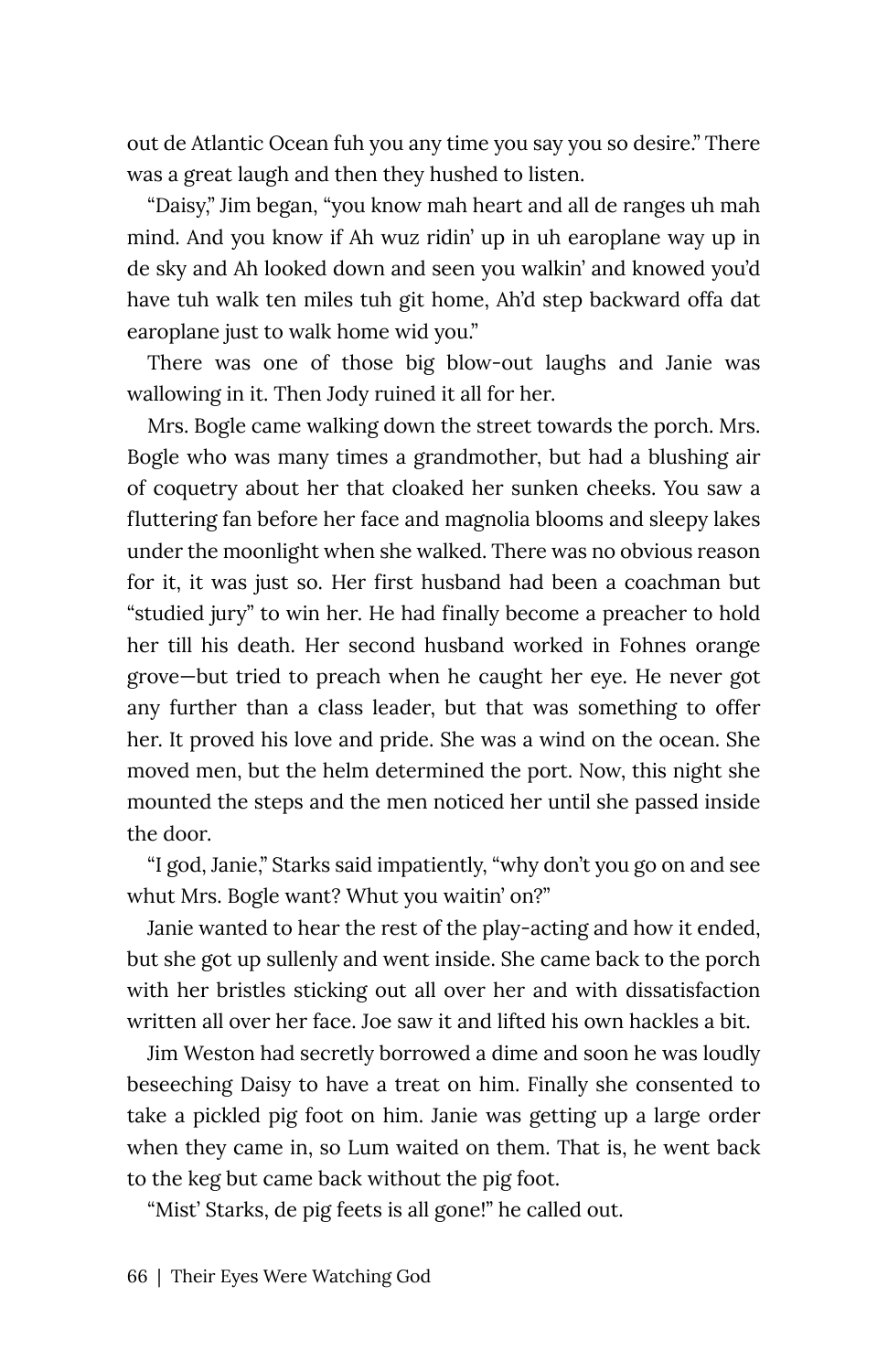"Aw naw dey ain't, Lum. Ah bought uh whole new kag of 'em wid dat last order from Jacksonville. It come in yistiddy."

Joe came and helped Lum look but he couldn't find the new keg either, so he went to the nail over his desk that he used for a file to search for the order.

"Janie, where's dat last bill uh ladin'?"

"It's right dere on de nail, ain't it?"

"Naw it ain't neither. You ain't put it where Ah told yuh tuh. If you'd git yo' mind out de streets and keep it on yo' business maybe you could git somethin' straight sometimes."

"Aw, look around dere, Jody. Dat bill ain't apt tuh be gone off nowheres. If it ain't hangin' on de nail, it's on yo' desk. You bound tuh find it if you look."

"Wid you heah, Ah oughtn't tuh hafta do all dat lookin' and searchin'. Ah done told you time and time agin tuh stick all dem papers on dat nail! All you got tuh do is mind me. How come you can't do lak Ah tell yuh?"

"You sho loves to tell me whut to do, but Ah can't tell you nothin' Ah see!"

"Dat's 'cause you need tellin'," he rejoined hotly. "It would be pitiful if Ah didn't. Somebody got to think for women and chillun and chickens and cows. I god, they sho don't think none theirselves."

"Ah knows uh few things, and womenfolks thinks sometimes too!"

"Aw naw they don't. They just think they's thinkin'. When Ah see one thing Ah understands ten. You see ten things and don't understand one."

Times and scenes like that put Janie to thinking about the inside state of her marriage. Time came when she fought back with her tongue as best she could, but it didn't do her any good. It just made Joe do more. He wanted her submission and he'd keep on fighting until he felt he had it.

So gradually, she pressed her teeth together and learned to hush. The spirit of the marriage left the bedroom and took to living in the parlor. It was there to shake hands whenever company came to visit, but it never went back inside the bedroom again. So she put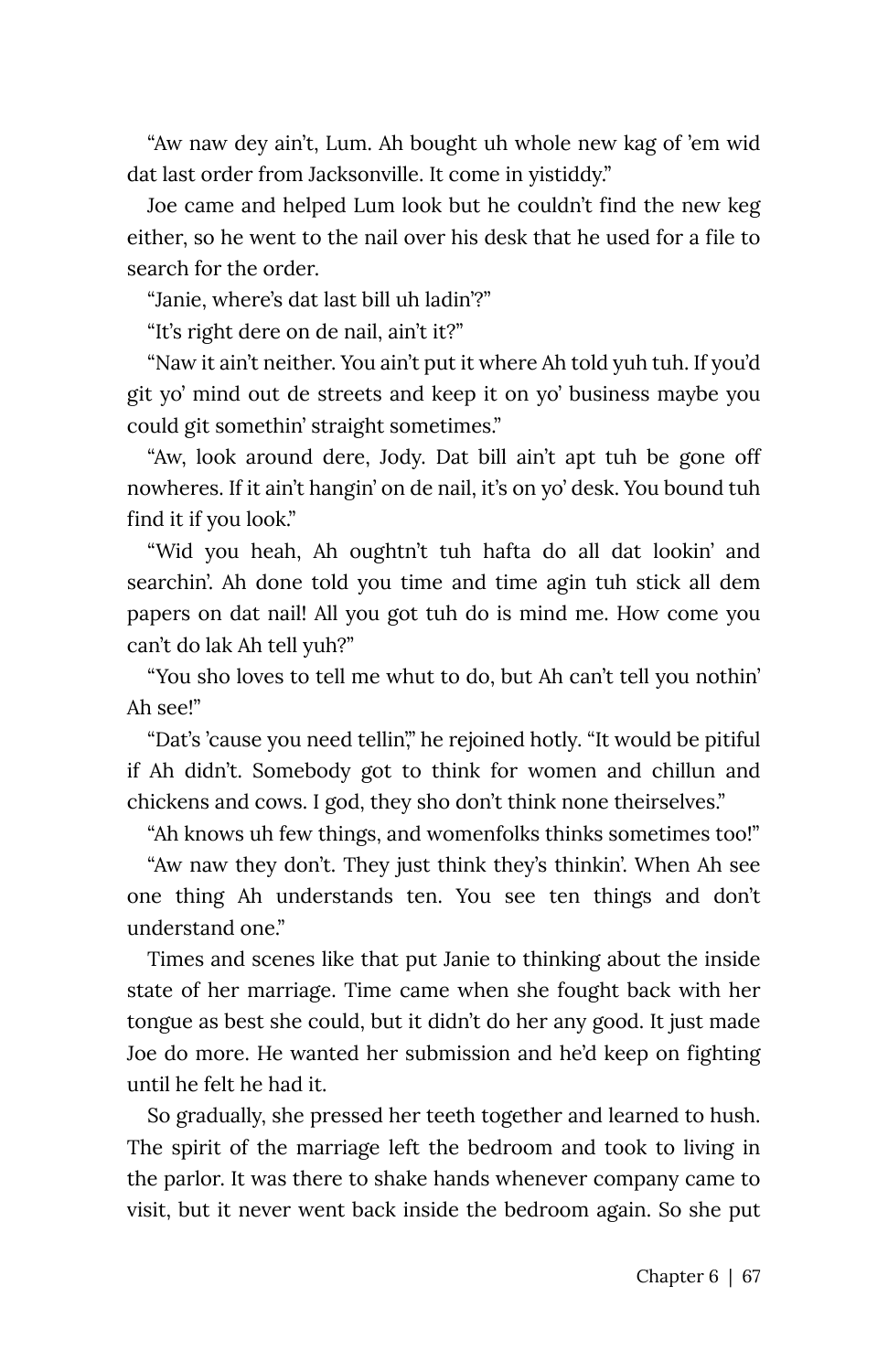something in there to represent the spirit like a Virgin Mary image in a church. The bed was no longer a daisy-field for her and Joe to play in. It was a place where she went and laid down when she was sleepy and tired.

She wasn't petal-open anymore with him. She was twenty-four and seven years married when she knew. She found that out one day when he slapped her face in the kitchen. It happened over one of those dinners that chasten all women sometimes. They plan and they fix and they do, and then some kitchen-dwelling fiend slips a scorchy, soggy, tasteless mess into their pots and pans. Janie was a good cook, and Joe had looked forward to his dinner as a refuge from other things. So when the bread didn't rise, and the fish wasn't quite done at the bone, and the rice was scorched, he slapped Janie until she had a ringing sound in her ears and told her about her brains before he stalked on back to the store.

Janie stood where he left her for unmeasured time and thought. She stood there until something fell off the shelf inside her. Then she went inside there to see what it was. It was her image of Jody tumbled down and shattered. But looking at it she saw that it never was the flesh and blood figure of her dreams. Just something she had grabbed up to drape her dreams over. In a way she turned her back upon the image where it lay and looked further. She had no more blossomy openings dusting pollen over her man, neither any glistening young fruit where the petals used to be. She found that she had a host of thoughts she had never expressed to him, and numerous emotions she had never let Jody know about. Things packed up and put away in parts of her heart where he could never find them. She was saving up feelings for some man she had never seen. She had an inside and an outside now and suddenly she knew how not to mix them.

She bathed and put on a fresh dress and head kerchief and went on to the store before Jody had time to send for her. That was a bow to the outside of things.

Jody was on the porch and the porch was full of Eatonville as usual at this time of the day. He was baiting Mrs. Tony Robbins as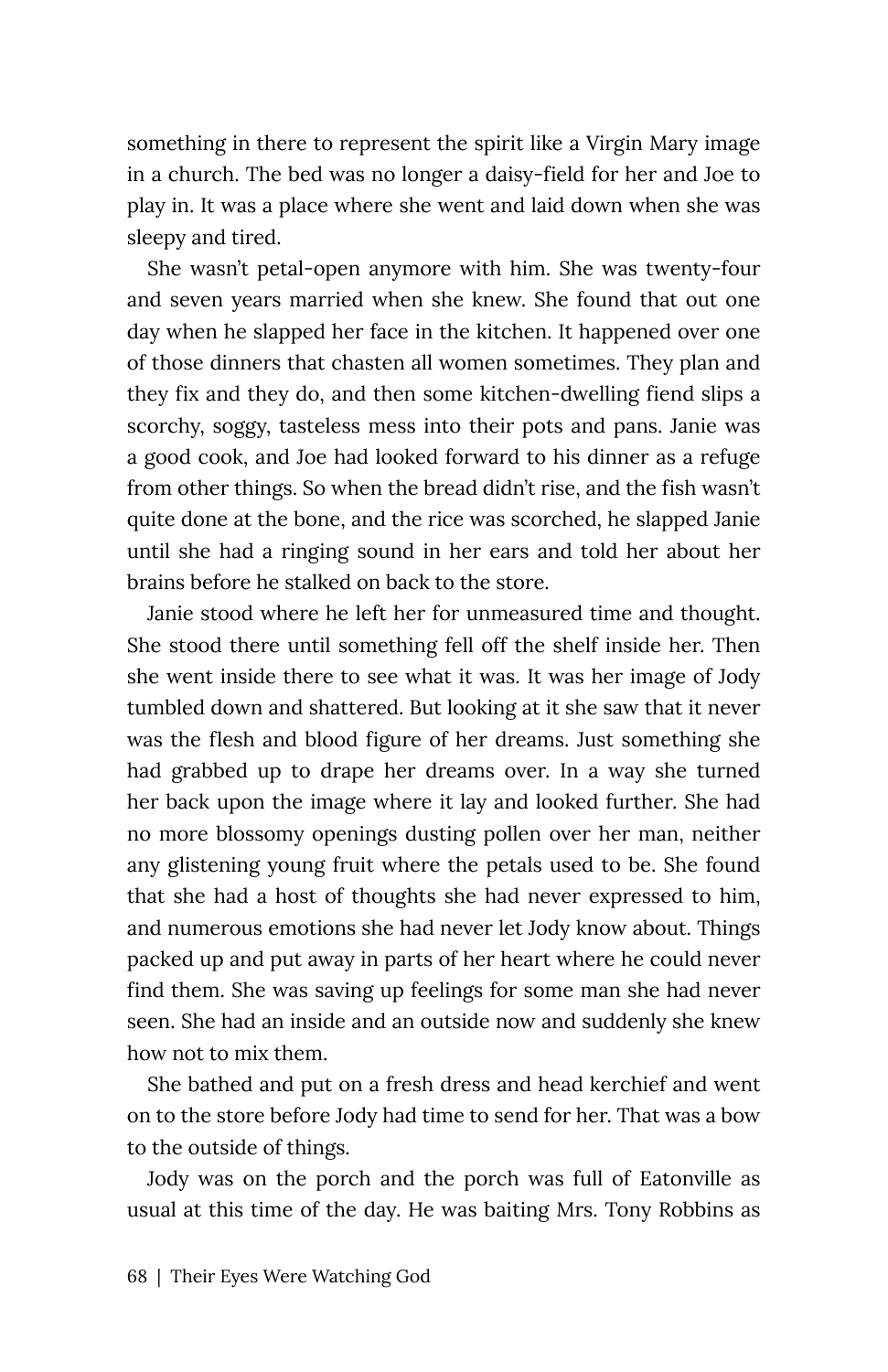he always did when she came to the store. Janie could see Jody watching her out of the corner of his eye while he joked roughly with Mrs. Robbins. He wanted to be friendly with her again. His big, big laugh was as much for her as for the baiting. He was longing for peace but on his own terms.

"I god, Mrs. Robbins, whut make you come heah and worry me when you see Ah'm readin' mah newspaper?" Mayor Starks lowered the paper in pretended annoyance.

Mrs. Robbins struck her pity-pose and assumed the voice.

" 'Cause Ah'm hongry, Mist' Starks. 'Deed Ah is. Me and mah chillun is hongry. Tony don't fee-eed me!"

This was what the porch was waiting for. They burst into a laugh.

"Mrs. Robbins, how can you make out you'se hongry when Tony comes in here every Satitday and buys groceries lak a man? Three weeks' shame on yuh!"

"If he buy all dat you talkin' 'bout, Mist' Starks, God knows whut he do wid it. He sho don't bring it home, and me and mah po' chillun is so hongry! Mist' Starks, please gimme uh lil piece uh meat fur me and mah chillun."

"Ah know you don't need it, but come on inside. You ain't goin' tuh lemme read till Ah give it to yuh."

Mrs. Tony's ecstasy was divine. "Thank you, Mist' Starks. You'se noble! You'se du most gentlemanfied man Ah ever did see. You'se uh king!"

The salt pork box was in the back of the store and during the walk Mrs. Tony was so eager she sometimes stepped on Joe's heels, sometimes she was a little before him. Something like a hungry cat when somebody approaches her pan with meat. Running a little, caressing a little and all the time making little urging-on cries.

"Yes, indeedy, Mist' Starks, you'se noble. You got sympathy for me and mah po' chillun. Tony don't give us nothin' tuh eat and we'se so hongry. Tony don't fee-eed me!"

This brought them to the meat box. Joe took up the big meat knife and selected a piece of side-meat to cut. Mrs. Tony was all but dancing around him.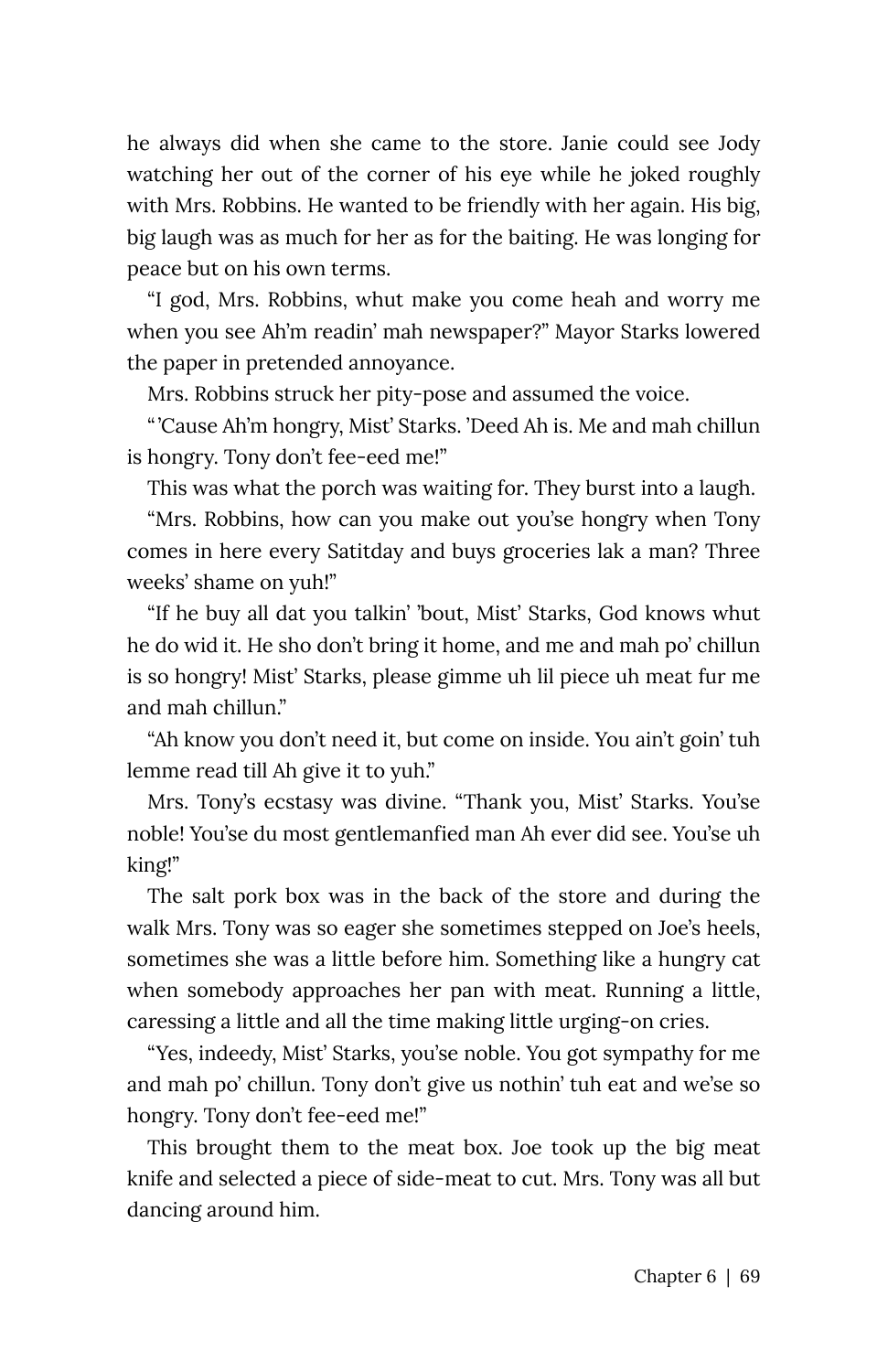"Dat's right, Mist' Starks! Gimme uh lil piece 'bout dis wide." She indicated as wide as her wrist and hand. "Me and mah chillun is so hongry!"

Starks hardly looked at her measurements. He had seen them too often. He marked off a piece much smaller and sunk the blade in. Mrs. Tony all but fell to the floor in her agony.

"Lawd a'mussy! Mist' Starks, you ain't gointuh gimme dat lil teeninchy piece fuh me and all mah chillun, is yuh? Lawd, we'se so hongry!"

Starks cut right on and reached for a piece of wrapping paper. Mrs. Tony leaped away from the proffered cut of meat as if it were a rattlesnake.

"Ah wouldn't tetch it! Dat lil eyeful uh bacon for me and all mah chillun! Lawd, some folks is got everything and they's so gripin' and so mean!"

Starks made as if to throw the meat back in the box and close it. Mrs. Tony swooped like lightning and seized it, and started towards the door.

"Some folks ain't got no heart in dey bosom. They's willin' tuh see uh po' woman and her helpless chillun starve tuh death. God's gointuh put 'em under arrest, some uh dese days, wid dey stingy gripin' ways."

She stepped from the store porch and marched off in high dudgeon! Some laughed and some got mad.

"If dat wuz mah wife," said Walter Thomas, "Ah'd kill her cemetery dead."

"More special after Ah done bought her everything mah wages kin stand, lak Tony do," Coker said. "In de fust place Ah never would spend on no woman whut Tony spend on her."

Starks came back and took his seat. He had to stop and add the meat to Tony's account.

"Well, Tony tells me tuh humor her along. He moved here from up de State hopin' tuh change her, but it ain't. He say he can't bear tuh leave her and he hate to kill her, so 'tain't nothin' tuh do but put up wid her."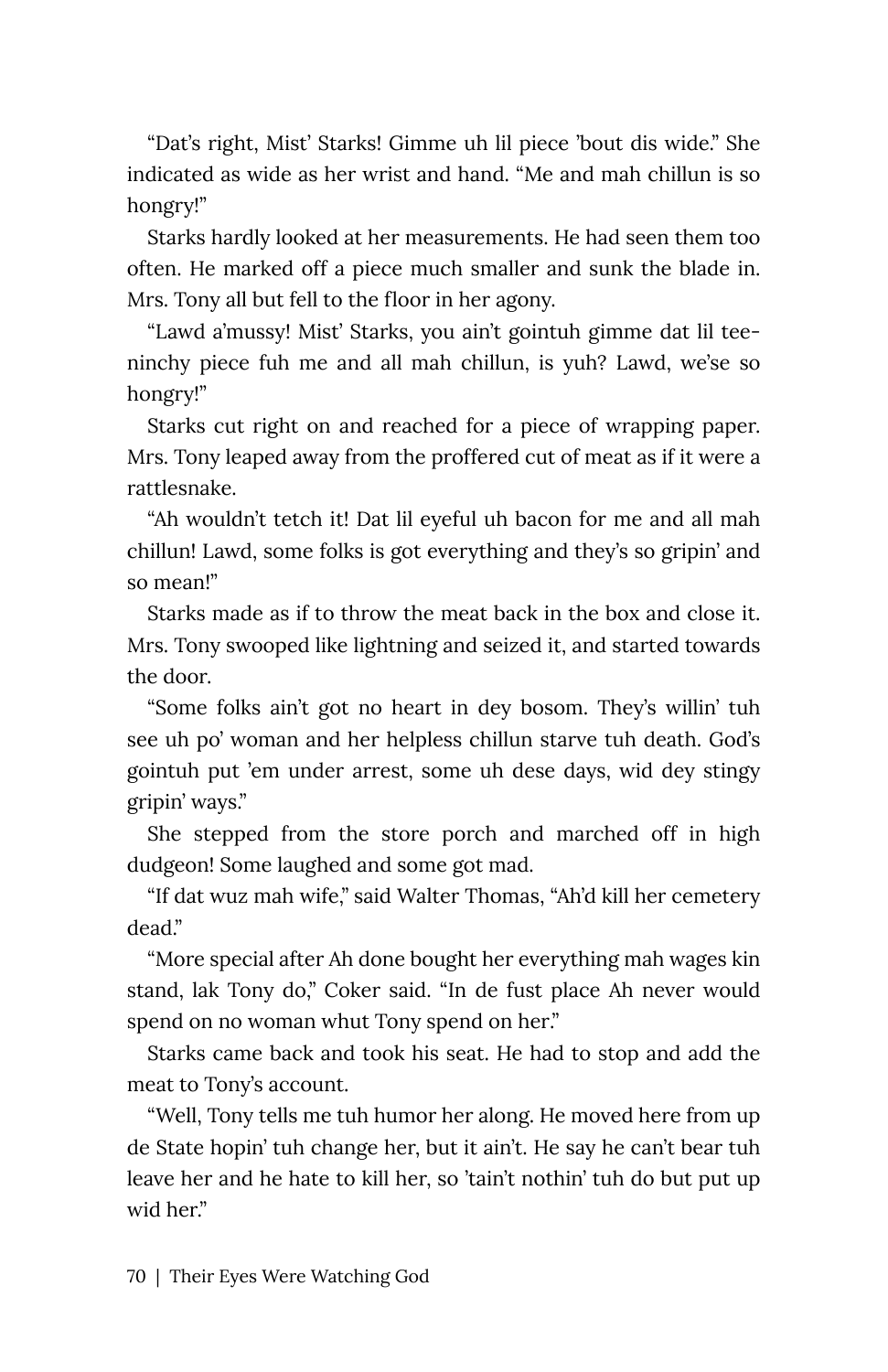"Dat's 'cause Tony love her too good," said Coker. "Ah could break her if she wuz mine. Ah'd break her or kill her. Makin' uh fool outa me in front of everybody."

"Tony won't never hit her. He says beatin' women is just like steppin' on baby chickens. He claims 'tain't no place on uh woman tuh hit," Joe Lindsay said with scornful disapproval, "but Ah'd kill uh baby just born dis mawnin' fuh uh thing lak dat. 'Tain't nothin' but low-down spitefulness 'ginst her husband make her do it."

"Dat's de God's truth," Jim Stone agreed. "Dat's de very reason."

Janie did what she had never done before, that is, thrust herself into the conversation.

"Sometimes God gits familiar wid us womenfolks too and talks His inside business. He told me how surprised He was 'bout y'all turning out so smart after Him makin' yuh different; and how surprised y'all is goin' tuh be if you ever find out you don't know half as much 'bout us as you think you do. It's so easy to make yo'self out God Almighty when you ain't got nothin' tuh strain against but women and chickens."

"You gettin' too moufy, Janie," Starks told her. "Go fetch me de checker-board and de checkers. Sam Watson, you'se mah fish."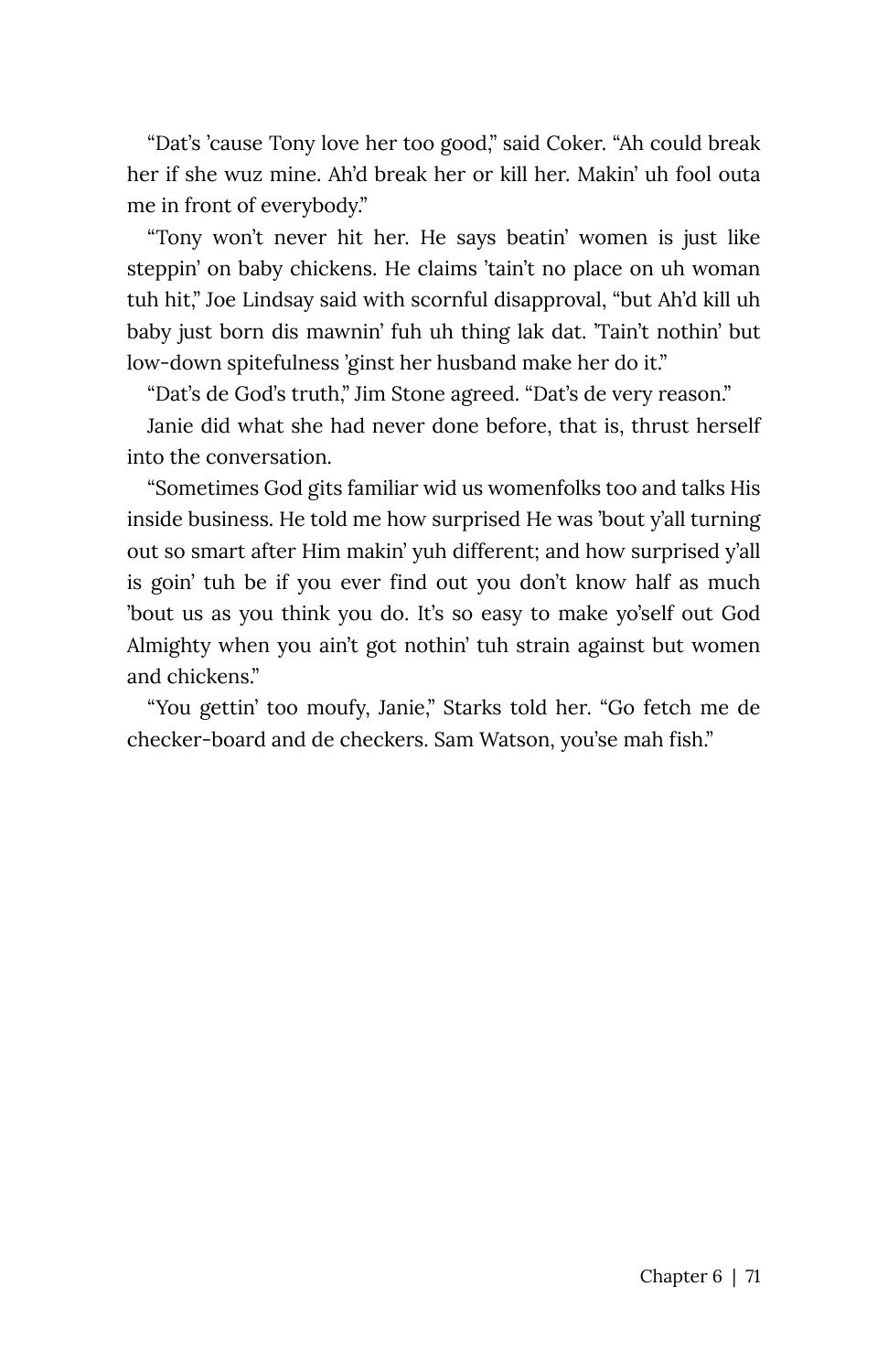# Chapter 7

The years took all the fight out of Janie's face. For a while she thought it was gone from her soul. No matter what Jody did, she said nothing. She had learned how to talk some and leave some. She was a rut in the road. Plenty of life beneath the surface but it was kept beaten down by the wheels. Sometimes she stuck out into the future, imagining her life different from what it was. But mostly she lived between her hat and her heels, with her emotional disturbances like shade patterns in the woods—come and gone with the sun. She got nothing from Jody except what money could buy, and she was giving away what she didn't value.

Now and again she thought of a country road at sun-up and considered flight. To where? To what? Then too she considered thirty-five is twice seventeen and nothing was the same at all.

"Maybe he ain't nothin," she cautioned herself, "but he is something in my mouth. He's got tuh be else Ah ain't got nothin' tuh live for. Ah'll lie and say he is. If Ah don't, life won't be nothin' but uh store and uh house."

She didn't read books so she didn't know that she was the world and the heavens boiled down to a drop. Man attempting to climb to painless heights from his dung hill.

Then one day she sat and watched the shadow of herself going about tending store and prostrating itself before Jody, while all the time she herself sat under a shady tree with the wind blowing through her hair and her clothes. Somebody near about making summertime out of lonesomeness.

This was the first time it happened, but after a while it got so common she ceased to be surprised. It was like a drug. In a way it was good because it reconciled her to things. She got so she received all things with the stolidness of the earth which soaks up urine and perfume with the same indifference.

One day she noticed that Joe didn't sit down. He just stood in front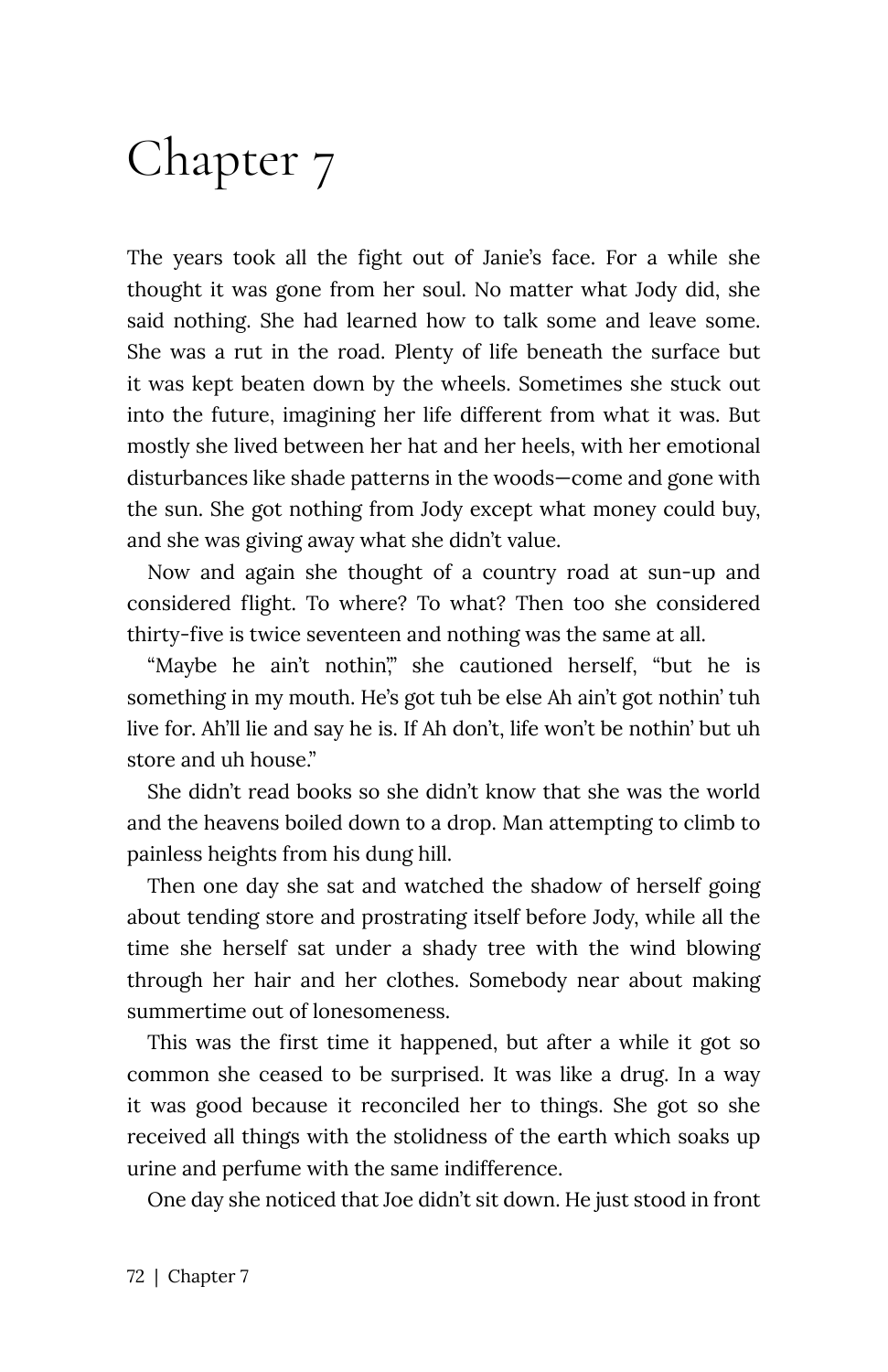of a chair and fell in it. That made her look at him all over. Joe wasn't so young as he used to be. There was already something dead about him. He didn't rear back in his knees any longer. He squatted over his ankles when he walked. That stillness at the back of his neck. His prosperous-looking belly that used to thrust out so pugnaciously and intimidate folks, sagged like a load suspended from his loins. It didn't seem to be a part of him anymore. Eyes a little absent too.

Jody must have noticed it too. Maybe, he had seen it long before Janie did, and had been fearing for her to see. Because he began to talk about her age all the time, as if he didn't want her to stay young while he grew old. It was always "You oughta throw somethin' over yo' shoulders befo' you go outside. You ain't no young pullet no mo'. You'se uh ole hen now." One day he called her off the croquet grounds. "Dat's somethin' for de young folks, Janie, you out dere jumpin' round and won't be able tuh git out de bed tuhmorrer." If he thought to deceive her, he was wrong. For the first time she could see a man's head naked of its skull. Saw the cunning thoughts race in and out through the caves and promontories of his mind long before they darted out of the tunnel of his mouth. She saw he was hurting inside so she let it pass without talking. She just measured out a little time for him and set it aside to wait.

It got to be terrible in the store. The more his back ached and his muscle dissolved into fat and the fat melted off his bones, the more fractious he became with Janie. Especially in the store. The more people in there the more ridicule he poured over her body to point attention away from his own. So one day Steve Mixon wanted some chewing tobacco and Janie cut it wrong. She hated that tobacco knife anyway. It worked very stiff. She fumbled with the thing and cut way away from the mark. Mixon didn't mind. He held it up for a joke to tease Janie a little.

"Looka heah, Brother Mayor, whut yo' wife done took and done." It was cut comical, so everybody laughed at it. "Uh woman and uh knife—no kind of uh knife, don't b'long tuhgether." There was some more good-natured laughter at the expense of women.

Jody didn't laugh. He hurried across from the post office side and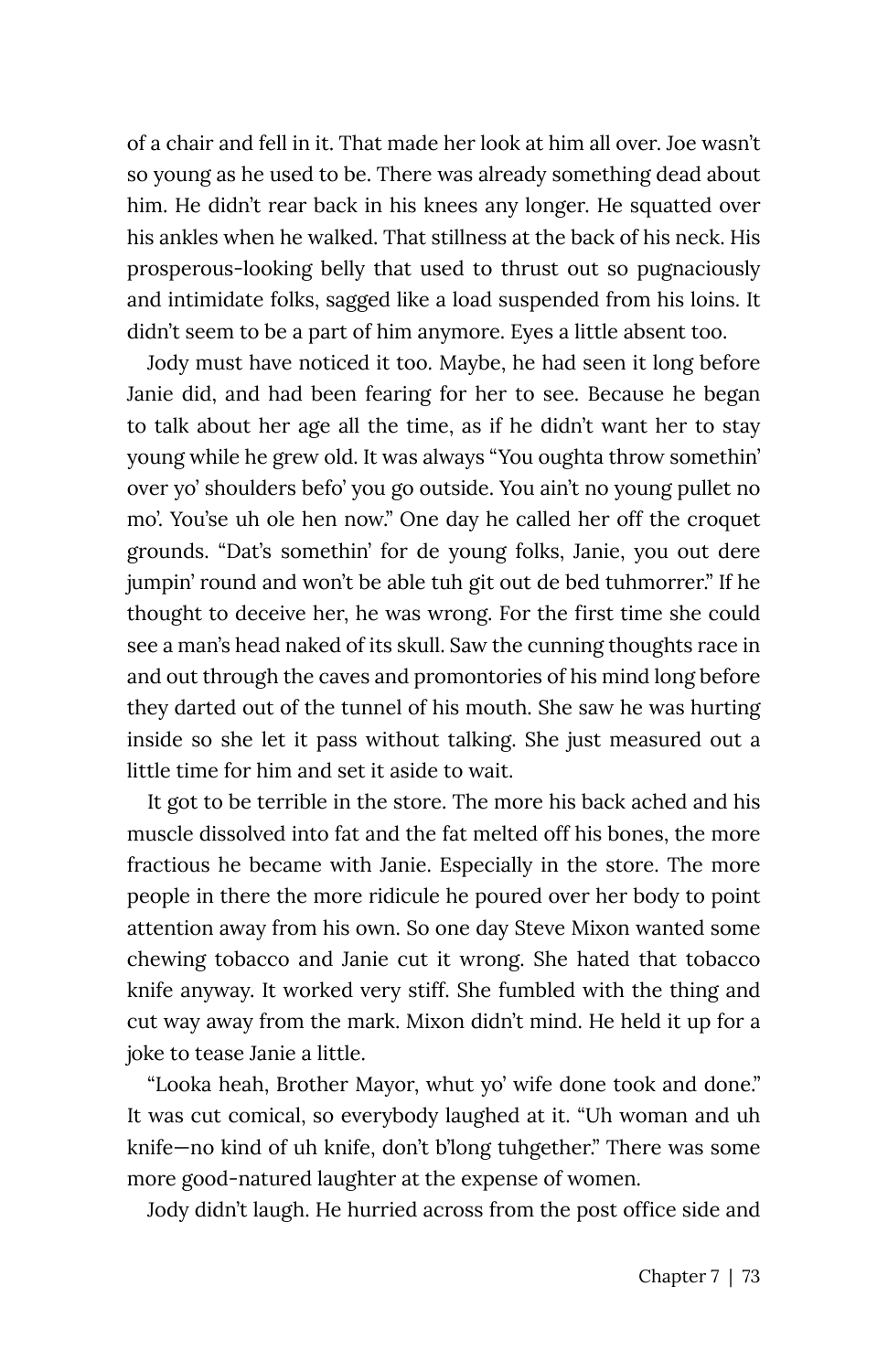took the plug of tobacco away from Mixon and cut it again. Cut it exactly on the mark and glared at Janie.

"I god amighty! A woman stay round uh store till she get old as Methusalem and still can't cut a little thing like a plug of tobacco! Don't stand dere rollin' yo' pop eyes at me wid yo' rump hangin' nearly to yo' knees!"

A big laugh started off in the store but people got to thinking and stopped. It was funny if you looked at it right quick, but it got pitiful if you thought about it awhile. It was like somebody snatched off part of a woman's clothes while she wasn't looking and the streets were crowded. Then too, Janie took the middle of the floor to talk right into Jody's face, and that was something that hadn't been done before.

"Stop mixin' up mah doings wid mah looks, Jody. When you git through tellin' me how tuh cut uh plug uh tobacco, then you kin tell me whether mah behind is on straight or not."

"Wha—whut's dat you say, Janie? You must be out yo' head."

"Naw, Ah ain't outa mah head neither."

"You must be. Talkin' any such language as dat."

"You de one started talkin' under people's clothes. Not me."

"Whut's de matter wid you, nohow? You ain't no young girl to be gettin' all insulted 'bout yo' looks. You ain't no young courtin' gal. You'se uh ole woman, nearly forty."

"Yeah, Ah'm nearly forty and you'se already fifty. How come you can't talk about dat sometimes instead of always pointin' at me?"

" 'Tain't no use in gettin' all mad, Janie, 'cause Ah mention you ain't no young gal no mo'. Nobody in heah ain't lookin' for no wife outa yuh. Old as you is."

"Naw, Ah ain't no young gal no mo' but den Ah ain't no old woman neither. Ah reckon Ah looks mah age too. But Ah'm uh woman every inch of me, and Ah know it. Dat's uh whole lot more'n you kin say. You big-bellies round here and put out a lot of brag, but 'tain't nothin' to it but yo' big voice. Humph! Talkin' 'bout me lookin' old! When you pull down yo' britches, you look lak de change uh life."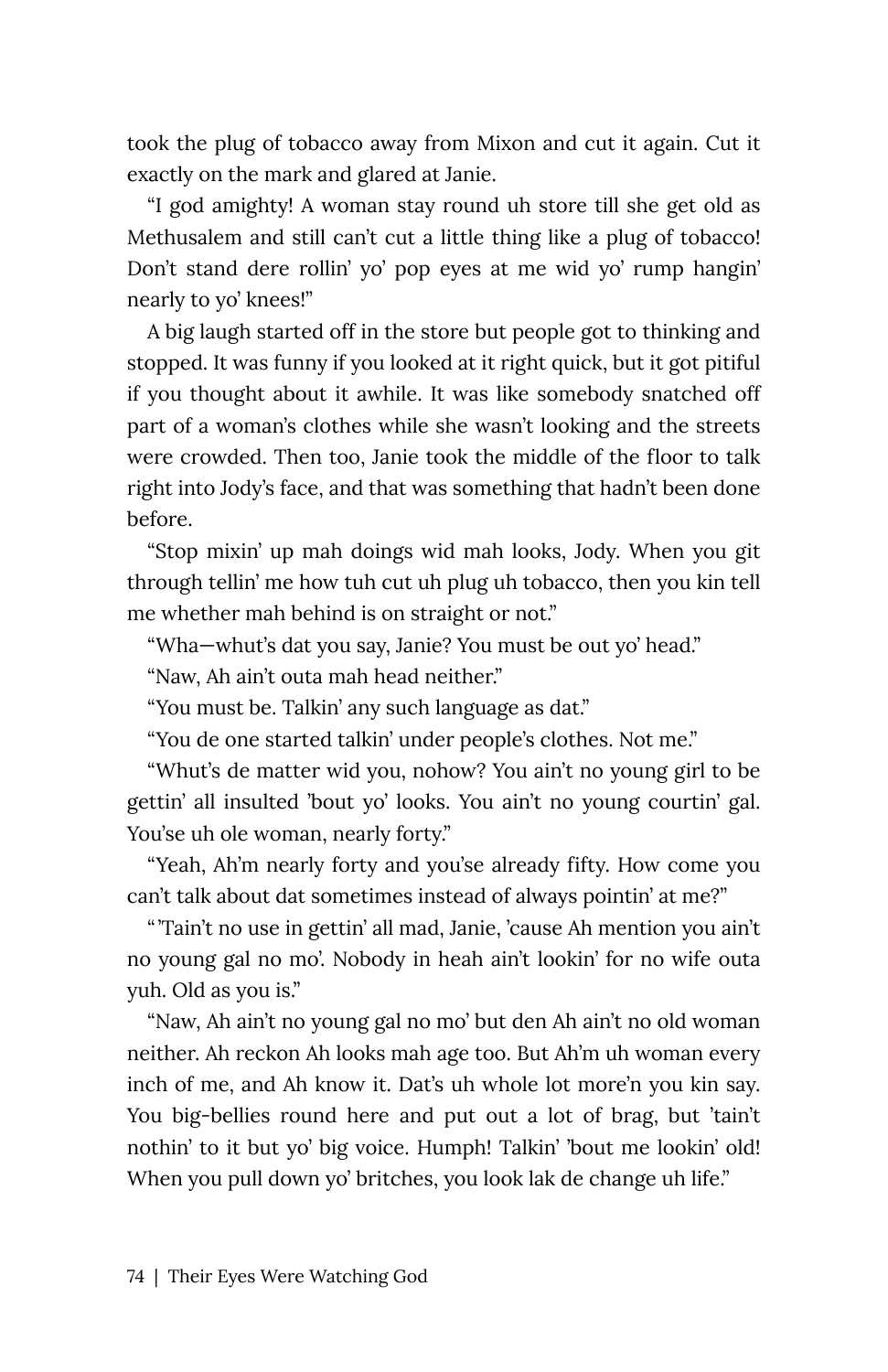"Great God from Zion!" Sam Watson gasped. "Y'all really playin' de dozens tuhnight."

"Wha—whut's dat you said?" Joe challenged, hoping his ears had fooled him.

"You heard her, you ain't blind," Walter taunted.

"Ah ruther be shot with tacks than tuh hear dat 'bout mahself," Lige Moss commiserated.

Then Joe Starks realized all the meanings and his vanity bled like a flood. Janie had robbed him of his illusion of irresistible maleness that all men cherish, which was terrible. The thing that Saul's daughter had done to David. But Janie had done worse, she had cast down his empty armor before men and they had laughed, would keep on laughing. When he paraded his possessions hereafter, they would not consider the two together. They'd look with envy at the things and pity the man that owned them. When he sat in judgment it would be the same. Good-for-nothing's like Dave and Lum and Jim wouldn't change place with him. For what can excuse a man in the eyes of other men for lack of strength? Raggedy-behind squirts of sixteen and seventeen would be giving him their merciless pity out of their eyes while their mouths said something humble. There was nothing to do in life anymore. Ambition was useless. And the cruel deceit of Janie! Making all that show of humbleness and scorning him all the time! Laughing at him, and now putting the town up to do the same. Joe Starks didn't know the words for all this, but he knew the feeling. So he struck Janie with all his might and drove her from the store.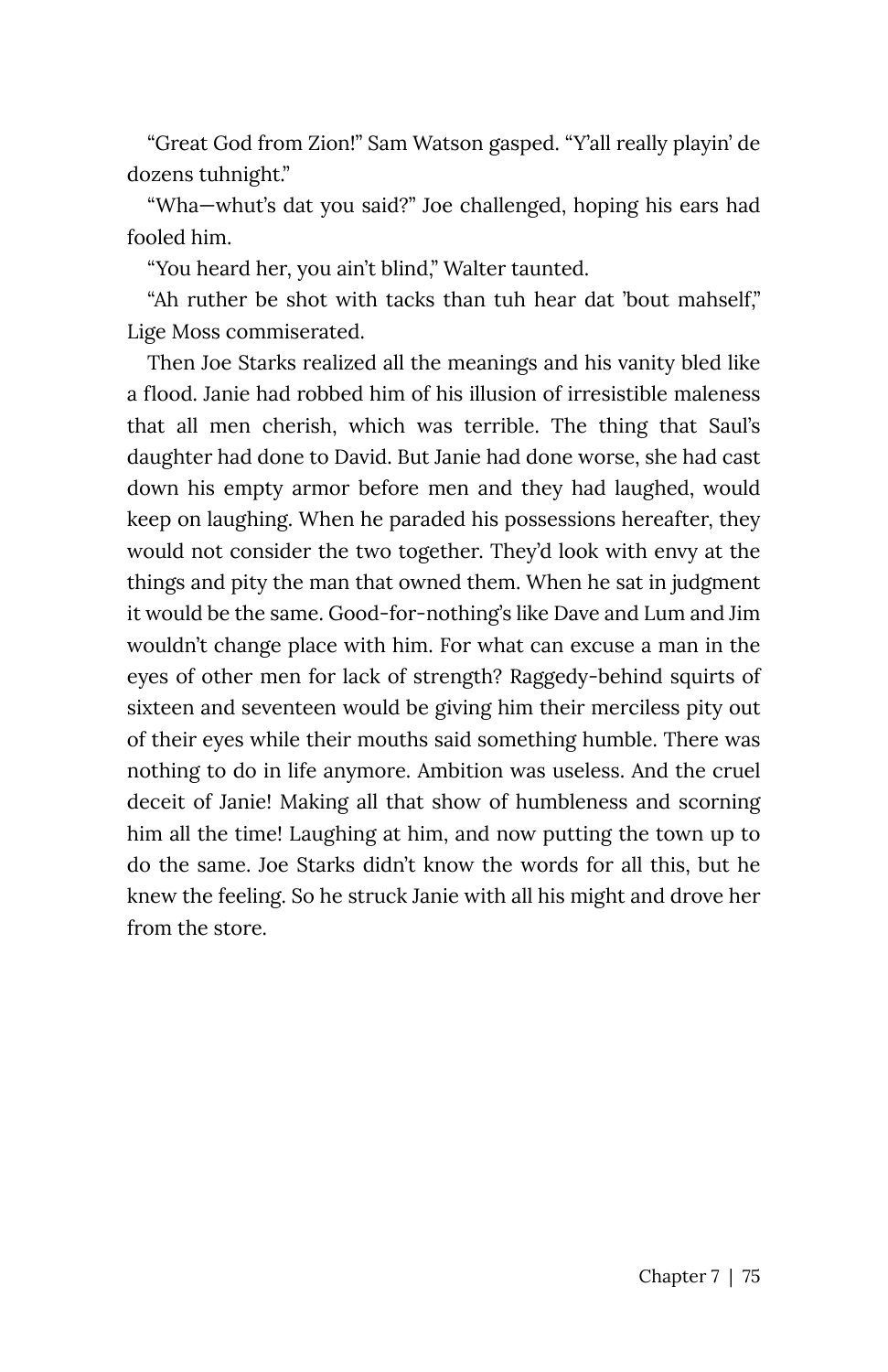## Chapter 8

After that night Jody moved his things and slept in a room downstairs. He didn't really hate Janie, but he wanted her to think so. He had crawled off to lick his wounds. They didn't talk too much around the store either. Anybody that didn't know would have thought that things had blown over, it looked so quiet and peaceful around. But the stillness was the sleep of swords. So new thoughts had to be thought and new words said. She didn't want to live like that. Why must Joe be so mad with her for making him look small when he did it to her all the time? Had been doing it for years. Well, if she must eat out of a long-handled spoon, she must. Jody might get over his mad spell any time at all and begin to act like somebody towards her.

Then too she noticed how baggy Joe was getting all over. Like bags hanging from an ironing board. A little sack hung from the corners of his eyes and rested on his cheek-bones; a loose-filled bag of feathers hung from his ears and rested on his neck beneath his chin. A sack of flabby something hung from his loins and rested on his thighs when he sat down. But even these things were running down like candle grease as time moved on.

He made new alliances too. People he never bothered with one way or another now seemed to have his ear. He had always been scornful of root-doctors and all their kind, but now she saw a faker from over around Altamonte Springs, hanging around the place almost daily. Always talking in low tones when she came near, or hushed altogether. She didn't know that he was driven by a desperate hope to appear the old-time body in her sight. She was sorry about the root-doctor because she feared that Joe was depending on the scoundrel to make him well when what he needed was a doctor, and a good one. She was worried about his not eating his meals, till she found out he was having old lady Davis to cook for him. She knew that she was a much better cook than the old woman,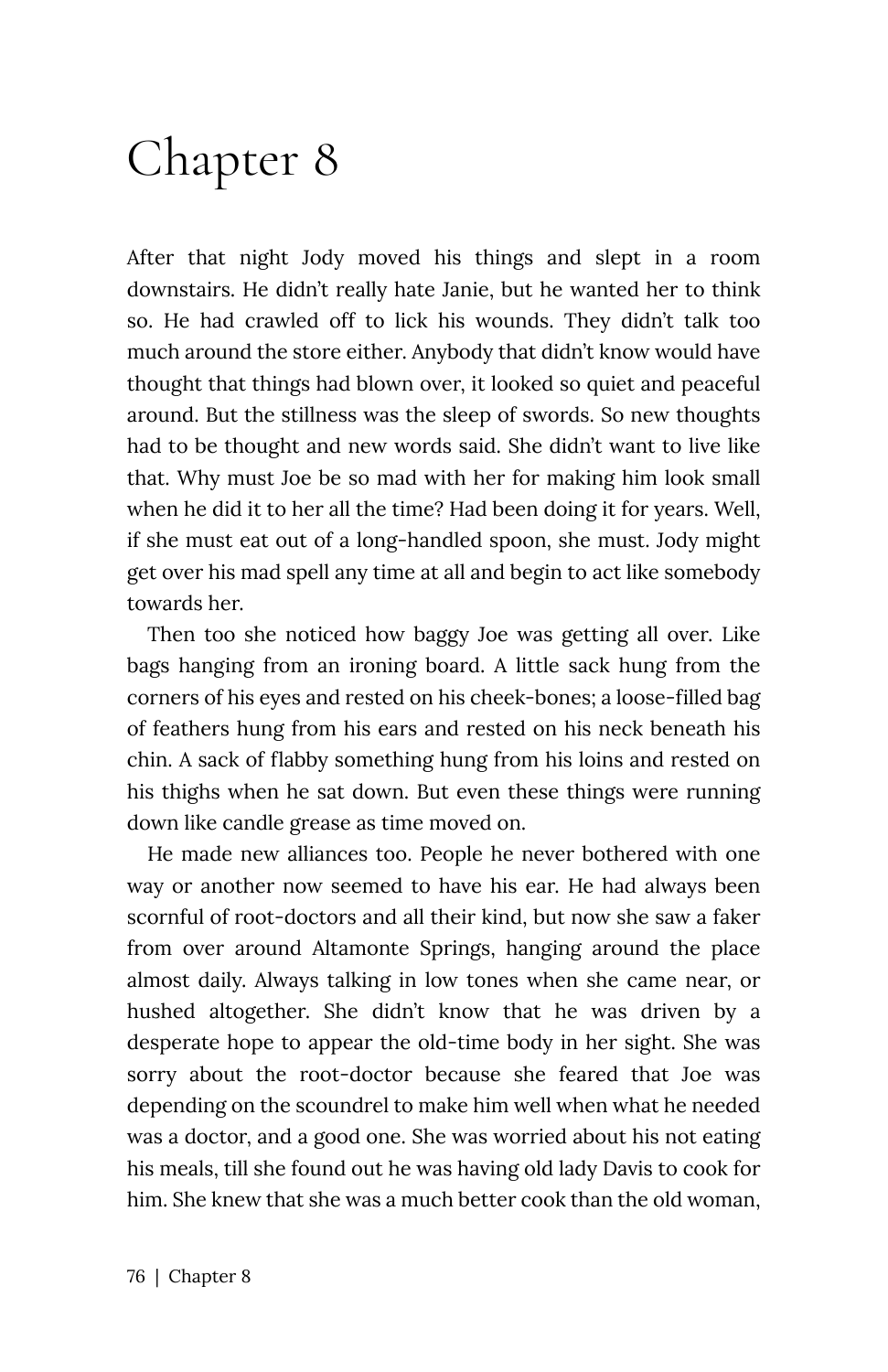and cleaner about the kitchen. So she bought a beef-bone and made him some soup.

"Naw, thank you," he told her shortly. "Ah'm havin' uh hard enough time tuh try and git well as it is."

She was stunned at first and hurt afterwards. So she went straight to her bosom friend, Pheoby Watson, and told her about it.

"Ah'd rather be dead than for Jody tuh think Ah'd hurt him," she sobbed to Pheoby. "It ain't always been too pleasant, 'cause you know how Joe worships de works of his own hands, but God in heben knows Ah wouldn't do one thing tuh hurt nobody. It's too underhand and mean."

"Janie, Ah though maybe de thing would die down and you never would know nothin' 'bout it, but it's been singin' round here ever since de big fuss in de store dat Joe was 'fixed' and you wuz de one dat did it."

"Pheoby, for de longest time, Ah been feelin' dat somethin' set for still-bait, but dis is—is—oh Pheoby! Whut kin I do?"

"You can't do nothin' but make out you don't know it. It's too late fuh y'all tuh be splittin' up and gittin' divorce. Just g'wan back home and set down on yo' royal diasticutis and say nothin'. Nobody don't b'lieve it nohow."

"Tuh think Ah been wid Jody twenty yeahs and Ah just now got tuh bear de name uh poisonin' him! It's 'bout to kill me, Pheoby. Sorrow dogged by sorrow is in mah heart."

"Dat's lie dat trashy nigger dat calls hisself uh two-headed doctor brought tuh 'im in order tuh git in wid Jody. He seen he wuz sick—everybody been knowin' dat for de last longest, and den Ah reckon he heard y'all wuz kind of at variance, so dat wuz his chance. Last summer dat multiplied cockroach wuz round heah tryin' tuh sell gophers!"

"Pheoby, Ah don't even b'lieve Jody b'lieve dat lie. He ain't never took no stock in de mess. He just make out he b'lieve it tuh hurt me. Ah'm stone dead from standin' still and tryin' tuh smile."

She cried often in the weeks that followed. Joe got too weak to look after things and took to his bed. But he relentlessly refused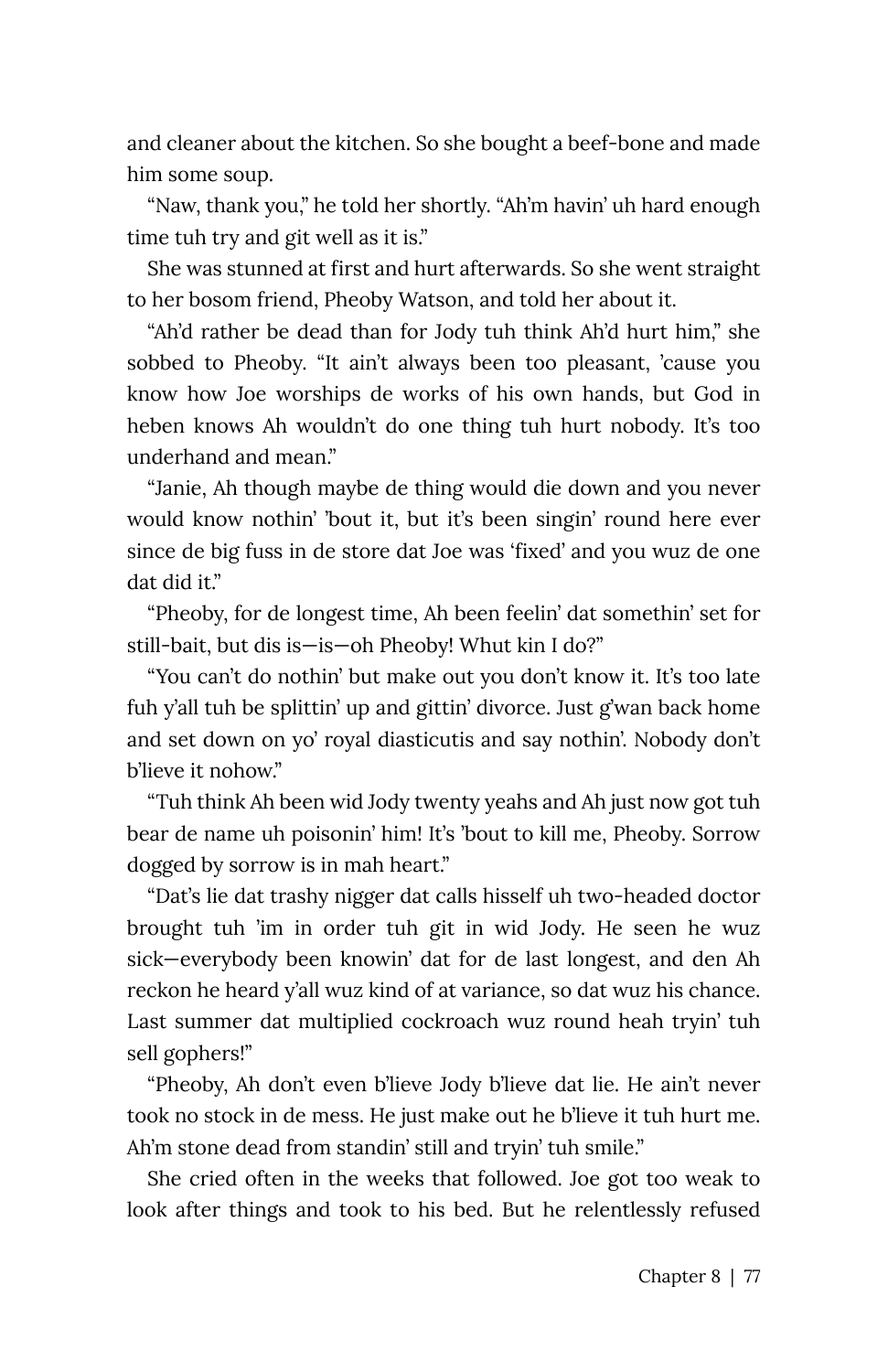to admit her to his sick-room. People came and went in the house. This one and that one came into her house with covered plates of broth and other sick-room dishes without taking the least notice of her as Joe's wife. People who never had known what it was to enter the gate of the Mayor's yard unless it were to do some menial job now paraded in and out as his confidants. They came to the store and ostentatiously looked over whatever she was doing and went back to report to him at the house. Said things like "Mr. Starks need somebody tuh sorta look out for 'im till he kin git on his feet again and look for hisself."

But Jody was never to get on his feet again. Janie had Sam Watson to bring her the news from the sick-room, and when he told her how things were, she had him bring a doctor from Orlando without giving Joe a chance to refuse, and without saying she sent for him.

"Just a matter of time," the doctor told her. "When a man's kidneys stop working altogether, there is no way for him to live. He needed medical attention two years ago. Too late now."

So Janie began to think of Death. Death, that strange being with the huge square toes who lived way in the West. The great one who lived in the straight house like a platform without sides to it, and without a roof. What need has Death for a cover, and what winds can blow against him? He stands in his high house that overlooks the world. Stands watchful and motionless all day with his sword drawn back, waiting for the messenger to bid him come. Been standing there before there was a where or a when or a then. She was liable to find a feather from his wings lying in her yard any day now. She was sad and afraid too. Poor Jody! He ought not to have to wrassle in there by himself. She sent Sam in to suggest a visit, but Jody said No. These medical doctors wuz all right with the Godly sick, but they didn't know a thing about a case like his. He'd be all right just as soon as the two-headed man found what had been buried against him. He wasn't going to die at all. That was what he thought. But Sam told her different, so she knew. And then if he hadn't, the next morning she was bound to know, for people began to gather in the big yard under the palm and china-berry trees. People who would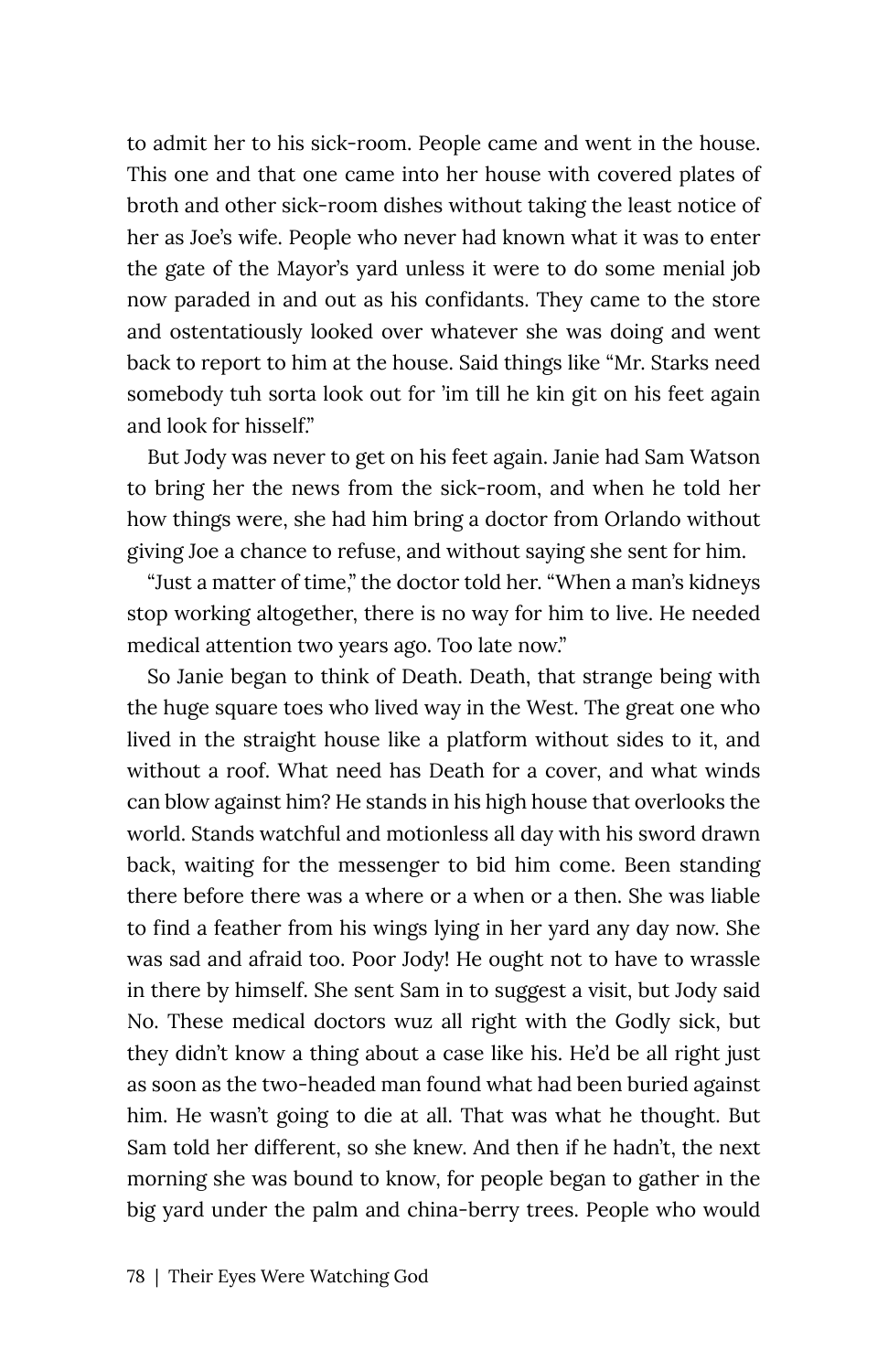not have dared to foot the place before crept in and did not come to the house. Just squatted under the trees and waited. Rumor, that wingless bird, had shadowed over the town.

She got up that morning with the firm determination to go on in there and have a good talk with Jody. But she sat a long time with the walls creeping in on her. Four walls squeezing her breath out. Fear lest he depart while she sat trembling upstairs nerved her and she was inside the room before she caught her breath. She didn't make the cheerful, casual start that she had thought out. Something stood like an oxen's foot on her tongue, and then too, Jody, no Joe, gave her a ferocious look. A look with all the unthinkable coldness of outer space. She must talk to a man who was ten immensities away.

He was lying on his side facing the door like he was expecting somebody or something. A sort of changing look on his face. Weaklooking but sharp-pointed about the eyes. Through the thin counterpane she could see what was left of his belly huddled before him on the bed like some helpless thing seeking shelter.

The half-washed bedclothes hurt her pride for Jody. He had always been so clean.

"Whut you doin' in heah, Janie?"

"Come tuh see 'bout you and how you wuz makin' out."

He gave a deep-growling sound like a hog dying down in the swamp and trying to drive off disturbance. "Ah come in heah tuh git shet uh you but look lak 'tain't doin' me no good. G'wan out. Ah needs tuh rest."

"Naw, Jody, Ah come in heah tuh talk widja and Ah'm gointuh do it too. It's for both of our sakes Ah'm talkin'."

He gave another ground grumble and eased over on his back.

"Jody, maybe Ah ain't been sich uh good wife tuh you, but Jody—"

"Dat's 'cause you ain't got de right feelin' for nobody. You oughter have some sympathy 'bout yo'self. You ain't no hog."

"But, Jody, Ah meant tuh be awful nice."

"Much as Ah done fuh yuh. Holdin' me up tuh scorn. No sympathy!"

"Naw, Jody, it wasn't because Ah didn't have no sympathy. Ah had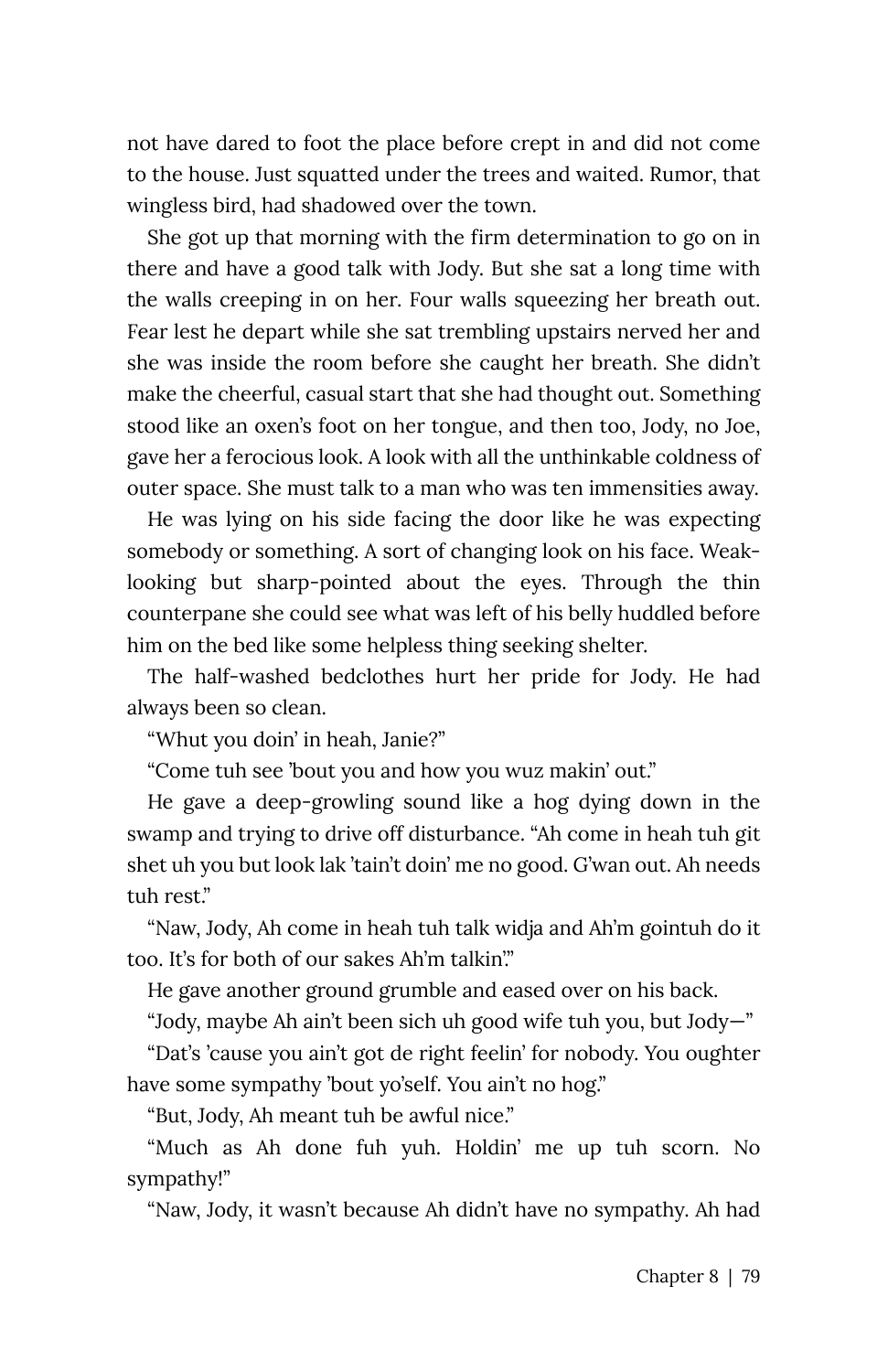uh lavish uh dat. Ah just didn't never git no chance tuh use none of it. You wouldn't let me."

"Dat's right, blame everything on me. Ah wouldn't let you show no feelin'! When, Janie, dat's all Ah ever wanted or desired. Now you come blamin' me!"

" 'Tain't dat, Jody. Ah ain't here tuh blame nobody. Ah'm just tryin' tuh make you know what kinda person Ah is befo' it's too late."

"Too late?" he whispered.

His eyes buckled in a vacant-mouthed terror and she saw the awful surprise in his face and answered it.

"Yeah, Jody, don't keer whut dat multiplied cockroach told yuh tuh git yo' money, you got tuh die, and yuh can't live."

A deep sob came out of Jody's weak frame. It was like beating a bass drum in a hen-house. Then it rose high like pulling in a trombone.

"Janie? Janie! don't tell me Ah got tuh die, and Ah ain't used tuh thinkin' 'bout it."

" 'Tain't really no need of you dying, Jody, if you had of—de doctor—but it don't do no good bringin' dat up now. Dat's just whut Ah wants tuh say, Jody. You wouldn't listen. You done lived wid me for twenty years and you don't half know me atall. And you could have but you was so busy worshippin' de works of yo' own hands, and cuffin' folks around in their minds till you didn't see uh whole heap uh things yuh could have."

"Leave heah, Janie. Don't come heah—"

"Ah knowed you wasn't gointuh lissen tuh me. You changes everything but nothin' don't change you—not even death. But Ah ain't goin' outa here and Ah ain't gointuh hush. Naw, you gointuh listen tuh me one time befo' you die. Have yo' way all yo' life, trample and mash down and then die ruther than tuh let yo'self heah 'bout it. Listen, Jody, you ain't de Jody Ah run off down de road wid. You'se whut's left after he died. Ah run off tuh keep house wid you in uh wonderful way. But you wasn't satisfied wid me de way Ah was. Naw! Mah own mind had tuh be squeezed and crowded out tuh make room for yours in me."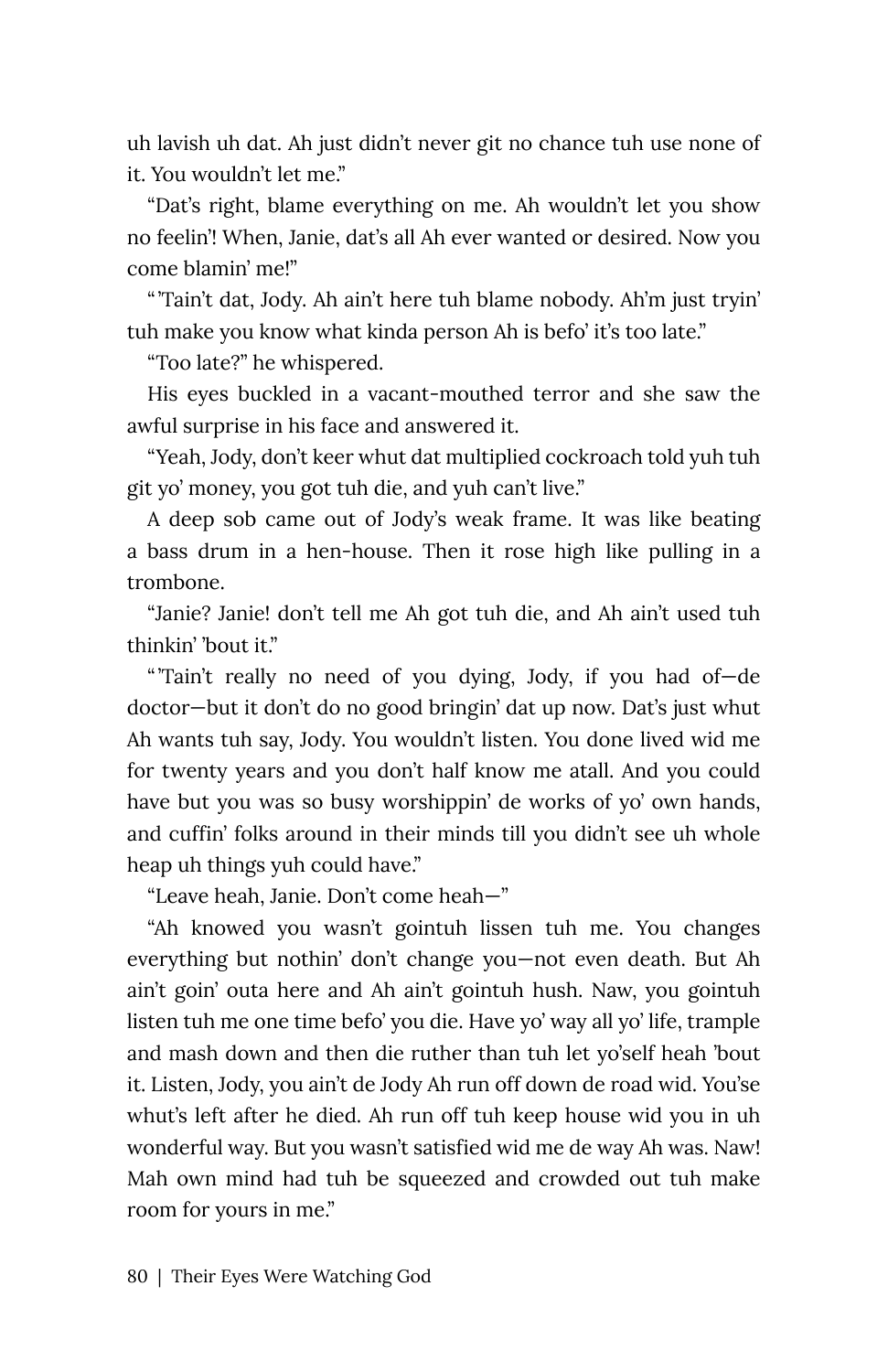"Shut up! Ah wish thunder and lightnin' would kill yuh!"

"Ah know it. And now you got tuh die tuh find out dat you got tuh pacify somebody besides yo'self if you wants any love and any sympathy in dis world. You ain't tried tuh pacify nobody but yo'self. Too busy listening tuh yo' own big voice."

"All dis tearin' down talk!" Jody whispered with sweat globules forming all over his face and arms. "Git outa heah!"

"All dis bowin' down, all dis obedience under yo' voice—dat ain't whut Ah rushed off down de road tuh find out about you."

A sound of strife in Jody's throat, but his eyes stared unwillingly into a corner of the room so Janie knew the futile fight was not with her. The icy sword of the square-toed one had cut off his breath and left his hands in a pose of agonizing protest. Janie gave them peace on his breast, then she studied his dead face for a long time.

"Dis sittin' in de rulin' chair is been hard on Jody," she muttered out loud. She was full of pity for the first time in years. Jody had been hard on her and others, but life had mishandled him too. Poor Joe! Maybe if she had known some other way to try, she might have made his face different. But what that other way could be, she had no idea. She thought back and forth about what had happened in the making of a voice out of a man. Then thought about herself. Years ago, she had told her girl self to wait for her in the looking glass. It had been a long time since she had remembered. Perhaps she'd better look. She went over to the dresser and looked hard at her skin and features. The young girl was gone, but a handsome woman had taken her place. She tore off the kerchief from her head and let down her plentiful hair. The weight, the length, the glory was there. She took careful stock of herself, then combed her hair and tied it back up again. Then she starched and ironed her face, forming it into just what people wanted to see, and opened up the window and cried, "Come heah people! Jody is dead. Mah husband is gone from me."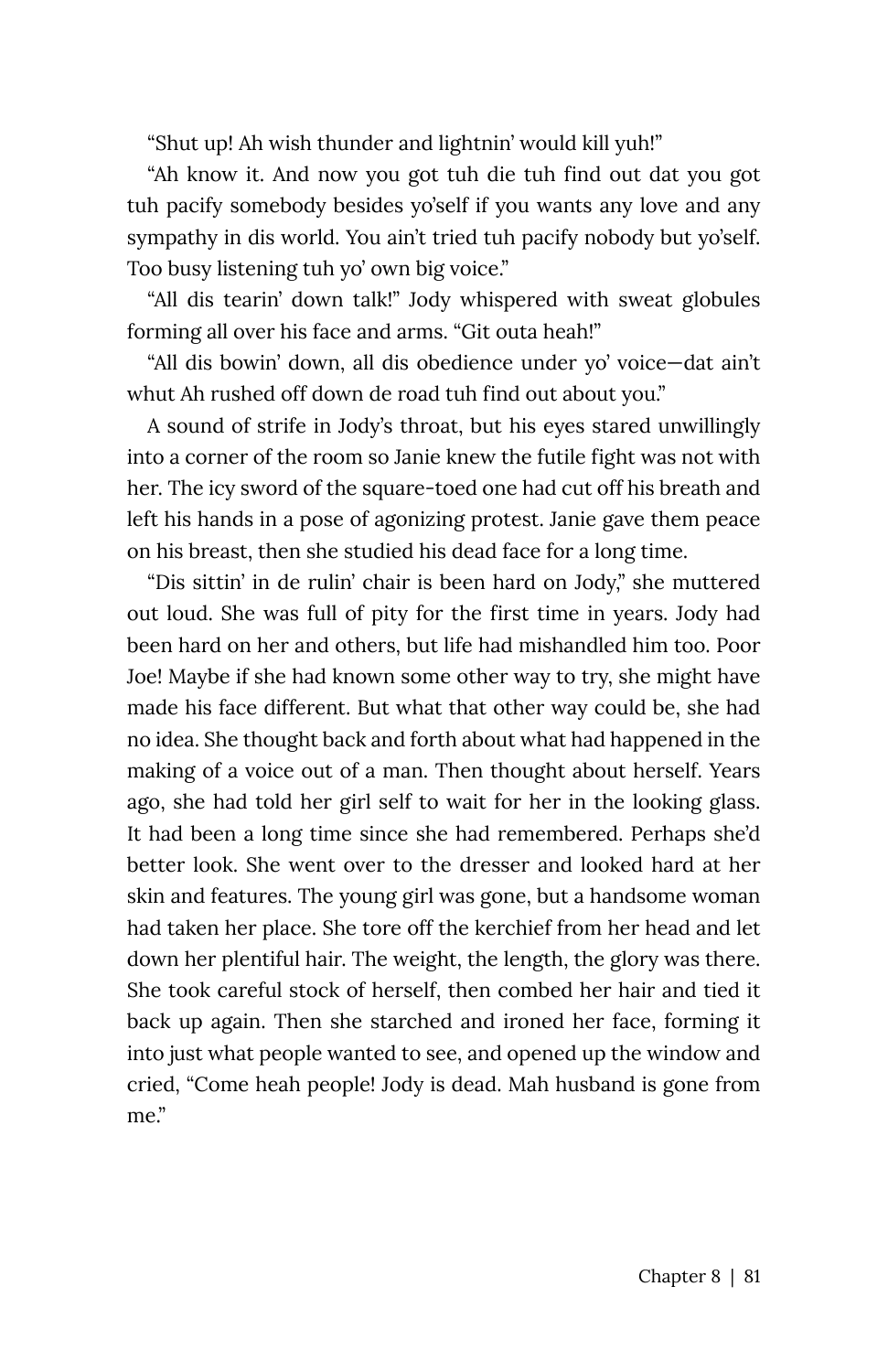## Chapter 9

Joe's funeral was the finest thing Orange County had ever seen with Negro eyes. The motor hearse, the Cadillac and Buick carriages; Dr. Henderson there in his Lincoln; the hosts from far and wide. Then again the gold and red and purple, the gloat and glamor of the secret orders, each with its insinuations of power and glory undreamed of by the uninitiated. People on farm horses and mules; babies riding astride of brothers' and sisters' backs. The Elks band ranked at the church door and playing "Safe in the Arms of Jesus" with such a dominant drum rhythm that it could be stepped off smartly by the long line as it filed inside. The Little Emperor of the cross-roads was leaving Orange County as he had come—with the out-stretched hand of power.

Janie starched and ironed her face and came set in the funeral behind her veil. It was like a wall of stone and steel. The funeral was going on outside. All things concerning death and burial were said and done. Finish. End. Nevermore. Darkness. Deep hole. Dissolution. Eternity. Weeping and wailing outside. Inside the expensive black folds were resurrection and life. She did not reach outside for anything, nor did the things of death reach inside to disturb her calm. She sent her face to Joe's funeral, and herself went rollicking with the springtime across the world. After a while the people finished their celebration and Janie went on home.

Before she slept that night she burnt up every one of her head rags and went about the house next morning with her hair in one thick braid swinging well below her waist. That was the only change people saw in her. She kept the store in the same way except of evenings she sat on the porch and listened and sent Hezekiah in to wait on late custom. She saw no reason to rush at changing things around. She would have the rest of her life to do as she pleased.

Most of the day she was at the store, but at night she was there in the big house and sometimes it creaked and cried all night under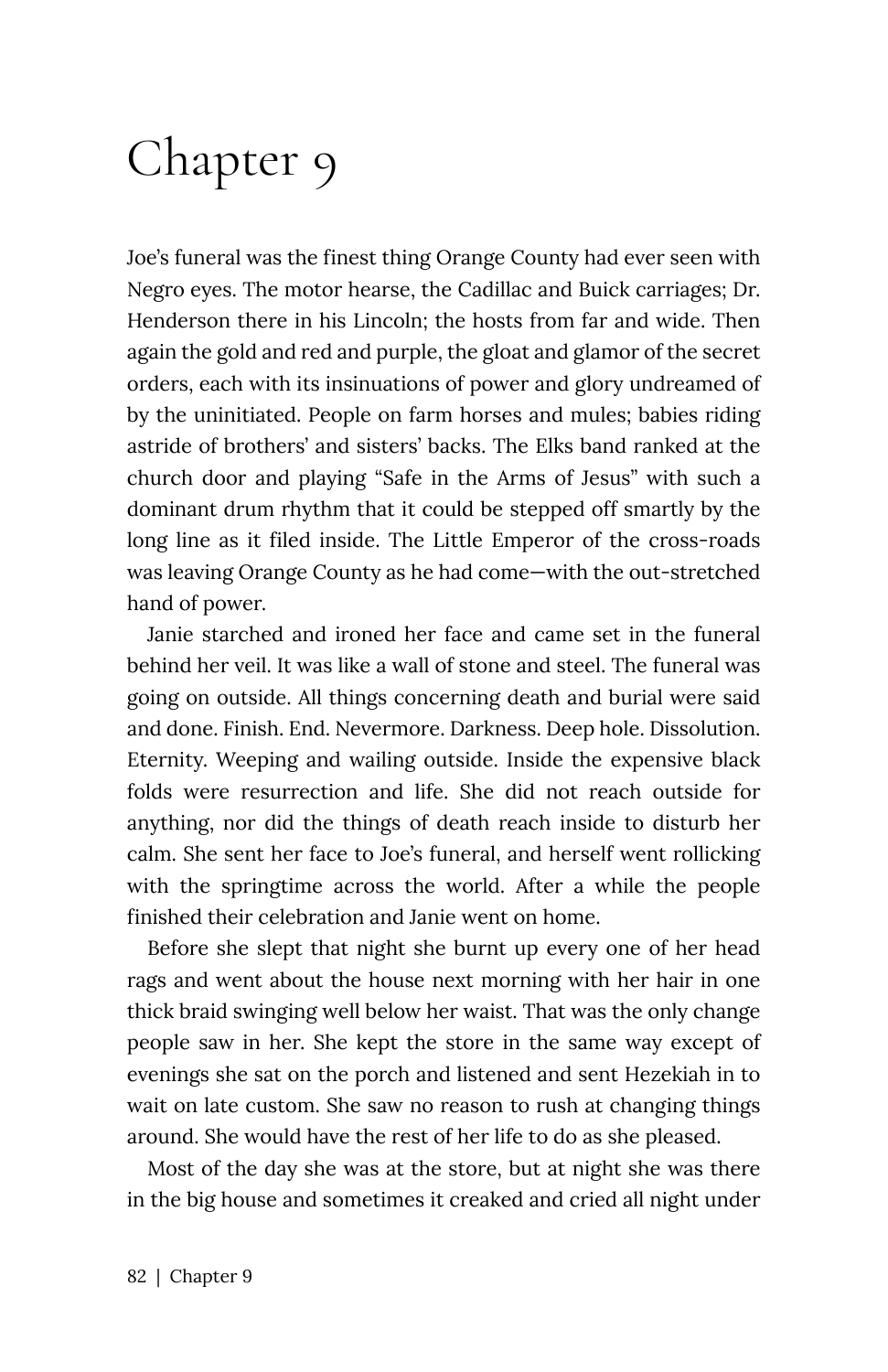the weight of lonesomeness. Then she'd lie awake in bed asking lonesomeness some questions. She asked if she wanted to leave and go back where she had come from and try to find her mother. Maybe tend her grandmother's grave. Sort of look over the old stamping ground generally. Digging around inside of herself like that she found that she had no interest in that seldom-seen mother at all. She hated her grandmother and had hidden it from herself all these years under a cloak of pity. She had been getting ready for her great journey to the horizons in search of people; it was important to all the world that she should find them and they find her. But she had been whipped like a cur dog, and run off down a back road after things. It was all according to the way you see things. Some people could look at a mud-puddle and see an ocean with ships. But Nanny belonged to that other kind that loved to deal in scraps. Here Nanny had taken the biggest thing God ever made, the horizon—for no matter how far a person can go the horizon is still way beyond you—and pinched it in to such a little bit of a thing that she could tie it about her granddaughter's neck tight enough to choke her. She hated the old woman who had twisted her so in the name of love. Most humans didn't love one another nohow, and this mislove was so strong that even common blood couldn't overcome it all the time. She had found a jewel down inside herself and she had wanted to walk where people could see her and gleam it around. But she had been set in the market-place to sell. Been set for still-bait. When God had made The Man, he made him out of stuff that sung all the time and glittered all over. Then after that some angels got jealous and chopped him into millions of pieces, but still he glittered and hummed. So they beat him down to nothing but sparks but each little spark had a shine and a song. So they covered each one over with mud. And the lonesomeness in the sparks make them hunt for one another, but the mud is deaf and dumb. Like all the other tumbling mud-balls, Janie had tried to show her shine.

Janie found out very soon that her widowhood and property was a great challenge in South Florida. Before Jody had been dead a month, she noticed how often men who had never been intimates of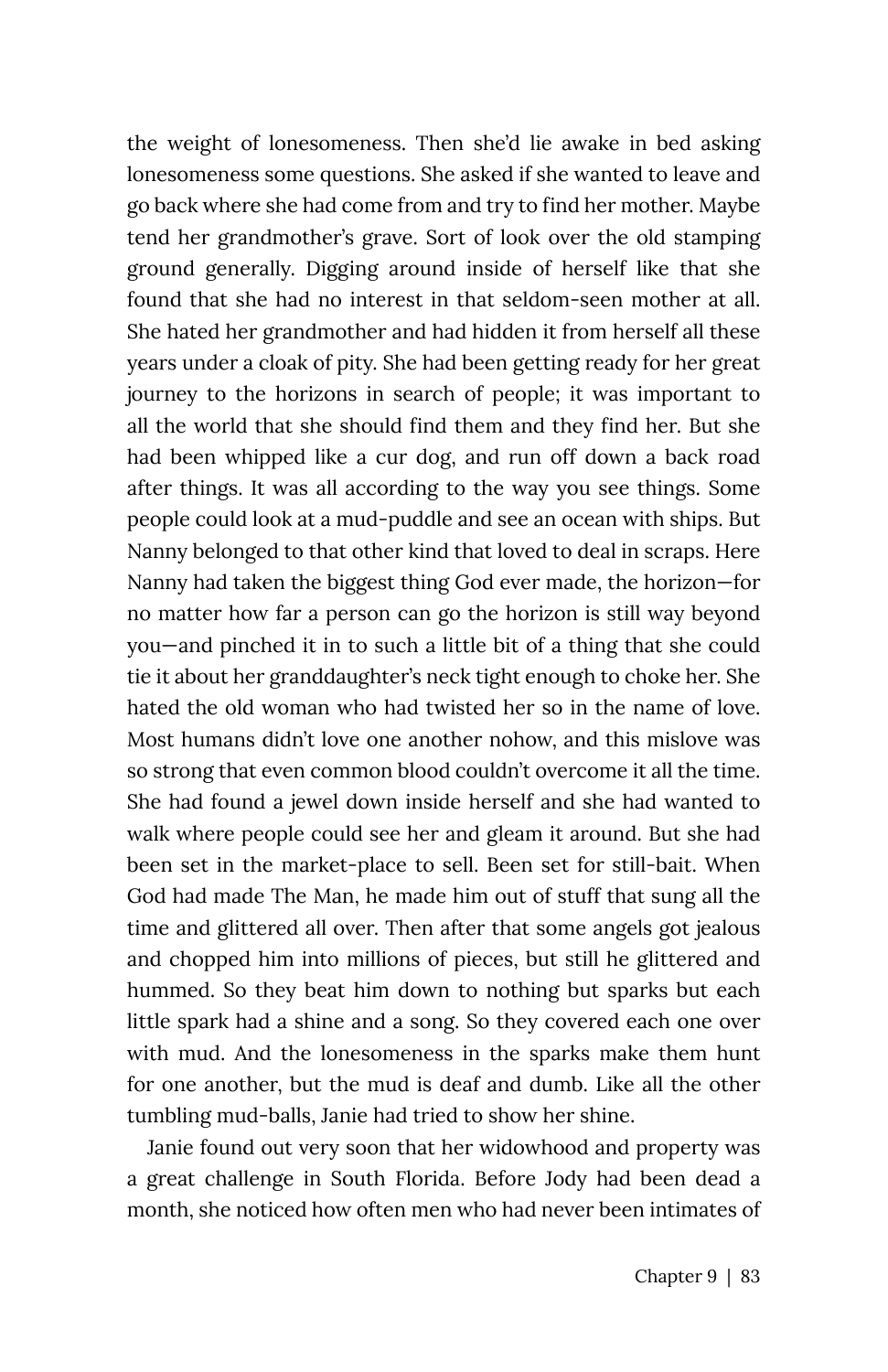Joe, drove considerable distances to ask after her welfare and offer their services as advisor.

"Uh woman by herself is uh pitiful thing," she was told over and again. "Dey needs aid and assistance. God never meant 'em tuh try tuh stand by theirselves. You ain't been used tuh knockin' round and doin' fuh yo'self, Mis' Starks. You been well taken keer of, you needs uh man."

Janie laughed at all these well-wishers because she knew that they knew plenty of women alone; that she was not the first one they had ever seen. But most of the others were poor. Besides she liked being lonesome for a change. This freedom feeling was fine. These men didn't represent a thing she wanted to know about. She had already experienced them through Logan and Joe. She felt like slapping some of them for sitting around grinning at her like a pack of chessy cats, trying to make out they looked like love.

Ike Green sat on her case seriously one evening on the store porch when he was lucky enough to catch her alone.

"You wants be keerful 'bout who you marry, Mis' Starks. Dese strange men runnin' heah tryin' tuh take advantage of yo' condition."

"Marry!" Janie almost screamed. "Joe ain't had time tuh git cold yet. Ah ain't even give marryin' de first thought."

"But you will. You'se too young uh 'oman tuh stay single, and you'se too pretty for de mens tuh leave yuh alone. You'se bound tuh marry."

"Ah hope not. Ah mean, at dis present time it don't come befo' me. Joe ain't been dead two months. Ain't got settled down in his grave."

"Dat's whut you say now, but two months mo' and you'll sing another tune. Den you want tuh be keerful. Womenfolks is easy taken advantage of. You know what tuh let none uh dese stray niggers dat's settin' round heah git de inside track on yuh. They's jes lak uh pack uh hawgs, when dey see uh full trough. Whut yuh needs is uh man dat yuh done lived uhround and know all about tuh sort of manage yo' things fuh yuh and ginerally do round."

Janie jumped upon her feet. "Lawd, Ike Green, you'se uh case! Dis subjick you bringin' up ain't fit tuh be talked about at all. Lemme go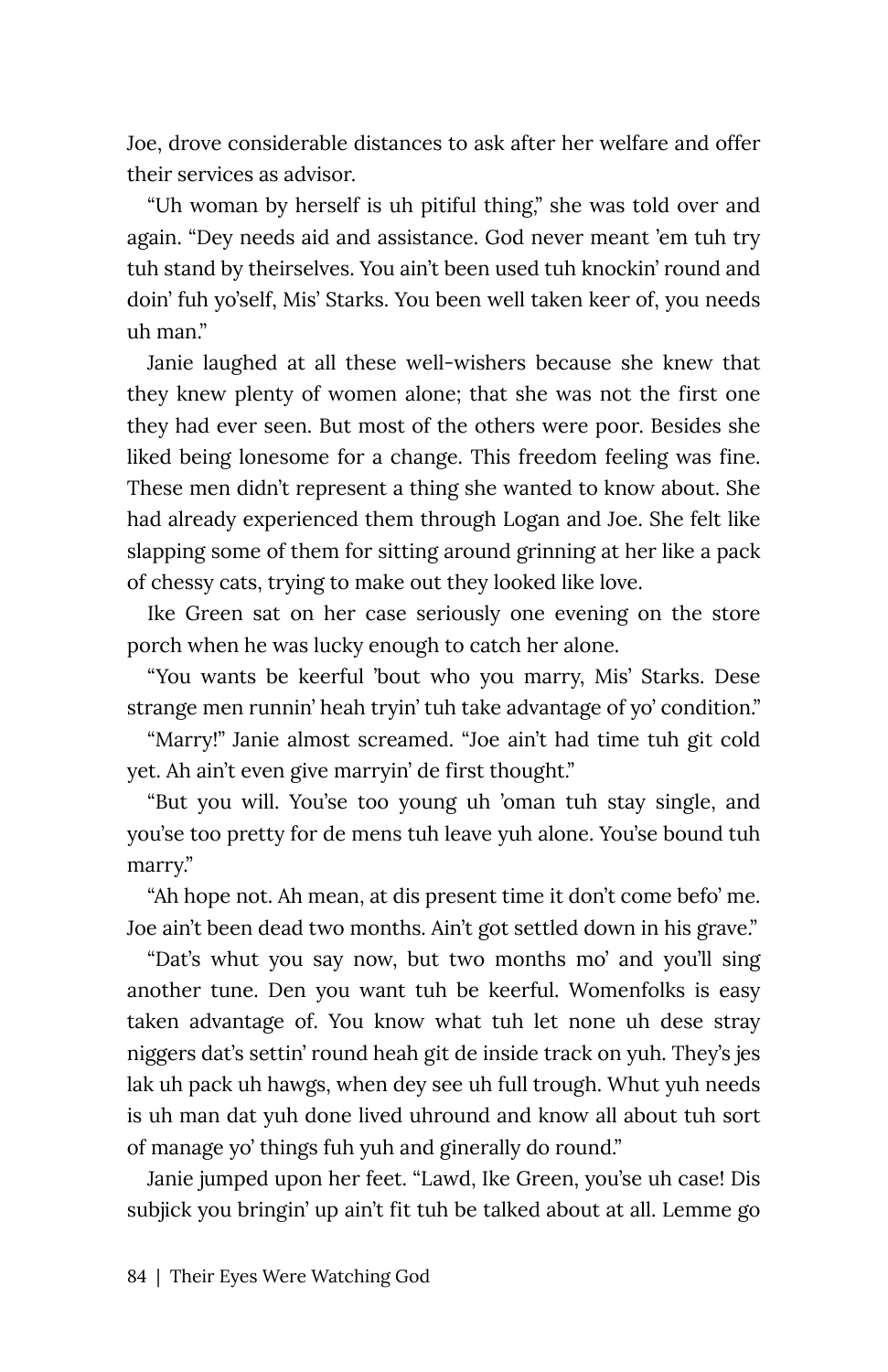inside and help Hezekiah weigh up dat barrel uh sugar dat just come in." She rushed on inside the store and whispered to Hezekiah, "Ah'm gone tuh de house. Lemme know when dat ole pee-de-bed is gone and Ah'll be right back."

Six months of wearing black passed and not one suitor had ever gained the house porch. Janie talked and laughed in the store at times, but never seemed to want to go further. She was happy except for the store. She knew by her head that she was absolute owner, but it always seemed to her that she was still clerking for Joe and that soon he would come in and find something wrong that she had done. She almost apologized to the tenants the first time she collected the rents. Felt like a usurper. But she hid that feeling by sending Hezekiah who was the best imitation of Joe that his seventeen years could make. He had even taken to smoking, and smoking cigars, since Joe's death and tried to bite 'em tight in one side of his mouth like Joe. Every chance he got he was reared back in Joe's swivel chair trying to thrust out his lean belly into a paunch. She'd laugh quietly at his no-harm posing and pretend she didn't see it. One day as she came in the back door of the store she heard him bawling at Tripp Crawford, "Naw indeed, we can't do nothin' uh de kind! I god, you ain't paid for dem last rations you done et up. I god, you won't git no mo' outa dis store than you got money tuh pay for. I god, dis ain't Gimme, Florida, dis is Eatonville." Another time she overheard him using Joe's favorite expression for pointing out the differences between himself and the careless-living, mouthy town. "Ah'm an educated man, Ah keep mah arrangements in mah hands." She laughed outright at that. His acting didn't hurt nobody and she wouldn't know what to do without him. He sensed that and came to treat her like baby-sister, as if to say "You poor little thing, give it to big brother. He'll fix it for you." His sense of ownership made him honest too, except for an occasional jaw-breaker, or a packet of sensen. The sen-sen was to let on to the other boys and the pullet-size girls that he had a liquor breath to cover. This business of managing stores and women store-owners was trying on a man's nerves. He needed a drink of liquor now and then to keep up.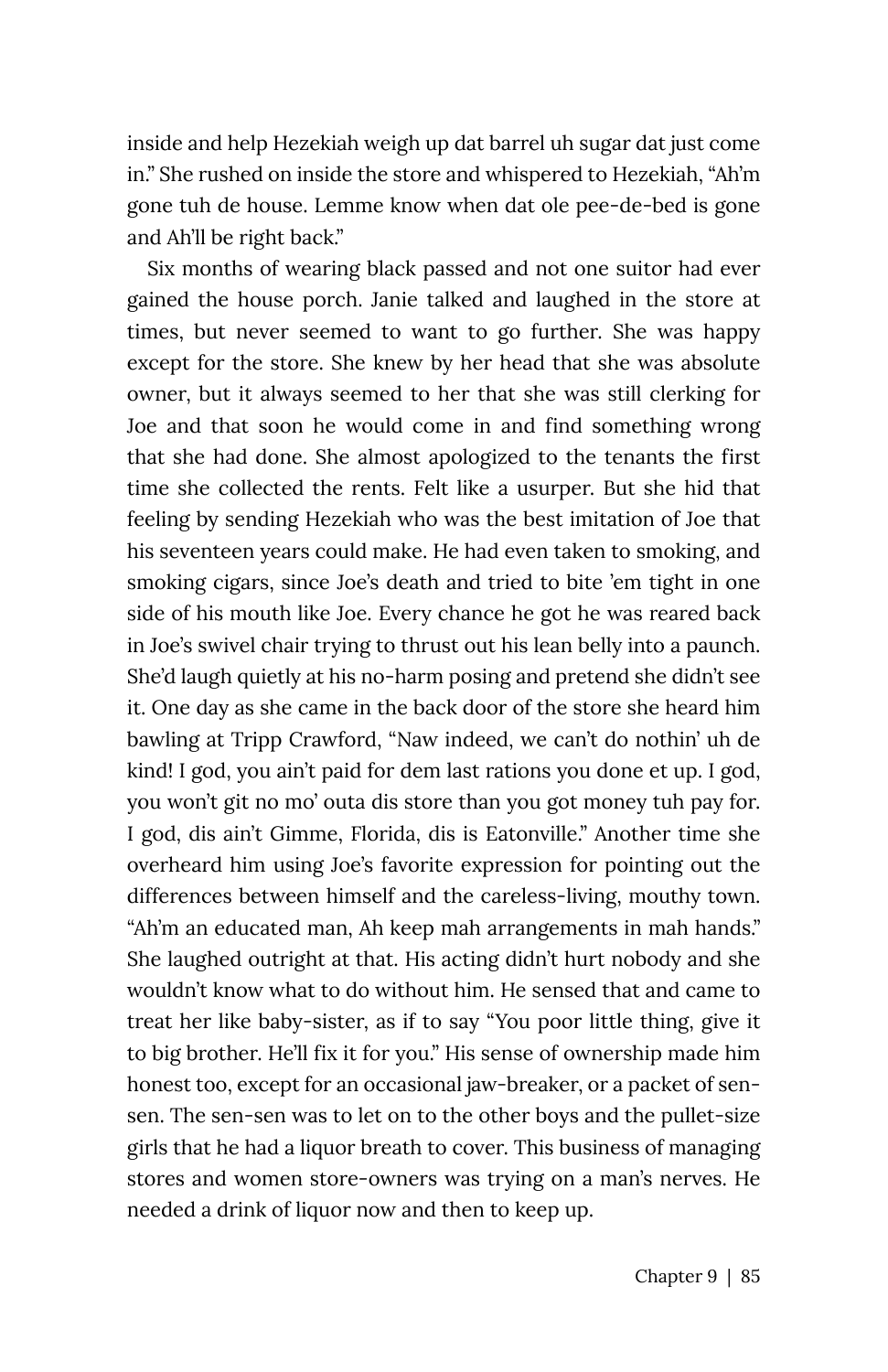When Janie emerged into her mourning white, she had hosts of admirers in and out of town. Everything open and frank. Men of property too among the crowd, but nobody seemed to get any further than the store. She was always too busy to take them to the house to entertain. They were all so respectful and stiff with her, that she might have been the Empress of Japan. They felt that it was not fitting to mention desire to the widow of Joseph Starks. You spoke of honor and respect. And all that they said and did was refracted by her inattention and shot off towards the rim-bones of nothing. She and Pheoby Watson visited back and forth and once in awhile sat around the lakes and fished. She was just basking in freedom for the most part without the need for thought. A Sanford undertaker was pressing his cause through Pheoby, and Janie was listening pleasantly but undisturbed. It might be nice to marry him, at that. No hurry. Such things take time to think about, or rather she pretended to Pheoby that that was what she was doing.

" 'Tain't dat Ah worries over Joe's death, Pheoby. Ah jus' loves dis freedom."

"Sh-sh-sh! Don't let nobody hear you say dat, Janie. Folks will say you ain't sorry he's gone."

"Let 'em say whut dey wants tuh, Pheoby. To my thinkin' mourning oughtn't tuh last no longer'n grief."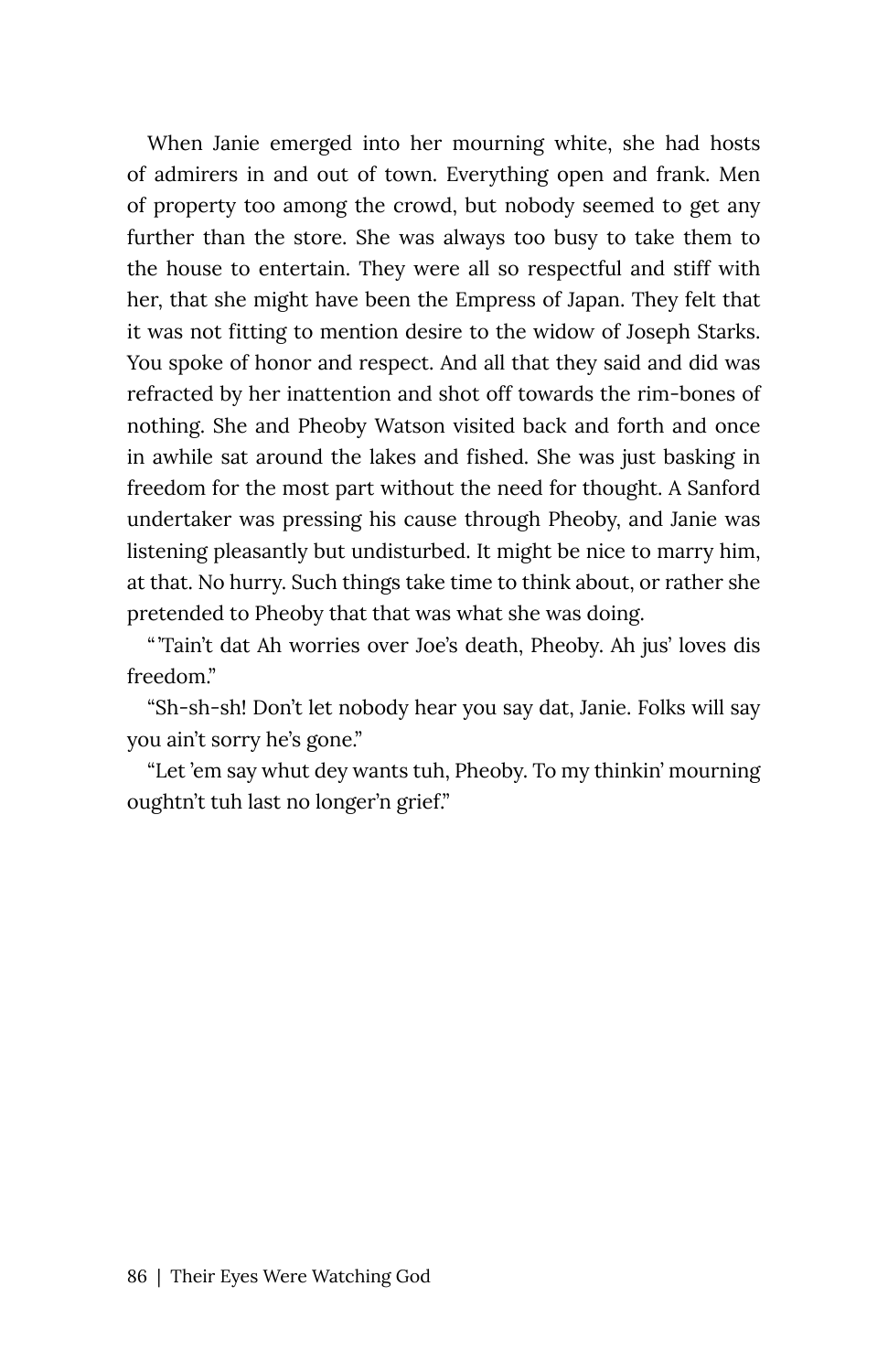### Chapter 10

One day Hezekiah asked off from work to go off with the ball team. Janie told him not to hurry back. She could close up the store herself this once. He cautioned her about the catches on the windows and doors and swaggered off to Winter Park.

Business was dull all day, because numbers of people had gone to the game. She decided to close early, because it was hardly worth the trouble of keeping open on an afternoon like this. She had set six o'clock as her limit.

At five-thirty a tall man came into the place. Janie was leaning on the counter making aimless pencil marks on a piece of wrapping paper. She knew she didn't know his name, but he looked familiar.

"Good evenin', Mis' Starks," he said with a sly grin as if they had a good joke together. She was in favor of the story that was making him laugh before she even heard it.

"Good evenin," she answered pleasantly. "You got all de advantage 'cause Ah don't know yo' name."

"People wouldn't know me lak dey would you."

"Ah guess standin' in uh store do make uh person git tuh be known in de vicinity. Look lak Ah seen you somewhere."

"Oh, Ah don't live no further than Orlandah. Ah'm easy tuh see on Church Street most any day or night. You got any smokin' tobacco?" She opened the glass case. "What kind?" "Camels."

She handed over the cigarettes and took the money. He broke the pack and thrust one between his full, purple lips.

"You got a lil piece uh fire over dere, lady?"

They both laughed and she handed him two kitchen matches out of a box for that purpose. It was time for him to go but he didn't. He leaned on the counter with one elbow and cold-cocked her a look.

"Why ain't you at de ball game, too? Everybody else is dere."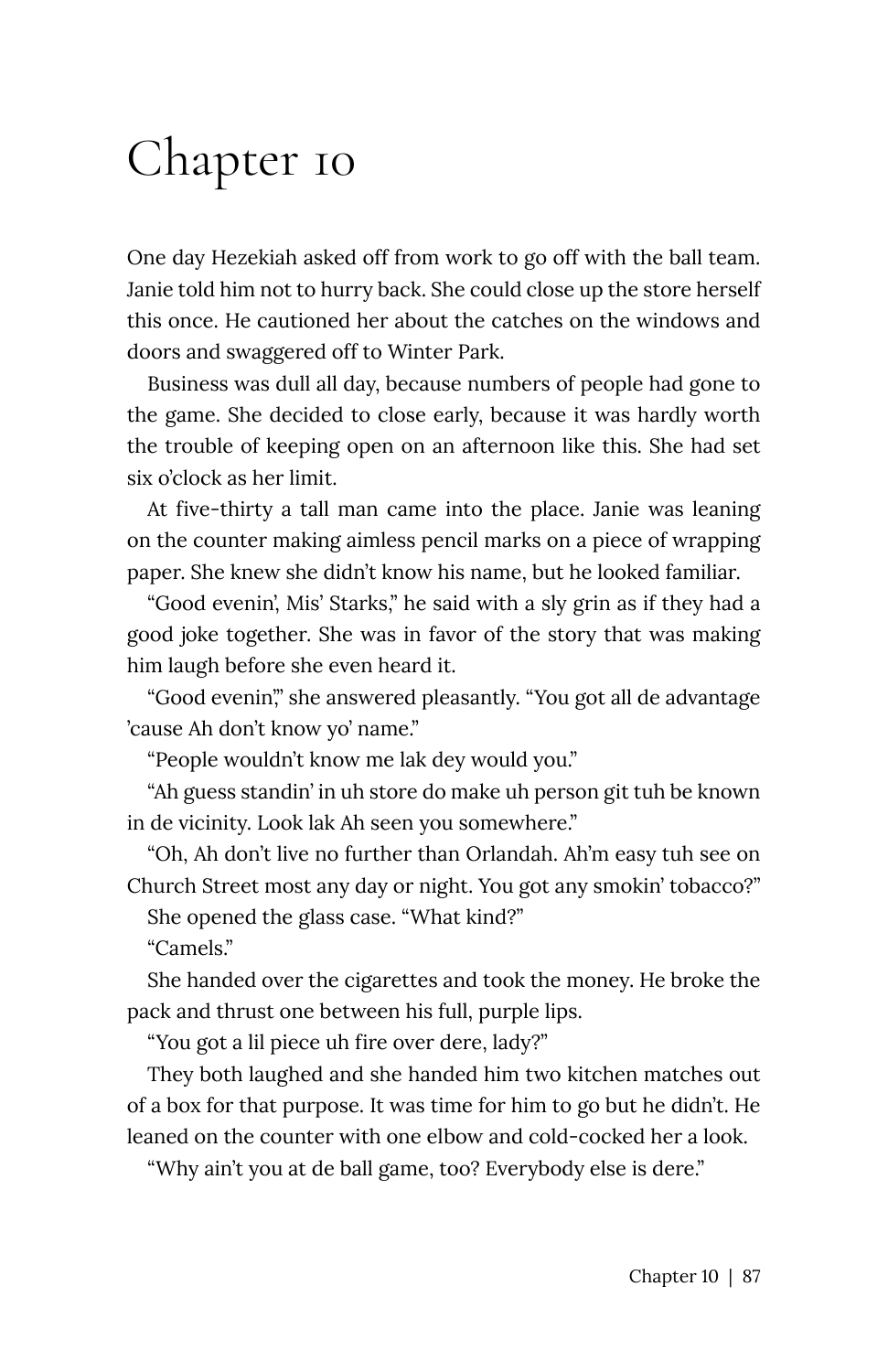"Well, Ah see somebody else besides me ain't dere. Ah just sold some cigarettes." They laughed again.

"Dat's 'cause Ah'm dumb. Ah got de thing all mixed up. Ah thought de game was gointuh be out at Hungerford. So Ah got uh ride tuh where dis road turns off from de Dixie Highway and walked over here and then Ah find out de game is in Winter Park."

That was funny to both of them too.

"So what you gointuh do now? All de cars in Eatonville is gone."

"How about playin' you some checkers? You looks hard tuh beat."

"Ah is, 'cause Ah can't play uh lick."

"You don't cherish de game, then?"

"Yes, Ah do, and then agin Ah don't know whether Ah do or not, 'cause nobody ain't never showed me how."

"Dis is de last day for dat excuse. You got uh board round heah?"

"Yes indeed. De menfolks treasures de game round heah. Ah just ain't never learnt how."

He set it up and began to show her and she found herself glowing inside. Somebody wanted her to play. Somebody thought it natural for her to play. That was even nice. She looked him over and got little thrills from every one of his good points. Those full, lazy eyes with the lashes curling sharply away like drawn scimitars. The lean, over-padded shoulders and narrow waist. Even nice!

He was jumping her king! She screamed in protest against losing the king she had had such a hard time acquiring. Before she knew it she had grabbed his hand to stop him. He struggled gallantly to free himself. That is he struggled, but not hard enough to wrench a lady's fingers.

"Ah got uh right tuh take it. You left it right in mah way."

"Yeah, but Ah wuz lookin' off when you went and stuck yo' men right up next tuh mine. No fair!"

"You ain't supposed tuh look off, Mis' Starks. It's de biggest part uh de game tuh watch out! Leave go mah hand."

"No suh! Not mah king. You kin take another one, but not dat one." They scrambled and upset the board and laughed at that.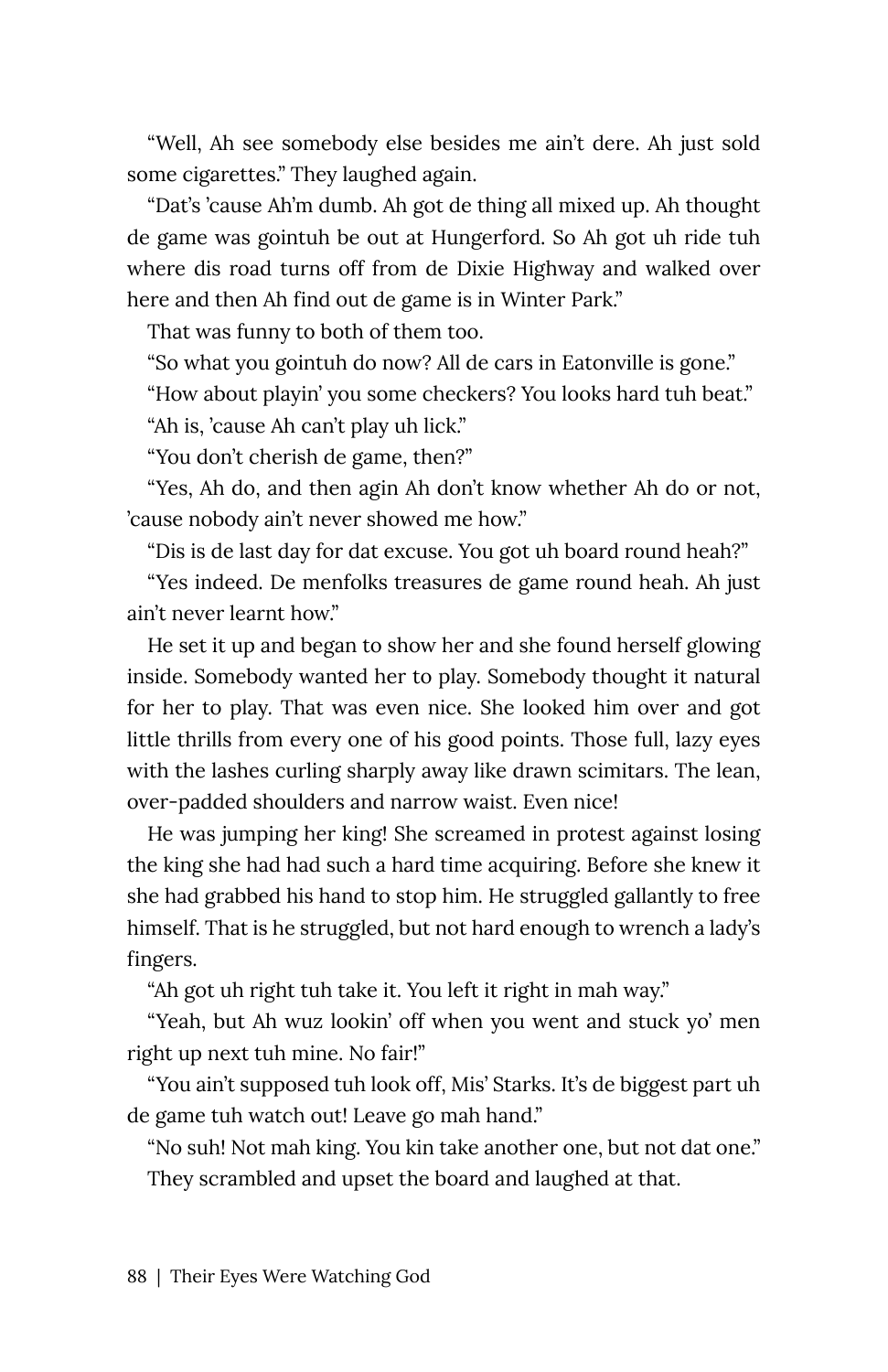"Anyhow it's time for uh Coca-Cola," he said. "Ah'll come teach yuh some mo' another time."

"It's all right tuh come teach me, but don't come tuh cheat me."

"Yuh can't beat uh woman. Dey jes won't stand fuh it. But Ah'll come teach yuh agin. You gointuh be uh good player too, after while."

"You reckon so? Jody useter tell me Ah never would learn. It wuz too heavy fuh mah brains."

"Folks is playin' it wid sense and folks is playin' it without. But you got good meat on yo' head. You'll learn. Have uh cool drink on me."

"Oh all right, thank yuh. Got plenty cold ones tuhday. Nobody ain't been heah tuh buy none. All gone off tuh de game."

"You oughta be at de next game. 'Tain't no use in you stayin' heah if everybody else is gone. You don't buy from yo'self, do yuh?"

"You crazy thing! 'Course Ah don't. But Ah'm worried 'bout you uh little"

"How come? 'Fraid Ah ain't gointuh pay fuh dese drinks?"

"Aw naw! How you gointuh git back home?"

"Wait round heah fuh a car. If none don't come, Ah got good shoe leather. 'Tain't but seben miles no how. Ah could walk dat in no time. Easy."

"If it wuz me, Ah'd wait on uh train. Seben miles is uh kinda long walk."

"It would be for you, 'cause you ain't used to it. But Ah'm seen women walk further'n dat. You could too, if yuh had it tuh do."

"Maybe so, but Ah'll ride de train long as Ah got railroad fare."

"Ah don't need no pocket-full uh money to ride de train lak uh woman. When Ah takes uh notion Ah rides anyhow—money or no money."

"Now ain't you somethin'! Mr. er—er—You never did tell me whut yo' name wuz."

"Ah sho didn't. Wuzn't expectin' fuh it to be needed. De name mah mama gimme is Vergible Woods. Dey calls me Tea Cake for short."

"Tea Cake! So you sweet as all dat?" She laughed and he gave her a little cut-eye look to get her meaning.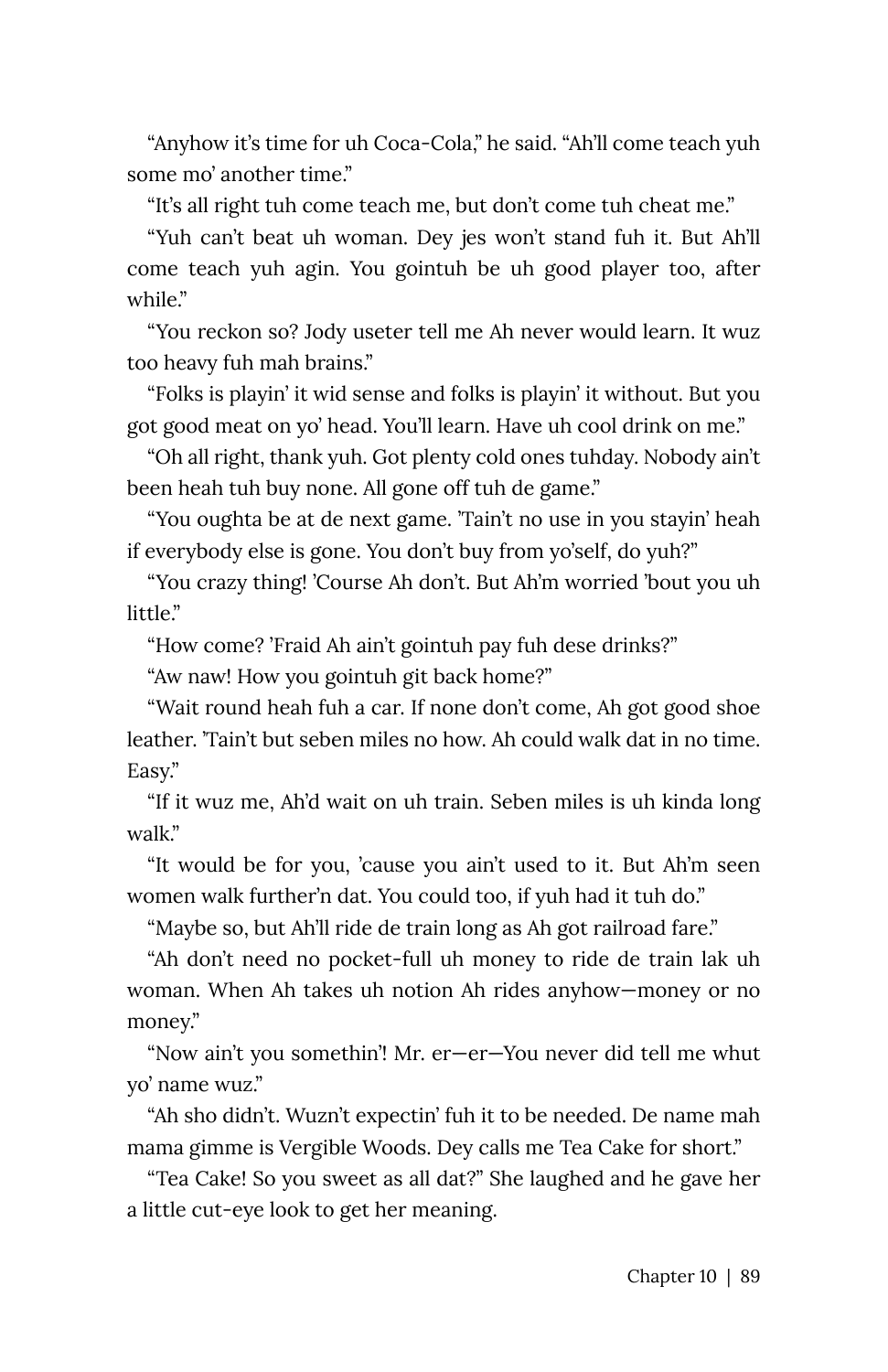"Ah may be guilty. You better try me and see."

She did something halfway between a laugh and a frown and he set his hat on straight.

"B'lieve Ah done cut uh hawg, so Ah guess Ah better ketch air." He made an elaborate act of tipping to the door stealthily. Then looked back at her with an irresistible grin on his face. Janie burst out laughing in spite of herself. "You crazy thing!"

He turned and threw his hat at her feet. "If she don't throw it at me, Ah'll take a chance on comin' back," he announced, making gestures to indicate he was hidden behind a post. She picked up the hat and threw it after him with a laugh. "Even if she had uh brick she couldn't hurt yuh wid it," he said to an invisible companion. "De lady can't throw." He gestured to his companion, stepped out from behind the imaginary lamp post, set his coat and hat and strolled back to where Janie was as if he had just come in the store.

<span id="page-95-1"></span>"Evenin', Mis' Starks. Could yuh lemme have uh pound uh knuckle puddin'<sup>[\[1\]](#page-95-0)</sup> till Saturday? Ah'm sho tuh pay yuh then." 1

"You needs ten pounds, Mr. Tea Cake. Ah'll let yuh have all Ah got and you needn't bother 'bout payin' it back."

They joked and went on till the people began to come in. Then he took a seat and made talk and laughter with the rest until closing time. When everyone else had left he said, "Ah reckon Ah done over-layed mah leavin' time, but Ah figgered you needed somebody tuh help yuh shut up de place. Since nobody else ain't round heah, maybe Ah kin git de job."

<span id="page-95-0"></span>1. [\[1\]](#page-95-1) A beating with the fist.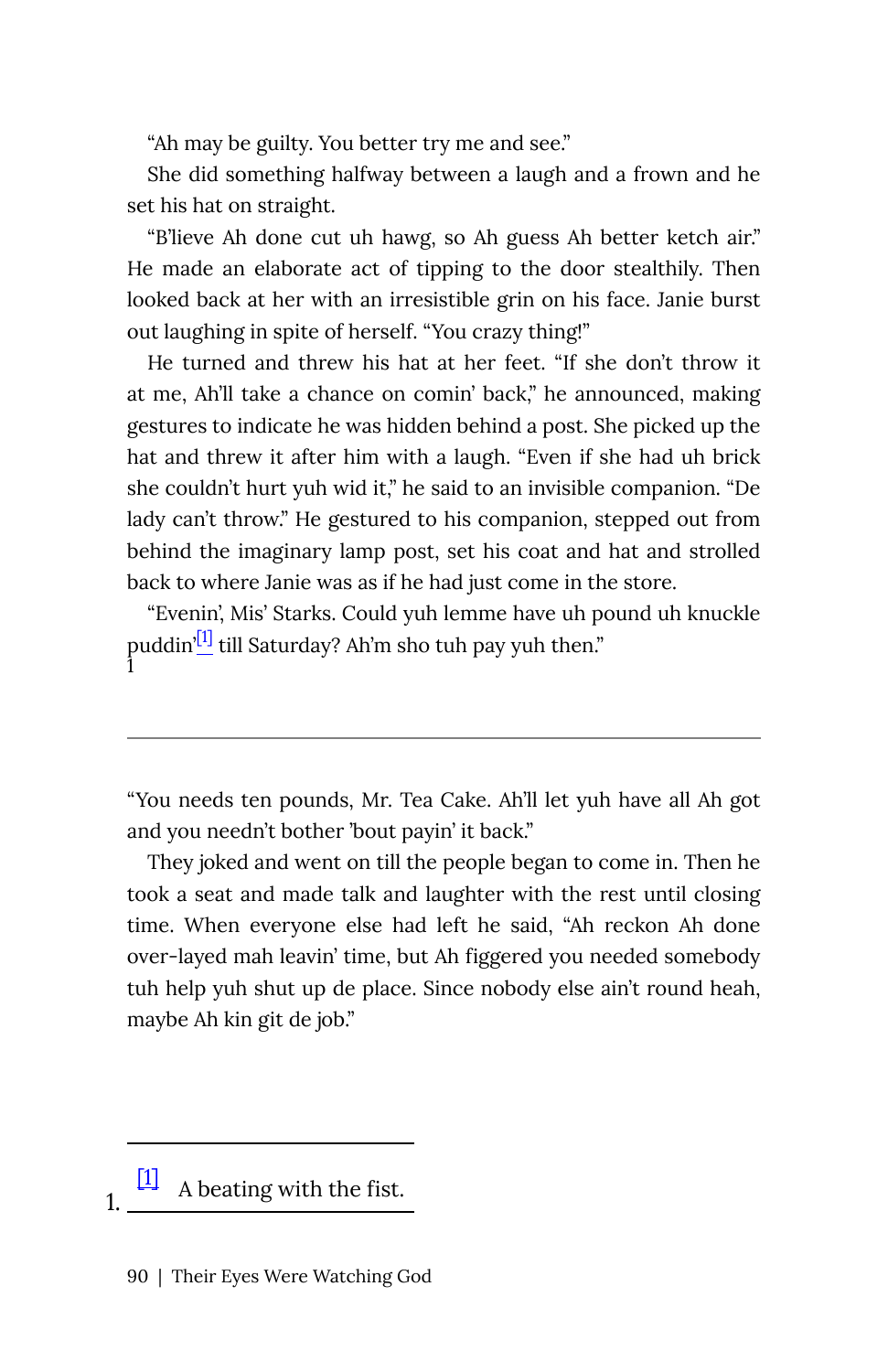"Thankyuh, Mr. Tea Cake. It is kinda strainin' fuh me."

"Who ever heard of uh teacake bein' called Mister! If you wanta be real hightoned and call me Mr. Woods, dat's de way you feel about it. If yuh wants tuh be uh lil friendly and call me Tea Cake, dat would be real nice." He was closing and bolting windows all the time he talked.

"All right, then. Thank yuh, Tea Cake. How's dat?"

"Jes lak uh lil girl wid her Easter dress on. Even nice!" He locked the door and shook it to be sure and handed her the key. "Come on now, Ah'll see yuh inside yo' door and git on down de Dixie."

Janie was halfway down the palm-lined walk before she had a thought for her safety. Maybe this strange man was up to something! But it was no place to show her fear there in the darkness between the house and the store. He had hold of her arm too. Then in a moment it was gone. Tea Cake wasn't strange. Seemed as if she had known him all her life. Look how she had been able to talk with him right off! He tipped his hat at the door and was off with the briefest good night.

So she sat on the porch and watched the moon rise. Soon its amber fluid was drenching the earth, and quenching the thirst of the day.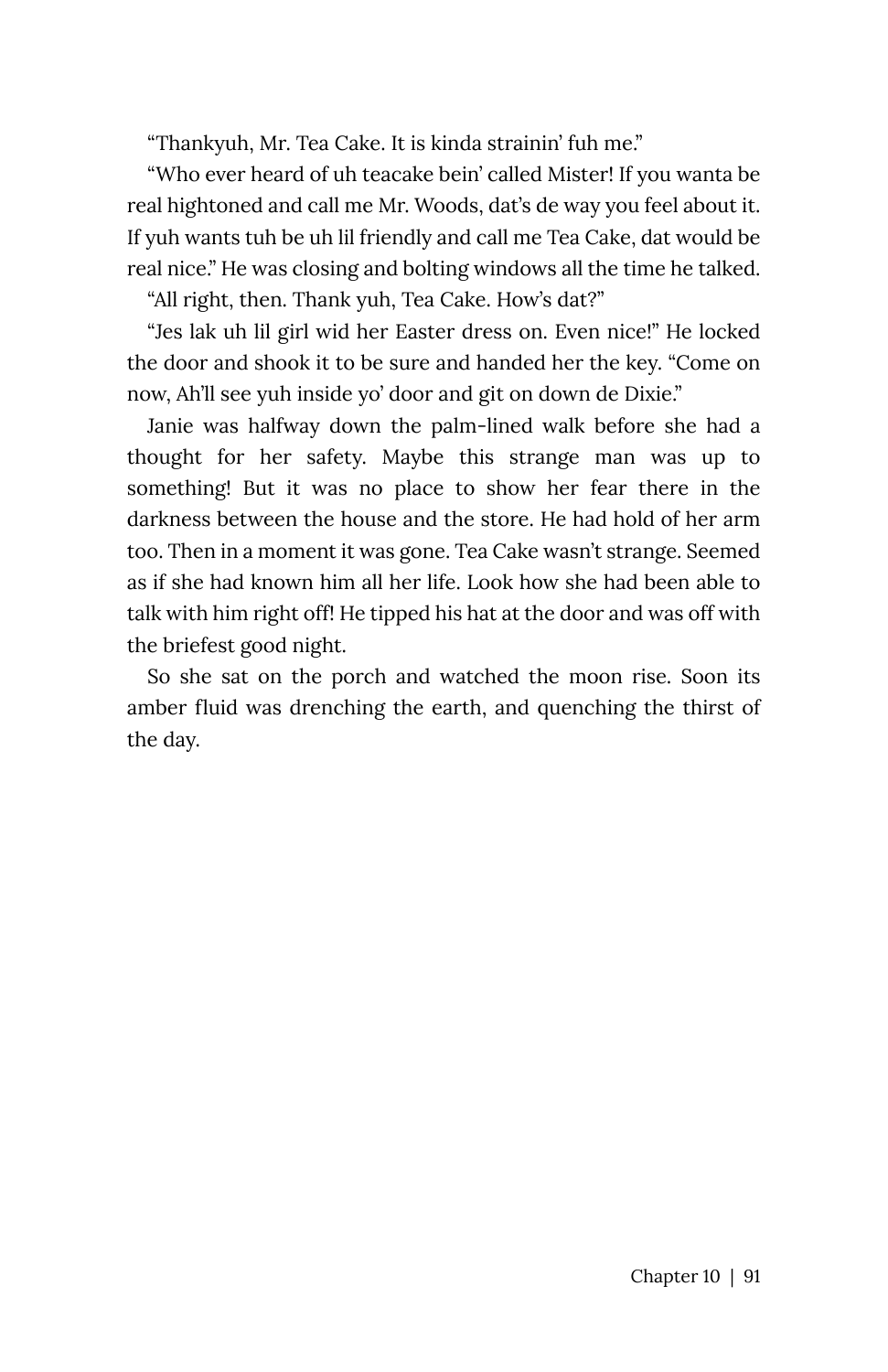## Chapter II

Janie wanted to ask Hezekiah about Tea Cake, but she was afraid he might misunderstand her and think she was interested. In the first place he looked too young for her. Must be around twenty-five and here she was around forty. Then again he didn't look like he had too much. Maybe he was hanging around to get in with her and strip her of all that she had. Just as well if she never saw him again. He was probably the kind of man who lived with various women but never married. Fact is, she decided to treat him so cold if he ever did foot the place that he'd be sure not to come hanging around there again.

He waited a week exactly to come back for Janie's snub. It was early in the afternoon and she and Hezekiah were alone. She heard somebody humming like they were feeling for pitch and looked towards the door. Tea Cake stood there mimicking the tuning of a guitar. He frowned and struggled with the pegs of his imaginary instrument watching her out of the corner of his eye with that secret joke playing over his face. Finally she smiled and he sung middle C, put his guitar under his arm and walked on back to where she was.

"Evenin', folks. Thought y'all might lak uh lil music this evenin' so Ah brought long mah box."

"Crazy thing!" Janie commented, beaming out with light.

He acknowledged the compliment with a smile and sat down on a box. "Anybody have uh Coca-Cola wid me?"

"Ah just had one," Janie temporized with her conscience.

"It'll hafter be done all over agin, Mis' Starks."

"How come?"

" 'Cause it wasn't done right dat time. 'Kiah bring us two bottles from de bottom uh de box."

"How you been makin' out since Ah seen yuh last, Tea Cake?"

"Can't kick. Could be worse. Made four days dis week and got de pay in mah pocket."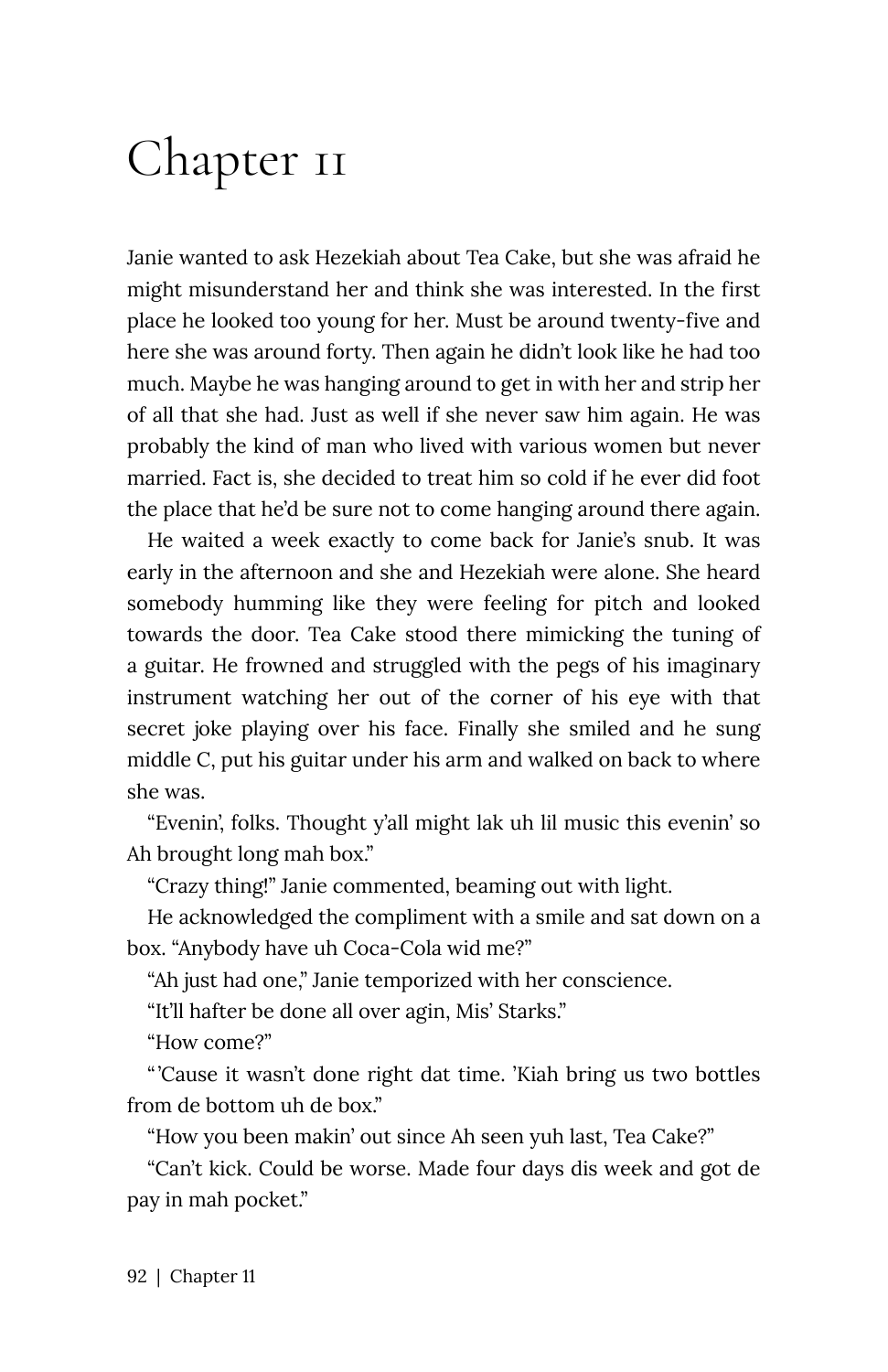"We got a rich man round here, then. Buyin' passenger trains uh battleships this week?"

"Which one do you want? It all depends on you."

"Oh, if you'se treatin' me tuh it, Ah b'lieve Ah'll take de passenger train. If it blow up Ah'll still be on land."

"Choose de battleship if dat's whut you really want. Ah know where one is right now. Seen one round Key West de other day."

"How you gointuh git it?"

"Ah shucks, dem Admirals is always ole folks. Can't no ole man stop me from gittin' no ship for yuh if dat's whut you want. Ah'd git dat ship out from under him so slick till he'd be walkin' de water lak ole Peter befo' he knowed it."

They played away the evening again. Everybody was surprised at Janie playing checkers but they liked it. Three or four stood behind her and coached her moves and generally made merry with her in a restrained way. Finally everybody went home but Tea Cake.

"You kin close up, 'Kiah," Janie said. "Think Ah'll g'wan home."

Tea Cake fell in beside her and mounted the porch this time. So she offered him a seat and they made a lot of laughter out of nothing. Near eleven o'clock she remembered a piece of pound cake she had put away. Tea Cake went out to the lemon tree at the corner of the kitchen and picked some lemons and squeezed them for her. So they had lemonade too.

"Moon's too pretty fuh anybody tuh be sleepin' it away," Tea Cake said after they had washed up the plates and glasses. "Less us go fishin'."

"Fishin'? Dis time uh night?"

"Unhhunh, fishin'. Ah know where de bream is beddin'. Seen 'em when Ah come round de lake dis evenin'. Where's yo' fishin' poles? Less go set on de lake."

It was so crazy digging worms by lamp light and setting out for Lake Sabelia after midnight that she felt like a child breaking rules. That's what made Janie like it. They caught two or three and got home just before day. Then she had to smuggle Tea Cake out by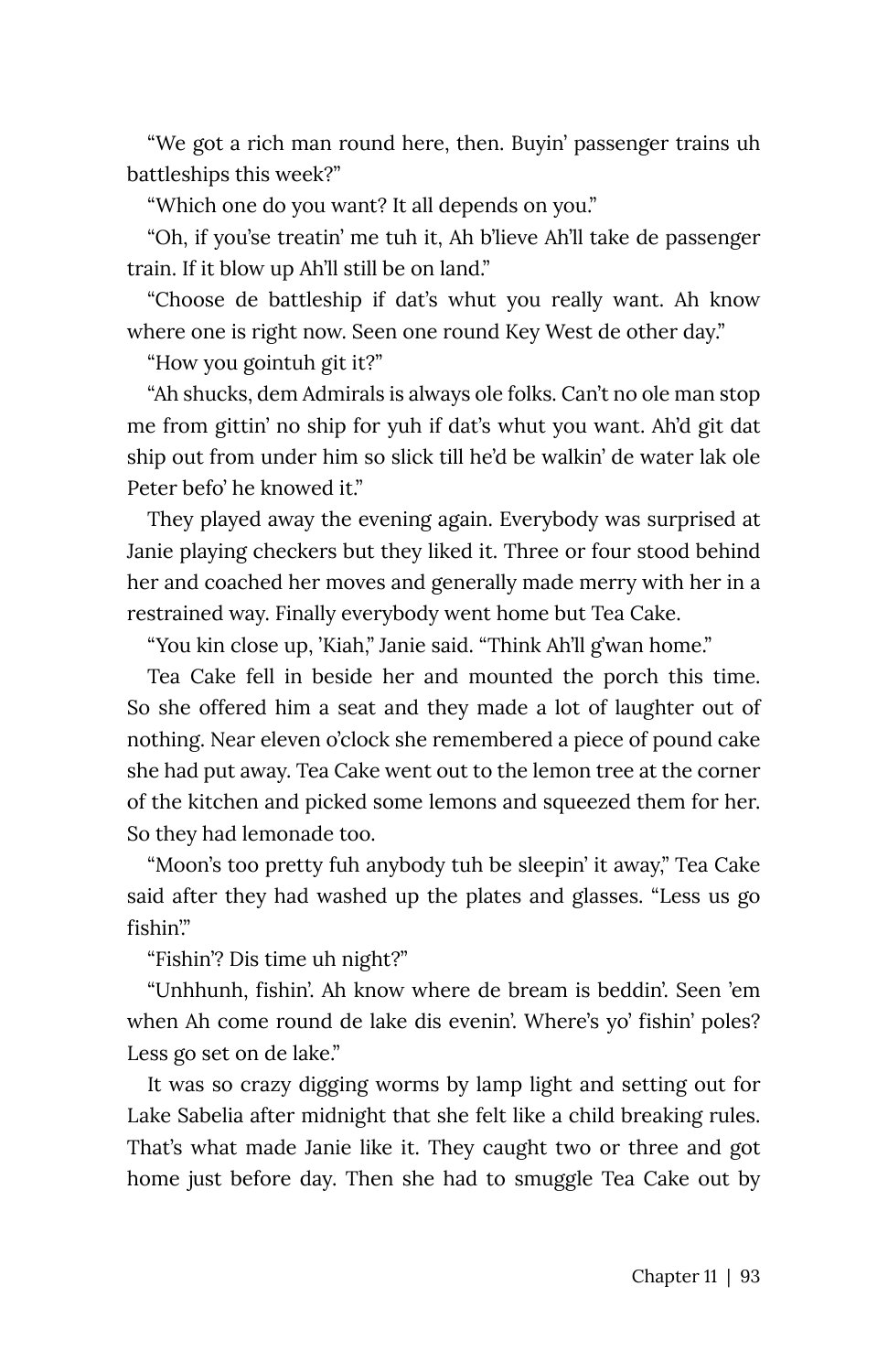the back gate and that made it seem like some great secret she was keeping from the town.

"Mis' Janie," Hezekiah began sullenly next day, "you oughtn't 'low dat Tea Cake tuh be walkin' tuh de house wid yuh. Ah'll go wid yuh mahself after dis, if you'se skeered."

"What's de matter wid Tea Cake, 'Kiah? Is he uh thief uh somethin'?"

"Ah ain't never heard nobody say he stole nothin'."

"Is he bad 'bout totin' pistols and knives tuh hurt people wid?"

"Dey don't say he ever cut nobody or shot nobody neither."

"Well, is he—he—is he got uh wife or something lak dat? Not dat it's any uh mah business." She held her breath for the answer.

"No'm. And nobody wouldn't marry Tea Cake tuh starve tuh death lessen it's somebody jes lak him—ain't used to nothin'. 'Course he always keep hisself in changin' clothes. Dat long-legged Tea Cake ain't got doodly squat. He ain't got no business makin' hisself familiar wid nobody lak you. Ah said Ah wuz goin' to tell yuh so yuh could know."

"Oh dat's all right, Hezekiah. Thank yuh mighty much."

The next night when she mounted her steps Tea Cake was there before her, sitting on the porch in the dark. He had a string of freshcaught trout for a present.

"Ah'll clean 'em, you fry 'em and let's eat," he said with the assurance of not being refused. They went out into the kitchen and fixed up the hot fish and corn muffins and ate. Then Tea Cake went to the piano without so much as asking and began playing blues and singing, and throwing grins over his shoulder. The sounds lulled Janie to soft slumber and she woke up with Tea Cake combing her hair and scratching the dandruff from her scalp. It made her more comfortable and drowsy.

"Tea Cake, where you git uh comb from tuh be combin' mah hair wid?"

"Ah brought it wid me. Come prepared tuh lay mah hands on it tuhnight."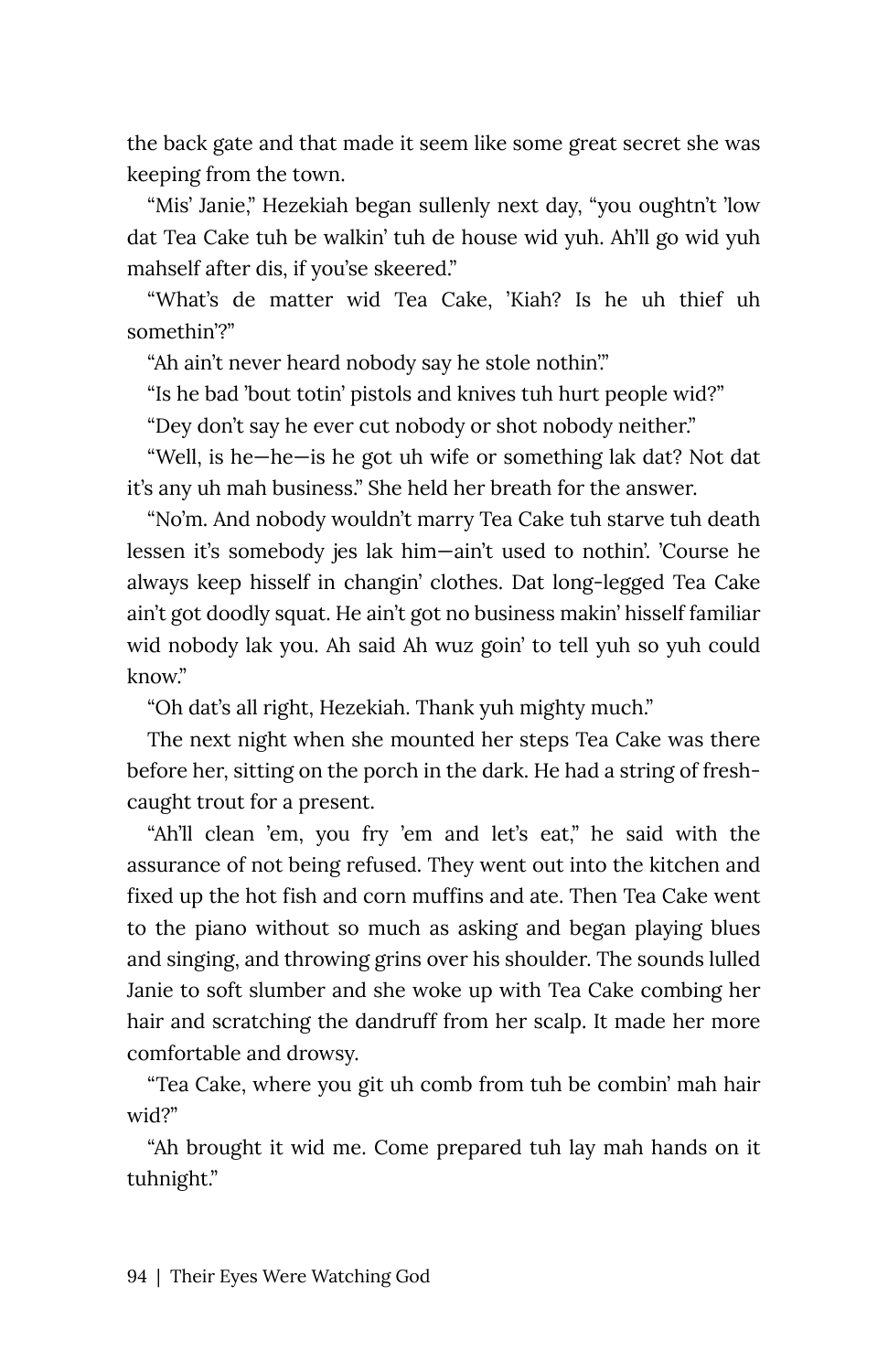"Why, Tea Cake? Whut good do combin' mah hair do you? It's mah comfortable, not yourn."

"It's mine too. Ah ain't been sleepin' so good for more'n uh week cause Ah been wishin' so bad tuh git mah hands in yo' hair. It's so pretty. It feels jus' lak underneath uh dove's wing next to mah face."

"Umph! You'se mighty easy satisfied. Ah been had dis same hair next tuh mah face ever since Ah cried de fust time, and 'tain't never gimme me no thrill."

"Ah tell you lak you told me—you'se mighty hard tuh satisfy. Ah betcha dem lips don't satisfy yuh neither."

"Dat's right, Tea Cake. They's dere and Ah make use of 'em whenever it's necessary, but nothin' special tuh me."

"Umph! umph! umph! Ah betcha you don't never go tuh de lookin' glass and enjoy yo' eyes yo'self. You lets other folks git all de enjoyment out of 'em 'thout takin' in any of it yo'self."

"Naw, Ah never gazes at 'em in de lookin' glass. If anybody else gits any pleasure out of 'em Ah ain't been told about it."

"See dat? You'se got de world in uh jug and make out you don't know it. But Ah'm glad tuh be de one tuh tell yuh."

"Ah guess you done told plenty women all about it."

"Ah'm de Apostle Paul tuh de Gentiles. Ah tells 'em and then agin Ah shows 'em."

"Ah thought so." She yawned and made to get up from the sofa, "You done got me so sleepy wid yo' head-scratchin' Ah kin hardly make it tuh de bed." She stood up at once, collecting her hair. He sat still.

"Naw, you ain't sleepy, Mis' Janie. You jus' want me tuh go. You figger Ah'm uh rounder and uh pimp and you done wasted too much time talkin' wid me."

"Why, Tea Cake! Whut ever put dat notion in yo' head?"

"De way you looked at me when Ah said whut Ah did. Yo' face skeered me so bad till mah whiskers drawed up."

"Ah ain't got no business bein' mad at nothin' you do and say. You got it all wrong. Ah ain't mad atall."

"Ah know it and dat's what puts de shamery on me. You'se jus'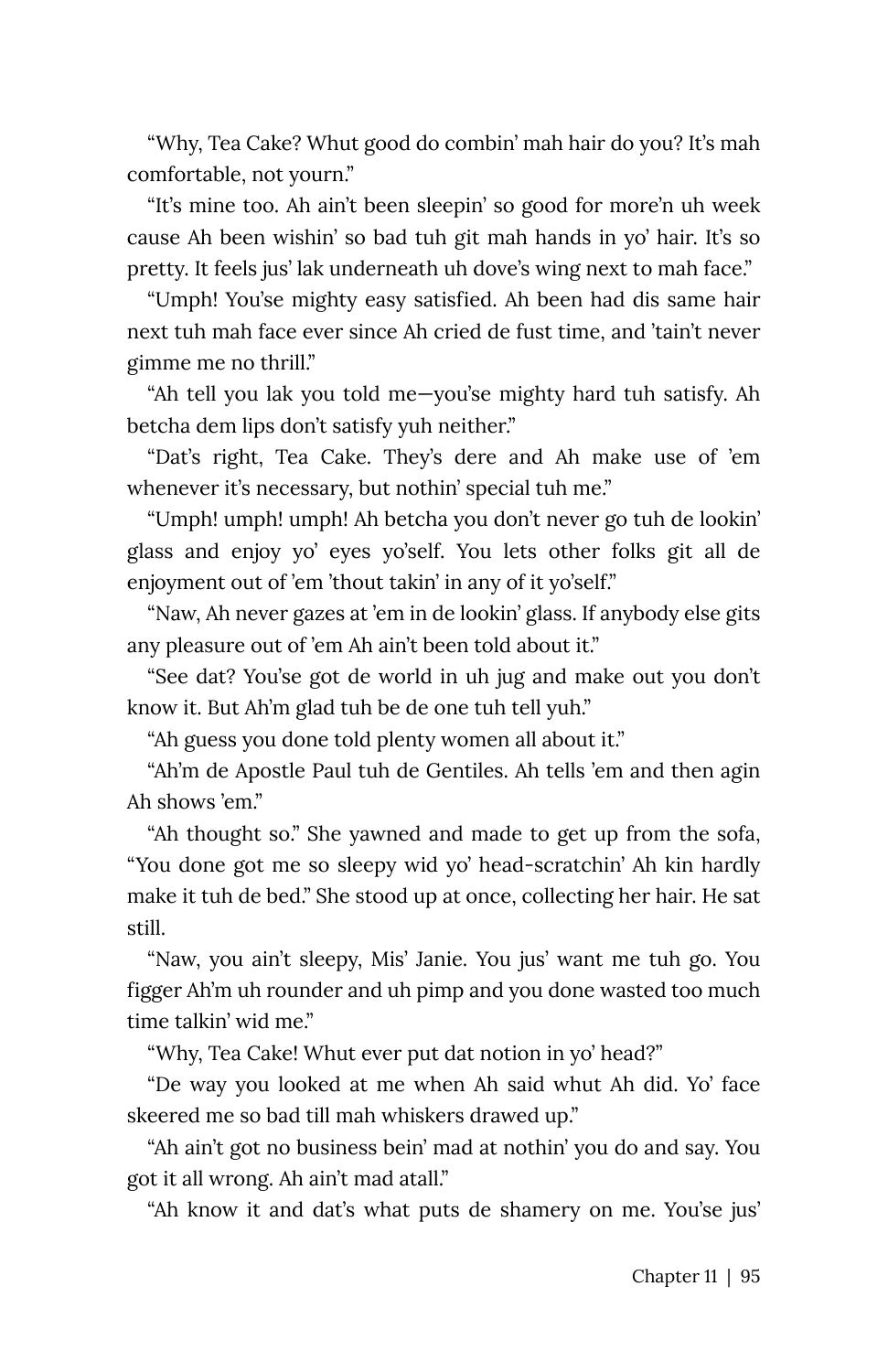disgusted wid me. Yo' face jus' left here and went off somewhere else. Naw, you ain't mad wid me. Ah be glad if you was, 'cause then Ah might do somethin' tuh please yuh. But lak it is—"

"Mah likes and dislikes ought not tuh make no difference wid you, Tea Cake. Dat's fuh yo' lady friend. Ah'm jus' uh sometime friend uh yourn."

Janie walked towards the stairway slowly, and Tea Cake sat where he was, as if he had frozen to his seat, in fear that once he got up, he'd never get back in it again. He swallowed hard and looked at her walk away.

"Ah didn't aim tuh let on tuh yuh 'bout it, leastways not right away, but Ah ruther be shot wid tacks than fuh you tuh act wid me lak you is right now. You got me in de go-long."

At the newel post Janie whirled around and for the space of a thought she was lit up like a transfiguration. Her next thought brought her crashing down. He's just saying anything for the time being, feeling he's got me so I'll b'lieve him. The next thought buried her under tons of cold futility. He's trading on being younger than me. Getting ready to laugh at me for an old fool. But oh, what wouldn't I give to be twelve years younger so I could b'lieve him!

"Aw, Tea Cake, you just say dat tuhnight because de fish and cornbread tasted sort of good. Tomorrow yo' mind would change."

"Naw, it wouldn't neither. Ah know better."

"Anyhow from what you told me when we wuz back dere in de kitchen Ah'm nearly twelve years older than you."

"Ah done thought all about dat and tried tuh struggle aginst it, but it don't do me no good. De thought uh mah youngness don't satisfy me lak yo' presence do."

"It makes uh whole heap uh difference wid most folks, Tea Cake."

"Things lak dat got uh whole lot tuh do wid convenience, but it ain't got nothin' tuh do wid love."

"Well, Ah love tuh find out whut you think after sun-up tomorrow. Dis is jus' yo' night thought."

"You got yo' ideas and Ah got mine. Ah got uh dollar dat says you'se wrong. But Ah reckon you don't bet money, neither."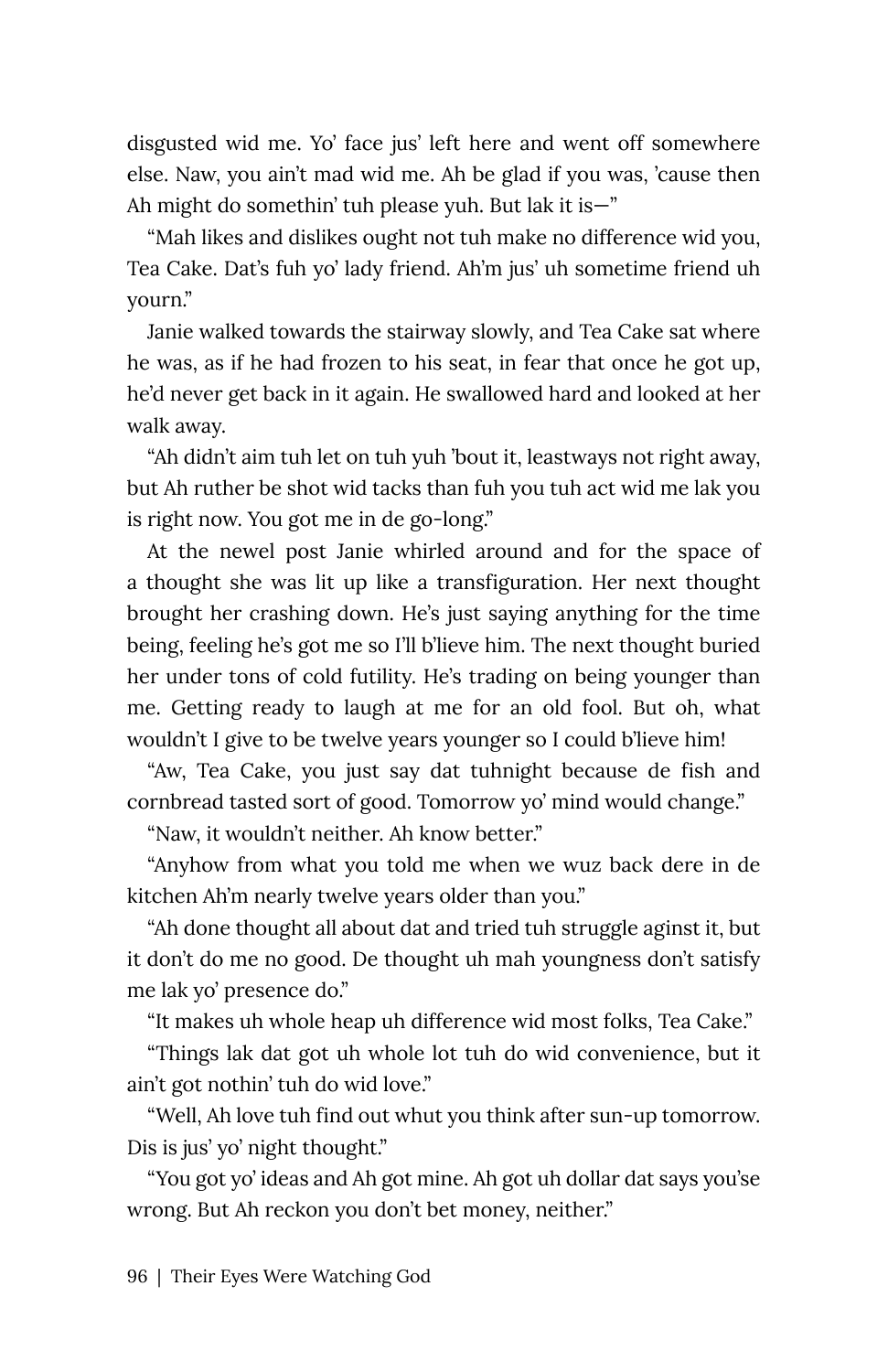"Ah never have done it so fur. But as de old folks always say, Ah'm born but Ah ain't dead. No tellin' whut Ah'm liable tuh do yet."

He got up suddenly and took his hat. "Good night, Mis' Janie. Look lak we done run our conversation from grass roots tuh pine trees. G'bye." He almost ran out of the door.

Janie hung over the newel post thinking so long that she all but went to sleep there. However, before she went to bed she took a good look at her mouth, eyes and hair.

All next day in the house and store she thought resisting thoughts about Tea Cake. She even ridiculed him in her mind and was a little ashamed of the association. But every hour or two the battle had to be fought all over again. She couldn't make him look just like any other man to her. He looked like the love thoughts of women. He could be a bee to a blossom—a pear tree blossom in the spring. He seemed to be crushing scent out of the world with his footsteps. Crushing aromatic herbs with every step he took. Spices hung about him. He was a glance from God.

So he didn't come that night and she laid in bed and pretended to think scornfully of him. "Bet he's hangin' round some jook or 'nother. Glad Ah treated him cold. Whut do Ah want wid some trashy nigger out de streets? Bet he's livin' wid some woman or 'nother and takin' me for uh fool. Glad Ah caught mahself in time." She tried to console herself that way.

The next morning she awoke hearing a knocking on the front door and found Tea Cake there.

"Hello, Mis' Janie, Ah hope Ah woke you up."

"You sho did, Tea Cake. Come in and rest yo' hat. Whut you doin' out so soon dis mornin'?"

"Thought Ah'd try tuh git heah soon enough tuh tell yuh mah daytime thoughts. Ah see yuh needs tuh know mah daytime feelings. Ah can't sense yuh intuh it at night."

"You crazy thing! Is dat whut you come here for at daybreak?"

"Sho is. You needs tellin' and showin', and dat's whut Ah'm doin'. Ah picked some strawberries too, Ah figgered you might like."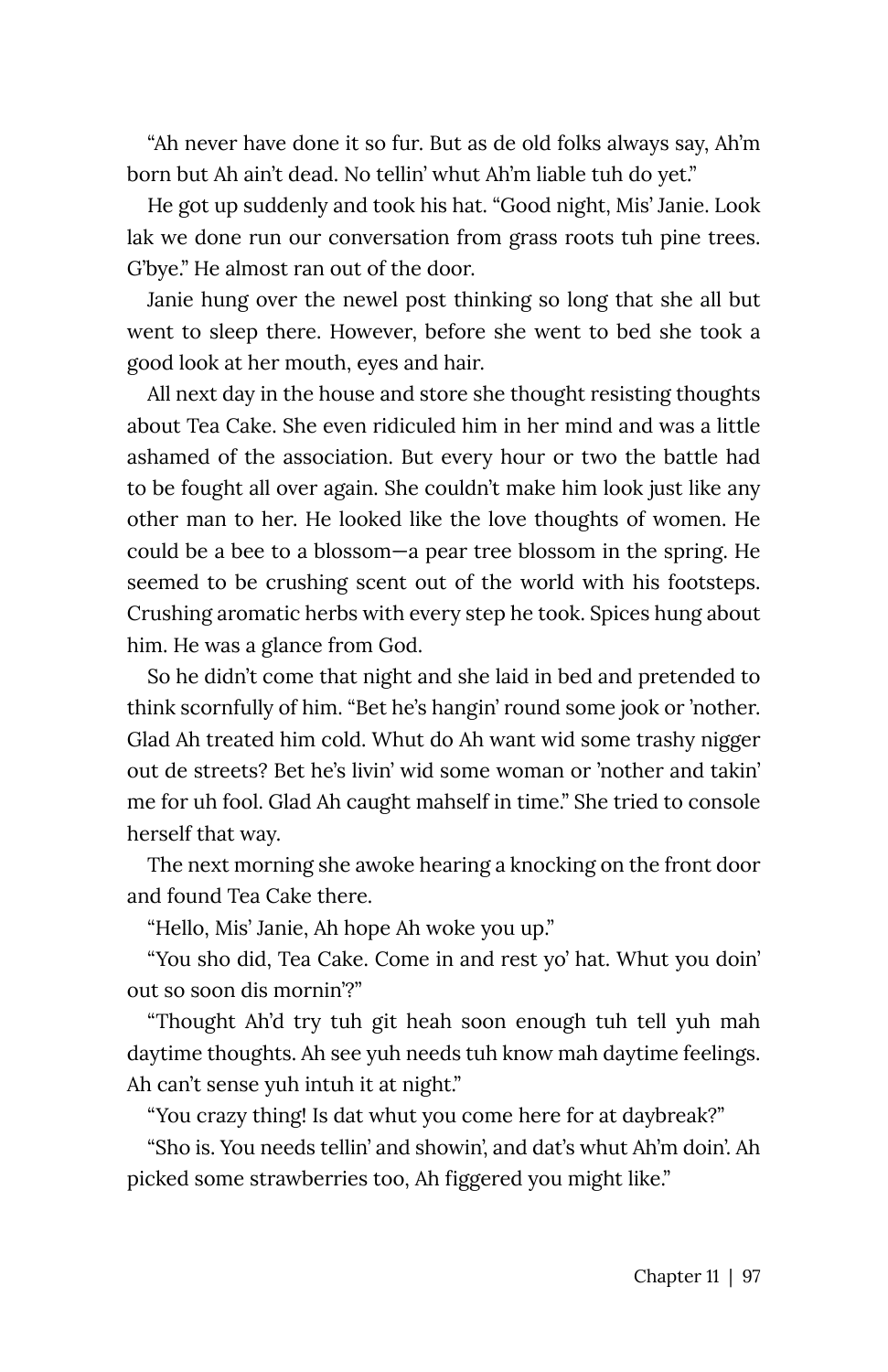"Tea Cake, Ah 'clare Ah don't know whut tuh make outa you. You'se so crazy. You better lemme fix you some breakfast."

"Ain't got time. Ah got uh job uh work. Gottuh be back in Orlandah at eight o'clock. See yuh later, tell you straighter."

He bolted down the walk and was gone. But that night when she left the store, he was stretched out in the hammock on the porch with his hat over his face pretending to sleep. She called him. He pretended not to hear. He snored louder. She went to the hammock to shake him and he seized and pulled her in with him. After a little, she let him adjust her in his arms and laid there for a while.

"Tea Cake, Ah don't know 'bout you, but Ah'm hongry, come on let's eat some supper."

They went inside and their laughter rang out first from the kitchen and all over the house.

Janie awoke next morning by feeling Tea Cake almost kissing her breath away. Holding her and caressing her as if he feared she might escape his grasp and fly away. Then he must dress hurriedly and get to his job on time. He wouldn't let her get him any breakfast at all. He wanted her to get her rest. He made her stay where she was. In her heart she wanted to get his breakfast for him. But she stayed in bed long after he was gone.

So much had been breathed out by the pores that Tea Cake still was there. She could feel him and almost see him bucking around the room in the upper air. After a long time of passive happiness, she got up and opened the window and let Tea Cake leap forth and mount to the sky on a wind. That was the beginning of things.

In the cool of the afternoon the fiend from hell specially sent to lovers arrived at Janie's ear. Doubt. All the fears that circumstance could provide and the heart feel, attacked her on every side. This was a new sensation for her, but no less excruciating. If only Tea Cake would make her certain! He did not return that night nor the next and so she plunged into the abyss and descended to the ninth darkness where light has never been.

But the fourth day after he came in the afternoon driving a battered car. Jumped out like a deer and made the gesture of tying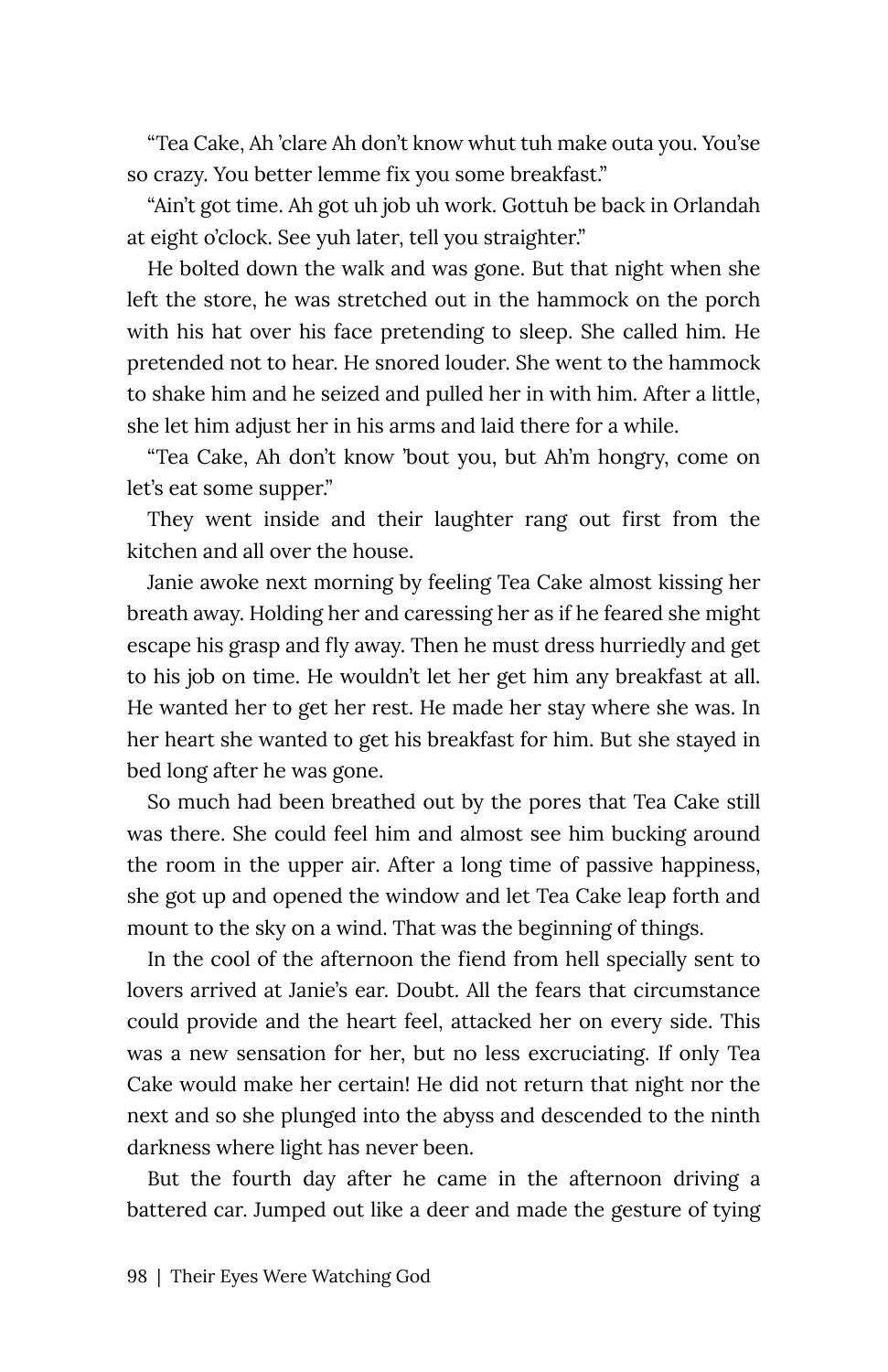it to a post on the store porch. Ready with his grin! She adored him and hated him at the same time. How could he make her suffer so and then come grinning like that with that darling way he had? He pinched her arm as he walked inside the door.

"Brought me somethin' tuh haul you off in," he told her with that secret chuckle. "Git yo' hat if you gointuh wear one. We got tuh go buy groceries."

"Ah sells groceries right here in dis store, Tea Cake, if you don't happen tuh know." She tried to look cold but she was smiling in spite of herself.

"Not de kind we want fuh de occasion. You sells groceries for ordinary people. We'se gointuh buy for you. De big Sunday School picnic is tomorrow—bet you done forget it—and we got tuh be dere wid uh swell basket and ourselves."

"Ah don't know 'bout dat, Tea Cake. Tell yuh whut you do. G'wan down tuh de house and wait for me. Be dere in uh minute."

As soon as she thought it looked right she slipped out of the back and joined Tea Cake. No need of fooling herself. Maybe he was just being polite.

"Tea Cake, you sure you want me tuh go tuh dis picnic wid yuh?"

"Me scramble 'round tuh git de money tuh take yuh—been workin' lak uh dawg for two whole weeks—and she come astin' me if Ah want her tuh go! Puttin' mahself tuh uh whole heap uh trouble tuh git dis car so you kin go over tuh Winter Park or Orlandah tuh buy de things you might need and dis woman set dere and ast me if Ah want her tuh go!"

"Don't git mad, Tea Cake, Ah just didn't want you doin' nothin' outa politeness. If dere's somebody else you'd ruther take, it's all right wid me."

"Naw, it ain't all right wid you. If it was you wouldn't be sayin' dat. Have de nerve tuh say whut you mean."

"Well, all right, Tea Cake, Ah wants tuh go wid you real bad, but,—oh, Tea Cake, don't make no false pretense wid me!"

"Janie, Ah hope God may kill me, if Ah'm lyin'. Nobody else on earth kin hold uh candle tuh you, baby. You got de keys to de kingdom."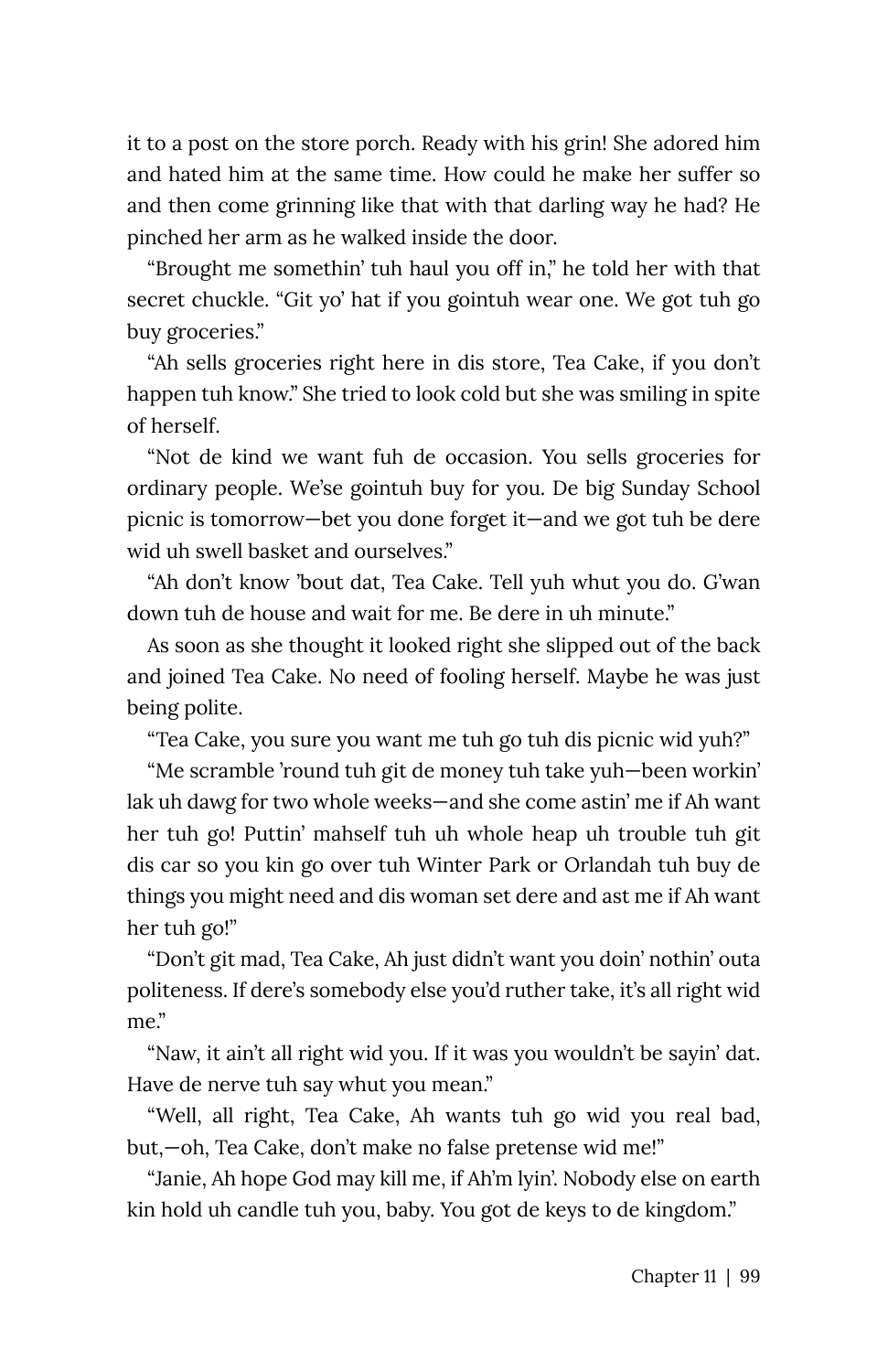#### Chapter 12

It was after the picnic that the town began to notice things and got mad. Tea Cake and Mrs. Mayor Starks! All the men that she could get, and fooling with somebody like Tea Cake! Another thing, Joe Starks hadn't been dead but nine months and here she goes sashaying off to a picnic in pink linen. Done quit attending church, like she used to. Gone off to Sanford in a car with Tea Cake and her all dressed in blue! It was a shame. Done took to high-heel slippers and a ten dollar hat! Looking like some young girl, always in blue because Tea Cake told her to wear it. Poor Joe Starks. Bet he turns over in his grave every day. Tea Cake and Janie gone hunting. Tea Cake and Janie gone fishing. Tea Cake and Janie gone to Orlando to the movies. Tea Cake and Janie gone to a dance. Tea Cake making flower beds in Janie's yard and seeding the garden for her. Chopping down that tree she never did like by the dining room window. All those signs of possession. Tea Cake in a borrowed car teaching Janie to drive. Tea Cake and Janie playing checkers; playing coon-can; playing Florida flip on the store porch all afternoon as if nobody else was there. Day after day and week after week.

"Pheoby," Sam Watson said one night as he got in the bed, "Ah b'lieve yo' buddy is all tied up with dat Tea Cake shonough. Didn't b'lieve it at first."

"Aw she don't mean nothin' by it. Ah think she's sort of stuck on dat undertaker up at Sanford."

"It's somebody 'cause she looks might good dese days. New dresses and her hair combed a different way nearly every day. You got to have something to comb hair over. When you see uh woman doin' so much rakin' in her head, she's combin' at some man or 'nother."

" 'Course she kin do as she please, but dat's uh good chance she got up at Sanford. De man's wife died and he got uh lovely place tuh take her to—already furnished. Better'n her house Joe left her."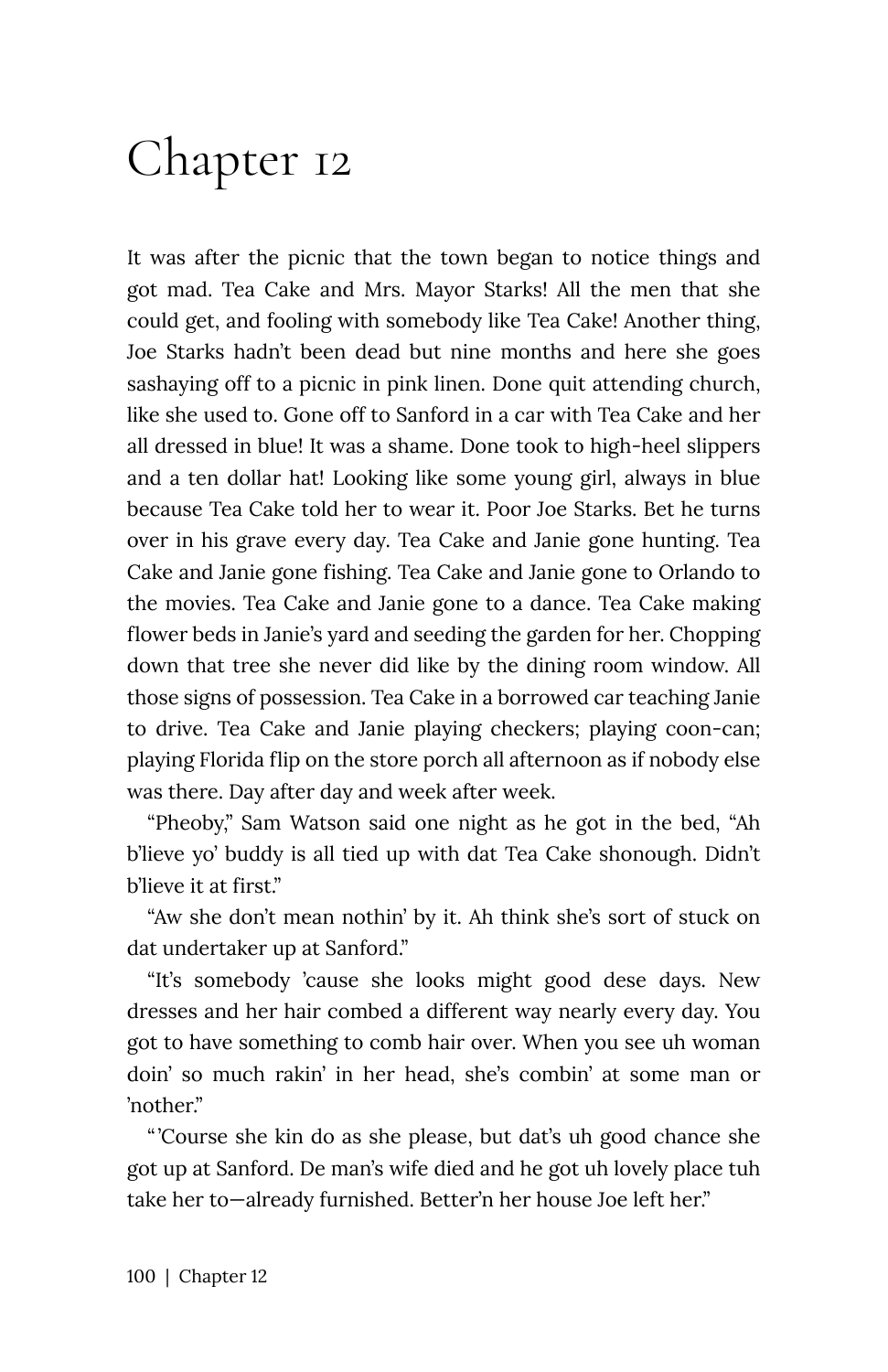"You better sense her intuh things then 'cause Tea Cake can't do nothin' but help her spend whut she got. Ah reckon dat's whut he's after. Throwin' away whut Joe Starks worked hard tuh git tuhgether."

"Dat's de way it looks. Still and all, she's her own woman. She oughta know by now whut she wants tuh do."

"De men wuz talkin' 'bout it in de grove tuhday and givin' her and Tea Cake both de devil. Dey figger he's spendin' on her now in order tuh make her spend on him later."

"Umph! Umph! Umph!"

"Oh dey got it all figgered out. Maybe it ain't as bad as they say, but they talk it and make it sound real bad on her part."

"Dat's jealousy and malice. Some uh dem very mens wants tuh do whut dey claim deys skeered Tea Cake is doin'."

"De Pastor claim Tea Cake don't 'low her tuh come tuh church only once in awhile 'cause he want dat change tuh buy gas wid. Just draggin' de woman away from church. But anyhow, she's yo' bosom friend, so you better go see 'bout her. Drop uh lil hint here and dere and if Tea Cake is tryin' tuh rob her she kin see and know. Ah laks de woman and Ah sho would hate tuh see her come up lak Mis' Tyler."

"Aw mah God, naw! Reckon Ah better step over dere tomorrow and have some chat wid Janie. She jus' ain't thinkin' whut she doin', dat's all."

The next morning Pheoby picked her way over to Janie's house like a hen to a neighbor's garden. Stopped and talked a little with everyone she met, turned aside momentarily to pause at a porch or two—going straight by walking crooked. So her firm intention looked like an accident and she didn't have to give her opinion to folks along the way.

Janie acted glad to see her and after a while Pheoby broached her with, "Janie, everybody's talkin' 'bout how dat Tea Cake is draggin' you round tuh places you ain't used tuh. Baseball games and huntin' and fishin'. He don't know you'se useter uh more high time crowd than dat. You always did class off."

"Jody classed me off. Ah didn't. Naw, Pheoby, Tea Cake ain't draggin' me off nowhere Ah don't want tuh go. Ah always did want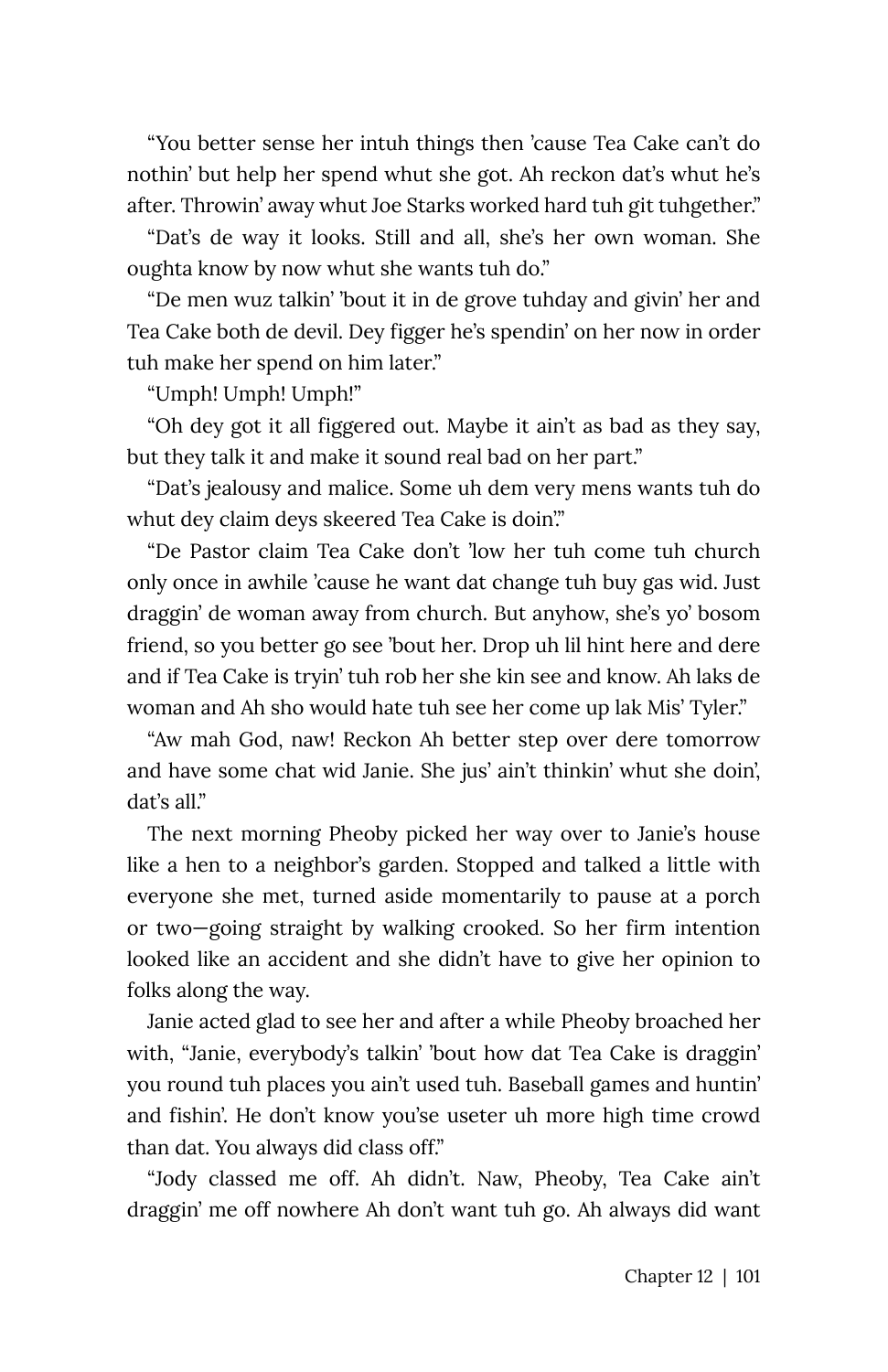tuh git round uh whole heap, but Jody wouldn't 'low me tuh. When Ah wasn't in de store he wanted me tuh jes sit wid folded hands and sit dere. And Ah'd sit dere wid de walls creepin' up on me and squeezin' all de life outa me. Pheoby, dese educated women got uh heap of things to sit down and consider. Somebody done tole 'em what to set down for. Nobody ain't told poor me, so sittin' still worries me. Ah wants tuh utilize mahself all over."

"But, Janie, Tea Cake, whilst he ain't no jail-bird, he ain't got uh dime tuh cry. Ain't you skeered he's jes after yo' money—him bein' younger than you?"

"He ain't never ast de first penny from me yet, and if he love property he ain't no different from all de rest of us. All dese ole men dat's settin' round me is after de same thing. They's three mo' widder women in town, how come dey don't break dey neck after dem? 'Cause dey ain't got nothin', dat's why."

"Folks seen you out in colors and dey thinks you ain't payin' de right amount uh respect tuh yo' dead husband."

"Ah ain't grievin' so why do Ah hafta mourn? Tea Cake love me in blue, so Ah wears it. Jody ain't never in his life picked out no color for me. De world picked out black and white for mournin', Joe didn't. So Ah wasn't wearin' it for him. Ah was wearin' it for de rest of y'all."

"But anyhow, watch yo'self, Janie, and don't be took advantage of. You know how dese young men is wid older women. Most of de time dey's after whut dey kin git, then dey's gone lak uh turkey through de corn."

"Tea Cake don't talk dat way. He's aimin' tuh make hisself permanent wid me. We done made up our mind tuh marry."

"Janie, you'se yo' own woman, and Ah hope you know whut you doin'. Ah sho hope you ain't lak uh possum—de older you gits, de less sense yuh got. Ah'd feel uh whole heap better 'bout yuh if you wuz marryin' dat man up dere in Sanford. He got somethin' tuh put long side uh whut you got and dat make it more better. He's endurable."

"Still and all Ah'd rather be wid Tea Cake."

"Well, if yo' mind is already made up, 'tain't nothin' nobody kin do. But you'se takin' uh awful chance."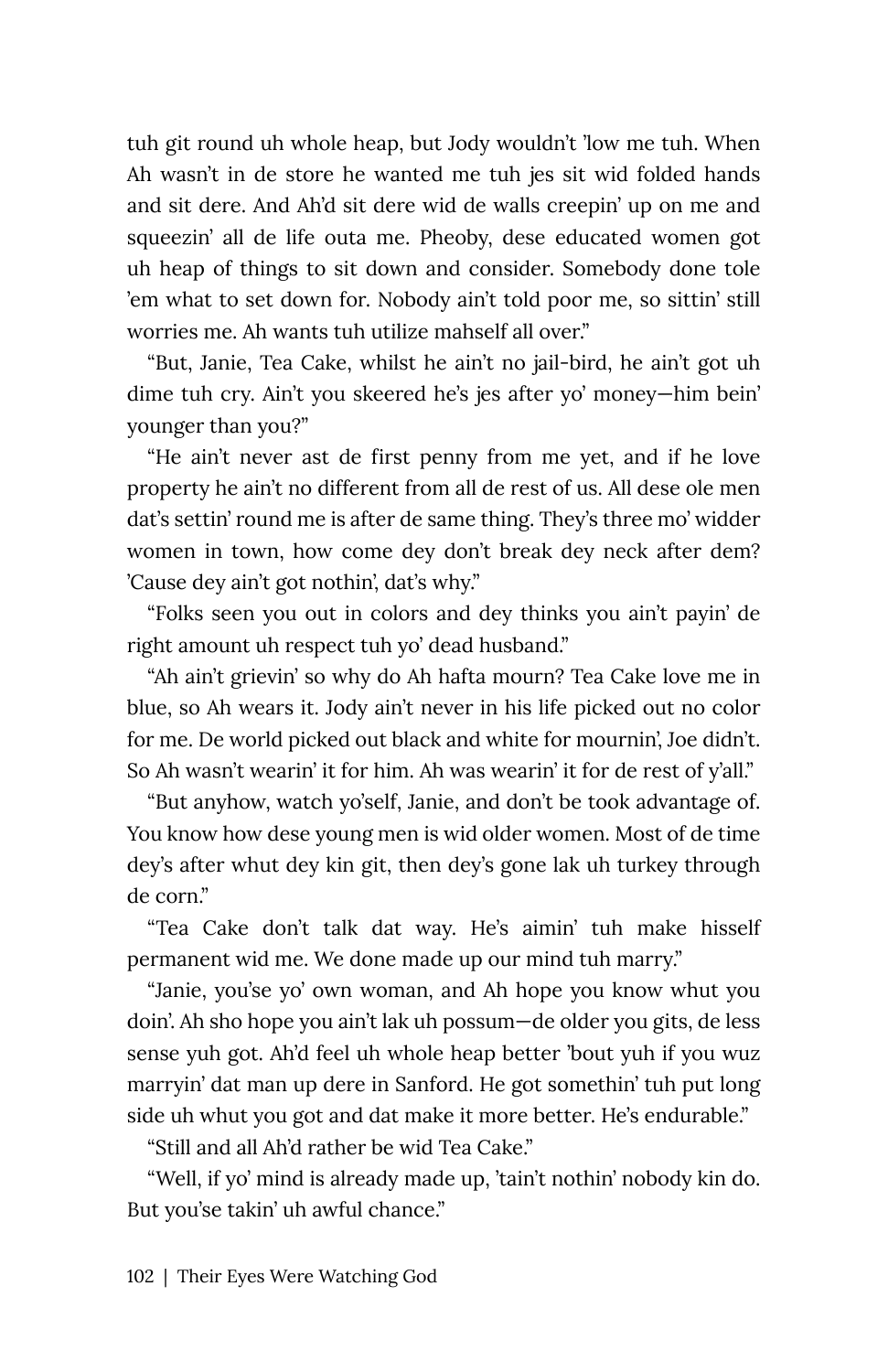"No mo' than Ah took befo' and no mo' than anybody else takes when dey gits married. It always changes folks, and sometimes it brings out dirt and meanness dat even de person didn't know they had in 'em theyselves. You know dat. Maybe Tea Cake might turn out lak dat. Maybe not. Anyhow Ah'm ready and willin' tuh try 'im."

"Well, when you aim tuh step off?"

"Dat we don't know. De store is got tuh be sold and then we'se goin' off somewhere tuh git married."

"How come you sellin' out de store?"

" 'Cause Tea Cake ain't no Jody Starks, and if he tried tuh be, it would be uh complete flommuck. But de minute Ah marries 'im everybody is gointuh be makin' comparisons. So us is goin' off somewhere and start all over in Tea Cake's way. Dis ain't no business proposition, and no race after property and titles. Dis is uh love game. Ah done lived Grandma's way, now Ah means tuh live mine."

"What you mean by dat, Janie?"

"She was borned in slavery time when folks, dat is black folks, didn't sit down anytime dey felt lak it. So sittin' on porches lak de white madam looked lak uh mighty fine thing tuh her. Dat's whut she wanted for me—don't keer whut it cost. Git up on uh high chair and sit dere. She didn't have time tuh think whut tuh do after you got up on de stool uh do nothin'. De object wuz tuh git dere. So Ah got up on de high stool lak she told me, but Pheoby, Ah done nearly languished tuh death up dere. Ah felt like de world wuz cryin' extry and Ah ain't read de common news yet."

"Maybe so, Janie. Still and all Ah'd love tuh experience it for just one year. It look lak heben tuh me from where Ah'm at."

"Ah reckon so."

"But anyhow, Janie, you be keerful 'bout dis sellin' out and goin' off wid strange men. Look whut happened tuh Ahnie Tyler. Took whut little she had and went off tuh Tampa wid dat boy dey call Who Flung. It's somethin' tuh think about."

"It sho is. Still Ah ain't Mis' Tyler and Tea Cake ain't no Who Flung, and he ain't no stranger tuh me. We'se just as good as married already. But Ah ain't puttin' it in de street. Ah'm tellin' you."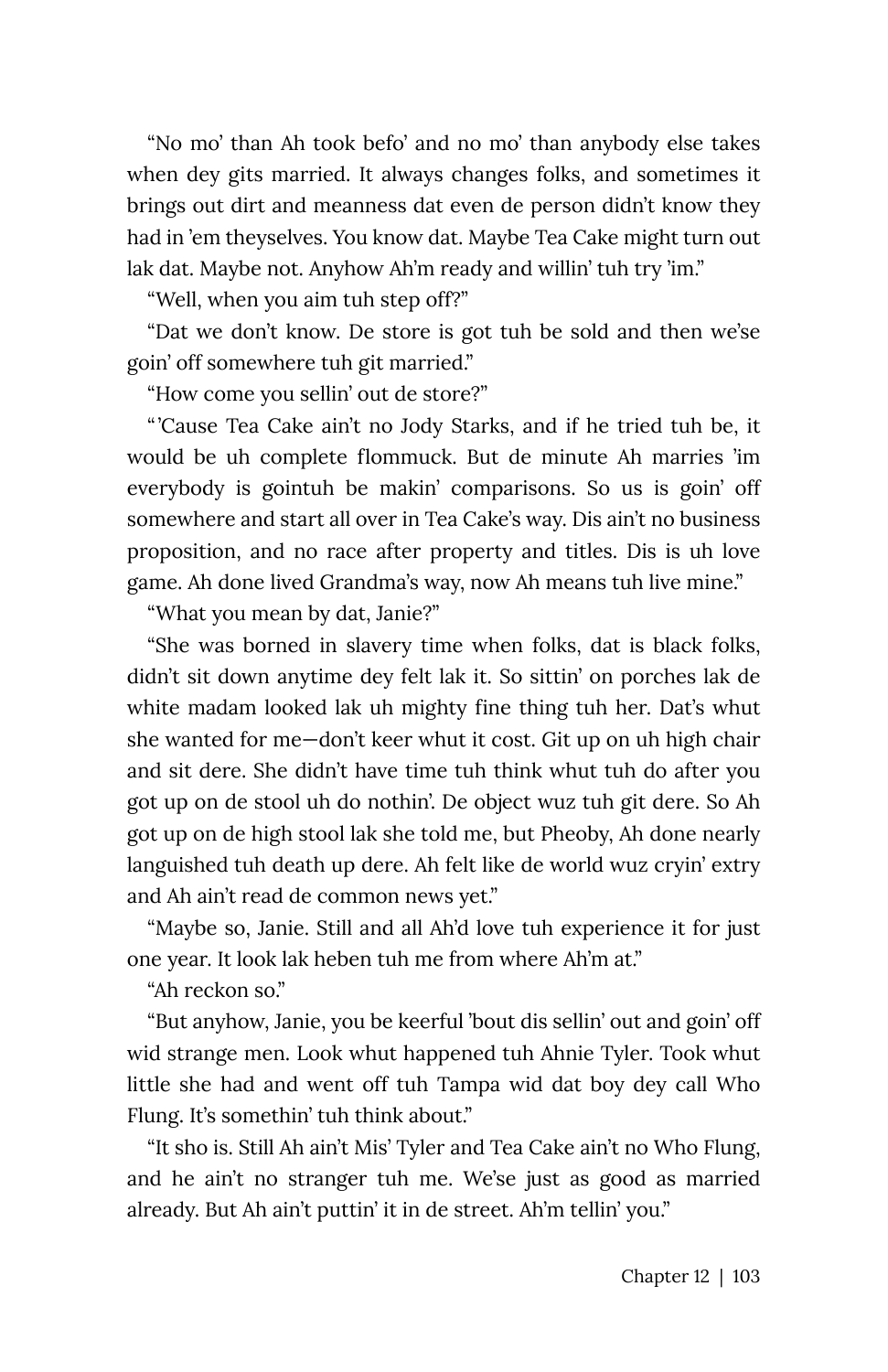"Ah jus lak uh chicken. Chicken drink water, but he don't pee-pee."

"Oh, Ah know you don't talk. We ain't shame-faced. We jus' ain't ready tuh make no big kerflommuck as yet."

"You doin' right not tuh talk it, but Janie, you'se takin' uh mighty big chance."

" 'Tain't so big uh chance as it seem lak, Pheoby. Ah'm older than Tea Cake, yes. But he done showed me where it's de thought dat makes de difference in ages. If people thinks de same they can make it all right. So in the beginnin' new thoughts had tuh be thought and new words said. After Ah got used tuh dat, we gits 'long jus' fine. He done taught me de maiden language all over. Wait till you see de new blue satin Tea Cake done picked out for me tuh stand up wid him in. High-heel slippers, necklace, earrings, everything he wants tuh see me in. Some of dese mornin's and it won't be long, you gointuh wake up callin' me and Ah'll be gone."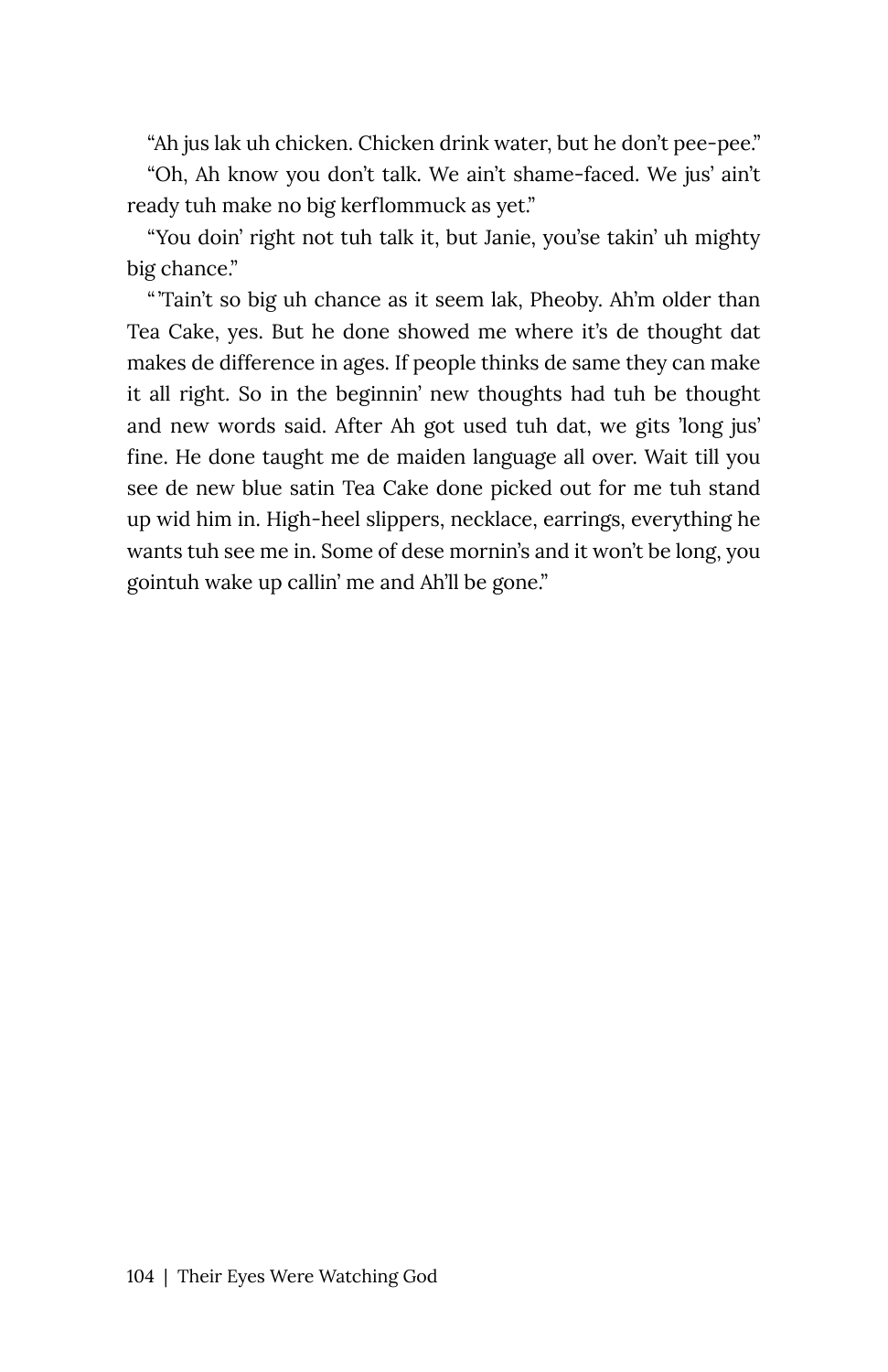# Chapter 13

Jacksonville. Tea Cake's letter had said Jacksonville. He had worked in the railroad shops up there before and his old boss had promised him a job come next pay day. No need for Janie to wait any longer. Wear the new blue dress because he meant to marry her right from the train. Hurry up and come because he was about to turn into pure sugar thinking about her. Come on, baby, papa Tea Cake never could be mad with you!

Janie's train left too early in the day for the town to witness much, but the few who saw her leave bore plenty witness. They had to give it to her, she sho looked good, but she had no business to do it. It was hard to love a woman that always made you feel so wishful.

The train beat on itself and danced on the shiny steel rails mile after mile. Every now and then the engineer would play on his whistle for the people in the towns he passed by. And the train shuffled on to Jacksonville, and to a whole lot of things she wanted to see and to know.

And there was Tea Cake in the big old station in a new blue suit and straw hat, hauling her off to a preacher's house first thing. Then right on to the room he had been sleeping in for two weeks all by himself waiting for her to come. And such another hugging and kissing and carrying on you never saw. It made her so glad she was scared of herself. They stayed at home and rested that night, but the next night they went to a show and after that they rode around on the trolley cars and sort of looked things over for themselves. Tea Cake was spending and doing out of his own pocket, so Janie never told him about the two hundred dollars she had pinned inside her shirt next to her skin. Pheoby had insisted that she bring it along and keep it secret just to be on the safe side. She had ten dollars over her fare in her pocket book. Let Tea Cake think that was all she had. Things might not turn out like she thought. Every minute since she had stepped off the train she had been laughing at Pheoby's advice.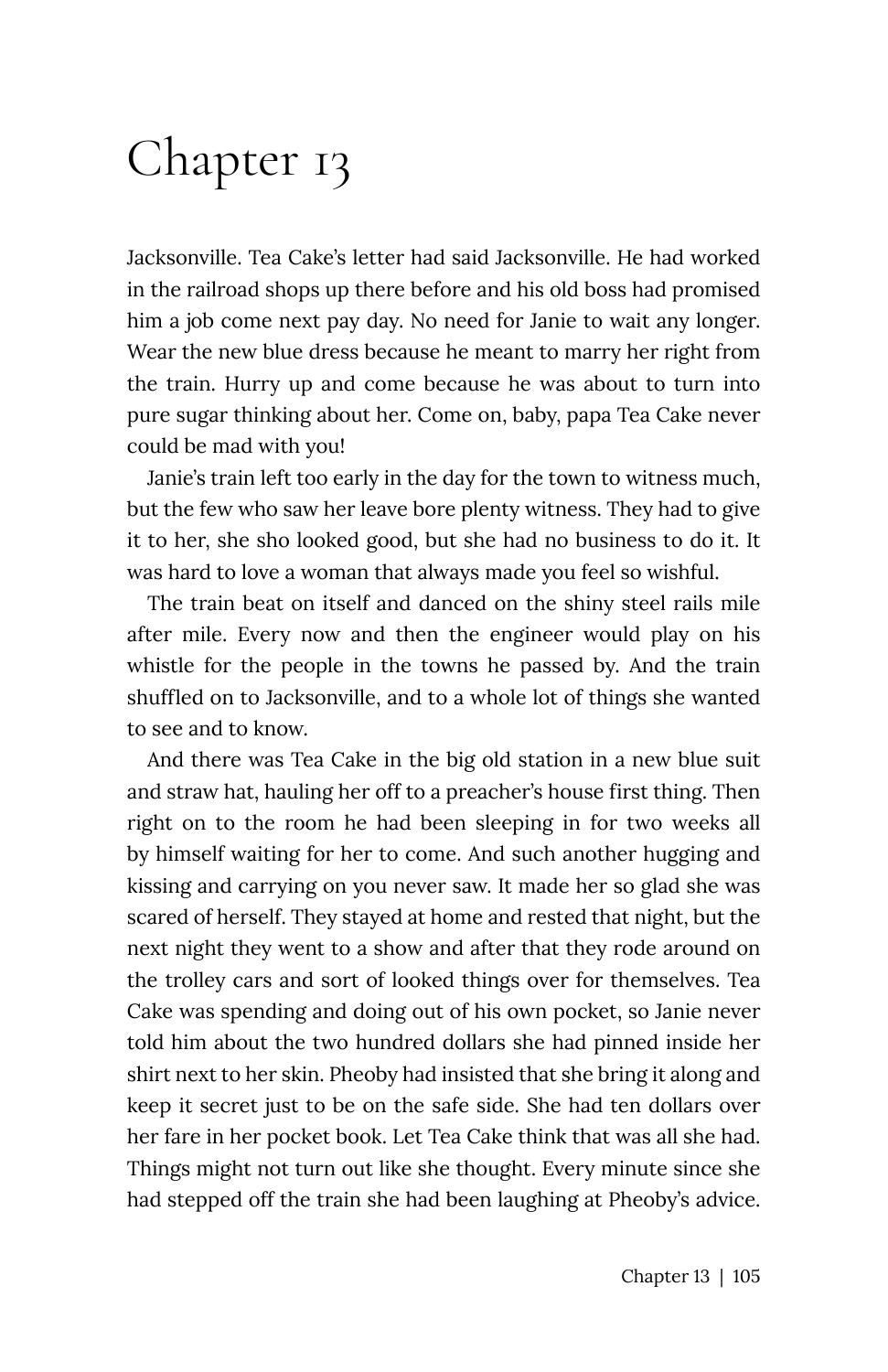She meant to tell Tea Cake the joke some time when she was sure she wouldn't hurt his feelings. So it came around that she had been married a week and sent Pheoby a card with a picture on it.

That morning Tea Cake got up earlier than Janie did. She felt sleepy and told him to go get some fish to fry for breakfast. By the time he had gone and come back she would have finished her nap out. He told her he would and she turned over and went back to sleep. She woke up and Tea Cake still wasn't there and the clock said it was getting late, so she got up and washed her face and hands. Perhaps he was down in the kitchen fixing around to let her sleep. Janie went down and the landlady made her drink some coffee with her because she said her husband was dead and it was bad to be having your morning coffee by yourself.

"Yo' husband gone tuh work dis mornin', Mis' Woods? Ah seen him go out uh good while uh go. Me and you kin be comp'ny for one 'nother, can't us?"

"Oh yes, indeed, Mis' Samuels. You puts me in de mind uh mah friend back in Eatonville. Yeah, you'se nice and friendly jus' lak her."

Therefore Janie drank her coffee and sankled on back to her room without asking her landlady anything. Tea Cake must be hunting all over the city for that fish. She kept that thought in front of her in order not to think too much. When she heard the twelve o'clock whistle she decided to get up and dress. That was when she found out her two hundred dollars was gone. There was the little cloth purse with the safety pin on the chair beneath her clothes and the money just wasn't nowhere in the room. She knew from the beginning that the money wasn't any place she knew of if it wasn't in that little pocket book pinned to her pink silk vest. But the exercise of searching the room kept her busy and that was good for her to keep moving, even though she wasn't doing anything but turning around in her tracks.

But, don't care how firm your determination is, you can't keep turning round in one place like a horse grinding sugar cane. So Janie took to sitting over the room. Sit and look. The room inside looked like the mouth of an alligator—gaped wide open to swallow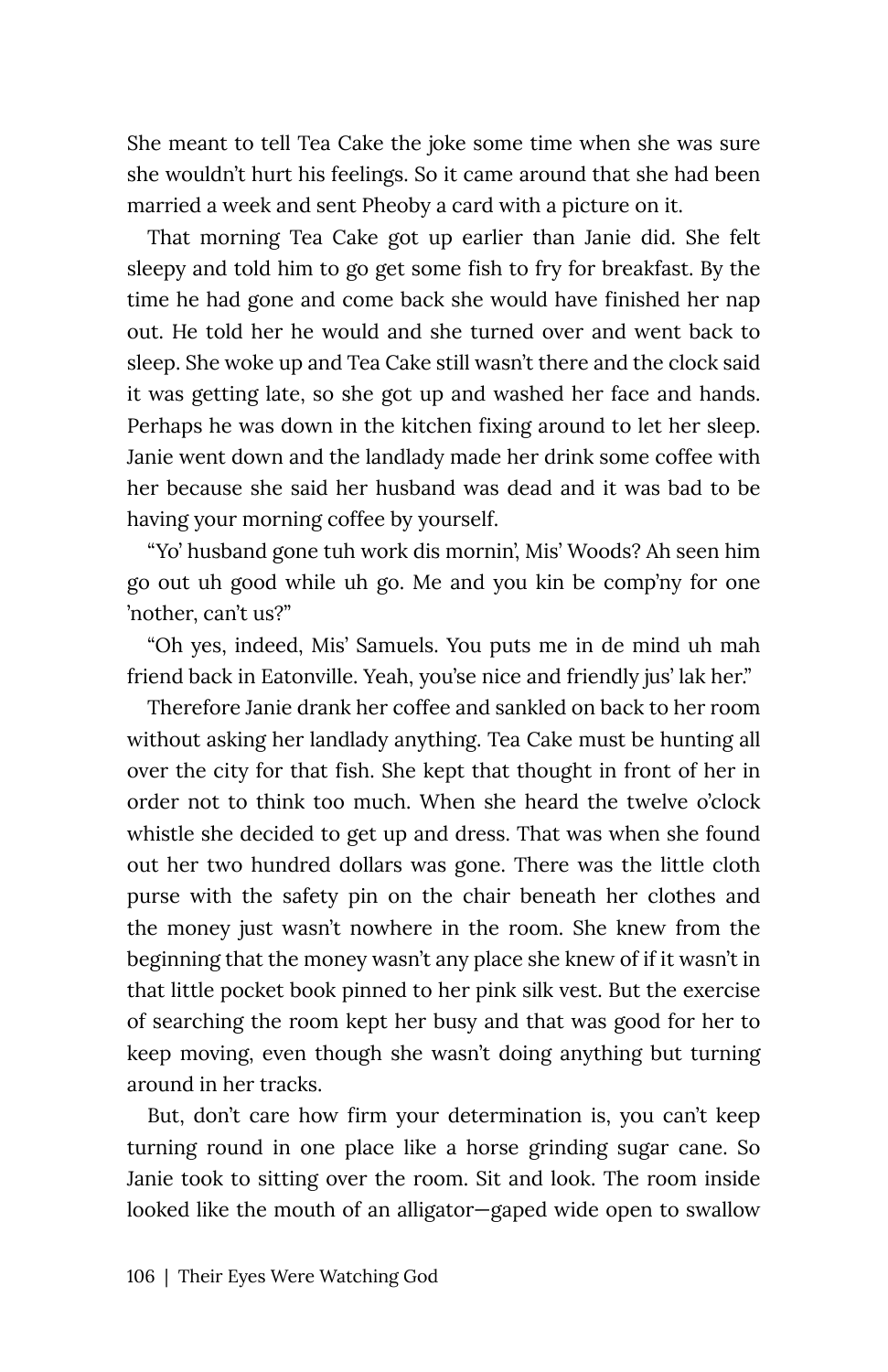something down. Outside the window Jacksonville looked like it needed a fence around it to keep it from running out on ether's bosom. It was too big to be warm, let alone to need somebody like her. All day and night she worried time like a bone.

Way late in the morning the thought of Annie Tyler and Who Flung came to pay her a visit. Annie Tyler who at fifty-two had been left a widow with a good home and insurance money.

Mrs. Tyler with her dyed hair, newly straightened and her uncomfortable new false teeth, her leathery skin, blotchy with powder and her giggle. Her love affairs, affairs with boys in their late teens or early twenties for all of whom she spent her money on suits of clothes, shoes, watches and things like that and how they all left her as soon as their wants were satisfied. Then when her ready cash was gone, had come Who Flung to denounce his predecessor as a scoundrel and took up around the house himself. It was he who persuaded her to sell her house and come to Tampa with him. The town had seen her limp off. The undersized high-heel slippers were punishing her tired feet that looked like bunions all over. Her body squeezed and crowded into a tight corset that shoved her middle up under her chin. But she had gone off laughing and sure. As sure as Janie had been.

Then two weeks later the porter and conductor of the north bound local had helped her off the train at Maitland. Hair all gray and black and bluish and reddish in streaks. All the capers that cheap dye could cut was showing in her hair. Those slippers bent and griped just like her work-worn feet. The corset gone and the shaking old woman hanging all over herself. Everything that you could see was hanging. Her chin hung from her ears and rippled down her neck like drapes. Her hanging bosom and stomach and buttocks and legs that draped down over her ankles. She groaned but never giggled.

She was broken and her pride was gone, so she told those who asked what had happened. Who Flung had taken her to a shabby room in a shabby house in a shabby street and promised to marry her next day. They stayed in the room two whole days then she woke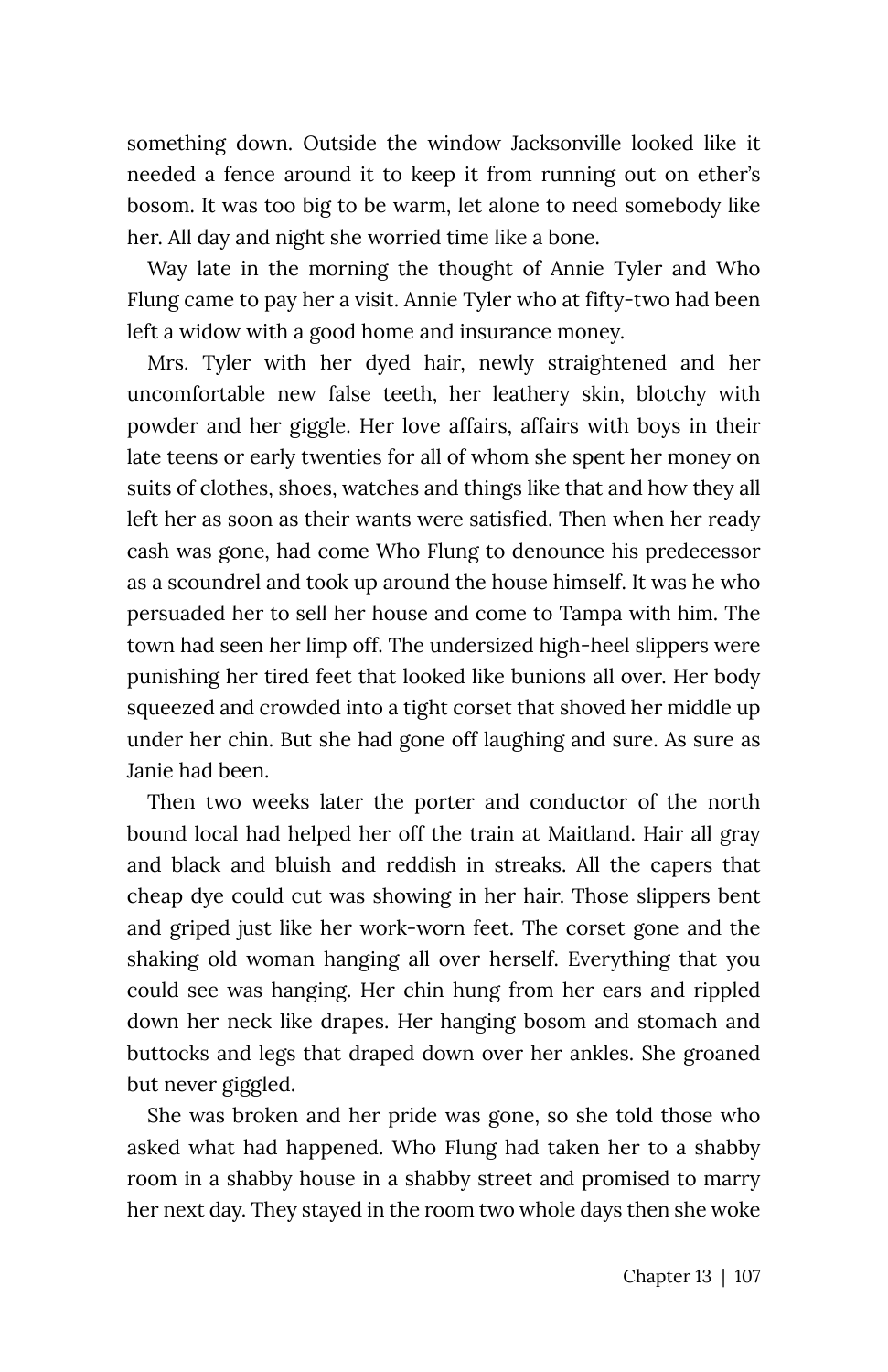up to find Who Flung and her money gone. She got up to stir around and see if she could find him, and found herself too worn out to do much. All she found out was that she was too old a vessel for new wine. The next day hunger had driven her out to shift. She had stood on the streets and smiled and smiled, and then smiled and begged and then just begged. After a week of world-bruising a young man from home had come along and seen her. She couldn't tell him how it was. She just told him she got off the train and somebody had stolen her purse. Naturally, he had believed her and taken her home with him to give her time to rest up a day or two, then he had bought her a ticket for home.

They put her to bed and sent for her married daughter from up around Ocala to come see about her. The daughter came as soon as she could and took Annie Tyler away to die in peace. She had waited all her life for something, and it had killed her when it found her.

The thing made itself into pictures and hung around Janie's bedside all night long. Anyhow, she wasn't going back to Eatonville to be laughed at and pitied. She had ten dollars in her pocket and twelve hundred in the bank. But oh God, don't let Tea Cake be off somewhere hurt and Ah not know nothing about it. And God, please suh, don't let him love nobody else but me. Maybe Ah'm is uh fool, Lawd, lak dey say, but Lawd, Ah been so lonesome, and Ah been waitin', Jesus. Ah done waited uh long time.

Janie dozed off to sleep but she woke up in time to see the sun sending up spies ahead of him to mark out the road through the dark. He peeped up over the door sill of the world and made a little foolishness with red. But pretty soon, he laid all that aside and went about his business dressed all in white. But it was always going to be dark to Janie if Tea Cake didn't soon come back. She got out of the bed but a chair couldn't hold her. She dwindled down on the floor with her head in a rocking chair.

After a while there was somebody playing a guitar outside her door. Played right smart while. It sounded lovely too. But it was sad to hear it feeling blue like Janie was. Then whoever it was started to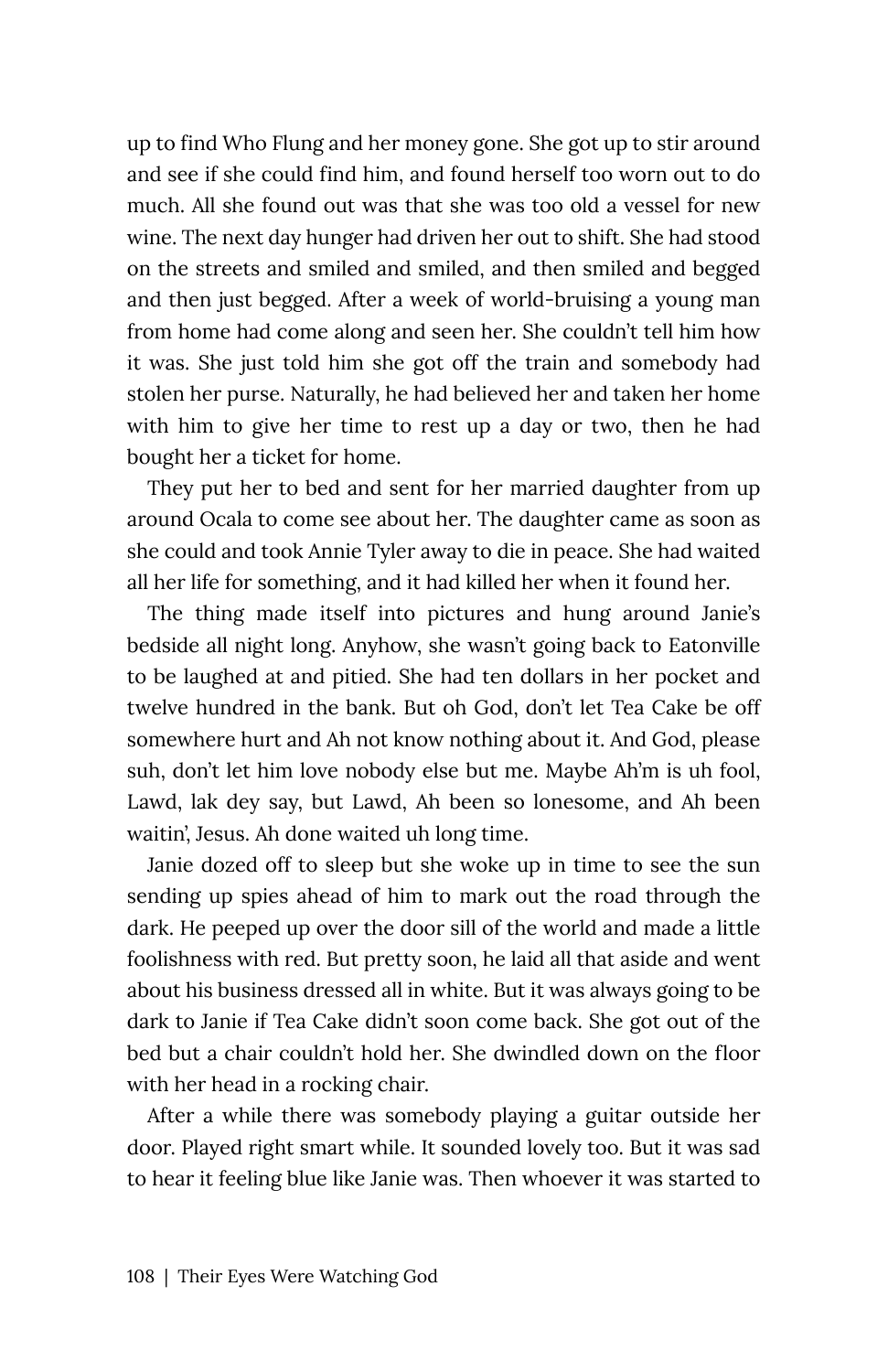singing "Ring de bells of mercy. Call de sinner man home." Her heart all but smothered her.

"Tea Cake, is dat you?"

"You know so well it's me, Janie. How come you don't open de door?"

But he never waited. He walked on in with a guitar and a grin. Guitar hanging round his neck with a red silk cord and a grin hanging from his ears.

"Don't need tuh ast me where Ah been all dis time, 'cause it's mah all day job tuh tell yuh."

"Tea Cake, Ah—"

"Good Lawd, Janie, whut you doin' settin' on de floor?"

He took her head in his hands and eased himself into the chair. She still didn't say anything. He sat stroking her head and looking down into her face.

"Ah see whut it is. You doubted me 'bout de money. Thought Ah had done took it and gone. Ah don't blame yuh but it wasn't lak you think. De girl baby ain't born and her mama is dead, dat can git me tuh spend our money on her. Ah told yo' before dat you got de keys tuh de kingdom. You can depend on dat."

"Still and all you went off and left me all day and all night."

" 'Twasn't 'cause Ah wanted tuh stay off lak dat, and it sho Lawd, wuzn't no woman. If you didn't have de power tuh hold me and hold me tight, Ah wouldn't be callin' yuh Mis' Woods. Ah met plenty women before Ah knowed you tuh talk tuh. You'se de onliest woman in de world Ah ever even mentioned gitting married tuh. You bein' older don't make no difference. Don't never consider dat no mo'. If Ah ever gits tuh messin' round another woman it won't be on account of her age. It'll be because she got me in de same way you got me—so Ah can't help mahself."

He sat down on the floor beside her and kissed and playfully turned up the corner of her mouth until she smiled.

"Looka here, folks," he announced to an imaginary audience, "Sister Woods is 'bout tuh quit her husband!"

Janie laughed at that and let herself lean on him. Then she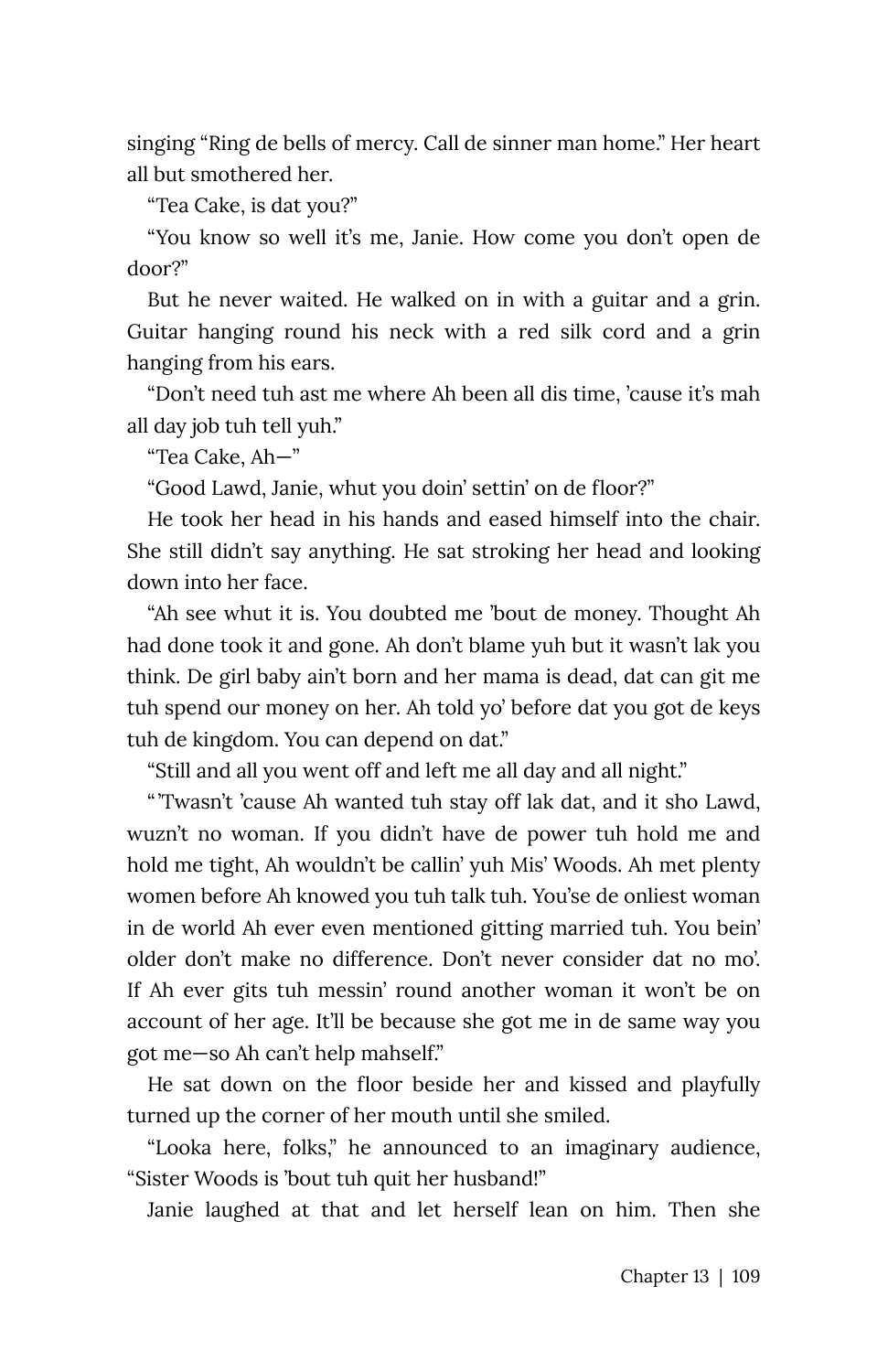announced to the same audience, "Mis' Woods got herself uh new lil boy rooster, but he been off somewhere and won't tell her."

"First thing, though, us got tuh eat together, Janie. Then we can talk."

"One thing, Ah won't send you out after no fish."

He pinched her in the side and ignored what she said.

" 'Tain't no need of neither one of us workin' dis mornin'. Call Mis' Samuels and let her fix whatever you want."

"Tea Cake, if you don't hurry up and tell me, Ah'll take and beat yo' head flat as uh dime."

Tea Cake stuck out till he had some breakfast, then he talked and acted out the story.

He spied the money while he was tying his tie. He took it up and looked at it out of curiosity and put it in his pocket to count it while he was out to find some fish to fry. When he found out how much it was, he was excited and felt like letting folks know who he was. Before he found the fish market he met a fellow he used to work with at the round house. One word brought on another one and pretty soon he made up his mind to spend some of it. He never had had his hand on so much money before in his life, so he made up his mind to see how it felt to be a millionaire. They went on out to Callahan round the railroad shops and he decided to give a big chicken and macaroni supper that night, free to all.

He bought up the stuff and they found somebody to pick the guitar so they could all dance some. So they sent the message all around for people to come. And come they did. A big table loaded down with fried chicken and biscuits and a wash-tub full of macaroni with plenty cheese in it. When the fellow began to pick the box the people begin to come from east, west, north and Australia. And he stood in the door and paid all the ugly women two dollars not to come in. One big meriny colored woman was so ugly till it was worth five dollars for her not to come in, so he gave it to her.

They had a big time till one man come in who thought he was bad. He tried to pull and haul over all the chickens and pick out the livers and gizzards to eat. Nobody else couldn't pacify him so they called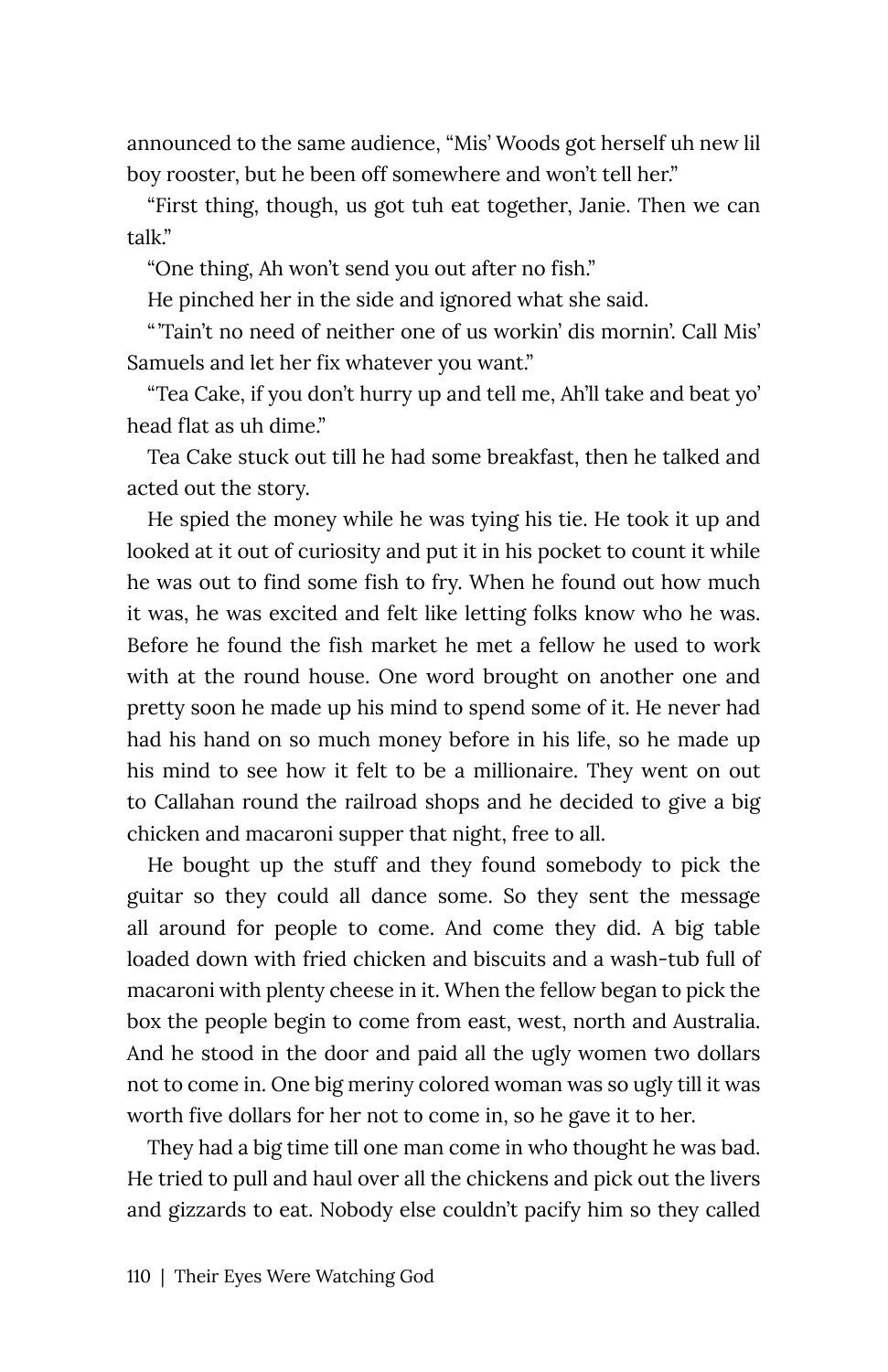Tea Cake to come see if he could stop him. So Tea Cake walked up and asked him, "Say, whut's de matter wid you, nohow?"

"Ah don't want nobody handin' me nothin'. Specially don't issue me out no rations. Ah always chooses mah rations." He kept right on plowing through the pile uh chicken. So Tea Cake got mad.

"You got mo' nerve than uh brass monkey. Tell me, what post office did you ever pee in? Ah craves tuh know."

"Whut you mean by dat now?" the fellow asked.

"Ah means dis—it takes jus' as much nerve tuh cut caper lak dat in uh United States Government Post Office as it do tuh comes pullin' and haulin' over any chicken Ah pay for. Hit de ground. Damned if Ah ain't gointuh try you dis night."

So they all went outside to see if Tea Cake could handle the boogerboo. Tea Cake knocked out two of his teeth, so that man went on off from there. Then two men tried to pick a fight with one another, so Tea Cake said they had to kiss and make up. They didn't want to do it. They'd rather go to jail, but everybody else liked the idea, so they made 'em do it. Afterwards, both of them spit and gagged and wiped their mouths with the back of their hands. One went outside and chewed a little grass like a sick dog, he said to keep it from killing him.

Then everybody began to holler at the music because the man couldn't play but three pieces. So Tea Cake took the guitar and played himself. He was glad of the chance because he hadn't had his hand on a box since he put his in the pawn shop to get some money to hire a car for Janie soon after he met her. He missed his music. So that put him in the notion he ought to have one. He bought the guitar on the spot and paid fifteen dollars cash. It was really worth sixty-five any day.

Just before day the party wore out. So Tea Cake hurried on back to his new wife. He had done found out how rich people feel and he had a fine guitar and twelve dollars left in his pocket and all he needed now was a great big old hug and kiss from Janie.

"You musta thought yo' wife was powerful ugly. Dem ugly women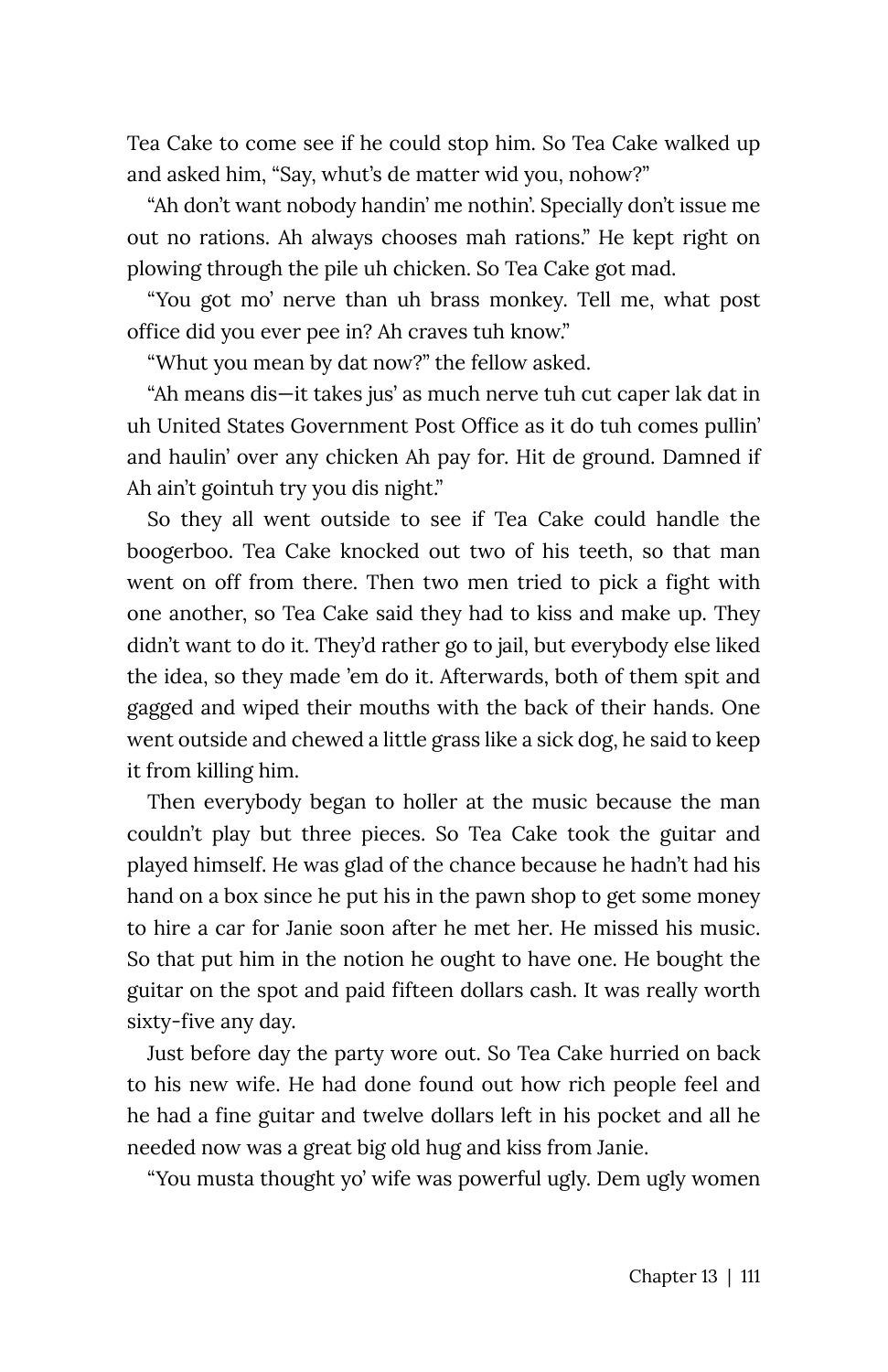dat you paid two dollars not to come in, could git tuh de door. You never even 'lowed me tuh git dat close." She pouted.

"Janie, Ah would have give Jacksonville wid Tampa for a jump-back for you to be dere wid me. Ah started to come git yuh two three times."

"Well, how come yuh didn't come git me?"

"Janie, would you have come if Ah did?"

"Sho Ah would. Ah laks fun just as good as you do."

"Janie, Ah wanted tuh, mighty much, but Ah was skeered. Too skeered Ah might lose yuh."

"Why?"

"Dem wuzn't no high muckty mucks. Dem wuz railroad hands and dey womenfolks. You ain't usetuh folks lak dat and Ah wuz skeered you might git all mad and quit me for takin' you 'mongst 'em. But Ah wanted yuh wid me jus' de same. Befo' us got married Ah made up mah mind not tuh let you see no commonness in me. When Ah git mad habits on, Ah'd go off and keep it out yo' sight. 'Tain't mah notion tuh drag you down wid me."

"Looka heah, Tea Cake, if you ever go off from me and have a good time lak dat and then come back heah tellin' me how nice Ah is, Ah specks tuh kill yuh dead. You heah me?"

"So you aims tuh partake wid everything, hunh?"

"Yeah, Tea Cake, don't keer what it is."

"Dat's all Ah wants tuh know. From now on you'se mah wife and mah woman and everything else in de world Ah needs."

"Ah hope so."

"And honey, don't you worry 'bout yo' lil ole two hundred dollars. It's big pay day dis comin' Saturday at de railroad yards. Ah'm gointuh take dis twelve dollars in mah pocket and win it all back and mo".

" $How2"$ 

"Honey, since you loose me and gimme privilege tuh tell yuh all about mahself, Ah'll tell yuh. You done married one uh de best gamblers God ever made. Cards or dice either one. Ah can take uh shoe string and win uh tan-yard. Wish yuh could see me rollin'. But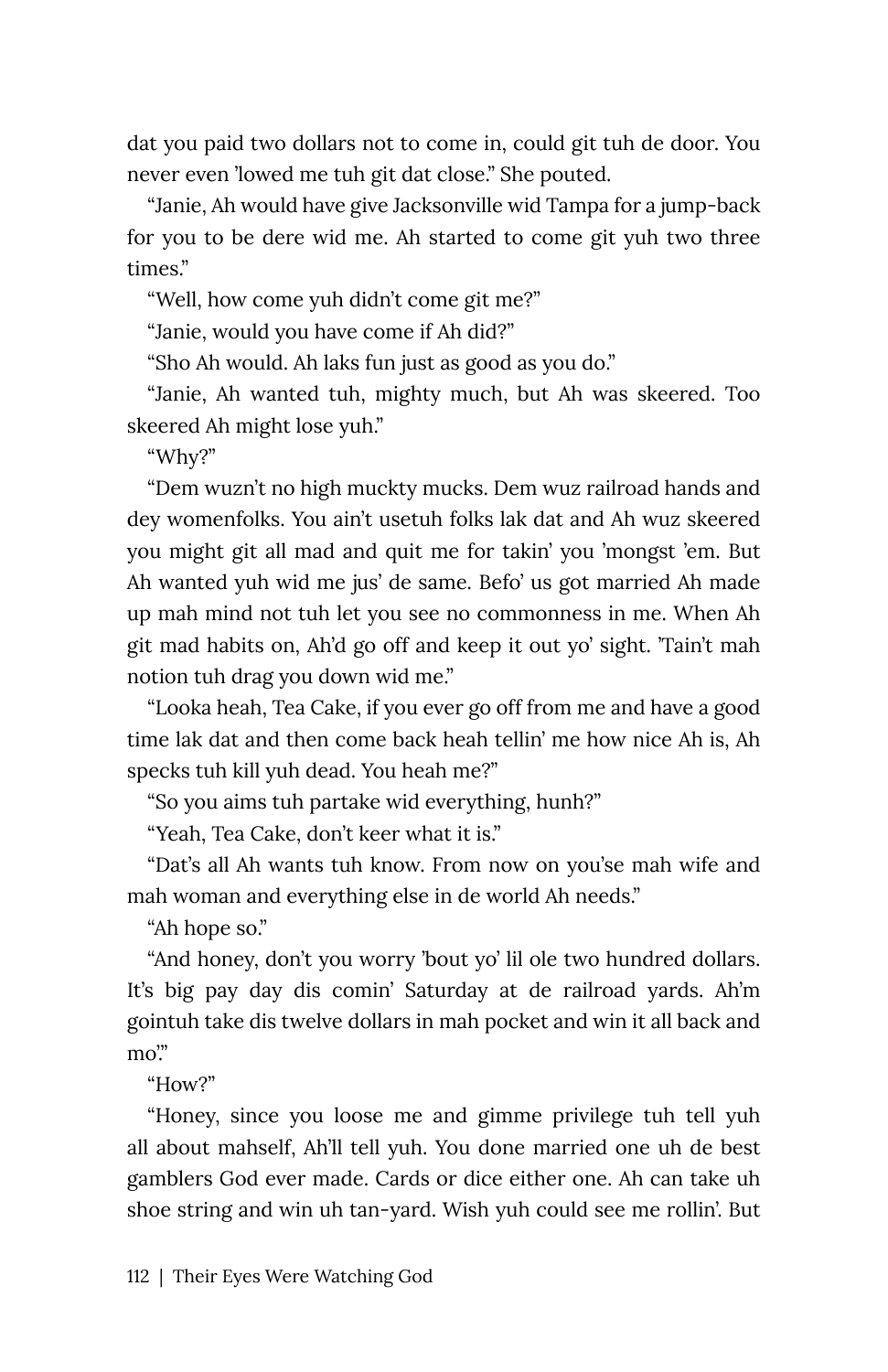dis time it's gointuh be nothin' but tough men's talkin' all kinds uh talk so it ain't no place for you tuh be, but 'twon't be long befo' you see me."

All the rest of the week Tea Cake was busy practising up on his dice. He would flip them on the bare floor, on the rug and on the bed. He'd squat and throw, sit in a chair and throw and stand and throw. It was very exciting to Janie who had never touched dice in her life. Then he'd take his deck of cards and shuffle and cut, shuffle and cut and deal out then examine each hand carefully, and do it again. So Saturday came. He went out and bought a new switchblade knife and two decks of star-back playing cards that morning and left Janie around noon.

"They'll start to paying off, pretty soon now. Ah wants tuh git in de game whilst de big money is in it. Ah ain't fuh no spuddin' tuhday. Ah'll come home wid de money or Ah'll come back on uh stretcher." He cut nine hairs out of the mole of her head for luck and went off happy.

Janie waited till midnight without worrying, but after that she began to be afraid. So she got up and sat around scared and miserable. Thinking and fearing all sorts of dangers. Wondering at herself as she had many times this week that she was not shocked at Tea Cake's gambling. It was part of him, so it was all right. She rather found herself angry at imaginary people who might try to criticize. Let the old hypocrites learn to mind their own business, and leave other folks alone. Tea Cake wasn't doing a bit more harm trying to win hisself a little money than they was always doing with their lying tongues. Tea Cake had more good nature under his toenails than they had in their so-called Christian hearts. She better not hear none of them old backbiters talking about her husband! Please, Jesus, don't let them nasty niggers hurt her boy. If they do, Master Jesus, grant her a good gun and a chance to shoot 'em. Tea Cake had a knife it was true, but that was only to protect hisself. God knows, Tea Cake wouldn't harm a fly.

Daylight was creeping around the cracks of the world when Janie heard a feeble rap on the door. She sprung to the door and flung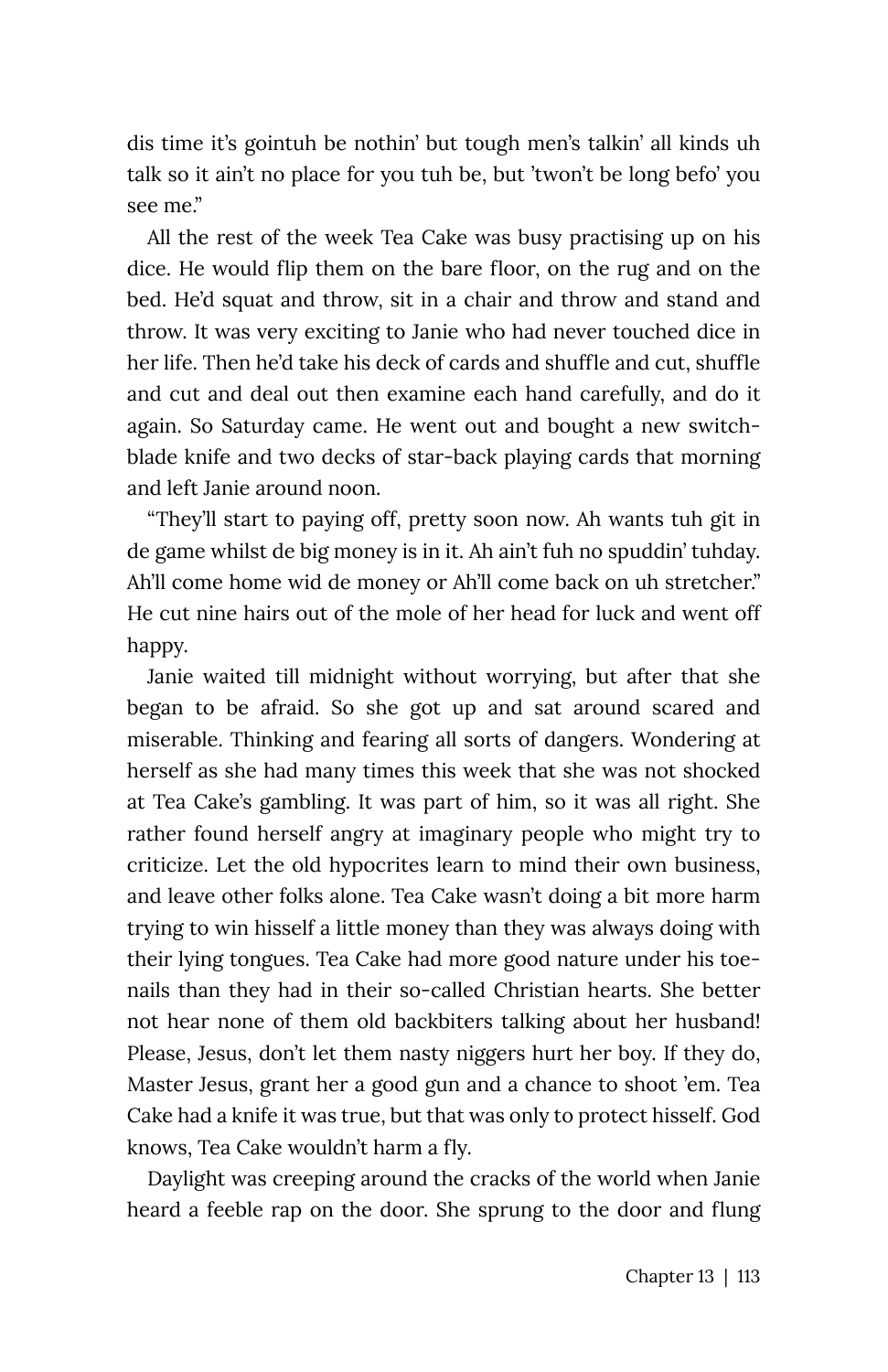it wide. Tea Cake was out there looking like he was asleep standing up. In some strange way it was frightening. Janie caught his arm to arouse him and he stumbled into the room and fell.

"Tea Cake! You chile! What's de matter, honey?"

"Dey cut me, dat's all. Don't cry. Git me out dis coat quick as yuh can."

He told her he wasn't cut but twice but she had to have him naked so she could look him all over and fix him up to a certain extent. He told her not to call a doctor unless he got much worse. It was mostly loss of blood anyhow.

"Ah won the money jus' lak Ah told yuh. Round midnight Ah had yo' two hundred dollars and wuz ready tuh quit even though it wuz uh heap mo' money in de game. But dey wanted uh chance tuh win it back so Ah set back down tuh play some mo'. Ah knowed ole Double-Ugly wuz 'bout broke and wanted tuh fight 'bout it, so Ah set down tuh give 'im his chance tuh git back his money and then to give 'im uh quick trip tuh hell if he tried tuh pull dat razor Ah glimpsed in his pocket. Honey, no up-to-date man don't fool wid no razor. De man wid his switch-blade will be done cut yuh tuh death while you foolin' wid uh razor. But Double-Ugly brags he's too fast wid it tuh git hurt, but Ah knowed better.

"So round four o'clock Ah had done cleaned 'em out complete—all except two men dat got up and left while dey had money for groceries, and one man dat wuz lucky. Then Ah rose tuh bid 'em good bye agin. None of 'em didn't lak it, but dey all realized it wuz fair. Ah had done give 'em a fair chance. All but Double-Ugly. He claimed Ah switched de dice. Ah shoved de money down deep in mah pocket and picked up mah hat and coat wid mah left hand and kept mah right hand on mah knife. Ah didn't keer what he said long as he didn't try tuh do nothin'. Ah got mah hat on and one arm in mah coat as Ah got to de door. Right dere he jumped at me as Ah turned to see de doorstep outside and cut me twice in de back.

"Baby, Ah run mah other arm in mah coat-sleeve and grabbed dat nigger by his necktie befo' he could bat his eye and then Ah wuz all over 'im jus' lak gravy over rice. He lost his razor tryin' tuh git loose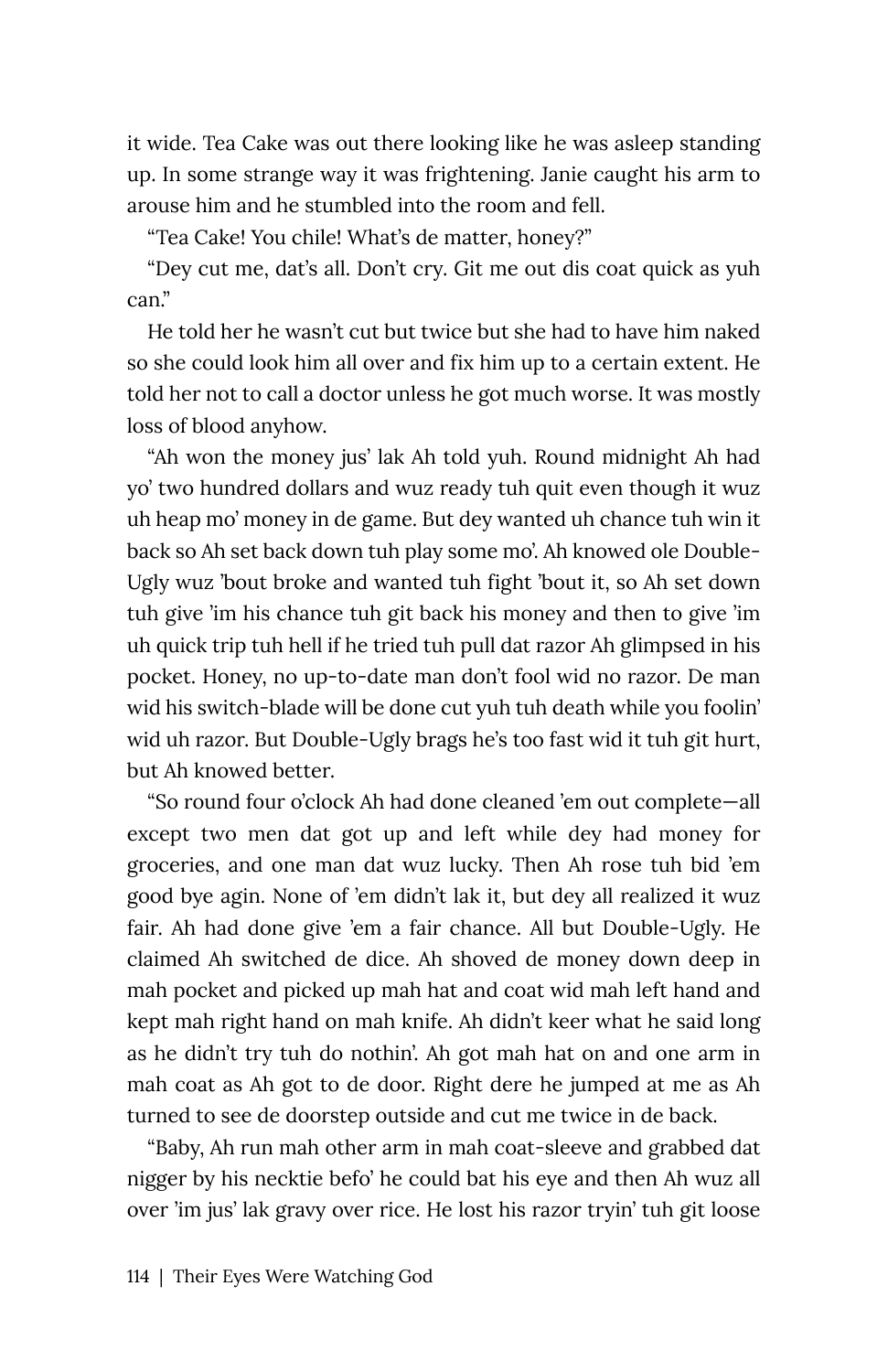from me. He wuz hollerin' for me tuh turn him loose, but baby, Ah turnt him every way but loose. Ah left him on the doorstep and got here to yuh de quickest way Ah could. Ah know Ah ain't cut too deep 'cause he was too skeered tuh run up on me close enough. Sorta pull de flesh together with stickin' plaster. Ah'll be all right in uh day or so."

Janie was painting on iodine and crying.

"You ain't de one to be cryin', Janie. It's his ole lady oughta do dat. You done gimme luck. Look in mah left hand pants pocket and see whut yo' daddy brought yuh. When Ah tell yuh Ah'm gointuh bring it, Ah don't lie."

They counted it together—three hundred and twenty-two dollars. It was almost like Tea Cake had held up the Paymaster. He made her take the two hundred and put it back in the secret place. Then Janie told him about the other money she had in the bank.

"Put dat two hundred back wid de rest, Janie. Mah dice. Ah no need no assistance tuh help me feed mah woman. From now on, you gointuh eat whutever mah money can buy yuh and wear de same. When Ah ain't got nothin' you don't git nothin."

"Dat's all right wid me."

He was getting drowsy, but he pinched her leg playfully because he was glad she took things the way he wanted her to. "Listen, mama, soon as Ah git over dis lil cuttin' scrape, we gointuh do somethin' crazy."

"Whut's dat?"

"We goin' on de muck."

"Whut's de muck, and where is it at?"

"Oh down in de Everglades round Clewiston and Belle Glade where dey raise all dat cane and string-beans and tomatuhs. Folks don't do nothin' down dere but make money and fun and foolishness. We must go dere."

He drifted off into sleep and Janie looked down on him and felt a self-crushing love. So her soul crawled out from its hiding place.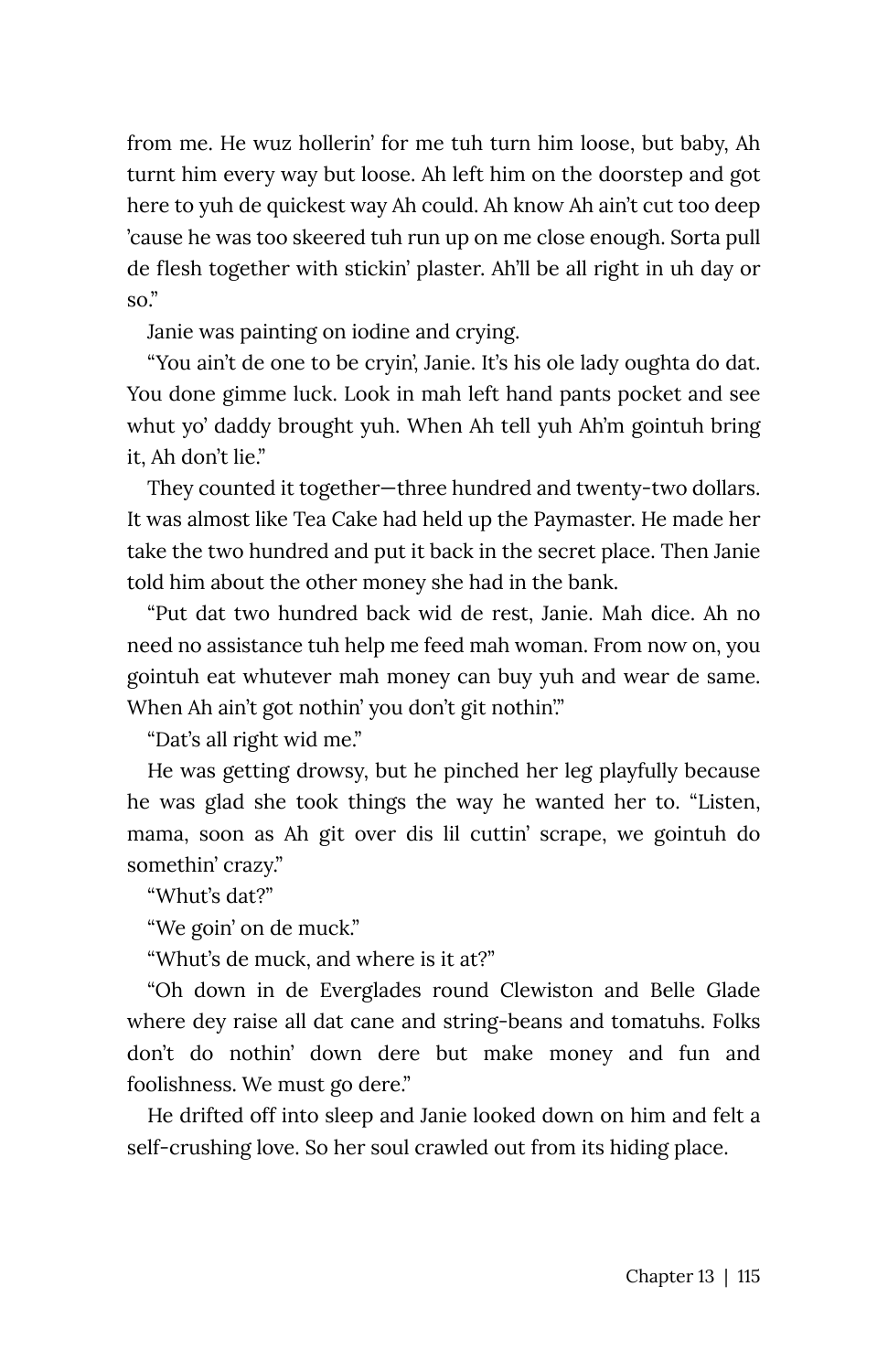### Chapter 14

To Janie's strange eyes, everything in the Everglades was big and new. Big Lake Okechobee, big beans, big cane, big weeds, big everything. Weeds that did well to grow waist high up the state were eight and often ten feet tall down there. Ground so rich that everything went wild. Volunteer cane just taking the place. Dirt roads so rich and black that a half mile of it would have fertilized a Kansas wheat field. Wild cane on either side of the road hiding the rest of the world. People wild too.

"Season don't open up till last of September, but we had tuh git heah ahead uh time tuh git us uh room," Tea Cake explained. "Two weeks from now, it'll be so many folks heah dey won't be lookin' fuh rooms, dey'll be jus' looking fuh somewhere tuh sleep. Now we got uh chance tuh git uh room at de hotel, where dey got uh bath tub. Yuh can't live on de muck 'thout yuh take uh bath every day. Do dat muck'll itch yuh lak ants. 'Tain't but one place round heah wid uh bath tub. 'Tain't nowhere near enough rooms."

"Whut we gointuh do round heah?"

"All day Ah'm pickin' beans. All night Ah'm pickin' mah box and rollin' dice. Between de beans and de dice Ah can't lose. Ah'm gone right now tuh pick me uh job uh work wid de best man on de muck. Before de rest of 'em gits heah. You can always git jobs round heah in de season, but not wid de right folks."

"When do de job open up, Tea Cake? Everybody round here look lak dey waitin' too."

"Dat's right. De big men haves uh certain time tuh open de season jus' lak in everything else. Mah bossman didn't get sufficient seed. He's out huntin' up uh few mo' bushels. Den we'se gointuh plantin'."

"Bushels?"

"Yeah, bushels. Dis ain't no game fuh pennies. Po' man ain't got no business at de show."

The very next day he burst into the room in high excitement.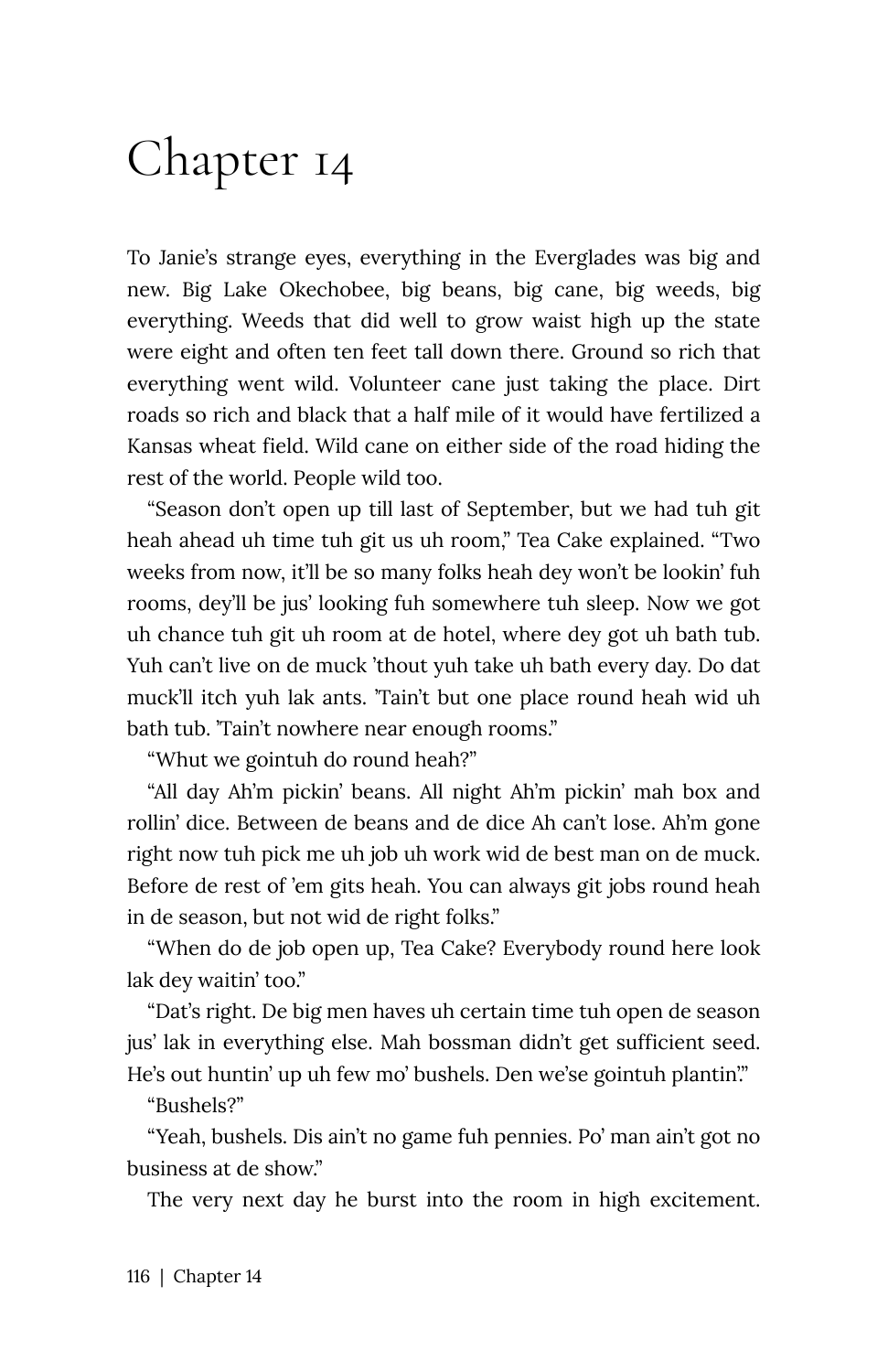"Boss done bought out another man and want me down on de lake. He got houses fuh de first ones dat git dere. Less go!"

They rattled nine miles in a borrowed car to the quarters that squatted so close that only the dyke separated them from great, sprawling Okechobee. Janie fussed around the shack making a home while Tea Cake planted beans. After hours they fished. Every now and then they'd run across a party of Indians in their long, narrow dug-outs calmly winning their living in the trackless ways of the 'Glades. Finally the beans were in. Nothing much to do but wait to pick them. Tea Cake picked his box a great deal for Janie, but he still didn't have enough to do. No need of gambling yet. The people who were pouring in were broke. They didn't come bringing money, they were coming to make some.

"Tell yuh whut, Janie, less buy us some shootin' tools and go huntin' round heah."

"Dat would be fine, Tea Cake, exceptin' you know Ah can't shoot. But Ah'd love tuh go wid you."

"Oh, you needs tuh learn how. 'Tain't no need uh you not knowin' how tuh handle shootin' tools. Even if you didn't never find no game, it's always some trashy rascal dat needs uh good killin," he laughed. "Less go intuh Palm Beach and spend some of our money."

Every day they were practising. Tea Cake made her shoot at little things just to give her good aim. Pistol and shot gun and rifle. It got so the others stood around and watched them. Some of the men would beg for a shot at the target themselves. It was the most exciting thing on the muck. Better than the jook and the pool-room unless some special band was playing for a dance. And the thing that got everybody was the way Janie caught on. She got to the place she could shoot a hawk out of a pine tree and not tear him up. Shoot his head off. She got to be a better shot than Tea Cake. They'd go out any late afternoon and come back loaded down with game. One night they got a boat and went out hunting alligators. Shining their phosphorescent eyes and shooting them in the dark. They could sell the hides and teeth in Palm Beach besides having fun together till work got pressing.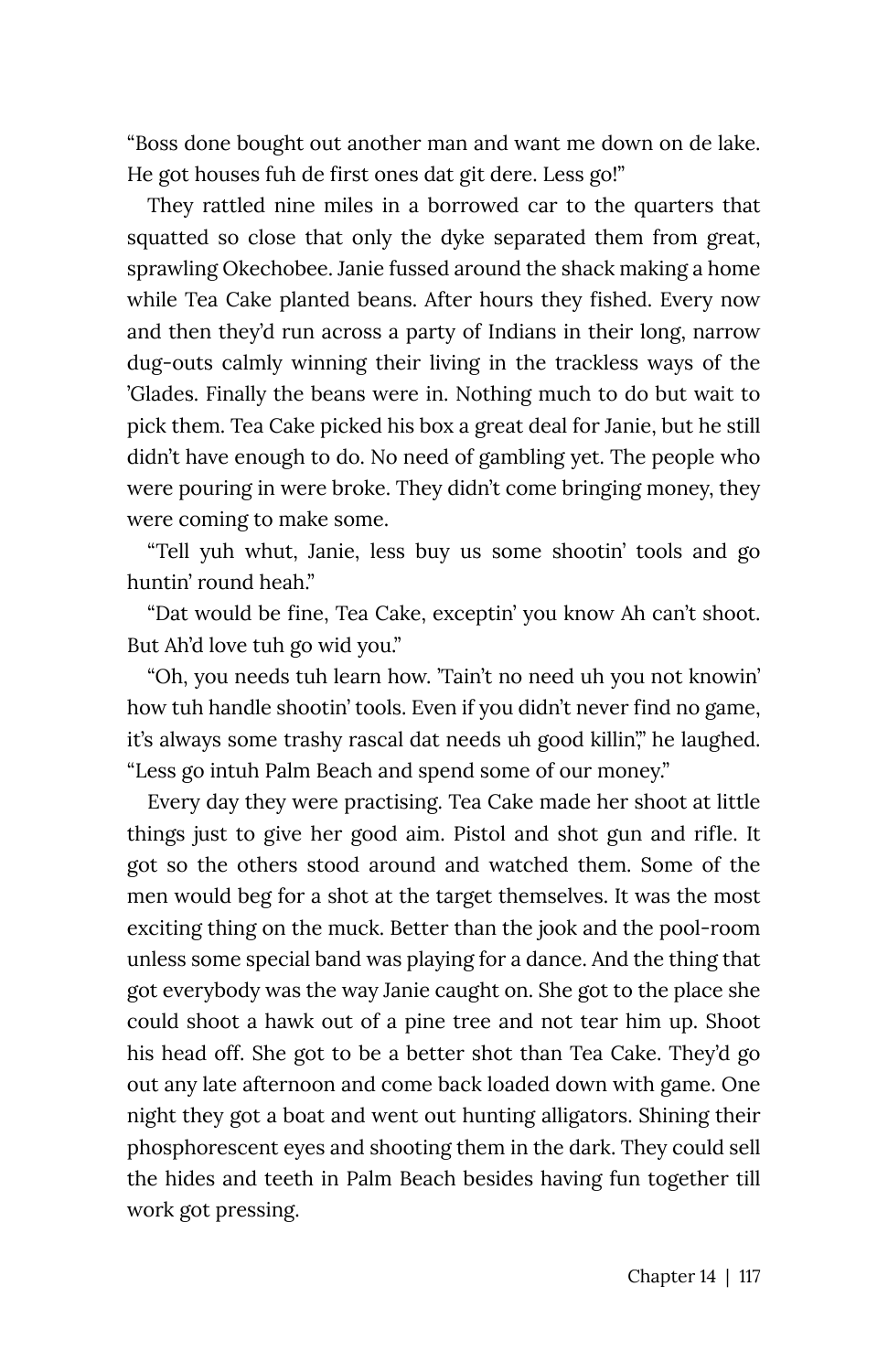Day by day now, the hordes of workers poured in. Some came limping in with their shoes and sore feet from walking. It's hard trying to follow your shoe instead of your shoe following you. They came in wagons from way up in Georgia and they came in truck loads from east, west, north and south. Permanent transients with no attachments and tired looking men with their families and dogs in flivvers. All night, all day, hurrying in to pick beans. Skillets, beds, patched up spare inner tubes all hanging and dangling from the ancient cars on the outside and hopeful humanity, herded and hovered on the inside, chugging on to the muck. People ugly from ignorance and broken from being poor.

All night now the jooks clanged and clamored. Pianos living three lifetimes in one. Blues made and used right on the spot. Dancing, fighting, singing, crying, laughing, winning and losing love every hour. Work all day for money, fight all night for love. The rich black earth clinging to bodies and biting the skin like ants.

Finally no more sleeping places. Men made big fires and fifty or sixty men slept around each fire. But they had to pay the man whose land they slept on. He ran the fire just like his boarding place—for pay. But nobody cared. They made good money, even to the children. So they spent good money. Next month and next year were other times. No need to mix them up with the present.

Tea Cake's house was a magnet, the unauthorized center of the "job." The way he would sit in the doorway and play his guitar made people stop and listen and maybe disappoint the jook for that night. He was always laughing and full of fun too. He kept everybody laughing in the bean field.

Janie stayed home and boiled big pots of blackeyed peas and rice. Sometimes baked big pans of navy beans with plenty of sugar and hunks of bacon laying on top. That was something Tea Cake loved so no matter if Janie had fixed beans two or three times during the week, they had baked beans again on Sunday. She always had some kind of dessert too, as Tea Cake said it give a man something to taper off on. Sometimes she'd straighten out the two-room house and take the rifle and have fried rabbit for supper when Tea Cake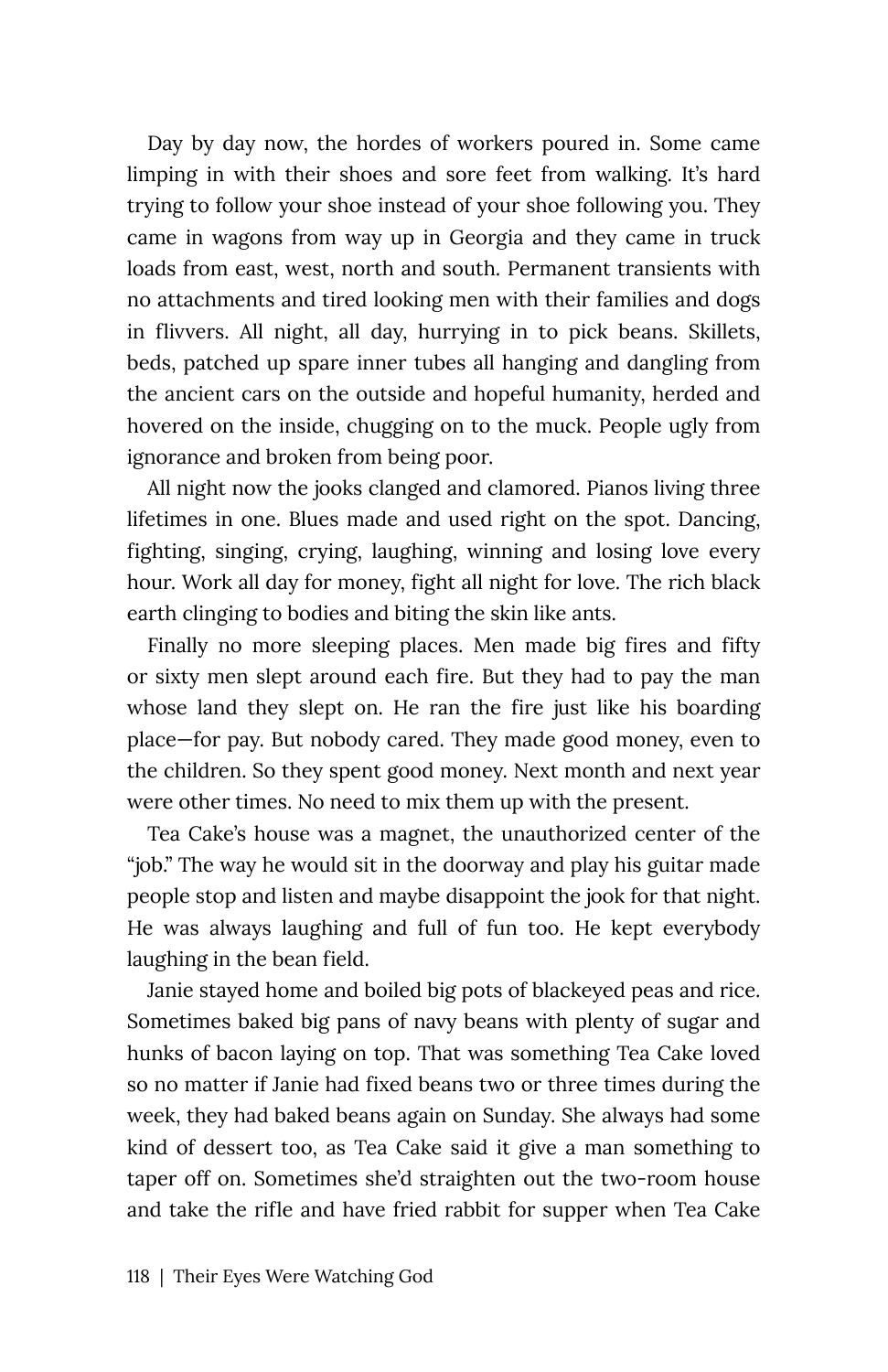got home. She didn't leave him itching and scratching in his work clothes, either. The kettle of hot water was already waiting when he got in.

Then Tea Cake took to popping in at the kitchen door at odd hours. Between breakfast and dinner, sometimes. Then often around two o'clock he'd come home and tease and wrestle with her for a half hour and slip on back to work. So one day she asked him about it.

"Tea Cake, whut you doin' back in de quarters when everybody else is still workin'?"

"Come tuh see 'bout you. De boogerman liable tuh tote yuh off whilst Ah'm gone."

" 'Tain't no boogerman got me tuh study 'bout. Maybe you think Ah ain't treatin' yuh right and you watchin' me."

"Naw, naw, Janie. Ah know better'n dat. But since you got dat in yo' head, Ah'll have tuh tell yuh de real truth, so yuh can know. Janie, Ah gits lonesome out dere all day 'thout yuh. After dis, you bettah come git uh job uh work out dere lak de rest uh de women—so Ah won't be losin' time comin' home."

"Tea Cake, you'se uh mess! Can't do 'thout me dat lil time."

" 'Tain't no lil time. It's near 'bout all day."

So the very next morning Janie got ready to pick beans along with Tea Cake. There was a suppressed murmur when she picked up a basket and went to work. She was already getting to be a special case on the muck. It was generally assumed that she thought herself too good to work like the rest of the women and that Tea Cake "pomped her up tuh dat." But all day long the romping and playing they carried on behind the boss's back made her popular right away. It got the whole field to playing off and on. Then Tea Cake would help get supper afterwards.

"You don't think Ah'm tryin' tuh git outa takin' keer uh yuh, do yuh, Janie, 'cause Ah ast yuh tuh work long side uh me?" Tea Cake asked her at the end of her first week in the field.

"Ah naw, honey. Ah laks it. It's mo' nicer than settin' round dese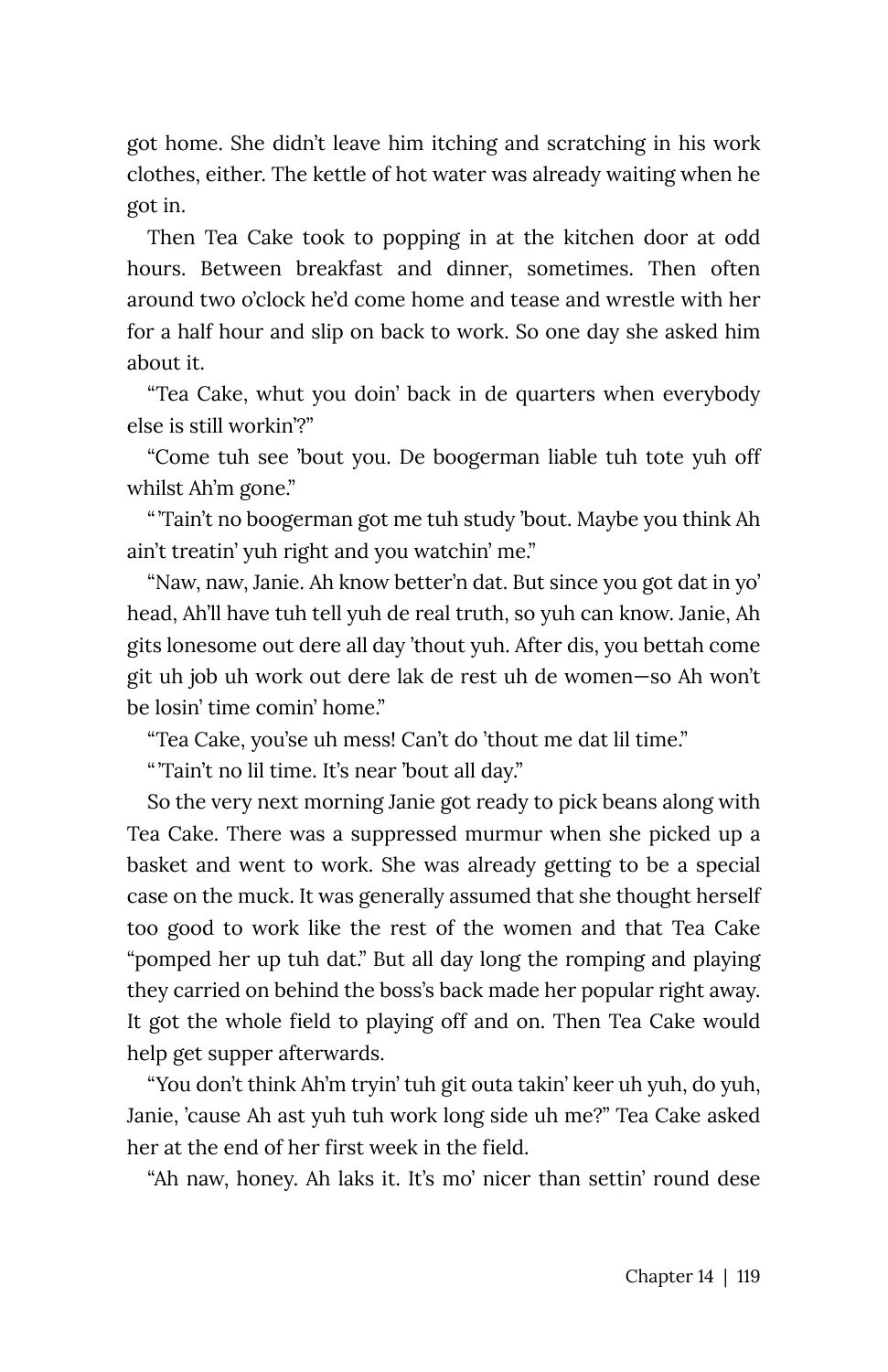quarters all day. Clerkin' in dat store wuz hard, but heah, we ain't got nothin' tuh do but do our work and come home and love."

The house was full of people every night. That is, all around the doorstep was full. Some were there to hear Tea Cake pick the box; some came to talk and tell stories, but most of them came to get into whatever game was going on or might go on. Sometimes Tea Cake lost heavily, for there were several good gamblers on the lake. Sometimes he won and made Janie proud of his skill. But outside of the two jooks, everything on that job went on around those two.

Sometimes Janie would think of the old days in the big white house and the store and laugh to herself. What if Eatonville could see her now in her blue denim overalls and heavy shoes? The crowd of people around her and a dice game on her floor! She was sorry for her friends back there and scornful of the others. The men held big arguments here like they used to do on the store porch. Only here, she could listen and laugh and even talk some herself if she wanted to. She got so she could tell big stories herself from listening to the rest. Because she loved to hear it, and the men loved to hear themselves, they would "woof" and "boogerboo" around the games to the limit. No matter how rough it was, people seldom got mad, because everything was done for a laugh. Everybody loved to hear Ed Dockery, Bootyny, and Sop-de-Bottom in a skin game. Ed Dockery was dealing one night and he looked over at Sop-de-Bottom's card and he could tell Sop thought he was going to win. He hollered, "Ah'll break up dat settin' uh eggs." Sop looked and said, "Root de peg." Bootyny asked, "What are you goin' tuh do? Do do!" Everybody was watching that next card fall. Ed got ready to turn. "Ah'm gointuh sweep out hell and burn up de broom." He slammed down another dollar. "Don't oversport yourself, Ed," Bootyny challenged. "You gittin' too yaller." Ed caught hold of the corner of the card. Sop dropped a dollar. "Ah'm gointuh shoot in de hearse, don't keer how sad de funeral be." Ed said, "You see how this man is teasin' hell?" Tea Cake nudged Sop not to bet. "You gointuh git caught in uh bullet storm if you don't watch out." Sop said, "Aw 'tain't nothin' tuh dat bear but his curly hair. Ah can look through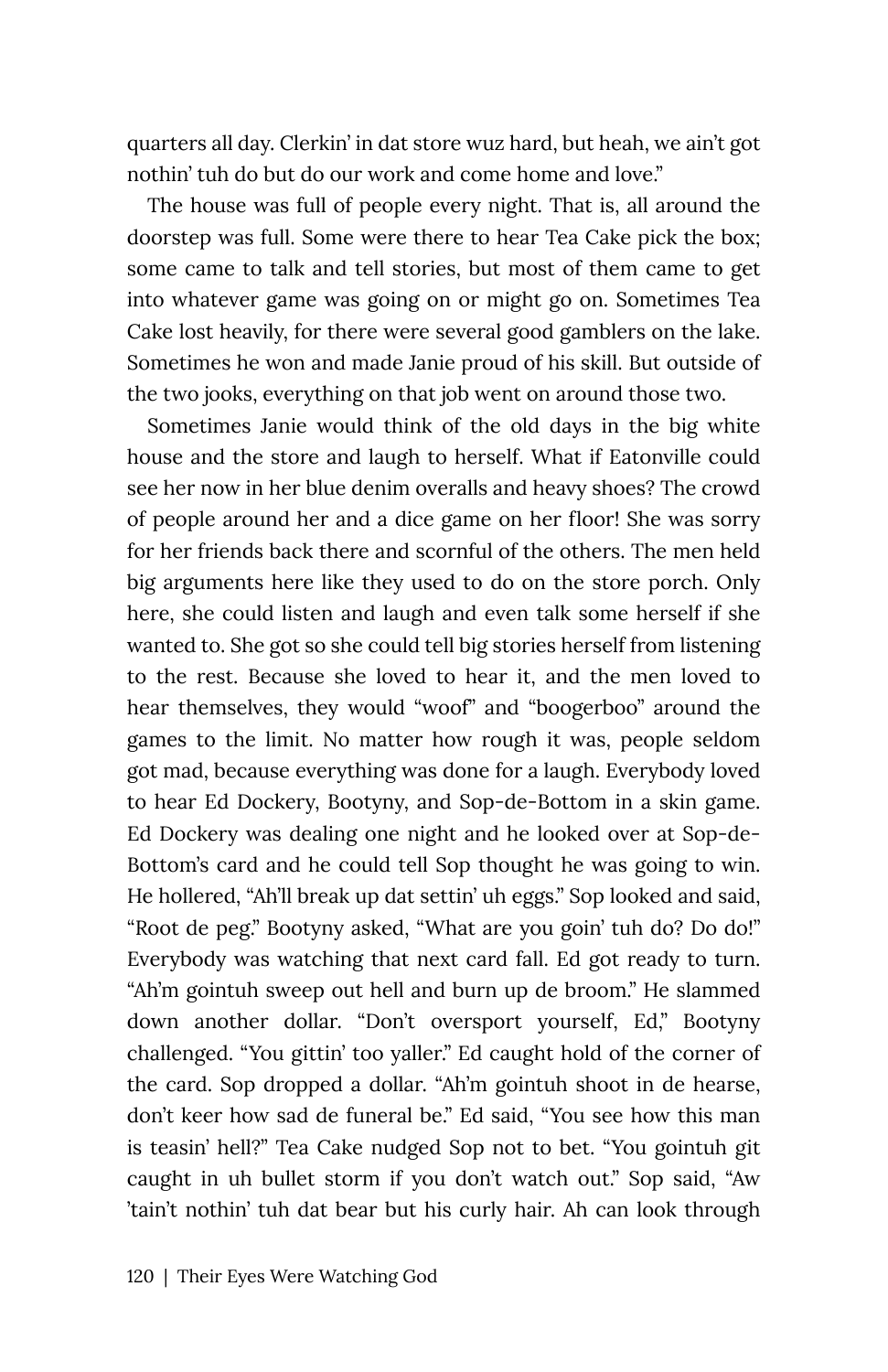muddy water and see dry land." Ed turned off the card and hollered, "Zachariah, Ah says come down out dat sycamore tree. You can't do no business." Nobody fell on that card. Everybody was scared of the next one. Ed looked around and saw Gabe standing behind his chair and hollered, "Move, from over me, Gabe! You too black. You draw heat! Sop, you wanta pick up dat bet whilst you got uh chance?" "Naw, man, Ah wish Ah had uh thousand-leg tuh put on it." "So yuh won't lissen, huh? Dumb niggers and free schools. Ah'm gointuh take and teach yuh. Ah'll main-line but Ah won't side-track." Ed flipped the next card and Sop fell and lost. Everybody hollered and laughed. Ed laughed and said, "Git off de muck! You ain't nothin'. Dat's all! Hot boilin' water won't help yuh none." Ed kept on laughing because he had been so scared before. "Sop, Bootyny, all y'all dat lemme win yo' money: Ah'm sending it straight off to Sears and Roebuck and buy me some clothes, and when Ah turn out Christmas day, it would take a doctor to tell me how near Ah is dressed tuh death."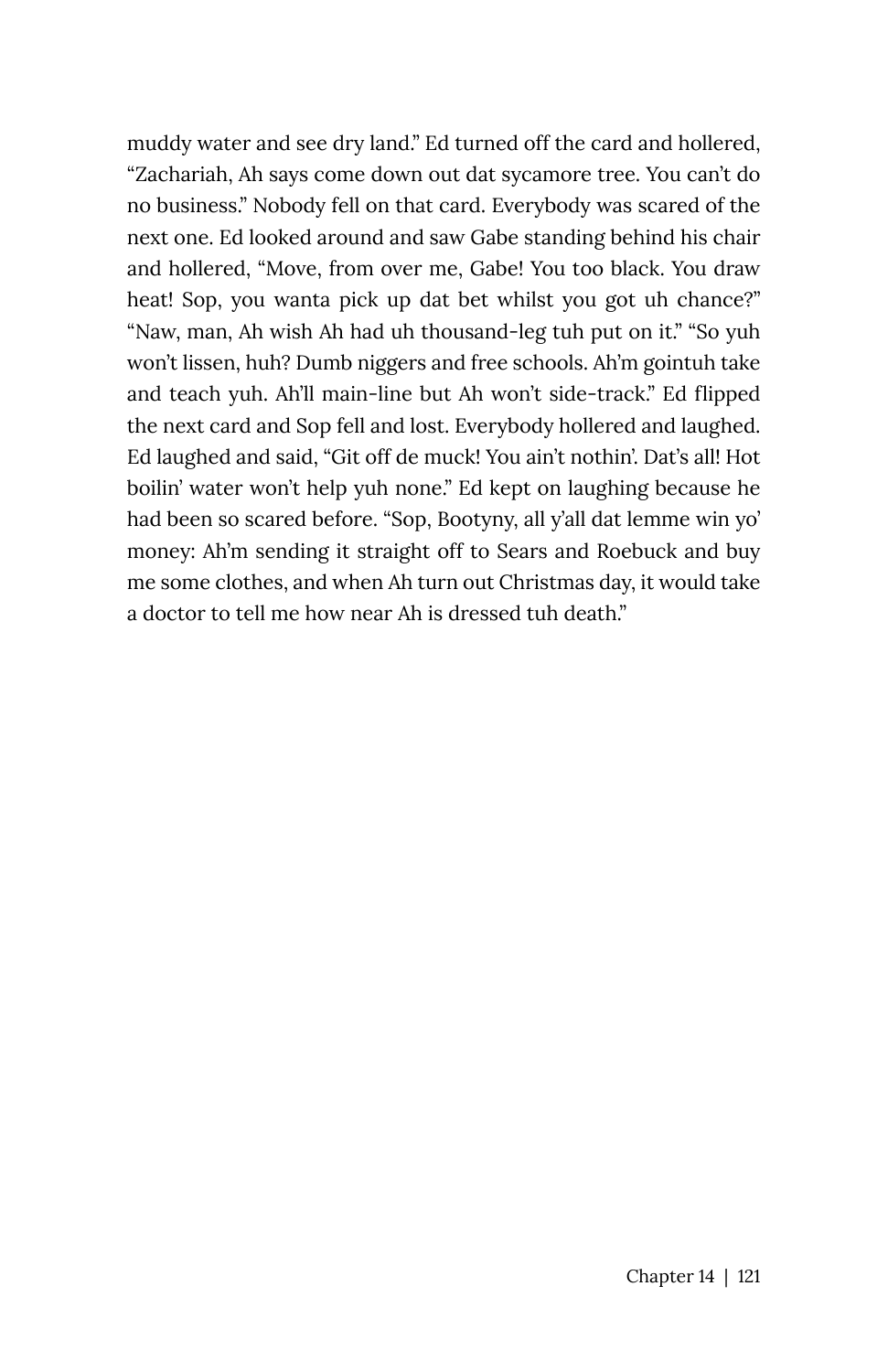# Chapter 15

Janie learned what it felt like to be jealous. A little chunky girl took to picking a play out of Tea Cake in the fields and in the quarters. If he said anything at all, she'd take the opposite side and hit him or shove him and run away to make him chase her. Janie knew what she was up to—luring him away from the crowd. It kept up for two or three weeks with Nunkie getting bolder all the time. She'd hit Tea Cake playfully and the minute he so much as tapped her with his finger she'd fall against him or fall on the ground and have to be picked up. She'd be almost helpless. It took a good deal of handling to set her on her feet again. And another thing, Tea Cake didn't seem to be able to fend her off as promptly as Janie thought he ought to. She began to be snappish a little. A little seed of fear was growing into a tree. Maybe some day Tea Cake would weaken. Maybe he had already given secret encouragement and this was Nunkie's way of bragging about it. Other people began to notice too, and that put Janie more on a wonder.

One day they were working near where the beans ended and the sugar cane began. Janie had marched off a little from Tea Cake's side with another woman for a chat. When she glanced around Tea Cake was gone. Nunkie too. She knew because she looked.

"Where's Tea Cake?" she asked Sop-de-Bottom.

He waved his hand towards the cane field and hurried away. Janie never thought at all. She just acted on feelings. She rushed into the cane and about the fifth row down she found Tea Cake and Nunkie struggling. She was on them before either knew.

"Whut's de matter heah?" Janie asked in a cold rage. They sprang apart.

"Nothing", Tea Cake told her, standing shame-faced.

"Well, whut you doin' in heah? How come you ain't out dere wid de rest?"

"She grabbed mah workin' tickets outa mah shirt pocket and Ah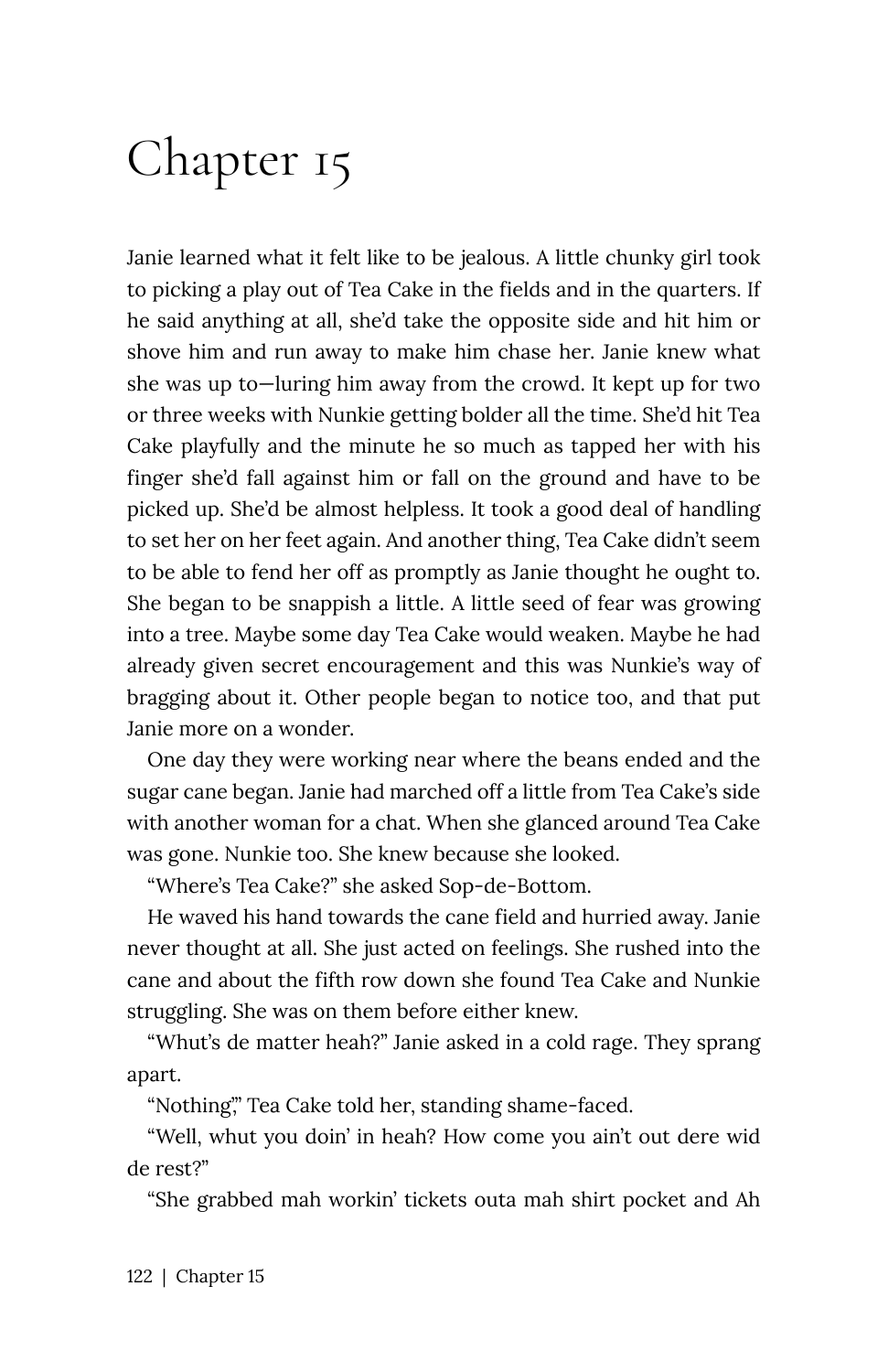run tuh git 'em back," Tea Cake explained, showing the tickets, considerably mauled about in the struggle.

Janie made a move to seize Nunkie but the girl fled. So she took out behind her over the humped-up cane rows. But Nunkie did not mean to be caught. So Janie went on home. The sight of the fields and the other happy people was too much for her that day. She walked slowly and thoughtfully to the quarters. It wasn't long before Tea Cake found her there and tried to talk. She cut him short with a blow and they fought from one room to the other, Janie trying to beat him, and Tea Cake kept holding her wrists and wherever he could to keep her from going too far.

"Ah b'lieve you been messin' round her!" she panted furiously.

"No sich uh thing!" Tea Cake retorted.

"Ah b'lieve yuh did."

"Don't keer how big uh lie get told, somebody kin b'lieve it!"

They fought on. "You done hurt mah heart, now you come wid uh lie tuh bruise mah ears! Turn go mah hands!" Janie seethed. But Tea Cake never let go. They wrestled on until they were doped with their own fumes and emanations; till their clothes had been torn away; till he hurled her to the floor and held her there melting her resistance with the heat of his body, doing things with their bodies to express the inexpressible; kissed her until she arched her body to meet him and they fell asleep in sweet exhaustion.

The next morning Janie asked like a woman, "You still love ole Nunkie?"

"Naw, never did, and you know it too. Ah didn't want her."

"Yeah, you did." She didn't say this because she believed it. She wanted to hear his denial. She had to crow over the fallen Nunkie.

"Whut would Ah do wid dat lil chunk of a woman wid you around? She ain't good for nothin' exceptin' tuh set up in uh corner by de kitchen stove and break wood over her head. You'se something tuh make uh man forgit tuh git old and forgit tuh die."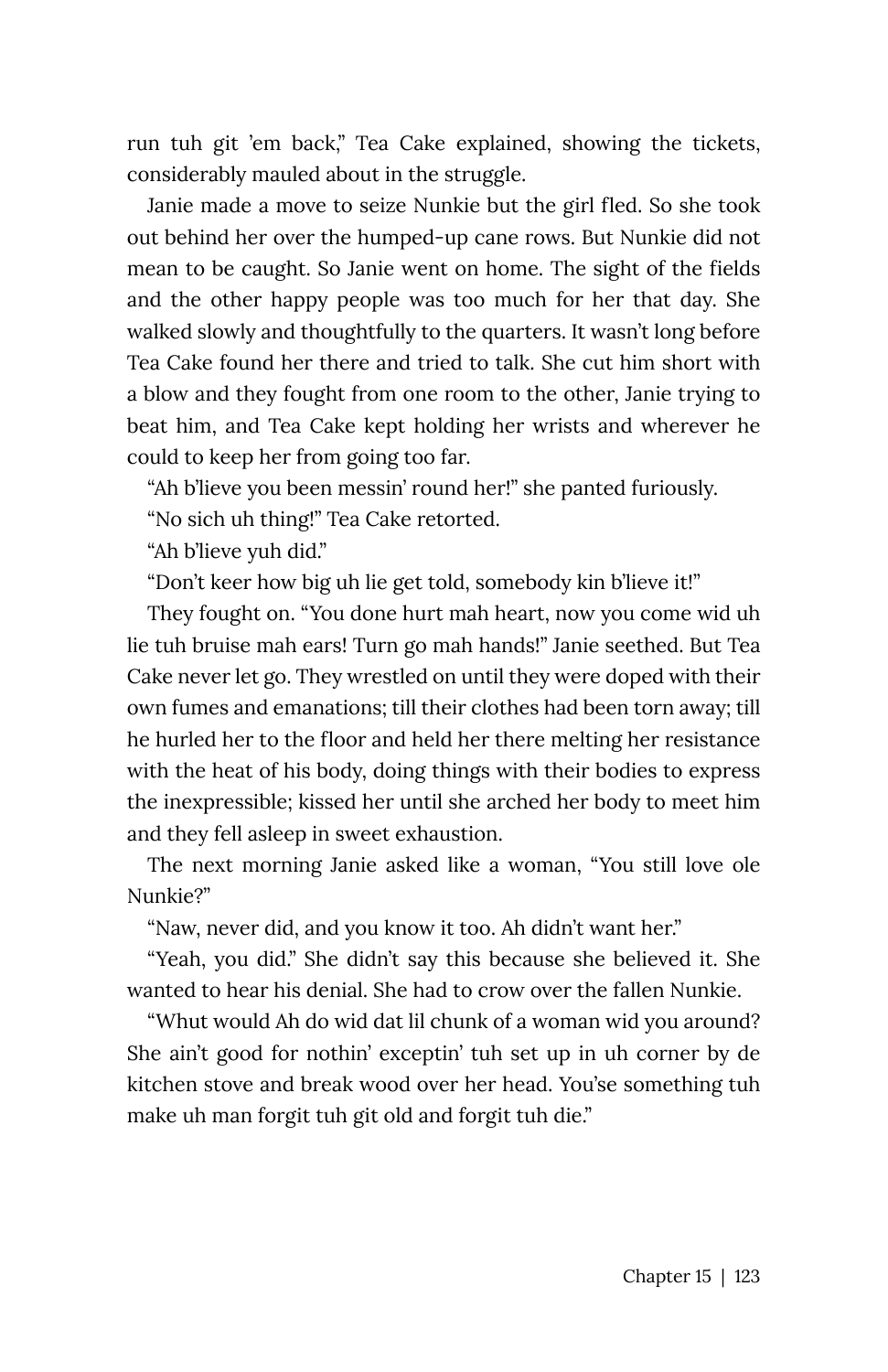## Chapter 16

The season closed and people went away like they had come—in droves. Tea Cake and Janie decided to stay since they wanted to make another season on the muck. There was nothing to do, after they had gathered several bushels of dried beans to save over and sell to the planters in the fall. So Janie began to look around and see people and things she hadn't noticed during the season.

For instance during the summer when she heard the subtle but compelling rhythms of the Bahaman drummers, she'd walk over and watch the dances. She did not laugh the "Saws" to scorn as she had heard the people doing in the season. She got to like it a lot and she and Tea Cake were on hand every night till the others teased them about it.

Janie came to know Mrs. Turner now. She had seen her several times during the season, but neither ever spoke. Now they got to be visiting friends.

Mrs. Turner was a milky sort of a woman that belonged to childbed. Her shoulders rounded a little, and she must have been conscious of her pelvis because she kept it stuck out in front of her so she could always see it. Tea Cake made a lot of fun about Mrs. Turner's shape behind her back. He claimed that she had been shaped up by a cow kicking her from behind. She was an ironing board with things throwed at it. Then that same cow took and stepped in her mouth when she was a baby and left it wide and flat with her chin and nose almost meeting.

But Mrs. Turner's shape and features were entirely approved by Mrs. Turner. Her nose was slightly pointed and she was proud. Her thin lips were an ever delight to her eyes. Even her buttocks in bas-relief were a source of pride. To her way of thinking all these things set her aside from Negroes. That was why she sought out Janie to friend with. Janie's coffee-and-cream complexion and her luxurious hair made Mrs. Turner forgive her for wearing overalls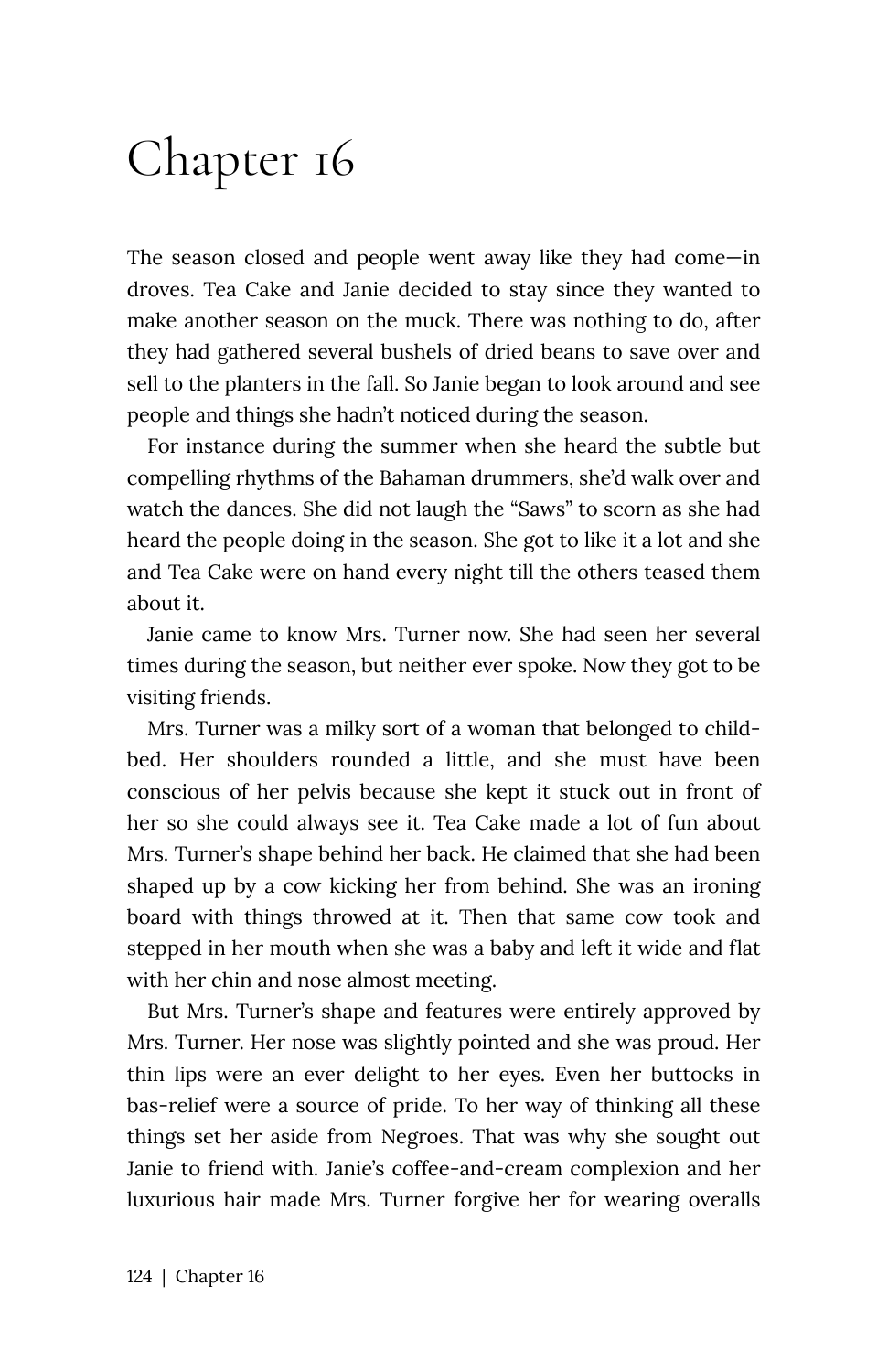like the other women who worked in the fields. She didn't forgive her for marrying a man as dark as Tea Cake, but she felt that she could remedy that. That was what her brother was born for. She seldom stayed long when she found Tea Cake at home, but when she happened to drop in and catch Janie alone, she'd spend hours chatting away. Her disfavorite subject was Negroes.

"Mis' Woods, Ah have often said to mah husband, Ah don't see how uh lady like Mis' Woods can stand all them common niggers round her place all de time."

"They don't worry me atall, Mis' Turner. Fact about de thing is, they tickles me wid they talk."

"You got mo' nerve than me. When somebody talked mah husband intuh comin' down heah tuh open up uh eatin' place Ah never dreamt so many different kins uh black folks could colleck in one place. Did Ah never woulda come. Ah ain't useter 'ssociatin' wid black folks. Mah son claims dey draws lightnin'." They laughed a little and after many of these talks Mrs. Turner said, "Yo' husband musta had plenty money when y'all got married."

"Whut make you think dat, Mis' Turner?"

"Tuh git hold of uh woman lak you. You got mo' nerve than me. Ah jus' couldn't see mahself married to no black man. It's too many black folks already. We oughta lighten up de race."

"Naw, mah husband didn't had nothin' but hisself. He's easy tuh love if you mess round 'im. Ah loves 'im."

"Why you, Mis' Woods! Ah don't b'lieve it. You'se jus' sorter hypnotized, dat's all."

"Naw, it's real. Ah couldn't stand it if he wuz tuh quit me. Don't know whut Ah'd do. He kin take most any lil thing and make summertime out of it when times is dull. Then we lives offa dat happiness he made till some mo' happiness come along."

"You'se different from me. Ah can't stand black niggers. Ah don't blame de white folks from hatin' 'em 'cause Ah can't stand 'em mahself. 'Nother thing, Ah hates tuh see folks lak me and you mixed up wid 'em. Us oughta class off."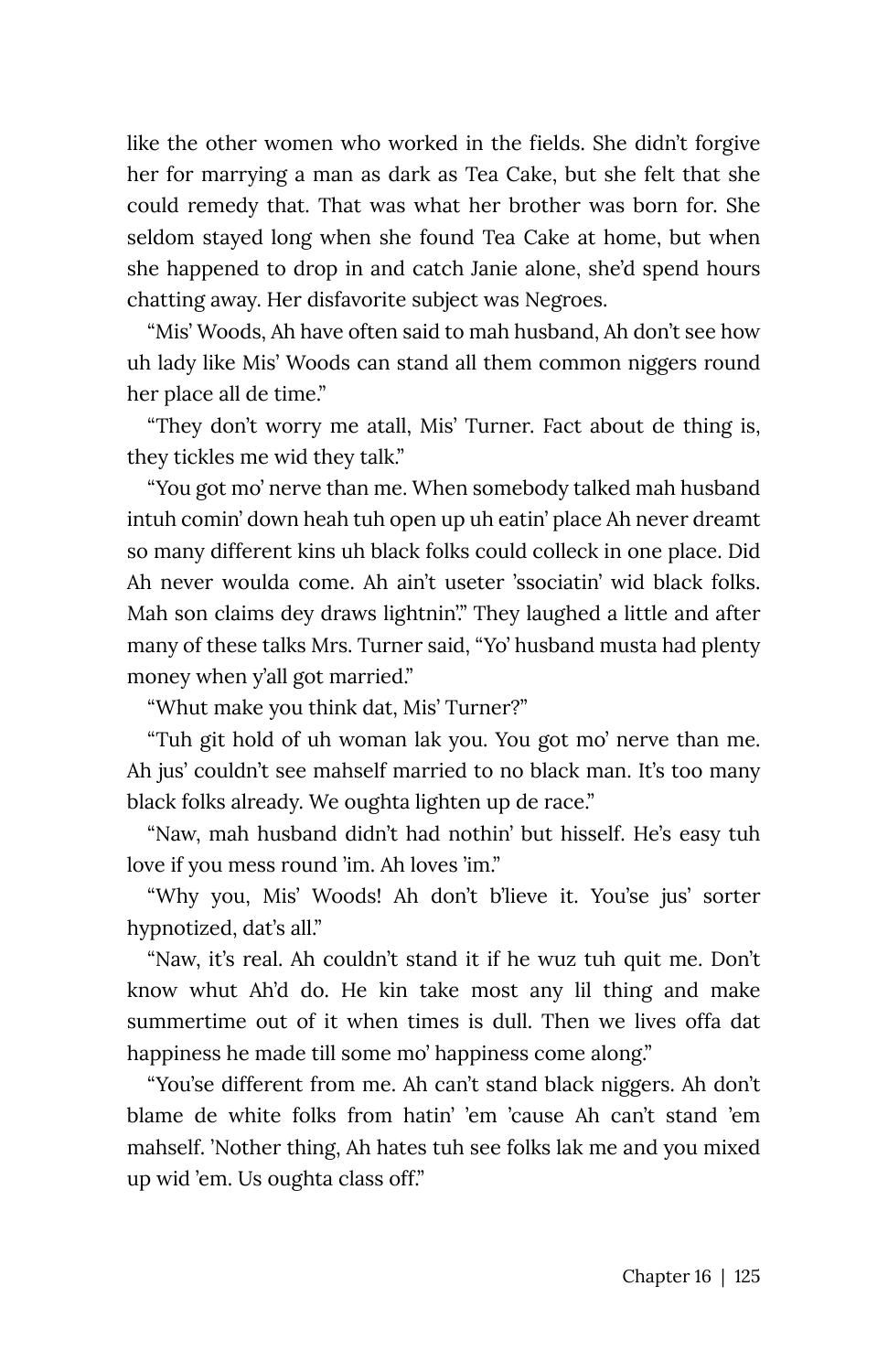"Us can't do it. We'se uh mingled people and all of us got black kinfolks as well as yaller kinfolks. How come you so against black?"

"And dey makes me tired. Always laughin'! Dey laughs too much and dey laughs too loud. Always singin' ol' nigger songs! Always cuttin' de monkey for white folks. If it wuzn't for so many black folks it wouldn't be no race problem. De white folks would take us in wid dem. De black ones is holdin' us back."

"You reckon? 'course Ah ain't never thought about it too much. But Ah don't figger dey even gointuh want us for comp'ny. We'se too poor."

" 'Tain't de poorness, it's de color and de features. Who want any lil ole black baby layin' up in de baby buggy lookin' lak uh fly in buttermilk? Who wants to be mixed up wid uh rusty black man, and uh black woman goin' down de street in all dem loud colors, and whoopin' and hollerin' and laughin' over nothin'? Ah don't know. Don't bring me no nigger doctor tuh hang over mah sickbed. Ah done had six chillun—wuzn't lucky enough tuh raise but dat one—and ain't never had uh nigger tuh even feel mah pulse. White doctors always gits mah money. Ah don't go in no nigger store tuh buy nothin' neither. Colored folks don't know nothin' 'bout no business. Deliver me!"

Mrs. Turner was almost screaming in fanatical earnestness by now. Janie was dumb and bewildered before and she clucked sympathetically and wished she knew what to say. It was so evident that Mrs. Turner took black folk as a personal affront to herself.

"Look at me! Ah ain't got no flat nose and liver lips. Ah'm uh featured woman. Ah got white folks' features in mah face. Still and all Ah got tuh be lumped in wid all de rest. It ain't fair. Even if dey don't take us in wid de whites, dey oughta make us uh class tuh ourselves."

"It don't worry me atall, but Ah reckon Ah ain't got no real head fur thinkin'."

"You oughta meet mah brother. He's real smart. Got dead straight hair. Dey made him uh delegate tuh de Sunday School Convention and he read uh paper on Booker T. Washington and tore him tuh pieces!"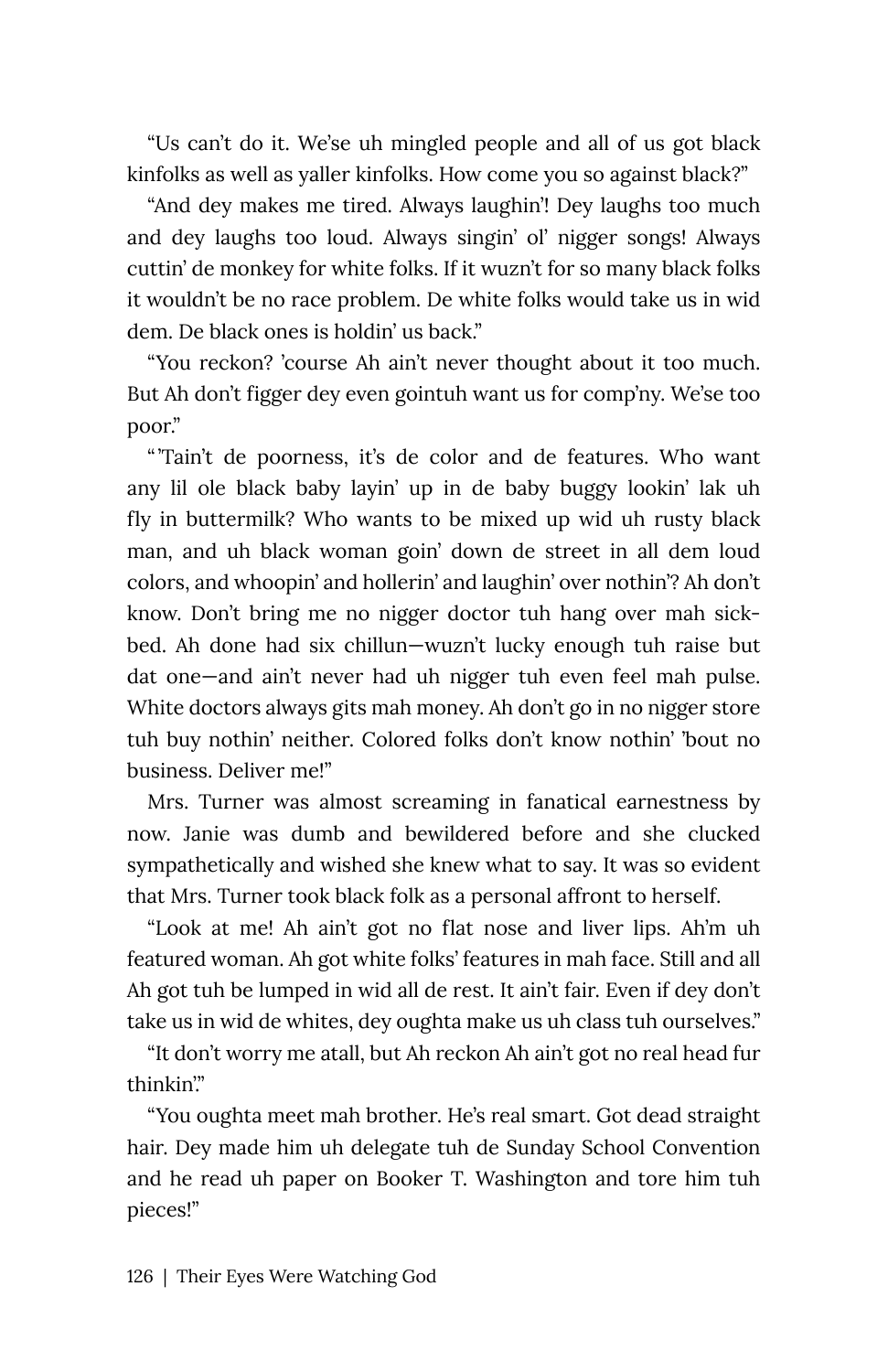"Booker T.? He wuz a great big man, wusn't he?"

" 'Sposed tuh be. All he ever done was cut de monkey for white folks. So dey pomped him up. But you know whut de ole folks say 'de higher de monkey climbs de mo' he show his behind' so dat's de way it wuz wid Booker T. Mah brother hit 'im every time dey give 'im chance tuh speak."

"Ah was raised on de notion dat he wuz uh great big man," was all that Janie knew to say.

"He didn't do nothin' but hold us back—talkin' 'bout work when de race ain't never done nothin' else. He wuz uh enemy tuh us, dat's whut. He wuz uh white folks' nigger."

According to all Janie had been taught this was sacrilege so she sat without speaking at all. But Mrs. Turner went on.

"Ah done sent fuh mah brother tuh come down and spend uh while wid us. He's sorter outa work now. Ah wants yuh tuh meet him mo' special. You and him would make up uh swell couple if you wuzn't already married. He's uh fine carpenter, when he kin git anything tuh do."

"Yeah, maybe so. But Ah is married now, so 'tain't no use in considerin'."

Mrs. Turner finally rose to go after being very firm about several other viewpoints of either herself, her son or her brother. She begged Janie to drop in on her anytime, but never once mentioning Tea Cake. Finally she was gone and Janie hurried to her kitchen to put on supper and found Tea Cake sitting in there with his head between his hands.

"Tea Cake! Ah didn't know you wuz home."

"Ah know yuh didn't. Ah been heah uh long time listenin' to dat heifer run me down tuh de dawgs uh try tuh tole you off from me."

"So dat whut she wuz up to? Ah didn't know."

" 'Course she is. She got some no-count brother she wants yuh tuh hook up wid and take keer of Ah reckon."

"Shucks! If dat's her notion she's barkin' up de wrong tree. Mah hands is full already."

"Thanky Ma'am. Ah hates dat woman lak poison. Keep her from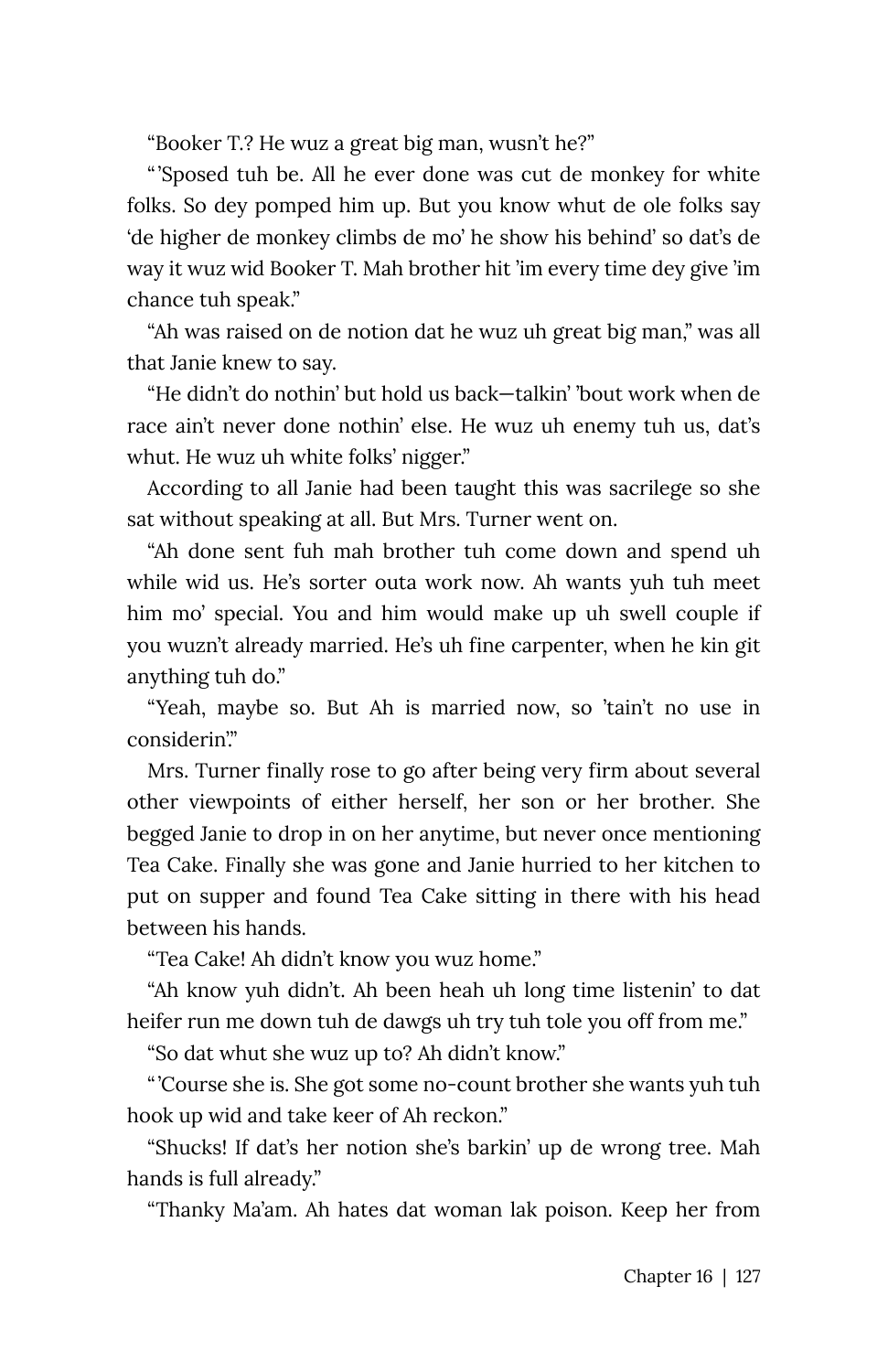round dis house. Her look lak uh white woman! Wid dat meriny skin and hair jus' as close tuh her head as ninety-nine is tuh uh hundred! Since she hate black folks so, she don't need our money in her ol' eatin' place. Ah'll pass de word along. We kin go tuh dat white man's place and git good treatment. Her and dat whittled-down husband uh hers! And dat son! He's jus' uh dirty trick her womb played on her. Ah'm telling her husband tuh keep her home. Ah don't want her round dis house."

One day Tea Cake met Turner and his son on the street. He was a vanishing-looking kind of a man as if there used to be parts about him that stuck out individually but now he hadn't a thing about him that wasn't dwindled and blurred. Just like he had been sand-papered down to a long oval mass. Tea Cake felt sorry for him without knowing why. So he didn't blurt out the insults he had intended. But he couldn't hold in everything. They talked about the prospects for the coming season for a moment, then Tea Cake said, "Yo' wife don't seem tuh have nothin' much tuh do, so she kin visit uh lot. Mine got too much tuh do tuh go visitin' and too much tuh spend time talkin' tuh folks dat visit her."

"Mah wife takes time fuh whatever she wants tuh do. Real strong headed dat way. Yes indeed." He laughed a high lungless laugh. "De chillun don't keep her in no mo' so she visits when she chooses."

"De chillun?" Tea Cake asked him in surprise. "You got any smaller than him?" He indicated the son who seemed around twenty or so. "Ah ain't seen yo' others."

"Ah reckon you ain't 'cause dey all passed on befo' dis one wuz born. We ain't had no luck atall wid our chillun. We lucky to raise him. He's de last stroke of exhausted nature."

He gave his powerless laugh again and Tea Cake and the boy joined in with him. Then Tea Cake walked on off and went home to Janie.

"Her husband can't do nothin' wid dat butt-headed woman. All you can do is treat her cold whenever she come round here."

Janie tried that, but short of telling Mrs. Turner bluntly, there was nothing she could do to discourage her completely. She felt honored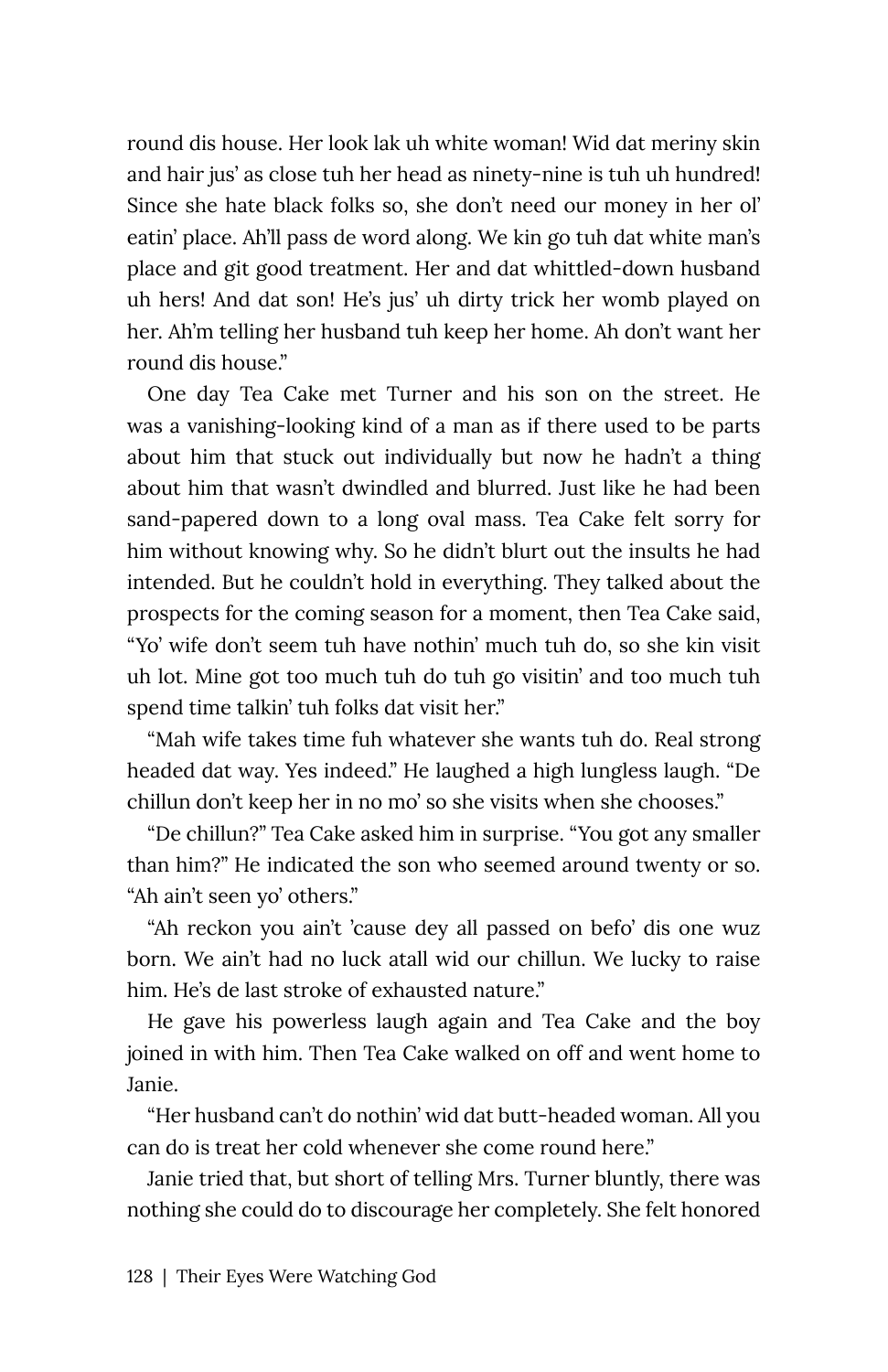by Janie's acquaintance and she quickly forgave and forgot snubs in order to keep it. Anyone who looked more white folkish than herself was better than she was in her criteria, therefore it was right that they should be cruel to her at times, just as she was cruel to those more negroid than herself in direct ratio to their negroness. Like the pecking-order in a chicken yard. Insensate cruelty to those you can whip, and groveling submission to those you can't. Once having set up her idols and built altars to them it was inevitable that she would worship there. It was inevitable that she should accept any inconsistency and cruelty from her deity as all good worshippers do from theirs. All gods who receive homage are cruel. All gods dispense suffering without reason. Otherwise they would not be worshipped. Through indiscriminate suffering men know fear and fear is the most divine emotion. It is the stones for altars and the beginning of wisdom. Half gods are worshipped in wine and flowers. Real gods require blood.

Mrs. Turner, like all other believers had built an altar to the unattainable—Caucasian characteristics for all. Her god would smite her, would hurl her from pinnacles and lose her in deserts, but she would nor forsake his altars. Behind her crude words was a belief that somehow she and others through worship could attain her paradise—a heaven of straighthaired, thin-lipped, high-nose boned white seraphs. The physical impossibilities in no way injured faith. That was the mystery and mysteries are the chores of gods. Beyond her faith was a fanaticism to defend the altars of her god. It was distressing to emerge from her inner temple and find these black desecrators howling with laughter before the door. Oh, for an army, terrible with banners and swords!

So she didn't cling to Janie Woods the woman. She paid homage to Janie's Caucasian characteristics as such. And when she was with Janie she had a feeling of transmutation, as if she herself had become whiter and with straighter hair and she hated Tea Cake first for his defilement of divinity and next for his telling mockery of her. If she only knew something she could do about it! But she didn't. Once she was complaining about the carryings-on at the jook and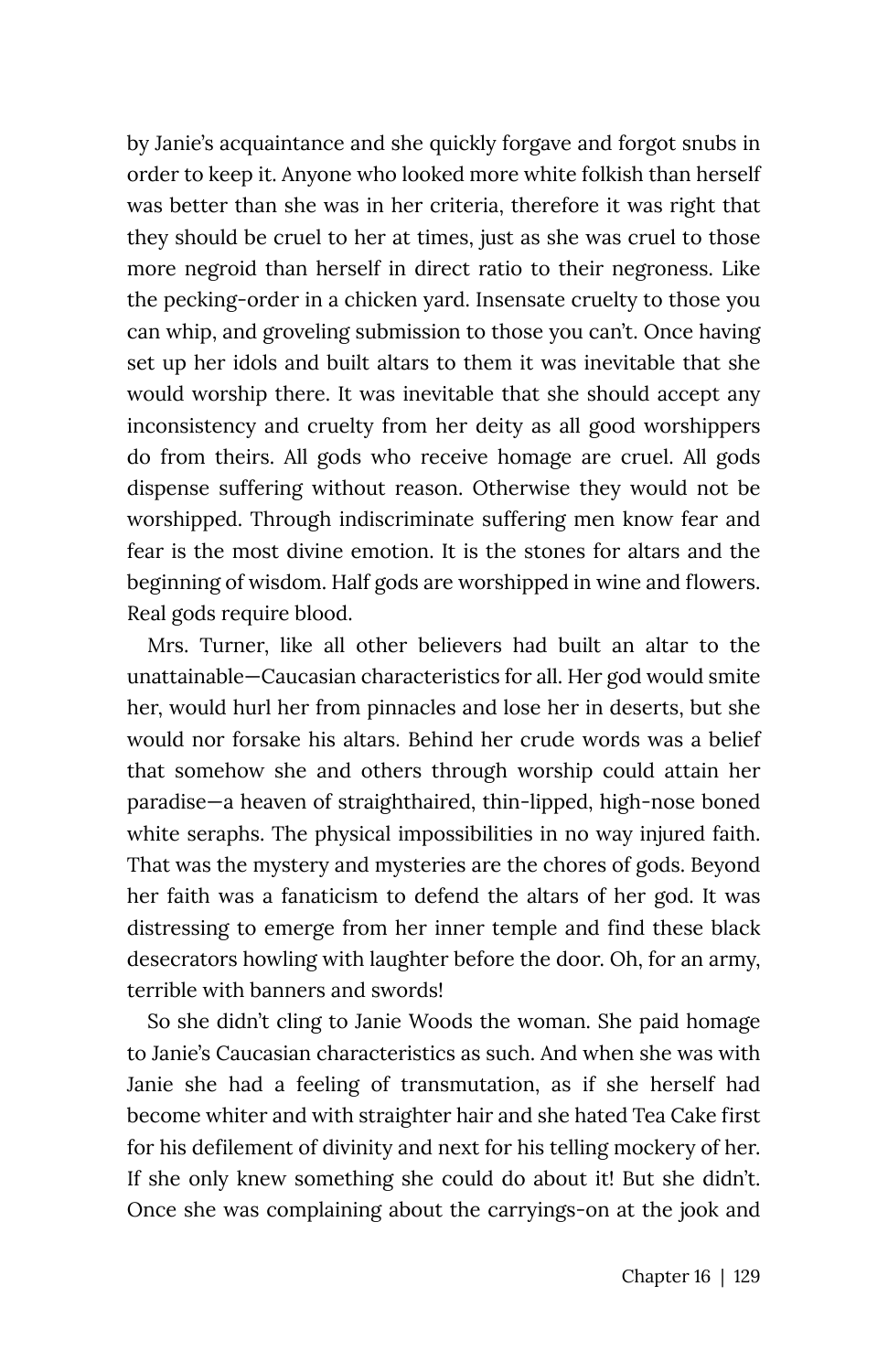Tea Cake snapped, "Aw, don't make God look so foolish—findin' fault wid everything He made."

So Mrs. Turner frowned most of the time. She had so much to disapprove of. It didn't affect Tea Cake and Janie too much. It just gave them something to talk about in the summertime when everything was dull on the muck. Otherwise they made little trips to Palm Beach, Fort Myers and Fort Lauderdale for their fun. Before they realized it the sun was cooler and the crowds came pouring onto the muck again.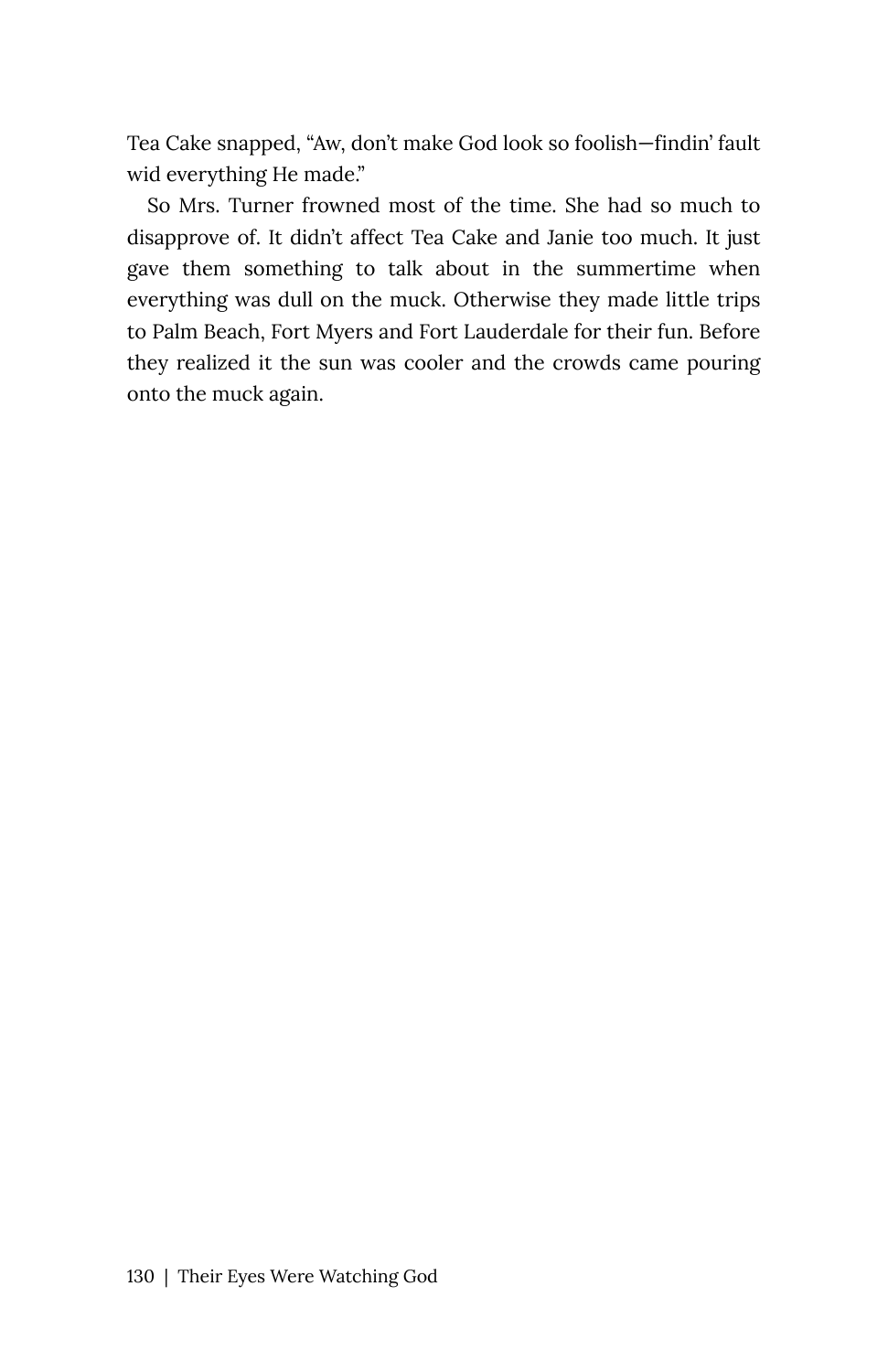# Chapter 17

A great deal of the old crowd were back. But there were lots of new ones too. Some of these men made passes at Janie, and women who didn't know took out after Tea Cake. Didn't take them long to be put right, however. Still and all, jealousies arose now and then on both sides. When Mrs. Turner's brother came and she brought him over to be introduced, Tea Cake had a brainstorm. Before the week was over he had whipped Janie. Not because her behavior justified his jealousy, but it relieved that awful fear inside him. Being able to whip her reassured him in possession. No brutal beating at all. He just slapped her around a bit to show he was boss. Everybody talked about it next day in the fields. It aroused a sort of envy in both men and women. The way he petted and pampered her as if those two or three face slaps had nearly killed her made the women see visions and the helpless way she hung on him made men dream dreams.

"Tea Cake, you sho is a lucky man," Sop-de-Bottom told him. "Uh person can see every place you hit her. Ah bet she never raised her hand tuh hit yuh back, neither. Take some uh dese ol' rusty black women and dey would fight yuh all night long and next day nobody couldn't tell you ever hit 'em. Dat's de reason Ah done quit beatin' mah woman. You can't make no mark on 'em at all. Lawd! wouldn't Ah love tuh whip uh tender woman lak Janie! All bet she don't even holler. She jus' cries, eh Tea Cake?"

"Dat's right."

"See dat! Mah woman would spread her lungs all over Palm Beach County, let alone knock out mah jaw teeth. You don't know dat woman uh mine. She got ninety-nine rows uh jaw teeth and git her good and mad, she'll wade through solid rock up to her hip pockets."

"Mah Janie is uh high time woman and useter things. Ah didn't git her outa de middle uh de road. Ah got her outa uh big fine house. Right now she got money enough in de bank tuh buy up dese ziggaboos and give 'em away."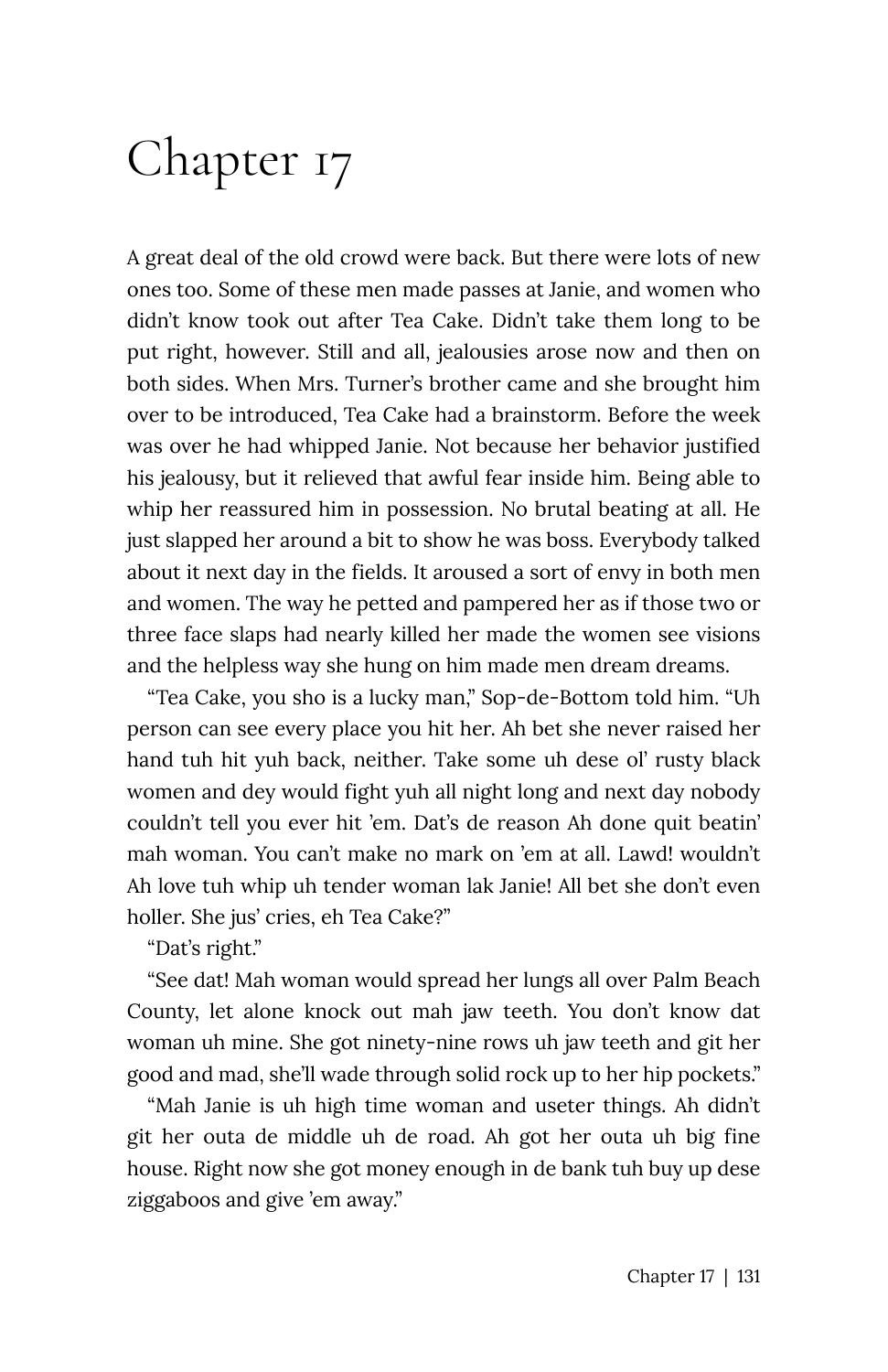"Hush yo' mouf! And she down heah on de muck lak anybody else!"

"Janie is wherever Ah wants tuh be. Dat's de kind uh wife she is and Ah love her for it. Ah wouldn't be knockin' her around. Ah didn't wants whup her last night, but ol' Mis' Turner done sent for her brother tuh come tuh bait Janie in and take her way from me. Ah didn't whup Janie 'cause she done nothin'. Ah beat her tuh show dem Turners who is boss. Ah set in de kitchen one day and heard dat woman tell mah wife Ah'm too black fuh her. She don't see how Janie can stand me."

"Tell her husband on her."

"Shucks! Ah b'lieve he's skeered of her."

"Knock her teeth down her throat."

"Dat would look like she had some influence when she ain't. Ah jus' let her see dat Ah got control."

"So she live offa our money and don't lak black folks, huh? O.K. we'll have her gone from here befo' two weeks is up. Ah'm goin' right off tuh all de men and drop rocks aginst her."

"Ah ain't mad wid her for whut she done, 'cause she ain't done me nothin' yet. Ah'm mad at her for thinkin'. Her and her gang got tuh go."

"Us is wid yuh, Tea Cake. You know dat already. Dat Turner woman is real smart, accordin' tuh her notions. Reckon she done heard 'bout dat money yo' wife got in de bank and she's bound tuh rope her intuh her family one way or another."

"Sop, Ah don't think it's half de money as it is de looks. She's colorstruck. She ain't got de kind of uh mind you meet every day. She ain't a fact and neither do she make a good story when you tell about her."

"Ah yeah, she's too smart tuh stay round heah. She figgers we'se jus' uh bunch uh dumb niggers so she think she'll grow horns. But dat's uh lie. She'll die butt-headed."

Saturday afternoon when the work tickets were turned into cash everybody began to buy coon-dick and get drunk. By dusk dark Belle Glade was full of loud-talking, staggering men. Plenty women had gotten their knots charged too. The police chief in his speedy Ford was rushing from jook to jook and eating house trying to keep order,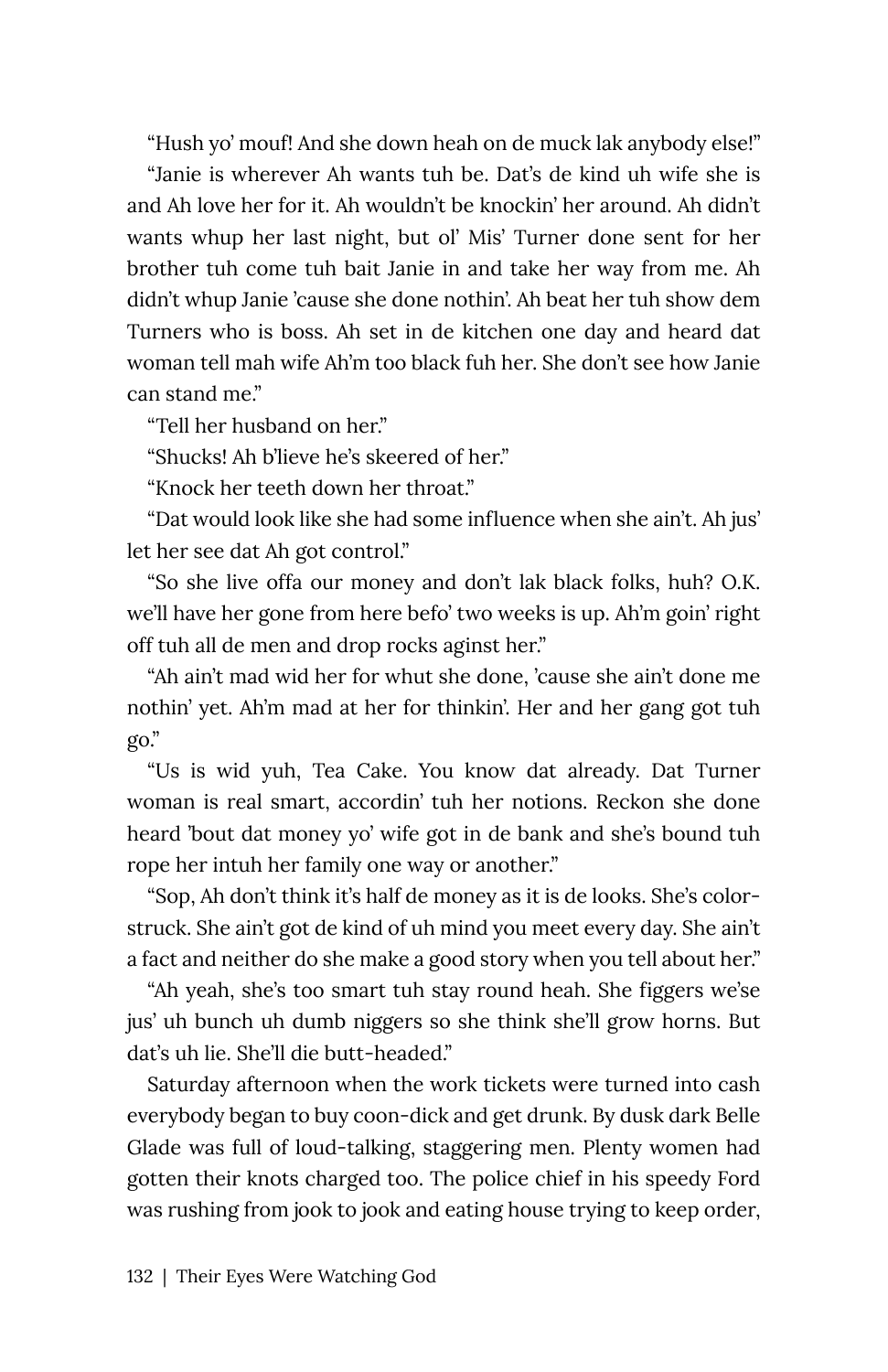but making few arrests. Not enough jail-space for all the drunks so why bother with a few? All he could do to keep down fights and get the white men out of colored town by nine o'clock. Dick Sterrett and Coodemay seemed to be the worst off. Their likker told them to go from place to place pushing and shoving and loud-talking and they were doing it.

Way after a while they arrived at Mrs. Turner's eating house and found the place full to the limit. Tea Cake, Stew Beef, Sop-de-Bottom, Bootyny, Motor Boat and all the familiar crowd was there. Coodemay straightened up as if in surprise and asked, "Say, whut y'all doin' in heah?"

"Eatin", Stew Beef told him, "Dey got beef stew, so you know Ah'd be heah."

"We all laks tuh take uh rest from our women folks' cookin' once in uh while, so us all eatin' way from home tuhnight. Anyhow Mis' Turner got de best ole grub in town."

Mrs. Turner back and forth in the dining room heard Sop when he said this and beamed.

"Ah speck you two last ones tuh come in is gointuh have tuh wait for uh seat. Ah'm all full up now."

"Dat's all right," Sterrett objected. "You fry me some fish. Ah kin eat dat standin' up. Cuppa coffee on de side."

"Sling me up uh plate uh dat stew beef wid some coffee too, please ma'am. Sterrett is jus' ez drunk ez Ah is; and if he kin eat standin' up, Ah kin do de same." Coodemay leaned drunkenly against the wall and everybody laughed.

Pretty soon the girl that was waiting table for Mrs. Turner brought in the order and Sterrett took his fish and coffee in his hands and stood there. Coodemay wouldn't take his off the tray like he should have.

"Naw, you hold it fuh me, baby, and lemme eat," he told the waitress. He took the fork and started to eat off the tray.

"Nobody ain't got no time tuh hold yo' grub up in front uh yo' face," she told Coodemay. "Heah, take it yo'self."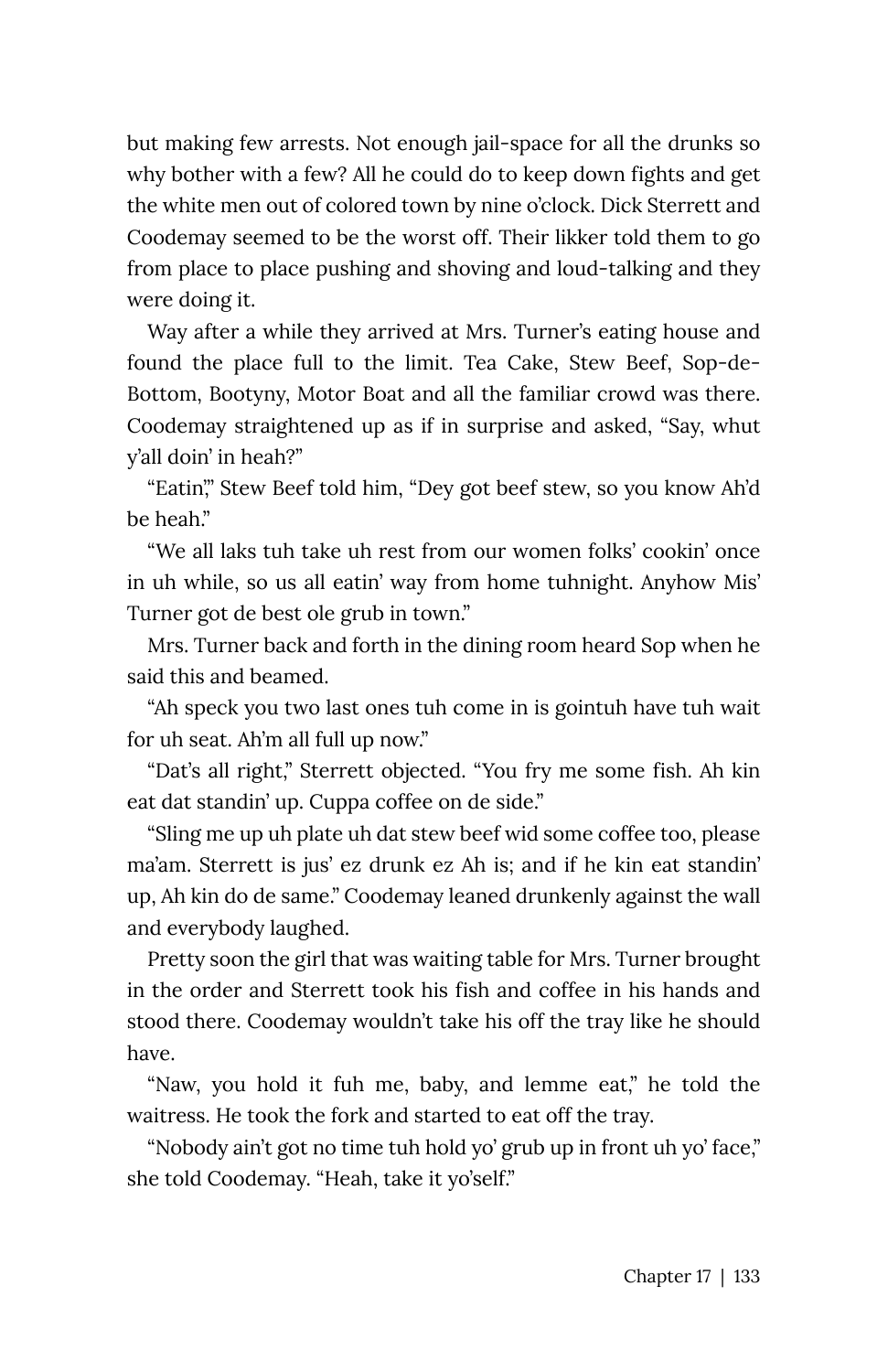"You'se right," Coodemay told her. "Gimme it heah. Sop kin gimme his chear."

"You'se uh lie," Sop retorted. "Ah ain't through and Ah ain't ready tuh git up."

Coodemay tried to shove Sop out of the chair and Sop resisted. That brought on a whole lot of shoving and scrambling and coffee got spilt on Sop. So he aimed at Coodemay with a saucer and hit Bootyny. Bootyny threw his thick coffee cup at Coodemay and just missed Stew Beef. So it got to be a big fight. Mrs. Turner came running in out of the kitchen. Then Tea Cake got up and caught hold of Coodemay by the collar.

"Looka heah, y'all, don't come in heah and raise no disturbance in de place. Mis' Turner is too nice uh woman fuh dat. In fact, she's more nicer than anybody else on de muck." Mrs. Turner beamed on Tea Cake.

"Ah knows dat. All of us knows it. But Ah don't give uh damn how nice she is, Ah got tuh have some place tuh set down and eat. Sop ain't gointuh bluff me, neither. Let 'im fight lak a man. Take yo' hands off me, Tea Cake."

"Naw, Ah won't neither. You comin' on outa de place."

"Who gointuh make me come out?"

"Me, dat's who. Ah'm in heah, ain't Ah? If you don't want tuh respect nice people lak Mrs. Turner, God knows you gointuh respect me! Come on outa heah, Coodemay."

"Turn him loose, Tea Cake!" Sterrett shouted. "Dat's mah buddy. Us come in heah together and he ain't goin' nowhere until Ah go mahself."

"Well, both of yuh is goin'!" Tea Cake shouted and fastened down on Coodemay. Dockery grabbed Sterrett and they wrassled all over the place. Some more joined in and dishes and tables began to crash.

Mrs. Turner saw with dismay that Tea Cake's taking them out was worse than letting them stay in. She ran out in the back somewhere and got her husband to put a stop to things. He came in, took a look and squinched down into a chair in an off corner and didn't open his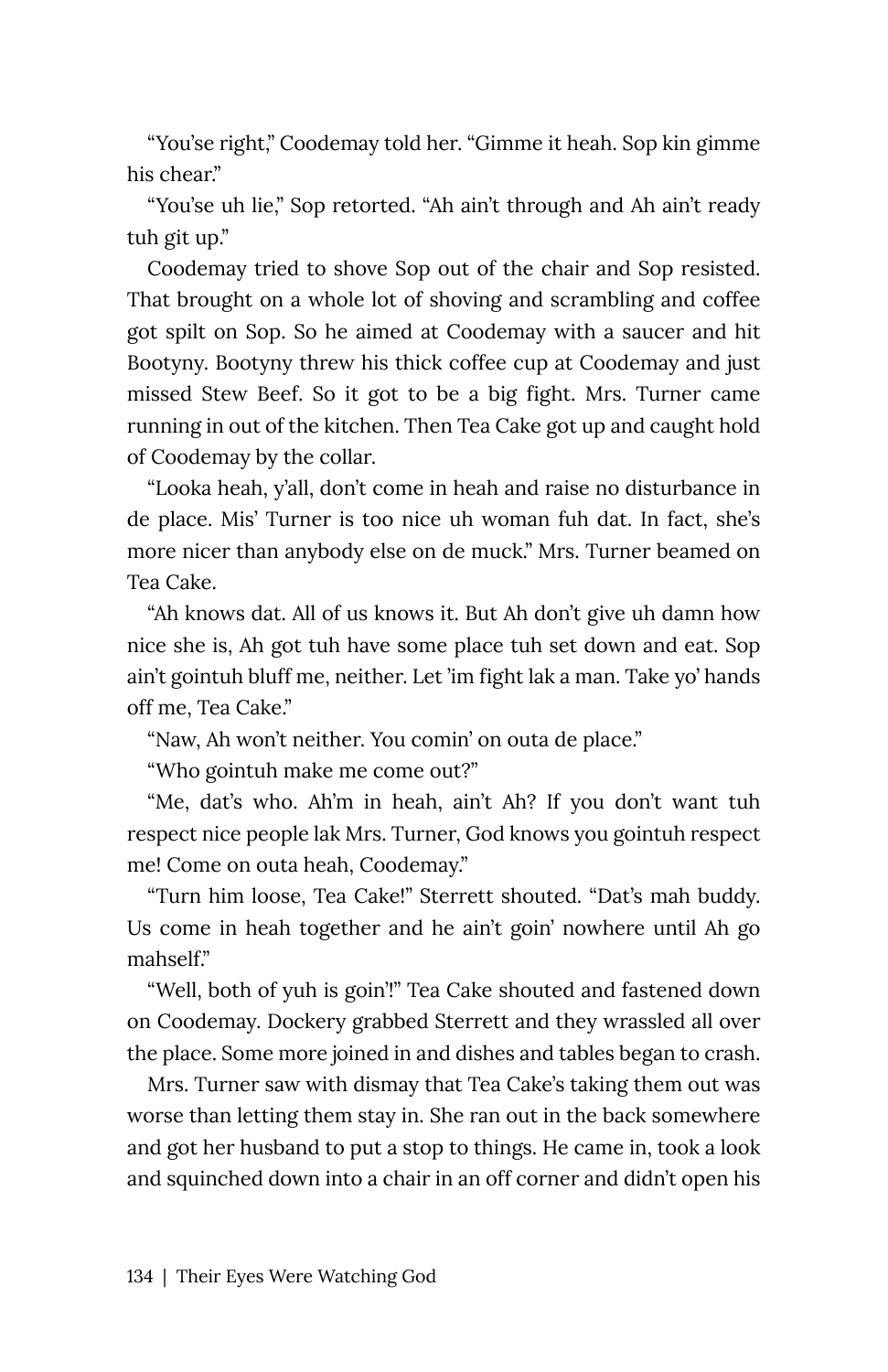mouth. So Mrs. Turner struggled into the mass and caught Tea Cake by the arm.

"Dat's all right, Tea Cake, Ah 'preciate yo' help, but leave 'em alone." "Naw suh, Mis' Turner, Ah'm gointuh show 'em dey can't come runnin' over nice people and loud-talk no place whilst Ah'm around. Dey goin' outa heah!"

By that time everybody in and around the place was taking sides. Somehow or other Mrs. Turner fell down and nobody knew she was down there under all the fighting, and broken dishes and crippled up tables and broken-off chair legs and window panes and such things. It got so that the floor was knee-deep with something no matter where you put your foot down. But Tea Cake kept right on until Coodemay told him, "Ah'm wrong. Ah'm wrong! Y'all tried tuh tell me right and Ah wouldn't lissen. Ah ain't mad wid nobody. Just tuh show y'all Ah ain't mad, me and Sterrett gointuh buy everybody somethin' tuh drink. Ole man Vickers got some good coon-dick over round Pahokee. Come on everybody. Let's go git our knots charged." Everybody got in a good humor and left.

Mrs. Turner got up off the floor hollering for the police. Look at her place! How come nobody didn't call the police? Then she found out that one of her hands was all stepped on and her fingers were bleeding pretty peart. Two or three people who were not there during the fracas poked their heads in at the door to sympathize but that made Mrs. Turner madder. She told them where to go in a hurry. Then she saw her husband sitting over there in the corner with his long bony legs all crossed up smoking his pipe.

"What kinda man is you, Turner? You see dese no-count niggers come in heah and break up mah place! How kin you set and see yo' wife all trompled on? You ain't no kinda man at all. You seen dat Tea Cake shove me down! Yes you did! You ain't raised yo' hand tuh do nothin' about it."

Turner removed his pipe and answered: "Yeah, and you see how Ah did swell up too, didn't yuh? You tell Tea Cake he better be keerful Ah don't swell up again." At that Turner crossed his legs the other way and kept right on smoking his pipe.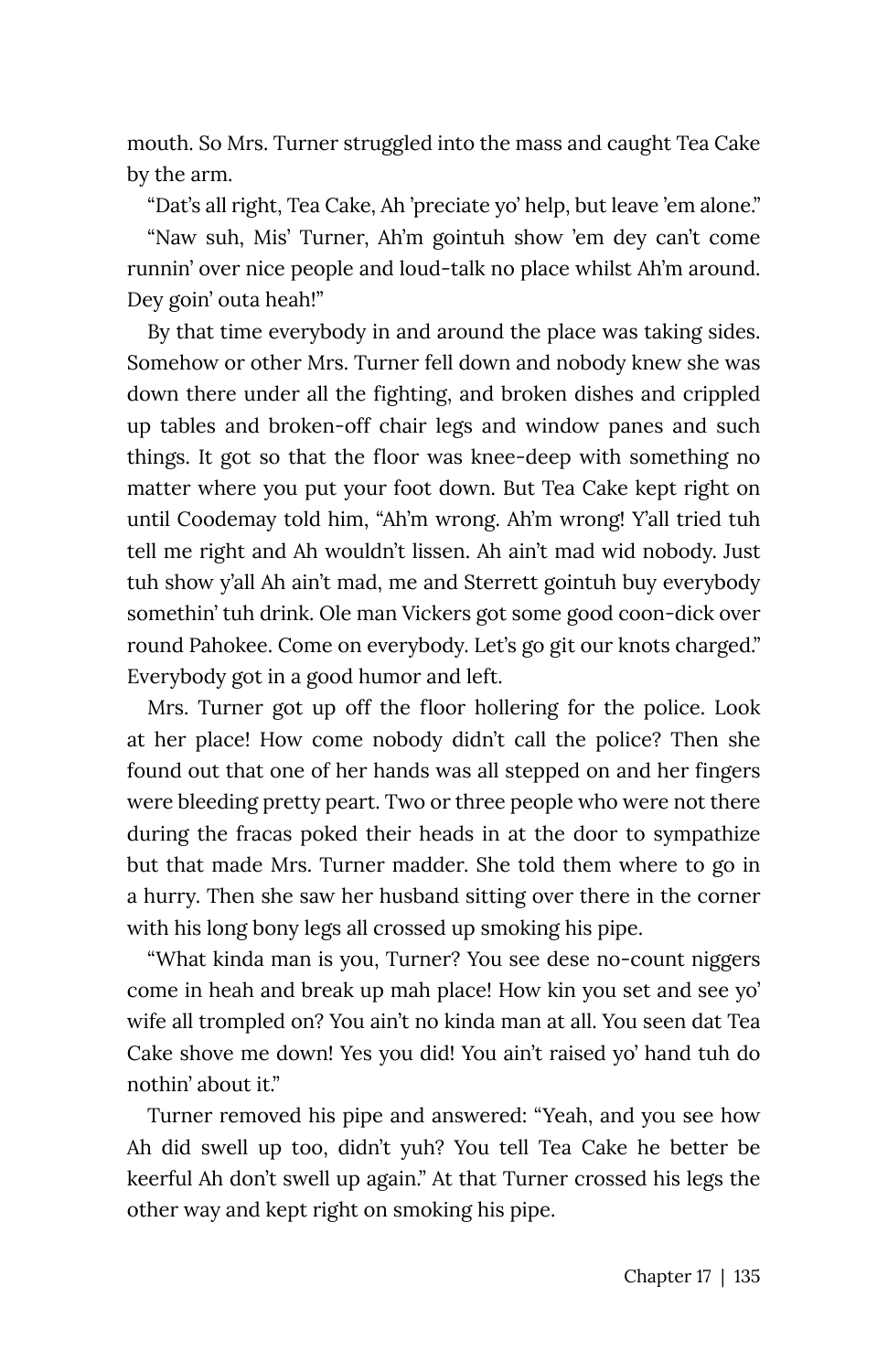Mrs. Turner hit at him the best she could with her hurt hand and then spoke her mind for half an hour.

"It's a good thing mah brother wuzn't round heah when it happened do he would uh kilt somebody. Mah son too. Dey got some manhood about 'em. We'se goin' back tuh Miami where folks is civilised."

Nobody told her right away that her son and brother were already on their way after pointed warnings outside the café. No time for fooling around. They were hurrying into Palm Beach. She'd find out about that later on.

Monday morning Coodemay and Sterrett stopped by and begged her pardon profusely and gave her five dollars apiece. Then Coodemay said, "Dey tell me Ah wuz drunk Sat'day night and clownin' down. Ah don't 'member uh thing 'bout it. But when Ah git tuh peepin' through mah likker, dey tell me Ah'm uh mess."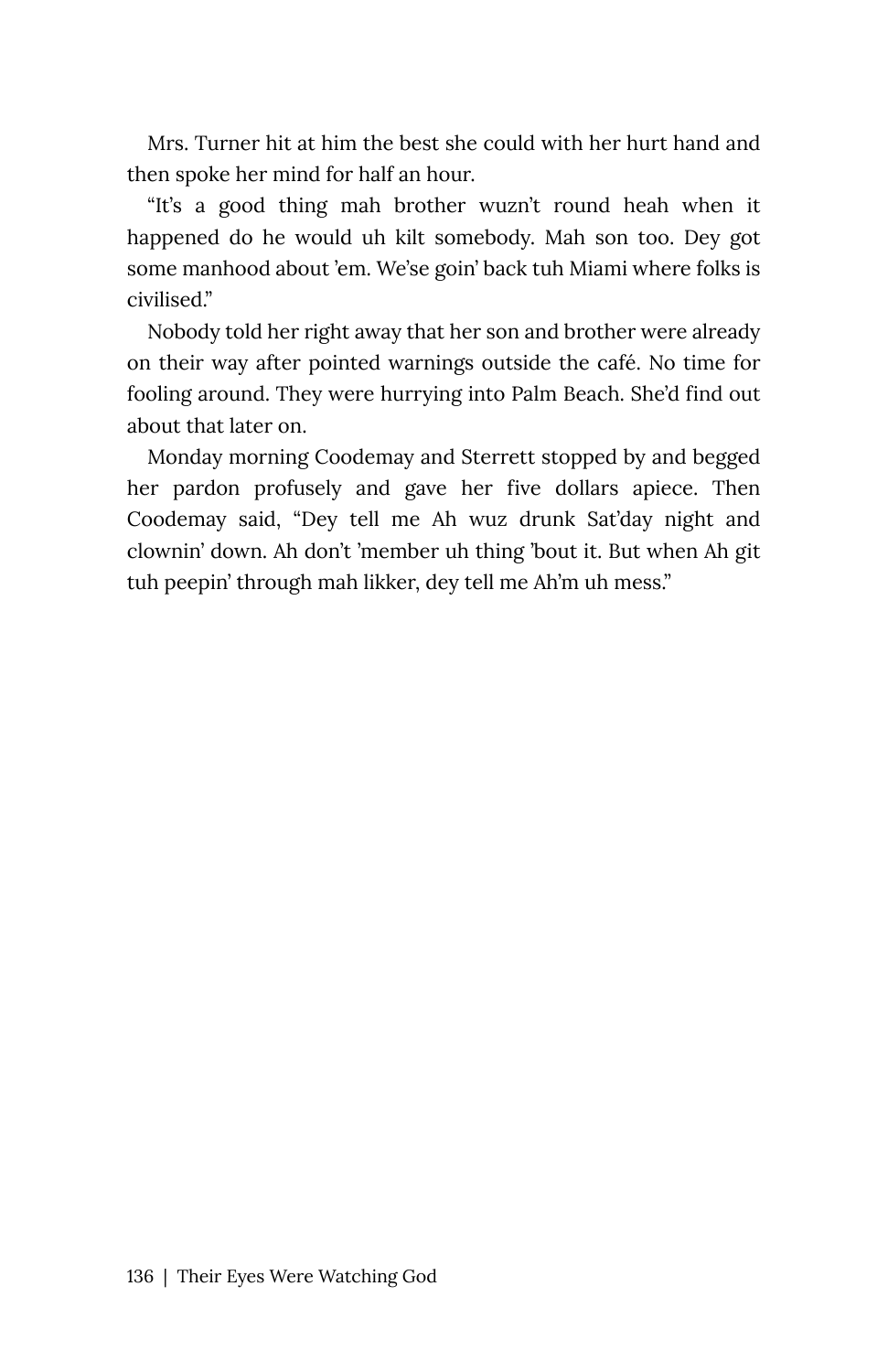### Chapter 18

Since Tea Cake and Janie had friended with the Bahaman workers in the 'Glades, they, the "Saws," had been gradually drawn into the American crowd. They quit hiding out to hold their dances when they found that their American friends didn't laugh at them as they feared. Many of the Americans learned to jump and liked it as much as the "Saws." So they began to hold dances night after night in the quarters, usually behind Tea Cake's house. Often now, Tea Cake and Janie stayed up so late at the fire dances that Tea Cake would not let her go with him to the field. He wanted her to get her rest.

So she was home by herself one afternoon when she saw a band of Seminoles passing by. The men walking in front and the laden, stolid women following them like burros. She had seen Indians several times in the 'Glades, in twos and threes, but this was a large party. They were headed towards the Palm Beach road and kept moving steadily. About an hour later another party appeared and went the same way. Then another just before sundown. This time she asked where they were all going and at last one of the men answered her.

"Going to high ground. Saw-grass bloom. Hurricane coming."

Everybody was talking about it that night. But nobody was worried. The fire dance kept up till nearly dawn. The next day, more Indians moved east, unhurried but steady. Still a blue sky and fair weather. Beans running fine and prices good, so the Indians could be, must be, wrong. You couldn't have a hurricane when you're making seven and eight dollars a day picking beans. Indians are dumb anyhow, always were. Another night of Stew Beef making dynamic subtleties with his drum and living, sculptural, grotesques in the dance. Next day, no Indians passed at all. It was hot and sultry and Janie left the field and went home.

Morning came without motion. The winds, to the tiniest, lisping baby breath had left the earth. Even before the sun gave light, dead day was creeping from bush to bush watching man.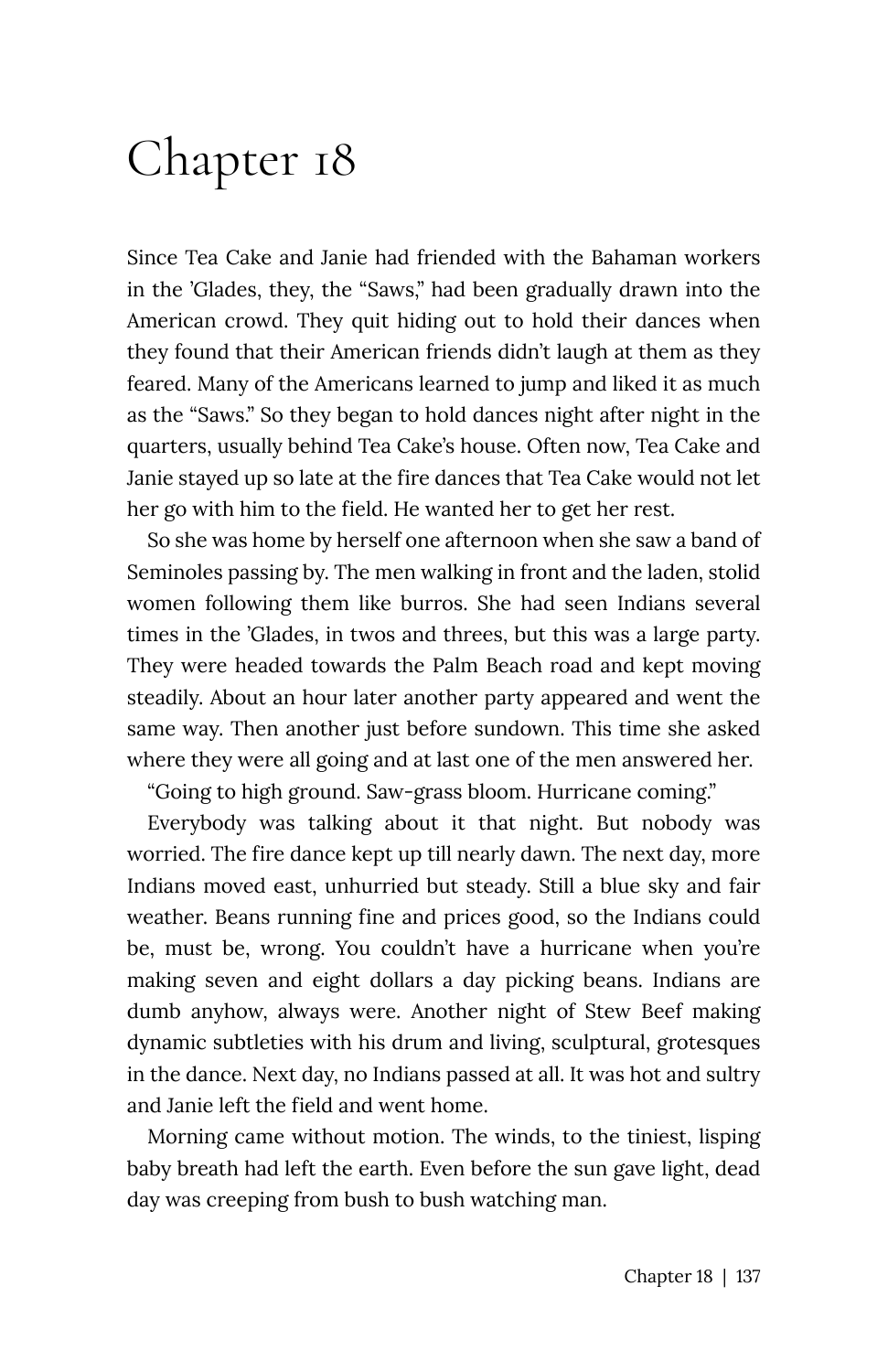Some rabbits scurried through the quarters going east. Some possums slunk by and their route was definite. One or two at a time, then more. By the time the people left the fields the procession was constant. Snakes, rattlesnakes began to cross the quarters. The men killed a few, but they could not be missed from the crawling horde. People stayed indoors until daylight. Several times during the night Janie heard the snort of big animals like deer. Once the muted voice of a panther. Going east and east. That night the palm and banana trees began that long distance talk with rain. Several people took fright and picked up and went in to Palm Beach anyway. A thousand buzzards held a flying-meet and then went above the clouds and stayed.

One of the Bahaman boys stopped by Tea Cake's house in a car and hollered. Tea Cake came out throwin' laughter over his shoulder into the house.

"Hello Tea Cake."

"Hello 'Lias. You leavin', Ah see."

"Yeah man. You and Janie wanta go? Ah wouldn't give nobody else uh chawnce at uh seat till Ah found out if you all had anyway tuh go."

"Thank yuh ever so much, 'Lias. But we 'bout decided tuh stay."

"De crow gahn up, man."

"Dat ain't nothin'. You ain't seen de bossman go up, is yuh? Well all right now. Man, de money's too good on the muck. It's liable tuh fair off by tuhmorrer. Ah wouldn't leave if Ah wuz you."

"Mah uncle come for me. He say hurricane warning out in Palm Beach. Not so bad dere, but man, dis muck is too low and dat big lake is liable tuh bust."

"Ah naw, man. Some boys in dere now talkin' 'bout it. Some of 'em been in de 'Glades fuh years. 'Tain't nothin' but uh lil blow. You'll lose de whole day tuhmorrer tryin' tuh git back out heah."

"De Indians gahn east, man. It's dangerous."

"Dey don't always know. Indians don't know much uh nothin', tuh tell de truth. Else dey'd own dis country still. De white folks ain't gone nowhere. Dey oughta know if it's dangerous. You better stay heah, man. Big jumpin' dance tuhnight right heah, when it fair off."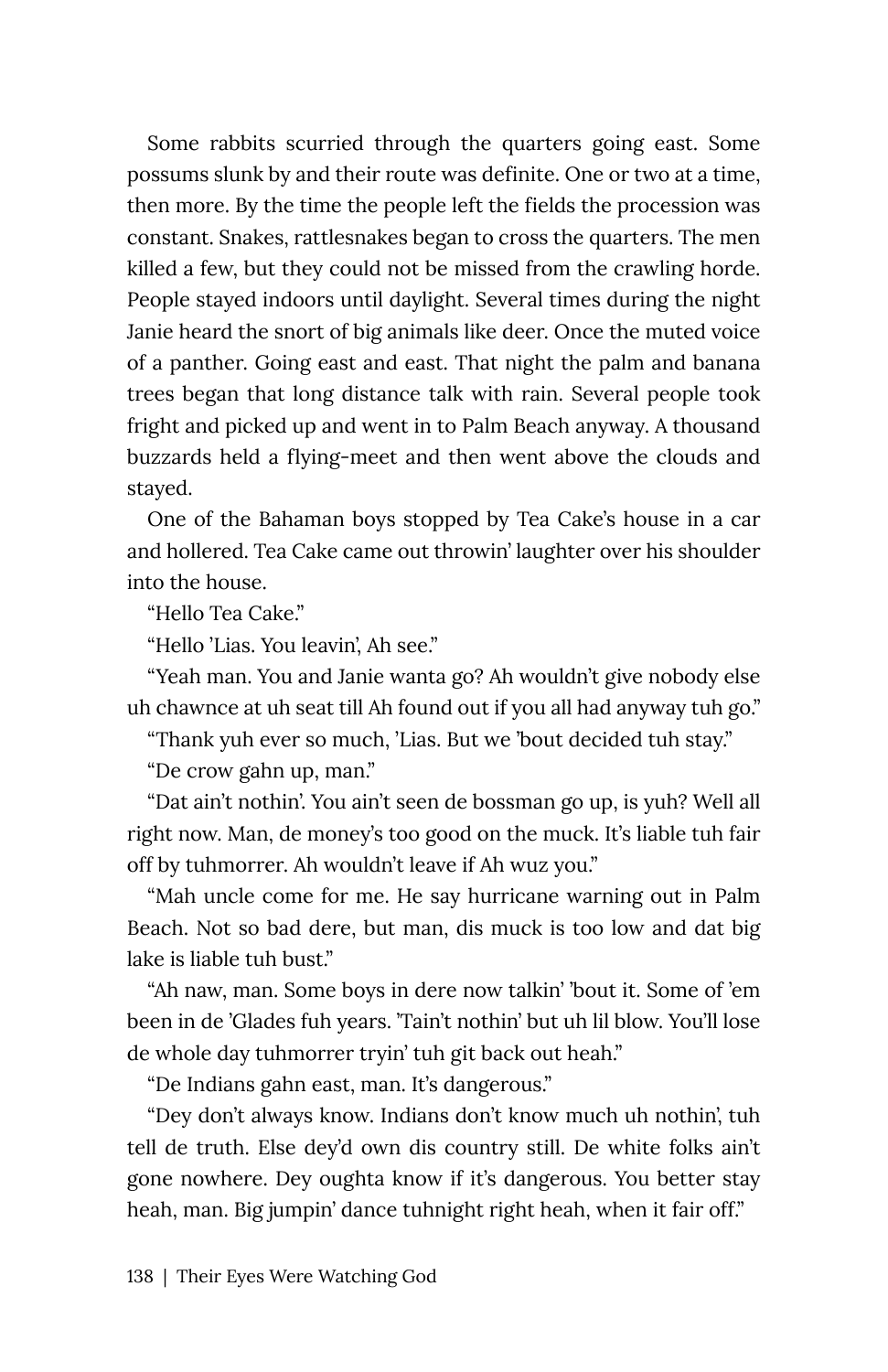'Lias hesitated and started to climb out, but his uncle wouldn't let him. "Dis time tuhmorrer you gointuh wish you follow crow," he snorted and drove off. 'Lias waved back to them gaily.

"If Ah never see you no mo' on earth, Ah'll meet you in Africa."

Others hurried east like the Indians and rabbits and snakes and coons. But the majority sat around laughing and waiting for the sun to get friendly again.

Several men collected at Tea Cake's house and sat around stuffing courage into each other's ears. Janie baked a big pan of beans and something she called sweet biscuits and they all managed to be happy enough.

Most of the great flame-throwers were there and naturally, handling Big John de Conquer and his works. How he had done everything big on earth, then went up tuh heben without dying atall. Went up there picking a guitar and got all de angels doing the ringshout round and round de throne. Then everybody but God and Old Peter flew off on a flying race to Jericho and back and John de Conquer won the race; went on down to hell, beat the old devil and passed out ice water to everybody down there. Somebody tried to say that it was a mouth organ harp that John was playing, but the rest of them would not hear that. Don't care how good anybody could play a harp, God would rather to hear a guitar. That brought them back to Tea Cake. How come he couldn't hit that box a lick or two? Well, all right now, make us know it.

When it got good to everybody, Muck-Boy woke up and began to chant with the rhythm and everybody bore down on the last word of the line:

<!– rend=';' –>

Yo' mama don't wear no Draws

Ah seen her when she took 'em Off She soaked 'em in alcoHol She sold 'em tuh de Santy Claus He told her 'twas aginst de Law To wear dem dirty Draws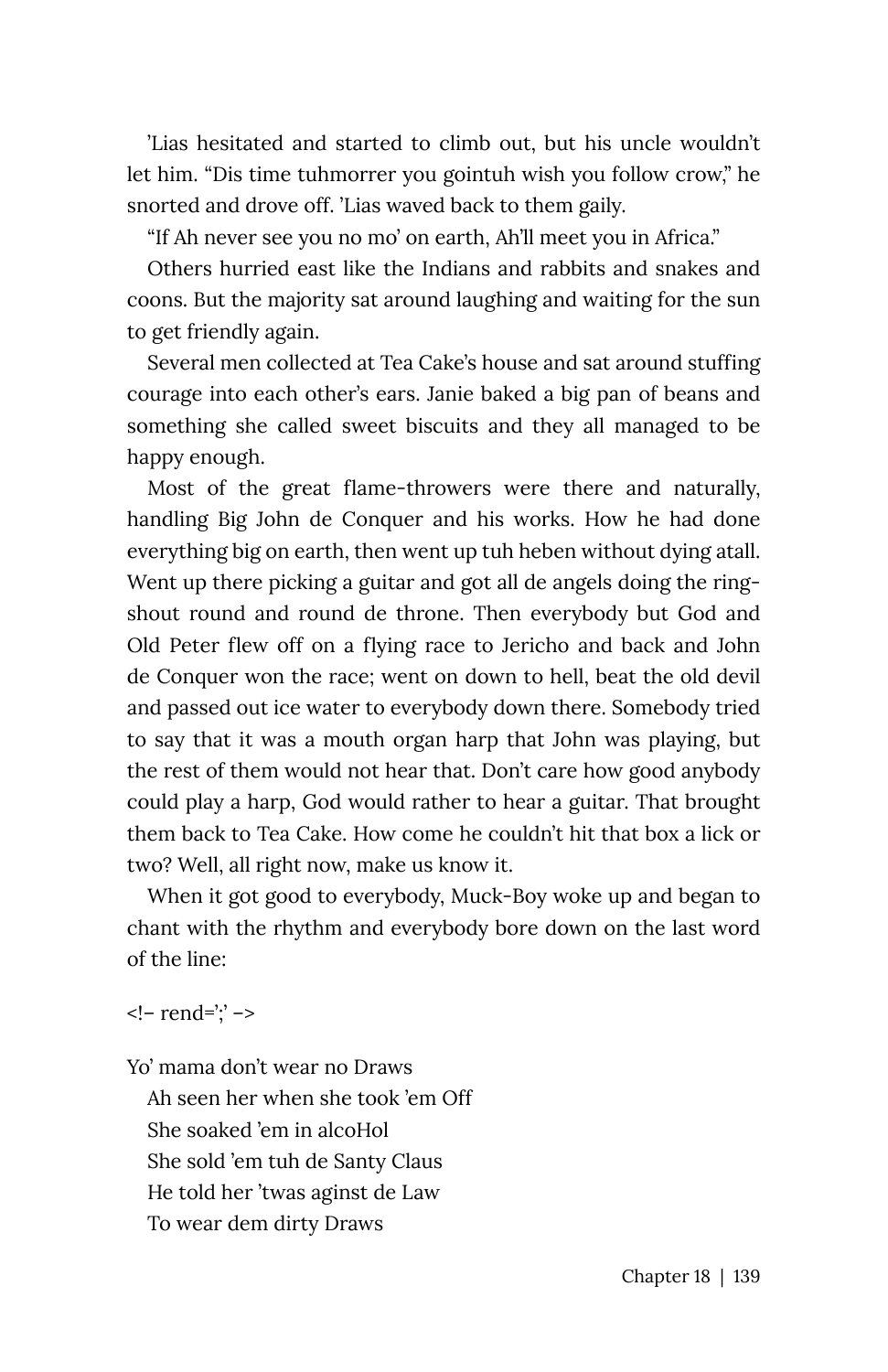<!– end poetry block –><!– end rend –>

Then Muck-Boy went crazy through the feet and danced himself and everybody else crazy. When he finished he sat back down on the floor and went to sleep again. Then they got to playing Florida flip and coon-can. Then it was dice. Not for money. This was a showoff game. Everybody posing his fancy shots. As always it broiled down to Tea Cake and Motor Boat. Tea Cake with his shy grin and Motor Boat with his face like a little black cherubim just from a church tower doing amazing things with anybody's dice. The others forgot the work and the weather watching them throw. It was art. A thousand dollars a throw in Madison Square Garden wouldn't have gotten any more breathless suspense. It would have just been more people holding in.

After a while somebody looked out and said, "It ain't gitting no fairer out dere. B'lieve Ah'll git on over tah mah shack." Motor Boat and Tea Cake were still playing so everybody left them at it.

Sometime that night the winds came back. Everything in the world had a strong rattle, sharp and short like Stew Beef vibrating the drum head near the edge with his fingers. By morning Gabriel was playing the deep tones in the center of the drum. So when Janie looked out of her door she saw the drifting mists gathered in the west—that cloud field of the sky—to arm themselves with thunders and march forth against the world. Louder and higher and lower and wider the sound and motion spread, mounting, sinking, darking.

It woke up old Okechobee and the monster began to roll in his bed. Began to roll and complain like a peevish world on a grumble. The folks in the quarters and the people in the big houses further around the shore heard the big lake and wondered. The people felt uncomfortable but safe because there were the seawalls to chain the senseless monster in his bed. The folks let the people do the thinking. If the castles thought themselves secure, the cabins needn't worry. Their decision was already made as always. Chink up your cracks, shiver in your wet beds and wait on the mercy of the Lord. The bossman might have the thing stopped before morning anyway. It is so easy to be hopeful in the day time when you can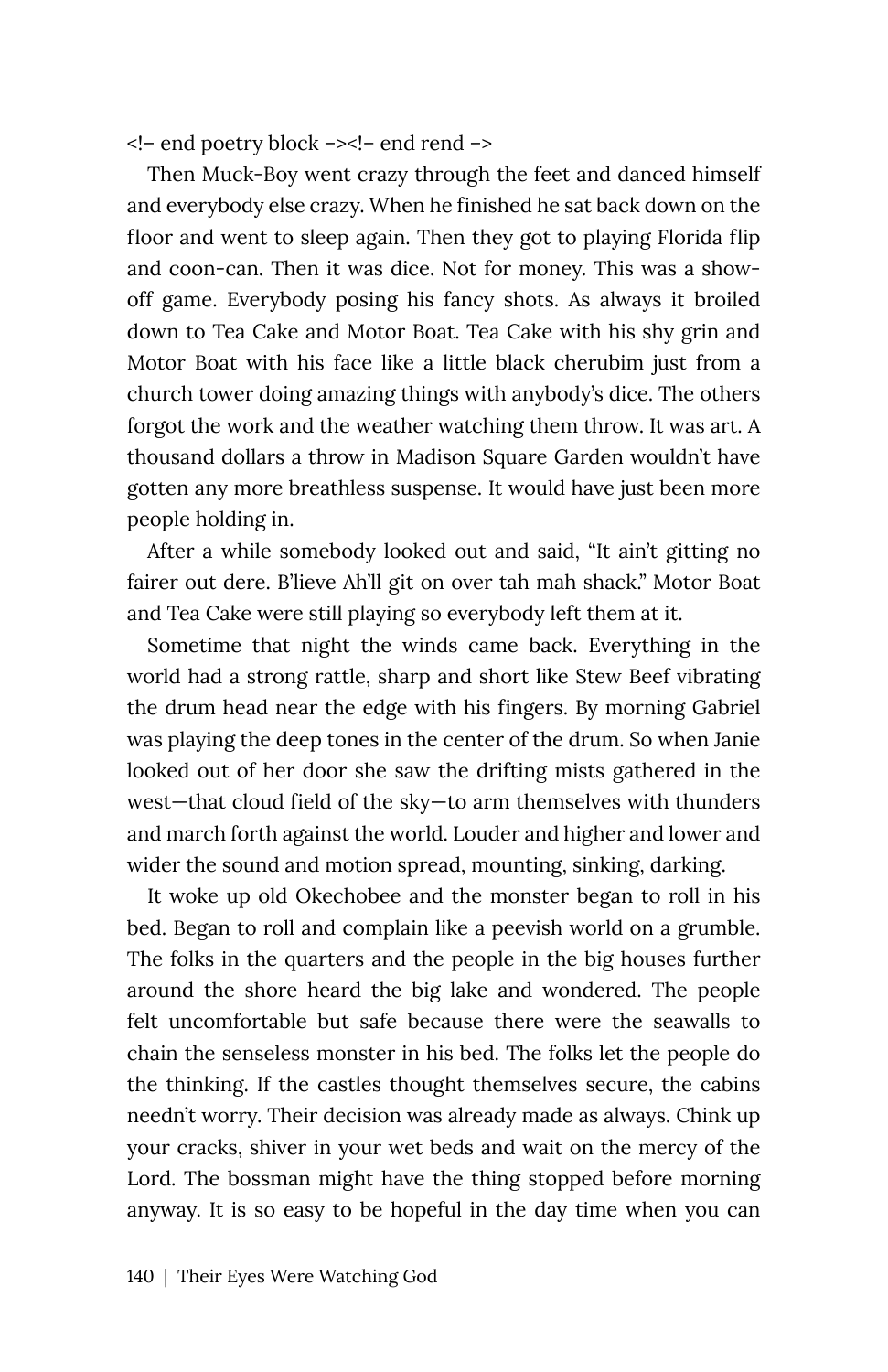see the things you wish on. But it was night, it stayed night. Night was striding across nothingness with the whole round world in his hands.

A big burst of thunder and lightning that trampled over the roof of the house. So Tea Cake and Motor stopped playing. Motor looked up in his angel-looking way and said, "Big Massa draw him chair upstairs."

"Ah'm glad y'all stop dat crap-shootin' even if it wasn't for money," Janie said. "Ole Massa is doin' His work now. Us oughta keep quiet."

They huddled closer and stared at the door. They just didn't use another part of their bodies, and they didn't look at anything but the door. The time was past for asking the white folks what to look for through that door. Six eyes were questioning God.

Through the screaming wind they heard things crashing and things hurtling and dashing with unbelievable velocity. A baby rabbit, terror ridden, squirmed through a hole in the floor and squatted off there in the shadows against the wall, seeming to know that nobody wanted its flesh at such a time. And the lake got madder and madder with only its dikes between them and him.

In a little wind-lull, Tea Cake touched Janie and said, "Ah reckon you wish now you had of stayed in yo' big house 'way from such as dis, don't yuh?"

"Naw."

"Naw?"

"Yeah, naw. People don't die till dey time come nohow, don't keer where you at. Ah'm wid mah husband in uh storm, dat's all."

"Thanky, Ma'am. But 'sposing you wuz tuh die, now. You wouldn't git mad at me for draggin' yuh heah?"

"Naw. We been tuhgether round two years. If you kin see de light at daybreak, you don't keer if you die at dusk. It's so many people never seen de light at all. Ah wuz fumblin' round and God opened de door."

He dropped to the floor and put his head in her lap. "Well then, Janie, you meant whut you didn't say, 'cause Ah never knowed you wuz so satisfied wid me lak dat. Ah kinda thought—"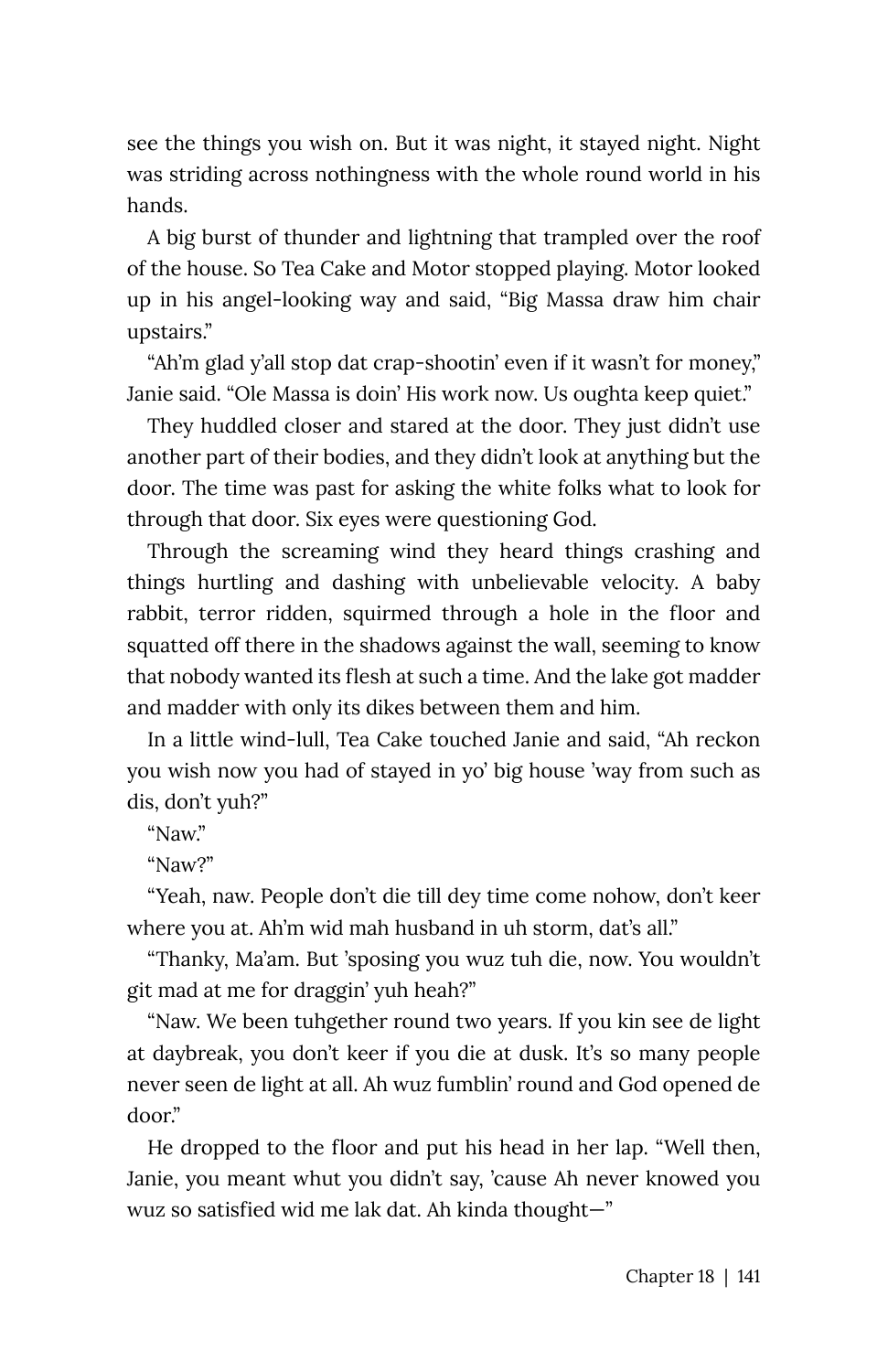The wind came back with triple fury, and put out the light for the last time. They sat in company with the others in other shanties, their eyes straining against crude walls and their souls asking if He meant to measure their puny might against His. They seemed to be staring at the dark, but their eyes were watching God.

As soon as Tea Cake went out pushing wind in front of him, he saw that the wind and water had given life to lots of things that folks think of as dead and given death to so much that had been living things. Water everywhere. Stray fish swimming in the yard. Three inches more and the water would be in the house. Already in some. He decided to try to find a car to take them out of the 'Glades before worse things happened. He turned back to tell Janie about it so she could be ready to go.

"Git our insurance papers tuhgether, Janie. Ah'll tote mah box mahself and things lak dat."

"You got all de money out de dresser drawer, already?"

"Naw, git it quick and cut up piece off de table-cloth tuh wrap it up in. Us liable tuh git wet tuh our necks. Cut uh piece uh dat oilcloth quick fuh our papers. We got tuh go, if it ain't too late. De dish can't bear it out no longer."

He snatched the oilcloth off the table and took out his knife. Janie held it straight while he slashed off a strip.

"But Tea Cake, it's too awful out dere. Maybe it's better tuh stay heah in de wet than it is tuh try tuh—"

He stunned the argument with half a word. "Fix," he said and fought his way outside. He had seen more than Janie had.

Janie took a big needle and ran up a longish sack. Found some newspaper and wrapped up the paper money and papers and thrust them in and whipped over the open end with her needle. Before she could get it thoroughly hidden in the pocket of her overalls, Tea Cake burst in again.

" 'Tain't no cars, Janie."

"Ah thought not! Whut we gointuh do now?"

"We got tuh walk."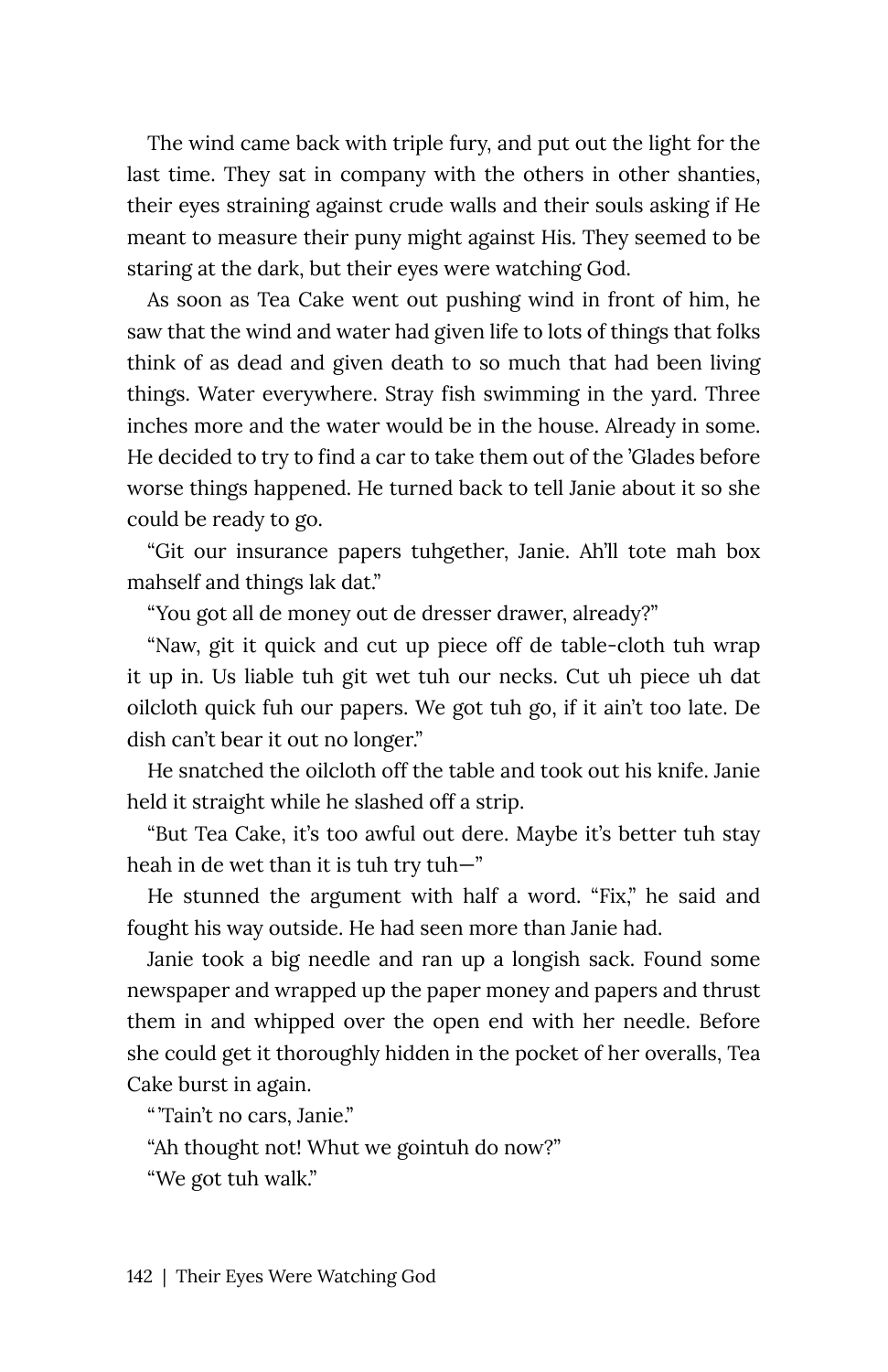"In all dis weather, Tea Cake? Ah don't b'lieve Ah could make it out de quarters."

"Oh yeah you kin. Me and you and Motor Boat kin all lock arms and hold one 'nother down. Eh, Motor?"

"He's sleep on de bed in yonder," Janie said. Tea Cake called without moving.

"Motor Boat! You better git up from dere! Hell done broke loose in Georgy. Dis minute! How kin you sleep at uh time lak dis? Water knee-deep in de yard."

They stepped out in water almost to their buttocks and managed to turn east. Tea Cake had to throw his box away, and Janie saw how it hurt him. Dodging flying missiles, floating dangers, avoiding stepping in holes and warmed on the wind now at their backs until they gained comparatively dry land. They had to fight to keep from being pushed the wrong way and to hold together. They saw other people like themselves struggling along. A house down, here and there, frightened cattle. But above all the drive of the wind and the water. And the lake. Under its multiplied roar could be heard a mighty sound of grinding rock and timber and a wail. They looked back. Saw people trying to run in raging waters and screaming when they found they couldn't. A huge barrier of the makings of the dike to which the cabins had been added was rolling and tumbling forward. Ten feet higher and as far as they could see the muttering wall advanced before the braced-up waters like a road crusher on a cosmic scale. The monstropolous beast had left his bed. The two hundred miles an hour wind had loosed his chains. He seized hold of his dikes and ran forward until he met the quarters; uprooted them like grass and rushed on after his supposed-to-be conquerors, rolling the dikes, rolling the houses, rolling the people in the houses along with other timbers. The sea was walking the earth with a heavy heel.

"De lake is comin'!" Tea Cake gasped.

"De lake!" In amazed horror from Motor Boat, "De lake!"

"It's comin' behind us!" Janie shuddered. "Us can't fly."

"But we still kin run," Tea Cake shouted and they ran. The gushing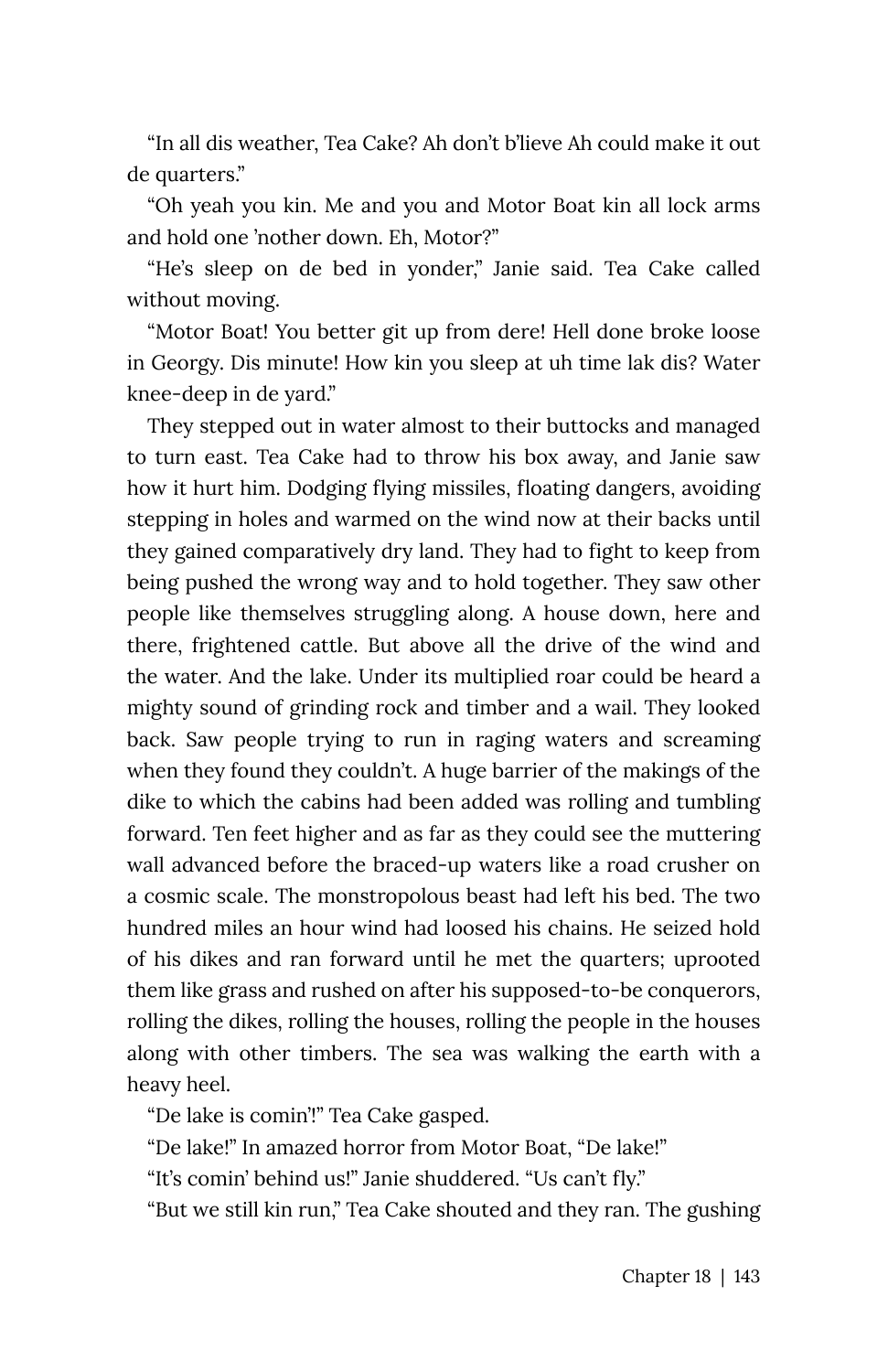water ran faster. The great body was held back, but rivers spouted through fissures in the rolling wall and broke like day. The three fugitives ran past another line of shanties that topped a slight rise and gained a little. They cried out as best they could, "De lake is comin'!" and barred doors flew open and others joined them in flight crying the same as they went. "De lake is comin'!" and the pursuing waters growled and shouted ahead, "Yes, Ah'm comin'!", and those who could fled on.

They made it to a tall house on a hump of ground and Janie said, "Less stop heah. Ah can't make it no further. Ah'm done give out."

"All of us is done give out," Tea Cake corrected. "We'se goin' inside out dis weather, kill or cure." He knocked with the handle of his knife, while they leaned their faces and shoulders against the wall. He knocked once more then he and Motor Boat went round to the back and forced a door. Nobody there.

"Dese people had mo' sense than Ah did," Tea Cake said as they dropped to the floor and lay there panting. "Us oughta went on wid 'Lias lak he ast me."

"You didn't know," Janie contended. "And when yuh don't know, yuh just don't know. De storms might not of come sho nuff."

They went to sleep promptly but Janie woke up first. She heard the sound of rushing water and sat up.

"Tea Cake! Motor Boat! De lake is comin'!"

The lake was coming on. Slower and wider, but coming. It had trampled on most of its supporting wall and lowered its front by spreading. But it came muttering and grumbling onward like a tired mammoth just the same.

"Dis is uh high tall house. Maybe it won't reach heah at all," Janie counseled. "And if it do, maybe it won't reach tuh de upstairs part."

"Janie, Lake Okechobee is forty miles wide and sixty miles long. Dat's uh whole heap uh water. If dis wind is shovin' dat whole lake disa way, dis house ain't nothin' tuh swaller. Us better go. Motor Boat!"

"Whut you want, man?"

"De lake is comin'!"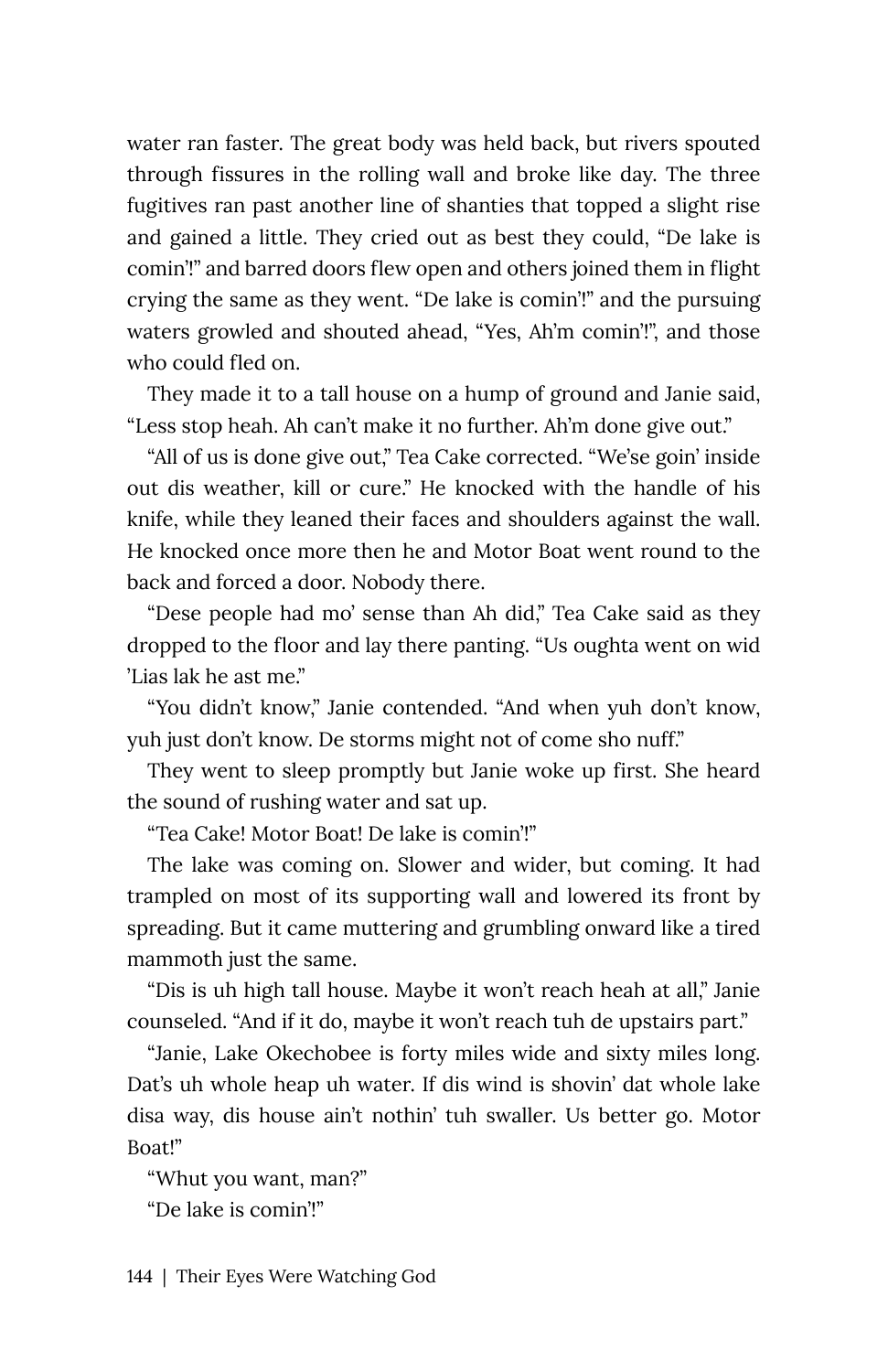"Aw, naw it 'tain't."

"Yes, it is so comin'! Listen! You kin hear it way off."

"It kin jus' come on. Ah'll wait right here."

"Aw, get up, Motor Boat! Less make it tuh de Palm Beach road. Dat's on uh fill. We'se pretty safe dere."

"Ah'm safe here, man. Go ahead if yuh wants to. Ah'm sleepy."

"Whut you gointuh do if de lake reach heah?"

"Go upstairs."

"S'posing it come up dere?"

"Swim, man. Dat's all."

"Well, uh, Good bye, Motor Boat. Everything is pretty bad, yuh know. Us might git missed of one 'nother. You sho is a grand friend fuh uh man tuh have."

"Good bye, Tea Cake. Y'all oughta stay here and sleep, man. No use in goin' off and leavin' me lak dis."

"We don't wanta. Come on wid us. It might be night time when de water hem you up in heah. Dat's how come Ah won't stay. Come on, man."

"Tea Cake, Ah got tuh have mah sleep. Definitely."

"Good bye, then, Motor. Ah wish you all de luck. Goin' over tuh Nassau fuh dat visit widja when all dis is over."

"Definitely, Tea Cake. Mah mama's house is yours."

Tea Cake and Janie were some distance from the house before they struck serious water. Then they had to swim a distance, and Janie could not hold up more than a few strokes at a time, so Tea Cake bore her up till finally they hit a ridge that led on towards the fill. It seemed to him the wind was weakening a little so he kept looking for a place to rest and catch his breath. His wind was gone. Janie was tired and limping, but she had not had to do that hard swimming in the turbulent waters, so Tea Cake was much worse off. But they couldn't stop. Gaining the fill was something but it was no guarantee. The lake was coming. They had to reach the six-mile bridge. It was high and safe perhaps.

Everybody was walking the fill. Hurrying, dragging, falling, crying, calling out names hopefully and hopelessly. Wind and rain beating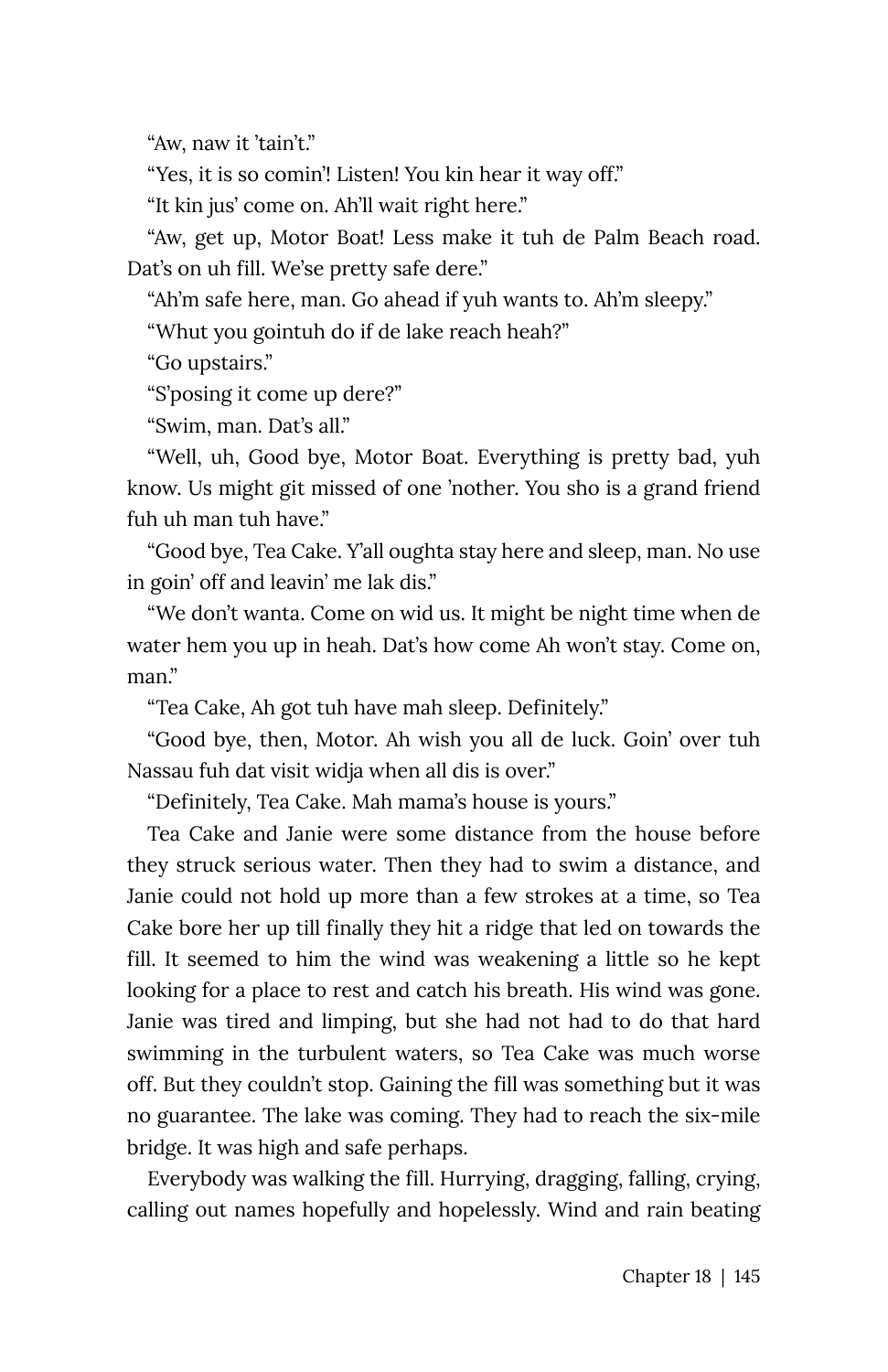on old folks and beating on babies. Tea Cake stumbled once or twice in his weariness and Janie held him up. So they reached the bridge at Six Mile Bend and thought to rest.

But it was crowded. White people had preempted that point of elevation and there was no more room. They could climb up one of its high sides and down the other, that was all. Miles further on, still no rest.

They passed a dead man in a sitting position on a hummock, entirely surrounded by wild animals and snakes. Common danger made common friends. Nothing sought a conquest over the other.

Another man clung to a cypress tree on a tiny island. A tin roof of a building hung from the branches by electric wires and the wind swung it back and forth like a mighty ax. The man dared not move a step to his right lest this crushing blade split him open. He dared not step left for a large rattlesnake was stretched full length with his head in the wind. There was a strip of water between the island and the fill, and the man clung to the tree and cried for help.

"De snake won't bite yuh," Tea Cake yelled to him. "He skeered tuh go intuh uh coil. Skeered he'll be blowed away. Step round dat side and swim off!"

Soon after that Tea Cake felt he couldn't walk anymore. Not right away. So he stretched long side of the road to rest. Janie spread herself between him and the wind and he closed his eyes and let the tiredness seep out of his limbs. On each side of the fill was a great expanse of water like lakes—water full of things living and dead. Things that didn't belong in water. As far as the eye could reach, water and wind playing upon it in fury. A large piece of tar-paper roofing sailed through the air and scudded along the fill until it hung against a tree. Janie saw it with joy. That was the very thing to cover Tea Cake with. She could lean against it and hold it down. The wind wasn't quite so bad as it was anyway. The very thing. Poor Tea Cake!

She crept on hands and knees to the piece of roofing and caught hold of it by either side. Immediately the wind lifted both of them and she saw herself sailing off the fill to the right, out and out over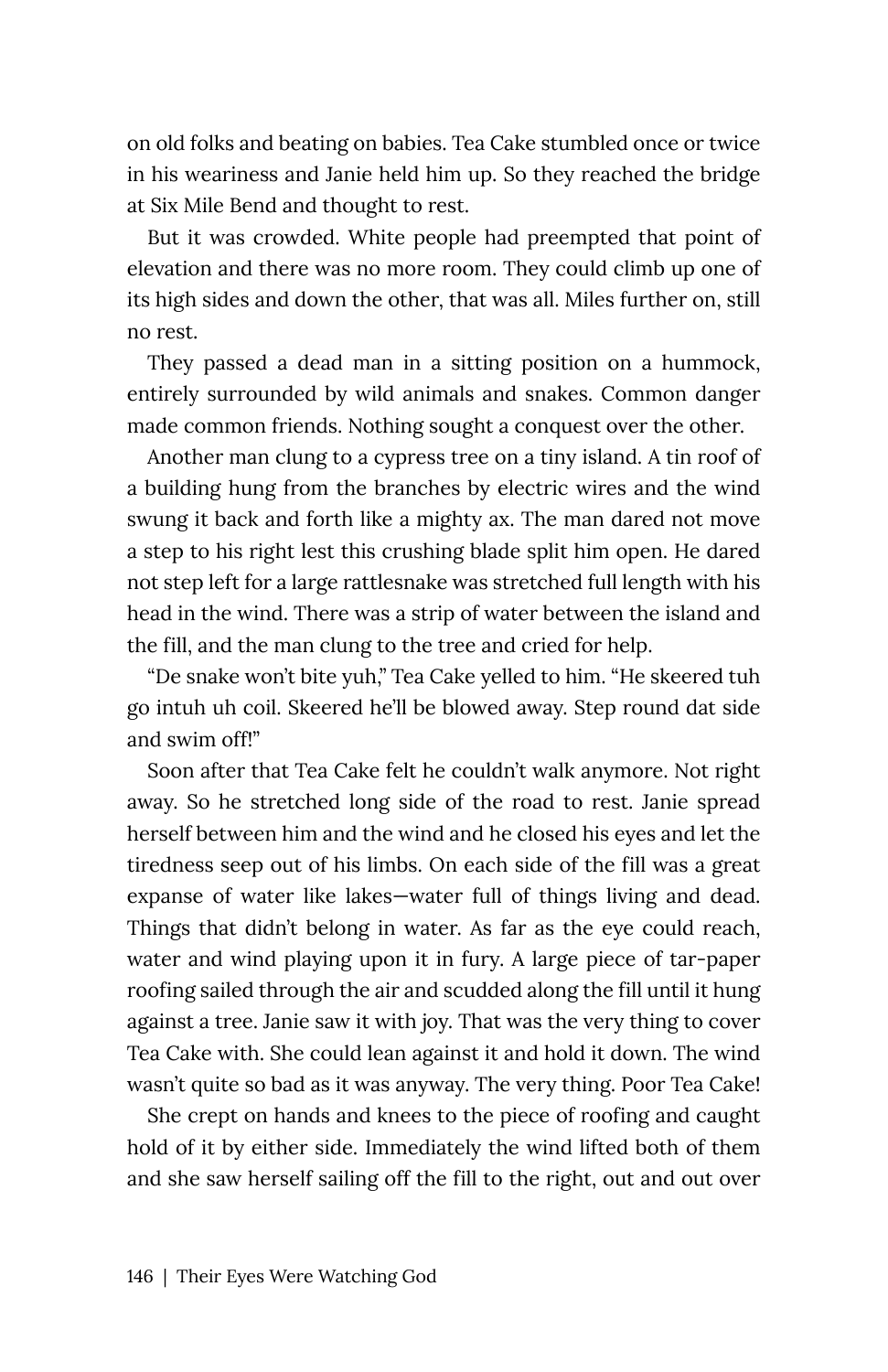the lashing water. She screamed terribly and released the roofing which sailed away as she plunged downward into the water.

"Tea Cake!" He heard her and sprang up. Janie was trying to swim but fighting water too hard. He saw a cow swimming slowly towards the fill in an oblique line. A massive built dog was sitting on her shoulders and shivering and growling. The cow was approaching Janie. A few strokes would bring her there.

"Make it tuh de cow and grab hold of her tail! Don't use yo' feet. Jus' yo' hands is enough. Dat's right, come on!"

Janie achieved the tail of the cow and lifted her head up along the cow's rump, as far as she could above water. The cow sunk a little with the added load and thrashed a moment in terror. Thought she was being pulled down by a gator. Then she continued on. The dog stood up and growled like a lion, stiff-standing hackles, stiff muscles, teeth uncovered as he lashed up his fury for the charge. Tea Cake split the water like an otter, opening his knife as he dived. The dog raced down the backbone of the cow to the attack and Janie screamed and slipped far back on the tail of the cow, just out of reach of the dog's angry jaws. He wanted to plunge in after her but dreaded the water, somehow. Tea Cake rose out of the water at the cow's rump and seized the dog by the neck. But he was a powerful dog and Tea Cake was over-tired. So he didn't kill the dog with one stroke as he had intended. But the dog couldn't free himself either. They fought and somehow he managed to bite Tea Cake high up on his cheek-bone once. Then Tea Cake finished him and sent him to the bottom to stay there. The cow relieved of a great weight was landing on the fill with Janie before Tea Cake stroked in and crawled weakly upon the fill again.

Janie began to fuss around his face where the dog had bitten him but he said it didn't amount to anything. "He'd uh raised hell though if he had uh grabbed me uh inch higher and bit me in mah eye. Yuh can't buy eyes in de store, yuh know." He flopped to the edge of the fill as if the storm wasn't going on at all. "Lemme rest awhile, then us got tuh make it on intuh town somehow."

It was next day by the sun and the clock when they reached Palm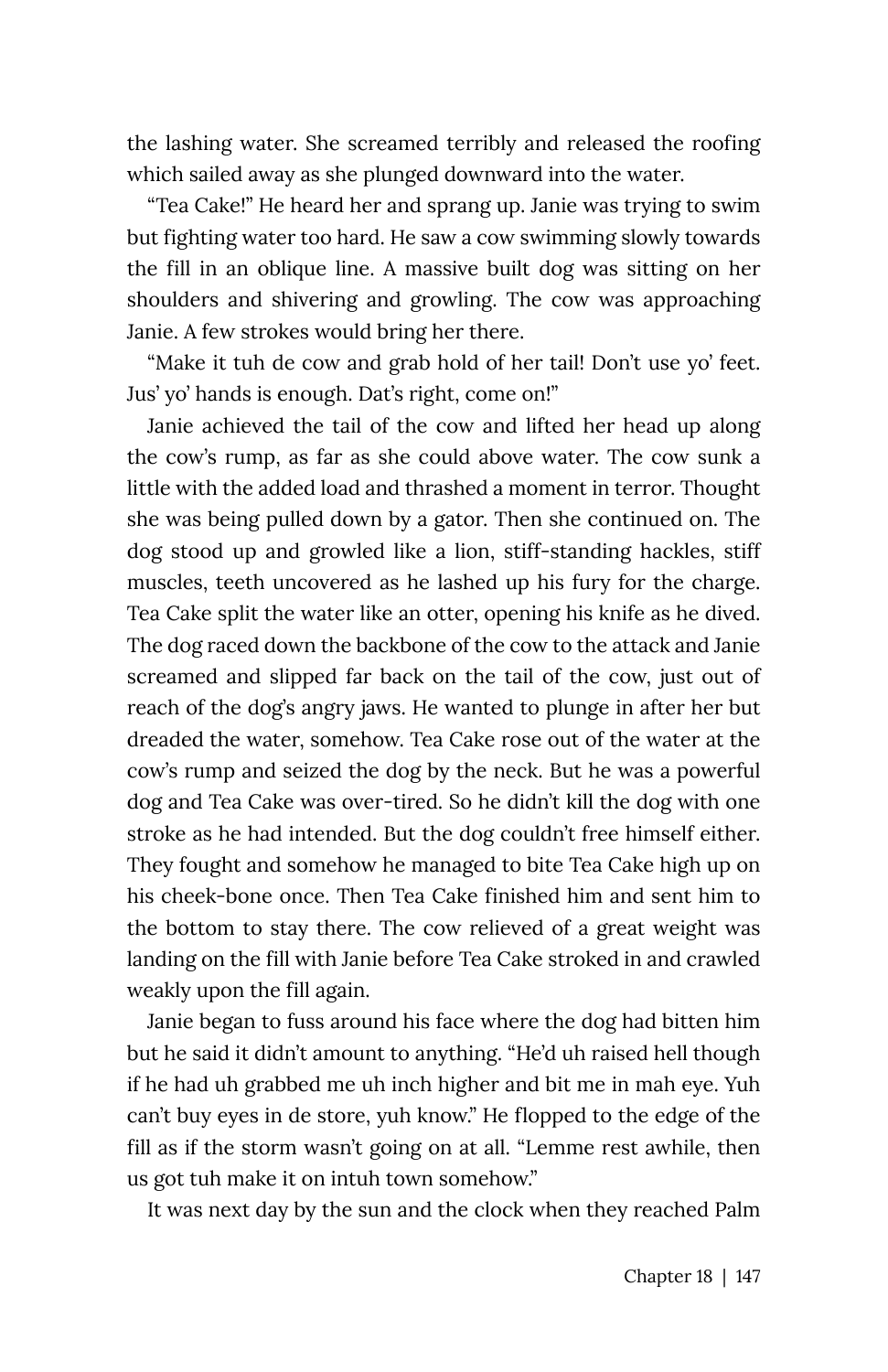Beach. It was years later by their bodies. Winters and winters of hardship and suffering. The wheel kept turning round and round. Hope, hopelessness and despair. But the storm blew itself out as they approached the city of refuge.

Havoc was there with her mouth wide open. Back in the Everglades the wind had romped among lakes and trees. In the city it had raged among houses and men. Tea Cake and Janie stood on the edge of things and looked over the desolation.

"How kin Ah find uh doctor fuh yo' face in all dis mess?" Janie wailed.

"Ain't got de damn doctor tuh study 'bout. Us needs uh place tuh rest."

A great deal of their money and perseverance and they found a place to sleep. It was just that. No place to live at all. Just sleep. Tea Cake looked all around and sat heavily on the side of the bed.

"Well," he said humbly, "reckon you never 'spected tuh come tuh dis when you took up wid me, didja?"

"Once upon uh time, Ah never 'spected nothin', Tea Cake, but bein' dead from the standin' still and tryin' tuh laugh. But you come 'long and made somethin' outa me. So Ah'm thankful fuh anything we come through together."

"Thanky, Ma'am."

"You was twice noble tuh save me from dat dawg. Tea Cake, Ah don't speck you seen his eyes lak Ah did. He didn't aim tuh jus' bite me, Tea Cake. He aimed tuh kill me stone dead. Ah'm never tuh fuhgit dem eyes. He wuzn't nothin' all over but pure hate. Wonder where he come from?"

"Yeah, Ah did see 'im too. It wuz frightenin'. Ah didn't mean tuh take his hate neither. He had tuh die uh me one. Mah switch-blade said it wuz him."

"Po' me, he'd tore me tuh pieces, if it wuzn't fuh you, honey."

"You don't have tuh say, if it wuzn't fuh me, baby, cause Ah'm heah, and then Ah want yuh tuh know it's uh man heah."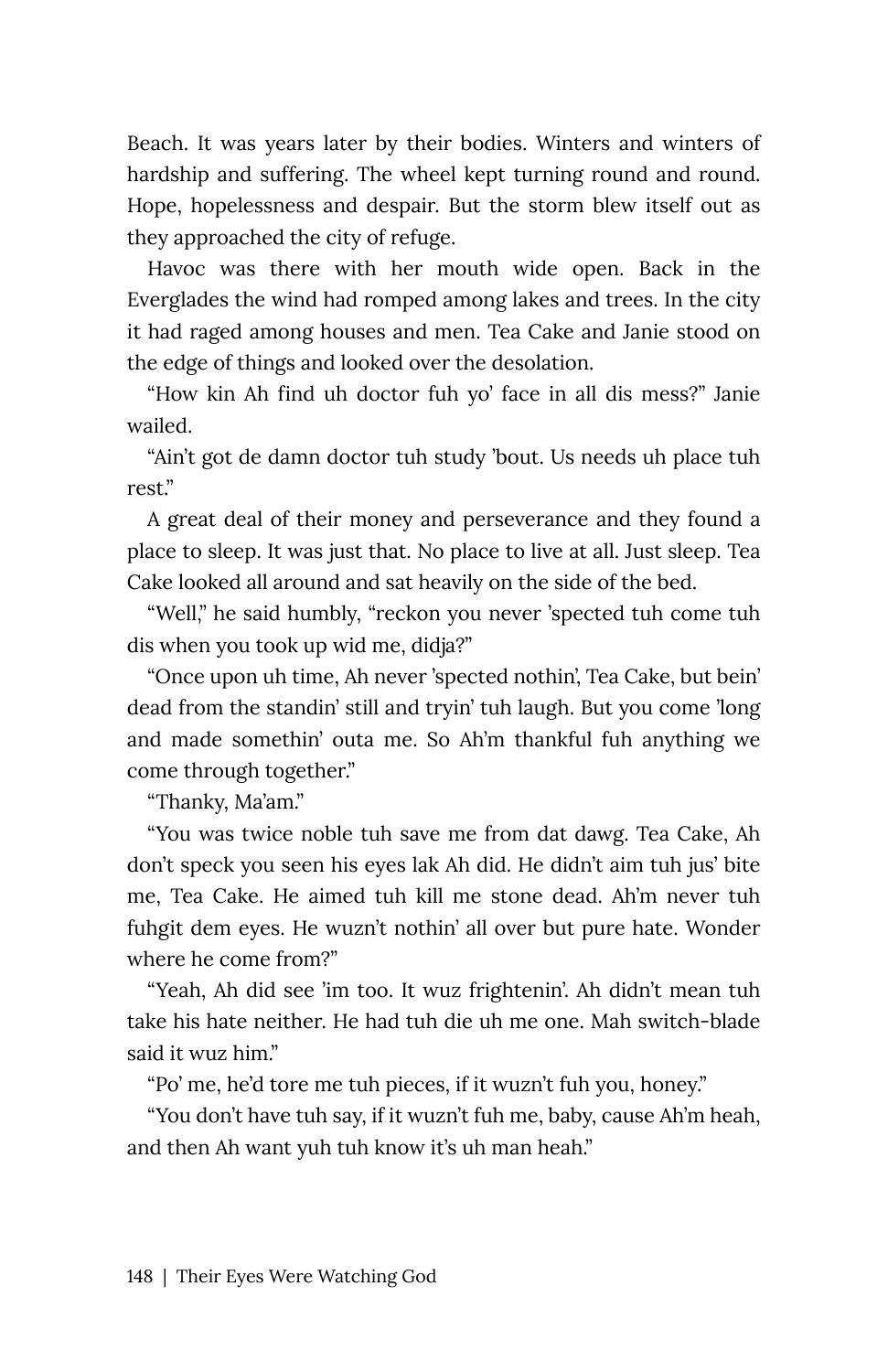## Chapter 19

And then again Him-with-the-square-toes had gone back to his house. He stood once more and again in his high flat house without sides to it and without a roof with his soulless sword standing upright in his hand. His pale white horse had galloped over waters, and thundered over land. The time of dying was over. It was time to bury the dead.

"Janie, us been in dis dirty, slouchy place two days now, and dat's too much. Us got tuh git outa dis house and outa dis man's town. Ah never did lak round heah."

"Where we goin', Tea Cake? Dat we don't know."

"Maybe, we could go back up de state, if yuh want tuh go."

"Ah didn't say dat, but if dat is whut you—"

"Naw, Ah ain't said nothin' uh de kind. Ah wuz tryin' not tuh keep you outa yo' comfortable no longer'n you wanted tuh stay."

"If Ah'm in yo' way—"

"Will you lissen at dis woman? Me 'bout tuh bust mah britches tryin' tuh stay wid her and she heah—she oughta be shot wid tacks!"

"All right then, you name somethin' and we'll do it. We kin give it uh poor man's trial anyhow."

"Anyhow Ah done got rested up and de bed bugs is done got too bold round heah. Ah didn't notice when mah rest wuz broke. Ah'm goin' out and look around and see whut we kin do. Ah'll give anything uh common trial."

"You better stay inside dis house and git some rest. 'Tain't nothin' tuh find out dere nohow."

"But Ah wants tuh look and see, Janie. Maybe it's some kinda work fuh me tuh help do."

"Whut dey want you tuh help do, you ain't gointuh like it. Dey's grabbin' all de menfolks dey kin git dey hands on and makin' 'em help bury de dead. Dey claims dey's after de unemployed, but dey ain't bein' too particular about whether you'se employed or not. You stay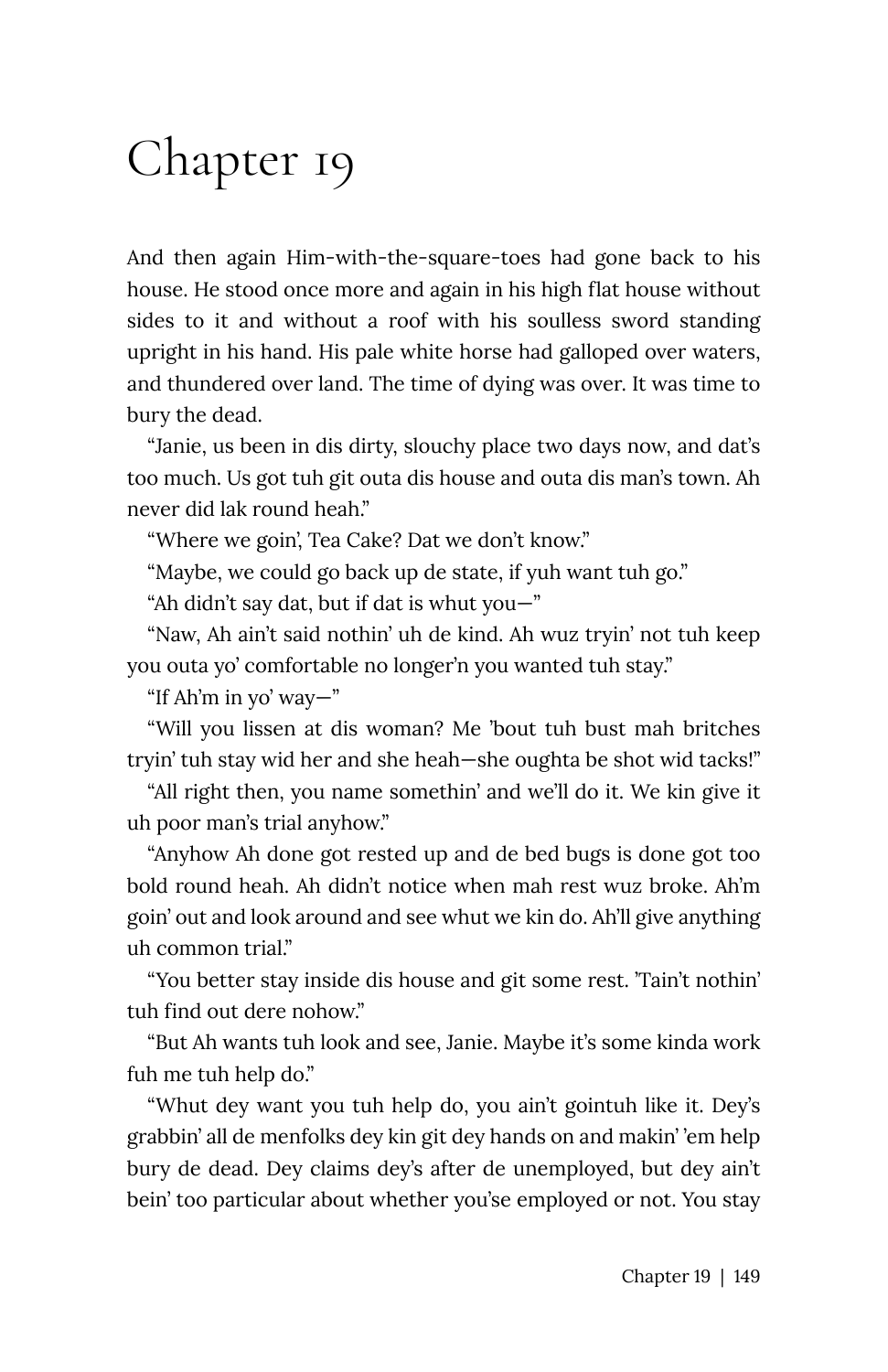in dis house. De Red Cross is doin' all dat kin be done otherwise fuh de sick and de 'fflicted."

"Ah got money on me, Janie. Dey can't bother me. Ahyhow Ah wants tuh go see how things is sho nuff. Ah wants tuh see if Ah kin hear anything 'bout de boys from de 'Glades. Maybe dey all come through all right. Maybe not."

Tea Cake went out and wandered around. Saw the hand of horror on everything. Houses without roofs, and roofs without houses. Steel and stone all crushed and crumbled like wood. The mother of malice had trifled with men.

While Tea Cake was standing and looking he saw two men coming towards him with rifles on their shoulders. Two white men, so he thought about what Janie had told him and flexed his knees to run. But in a moment he saw that wouldn't do him any good. They had already seen him and they were too close to miss him if they shot. Maybe they would pass on by. Maybe when they saw he had money they would realize he was not a tramp.

"Hello, there, Jim," the tallest one called out. "We been lookin' fuh you."

"Mah name ain't no Jim," Tea Cake said watchfully. "Whut you been lookin' fuh me fuh? Ah ain't done nothin'."

"Dat's whut we want yuh fuh—not doin' nothin'. Come on less go bury some uh dese heah dead folks. Dey ain't gittin' buried fast enough."

Tea Cake hung back defensively. "Whut Ah got tuh do wid dat? Ah'm uh workin' man wid money in mah pocket. Jus' got blowed outa de 'Glades by de storm."

The short man made a quick move with his rifle. "Git on down de road dere, suh! Don't look out somebody'll be buryin' you! G'wan in front uh me, suh!"

Tea Cake found that he was part of a small army that had been pressed into service to clear the wreckage in public places and bury the dead. Bodies had to be searched out, carried to certain gathering places and buried. Corpses were not just found in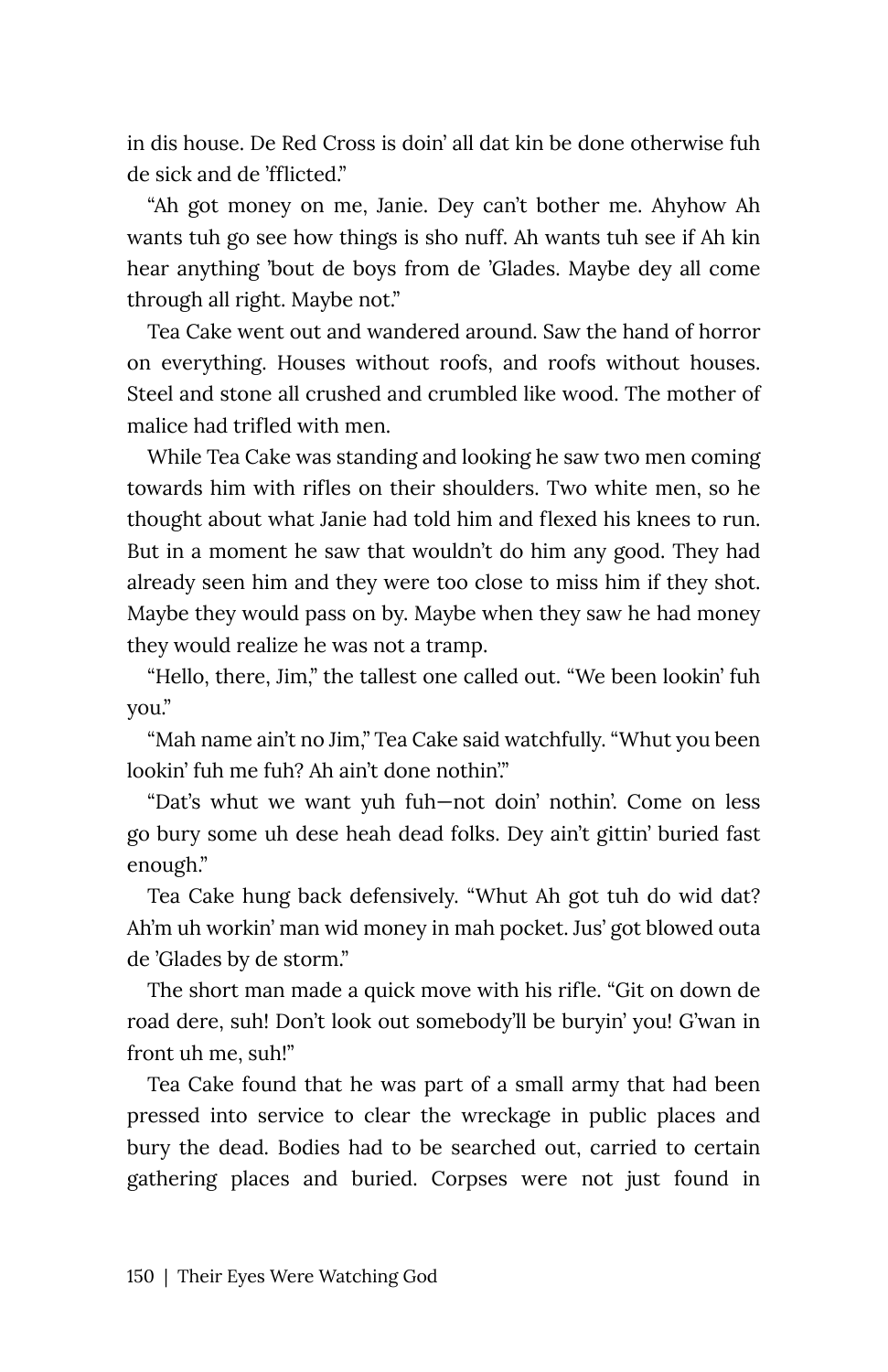wrecked homes. They were under houses, tangled in shrubbery, floating in water, hanging in trees, drifting under wreckage.

Trucks lined with drag kept rolling in from the 'Glades and other outlying parts, each with its load of twenty-five bodies. Some bodies fully dressed, some naked and some in all degrees of dishevelment. Some bodies with calm faces and satisfied hands. Some dead with fighting faces and eyes flung wide open in wonder. Death had found them watching, trying to see beyond seeing.

Miserable, sullen men, black and white under guard had to keep on searching for bodies and digging graves. A huge ditch was dug across the white cemetery and a big ditch was opened across the black graveyard. Plenty quick-lime on hand to throw over the bodies as soon as they were received. They had already been unburied too long. The men were making every effort to get them covered up as quickly as possible. But the guards stopped them. They had received orders to be carried out.

"Hey, dere, y'all! Don't dump dem bodies in de hole lak dat! Examine every last one of 'em and find out if they's white or black."

"Us got tuh handle 'em slow lak dat? God have mussy! In de condition they's in got tuh examine 'em? Whut difference do it make 'bout de color? Dey all needs buryin' in uh hurry."

"Got orders from headquarters. They makin' coffins fuh all de white folks. 'Tain't nothin' but cheap pine, but dat's better'n nothin'. Don't dump no white folks in de hole jus' so."

"Whut tuh do 'bout de colored folks? Got boxes fuh dem too?"

"Nope. They cain't find enough of 'em tuh go 'round. Jus' sprinkle plenty quick-lime over 'em and cover 'em up."

"Shucks! Nobody can't tell nothin' 'bout some uh dese bodies, de shape dey's in. Can't tell whether dey's white or black."

The guards had a long conference over that. After a while they came back and told the men, "Look at they hair, when you cain't tell no other way. And don't lemme ketch none uh y'all dumpin' white folks, and don't be wastin' no boxes on colored. They's too hard tuh git holt of right now."

"They's mighty particular how dese dead folks goes tuh judgment,"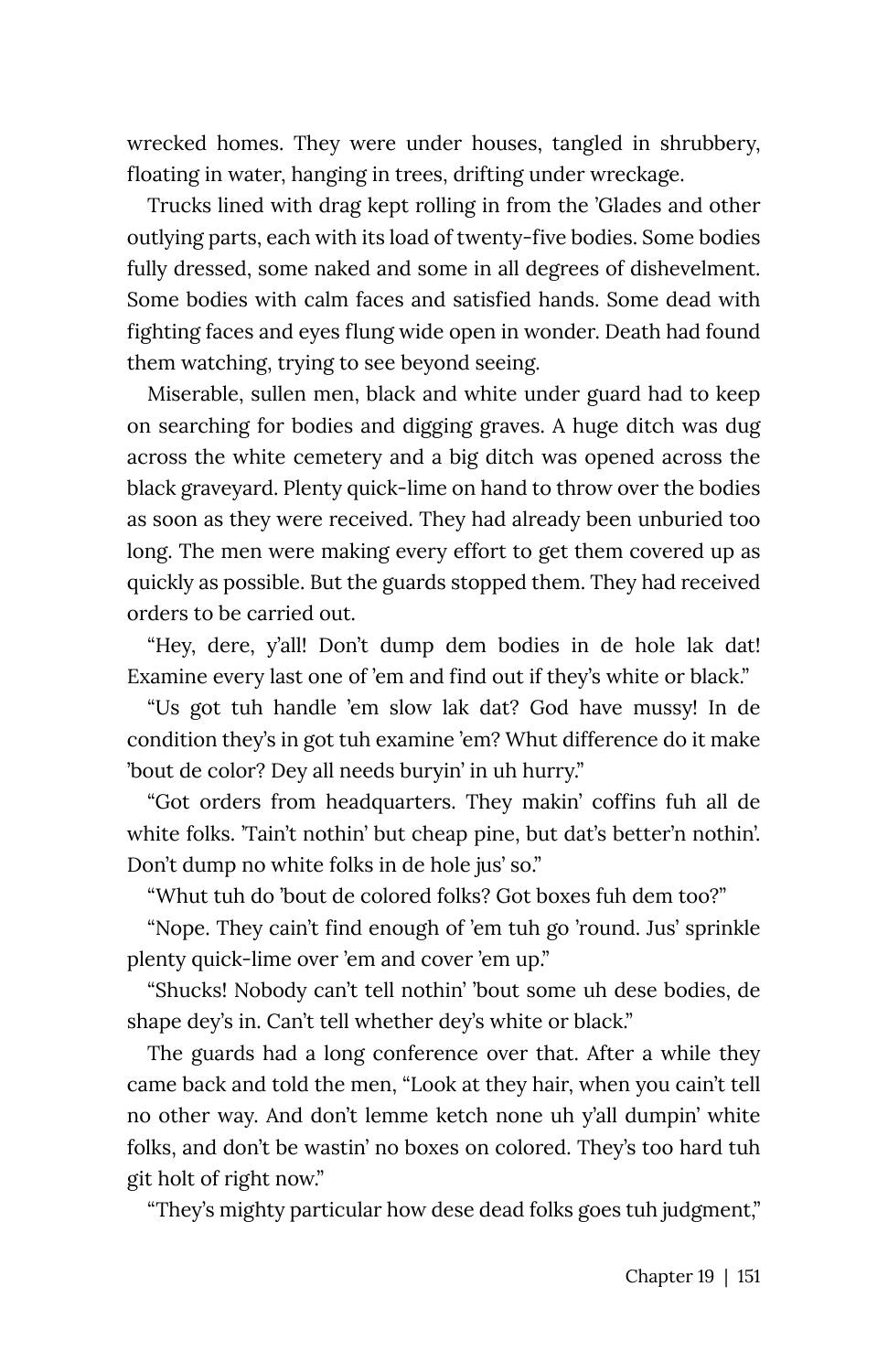Tea Cake observed to the man working next to him. "Look lak dey think God don't know nothin' 'bout de Jim Crow law."

Tea Cake had been working several hours when the thought of Janie worrying about him made him desperate. So when a truck drove up to be unloaded he bolted and ran. He was ordered to halt on pain of being shot at, but he kept right on and got away. He found Janie sad and crying just as he had thought. They calmed each other about his absence then Tea Cake brought up another matter.

"Janie, us got tuh git outa dis house and outa dis man's town. Ah don't mean tuh work lak dat no mo'."

"Naw, naw, Tea Cake. Less stay right in heah until it's all over. If dey can't see yuh, dey can't bother yuh."

"Aw naw. S'posin' dey come round searchin'? Less git outa heah tuhnight."

"Where us goin', Tea Cake?"

"De quickest place is de 'Glades. Less make it on back down dere. Dis town is full uh trouble and compellment."

"But, Tea Cake, de hurricane wuz down in de 'Glades too. It'll be dead folks tuh be buried down dere too."

"Yeah, Ah know, Janie, but it couldn't never be lak it 'tis heah. In de first place dey been bringin' bodies outa dere all day so it can't be but so many mo' tuh find. And then again it never wuz as many dere as it wuz heah. And then too, Janie, de white folks down dere knows us. It's bad bein' strange niggers wid white folks. Everybody is aginst yuh."

"Dat sho is de truth. De ones de white man know is nice colored folks. De ones he don't know is bad niggers." Janie said this and laughed and Tea Cake laughed with her.

"Janie, Ah done watched it time and time again; each and every white man think he know all de GOOD darkies already. He don't need tuh know no mo'. So far as he's concerned, all dem he don't know oughta be tried and sentenced tuh six months behind de United States privy house at hard smellin'."

"How come de United States privy house, Tea Cake?"

"Well, you know Old Uncle Sam always do have de biggest and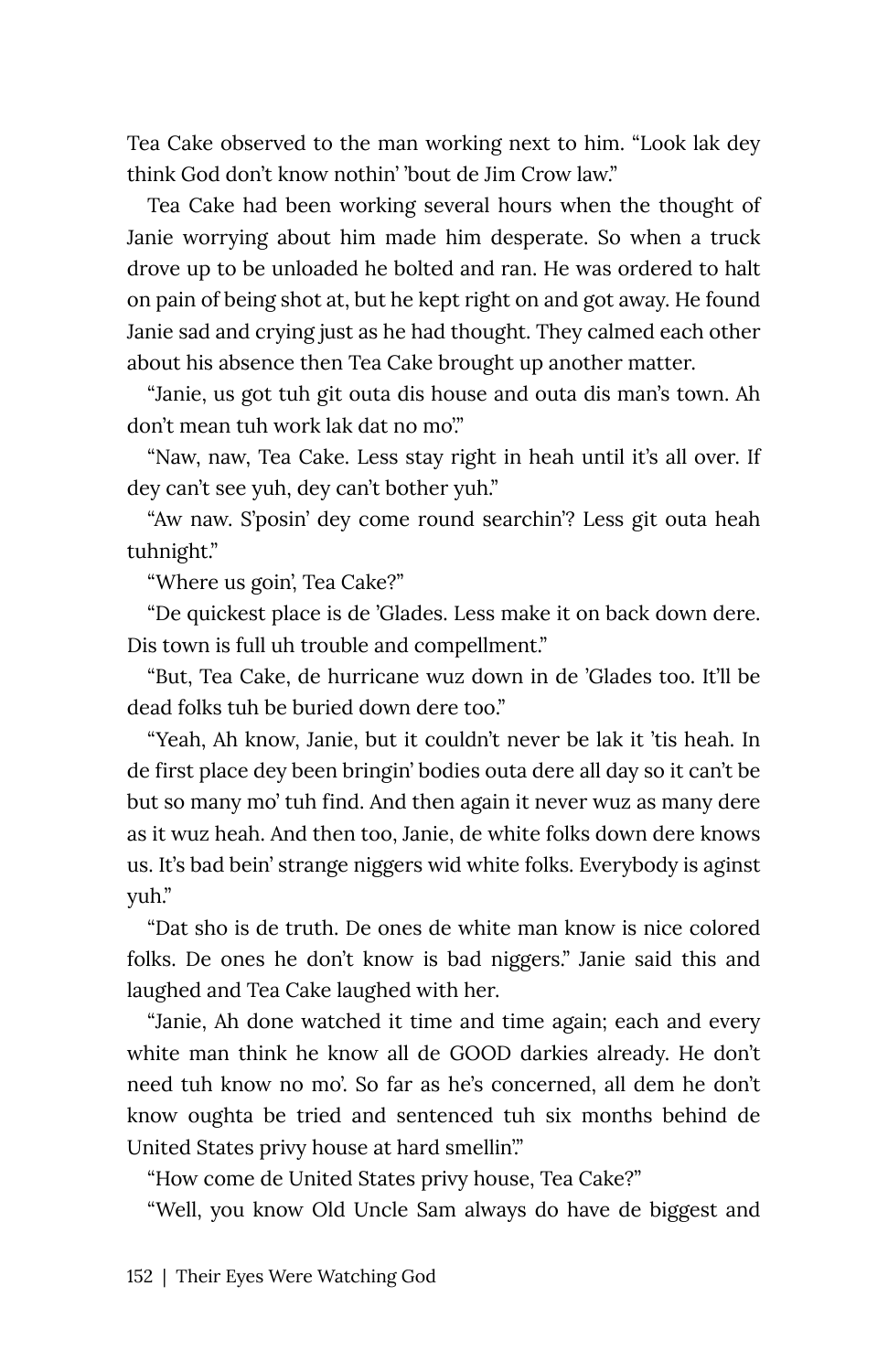de best uh everything. So de white man figger dat anything less than de Uncle Sam's consolidated water closet would be too easy. So Ah means tuh go where de white folks know me. Ah feels lak uh motherless chile round heah."

They got things together and stole out of the house and away. The next morning they were back on the muck. They worked hard all day fixing up a house to live in so that Tea Cake could go out looking for something to do the next day. He got out soon next morning more out of curiosity than eagerness to work. Stayed off all day. That night he came in beaming out with light.

"Who you reckon Ah seen, Janie? Bet you can't guess."

"Ah'll betcha uh fat man you seen Sop-de-Bottom."

"Yeah Ah seen him and Stew Beef and Dockery and 'Lias, and Coodemay and Bootyny. Guess who else!"

"Lawd knows. Is it Sterrett?"

"Naw, he got caught in the rush. 'Lias help bury him in Palm Beach. Guess who else?"

"Ah g'wan tell me, Tea Cake. Ah don't know. It can't be Motor Boat." "Dat's jus' who it is. Ole Motor! De son of a gun laid up in dat house and slept and de lake come moved de house way off somewhere and Motor didn't know nothin' 'bout it till de storm wuz 'bout over."

"Naw!"

"Yeah man. Heah we nelly kill our fool selves runnin' way from danger and him lay up dere and sleep and float on off!"

"Well, you know dey say luck is uh fortune."

"Dat's right too. Look, Ah got uh job uh work. Help clearin' up things in general, and then dey goin' build dat dike sho nuff. Dat ground got to be cleared off too. Plenty work. Dey needs mo' men even."

So Tea Cake made three hearty weeks. He bought another rifle and a pistol and he and Janie bucked each other as to who was the best shot with Janie ranking him always with the rifle. She could knock the head off of a chicken-hawk sitting up a pine tree. Tea Cake was a little jealous, but proud of his pupil.

About the middle of the fourth week Tea Cake came home early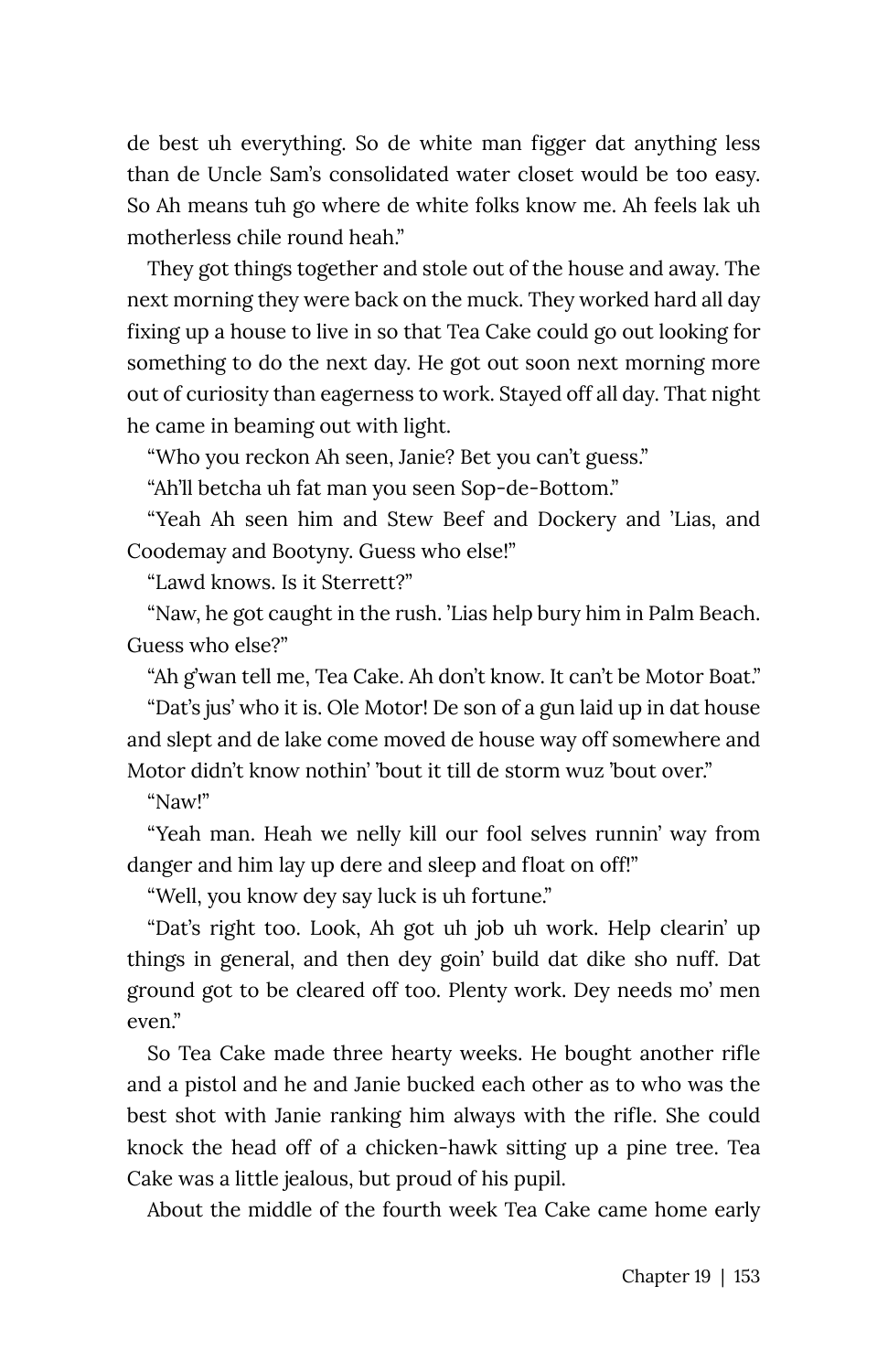one afternoon complaining of his head. Sick headache that made him lie down for a while. He woke up hungry. Janie had his supper ready but by the time he walked from the bedroom to the table, he said he didn't b'lieve he wanted a thing.

"Thought you tole me you wuz hongry!" Janie wailed.

"Ah thought so too," Tea Cake said very quietly and dropped his head in his hands.

"But Ah done baked yuh uh pan uh beans."

"Ah knows dey's good all right but Ah don't choose nothin' now, Ah thank yuh, Janie."

He went back to bed. Way in the midnight he woke Janie up in his nightmarish struggle with an enemy that was at his throat. Janie struck a light and quieted him.

"Whut's de matter, honey?" She soothed and soothed. "You got tuh tell me so Ah kin feel widja. Lemme bear de pain 'long widja, baby. Where hurt yuh, sugar?"

"Somethin' got after me in mah sleep, Janie." He all but cried, "Tried tuh choke me tuh death. Hadn't been fuh you Ah'd be dead."

"You sho wuz strainin' wid it. But you'se all right, honey. Ah'm heah."

He went on back to sleep, but there was no getting around it. He was sick in the morning. He tried to make it but Janie wouldn't hear of his going out at all.

"If Ah kin jus' make out de week," Tea Cake said.

"Folks wuz makin' weeks befo' you wuz born and they gointuh be makin' 'em after you'se gone. Lay back down, Tea Cake. Ah'm goin' git de doctor tuh come see 'bout yuh."

"Aw ain't dat bad, Janie. Looka heah! Ah kin walk all over de place."

"But you'se too sick tuh play wid. Plenty fever round heah since de storm."

"Gimme uh drink uh water befo' you leave, then."

Janie dipped up a glass of water and brought it to the bed. Tea Cake took it and filled his mouth then gagged horribly, disgorged that which was in his mouth and threw the glass upon the floor. Janie was frantic with alarm.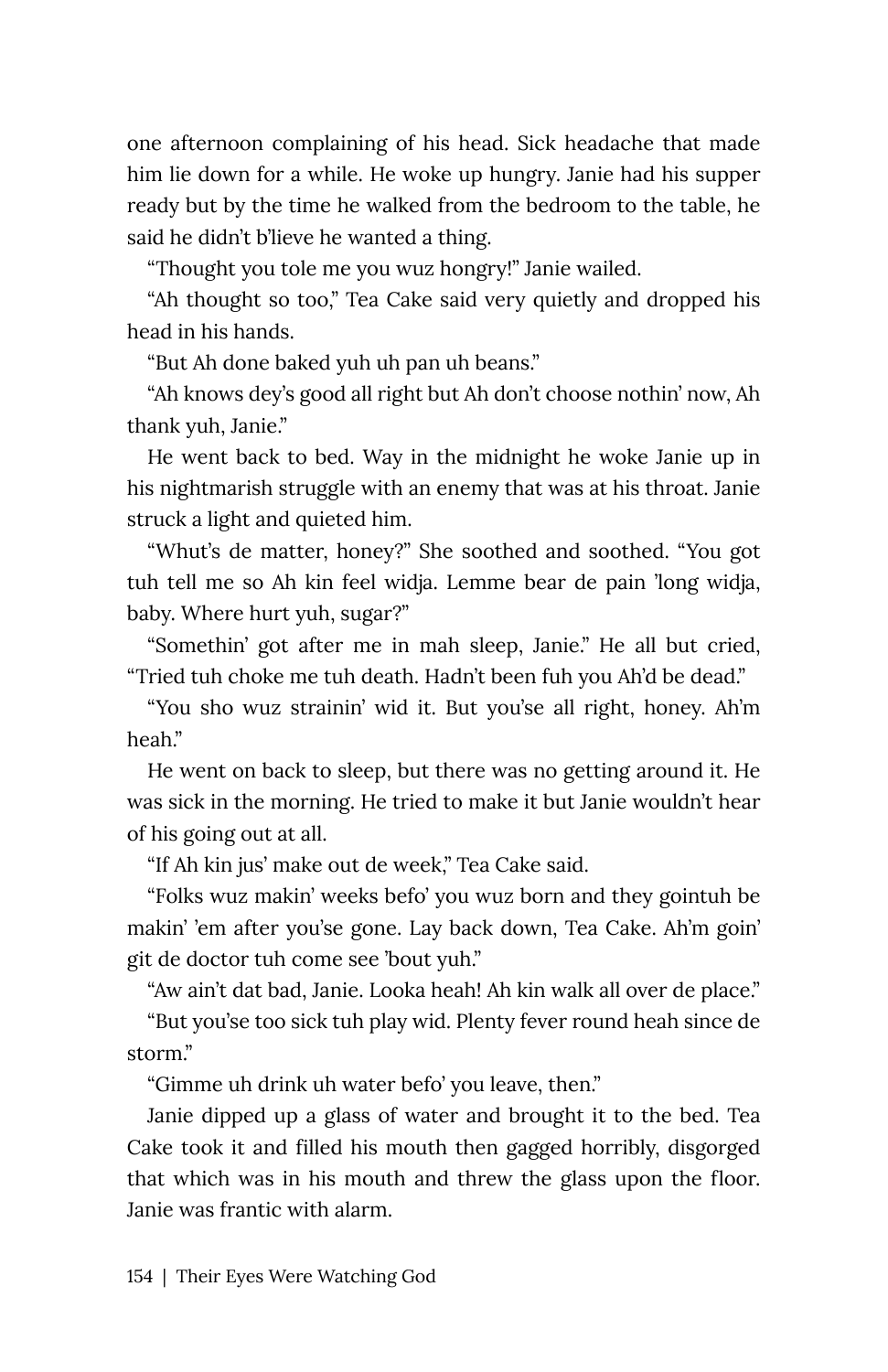"Whut make you ack lak dat wid yo' drinkin' water, Tea Cake? You ast me tuh give it tuh yuh."

"Dat water is somethin' wrong wid it. It nelly choke me tuh death. Ah tole yuh somethin' jumped on me heah last night and choked me. You come makin' out Ah wuz dreamin'."

"Maybe it wuz uh witch ridin' yuh, honey. Ah'll see can't Ah find some mustard seed whilst Ah's out. But Ah'm sho tuh fetch de doctor when Ah'm come."

Tea Cake didn't say anything against it and Janie herself hurried off. This sickness to her was worse than the storm. As soon as she was well out of sight, Tea Cake got up and dumped the water bucket and washed it clean. Then he struggled to the irrigation pump and filled it again. He was not accusing Janie of malice and design. He was accusing her of carelessness. She ought to realize that water buckets needed washing like everything else. He'd tell her about it good and proper when she got back. What was she thinking about nohow? He found himself very angry about it. He eased the bucket on the table and sat down to rest before taking a drink.

Finally he dipped up a drink. It was so good and cool! Come to think about it, he hadn't had a drink since yesterday. That was what he needed to give him an appetite for his beans. He found himself wanting it very much, so he threw back his head as he rushed the glass to his lips. But the demon was there before him, strangling, killing him quickly. It was a great relief to expel the water from his mouth. He sprawled on the bed again and lay there shivering until Janie and the doctor arrived. The white doctor who had been around so long that he was part of the muck. Who told the workmen stories with brawny sweaty words in them. He came into the house quickly, hat sitting on the left back corner of his head.

"Hi there, Tea Cake. What de hell's de matter with you?"

"Wisht Ah knowed, Doctah Simmons. But Ah sho is sick."

"Ah, naw Tea Cake. 'Tain't a thing wrong that a quart of coon-dick wouldn't cure. You haven't been gettin' yo' right likker lately, eh?" He slapped Tea Cake lustily across his back and Tea Cake tried to smile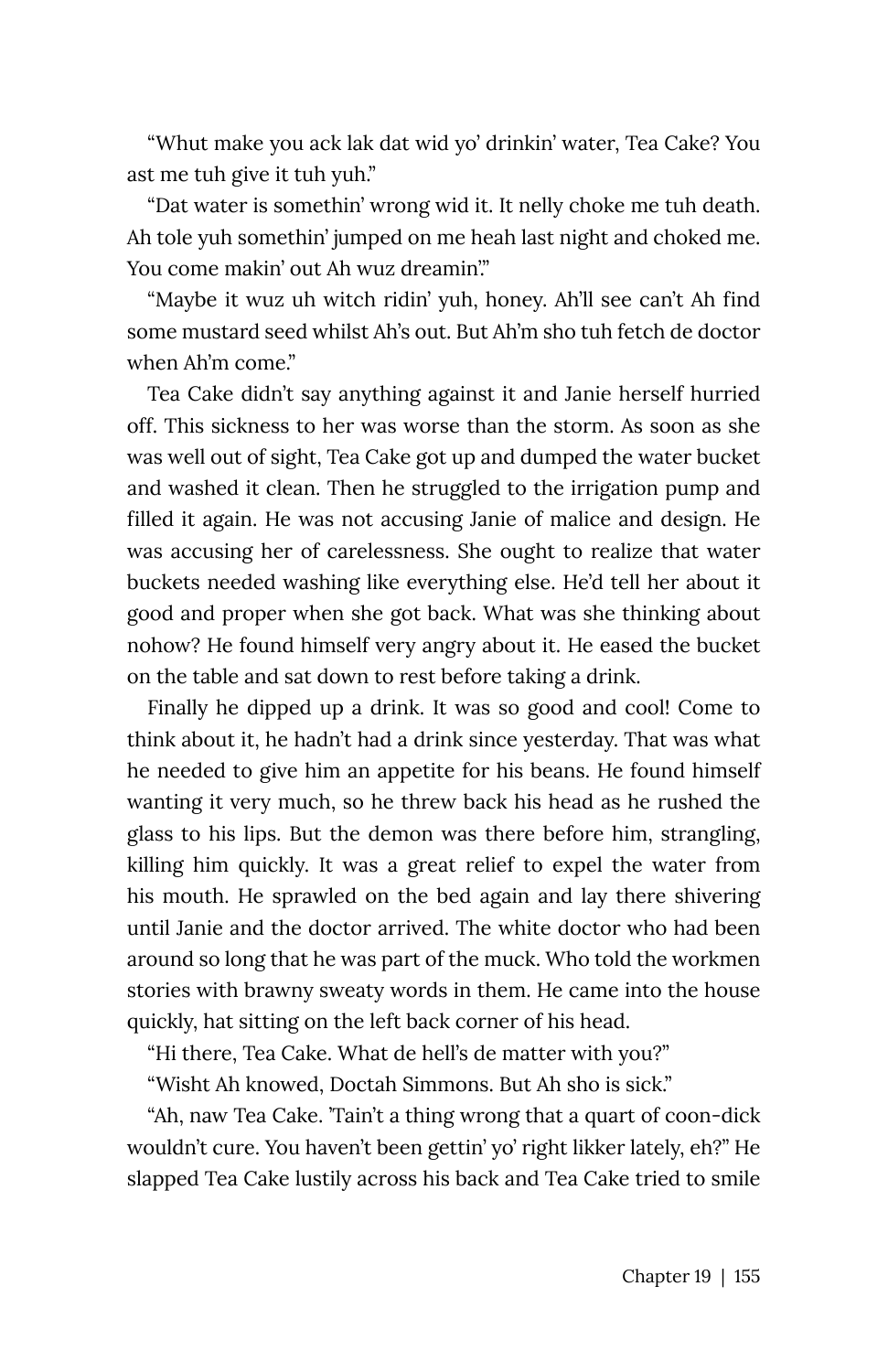as he was expected to do. But it was hard. The doctor opened up his bag and went to work.

"You do look a little peaked, Tea Cake. You got a temperature and yo' pulse is kinda off. What you been doin' here lately?"

"Nothin' 'cept workin' and gamin' uh little, doctah. But look lak water done turn't aginst me."

"Water? How do you mean?"

"Can't keep it on mah stomach, at all."

"What else?"

Janie came around the bed full of concern.

"Doctah, Tea Cake ain't tellin' yuh everything lak he oughta. We wuz caught in dat hurricane out heah, and Tea Cake over-strained hisself swimmin' such uh long time and holdin' me up too, and walkin' all dem miles in de storm and then befo' he could git his rest he had tuh come git me out de water agin and fightin' wid dat big ole dawg and de dawg bitin' 'im in de face and everything. Ah been 'spectin' him tuh be sick befo' now."

"Dawg bit 'im, did you say?"

"Aw 'twudn't nothin' much, doctah. It wuz all healed over in two three days," Tea Cake said impatiently. "Dat been over uh month ago, nohow. Dis is somethin' new, doctah. Ah figgers de water is yet bad. It's bound tuh be. Too many dead folks been in it fuh it tuh be good tuh drink fuh uh long time. Dat's de way Ah figgers it anyhow."

"All right, Tea Cake. Ah'll send you some medicine and tell Janie how tuh take care of you. Anyhow, I want you in a bed by yo'self until you hear from me. Just you keep Janie out of yo' bed for awhile, hear? Come on out to the car with me, Janie. I want to send Tea Cake some pills to take right away."

Outside he fumbled in his bag and gave Janie a tiny bottle with a few pellets inside.

"Give him one of these every hour to keep him quiet, Janie, and stay out of his way when he gets in one of his fits of gagging and choking."

"How you know he's havin' 'em, doctah? Dat's jus' what Ah come out heah tuh tell yuh."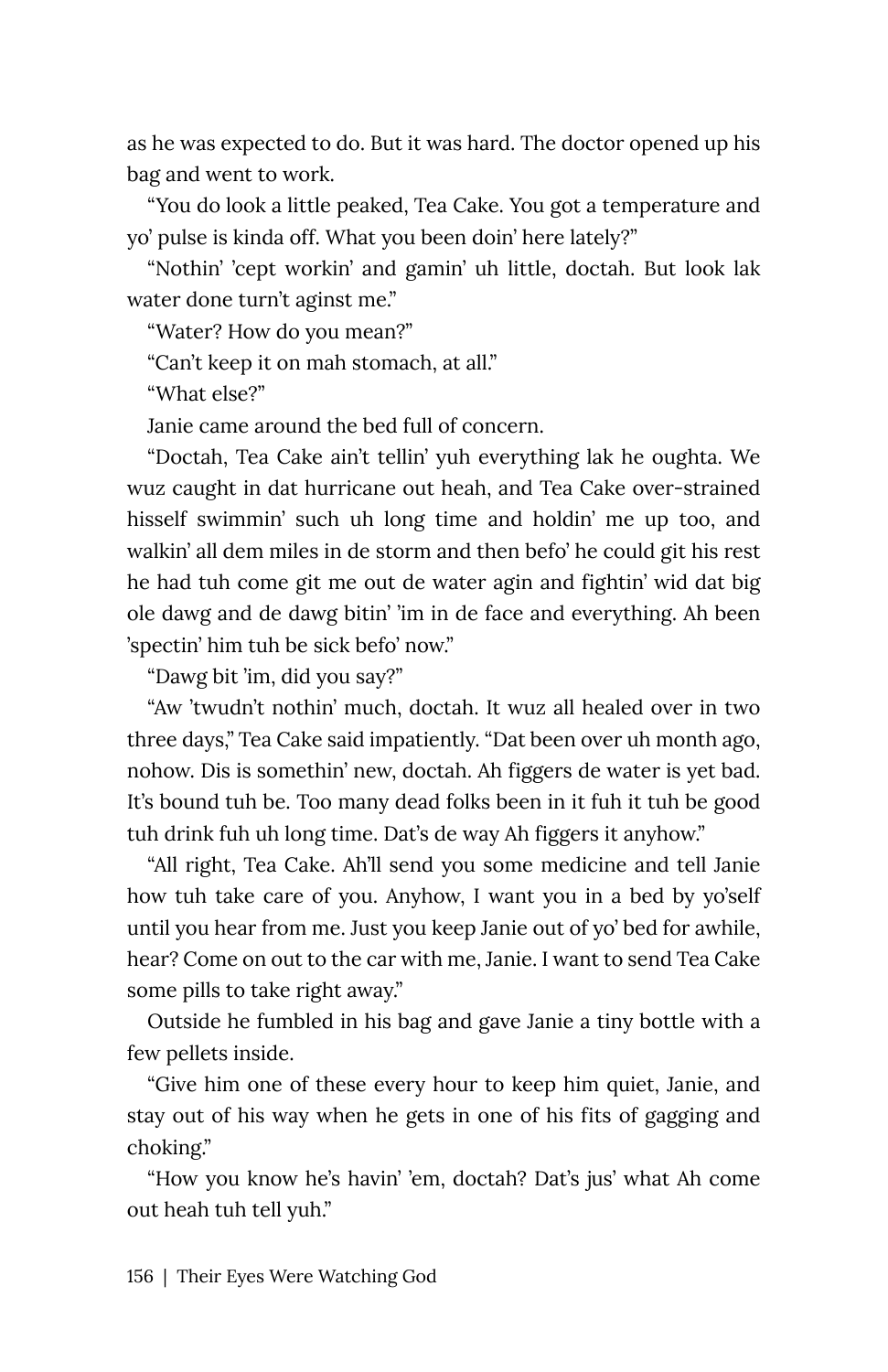"Janie, I'm pretty sure that was a mad dawg bit yo' husband. It's too late to get hold of de dawg's head. But de symptoms is all there. It's mighty bad dat it's gone on so long. Some shots right after it happened would have fixed him right up."

"You mean he's liable tuh die, doctah?"

"Sho is. But de worst thing is he's liable tuh suffer somethin' awful befo' he goes."

"Doctor, Ah loves him fit tuh kill. Tell me anything tuh do and Ah'll do it."

" 'Bout de only thing you can do, Janie, is to put him in the County Hospital where they can tie him down and look after him."

"But he don't like no hospital at all. He'd think Ah wuz tired uh doin' fuh 'im, when God knows Ah ain't. Ah can't stand de idea us tyin' Tea Cake lak he wuz uh mad dawg."

"It almost amounts to dat, Janie. He's got almost no chance to pull through and he's liable to bite somebody else, specially you, and then you'll be in the same fix he's in. It's mighty bad."

"Can't nothin' be done fuh his case, doctah? Us got plenty money in de bank in Orlandah, doctah. See can't yuh do somethin' special tuh save him. Anything it cost, doctah, Ah don't keer, but please, doctah."

"Do what I can. Ah'll phone into Palm Beach right away for the serum which he should have had three weeks ago. I'll do all I can to save him, Janie. But it looks too late. People in his condition can't swallow water, you know, and in other ways it's terrible."

Janie fooled around outside awhile to try and think it wasn't so. If she didn't see the sickness in his face she could imagine it wasn't really happening. Well, she thought, that big old dawg with the hatred in his eyes had killed her after all. She wished she had slipped off that cow-tail and drowned then and there and been done. But to kill her through Tea Cake was too much to bear. Tea Cake, the son of Evening Sun, had to die for loving her. She looked hard at the sky for a long time. Somewhere up there beyond blue ether's bosom sat He. Was He noticing what was going on around here? He must be because He knew everything. Did He mean to do this thing to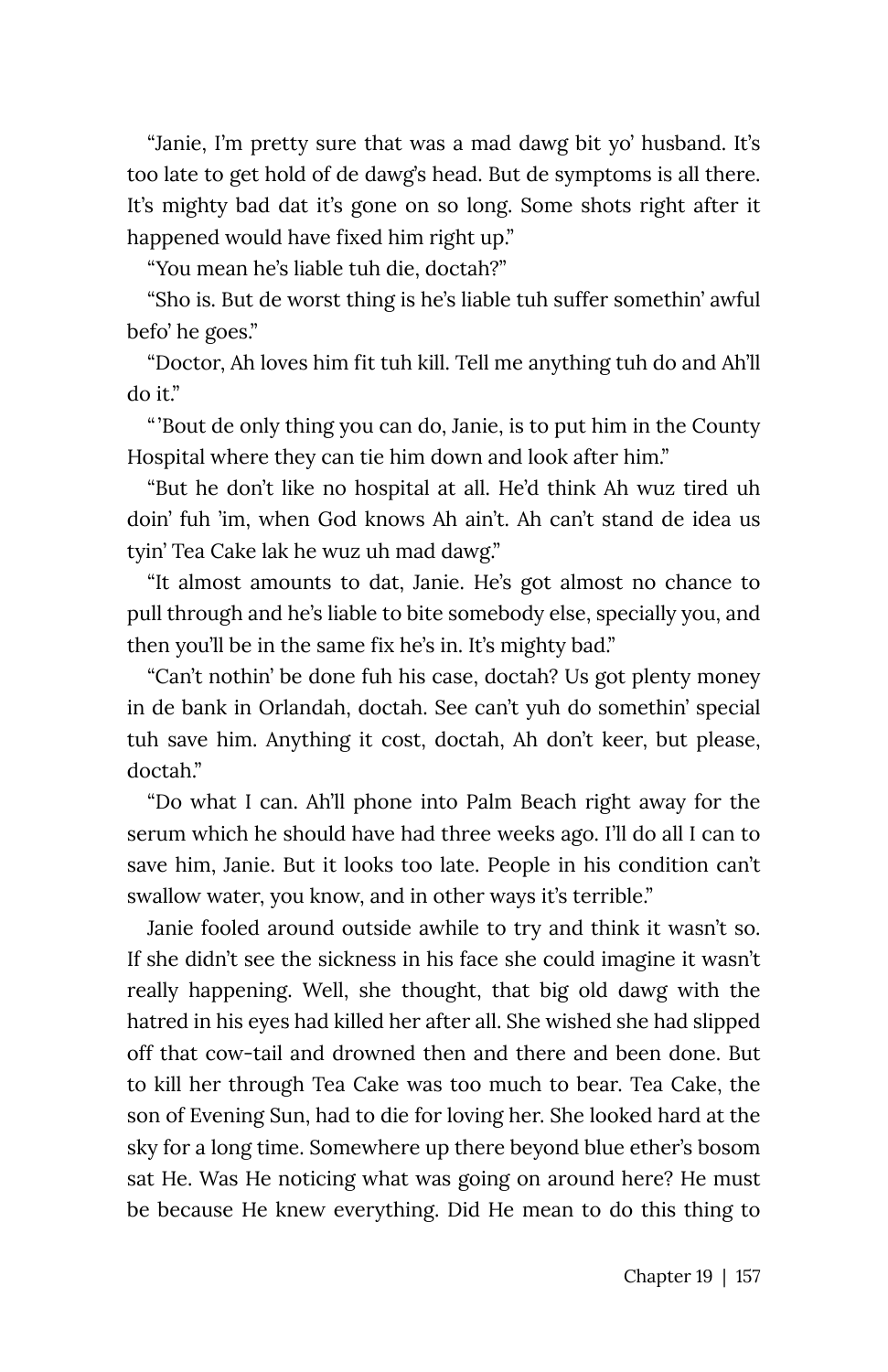Tea Cake and her? It wasn't anything she could fight. She could only ache and wait. Maybe it was some big tease and when He saw it had gone far enough He'd give her a sign. She looked hard for something up there to move for a sign. A star in the daytime, maybe, or the sun to shout, or even a mutter of thunder. Her arms went up in a desperate supplication for a minute. It wasn't exactly pleading, it was asking questions. The sky stayed hard looking and quiet so she went inside the house. God would do less than He had in His heart.

Tea Cake was lying with his eyes closed and Janie hoped he was asleep. He wasn't. A great fear had took hold of him. What was this thing that set his brains afire and grabbed at his throat with iron fingers? Where did it come from and why did it hang around him? He hoped it would stop before Janie noticed anything. He wanted to try to drink water again but he didn't want her to see him fail. As soon as she got out of the kitchen he meant to go to the bucket and drink right quick before anything had time to stop him. No need to worry Janie, until he couldn't help it. He heard her cleaning out the stove and saw her go out back to empty the ashes. He leaped at the bucket at once. But this time the sight of the water was enough. He was on the kitchen floor in great agony when she returned. She petted him, soothed him, and got him back to bed. She made up her mind to go see about that medicine from Palm Beach. Maybe she could find somebody to drive over there for it.

"Feel better now, Tea Cake, baby chile?"

"Uh huh, uh little."

"Well, b'lieve Ah'll rake up de front yard. De mens is got cane chewin's and peanut hulls all over de place. Don't want de doctah tuh come back heah and find it still de same."

"Don't take too long, Janie. Don't lak tuh be by mahself when Ah'm sick."

She ran down the road just as fast as she could. Halfway to town she met Sop-de-Bottom and Dockery coming towards her.

"Hello, Janie, how's Tea Cake?"

"Pretty bad off. Ah'm gointuh see 'bout medicine fuh 'im right now."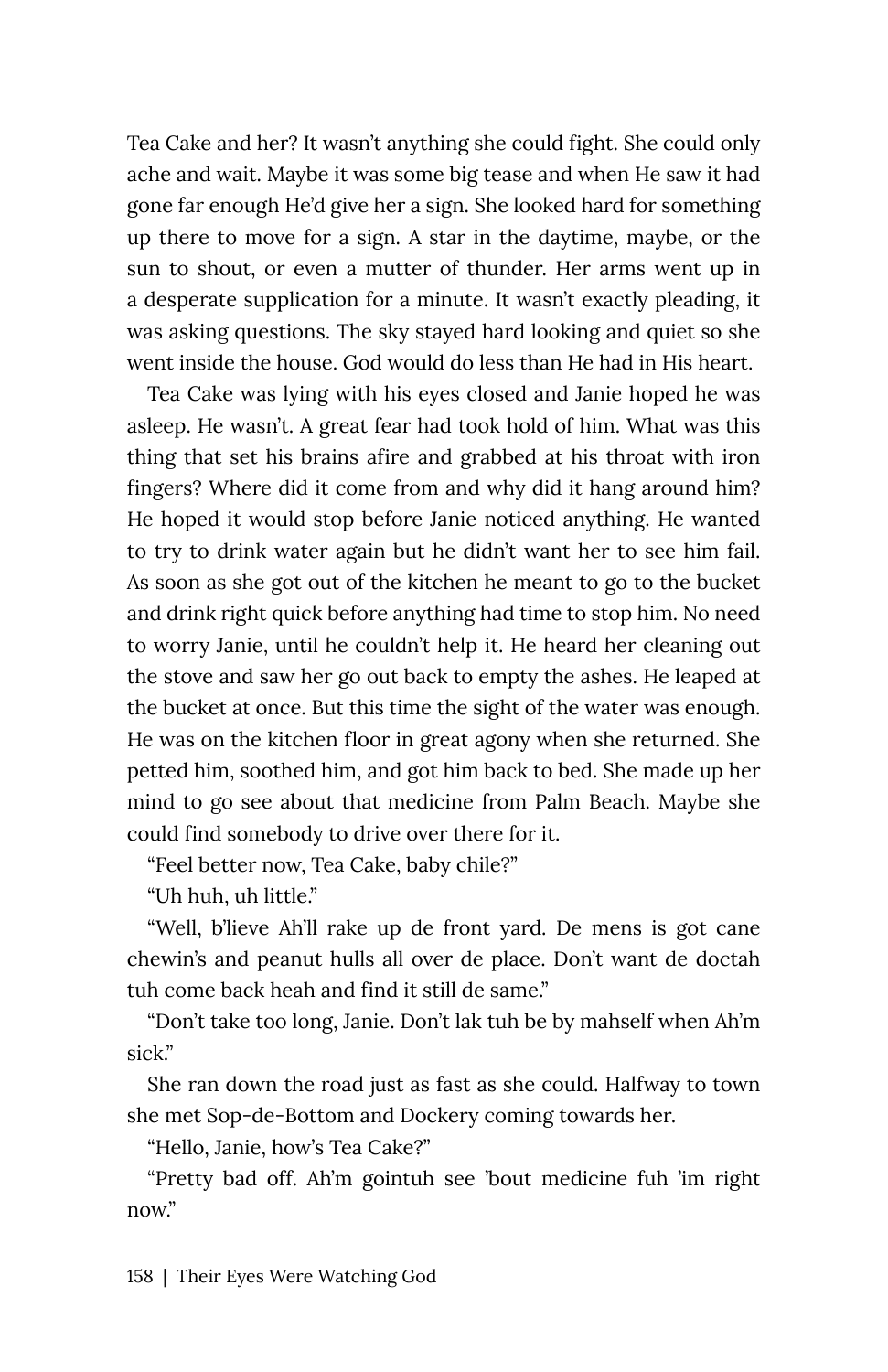"Doctor told somebody he wuz sick so us come tuh see. Thought somethin' he never come tuh work."

"Y'all set wid 'im till Ah git back. He need de company right long in heah."

She fanned on down the road to town and found Dr. Simmons. Yes, he had had an answer. They didn't have any serum but they had wired Miami to send it. She needn't worry. It would be there early the next morning if not before. People didn't fool around in a case like that. No, it wouldn't do for her to hire no car to go after it. Just go home and wait. That was all. When she reached home the visitors rose to go.

When they were alone Tea Cake wanted to put his head in Janie's lap and tell her how he felt and let her mama him in her sweet way. But something Sop had told him made his tongue lie cold and heavy like a dead lizard between his jaws. Mrs. Turner's brother was back on the muck and now he had this mysterious sickness. People didn't just take sick like this for nothing.

"Janie, whut is dat Turner woman's brother doin' back on de muck?"

"Ah don't know, Tea Cake. Didn't even knowed he wuz back."

"Accordin' tuh mah notion, you did. Whut you slip off from me just now for?"

"Tea Cake, Ah don't lak you astin' me no sich question. Dat shows how sick you is sho nuff. You'se jealous 'thout me givin' you cause."

"Well, whut didja slip off from de house 'thout tellin' me you wuz goin'. You ain't never done dat befo'."

"Dat wuz cause Ah wuz tryin' not tuh let yuh worry 'bout yo' condition. De doctah sent after some mo' medicine and Ah went tuh see if it come."

Tea Cake began to cry and Janie hovered him in her arms like a child. She sat on the side of the bed and sort of rocked him back to peace.

"Tea Cake, 'tain't no use in you bein' jealous uh me. In de first place Ah couldn't love nobody but yuh. And in de second place, Ah jus' uh ole woman dat nobody don't want but you."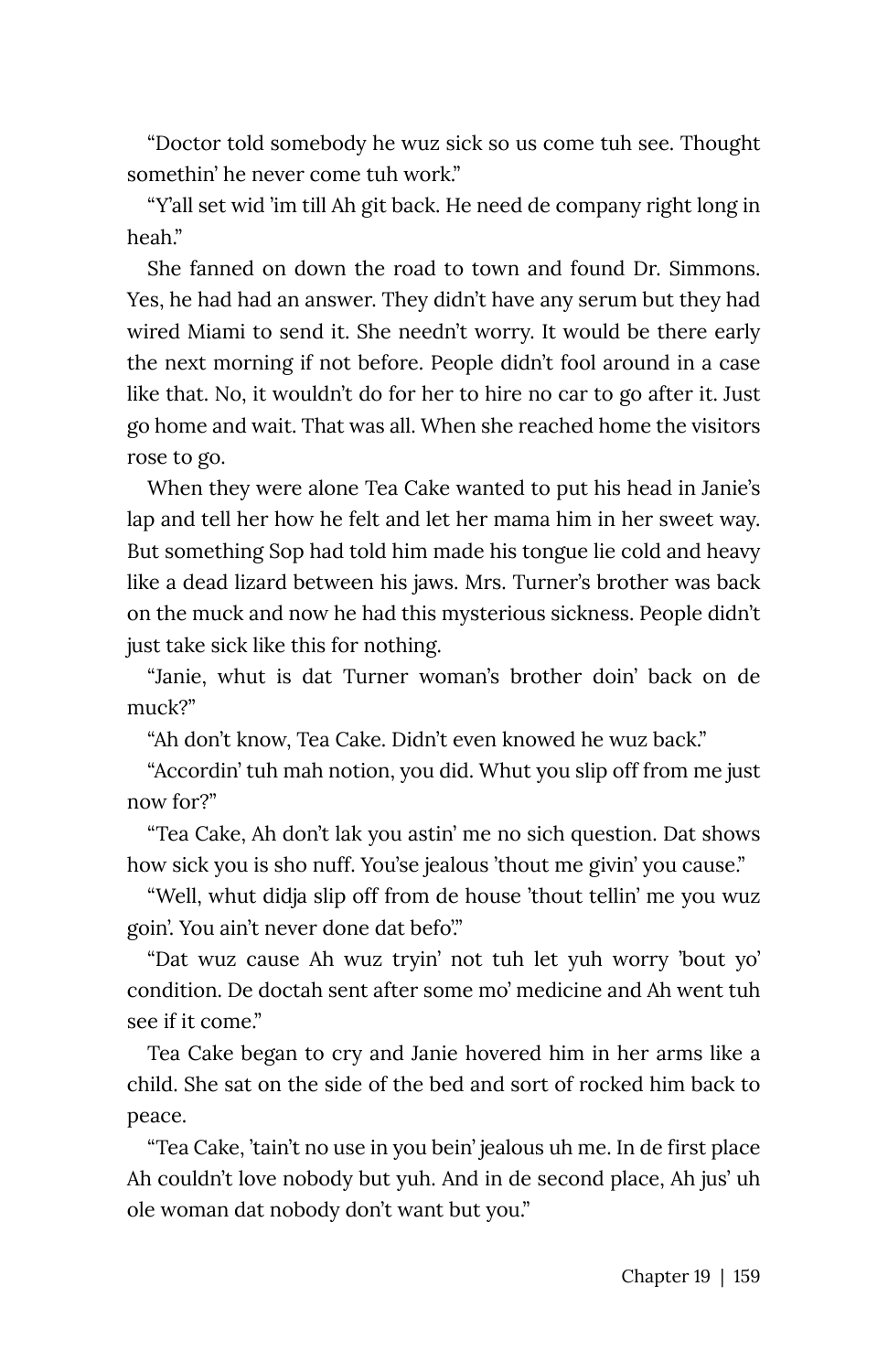"Naw, you ain't neither. You only sound ole when you tell folks when you wuz born, but wid de eye you'se young enough tuh suit most any man. Dat ain't no lie. Ah knows plenty mo' men would take yuh and work hard fuh de privilege. Ah done heard 'em talk."

"Maybe so, Tea Cake, Ah ain't never tried tuh find out. Ah jus' know dat God snatched me out de fire through you. And Ah loves yuh and feel glad."

"Thank yuh, ma'am, but don't say you'se ole. You'se uh lil girl baby all de time. God made it so you spent yo' ole age first wid somebody else, and saved up yo' young girl days to spend wid me."

"Ah feel dat uh way too, Tea Cake, and Ah thank yuh fuh sayin' it."

" 'Tain't no trouble tuh say whut's already so. You'se uh pretty woman outside uh bein' nice."

"Aw, Tea Cake."

"Yeah you is too. Everytime Ah see uh patch uh roses uh somethin' over sportin' theyselves makin' out they pretty, Ah tell 'em 'Ah want yuh tuh see mah Janie sometime.' You must let de flowers see yuh sometimes, heah, Janie?"

"You keep dat up, Tea Cake, Ah'll b'lieve yuh after while," Janie said archly and fixed him back in bed. It was then she felt the pistol under the pillow. It gave her a quick ugly throb, but she didn't ask him about it since he didn't say. Never had Tea Cake slept with a pistol under his head before. "Neb' mind 'bout all dat cleanin' round de front yard," he told her as she straightened up from fixing the bed. "You stay where Ah kin see yuh."

"All right, Tea Cake, jus' as you say."

"And if Mis' Turner's lap-legged brother come prowlin' by heah you kin tell 'im Ah got him stopped wid four wheel brakes. 'Tain't no need of him standin' 'round watchin' de job."

"Ah won't be tellin' him nothin' 'cause Ah don't expect tuh see 'im."

Tea Cake had two bad attacks that night. Janie saw a changing look come in his face. Tea Cake was gone. Something else was looking out of his face. She made up her mind to be off after the doctor with the first glow of day. So she was up and dressed when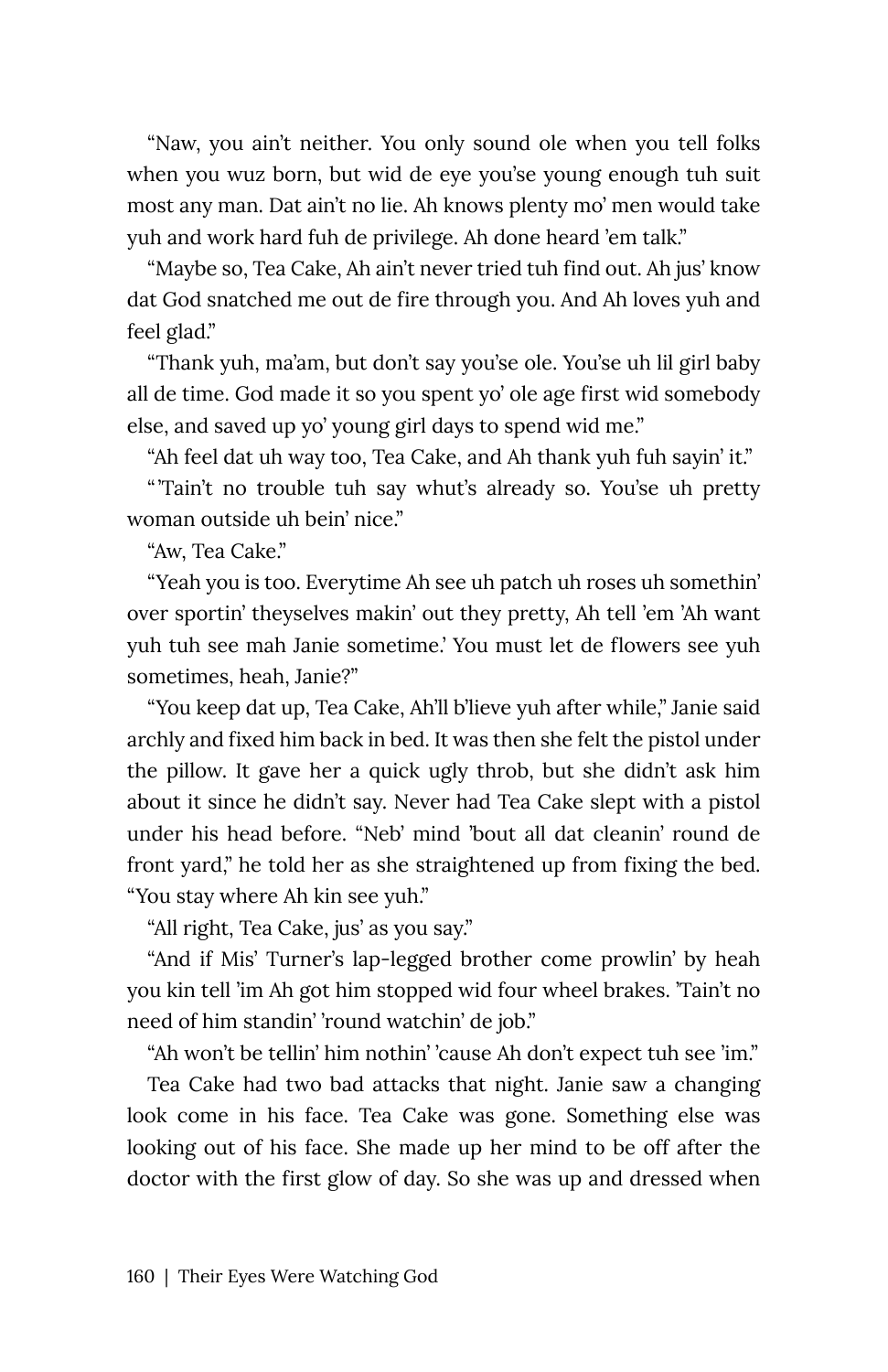Tea Cake awoke from the fitful sleep that had come to him just before day. He almost snarled when he saw her dressed to go.

"Where are you goin', Janie?"

"After de doctor, Tea Cake. You'se too sick tuh be heah in dis house 'thout de doctah. Maybe we oughta git yuh tuh de hospital."

"Ah ain't goin' tuh no hospital no where. Put dat in yo' pipe and smoke it. Guess you tired uh waitin' on me and doing fuh me. Dat ain't de way Ah been wid you. Ah never is been able tuh do enough fuh yuh."

"Tea Cake, you'se sick. You'se takin' everything in de way Ah don't mean it. Ah couldn't never be tired uh waitin' on you. Ah'm just skeered you'se too sick fuh me tuh handle. Ah wants yuh tuh git well, honey. Dat's all."

He gave her a look full of blank ferocity and gurgled in his throat. She saw him sitting up in bed and moving about so that he could watch her every move. And she was beginning to feel fear of this strange thing in Tea Cake's body. So when he went out to the outhouse she rushed to see if the pistol was loaded. It was a six shooter and three of the chambers were full. She started to unload it but she feared he might break it and find out she knew. That might urge his disordered mind to action. If that medicine would only come! She whirled the cylinder so that if he even did draw the gun on her it would snap three times before it would fire. She would at least have warning. She could either run or try to take it away before it was too late. Anyway Tea Cake wouldn't hurt her. He was jealous and wanted to scare her. She'd just be in the kitchen as usual and never let on. They'd laugh over it when he got well. She found the box of cartridges, however, and emptied it. Just as well to take the rifle from back of the head of the bed. She broke it and put the shell in her apron pocket and put it in a corner in the kitchen almost behind the stove where it was hard to see. She could outrun his knife if it came to that. Of course she was too fussy, but it did no harm to play safe. She ought not to let poor sick Tea Cake do something that would run him crazy when he found out what he had done.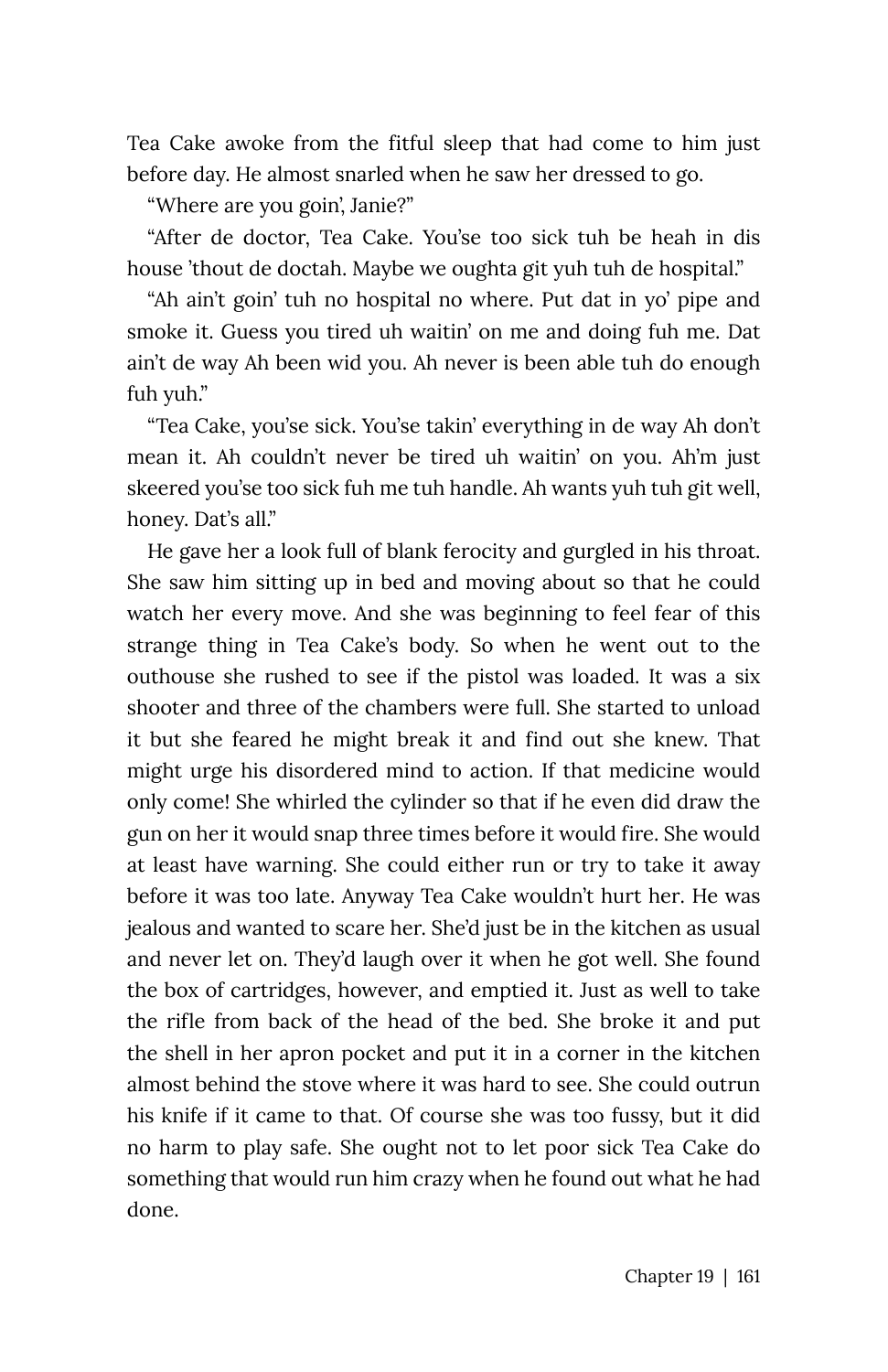She saw him coming from the outhouse with a queer loping gait, swinging his head from side to side and his jaws clenched in a funny way. This was too awful! Where was Dr. Simmons with that medicine? She was glad she was here to look after him. Folks would do such mean things to her Tea Cake if they saw him in such a fix. Treat Tea Cake like he was some mad dog when nobody in the world had more kindness about them. All he needed was for the doctor to come on with that medicine. He came back into the house without speaking, in fact, he did not seem to notice she was there and fell heavily into the bed and slept. Janie was standing by the stove washing up the dishes when he spoke to her in a queer cold voice.

"Janie, how come you can't sleep in de same bed wid me no mo'?"

"De doctah told you tuh sleep by yo'self, Tea Cake. Don't yuh remember him tellin' you dat yistiddy?"

"How come you ruther sleep on uh pallet than tuh sleep in de bed wid me?" Janie saw then that he had the gun in his hand that was hanging to his side. "Answer me when Ah speak."

"Tea Cake, Tea Cake, honey! Go lay down! Ah'll be too glad tuh be in dere wid yuh de minute de doctor say so. Go lay back down. He'll be heah wid some new medicine right away."

"Janie, Ah done went through everything tuh be good tuh you and it hurt me tuh mah heart tuh be ill treated lak Ah is."

The gun came up unsteadily but quickly and leveled at Janie's breast. She noted that even in his delirium he took good aim. Maybe he would point to scare her, that was all.

The pistol snapped once. Instinctively Janie's hand flew behind her on the rifle and brought it around. Most likely this would scare him off. If only the doctor would come! If anybody at all would come! She broke the rifle deftly and shoved in the shell as the second click told her that Tea Cake's suffering brain was urging him on to kill.

"Tea Cake, put down dat gun and go back tuh bed!" Janie yelled at him as the gun wavered weakly in his hand.

He steadied himself against the jamb of the door and Janie thought to run into him and grab his arm, but she saw the quick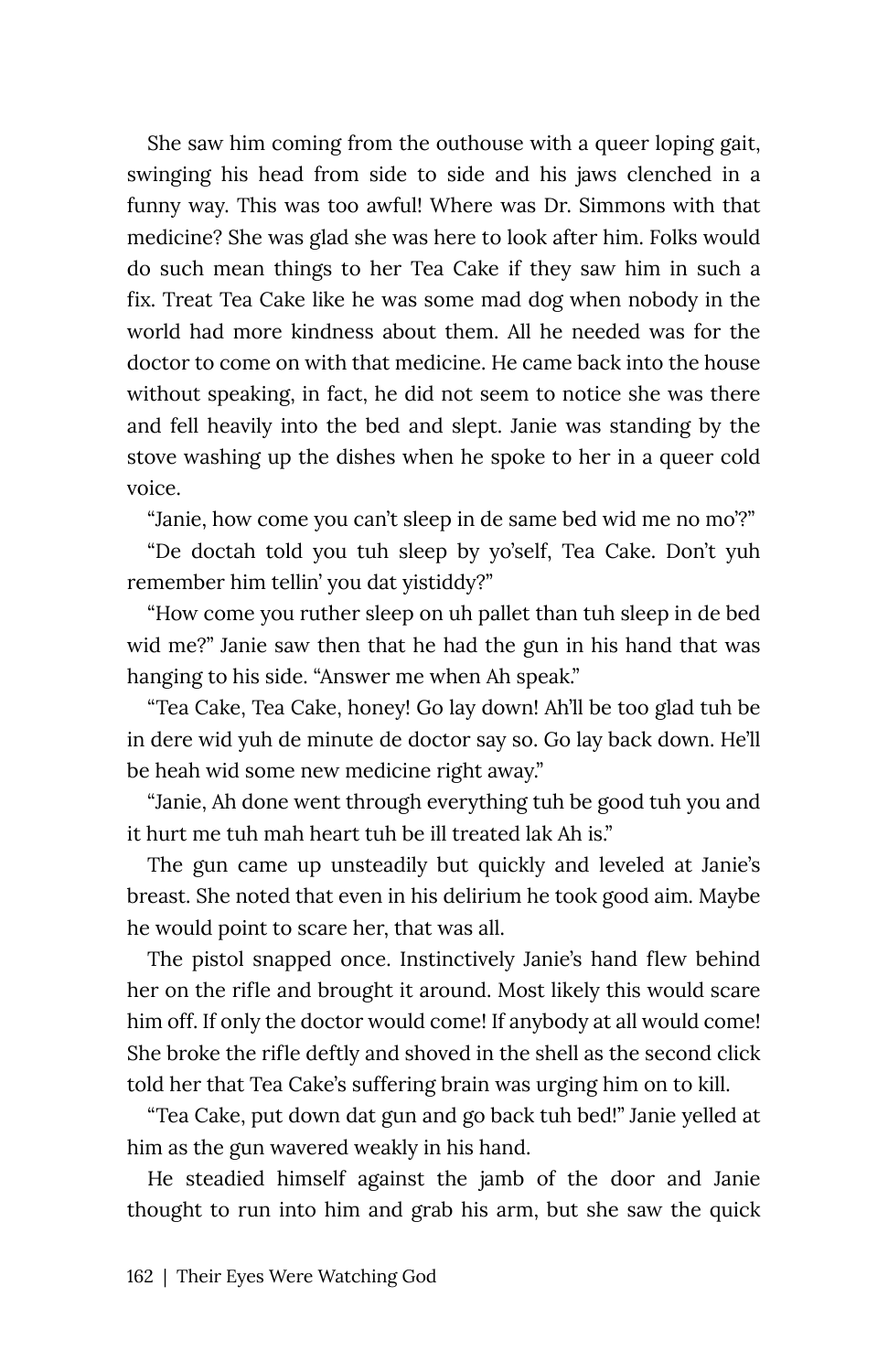motion of taking aim and heard the click. Saw the ferocious look in his eyes and went mad with fear as she had done in the water that time. She threw up the barrel of the rifle in frenzied hope and fear. Hope that he'd see it and run, desperate fear for her life. But if Tea Cake could have counted costs he would not have been there with the pistol in his hands. No knowledge of fear nor rifles nor anything else was there. He paid no more attention to the pointing gun than if it were Janie's dog finger. She saw him stiffen himself all over as he leveled and took aim. The fiend in him must kill and Janie was the only thing living he saw.

The pistol and the rifle rang out almost together. The pistol just enough after the rifle to seem its echo. Tea Cake crumpled as his bullet buried itself in the joist over Janie's head. Janie saw the look on his face and leaped forward as he crashed forward in her arms. She was trying to hover him as he closed his teeth in the flesh of her forearm. They came down heavily like that. Janie struggled to a sitting position and pried the dead Tea Cake's teeth from her arm.

It was the meanest moment of eternity. A minute before she was just a scared human being fighting for its life. Now she was her sacrificing self with Tea Cake's head in her lap. She had wanted him to live so much and he was dead. No hour is ever eternity, but it has its right to weep. Janie held his head tightly to her breast and wept and thanked him wordlessly for giving her the chance for loving service. She had to hug him tight for soon he would be gone, and she had to tell him for the last time. Then the grief of outer darkness descended.

So that same day of Janie's great sorrow she was in jail. And when the doctor told the sheriff and the judge how it was, they all said she must be tried that same day. No need to punish her in jail by waiting. Three hours in jail and then they set the court for her case. The time was short and everything, but sufficient people were there. Plenty of white people came to look on this strangeness. And all the Negroes for miles around. Who was it didn't know about the love between Tea Cake and Janie?

The court set and Janie saw the judge who had put on a great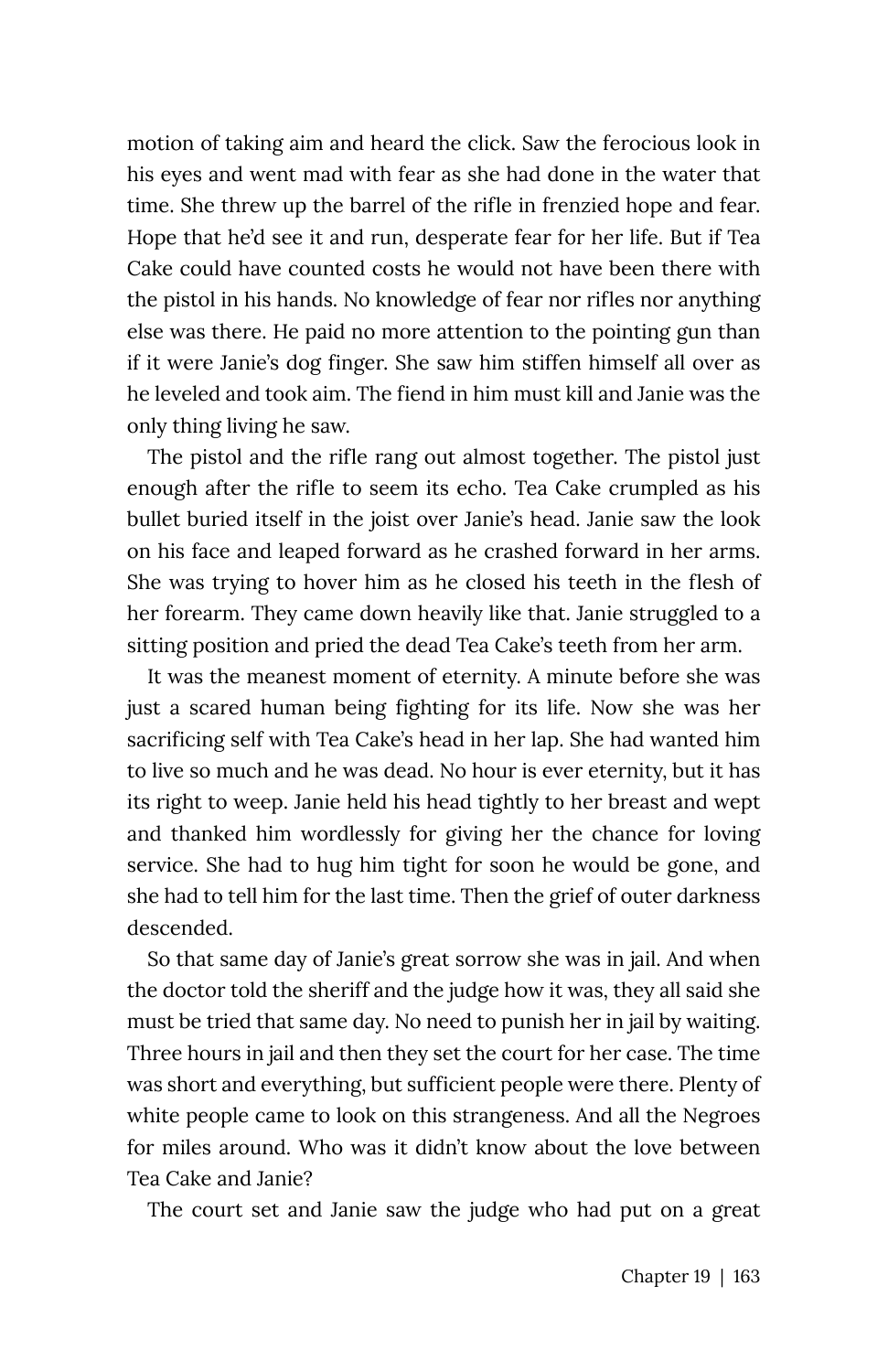robe to listen about her and Tea Cake. And twelve more white men had stopped whatever they were doing to listen and pass on what happened between Janie and Tea Cake Woods, and as to whether things were done right or not. That was funny too. Twelve strange men who didn't know a thing about people like Tea Cake and her were going to sit on the thing. Eight or ten white women had come to look at her too. They wore good clothes and had the pinky color that comes of good food. They were nobody's poor white folks. What need had they to leave their richness to come look on Janie in her overalls? But they didn't seem too mad, Janie thought. It would be nice if she could make them know how it was instead of those menfolks. Oh, and she hoped that undertaker was fixing Tea Cake up fine. They ought to let her go see about it. Yes, and there was Mr. Prescott that she knew right well and he was going to tell the twelve men to kill her for shooting Tea Cake. And a strange man from Palm Beach who was going to ask them not to kill her, and none of them knew.

Then she saw all of the colored people standing up in the back of the courtroom. Packed tight like a case of celery, only much darker than that. They were all against her, she could see. So many were there against her that a light slap from each one of them would have beat her to death. She felt them pelting her with dirty thoughts. They were there with their tongues cocked and loaded, the only real weapon left to weak folks. The only killing tool they are allowed to use in the presence of white folks.

So it was all ready after a while and they wanted people to talk so that they could know what was right to do about Janie Woods, the relic of Tea Cake's Janie. The white part of the room got calmer the more serious it got, but a tongue storm struck the Negroes like wind among palm trees. They talked all of a sudden and all together like a choir and the top parts of their bodies moved on the rhythm of it. They sent word by the bailiff to Mr. Prescott they wanted to testify in the case. Tea Cake was a good boy. He had been good to that woman. No nigger woman ain't never been treated no better. Naw suh! He worked like a dog for her and nearly killed himself saving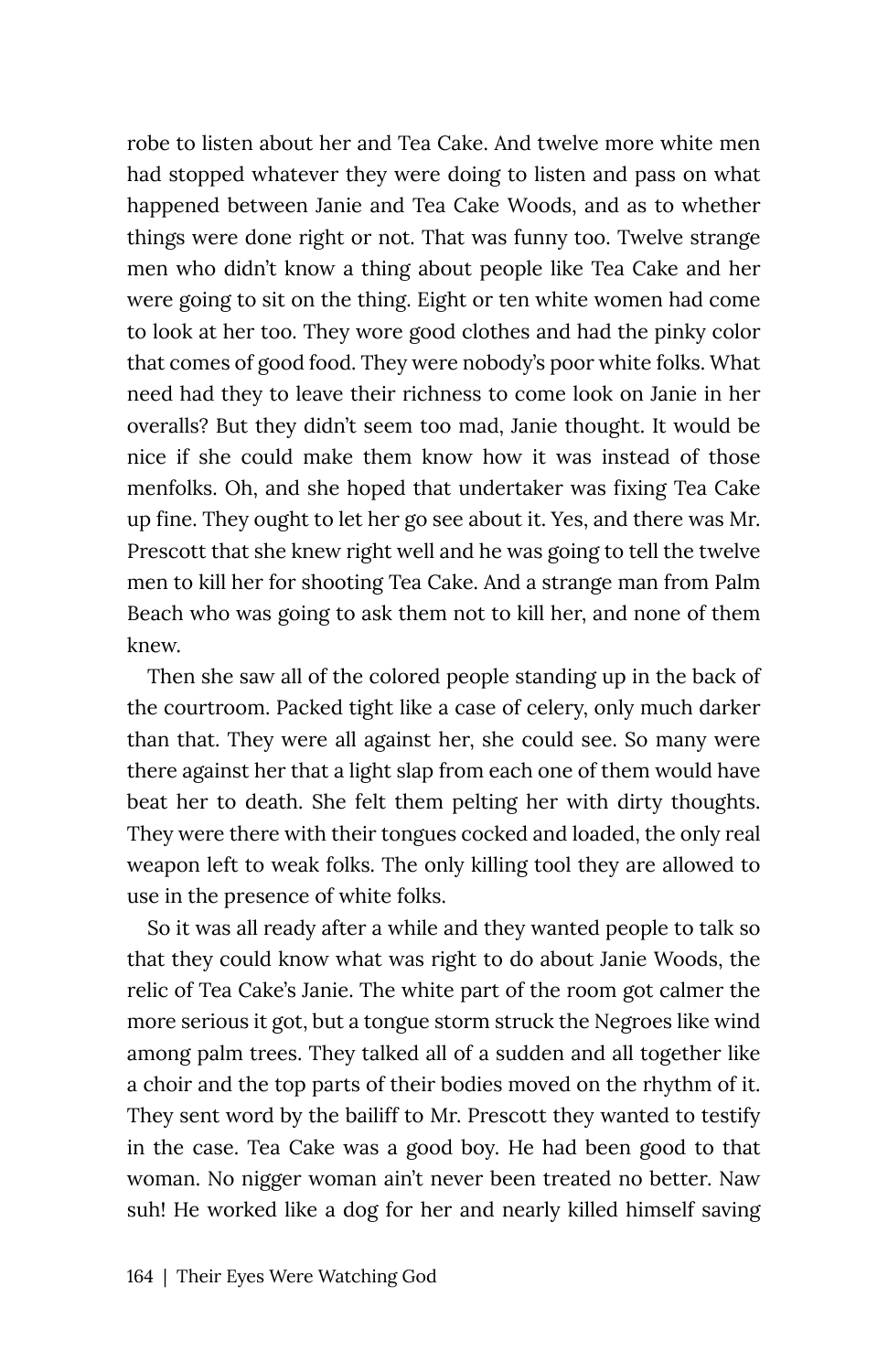her in the storm, then soon as he got a little fever from the water, she had took up with another man. Sent for him to come there from way off. Hanging was too good. All they wanted was a chance to testify. The bailiff went up and the sheriff and the judge, and the police chief, and the lawyers all came together to listen for a few minutes, then they parted again and the sheriff took the stand and told how Janie had come to his house with the doctor and how he found things when he drove out to hers.

Then they called Dr. Simmons and he told about Tea Cake's sickness and how dangerous it was to Janie and the whole town, and how he was scared for her and thought to have Tea Cake locked up in the jail, but seeing Janie's care he neglected to do it. And how he found Janie all bit in the arm, sitting on the floor and petting Tea Cake's head when he got there. And the pistol right by his hand on the floor. Then he stepped down.

"Any further evidence to present, Mr. Prescott?" the judge asked. "No, Your Honor. The State rests."

The palm tree dance began again among the Negroes in the back. They had come to talk. The State couldn't rest until it heard.

"Mistah Prescott, Ah got somethin' tuh say," Sop-de-Bottom spoke out anonymously from the anonymous herd.

The courtroom swung round on itself to look.

"If you know what's good for you, you better shut your mouth up until somebody calls you," Mr. Prescott told him coldly.

"Yassuh, Mr. Prescott."

"We are handling this case. Another word out of you, out of any of you niggers back there, and I'll bind you over to the big court."

"Yassuh."

The white women made a little applause and Mr. Prescott glared at the back of the house and stepped down. Then the strange white man that was going to talk for her got up there. He whispered a little with the clerk and then called on Janie to take the stand and talk. After a few little questions he told her to tell just how it happened and to speak the truth, the whole truth and nothing but the truth. So help her God.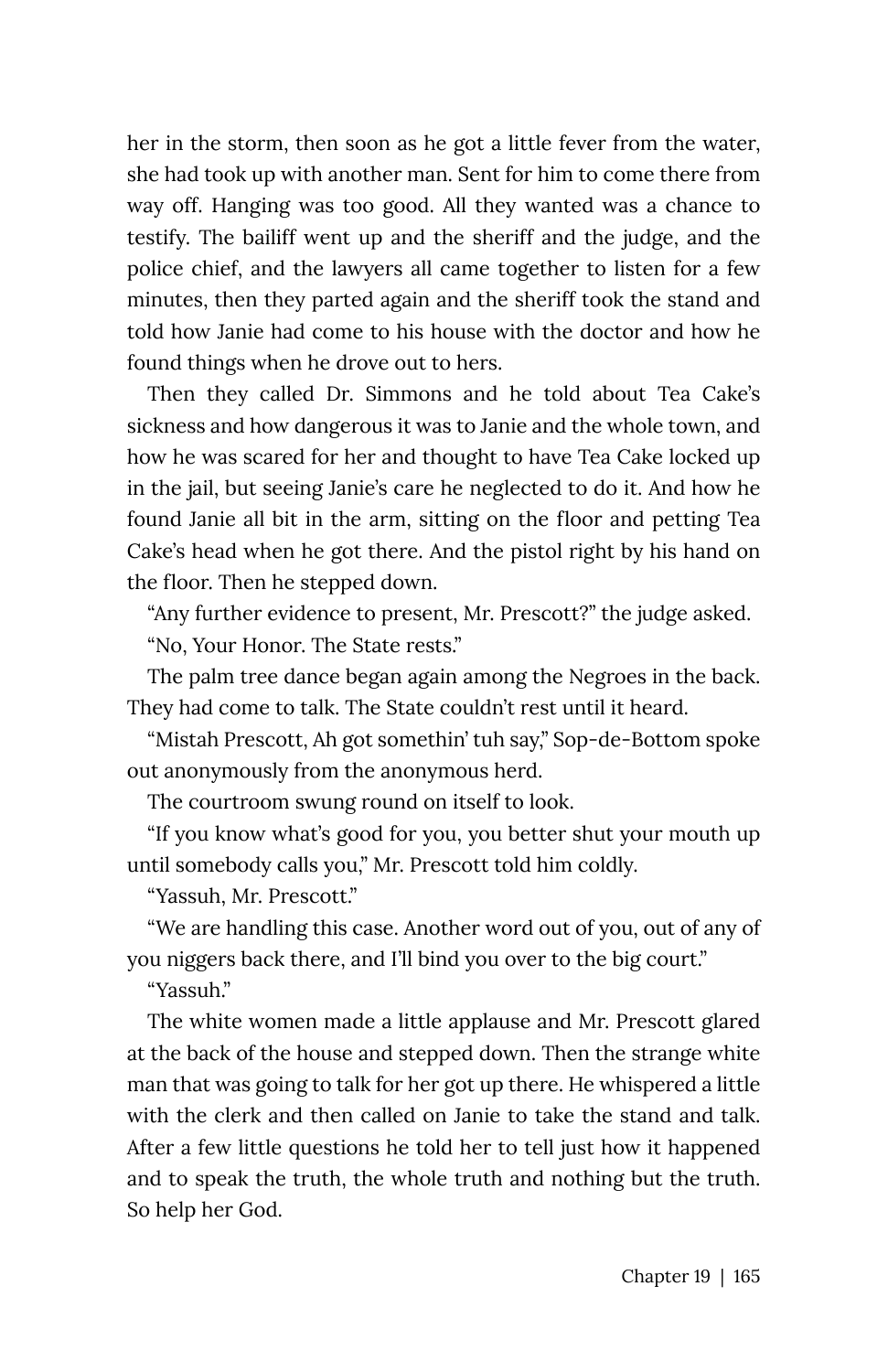They all leaned over to listen while she talked. First thing she had to remember was she was not at home. She was in the courthouse fighting something and it wasn't death. It was worse than that. It was lying thoughts. She had to go way back to let them know how she and Tea Cake had been with one another so they could see she could never shoot Tea Cake out of malice.

She tried to make them see how terrible it was that things were fixed so that Tea Cake couldn't come back to himself until he had got rid of that mad dog that was in him and he couldn't get rid of the dog and live. He had to die to get rid of the dog. But she hadn't wanted to kill him. A man is up against a hard game when he must die to beat it. She made them see how she couldn't ever want to be rid of him. She didn't plead to anybody. She just sat there and told and when she was through she hushed. She had been through for some time before the judge and the lawyer and the rest seemed to know it. But she sat on in that trial chair until the lawyer told her she could come down.

"The defense rests," her lawyer said. Then he and Prescott whispered together and both of them talked to the judge in secret up high there where he sat. Then they both sat down.

"Gentlemen of the jury, it is for you to decide whether the defendant has committed a cold blooded murder or whether she is a poor broken creature, a devoted wife trapped by unfortunate circumstances who really in firing a rifle bullet into the heart of her late husband did a great act of mercy. If you find her a wanton killer you must bring in a verdict of first degree murder. If the evidence does not justify that then you must set her free. There is no middle course."

The jury filed out and the courtroom began to drone with talk, a few people got up and moved about. And Janie sat like a lump and waited. It was not death she feared. It was misunderstanding. If they made a verdict that she didn't want Tea Cake and wanted him dead, then that was a real sin and a shame. It was worse than murder. Then the jury was back again. Out five minutes by the courthouse clock.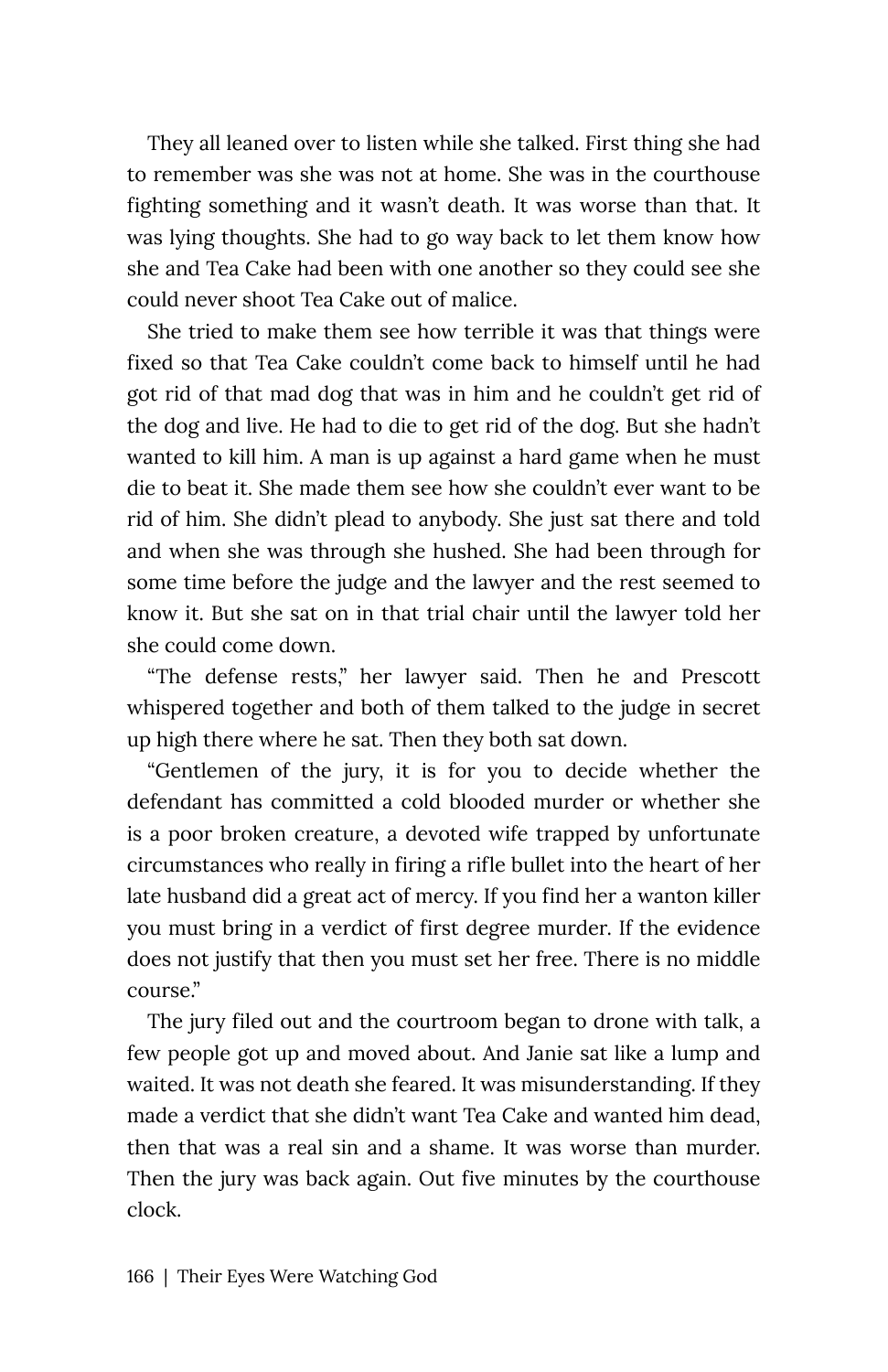"We find the death of Vergible Woods to be entirely accidental and justifiable, and that no blame should rest upon the defendant Janie Woods."

So she was free and the judge and everybody up there smiled with her and shook her hand. And the white women cried and stood around her like a protecting wall and the Negroes, with heads hung down, shuffled out and away. The sun was almost down and Janie had seen the sun rise on her troubled love and then she had shot Tea Cake and had been in jail and had been tried for her life and now she was free. Nothing to do with the little that was left of the day but to visit the kind white friends who had realized her feelings and thank them. So the sun went down.

She took a room at the boarding house for the night and heard the men talking around the front.

"Aw you know dem white mens wuzn't gointuh do nothin' tuh no woman dat look lak her."

"She didn't kill no white man, did she? Well, long as she don't shoot no white man she kin kill jus' as many niggers as she please."

"Yeah, de nigger women kin kill up all de mens dey wants tuh, but you bet' not kill one uh dem. De white folks will sho hang yuh if yuh do."

"Well, you know whut dey say 'uh white man and uh nigger woman is de freest thing on earth.' Dey do as dey please."

Janie buried Tea Cake in Palm Beach. She knew he loved the 'Glades but it was too low for him to lie with water maybe washing over him with every heavy rain. Anyway, the 'Glades and its waters had killed him. She wanted him out of the way of storms, so she had a strong vault built in the cemetery at West Palm Beach. Janie had wired to Orlando for money to put him away. Tea Cake was the son of Evening Sun, and nothing was too good. The Undertaker did a handsome job and Tea Cake slept royally on his white silken couch among the roses she had bought. He looked almost ready to grin.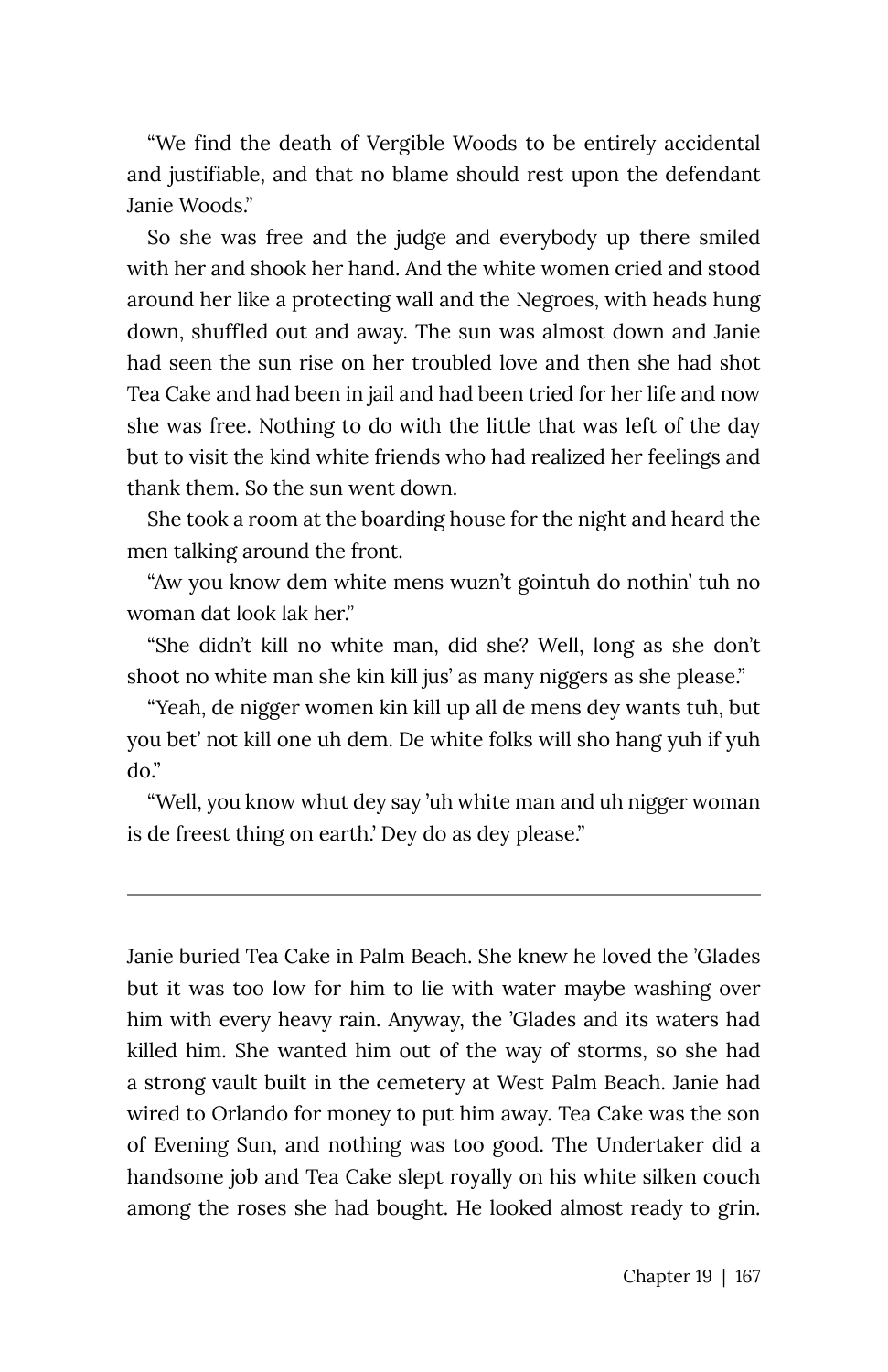Janie bought him a brand new guitar and put it in his hands. He would be thinking up new songs to play to her when she got there.

Sop and his friends had tried to hurt her but she knew it was because they loved Tea Cake and didn't understand. So she sent Sop word and to all the others through him. So the day of the funeral they came with shame and apology in their faces. They wanted her quick forgetfulness. So they filled up and overflowed the ten sedans that Janie had hired and added others to the line. Then the band played, and Tea Cake rode like a Pharaoh to his tomb. No expensive veils and robes for Janie this time. She went on in her overalls. She was too busy feeling grief to dress like grief.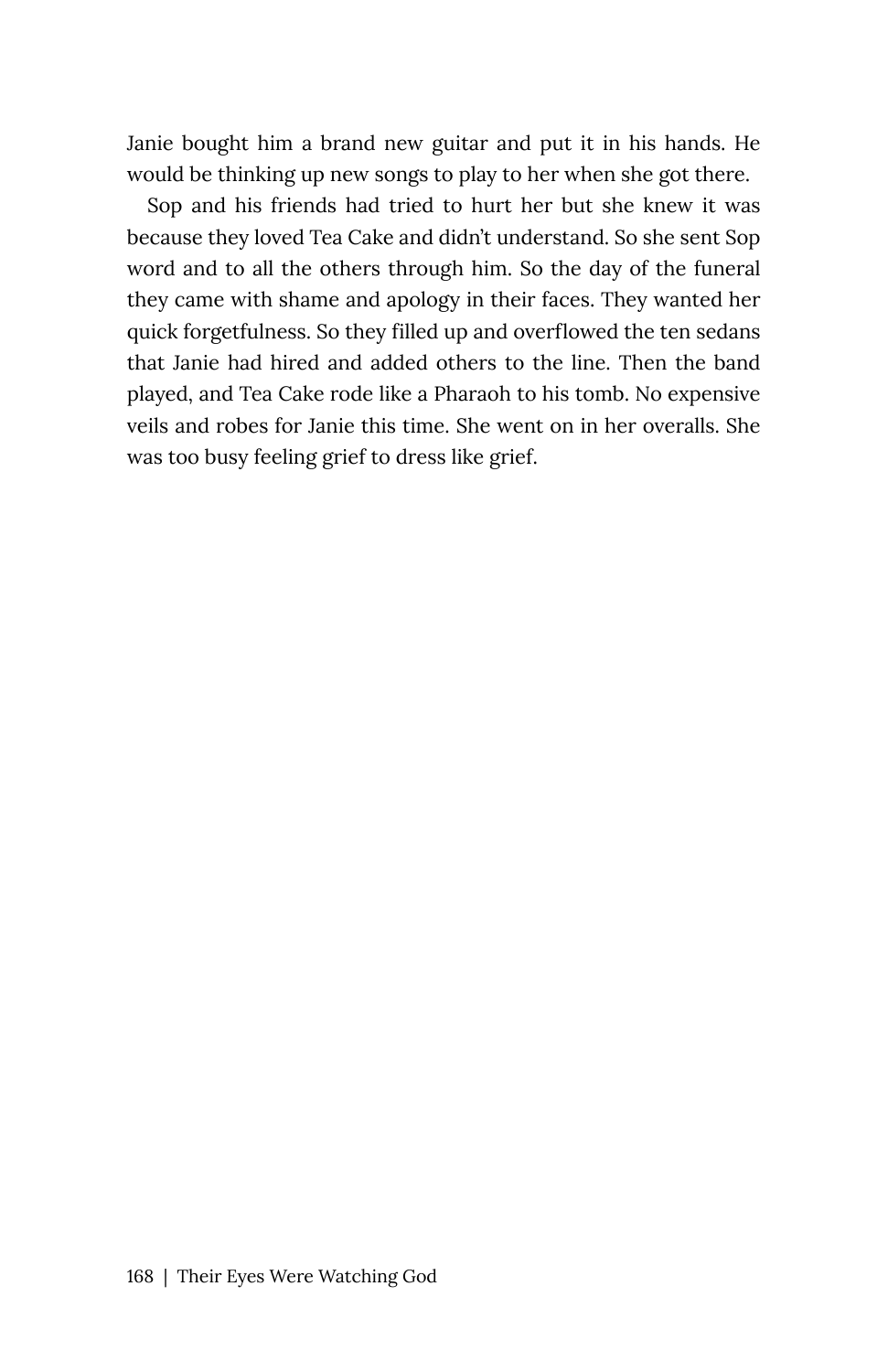## Chapter 20

Because they really loved Janie just a little less than they had loved Tea Cake, and because they wanted to think well of themselves, they wanted their hostile attitude forgotten. So they blamed it all on Mrs. Turner's brother and ran him off the muck again. They'd show him about coming back there posing like he was good looking and putting himself where men's wives could look at him. Even if they didn't look it wasn't his fault, he had put himself in the way.

"Naw, Ah ain't mad wid Janie," Sop went around explaining. "Tea Cake had done gone crazy. You can't blame her for puhtectin' herself. She wuz crazy 'bout 'im. Look at de way she put him away. Ah ain't got anything in mah heart aginst her. And Ah never woulda thought uh thing, but de very first day dat lap-legged nigger come back heah makin' out he wuz lookin' fuh work, he come astin' me 'bout how wuz Mr. and Mrs. Woods makin' out. Dat goes tuh show yuh he wuz up tuh somethin".

"So when Stew Beef and Bootyny and some of de rest of 'em got behind 'im he come runnin' tuh me tuh save 'im. Ah told 'im, don't come tuh me wid yo' hair blowin' back, 'cause, Ah'm gointuh send yuh, and Ah sho did. De bitches' baby!" That was enough, they eased their feelings by beating him and running him off. Anyway, their anger against Janie had lasted two whole days and that was too long to keep remembering anything. Too much of a strain.

They had begged Janie to stay on with them and she had stayed a few weeks to keep them from feeling bad. But the muck meant Tea Cake and Tea Cake wasn't there. So it was just a great expanse of black mud. She had given away everything in their little house except a package of garden seed that Tea Cake had bought to plant. The planting never got done because he had been waiting for the right time of the moon when his sickness overtook him. The seeds reminded Janie of Tea Cake more than anything else because he was always planting things. She had noticed them on the kitchen shelf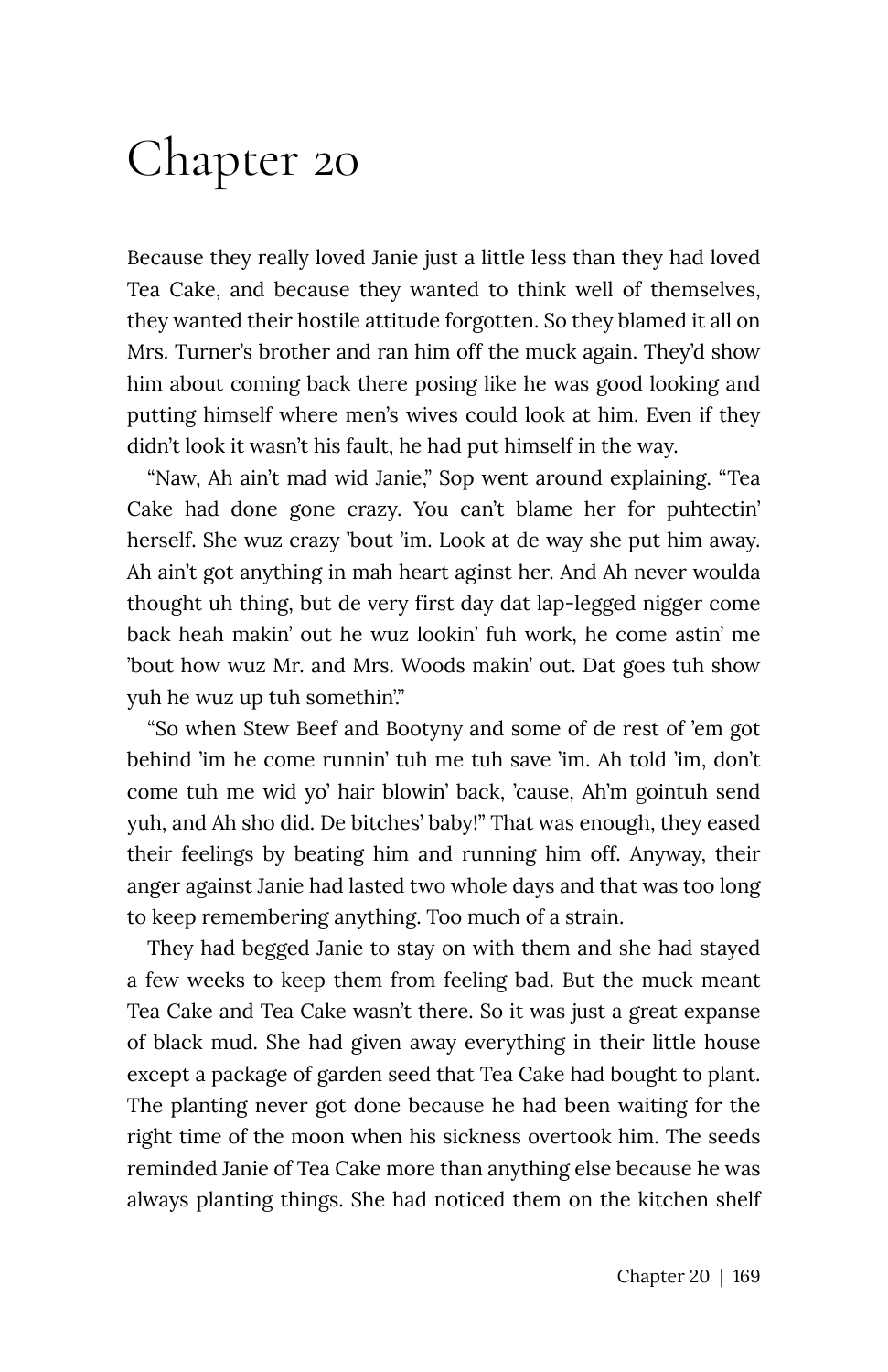when she came home from the funeral and had put them in her breast pocket. Now that she was home, she meant to plant them for remembrance.

Janie stirred her strong feet in the pan of water. The tiredness was gone so she dried them off on the towel.

"Now, dat's how everything wuz, Pheoby, jus' lak Ah told yuh. So Ah'm back home agin and Ah'm satisfied tuh be heah. Ah done been tuh de horizon and back and now Ah kin set heah in mah house and live by comparisons. Dis house ain't so absent of things lak it used tuh be befo' Tea Cake come along. It's full uh thoughts, 'specially dat bedroom.

"Ah know all dem sitters-and-talkers gointuh worry they guts into fiddle strings till dey find out whut we been talkin' 'bout. Dat's all right, Pheoby, tell 'em. Dey gointuh make 'miration 'cause mah love didn't work lak they love, if dey ever had any. Then you must tell 'em dat love ain't somethin' lak uh grindstone dat's de same thing everywhere and do de same thing tuh everything it touch. Love is lak de sea. It's uh movin' thing, but still and all, it takes its shape from de shore it meets, and it's different with every shore."

"Lawd!" Pheoby breathed out heavily, "Ah done growed ten feet higher from jus' listenin' tuh you, Janie. Ah ain't satisfied wid mahself no mo'. Ah means tuh make Sam take me fishin' wid him after this. Nobody better not criticize yuh in mah hearin'."

"Now, Pheoby, don't feel too mean wid de rest of 'em 'cause dey's parched up from not knowin' things. Dem meatskins is got tuh rattle tuh make out they's alive. Let 'em consolate theyselves wid talk. 'Course, talkin' don't amount tuh uh hill uh beans when yuh can't do nothin' else. And listenin' tuh dat kind uh talk is jus' lak openin' yo' mouth and lettin' de moon shine down yo' throat. It's uh known fact, Pheoby, you got tuh go there tuh know there. Yo' papa and yo' mama and nobody else can't tell yuh and show yuh. Two things everybody's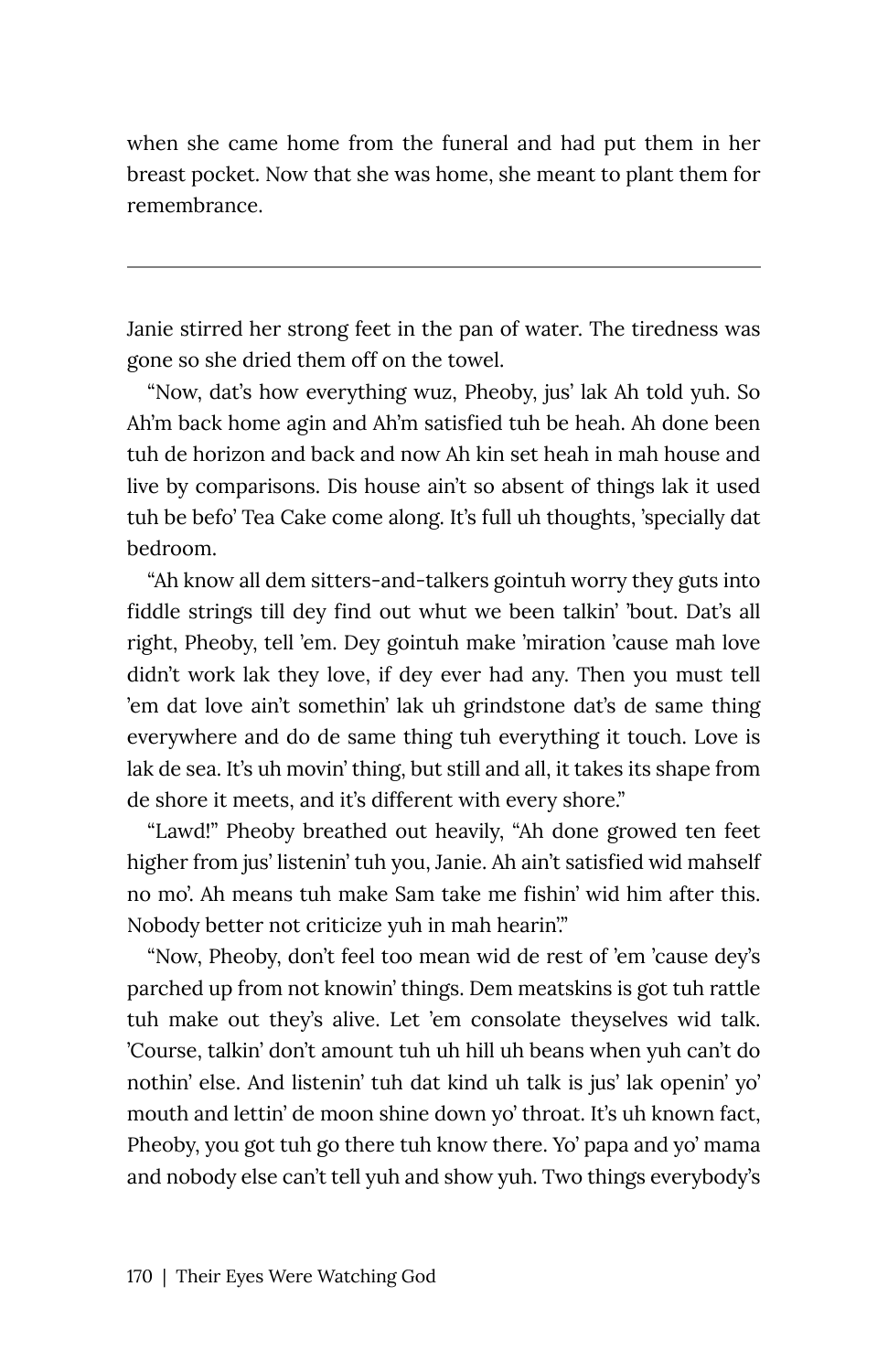got tuh do fuh theyselves. They got tuh go tuh God, and they got tuh find out about livin' fuh theyselves."

There was a finished silence after that so that for the first time they could hear the wind picking at the pine trees. It made Pheoby think of Sam waiting for her and getting fretful. It made Janie think about that room upstairs—her bedroom. Pheoby hugged Janie real hard and cut the darkness in flight.

Soon everything around downstairs was shut and fastened. Janie mounted the stairs with her lamp. The light in her hand was like a spark of sun-stuff washing her face in fire. Her shadow behind fell black and headlong down the stairs. Now, in her room, the place tasted fresh again. The wind through the open windows had broomed out all the fetid feeling of absence and nothingness. She closed in and sat down. Combing road-dust out of her hair. Thinking.

The day of the gun, and the bloody body, and the courthouse came and commenced to sing a sobbing sigh out of every corner in the room; out of each and every chair and thing. Commenced to sing, commenced to sob and sigh, singing and sobbing. Then Tea Cake came prancing around her where she was and the song of the sigh flew out of the window and lit in the top of the pine trees. Tea Cake, with the sun for a shawl. Of course he wasn't dead. He could never be dead until she herself had finished feeling and thinking. The kiss of his memory made pictures of love and light against the wall. Here was peace. She pulled in her horizon like a great fishnet. Pulled it from around the waist of the world and draped it over her shoulder. So much of life in its meshes! She called in her soul to come and see.